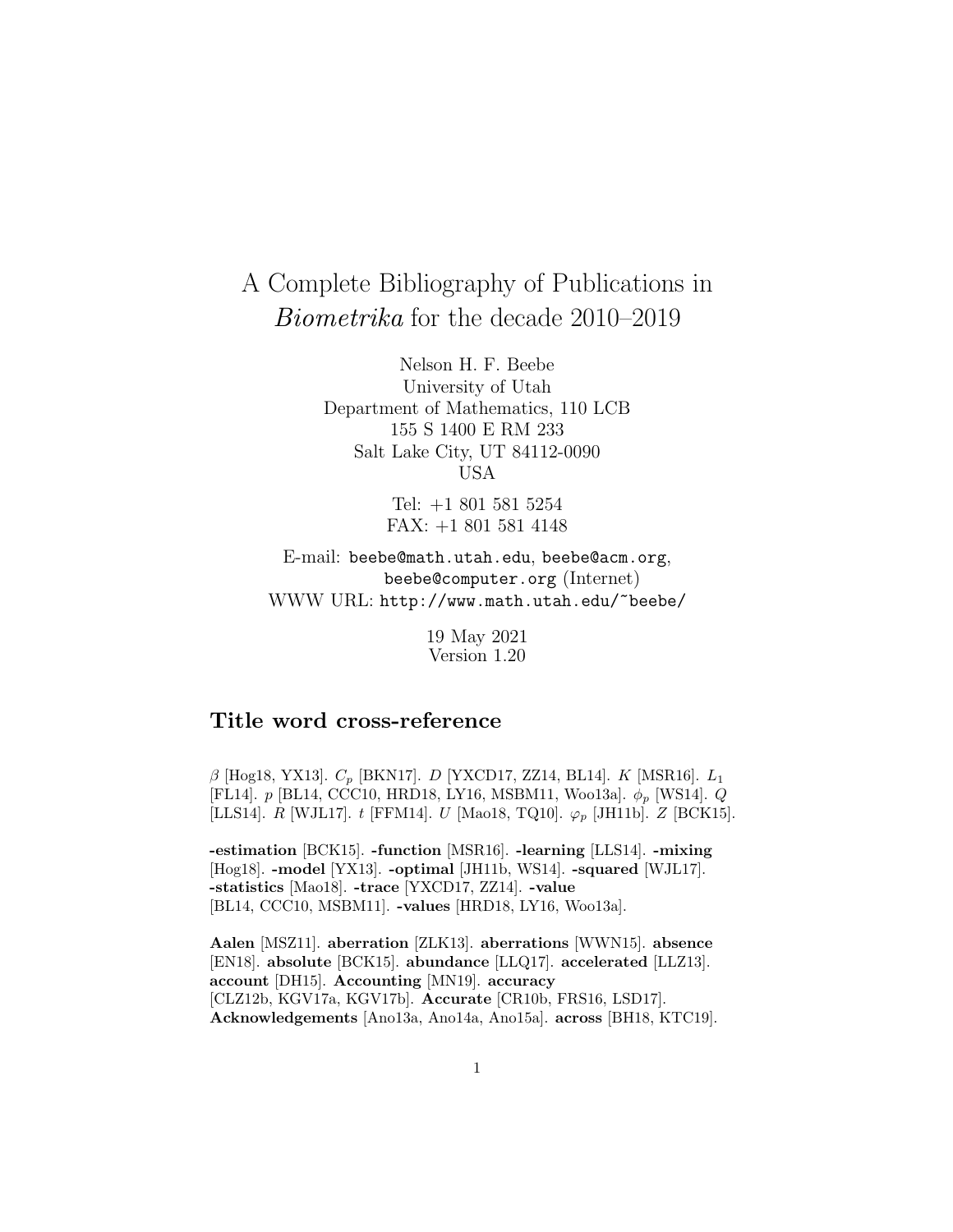**active** [DKB15, SDK<sup>+</sup>17]. **acyclic** [RCWJ19, SM10, VT12, YSPW19]. **Adaptive** [Ros15, STG13, YH18, AZ11, CDC13, HSS19, LL11a, LGF12, MHZ15, MJPK13, PM16, SYZ10, XLWP16]. **addition** [PML19]. **Additive** [MY10, BDW11, FL12, HQ13, LLZ16, MSZ11, MWY13, SR19, Van12, VMT14, VSW14, Woo13a, WS15, ZC10, ZW15]. **adjust** [QF14]. **Adjusted** [Yu13, CLLX13, GKBZ10, LF18a, NSF16]. **adjustment** [GCAIM12, KI14, LSWZ17, VMT14]. **against** [GvHF11, LL11b]. **aggregated** [EDO19]. **Aggregation** [FG11]. **Aggregation-cokriging** [FG11]. **AIC** [GK10]. **Akaike** [CC18, DOXV11, KHS11]. **Akaike-type** [KHS11]. **algebra** [SDW14]. **algorithm** [BKM10, Che15, DI13, FWT10, PDV11, RCWJ19]. **algorithms** [NSF16]. **aliasing** [EN18]. **all-or-none** [ELZ12]. **allocation** [AG10a, AMR12, CJ11]. **allows** [GT18]. **alternating** [DR17]. **alternative** [GvHF11, LY16]. **alternatives** [JN17]. **Amendments** [BKL18, DRS12, Pal10, Tan13a, Tit13a]. **amplifiers** [DVR17]. **analyses** [DPW15, Far10]. **Analysing** [ZW12]. **Analysis** [CSDF10, JDM12, AW10, BDPW16, BD14, CLMX19, Cha13b, CDHT18, CCC10, DZK<sup>+</sup>18, DD18, DM19, FFM14, FMD18, HWTH12, Kim11, KJW12, KS13b, KGV17a, KGV17b, KHG11, KP12, KTC19, KB15, LSWZ17, LL18, LZ10, LTF13, Lin17, LSR<sup>+</sup>19, MHS15, MZY12, NTWY17, RL11, Sch14, SED17, SAL<sup>+</sup>17, TL11, VMT14, VFJ19, XCL11, XZZL15, YXCD17, ZL15, ZM18, ZS16, ZIT11]. **Analytical** [BL14]. **analyzing** [WQC10]. **angle** [ZL14]. **angle-based** [ZL14]. **annual** [Ste17]. **antedependence** [CZ16]. **any** [Ros15, SCD15]. **applicable** [BMG14]. **application** [AGPS10, CLLX13, CLMX19, EDO19, HLM12, JMW19, LC18, PDS11, ZCC<sup>+</sup>12, ZW12]. **applications** [BD10, Hun12, Li18, TNWL16, XCC15, XLV16]. **approach** [AMW16, BHRG13, BLC<sup>+</sup>17, CZM16, CV18, DWG14, GS10, KM12, KR12, KN16, MY16, MZY12, OAB16, PPRS12, RLZ10, SZ15, TQ12, WWS12, XGX<sup>+</sup>16, YMC12, ZIT11]. **approaches** [DHW14, SNQ12]. **Approximate** [WKY18, CD10, FMRR18, LŁ14, LF18b, LF18a, Ogd17]. **Approximating** [DH16]. **approximation** [CE10, TQ10, XZW19, YMM12, ZQ13]. **approximations** [KPW13, LTZ19, PDS11, RF10, WW15]. **arbitrary** [GNRM19, PASJS<sup>+</sup>19]. **Area** [DRS05, DRS12, BDG13, CG11, GKK15, JHD13, PC12]. **area-level** [GKK15]. **arm** [MJW12, SK18]. **array** [HQ11a]. **array-based** [HQ11a]. **arrays** [HT13, MST14, ZT19]. **Assessing** [BH18, QYSW11, ELZ12]. **assessments** [HKM18]. **Assigning** [HW17]. **assignment** [LJ15]. **assisted** [BA18, BVR17, Fog18, KR12]. **associated** [HT13, WT14]. **association** [DLS15, HHG13, XCL11, YS18, ZW14]. **assumption** [CSK13, CDW19]. **assumptions** [CW10, ZW11]. **Asymptotic** [CC18, CKO18, FL14, FMRR18, Li18, YD18, CJ11, CL10, CC10, GvHF11, LF18b, MT14, Ogd17, WO11]. **asymptotics** [FMPP17, KS16]. **attempts** [QF14]. **attenuation** [OV13]. **Attributable** [CLZ10]. **augmentation** [PS13, RLD16]. **auto** [FP18]. **auto-distance** [FP18]. **autocovariance** [PG18]. **Automatic**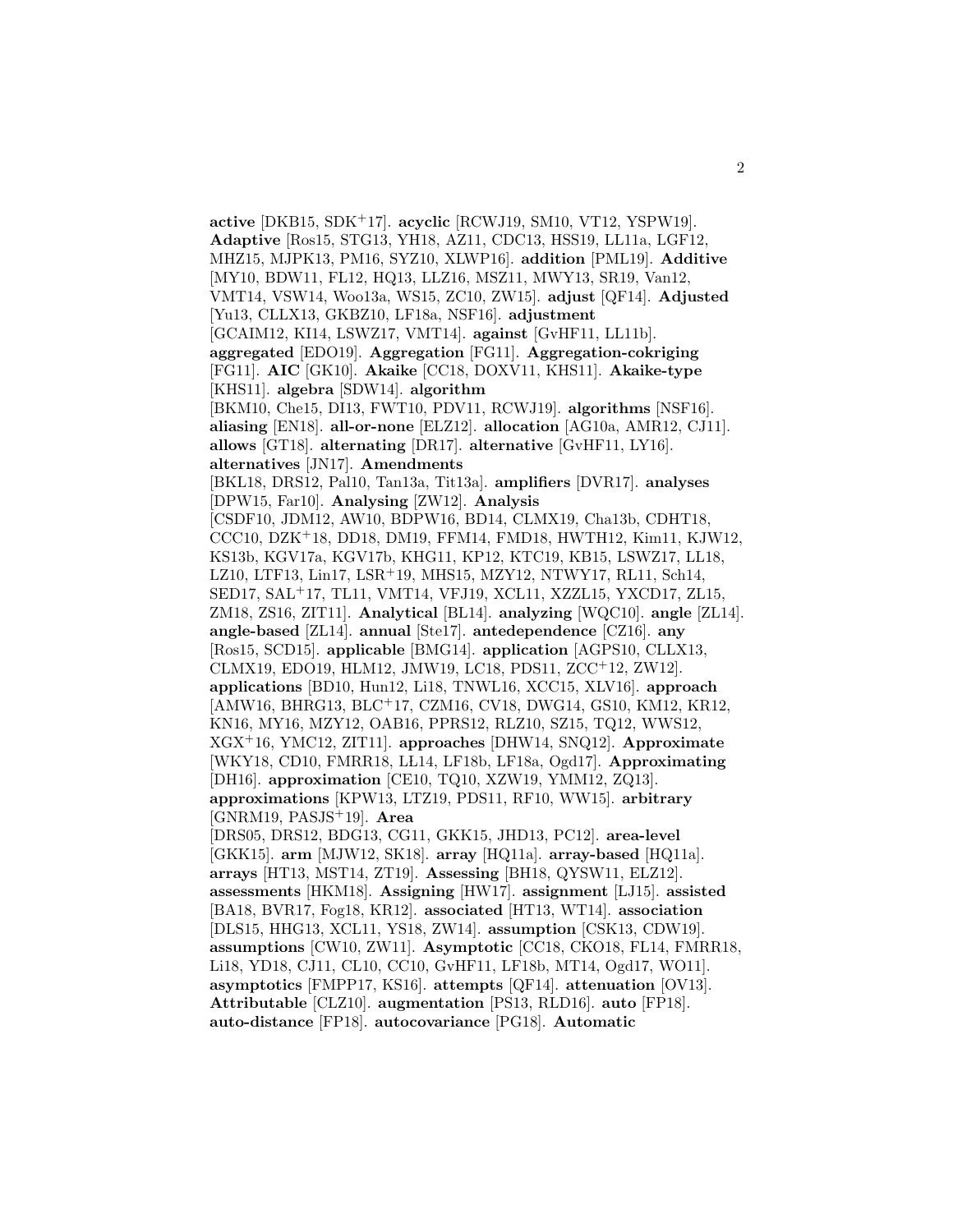[Rob13, WSSQ17, WS15]. **autoregressions** [GWY16, Mon18]. **autoregressive** [BL10, Cai10, CD10, LGLY15, TFS19, ZLL18]. **auxiliary** [SR19, VMT14]. **average** [BCVG17, BL10, Fog18, HC17, OR12, TQ10, ZL12, dLWR11]. **averages**

[STL17]. **averaging** [ASD19, PR17, ZZL14, ZCM18]. **axial** [AJ13].

**bagging** [SL14]. **balance** [KAK19]. **balanced** [ABMW14, BC12, CDH11]. **balancing** [AZ11, HFW14, WC18]. **band** [AGL14]. **banded** [AGL14, GWY16]. **banding** [LL11a]. **bands** [BB12, CJ11]. **bandwidth** [CV18]. **base** [CLNP17]. **based** [AG10b, CCC10, CV18, DPW15, DD18, FMPP17, FMPP18, GMMMV16, HQ11a, He17, He19, HHG13, HSG19, HV16, HAW10, JS12, KHL17, KGV17a, KGV17b, LZ15, LY16, LSPV19, LZG17, MY16, MSBM11, PS16, RLD16, RCZ17, RLZ10, Sev10, SZWZ19, VTH14, WYC15, WC10, WC18, XHQ11, YMM12, ZL14, ZPFW14]. **baseline** [MT12, TS14, YTY<sup>+</sup>16]. **Basic** [DRS05, DRS12]. **basis** [MHZ15]. **Bayes** [CD13, DMY17, DKY12, DY10, DZ16, DD14, Dur19, Efr16, GKK15, GK19, KD16, PRS14, SW18]. **Bayesian** [AGPS10, BDK15, BDPW16, BD10, BD11, BD14, CZ19, Cra15, DD16, FFM14, FMRR18, HW17, KS16, KJW12, KB15, LŁ14, LF18b, LF18a, LD14, Lin17, LD15, LHW19, MS14, MLG18, MK15, PR17, PRD11, RCF18, SBS16, SSW15, STG13, SHM16, WD11, WKY18, WDH17, ZZR10, ZIT11]. **be** [Ros15]. **behaviour** [CL10, EDO19, GK10]. **Benchmarked** [GKK15]. **Benchmarking** [BDG13]. **benefit** [RV11]. **best** [BM14]. **beta** [KJW12, TMJ11]. **beta-Dirichlet** [KJW12]. **Better** [Xio14]. **between** [HRD18, SFJ10, WYX18, ZXLZ17]. **beyond** [FMD18, HW13, XZW19]. **Bias** [EO17, OV13, DVR17, JHD13, KF11, KP14b, Lun18, MR14, PSS17, PC12, Wad15]. **Bias-corrected** [EO17]. **biased** [AZ11, CCD12, Cha13b, Che11, HQ11b, HQF12, SNQ12]. **biased-sampling** [SNQ12]. **Bidirectional** [HLM12]. **Big** [Cox15]. **bigraphical** [NL13]. **binary** [AG10a, AMR12, CYW11, MZ13b, RL11, RLL13, SWZL17, SG10, TR11, WRR17a, WRR17b]. **Bingham** [KPW13]. **biological** [DPW15, MN19]. **Biometrika** [Ald13, Ano17, Tit13a, Tit13b]. **bivariate** [HNLR11, NCC<sup>+</sup>15, Pre14, XM12, ZW12, ZW14]. **block** [MRV18, PR17, WW15]. **block-diagonal** [PR17]. **Blocked** [ZLK13]. **Blocking** [SLM17, WM11]. **blockmodels** [CWA12]. **body** [OR12]. **Bootstrap** [BB12, HM10, Hua14, NV19, PS16, PW11, Cam15, CH15, CHLM19, DL19a, DW11, FHH11, LW18b, LHW19, PC12, WVM18]. **Bootstrap-based** [PS16]. **Bootstrapping** [KXZ18, LBA19]. **boundary** [CL10, CNN<sup>+</sup>17, CHN<sup>+</sup>18, Sus13]. **Bounded** [Tan10, AL13]. **bounding** [L L14, SM13]. **bounds** [DV16, HSG19, KCG10, VT12]. **brain** [LC18]. **break** [Hog18]. **breaking** [FLP12]. **Bregman** [ZJC10]. **Bridging** [FK13]. **Brown** [HD13]. **Brown-Resnick** [HD13]. **Brownian** [BDK15]. **Brunk** [WS10]. **building** [LLS14].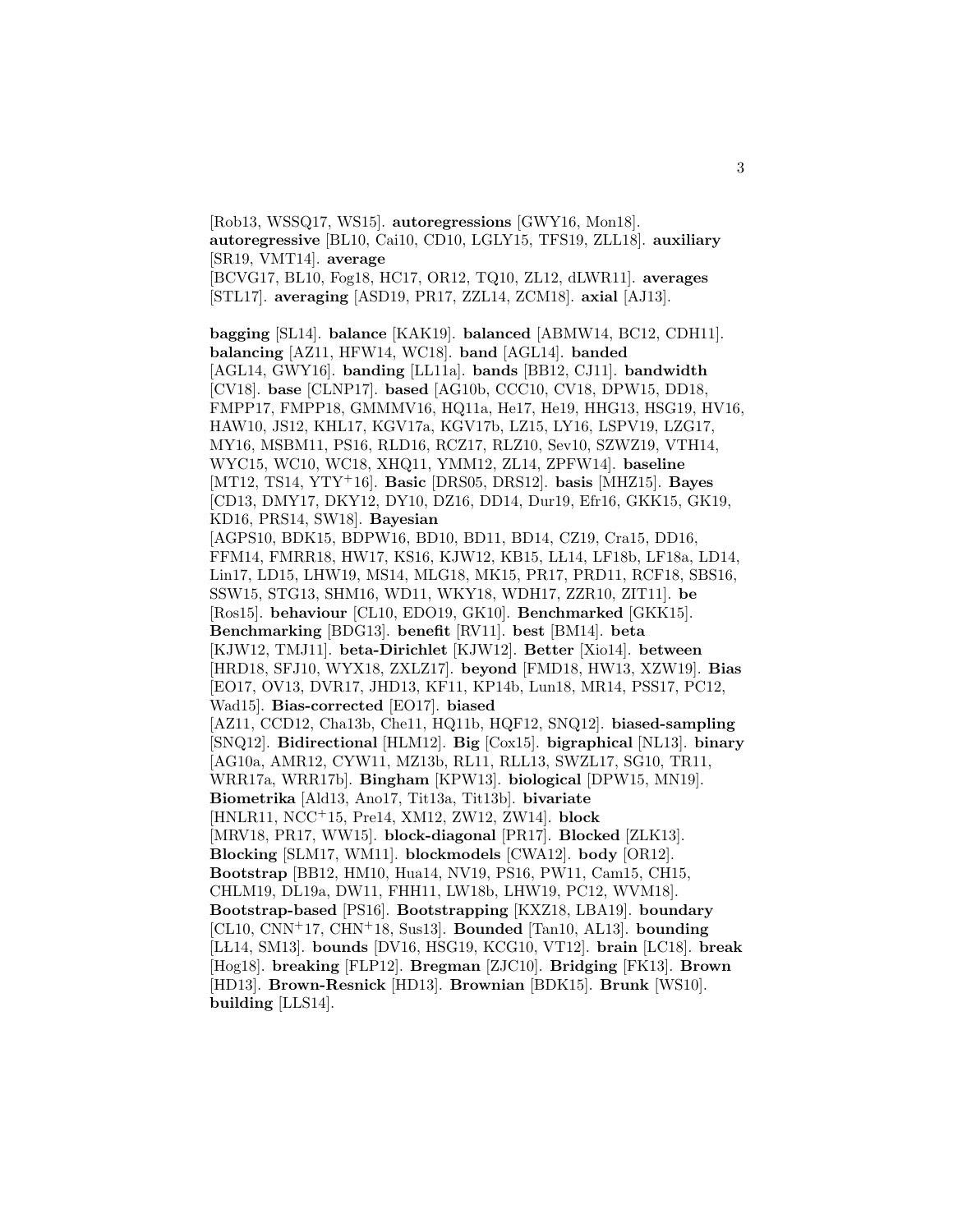**calculation** [BL14]. **Calibrated** [KKP16]. **Calibrating** [CTU<sup>+</sup>10, SM19]. **calibration** [Pal09, Pal10, Tan13a, Tan13b]. **cancer** [ZCC<sup>+</sup>12, ZW12]. **cannot** [Ros15]. **capture** [Far11, JLMV19, LLQ17, SS12]. **capture-recapture** [LLQ17, SS12]. **care** [WZ10]. **Carlo** [DPDK15, HJ19, L L14, LFR19, VFJ19]. **Case** [ZZC17, BM14, BD14, Cha13b, Hua14, KCL13, KCG10, LSW10, NCZ16, QZL<sup>+</sup>15, Sta10, SAL<sup>+</sup>17, XW11]. **Case-cohort** [ZZC17, Hua14, KCL13, NCZ16]. **case-control** [BD14, Cha13b, KCG10, LSW10, QZL<sup>+</sup>15, Sta10, SAL<sup>+</sup>17, XW11]. **categorical** [PTG15, Van10a]. **category** [LCFL13]. **Causal** [YWD19, BKN17, BFT19, CDW19, KSS15, KCG10, KP14b, LZG17, Mao18, MGT18, RLSR12, SBS16, WZR17, YD18, YS18]. **cause** [Van10a]. **cautionary** [NT15]. **Cavalieri** [ZJDP11]. **Censored** [QP10, SLMJ14, CCD12, CLZ10, CT10, HQ11b, HQ13, LC13, LZ13, SZWZ19, WLT<sup>+</sup>15, ZML16, ZGL17, ZZL<sup>+</sup>15, ZZC17]. **censoring** [BB12, CH19a, DZK<sup>+</sup>18, LC10, SSZ12, CH19b, Mar19b, TL19]. **central** [YX13]. **chain** [DPDK15, GT13, LL14, VFJ19]. **chains** [DH16, SM13]. **change** [WK18]. **change-plane** [WK18]. **Changepoint** [CW15, MY16]. **changepoints** [ZSJL10]. **characteristic** [DZ13]. **characteristics** [MR18]. **Characterization** [JLC14, WC14]. **charts** [GL13]. **chi** [XZW19]. **chi-squared** [XZW19]. **choice** [LFR19, SCD15, ZZL14]. **Cholesky** [RLZ10, ZL12]. **Cholesky-based** [RLZ10]. **Choosing** [HM12, HRD18]. **circle** [KJ15]. **Circular** [ABMW14]. **Clarifying** [MR15, MR16a]. **class** [CPB17, GTXR14, JH11a, WS10, Zha11]. **classes** [CWA12]. **Classification** [KS19, Lei14, YMM12, CSDF10, DHB12, DZ16, MZ13b, SWZL17, SL14, ZJC10, ZL14]. **classifiers** [DMY17, HX10, HXX13, HV16, KS19]. **classifying** [HM12]. **Clayton** [Pre16]. **Clayton-Oakes** [Pre16]. **clear** [LT11]. **clinical** [AG10a, AZ11, ELZ12, MJW12, Oak16, SK18]. **clique** [GT18]. **closed** [LLQ17, MJPK13]. **closure** [KES11]. **cluster** [ET12, KKP16, LKS19, MSR16, NM11]. **clustered** [LLZ13, SD11, SG10]. **clustering** [BVR17, Cra15, DHB12, SHP12]. **clusters** [Wan10b]. **coarsened** [OV13]. **coefficient** [CT10, Jia14, KKG11, LSWZ17, ZW15]. **coefficients** [CLZ12a, KG13, SSZ12, ZJBH14]. **cohort** [CAW12, CSDF10, Hua14, KSS15, KCL13, KCG10, NCZ16, ZZC17]. **coin** [AZ11]. **cokriging** [FG11]. **collective** [AG10a]. **colorectal** [ZCC<sup>+</sup>12]. **Column** [ZT19]. **Column-orthogonal** [ZT19]. **combination** [SL14]. **combined** [DWG14, FL14]. **Combining** [KR12, LL16, HRD18]. **Comment** [MR16a]. **common** [JCL13, Kon17]. **community** [CLMX19]. **comparing** [CO14]. **comparison** [LCOT13]. **comparisons** [KC16, McE16]. **Compatible** [For12, MJPK13]. **compete** [LJ15]. **competing** [LF13, MH11, SSZJ10]. **complete** [HWF15]. **complex** [CK12, DBP17, KY17, LS13, OAB16, SAL<sup>+</sup>17]. **compliance** [ELZ12]. **component** [HWTH12, LZW14, NTWY17]. **components** [JLA18, Sch14, Woo13a]. **Componentwise** [DHB12, DZK<sup>+</sup>18, Wad15]. **Composite** [DZ13, HD13, CHN<sup>+</sup>18, DZK<sup>+</sup>18, Lun16, SM13]. **compositional**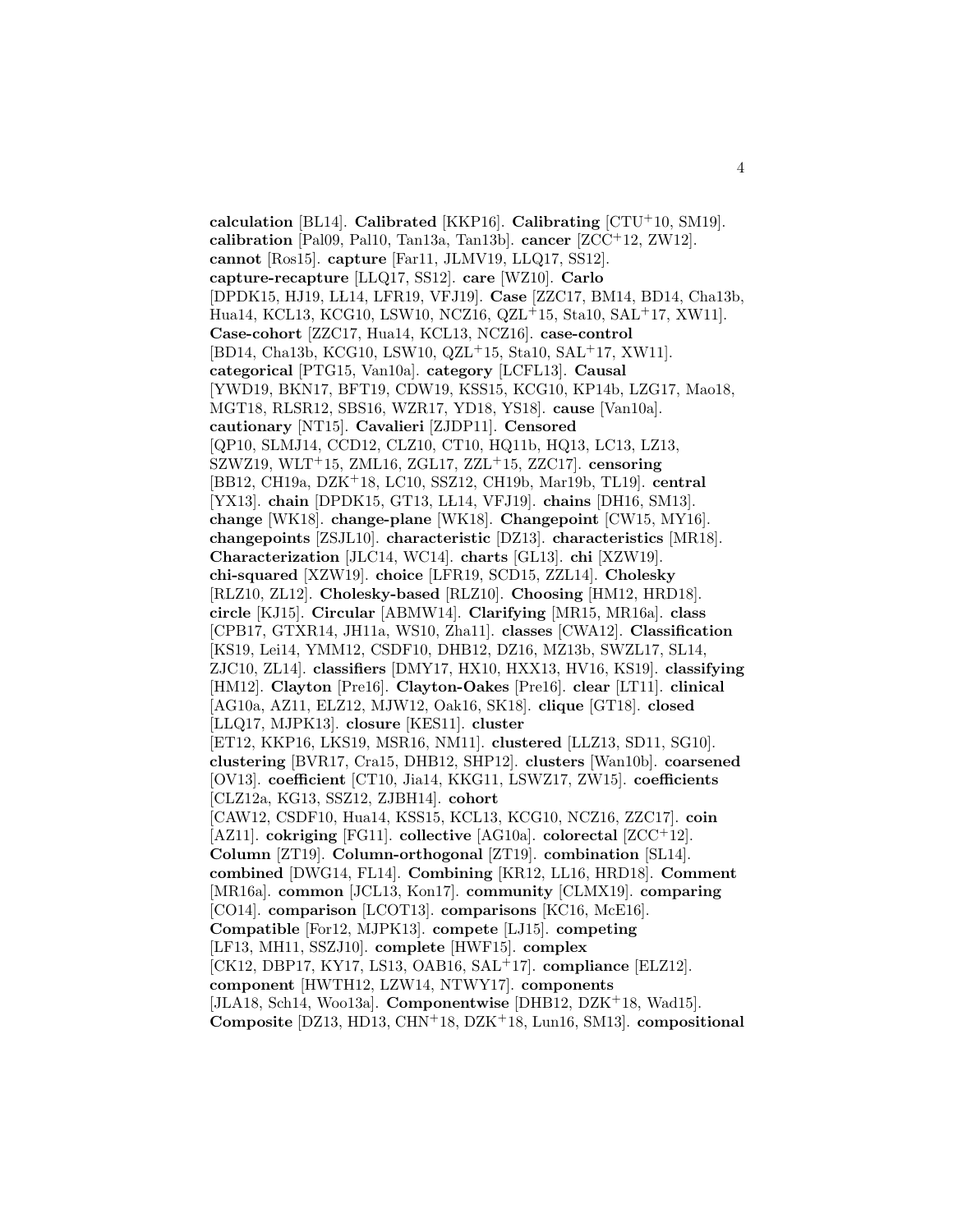[CLL18, LSFL14]. **Compound** [AG10a, Wan10a]. **compressed** [XZ11]. **computation** [FMRR18, LŁ14, LF18b, LF18a, MHZ15]. **computational** [FWT10]. **computationally** [SIL<sup>+</sup>16]. **computer** [GSDK14, HT13, JGB15]. **concave** [FL14]. **condition** [MZ13a]. **Conditional** [DÉMR13, DOXV11, HP17, WY15, CHN<sup>+</sup>18, CZM16, DKY12, DY10, Far11, GK10, HW14, HC17, KD16, Mon18, RBN10, SHM16, SD19, Tan11, TWB18, WZ10, ZLL18]. **conditionality** [Azr19]. **conditionally** [SR17, SK18]. **conditions** [DV14, KR14]. **confidence** [AR10, BMS13, BB12, CJ11, HM10, HZ11, Har12, HSG19, Lei14, MJPK13, YH18, Zha11]. **conformalization** [Lei19]. **confounder** [MGT18]. **confounders** [OV13, TR11, YWD19]. **confounding** [DV16, DVR17]. **conic** [BCW11]. **conjectured** [Pal09, Pal10]. **Conjugate** [Dur19]. **connecting** [Cha13b]. **connection** [WYX18]. **connectivity** [LC18]. **Conservative** [Har12]. **consistency** [ADL<sup>+</sup>13, BOW13, DL19a]. **Consistent** [WWN15, Wan10b, AMR18, HHG13, Pre14]. **constant** [KPW13, YH18]. **Constrained** [YSPW19, MWZ18]. **constraints** [CHN<sup>+</sup>18, Far11, KHS11, Sus13]. **Constructing** [ES18]. **Construction** [GSDK14, JH11b, XX17, BS11]. **contact** [QF14]. **contamination** [KF15]. **Contents** [Ano13b, Ano14b, Ano15b]. **continual** [JLC14]. **Continuous** [PRBR18, BKL15, BKL18, FMPP18, MH11]. **Continuously** [MWY13]. **continuum** [CC10]. **Contours** [CPB17]. **contrast** [JH11b]. **control** [BD14, Cha13b, DKB15, GL13, GvHF11, GMKS19, GT18, HZSR15, KCG10, LSW10, QZL<sup>+</sup>15, RCWJ19, Sta10, SAL<sup>+</sup>17, XCL18, XW11]. **controlled** [CQ14, SDK<sup>+</sup>17, Van10b]. **Controlling** [JHD13]. **controls** [CCC13]. **Convergence** [DI13, LZW14, LF18a, Che15]. **convex** [HSS19, TWZ<sup>+</sup>18]. **Copula** [LC10]. **copy** [EZ11]. **Cornfield** [DV14]. **corpuscle** [CQ16]. **Corrected** [WSZ12, EO17]. **Corrected-loss** [WSZ12]. **Correction** [KGV17a, LW20, Mon18, PC12]. **Corrections** [BKL18, DRS12, Pal10, Tan13a, Tit13a]. **correlated** [BA18, CYW11, DCGO18, GB12]. **correlation** [CPB17, DCGO18, FP18, KG13, LLZ16, SL11, SZAS16, TP17, ZJBH14, ZXLZ17]. **correlations** [CYZ17, CQ14, LSPV19]. **cost** [FWT10, WZ10]. **count** [CD13, DD16]. **counterexamples** [KR14]. **Counting** [SZWZ19]. **coupled** [MR15, MR16a]. **couplings** [HJ19]. **Covariance** [DPW15, XZZL15, AG10b, AMBFL18, Bat19, BT11, CZM16, DP19, GD13, KMM11, LFH17, LL11a, Li11, MT14, MLG18, NT15, PS16, PM19, PADS14, RV16, RLZ10, Rot12, XM12, ZL12, ZLS19]. **Covariance-based** [DPW15]. **Covariance-enhanced** [XZZL15]. **covariances** [PM16, WDM18]. **Covariate** [BVR17, CLLX13, YS18, dLWR11, AZ11, KN16, KTC19, NM11, QZL<sup>+</sup>15, SYZ10, WSZ12, WC18, YMC12]. **covariate-adaptive** [AZ11, SYZ10]. **Covariate-adjusted** [CLLX13]. **Covariate-assisted** [BVR17]. **covariate-specific** [QZL<sup>+</sup>15]. **covariates** [Atk15, BLC<sup>+</sup>17, CLZ12b, CM10, DLS15, LSFL14, MLS13, MN19, Rat13, TWB18, TS14, TSMW15, VMT14, ZIC15]. **coverage** [YH18]. **Cox** [CLZ12a, HQF12, SIL<sup>+</sup>16, WK18, ZIC15]. **credible** [SM19]. **criteria**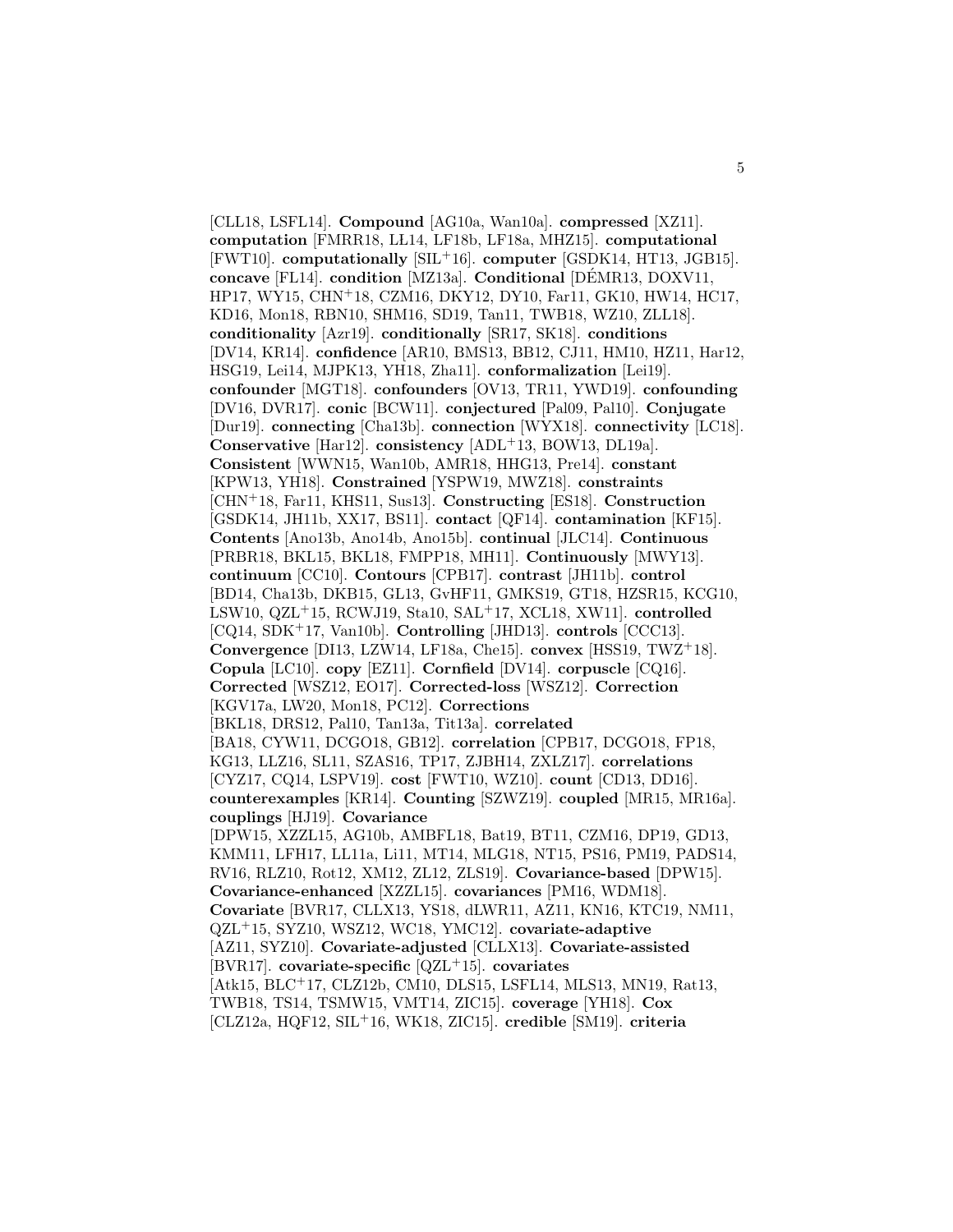[HWF15, Jan14]. **criterion** [BKN17, CC18, KHS11, MZ15, XQ15]. **criticism** [BL14]. **Cross** [AG10b, CYZ17, HNLR11, KM12, KG13, MR14]. **cross-correlation** [KG13]. **cross-correlations** [CYZ17]. **Cross-covariance** [AG10b]. **cross-sectional** [MR14]. **crossvalidating** [ZQ13]. **crossvalidation** [Wan10b]. **cumulative** [GL13, RSR18]. **cure** [BLC<sup>+</sup>17, MV19]. **current** [LF13, MHS15, MH11, PJ16]. **curve** [BRW10, DZ13]. **curves** [KDL10, XQ15]. **cyclic** [YMM12]. **cylindrical** [MSR16].

#### **Data**

[GC17, KO11, PS13, RLD16, AM10, BMG14, CLL18, CJ11, CAW12, CC15, CCD12, Cha13b, CZ16, CDHT18, CSDF10, CT10, CYW11, CZI<sup>+</sup>13, CHLM19, CM16, Cox15, DMY17, DD16, DHB12, DHW14, DH15, DH16, DBP17, DD14, EDO19, Far10, FHD17, FHV10, FW15, Fle12, FG11, HM12, HW13, HP17, HFQ10, HQ11b, HLM12, HQ13, Jia14, Kim11, KJW12, KR12, Kon17, KP12, LZW14, Li11, LF13, Li18, LZ10, LCFL13, LLZ13, LZ13, LLQ17, LT15, LC18, MHS15, MH11, MN19, Mei10, OAB16, OV17, PS16, PM16, PJ16, Pre16, PW11, RCZ17, RZWY15, RLSR12, RLL13, SR17, SR19, SSZJ10, SW16, SNQ12, SKMdG16, SRH14, SLMJ14, Sus13, SG10, Tan11, TL11, TQ12, VLQCB19, VTM12, WQC10, WLT<sup>+</sup>15, WY15, XW11, XM12, XGX<sup>+</sup>16, YLW15, Yu13, ZML16, ZGL17, ZL12, ZW15, ZZL<sup>+</sup>15, ZM18, ZJBH14]. **data** [ZLS19, ZK12, ZS16, ZZC17, ZW12, ZW14]. **data-dependent** [Sus13]. **Data-driven** [KO11]. **datasets** [BDT13]. **Davis** [YWS15]. **death** [WZR17]. **debiased** [SOG<sup>+</sup>19]. **decisions** [ZTLD13]. **declustering** [Rob13]. **decomposable** [GT13, GT18]. **decomposition** [EO17]. **Decompositions** [CT19]. **deconvolution** [Efr16]. **Default** [BDPW16]. **definite** [Rot12]. **definitions** [MR15, MR16a]. **degrees** [JFH15, KR14, MN19, MCWZ15, MCWZ18, Sus13]. **dense** [KZ13]. **densities** [HMMMN16, PM19, ZH14]. **Density** [YLQ17, BD10, BM14, DMY17, GK19, Gui19, KD14, SNQ12, STG13, WD11, ZZR10, ZHC19]. **Dependence** [WT12, CT19, GMD15, Hog18, LSPV19, MR14, NCC<sup>+</sup>15, SFJ10, WJL17, WDM18]. **dependencies** [SFG16]. **Dependent** [JKL17, DLS15, HNLR11, JH11a, MHS15, SKMdG16, SSZ12, Sus13, XLV16]. **depth** [PB19]. **Design** [FMPP17, FMPP18, PML19, AZ11, BA18, BDW11, DCGO18, FHV10, Hua14, Ros15, Tan13a, Tan13b]. **Design-based** [FMPP17, FMPP18]. **design-efficient** [Tan13a, Tan13b]. **designed** [SM15]. **Designing** [DKB15]. **Designs** [Lin12, WW15, ZQ13, ABMW14, ASD19, Atk15, Che11, CQ14, DLS15,

DKBB10, DGMW18, GSDK14, HQ11a, He17, He19, HAW10, JH11b, JGB15, KD15, KAK19, LT11, MJPK13, RV11, Ros15, SDK<sup>+</sup>17, SCD15, TQ10, TX14, WYX18, WWY10, WS14, XX17, XHQ11, ZLK13]. **Detecting** [ZSJL10, CLMX19, WJL17]. **detection**

[AGL14, KN16, MY16, RCZ17, RZWY15, XCC15]. **determination** [LL16]. **determine** [BMS13, MZ15]. **deviation** [BCK15]. **deviations** [CTP19]. **Diagnostic** [CCZ15, ZIC15]. **diagonal** [PR17]. **dichotomous** [Van10b].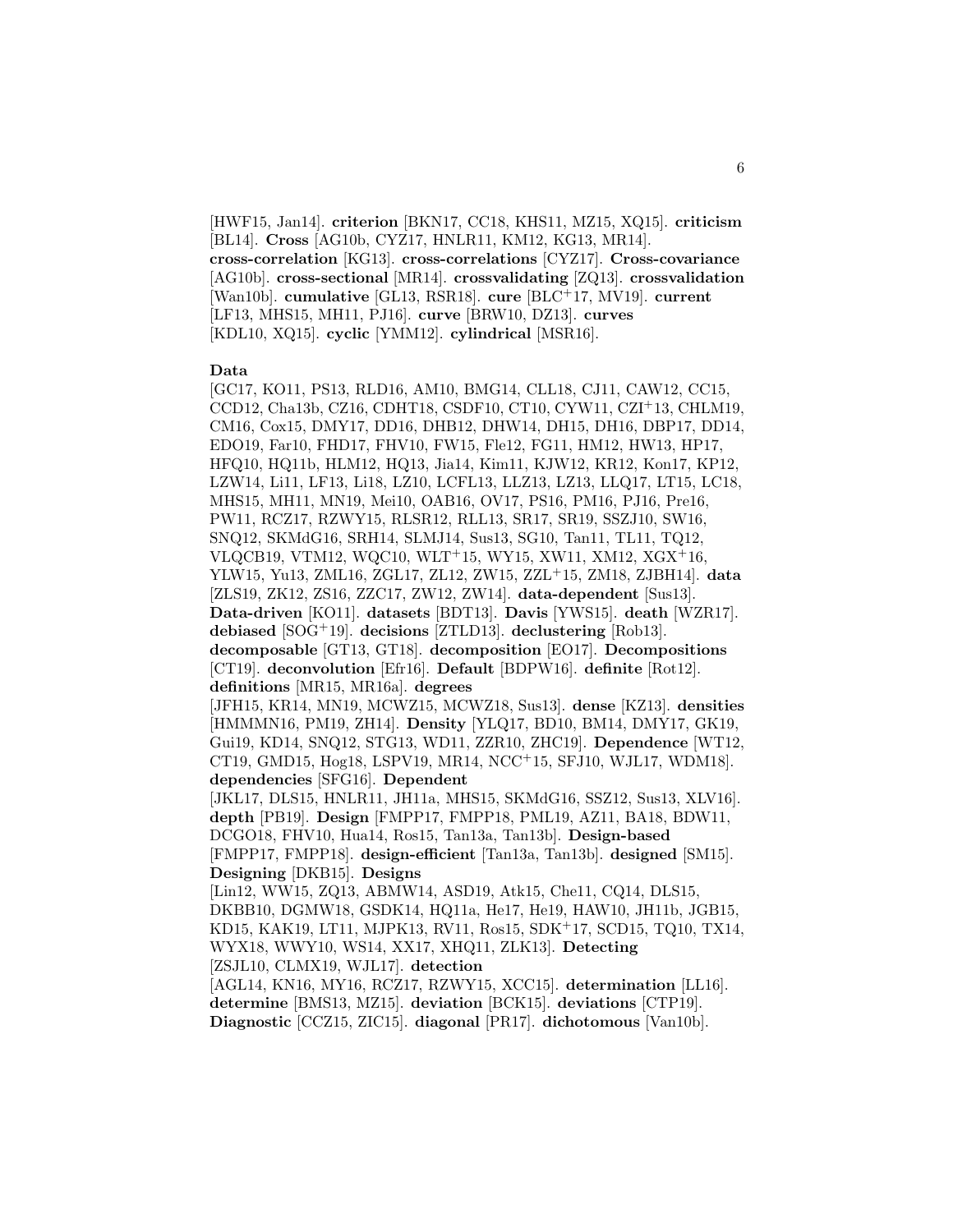**difference** [DV14]. **Differential** [CLMX19, YXCD17, AMW16, BDK15, CCC10, PPRS12, XCC15, Yu13, ZCL14]. **differential-geometric** [AMW16]. **diffusion** [LSPV19]. **diffusions** [DL19b, PPRS12]. **dilution** [DH15]. **Dimension**

[DL10, WYC15, YZPZ13, CCZ15, HFQ10, HC17, Hun12, KO11, LZG17, MZ13a, MZ15, SWZL17, SZWZ19, WGZX14, XGX<sup>+</sup>16, YLW15, ZWZF10]. **dimension-reduction** [Hun12]. **dimensional** [AW10, AGL14, AMR18, AMBFL18, Azr19, BCM16, BMG14, BKM10, CLL18, CC15, CYZ17, CQ14, CT19, Dic14, DZ16, EPS16, Fry13, GvHF11, GWY16, HX10, KHL17, LYB11, LZW14, LT12a, Li18, MZ13b, MN19, NL13, Pre16, PW11, PG18, RZWY15, SM10, SLMJ14, TWZ<sup>+</sup>18, TL10, WY15, XCL18, XLWP16, YB19, ZJC10, ZJBH14, ZLS19, ZPFW14, dFD18]. **dimensionality** [GC17]. **dimensions** [AG10b, HCL17, JLA18, KXYZ16, LSR<sup>+</sup>19, LBA19, MZY12, RLZ10, She17, TNWL16]. **dimple** [CPB17, KMM11]. **Direct** [LJ15, ZCL14, MZY12, TS14, Van10b]. **Directed** [VT12, RCWJ19, SM10, YSPW19]. **direction** [AM10, JMW19]. **directional** [FRS16]. **Dirichlet** [KJW12, STG13, SM13]. **Dirichlet-multinomial** [SM13]. **discontinuation** [LJ15]. **discontinuous** [XQ15]. **discover** [HZSR15]. **discovery** [CDW19, EZ11, GL13, GMKS19, HSG19, JCL13, JMW19, RCWJ19, SL11, SZY11, XCL18]. **discrete** [AR10, CE10, MH11]. **discretization** [ZWZF10]. **discretization-expectation** [ZWZF10]. **discriminant** [LL18, MZY12, XZZL15]. **discrimination** [AM10, DGMW18, HLM12]. **Discussion** [BR19, JW19, Mar19a, Mar19b, RRG19, TL19]. **disease** [CSDF10, MB13, QZL<sup>+</sup>15]. **disparate** [KTC19]. **Dispersion** [KP12]. **distance** [FP18, He17, He19, LSPV19, WYX18, XX17]. **distance-based** [LSPV19]. **Distances** [PADS14, ABMW14, HHG13, Li18]. **distinguish** [RV11]. **distributed** [DL10]. **Distribution** [HZ11, HCL17, LY16, BMG14, CDHT18, CCC10, ET12, GMMMV16, Hid14, KP15, LGH<sup>+</sup>14, Ste17]. **distribution-based** [CCC10]. **Distribution-free** [HCL17, BMG14]. **Distributional** [DL19a]. **distributions** [BS11, BK16, BKM10, BB12, Dur19, GNRM19, GCYS16, KC16, KJ15, KPW13, MT14, Wad15]. **divergence** [GK19, ZJC10]. **diverging** [YX13]. **do** [PRS14]. **does** [KR14]. **domain** [CDHT18, KS19]. **dominance** [ZHC19]. **dominated** [Ros15]. **dose** [CE10, DKB15, MSBM11, SDK<sup>+</sup>17]. **dose-finding** [CE10, DKB15, SDK<sup>+</sup>17]. **dose-response** [MSBM11]. **Double** [CH15, HW13, RLSR12, XH19]. **Double-bootstrap** [CH15]. **double-robust** [RLSR12]. **Doubly** [BCVG17, LSH12, ZZL<sup>+</sup>15, MT16, SBS16, Tan10, TRR10]. **downscaling** [EDO19]. **driven** [BDK15, BKL15, BKL18, KO11]. **drop** [Han16, WWY10]. **drop-out** [Han16]. **drop-the-losers** [WWY10]. **Dual** [SS18]. **Dunnett** [MJW12]. **Durbin** [PG18]. **dynamic** [DD14, ES18, ZTLD13]. **dynamics** [SS12, VTM12].

**early** [JS12]. **edge** [MLG18, Mon18, VT12, ZLZ17]. **edge-specific** [VT12].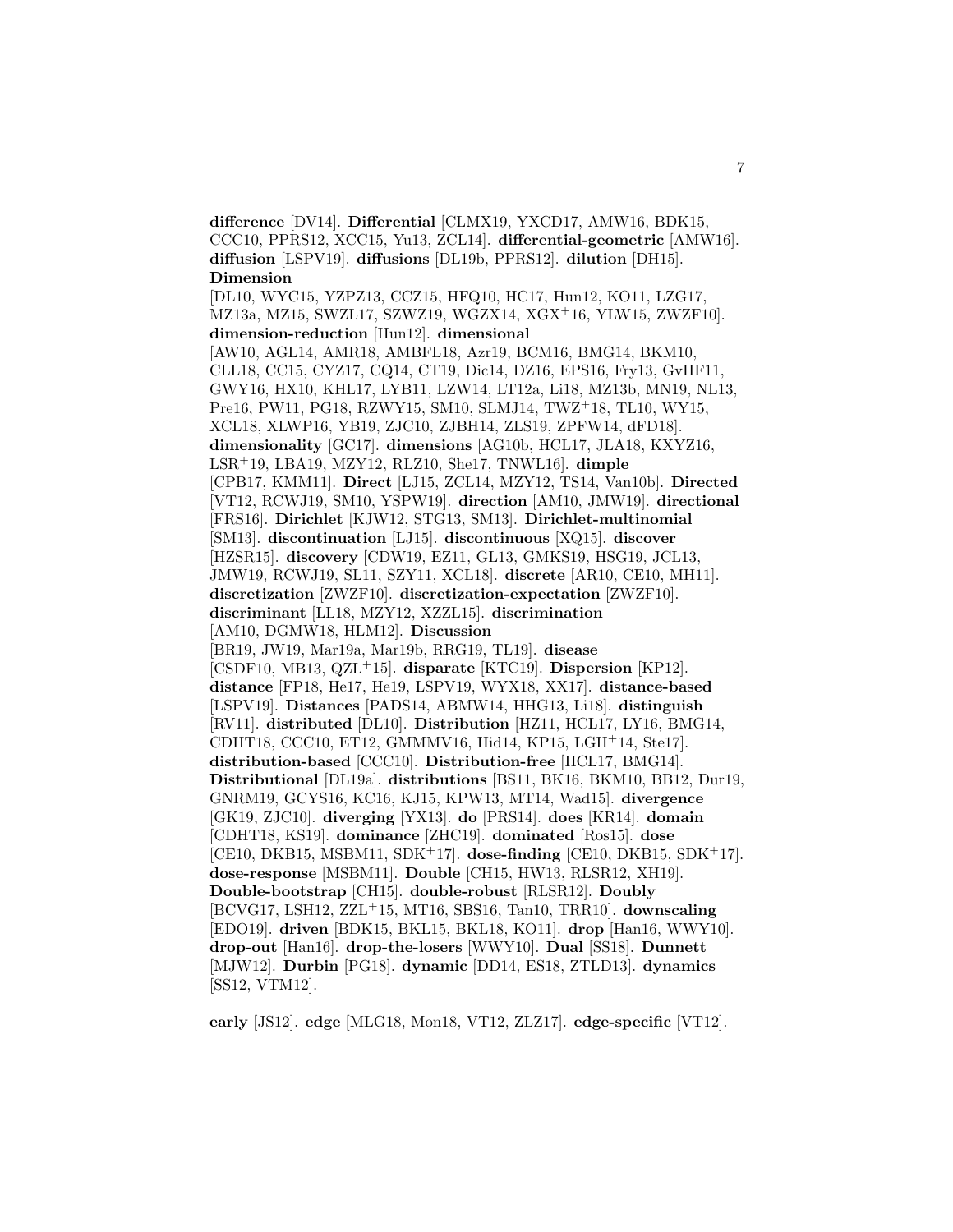**Editor** [Ano17]. **Editorial** [Dav13]. **effect** [BCVG17, DD18, DFKO15, Fog18, HZSR15, KP14b, SL11, TS14, Van10b, YS18, dLWR11]. **Effective** [JFH15, YLW15, HFW14]. **effects** [BFT19, CZI<sup>+</sup>13, GMMMV16, HC17, KG13, KHG11, KCG10, Lee18, LLXC17, LZG17, MGT18, NM11, QP10, SSZJ10, SZ15, SRH14, Van10b, WW15, WZR17, Woo13b, YD18, ZCC<sup>+</sup>12, ZL15, ZZL14]. **efficacy** [ELZ12, SDK<sup>+</sup>17]. **Efficiency** [MZ13a, Han16, LF18b, LZ10, WM11]. **Efficient** [BDT13, CLZ12a, DPDK15, LSW10, Li11, LC13, MHZ15, Mei10, RZ15, Tan11, TO15, WT14, WLT<sup>+</sup>15, CS13, KCL13, SIL<sup>+</sup>16, SC11b, SC12, SZCY16, Tan10, Tan13a, Tan13b, TQ12, ZK12]. **eigenvalues** [LZW14, LL16]. **eigenvector** [CTP19]. **eigenvectors** [LZW14, LL16]. **elicitable** [Hei14]. **eliminating** [YS18]. **elimination** [Cha13a]. **Elliptical** [VF11, TO15, VT14]. **elliptically** [DL10, MT14]. **emax** [DKBB10]. **embeddings** [Gui19]. **Empirical** [AW10, CG11, Efr16, PC12, TL11, CZ19, DZ16, GKK15, GK19, LT12a, LLQ17, OAB16, PRS14, TL10, TQ12, TW14, VTH14, WQC10]. **endpoints** [DZK<sup>+</sup>18]. **energy** [LFR19]. **enhanced** [XZZL15]. **Enhancing** [TQ10]. **ensemble** [FK13]. **ensembles** [DSB18]. **Entropy** [GMD15, Tan13a, Tan13b]. **envelope** [EC17, Sch13, Sch14, SZCY16]. **Envelopes** [CFZ15, CS13, SC11b, SC12]. **environment** [CCC13, DKLP12, SAL<sup>+</sup>17]. **environmental** [FMPP17]. **epidemic** [KP14a]. **epidemiology** [ZW12]. **equal** [CDW19, PB14]. **equal-variance** [CDW19]. **equality** [Far11, PS16, ZH14]. **equation** [GS10, PB14, XGX<sup>+</sup>16]. **equations** [BDK15, BL10, LT12a, PPRS12, QYSW11, TQ12, TW14]. **equivalence** [Sta10]. **equivariant** [BM14]. **ergodicity** [L L14]. **errata** [Pal10]. **Erratum** [WRR17a]. **error** [CDHT18, GvHF11, GMMMV16, HZSR15, LL18, MLS13, PB14, PC12, XW11, YMC12, Yu13, YB19]. **error-prone** [MLS13]. **errors** [DCGO18, KD15, MS14, WSZ12, WVM18, ZBDPJ10]. **errors-in-variables** [KD15]. **estimability** [MN19]. **estimated** [CO14, YD18, ZCM18]. **estimates** [Efr16, JLMV19, PSS17, RSR18]. **Estimating** [CZI<sup>+</sup>13, Fle12, SFJ10, Wan10a, YB19, ZCC<sup>+</sup>12, ZLZ17, DWG14, GS10, LL11a, LT12a, LZG17, QYSW11, TQ12, TW14, XQ15, XGX<sup>+</sup>16, ZZL<sup>+</sup>15]. **Estimation** [AG13, HW13, HFW14, LYB11, MR14, NM11, TS14, Van10b, WZ10, AHL16, AL13, AMBFL18, BHRG13, BCK15, BD10, BT11, BRW10, CTU<sup>+</sup>10, CLLX13, CW15, CAW12, CQ16, CG11, CD10, Che11, CLZ12a, CWS15, CFB17, CIHF18, CS13, DR17, DI13, DL19b, Dic14, EC17, FL12, Fry13, GD13, GMMMV16, Gui19, GLMZ11, HFQ10, HNLR11, HQ11b, HHC11, HQ13, HC17, HD13, KF15, KS13a, KC13, KP14a, KD14, LFH17, LSW10, LLZ16, LW18a, LW20, Li11, LF13, LSD17, LC13, LCFL13, LLXC17, LLZ13, LLQ17, LJ15, MSBM11, Mao18, MLG18, NCC<sup>+</sup>15, OR12, PPRS12, PC12, PDS11, Rat13, RZ15, RLL10, RLSR12, SC11a, SL11, STG13, SM10, SRH14, SK18, SC11b, SC12, SZCY16, Tan10, TFS19, TRR10, TR11, VL14, VSW14, WO11, WSZ12, WWS12, WLT<sup>+</sup>15, WZR17, WWY10, XH19, XLV16, YK16].

**estimation** [YS18, Yu13, YLQ17, ZML16, ZGL17, ZTLD13, ZZ14, ZCL14,

8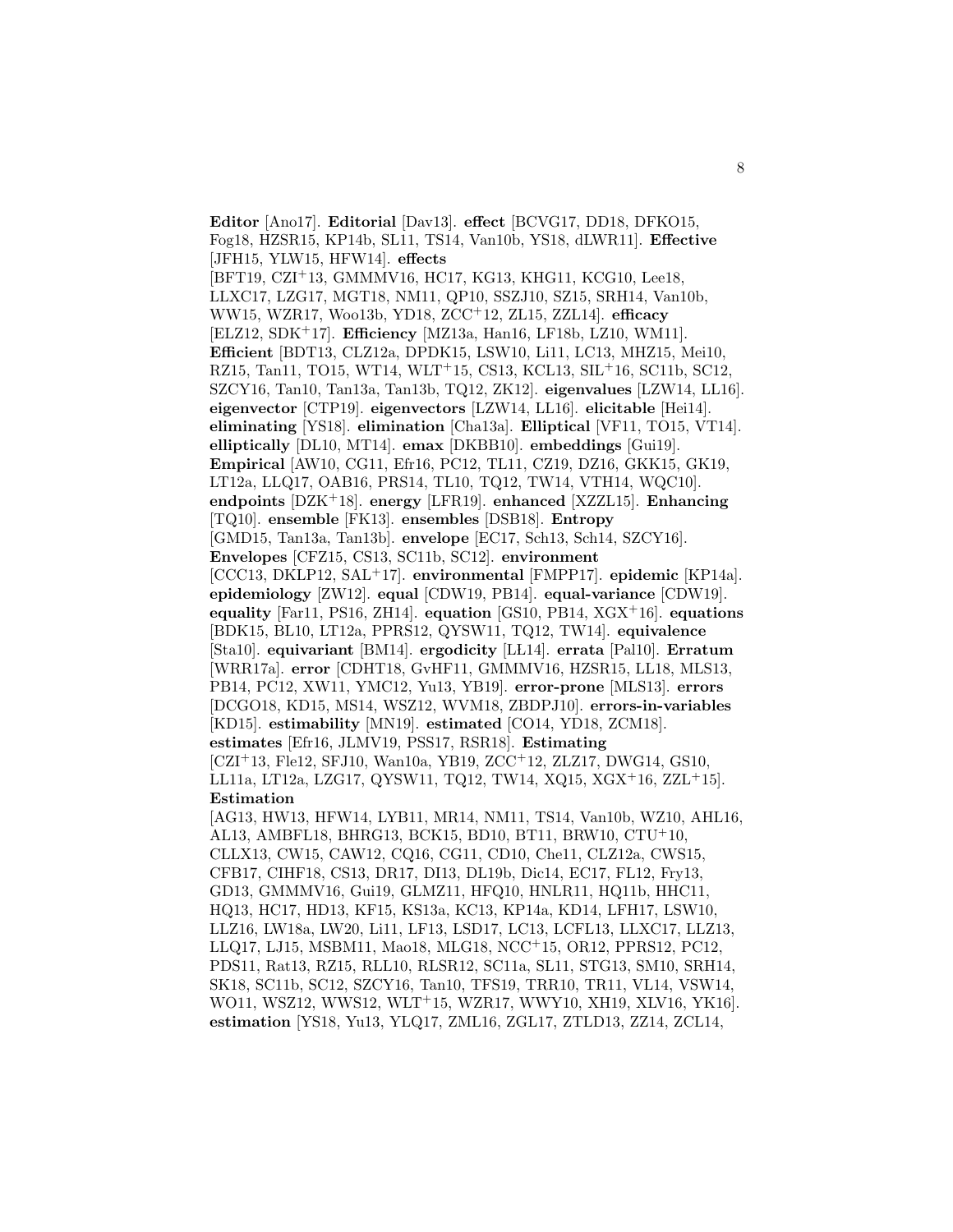ZM18, ZK12, ZWZF10, ZW14, ZJDP11, dLWR11]. **estimator** [BS10, CPS10, DPDK15, HQF12, Lee18, PTK12, Pre14, PG18, RV16]. **Estimators**

[DRS05, DRS12, BDG13, Cam15, CJ11, CKO18, CG12, CV18, HZ11, JHD13, KK12, KCL13, LF18b, LHBD16, LT15, MT16, MR18, MCWZ15, MCWZ18, Rot12, SK16, STL17, Tan11, Tan13a, Tan13b, VT14, WS10, WO11, ZJDP11]. **ethics** [AG10a]. **evaluation** [GKK15]. **event** [CLZ10, CLZ12b, DSB18, ELZ12, GKBZ10, KJW12, LCFL13, NCC<sup>+</sup>15, Oak16, WH14, Yu13, ZC10]. **events** [CZI<sup>+</sup>13, Rob13, ZC10]. **Evidence** [Ros10, KFS19]. **Ewens** [Cra15]. **Exact** [DEO16, FWCT14, JH11b, Lei19]. **exceedances** [ET12]. **exchangeability** [MR15, MR16a]. **exchangeable** [GCYS16]. **exciting** [Cai10]. **existing** [WSSQ17]. **Expandable** [SED17]. **expectation** [VTH14, WC14, ZWZF10]. **expectation-maximization** [WC14]. **expectations** [LTZ19]. **expensive** [DLS15]. **experimental** [JH11b]. **experimentation** [PASJS<sup>+</sup>19]. **experiments** [BA18, Fog18, GSDK14, HT13, JH11b, JGB15, PML19, SM15, VMT14]. **explicit** [LSWZ17]. **exploratory** [HZSR15]. **Exponential** [KS16, DKBB10, DKB15, DY10, FW15]. **exposure** [TR11, Van12]. **exposures** [Van10a]. **expression** [CCC10, JMW19]. **Extended** [TW14, TSMW15, Woo13a]. **extension** [LL11b, MRV18, TMJ11]. **extraction** [She17]. **extrapolation** [BLC<sup>+</sup>17]. **extrema** [HM10]. **Extremal** [EDO19, Hog18]. **extreme** [BS11, Ste17, WT14]. **extremes** [CT19, WT12]. **extremum** [WDH17].

**Factor** [Wan12, BD11, JMW19, KD14, LT11, She17, SED17, ZL12]. **factorial** [TX14, ZLK13]. **factorials** [MT12]. **factorization** [VLQCB19]. **factorized** [MRSR17]. **factors** [AZ11, KFS19, Kon17, LYB11, Ros10, SW18, TX14]. **failed** [QF14]. **failure** [DW11, HNLR11, LLZ13, NCZ16, Pre16, ZZC17]. **faithful** [BKM10]. **False** [EZ11, SZY11, GL13, GMKS19, HSG19, RCWJ19, RZ15, SL11, XCL18]. **falsification** [WRR17a, WRR17b]. **families** [DKB15, DY10, FW15, KES11]. **family** [KJ15]. **familywise** [HZSR15]. **Fast** [BCM16, Lei19]. **feature** [SHP12]. **features** [BH18]. **fewer** [KR14]. **fiducial** [CH19a, CH19b, Mar19b, TL19]. **field** [CLMX19, ZZR10]. **fields**

[AG10b, Gui19]. **filling** [XHQ11, ZX15]. **filter** [LW18a, LW20, MZ13b]. **filtering** [DKLP12]. **filters** [FK13]. **finding** [CE10, DKB15, SDK<sup>+</sup>17]. **findings** [BH18]. **Finite** [CG12, BL14, BHRG13, HWF15]. **finite-** [BL14]. **first** [Su18]. **Fisher** [KPW13, KB15]. **Fisher-Bingham** [KPW13]. **fit** [GMMMV16, MV19, SS14, XW11, YL16, ZLL18]. **fitting** [CK12, DWG14, Fle12, SZAS16]. **fixed** [KES11]. **flawed** [JFH15]. **fluctuations** [CTP19]. **follow** [KI14, Ste17]. **follow-ups** [KI14]. **Forecasting** [Cai10, HMMMN16, Pal09, Pal10]. **forms** [FWCT14]. **formulae** [LM11]. **formulation** [TWZ<sup>+</sup>18]. **Forward** [LL11a]. **four** [KJ15]. **four-parameter** [KJ15]. **fraction** [CLZ10]. **fractional**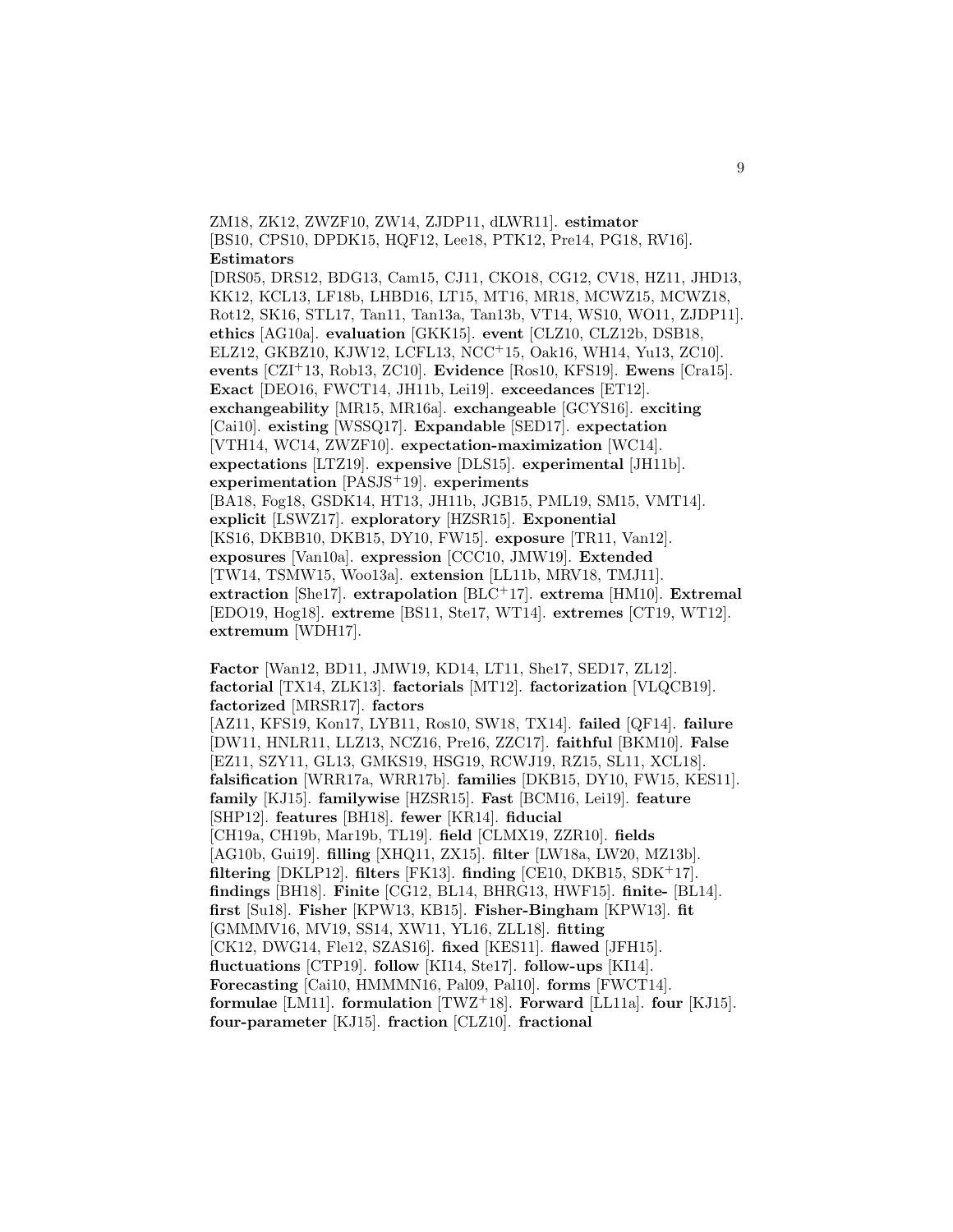[BDK15, Kim11, TX14]. **fractions** [MT12]. **fragmented** [DH16]. **fragments** [DP19, KS19]. **frailty** [LLZ13, MSZ11]. **frames** [AJ13]. **framework** [Che11, MSBM11, MB13, SK16, WDM18, YS18]. **Fréchet** [DM19, NTWY17, PM16]. **free** [BMG14, HCL17, JH11a]. **freedom** [JFH15, KR14, MCWZ15, MCWZ18, Sus13]. **frequency** [CDHT18, Kon17, TFS19]. **Frequentist** [KP14a, ASD19]. **fully** [MST14]. **function** [DWG14, GMS11, KKG11, LCFL13, MSR16, Pre14, WWS12, WLT<sup>+</sup>15, ZZR10]. **Functional** [KHG11, YM10, ZCM18, CJ11, CM16, CKR17, DMY17, DHB12, DH16, DP19, FHV10, Ger15, HM12, Hei14, JKL17, Jia14, KXYZ16, KP12, KS19, LC18, MY10, MWY13, PS16, PM16, QP10, RCZ17, VTM12, WC18, YLW15, YMC12, ZW15]. **functional-coefficient** [Jia14]. **functionals** [KXZ18]. **functions** [AG10b, CO14, CLZ10, CV18, CPB17, CH19a, CH19b, FWCT14, Mar19b, PS16, PTK12, SDW14, TL19, WT14].

**gamma** [MSZ11, Wan10a]. **gatekeeping** [LCOT13]. **Gaussian** [BDT13, BCM16, DR17, DFKO15, FLP12, FS11, GMS11, KRS18, LD14, MLG18, PB14, PS13, SZAS16, SIL<sup>+</sup>16, WT14, XLV16, YSPW19]. **Gene** [SSC19a, CCC10, CCC13, DKLP12, JMW19, SAL<sup>+</sup>17, XCC15, BR19, JW19, Mar19a, RRG19, SSC19b]. **gene-environment** [CCC13, DKLP12, SAL<sup>+</sup>17]. **gene-gene** [XCC15]. **General** [Hid14, LHW19, SM15, DVR17, FHD17, GK19, HW17, LT12a, MB13, ST17, SM19]. **Generalized** [Cra15, DV14, KTC19, KKG11, MNF11, WQC10, WJL17, AMW16, AMR18, CW10, CH19a, CH19b, DOXV11, EO17, Fle12, GvHF11, JKL17, MJW12, Mar19b, NM11, PDV11, PTG15, QYSW11, SC11a, Ste17, TL19, WW15, WDM18, Woo13a, WS14, YMC12, ZLL18, ZJDP11]. **genetic** [CCC13, LSR<sup>+</sup>19, WLT<sup>+</sup>15]. **genetical** [CLLX13]. **genome** [DKLP12, XCL11]. **genome-wide** [DKLP12, XCL11]. **genomic** [WWN15]. **genomics** [CLLX13, XLV16]. **geodesic** [KDL10]. **geometric** [AMW16, KM12, LL14, ZIT11]. geostatistical [PRD11]. geostatistics [KS13a]. **Gibbs** [BCRW14, SLM17]. **Global** [KK12, WC10, BDPW16]. **Gneiting** [CPB17, KMM11]. **Going** [SIL<sup>+</sup>16]. **good** [ZX15]. **Goodness** [GMMMV16, MV19, SS14, XW11, YL16, ZLL18]. **Goodness-of-fit** [GMMMV16, MV19, SS14, XW11, YL16, ZLL18]. **gradients** [MY10]. **Graph** [VSW14, GT18, SHP12, YSPW19]. **graphical** [CWS15, DR17, GLMZ11, LLZ16, MLG18, TNWL16, VF11, VT14, XLV16]. **graphs** [GT13, RCWJ19, SM10, VT12, YX13]. **greatly** [KAK19]. **grid** [SIL<sup>+</sup>16]. **group** [AG13, DHW14, DH15, LLZA12, PJ16, WMGK14, ZM17]. **group-tested** [PJ16]. **grouped** [AMW16, MH11, WS10]. **growing** [CWA12, LT12a]. **guaranteed** [LL18].

**Hamiltonian** [HJ19, LFR19]. **Hamiltonian/hybrid** [LFR19]. **handle** [EC17]. **Hastings** [STL17]. **hazard** [RSR18, TSMW15, VMT14]. **hazards** [CIHF18, DOXV11, HQ13, MSZ11]. **health** [WZ10]. **heavy** [FW15, KF15].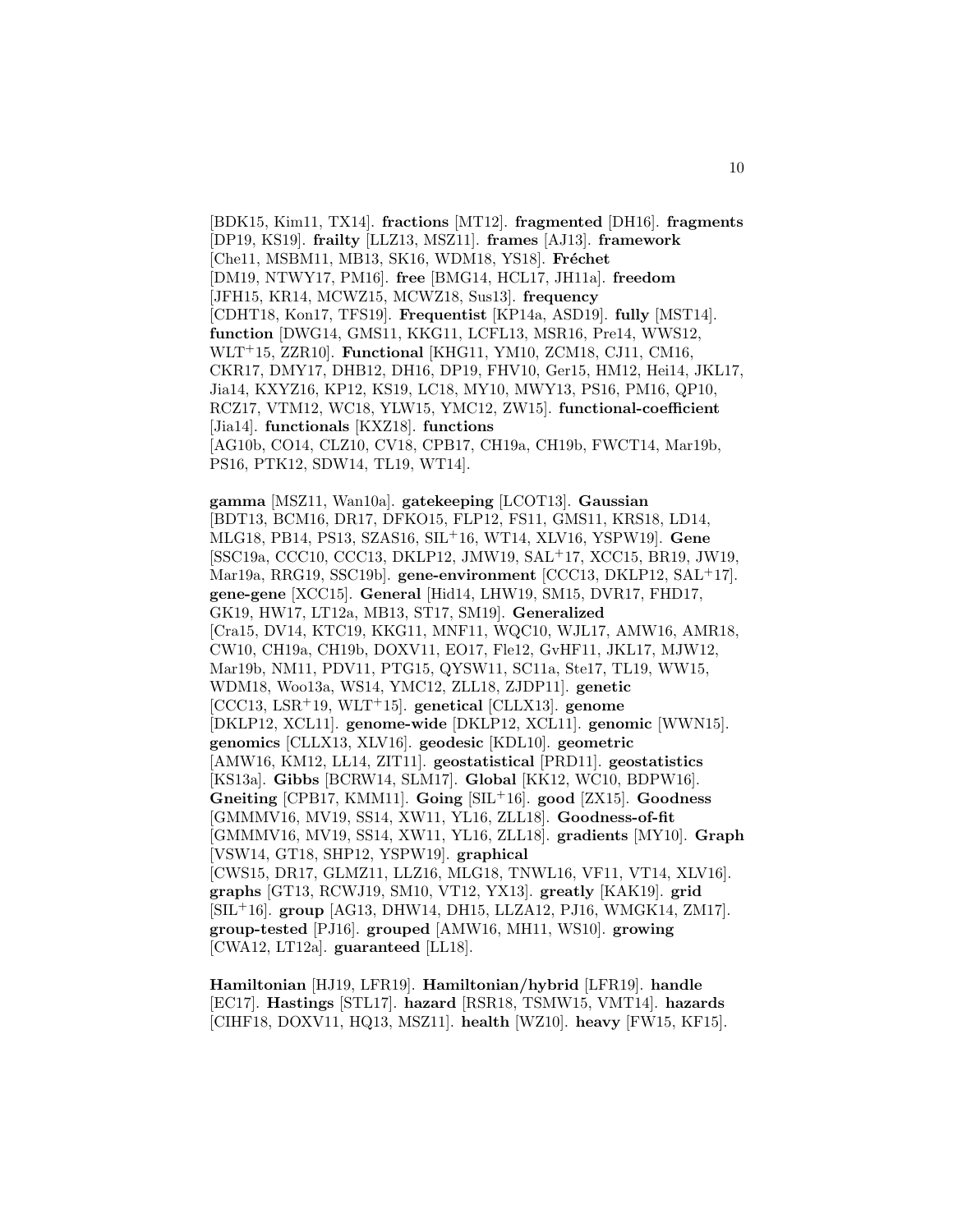**heavy-tailed** [FW15]. **Hellinger** [WYC15]. **heterogeneity** [DD18, JLMV19]. **heterogeneous** [Bro19, WY15]. **heteroscedastic** [WVM18, ZLL18]. **hidden** [AHL16, BR19, JW19, Mar19a, RRG19, SSC19a, SSC19b, WC14]. **Hierarchical** [GK19, SW15, HSS19]. **High** [DZ16, Fry13, GWY16, NL13, dFD18, AGL14, AMR18, AMBFL18, Azr19, BCM16, BMG14, BKM10, CLL18, CYZ17, CDHT18, CT19, Dic14, GC17, GvHF11, HX10, HCL17, JLA18, KXYZ16, Kon17, LYB11, LZW14, Li18, LSR<sup>+</sup>19, LBA19, MZY12, MZ13b, MN19, PG18, RZWY15, RZ15, RLZ10, She17, SM10, SLMJ14, Tan13a, Tan13b, TNWL16, TWZ<sup>+</sup>18, TL10, XCL18, XLWP16, YB19, ZJBH14, ZLS19, ZPFW14]. **High-dimensional** [DZ16, Fry13, GWY16, NL13, dFD18, AGL14, AMR18, AMBFL18, Azr19, BCM16, BMG14, BKM10, CLL18, CYZ17, CT19, Dic14, GvHF11, HX10, LYB11, Li18, MZ13b, MN19, PG18, RZWY15, SM10, SLMJ14, TWZ<sup>+</sup>18, TL10, XCL18, XLWP16, YB19, ZLS19, ZPFW14]. **high-entropy** [Tan13a, Tan13b]. **high-frequency** [CDHT18, Kon17]. **high-throughput** [RZ15]. **Higher** [Pre16, BL14, RF10]. **higher-order** [RF10]. **highlights** [Tit13a, Tit13b]. **highly** [FG11]. **history** [KJW12, Sti12]. **Hochberg** [GTXR14]. **Holm** [SFG16]. **Hommel** [GTXR14]. **Homogeneity** [ZLS19]. **homotopy** [Lei19]. **horizons** [ES18]. **horseshoe** [CPS10]. **Horvitz** [CJ11]. **Horvitz-Thompson** [CJ11]. **hunting** [BR19, JW19, Mar19a, RRG19, SSC19a, SSC19b]. **hybrid** [GTXR14, LFR19]. **hypercube** [CQ14, HQ11a, HAW10, XX17]. **hypercubes** [HT13, ST17]. **hypotheses** [KES11, LCOT13, SYZ10]. **Hypothesis** [AGL14, GMKS19, HM10, Har12, LY16, Ros12]. **Hysteretic** [LGLY15].

**Identifiability** [PB14, TFS19, Che11]. **Identification** [WZR17, AHL16, MWZ18]. **Identifying** [MGT18]. **Ignorability** [FHD17, FMD18]. **image** [KRS18]. **implementation** [DPDK15]. **implications** [MR15, MR16a]. **imply** [KR14]. **importance** [Har12]. **Improved** [RLSR12, GTXR14, KAK19, LSWZ17]. **improvement** [LL18]. **Improving** [KGV17a, KGV17b, SFG16]. **imputation** [CDH11, CH17, Kim11, KY17, WMC12, YK16]. **imputations** [LGH<sup>+</sup>14]. **imputed** [CHLM19]. **In-sample** [HMMMN16]. **Inadmissibility** [BM14, MT14]. **incidence** [CAW12]. **incidental** [Lun18]. **incomplete** [SR17]. **Incorporating** [HX10, TS14]. **increase** [QZL<sup>+</sup>15]. **indefinite** [ES18]. **independence** [BS19, FP18, GNRM19, HCL17, KD16, RBN10, SS14, SLMJ14, Wan12, XZ11]. **independent** [DKLP12, KR12, SR17]. **index** [ZHC19]. **Indicator** [SDW14]. **Indirect** [MR16b, CR10b]. **individual** [AG10a, Bro19, LZ10]. **individual-level** [LZ10]. **individualized** [DSB18, LZ15, ZZL<sup>+</sup>15]. **induced** [KP15]. **inequality** [KHS11]. **Inference** [BLC<sup>+</sup>17, Van12, ZJBH14, BKN17, BCK15, BCVG17, BDK15, CC18, CNN<sup>+</sup>17, CH19a, CH19b, CR10b, DD16, DKY12, DY10, DZ16, ELZ12, Fog18, FRS16, KSS15, KZ13, KGV17a,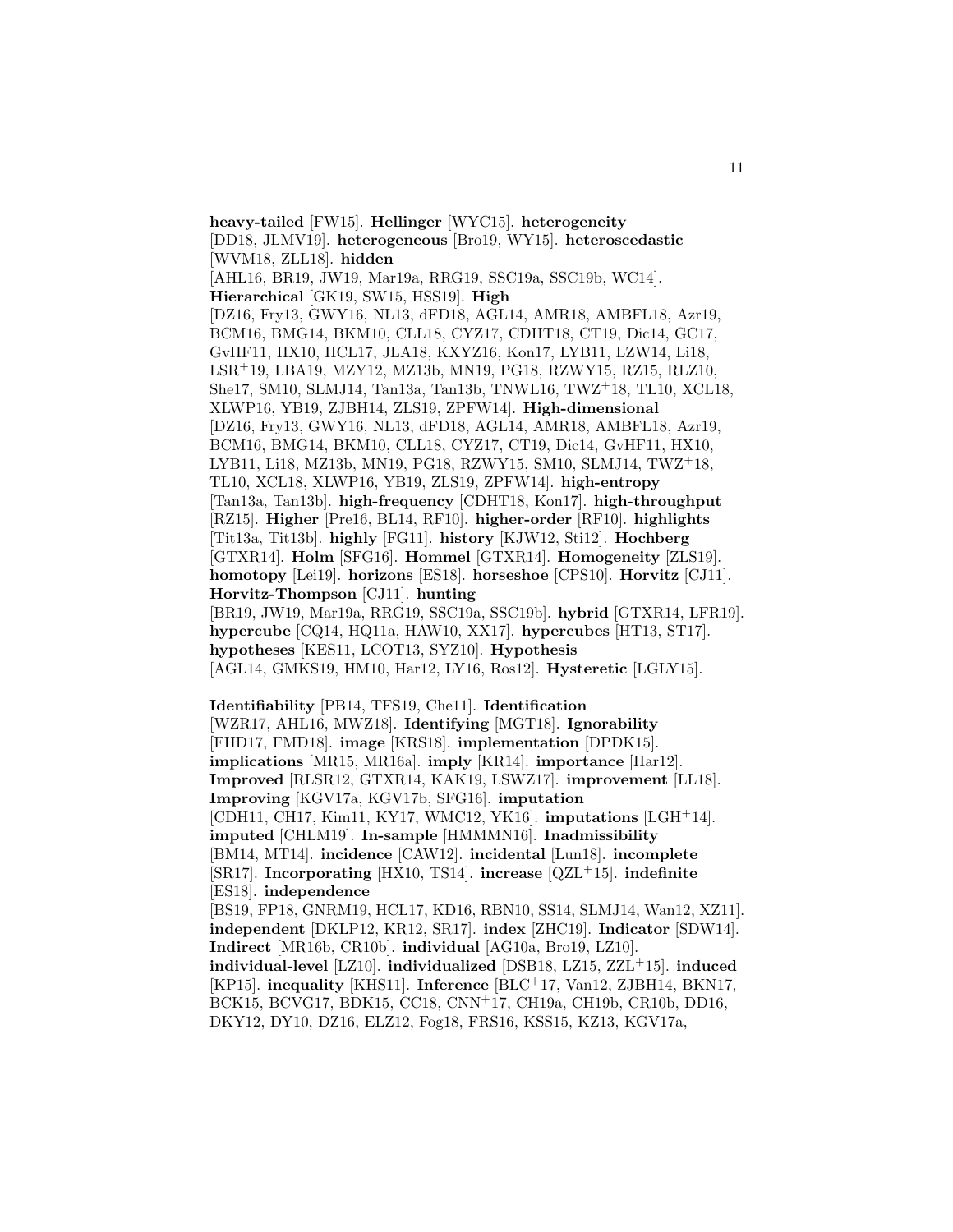KGV17b, KD16, KP14b, LC10, LW18b, LSR<sup>+</sup>19, MH11, MT11, Mar19b, NCC<sup>+</sup>15, Ogd17, PADS14, PW11, QF14, RLSR12, SBS16, SIL<sup>+</sup>16, SW15, TL19, TO15, TLT18, WT14, Wad15, WWS12, WH14, WKY18, WVM18, WC14, XQ15, YD18, YWD19, ZZR10, ZW14, ZHC19, dFD18]. **Inferring** [VTM12]. **infinite** [BD11, CC15]. **infinite-dimensional** [CC15]. **influence** [ZIT11]. **Information** [BKL15, Jan14, SS12, BS19, CC18, DOXV11, FL12, HWF15, KHS11, KTC19, MZ15, OAB16, PDS11, QZL<sup>+</sup>15, SR19, WW15, XQ15, YTY<sup>+</sup>16, BKL18]. **Information-theoretic** [BKL15, BKL18]. **informative** [Far10, KS13b, LKS19, Lin17, NM11, PRD11, SZ15, WKY18, ZC10]. **inhomogeneous** [BS10, GS10]. **Inner** [SC12]. **insights** [CC10]. **Instrumental** [DVR17, CFB17, RL11, WRR17a, WRR17b]. **integral** [WYC15]. **integrated** [LFH17, Sev10]. **Integrating** [KFS19]. **integration** [GC17, PM16]. **Integrative** [LL18]. **intensities** [PRBR18]. **intensity** [BS10, CV18, Rat13]. **interaction** [BD16, CM16, DKLP12, Van12]. **interactions** [CCC13, LT11, SAL<sup>+</sup>17, Van10a, XCC15]. **Interactive** [LLS14]. **interference** [BFT19, LHBD16, PASJS<sup>+</sup>19]. **Interleaved** [He17, He19]. **interpoint** [Li18]. **interpretable** [KJ15, PM16]. **intersections** [GT18]. **Interval** [AL13, WWY10, LSD17, ZML16, ZGL17, Zha11, ZZC17, ZW12, ZW14]. **interval-censored** [ZML16, ZGL17, ZZC17]. **intervals** [AR10, BMS13, HM10, HZ11, Har12, MJPK13, YH18]. **Intrinsic** [Han16, Mon18]. **invariant** [CS13, SNQ12]. **Inverse** [MLS13, SD11, FLP12, LHBD16, RLL10, SW16, Tan10, TWZ<sup>+</sup>18]. **isotonic** [CIHF18, WD11]. **item** [CH17]. **Itemwise** [SR17]. **iterative**  $[Che15, D113, LGH<sup>+</sup>14].$ 

**jackknife** [CZ19]. **Joint** [GLMZ11, HC17, XCL18, XLV16, VSW14, WWS12]. **Jump** [XQ15, PDV11]. **junction** [GT13].

**Kahan** [YWS15]. **Kalman** [FK13]. **Karl** [Ald13, Sti12]. **Kernel** [LLZ13, WC18, CV18, LD15]. **Kernel-based** [WC18]. **kernels** [LL14]. **Kinetic** [LFR19]. **knockoffs** [SSC19a, BR19, JW19, Mar19a, RRG19, SSC19b]. **Kolmogorov** [MZ13b]. **Kronecker** [Sch14].

**L** [Sti12]. **landmark** [PW11]. **Langevin** [NSF16]. **large** [BDT13, GMKS19, LFH17, LL11a, Mei10, Rot12, SW15, ZH14, ZJC10, ZL14]. **large-dimensional** [ZJC10]. **large-margin** [ZL14]. **large-scale** [GMKS19, SW15]. **largest** [JN17]. **lasso** [BCW11, Cam15, DL19a, Lei19, LGF12, OV17, TLT18, YXCD17, ZZ14]. **Latent** [KD14, AG10b, LYB11, SZAS16, TNWL16]. **Latin** [CQ14, HQ11a, HT13, HAW10, ST17, XX17]. **lattice** [He17, He19, ZX15]. **lattice-based** [He17, He19]. **laws** [GT18]. **learning**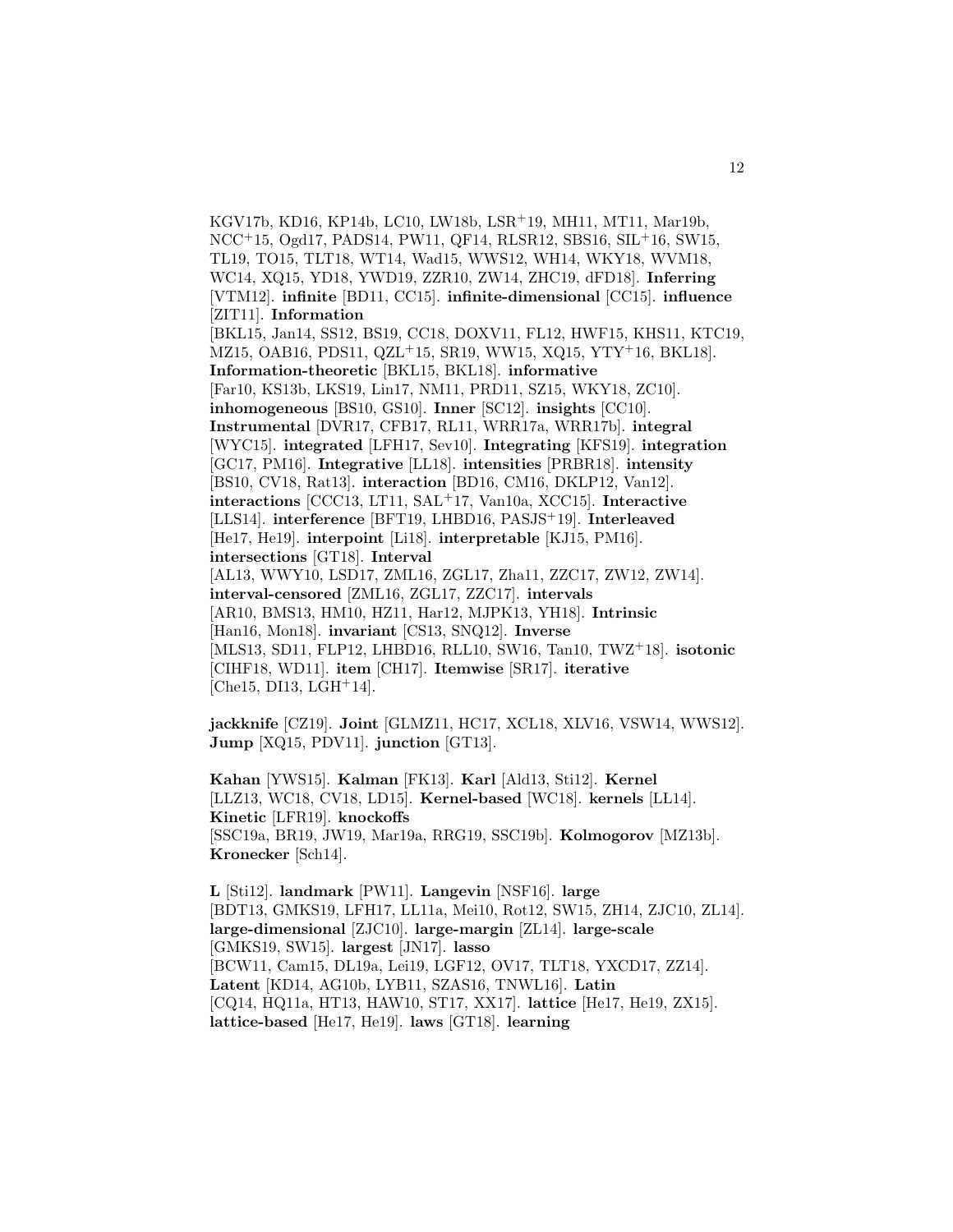[DSB18, LLS14, ZZL<sup>+</sup>15]. **least** [BCK15, CD10, Lee18, SKMdG16]. **left** [HQ13]. **left-truncated** [HQ13]. **length** [CCD12, Cha13b, HQ11b, HQF12]. **length-biased** [CCD12, Cha13b, HQ11b, HQF12]. **Level** [DRS05, DRS12, GKK15, LZ10, MT12, OAB16, SCD15, ZLK13]. **levels** [CE10, Van10a]. **Levinson** [PG18]. **life** [CCD12, SSZ12]. **Likelihood** [RL11, Sev10, SNQ12, Sus13, AHL16, AW10, BD14, CSK13, Cha13a, CQ16, CG11, CD10, CHN<sup>+</sup>18, CZ19, CIHF18, DI13, DKY12, DZ16, DPDK15, DW11, GMS11, HW14, HW17, HQF12, HR12, HWF15, HD13, JLC14, KGV17a, KGV17b, KC13, LY16, LT12a, LHC11, LLZ13, LLQ17, Lun16, LT12b, LT15, LHW19, MHS15, MY16, MT11, MRSR17, Nas14, Ogd17, OAB16, PSS17, PTK12, Pre14, QF14, SC11a, Sch13, SM10, Sta10, SOG<sup>+</sup>19, TL10, TL11, TQ12, TW14, Wad15, WQC10, WC14, XH19, YLQ17, YSPW19, ZML16, ZGL17]. **likelihood-based** [KGV17a, KGV17b, LY16, MY16]. **likelihoods** [VTH14]. **likely** [BMS13]. **limit** [KN16, YX13]. **limits** [JLD18]. **Lindley** [SHM16]. **line** [MSR16]. **linear**

[ADL<sup>+</sup>13, AMW16, AMR18, BKM10, CS13, CW10, DKBB10, Dic14, DOXV11, FWT10, Fle12, GvHF11, GK10, HMMMN16, JKL17, JH11b, KXYZ16, KF11, KS19, LW18b, Lei19, LL11b, LL18, LC13, MNF11, MS14, MR16b, NM11, PDV11, PTG15, RLL13, RBN10, SDW14, SFJ10, Sch13, SS14, SZ15, SW18, SHM16, SC11b, SC12, SZCY16, SZ12, WW15, WS14, YB19, ZZL14, ZCM18]. **linear-quadratic** [SDW14]. **linearity** [MZ13a]. **link** [KKG11]. **linkage** [JLD18]. **Local**

[DCGO18, BDPW16, EN18, HMMMN16, KXZ18, LY16, WC10, WDH17]. **Locally** [KD15, WS14, DL19b, EN18, SFJ10]. **locations** [PRD11, ZBDPJ10]. **loci** [JMW19]. **locus** [NTWY17]. **Log**

[RLL13, DKBB10, JH11b, KF11, RBN10, SIL<sup>+</sup>16, WT14]. **log-Gaussian** [SIL<sup>+</sup>16, WT14]. **log-linear** [DKBB10, KF11, RBN10]. **Log-mean** [RLL13]. **Logistic** [BCRW14, SRH14, SD19, Van10b, XW11]. **logit** [KF11]. **loglikelihood** [RF10]. **longitudinal**

[CZ16, CM16, Far10, FHD17, Han16, KZ13, Li11, Lin17, LT15, MRV18, TL11, TSMW15, WQC10, WWS12, XM12, XGX<sup>+</sup>16, YMC12, ZL12, ZLS19, ZK12]. **look** [CW15]. **losers** [WWY10]. **loss**

[GK19, LHW19, MZ13a, WSZ12, YXCD17, ZZ14]. **loss-likelihood** [LHW19]. **Low** [JLMV19]. **Low-risk** [JLMV19]. **Luo** [DI13].

**M** [DL19b]. **M-estimation** [DL19b]. **machines** [SWZL17]. **manifolds** [BD10, EPS16, KPW13]. **Mann** [CC15]. **mappable** [MST14]. **mapping** [MB13]. **maps** [FMPP18, LSPV19]. **margin** [ZL14]. **Marginal** [CYW11, Far10, RBN10, GK10, Lun16, MT11, SR19, STL17, SD19, TWB18, XM12]. **Markov** [BR19, JW19, Mar19a, RRG19, SSC19b, AHL16, BB12, CLMX19, DH16, DPDK15, GT13, GT18, LL14, SSC19a, VFJ19]. matched [KC16, KSS15]. **matrices**

[AGL14, AMBFL18, LFH17, LL11a, PG18, Rot12, TP17, ZLS19]. **matrix** [Bat19, BT11, CLLX13, CTP19, FP18, Fry13, MT14, MLG18, MR18, PDS11,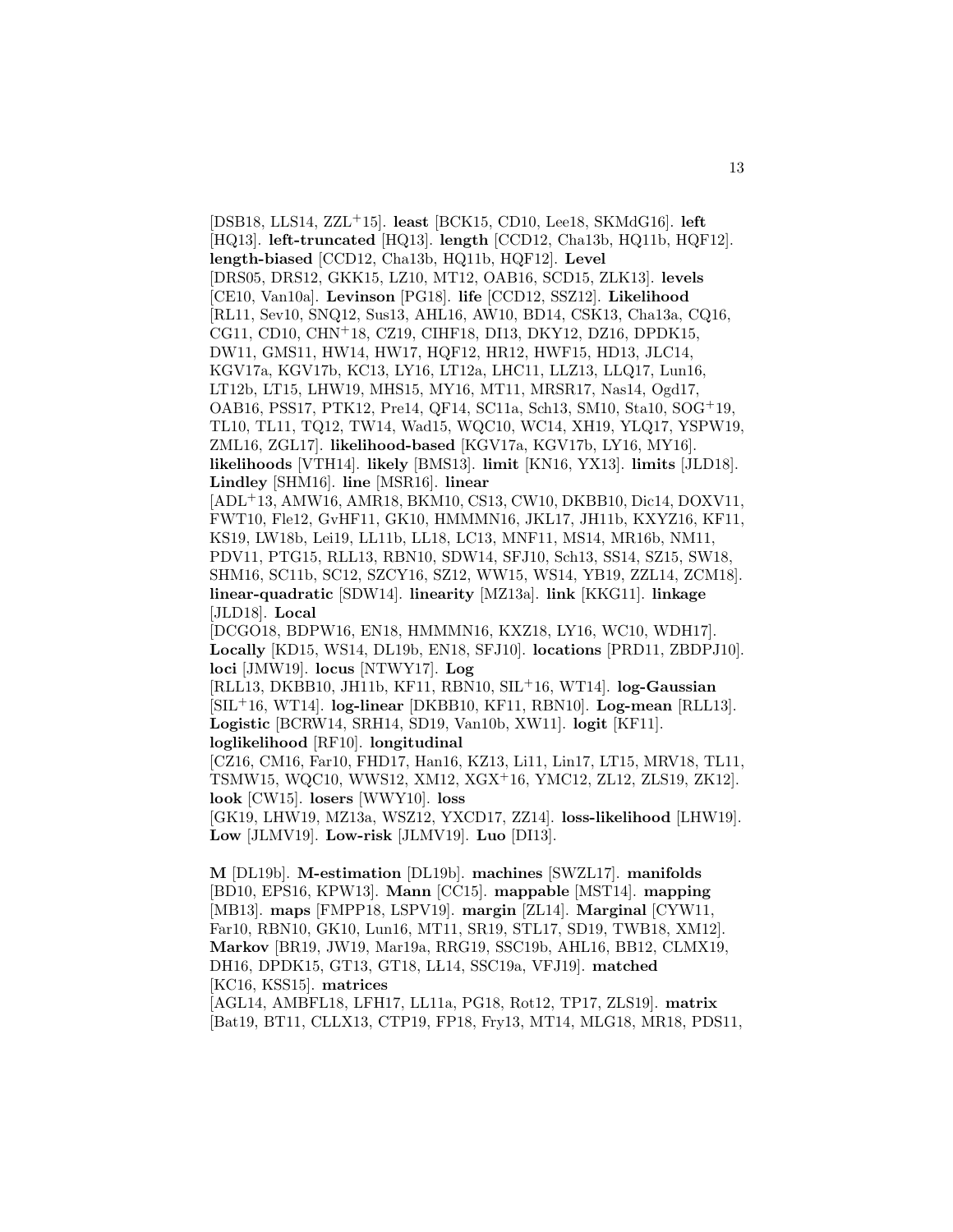WW15, ZZ14]. **max** [DEMR13, DEO16, GMS11, GPS15, Wad15]. ´ **max-stable** [DEMR13, DEO16, GMS11, GPS15, Wad15]. ´ **maxima** [ET12, Wad15]. **maximal** [AM10]. **maximin** [He19, WYX18, XX17]. **maximization** [WC14]. **maximize** [AMR12]. **Maximum** [JGB15, LHC11, LLQ17, SC11a, ZML16, ZGL17, AHL16, CQ16, CYZ17, DZ16, HQF12, MHS15, Nas14, PSS17, PTK12, Pre14, QF14, Ste17, XH19]. **Mean** [RF10, SSZ12, CCD12, HFQ10, HFW14, HR12, LCFL13, LJ15, MWZ18, NTWY17, PS16, PC12, PS13, PW11, RLL13, Tan11, WZ10, YL16, Zha11]. **means** [AL13, CLL18, XLWP16]. **measure** [CLNP17]. **Measurement** [KP14b, WSZ12, XW11, YMC12, Yu13]. **measures** [WDM18, ZIC15]. **Measuring** [DRS05, DRS12]. **mechanistic** [BD16]. **Median** [PSS17]. **mediation** [DV16, FMD18]. **mediator** [DV16]. **mediator-outcome** [DV16]. **merge** [PRS14]. **merging** [WWS12]. **meta** [KGV17a, KGV17b, KTC19, LZ10, ZL15]. **meta-analysis** [KGV17a, KGV17b, KTC19, LZ10, ZL15]. **meta-regression** [KGV17a, KGV17b]. **metaphor** [JFH15]. **method** [Hun12, JLC14, KES11, KKP16, ST17, TQ10, YK16, YMC12, ZK12]. **methods** [AW10, CH15, CYW11, CHLM19, DH15, DL10, GKK15, HRD18, HZSR15, LZ15, NT15, SM10, Sta10, SZWZ19, WQC10, WH14]. **metric** [KB15, PM16]. **Metropolis** [NSF16, STL17]. **Metropolis-adjusted** [NSF16]. **microbial** [CLMX19]. **microclustering** [JLD18]. **minimal** [GCAIM12]. **minimax** [He17]. **minimization** [DR17]. **minimum** [JH11b, SK18, ZLK13]. **minus** [ZT19]. **misclassification** [LLZA12, Van12]. **Misclassified** [PJ16, CYW11]. **mismeasured** [BLC<sup>+</sup>17, OV13]. **missing** [HW13, HP17, HFQ10, Kim11, LCFL13, MR15, MR16a, RLSR12, SR19, SZ15, SW16, SRH14, Tan11, TQ12, TR11, YWD19, YMC12, ZM18, ZK12, ZIC15]. **missingness** [Cha13a, Lin17, MT16]. **misspecification** [LGF12]. **misspecified** [LSH12]. **mixed** [CWS15, CW10, DOXV11, GMMMV16, GK10, KHG11, NM11, SZ15, SRH14, TFS19, ZZL14]. **mixed-effects** [SZ15, SRH14, ZZL14]. **mixed-frequency** [TFS19]. **mixing** [FS11, Hog18]. **mixture** [BCM16, HWF15, JH11b, MT11, MV19]. **mixtures** [JH11a, LHC11, PS13, STG13]. **M¨obius** [KP15]. **mode** [Hei14]. **Model** [BA18, DRS05, DRS12, FS16, ZZL14, ASD19, BLC<sup>+</sup>17, BR19, CCD12, CLZ12a, CM16, CW10, Cra15, CV18, DR17, EC17, Fle12, FFM14, GvHF11, HW17, HQF12, HQ13, JW19, JMW19, JH11b, KMM11, KR12, KF11, KHS11, LLS14, LW18b, LL11b, LC13, LLZ13, LGF12, LT12b, LT15, Mar19a, MSZ11, MRV18, McE16, MV19, PR17, RL11, RRG19, SC11a, SFJ10, SSZJ10, SSC19a, SSC19b, SNQ12, SZAS16, SW18, SM13, SZCY16, TRR10, TR11, TS14, TMJ11, TSMW15, Wan10a, WRR17b, WK18, Woo13a, YX13, YB19, ZC10, ZL12, ZIC15, ZHC19, WRR17a]. **Model-assisted** [BA18, KR12]. **Modelling** [ET12, OAB16, TP17, XM12, CD13, DD14, FS11, KDL10, MB13, MY10, OV17, PRD11, SR17, SR19, VF11, WT12, ZL12]. **models** [AR10, AHL16, ADL<sup>+</sup>13, AMW16, AMR18, BD11, BDW11, BOW13, BKL15,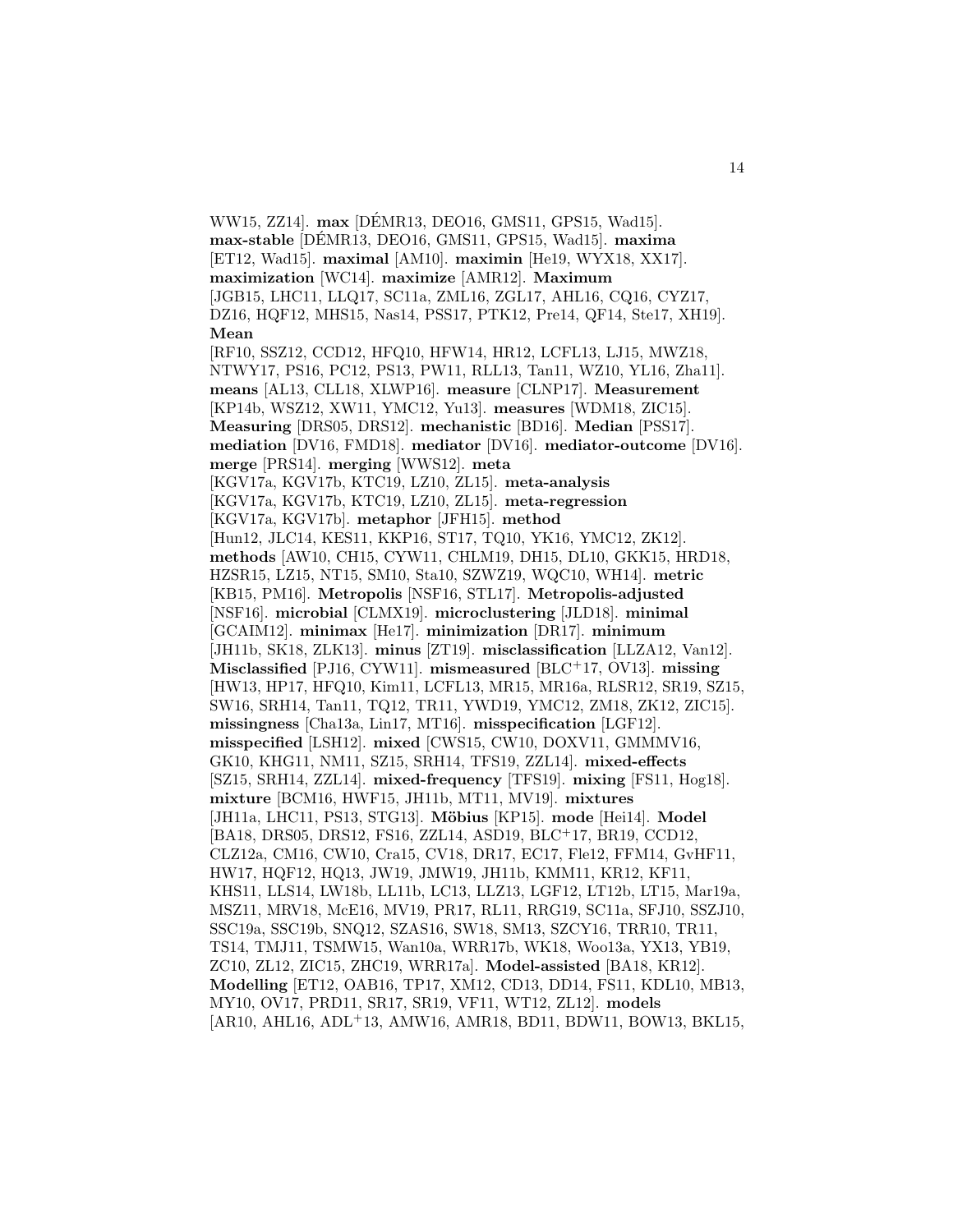BKL18, BKM10, BB12, Cai10, CTP19, Cha13a, CZ16, CT10, Che15, CWS15, CNN<sup>+</sup>17, CFB17, CIHF18, CK12, CZM16, DI13, DWG14, DKBB10, DGMW18, Dic14, DOXV11, EPS16, Far11, GKK15, GMMMV16, GK10, GLMZ11, HP17, HR12, HWF15, JKL17, Jia14, KF15, KZ13, KD15, KD14, KTC19, KKG11, LLZ16, LW18b, LKS19, LGLY15, LSH12, LTF13, LLXC17, LZ13, MZ15, MY16, MT11, MS14, MLG18, MRSR17, MWY13, NM11, NL13, PDV11, PB14, PTG15, PS13, PDS11, Pre16, RLD16, RLSR12, RLL13, RBN10, Sch13, Sch14, SS14, SZ15, SZAS16, SHM16, SD19, SSZ12, Tan11, TNWL16, TFS19, Van10b, VMT14, VT14, VSW14, WW15, WMGK14, Woo13b, WS14, WS15, XLV16, XW11, XM12, YL16, YZPZ13, ZCC<sup>+</sup>12, ZML16, ZGL17]. **models** [ZQ13, ZZL14, ZW15, ZCM18, ZLL18]. **moderately** [ZJBH14]. **modern** [Cox16]. **modification** [HZSR15]. **Moment** [LT15, HP17]. **Moment-type** [LT15]. **moments** [YK16, YMC12]. **monitoring** [GKBZ10, Mei10]. **monotone** [CSK13, LD14, WS10, ZK12]. **monotonic** [RCF18]. **monotonicity** [SSW15]. **Monte** [DPDK15, HJ19, LŁ14, LFR19, VFJ19]. **Most** [FHV10]. **Most-predictive** [FHV10]. **motion** [BDK15, OR12]. **mouse** [XLV16]. **moving** [BL10, ZL12]. **MR2158619** [DRS12]. **MR2767288** [Pal10]. **MR3034324** [Tit13a]. **MR3068442** [Tan13a]. **multi** [CQ14, LSW10, LC18, MJW12, SK18]. **multi-arm** [MJW12, SK18]. **multi-dimensional** [CQ14]. **multi-phase** [LSW10]. **multi-stage** [MJW12, SK18]. **multi-way** [LC18]. **Multicategory** [ZL14]. **multigroup** [YH18]. **multilevel** [LKS19]. **multilinear** [HWTH12, Sch14]. **Multinomial** [KF11, GCYS16, SM13]. **Multiple** [MRSR17, WMC12, BH18, CSK13, CW15, DFKO15, GMKS19, GTXR14, GLMZ11, Han16, JS12, KY17, KTC19, LCOT13, Oak16, PM19, RCF18, XLV16, YK16, ZSJL10, ZJBH14]. **multiplicative** [GKK15]. **Multiply** [CH17]. **multisample** [CQ16]. **Multiscale** [Nas14]. **multistate** [BB12, KJW12]. **Multivariate** [CZM16, GPS15, Jia14, VFJ19, ZPFW14, AG10b, BS11, CSDF10, CM16, CS13, DHW14, FP18, FG11, HHG13, KC13, LHC11, MY16, MB13, MR16b, MCWZ15, MCWZ18, PM16, Pre16, SR17, SSZJ10, Sch13, STG13, SC11b, SC12, SZCY16, TMJ11, Wad15, XCL18, ZGL17, ZM18]. **mutual** [BS19]. **naive** [Ogd17]. **natural** [TS14]. **Nearly** [KAK19, MST14, GSDK14]. **neighbourhood** [ZLZ17]. **neighbours** [ABMW14]. **Nested**

[HQ11a, CR10a, JDM12, YL16]. **Network** [LSPV19, BA18, YXCD17, ZLZ17]. **network-correlated** [BA18]. **networked** [ZS16]. **networks** [CLMX19, MRV18, XCC15, ZCL14]. **noise** [CTP19, CYZ17, EN18]. **noisy** [CDHT18]. **Non** [DBP17, FS11, GL13, CV18, DL10, PS13]. **non-elliptically** [DL10]. **Non-Gaussian** [FS11, PS13]. **non-model-based** [CV18]. **Non-restarting** [GL13]. **Non-strange** [DBP17]. **nonconvex** [KK12]. **Noncrossing** [BRW10]. **nondecomposable** [VT14]. **nondifferentiable** [WO11]. **nondifferentially** [OV13]. **none** [ELZ12]. **Nonidentifiability** [VLQCB19].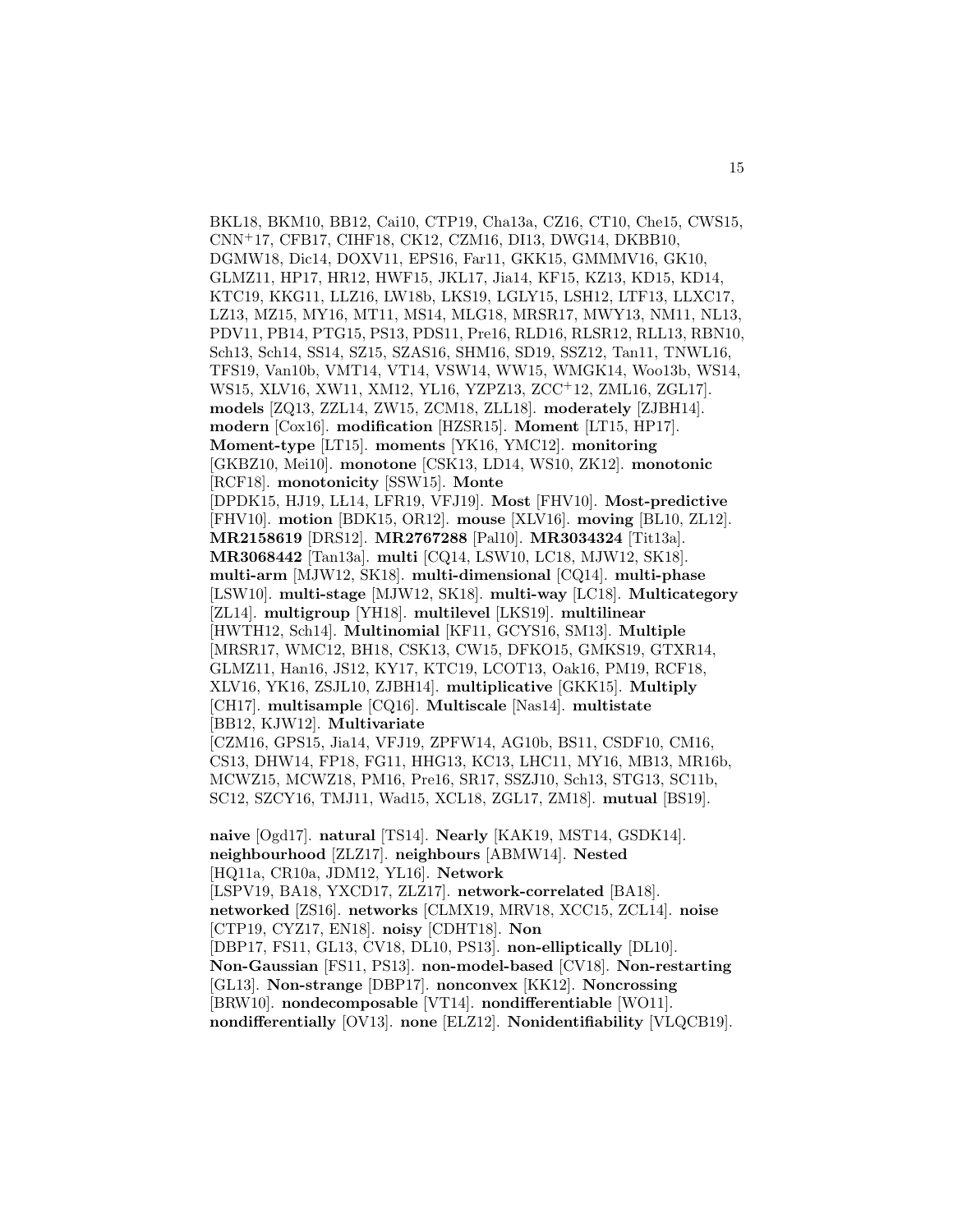**nonignorable** [Cha13a, FS16, QF14, SR19, SW16, ZM18]. **Nonlinear** [LFH17, BDW11, GMD15, Jia14, MWY13]. **Nonnested** [McE16]. **Nonparametric** [AHL16, BS19, BD10, CD13, CAW12, CQ16, CH19a, DH15, DD14, ELZ12, HSS19, HQ11b, HHC11, KD16, LCFL13, MH11, PPRS12, SSW15, VL14, ZZR10, ZW14, BCVG17, DHW14, DZ16, GD13, KXZ18, LLZ16, Li11, LF13, Lin17, PTK12, Pre14, SL14, WLT<sup>+</sup>15, WDM18, XH19, dLWR11, CH19b, Mar19b, TL19]. **nonresponse** [CH17, FS16, KKP16, QF14, SR17, SD11, ZM18]. **nonstationary** [SFJ10, ZW11, Zha11]. **norm** [CDC13]. **normal** [CZ16, Dur19]. **normality** [Li18, WO11]. **normalized** [FLP12, Zha11]. **normalizing** [KPW13]. **note** [Che15, CW10, KY17, NT15, Pal09, RLL10, YK16]. **Notice** [Ros16]. **novel** [PDV11, WSSQ17]. **nuclear** [CDC13]. **nugget** [KG13]. **Nuisance** [Cha13a]. **number** [BOW13, CWA12, EZ11, JLA18, Kon17, Mei10, RZ15, SCD15, Wan10b, YX13, ZH14].

**Oakes** [Pre16]. **Objective** [DKY12, DY10, FFM14]. **objects** [DM19]. **observation** [BKL15, BKL18, MH11]. **observation-driven** [BKL15, BKL18]. **observational**

[HZSR15, KFS19, Ros10, Ros12, WC18, YD18]. **observations** [CE10, Far10, KP14a]. **observed** [BDK15, CSDF10, HWF15, PDS11, Rat13]. **occurrence** [Wad15]. **odds** [Che15, TRR10, TR11]. **off** [SIL<sup>+</sup>16]. **one** [ABMW14, JN17, Ros12]. **onwards** [Tit13a, Tit13b]. **operating** [DZ13]. **operator** [LLZ16]. **operators** [KP12, PS16, PADS14]. **Optimal** [ASD19, AMR12, BDW11, DMY17, DKBB10, DGMW18, DFKO15, MT12, Rat13, SDK<sup>+</sup>17, SCD15, YTY<sup>+</sup>16, ZM18, AG10a, CSK13, CJ11, DSB18, JH11b, KD15, SS12, WS14, ZTLD13]. **Optimality** [LLZA12, BKL15, BKL18, KK12, SM15, WM11]. **Optimizing** [RV11]. **Optimum** [Atk15]. **Order** [HWF15, DL10, HWTH12, KP12, Lun16, LL16, PML19, RF10]. **order-of-addition** [PML19]. **order-two** [HWTH12]. **ordered** [PTK12]. **ordering** [SG10, YLQ17]. **ordinal** [LS12, OV13, Van10a]. **orthogonal** [AJ13, GSDK14, HQ11a, HT13, MST14, ST17, WYX18, ZT19]. **Orthogonalization** [GCAIM12]. **other** [BCK15]. **outcome** [DV16, DVR17, ELZ12, LJ15, NCZ16, Van10b, YTY<sup>+</sup>16]. **outcomes** [BA18, DSB18, LM11, LS12, SDK<sup>+</sup>17, SZWZ19, WZR17]. **Outlier**

[RZWY15, CCC10, RCZ17]. **output** [VFJ19]. **overadjustment** [RLL10]. **overdispersed** [CZI<sup>+</sup>13]. **overdispersion** [Fle12]. **overfitting** [HKM18].

**paired** [Fog18]. **pairs** [Cam15]. **pairwise** [CM16, MY16, SFG16]. **panels** [Bro19]. **paradox** [SHM16]. **Parameter**

[CM10, Cha13a, Che11, KJ15, KS13a, PDS11, WDS13]. **parameterization** [MT12, RBN10, SDW14]. **parameters**

[AR10, FRS16, HM10, Lun18, SD19, WH14]. **Parametric**

[Kim11, CTU<sup>+</sup>10, CK12, GMMMV16, ZW11]. **Pareto** [TO15]. **Partial**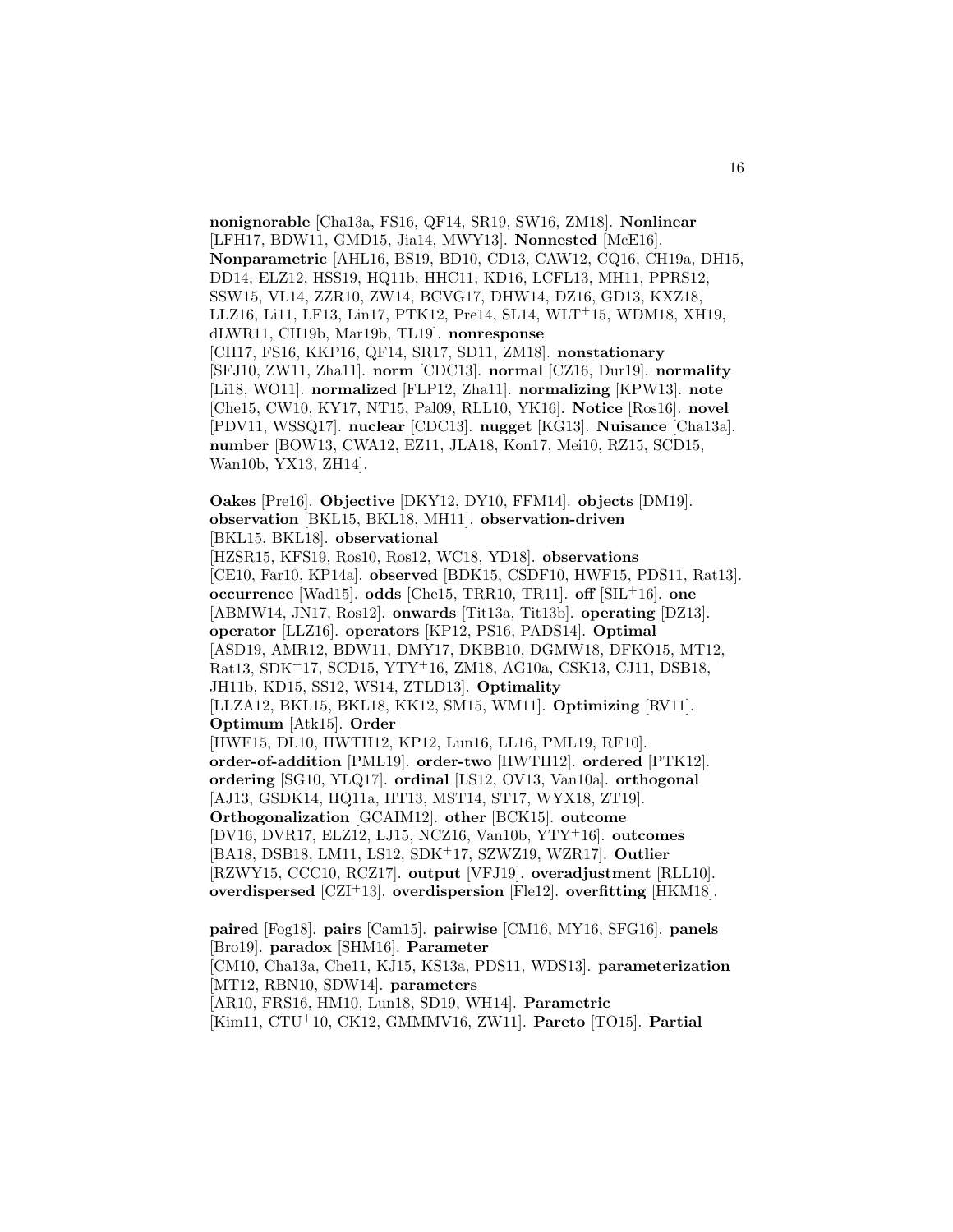[CIHF18, SKMdG16, SC11b, LLZ16, MWZ18]. **Partially** [KXYZ16, BDK15, BDW11, BKM10, CSDF10, LT11, QP10, Rat13]. **Particle** [NSF16, PDS11, FK13, LW18a, LW20, SLM17]. **Partition** [KHL17]. **Partition-based** [KHL17]. **pathway** [LSR<sup>+</sup>19]. **pathways** [DPW15]. **pattern** [Far10]. **patterns** [SW15]. **PC** [BKM10]. **PC-simple** [BKM10]. **peaks** [dFD18]. **peaks-over-threshold** [dFD18]. **Pearson** [Ald13, Sti12, XZW19]. **penalization** [CDC13]. **Penalized** [BC12, KC13, LT12a, SM10, TL10, ZJC10, CKO18, KO11, KK12, WS10, WVM18, YXCD17, ZZ14]. **penalty** [HSS19]. **perfect** [SM13]. **periodic** [Gui19, VL14]. **periodicities** [WC10]. **permanental** [YMM12]. **Permutation** [HSG19]. **Permutation-based** [HSG19]. **Permuting** [TX14]. **personal** [Cox16]. **perspective** [DD18, KXZ18, PRBR18]. **perturbation** [DL19a]. **phase** [FMPP17, LSW10]. **phylogenetic** [NTWY17]. **piecewise** [Lei19]. **piling** [AM10]. **pioneers** [Cox16]. **Pitman** [CLNP17, Cra15]. **pivotal** [BCW11]. **planar** [BS10, BD10]. **plane** [WK18]. **platforms** [PASJS<sup>+</sup>19]. **plug** [NT15]. **plug-in** [NT15]. **plus** [CTP19, ZT19]. **point** [BCRW14, DWG14, GS10, MSR16, ZX15]. **points** [FHV10]. **Pointwise** [PTK12]. **Poisson** [BS10, KF11, MSR16, PRBR18, Rat13, Wan10a]. **Poisson-compound** [Wan10a]. **Polya** [TMJ11]. **polygenic** [SAL<sup>+</sup>17]. **polynomial** [DCGO18, WS14]. **population** [AL13, BHRG13, CHLM19, CG12, JLMV19, LLQ17, MWZ18, OAB16]. **populations** [FMPP18]. **Positive** [Rot12]. **positives** [RZ15]. **post** [BCK15, CC18, HKM18, LW18b]. **post-model-selection** [LW18b]. **post-selection** [BCK15, CC18, HKM18]. **Posterior** [ADL<sup>+</sup>13, VTH14, LSD17, SM19]. **potential** [KP14a]. **power** [AMR12, CSK13, HW17, KC13, QZL<sup>+</sup>15, XCL11]. **Practical** [SM13]. **precision** [AGL14, AMBFL18, CLLX13, Cox15, MLG18, MR18, ZZ14]. **prediction** [KS13a, MK15, PC12, YTY<sup>+</sup>16, ZCM18]. **Predictive** [CLZ12b, BM14, FHV10, MT11]. **predictor** [WS14, YZPZ13]. **predictors** [AMW16, DL10, FHV10, GK19]. **presence** [AZ11, Atk15, BA18, JLMV19, KG13, Lin17, LLZA12, LHBD16, TWB18, VLQCB19, VL14]. **prevalence** [QZL<sup>+</sup>15]. **prevalent** [CAW12]. **Principal** [FMD18, NTWY17, SWZL17, HWTH12, JDM12, JLA18, LZW14, Sch14]. **principle** [Azr19, BS11, Pal09, Pal10]. **prior** [DFKO15, GD13, HX10, KJW12]. **priors** [ADL<sup>+</sup>13, BDPW16, BCM16, FLP12, GB12, MK15]. **probabilistic** [Pal09, Pal10]. **probabilities** [AL13, Far11, HX10, MWZ18, ZLZ17]. **Probability** [HAW10, LHBD16, MLS13, RLL10, SD11, Sti12]. **Probability-based** [HAW10]. **probability-weighted** [LHBD16]. **probit** [Dur19]. **problem** [CQ16, Li18, YLQ17]. **problems** [BL14, BCK15, CW15, CL10, CNN<sup>+</sup>17]. **procedure** [LSWZ17, LCOT13, SFG16]. **procedures** [CH17, DKLP12, GTXR14, Su18]. **process** [BDT13, BS10, CLNP17, DWG14, HD13, KRS18, KJW12, LTF13, LD14, PRBR18, SZWZ19, TMJ11, YMM12]. **process-based** [SZWZ19].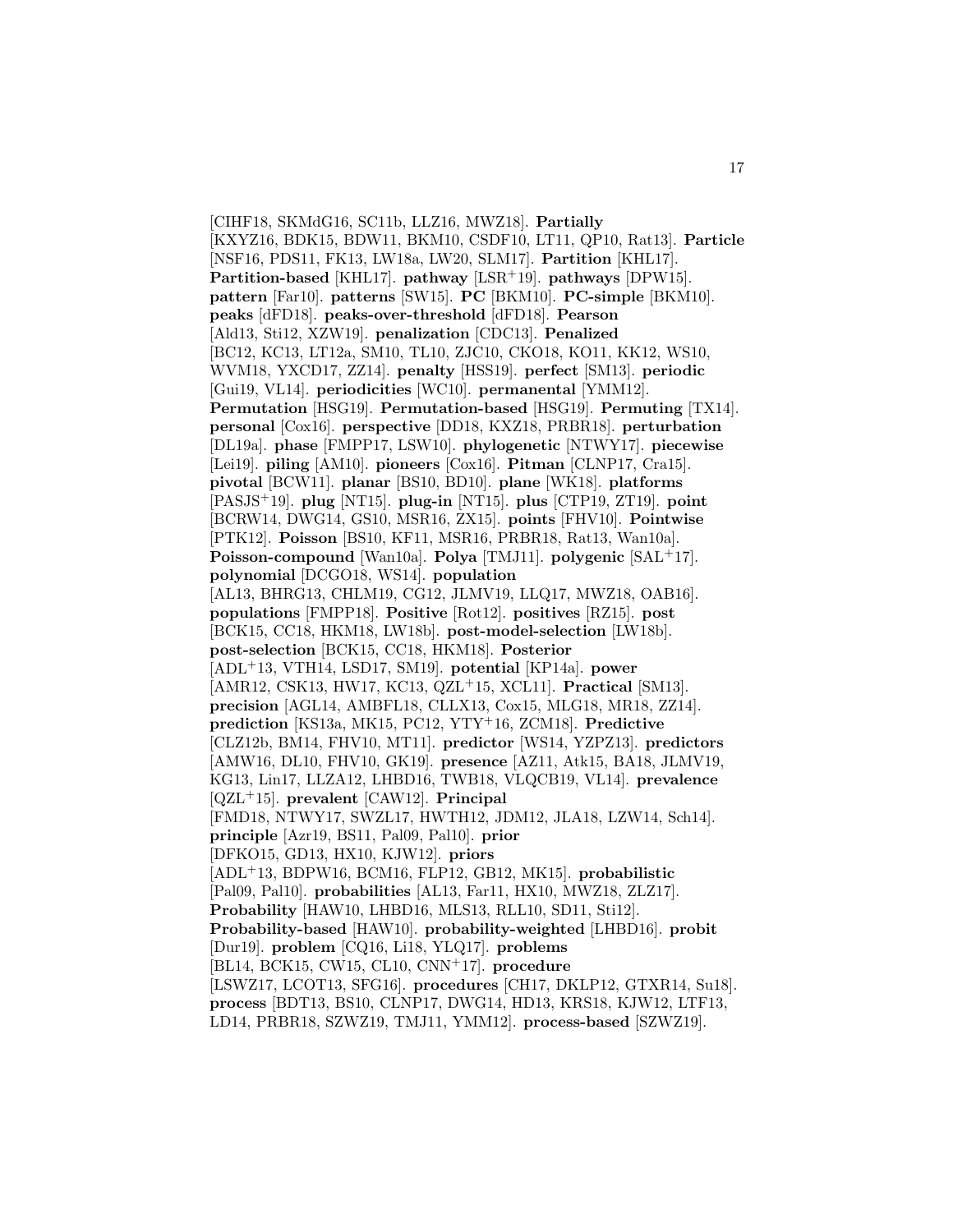#### **processes**

[BCRW14, CD13, CD10, CKR17, DÉMR13, DEO16, GMS11, GPS15, GS10, JH11a, MSR16, NV19, NCC<sup>+</sup>15, SIL<sup>+</sup>16, TO15, WT14, WH14, Zha11]. **products** [KPW13, LTZ19]. **profile** [HQF12, LLZ13]. **profiled** [Wan12]. **prognostic** [AZ11]. **programming** [BCW11]. **Projection** [RCZ17, ZXLZ17, JGB15, LD14]. **Projection-based** [RCZ17]. **projective** [KM12]. **prone** [MLS13]. **Propensity** [KI14, KKP16, Lee18, SW16, YD18]. **proper** [For12]. **Properties** [CR10a, CC10, CKO18, FL14, FMRR18, JS12, ZX15]. **property** [GT18]. **proportion** [HSG19]. **Proportional** [CCD12, HR12, Cha13a, CIHF18, DI13, DOXV11, LT12b, LT15]. **proportions** [GMKS19]. **prospective** [BD14, Sta10]. **protected** [TR11]. **Protective** [SRH14]. **proxy** [MGT18]. **Pseudo** [AR10, CHLM19, STL17, FL12, HQF12]. **pseudo-additive** [FL12]. **Pseudo-marginal** [STL17]. **Pseudo-population** [CHLM19]. **pseudo-profile** [HQF12]. **Pseudo-score** [AR10]. **pseudolikelihood** [CL10, CNN<sup>+</sup>17, ZM18]. **puzzle** [CSK13].

**Quadratic** [WWS12, SDW14, WS14, YM10]. **quantification** [ZM17]. **Quantifying** [DW11]. **Quantile** [HV16, BRW10, Cai10, DZ13, FHH11, QP10, TL11, WSZ12, WVM18, WMC12, WY15]. **Quantile-based** [HV16]. **quantiles** [EO17]. **quantitative** [JMW19, TX14]. **quasi** [DD16]. **quasi-sparse** [DD16].

#### **random**

[And16, AG10b, CLMX19, Cha13a, CDH11, DCGO18, DM19, Gui19, Hog18, HP17, JL12, KAK19, LLXC17, MR15, MR16a, MT16, PM19, SSZJ10, SRH14, WT14, WW15, Woo13b, XZ11, YX13, YWD19, ZL15, ZZR10, ZXLZ17]. **random-** [And16]. **random-effects** [ZL15]. **Randomization** [BFT19, DD18, SYZ10]. **randomization-based** [DD18]. **randomized** [ELZ12, LM11, RV11, Ros15, VMT14]. **range** [KS13a]. **rank** [CDC13, CFZ15, JN17, LLXC17, LS13, MCWZ15, MCWZ18, SC17, SLMJ14, WDM18]. **rank-one** [JN17]. **ranks** [HHG13]. **Rao** [KB15]. **rare** [JCL13, Rob13]. **rate** [GL13, HZSR15, LL18, MV19, RCWJ19, SL11, SZY11, XCL18, ZC10]. **rates** [EZ11]. **ratio** [CSK13, Cha13a, CL10, Che15, CHN<sup>+</sup>18, DI13, DKY12, DW11, HNLR11, HR12, KM12, LT12b, LT15, Oak16, Sch13, Sev10, SNQ12, Sus13, TRR10, TR11, YLQ17, ZHC19]. **ratios** [BK16, DMY17]. **reassessment** [JLC14]. **Recapture** [Far11, LLQ17, SS12]. **receiver** [DZ13]. **recipe** [LW18b]. **recognition** [SW15]. **reconstructing** [YSPW19]. **record** [JLD18]. **Recovering** [DP19]. **recovery** [BCW11, WS15, XCL11]. **rectangular** [HAW10]. **recurrent** [CZI<sup>+</sup>13, LCFL13, NCC<sup>+</sup>15, WWN15, WH14, ZC10]. **recursion** [MT11]. **Reduced** [CDC13, CFZ15, MCWZ15, MCWZ18, SC17]. **reduced-rank** [CFZ15, MCWZ15, MCWZ18, SC17]. **reduction** [CCZ15, DL10, HFQ10, HC17, Hun12, KF11, Lun18, LZG17, MZ13a, MZ15,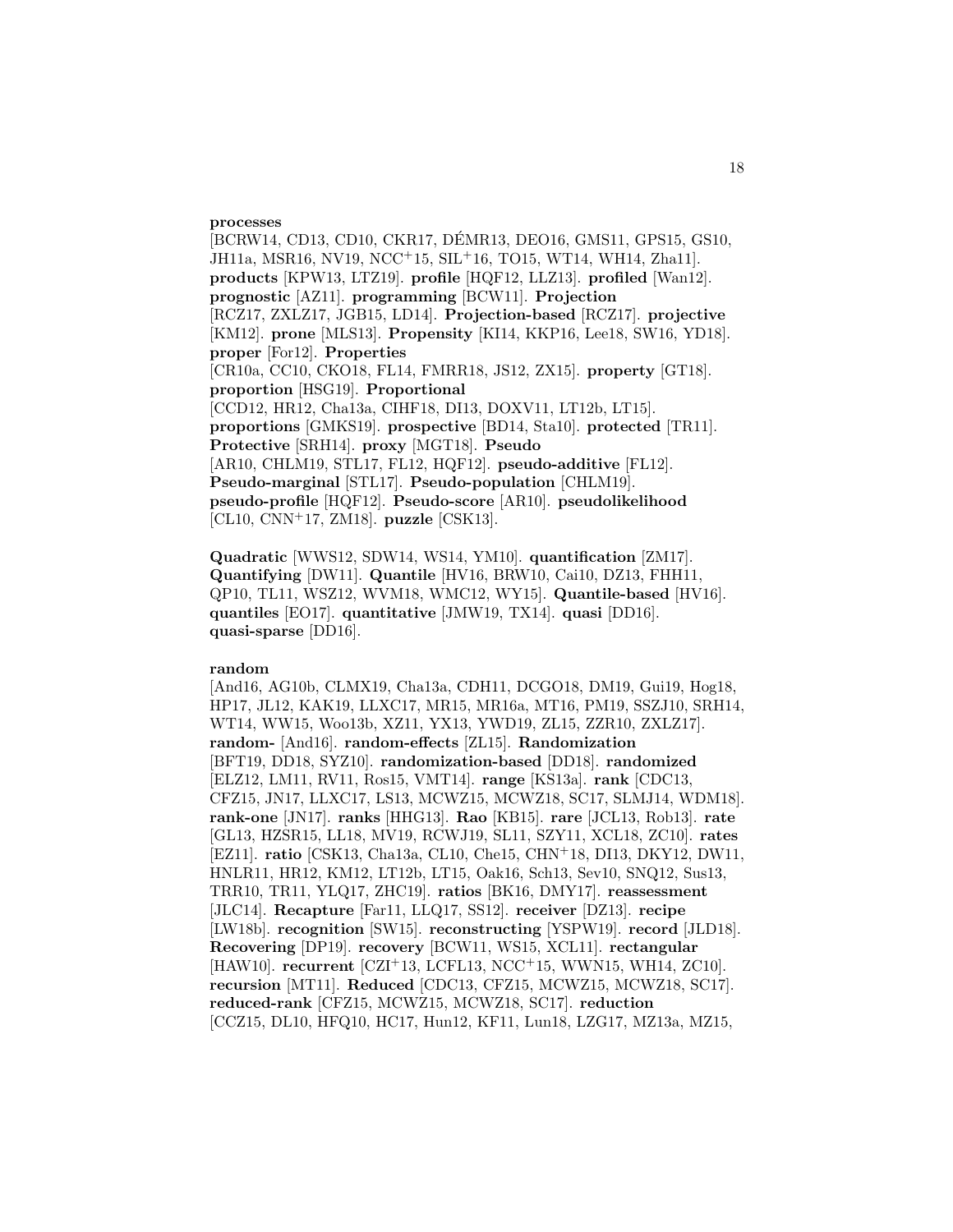PSS17, SWZL17, SZWZ19, WGZX14, WYC15, XGX<sup>+</sup>16, YLW15, YZPZ13, ZWZF10]. **redundancy** [CM10]. **reflection** [Cox16, PW11]. **regimes** [ES18, LZ15, ZTLD13]. **regions** [HAW10, SM19]. **Regression** [Fog18, OV17, ZS16, Azr19, BCRW14, BDT13, BCK15, BCM16, BRW10, CC10, CDC13, CS13, CFZ15, DCGO18, DHW14, DZK<sup>+</sup>18, DZ13, Dur19, EPS16, FHH11, FFM14, Ger15, GB12, HSS19, HR12, Jia14, KRS18, KO11, KXYZ16, KN16, KGV17a, KGV17b, KTC19, LW18b, Li11, LF18a, LC13, LD14, LSFL14, LZG17, MHS15, MSBM11, MNF11, MR16b, MCWZ15, MCWZ18, MWY13, NV19, PS13, QP10, RCF18, SC11a, Sch13, SC17, SRH14, SS18, SD19, SC11b, SC12, SZCY16, Su18, SZ12, TWZ<sup>+</sup>18, TL11, TWB18, WS10, WD11, WSZ12, WMGK14, WVM18, WMC12, Woo13b, XCL18, Xio14, XW11, YM10, Yu13, ZGL17, ZJC10, ZCM18, ZIC15]. **regression-adjusted** [LF18a]. **Regression-assisted** [Fog18]. **regression-based** [LZG17]. **regular** [TX14, WC14, ZLK13]. **regularization** [FL14, KR14, RLZ10]. **regularized** [KS19, PG18]. **rejection** [RLD16]. **rejective** [Tan13a, Tan13b]. **Rejoinder** [CH19b, SSC19b]. **related** [MR15, MR16a, XX17]. **relational** [DD14]. **relative** [LZ10]. **relaxed** [HW14]. **renewal** [LTF13]. **replicability** [BH18]. **Replicates** [TNWL16]. **representation** [FLP12]. **rerandomization** [ZEM<sup>+</sup>18]. **resampling** [DBP17, JS12, LKS19]. **resampling-based** [JS12]. **residual** [CCD12, LS12, NV19, SSZ12, WVM18]. **residuals** [Lee18]. **resistant** [KP12]. **Resnick** [HD13]. **resolution** [Lin12]. **response** [AMR12, DLS15, HFQ10, HFW14, MSBM11, MR16b, SZCY16]. **response-dependent** [DLS15]. **responses** [BKL15, CYW11, Hun12, PTG15, SZ15, YMC12, BKL18]. **restarting** [GL13]. **restoration** [KP14b]. **restricted** [CD10, Tan11]. **results** [OV13]. **Retraction** [Ros16]. **retransformed** [WZ10]. **Retrospective** [BD14, Sta10]. **Retrospective-prospective** [BD14]. **reversible** [PDV11]. **richness** [Wan10a]. **right** [BB12, CCD12, HQ11b, HQ13, LZ13, SSZ12]. **right-censored** [CCD12, HQ11b, HQ13, LZ13]. **rigid** [OR12]. **Risk** [GKBZ10, CTU<sup>+</sup>10, DV14, GKK15, JLMV19, WLT<sup>+</sup>15]. **Risk-adjusted** [GKBZ10]. **risks** [LF13, MH11, SSZJ10, ZCC<sup>+</sup>12]. **Robust** [AMR18, AMBFL18, KF15, LT11, LTF13, LLXC17, MS14, SC17, VT14, ZTLD13, BHRG13, BCVG17, CH17, CR10b, DD18, FL12, JHD13, MT16, NT15, RLSR12, SBS16, Tan10, TRR10, ZZL<sup>+</sup>15, ZLL18]. **robustness** [HW13, Han16, LGF12, MRSR17]. **role** [KS13a]. **root** [BCW11, DKY12, JN17, TLT18]. **rotation** [ST17]. **Roy** [JN17]. **rule** [JS12, Sti12]. **rules** [DSB18, For12]. **run** [BMG14, JH11b].

## **Saddlepoint** [KPW13]. **same** [Ros15]. **Sample**

[LM11, XCL11, AL13, AMR12, BMG14, CLL18, HMMMN16, JL12, LZW14, Li18, LS13, MWZ18, Ros15, TQ10, XLWP16, YLQ17, ZBDPJ10]. **samplers** [And16, SLM17]. **samples** [MR14]. **Sampling** [GT13, BHRG13, BCM16, BOW13, BC12, CJ11, Che11, CR10a, DLS15, FMPP17, Har12, HQF12, KS13b, KKP16, KY17, LS13, MHZ15, PRD11, RLD16, SS12, SNQ12, STL17,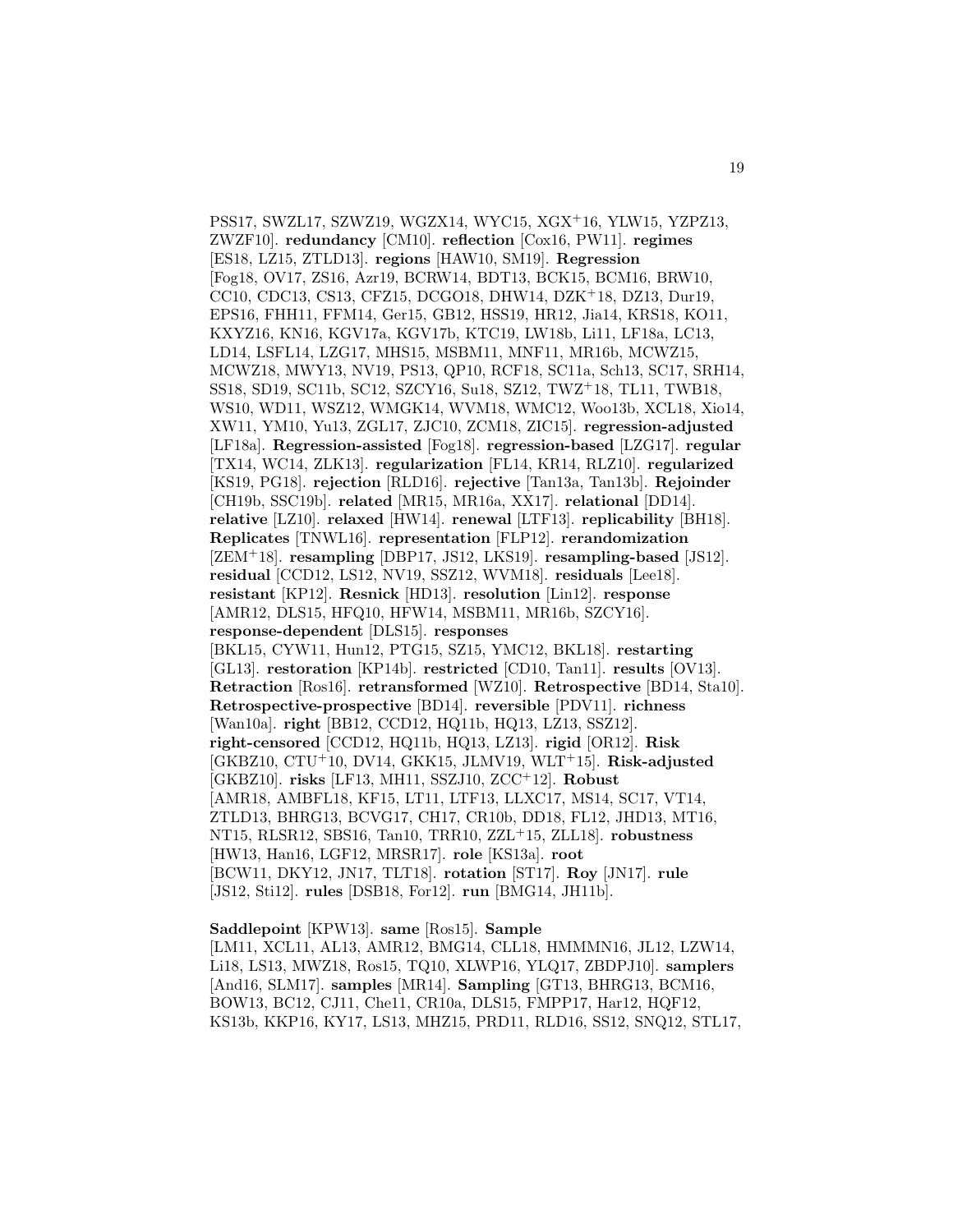SM13, Tan13a, Tan13b, WKY18, ZW12, ZW14, ZBDPJ10]. **scalable** [LSD17, Mei10]. **Scalar** [KRS18]. **Scalar-on-image** [KRS18]. **scale** [BCM16, CS13, FS11, GMKS19, SW15]. **scale-invariant** [CS13]. **Scaled** [CS13, SZ12]. **scales** [Bat19]. **scan** [And16]. **scanning** [PRBR18, SZY11]. **scarce** [KP14a]. **schemes** [Mei10]. **Score** [DLS15, AR10, EO17, HFW14, KI14, KKP16, Lee18, PDS11]. **scores** [LZW14, YD18]. **scoring** [For12]. **screening** [KHL17, LD15, MZ13b, RZ15, SLMJ14, TX14, Wan12, WY15, XZ11]. **scrutiny** [CSK13]. **search** [CG12]. **second** [DL10, KP12, Lun16]. **second-order** [DL10, KP12, Lun16]. **sectional** [MR14]. **segment** [DL19b, JCL13]. **segments** [DH16]. **selected** [Su18]. **Selection** [CWS15, AL13, AMR18, BCK15, BKM10, CC18, CG12, CV18, EC17, FS16, HKM18, HWF15, Jan14, KO11, KS19, KHS11, LW18b, LSFL14, LZ13, MJW12, MS14, MWZ18, NCZ16, PR17, PM16, SHP12, SZAS16, SZCY16, Wan10b, YZPZ13, dLWR11]. **Selective** [She17, TLT18]. **Self** [Pre14, Cai10, Zha11]. **Self-consistent** [Pre14]. **self-exciting** [Cai10]. **self-normalized** [Zha11]. **semi** [BB12]. **semi-Markov** [BB12]. **semicompeting** [ZCC<sup>+</sup>12]. **Semiparametric** [DL19b, DZK<sup>+</sup>18, FW15, HFQ10, HQ13, KSS15, KN16, MT11, QF14, SW16, SAL<sup>+</sup>17, WMGK14, ZHC19, BKN17, Che15, CNN<sup>+</sup>17, DHW14, DGMW18, Li11, LTF13, LZ13, MRV18, NL13, SSZJ10, TRR10, TS14, YZPZ13, ZC10, ZML16, ZGL17]. **sensing** [XZ11]. **sensitivity** [CW10, DV16, KB15]. **separability** [CKR17, LC18]. **sequence** [KES11, VL14]. **sequences** [ZSJL10]. **Sequential** [SL14, ZEM<sup>+</sup>18, FWT10, FMD18, RCWJ19, Su18, ZTLD13]. **Sequentially** [SR19]. **serial** [GMD15]. **series** [BKL15, BKL18, Cai10, EN18, FP18, GMD15, Jia14, LYB11, LL11b, LGLY15, MY16, MNF11, McE16, SFJ10, TFS19, ZW11]. **sets** [SCD15, ZX15]. **settings** [MSBM11]. **several** [KI14]. **shadow** [MT16]. **Shape** [KDL10, MWZ18, AW10, KM12, PB19, PW11, WH14]. **Shape-constrained** [MWZ18]. **shapes** [BD10]. **Shared** [LD15, CCC13]. **Sharp** [DV16, KCG10]. **sharpness** [Pal09, Pal10]. **Should** [Ste17]. **shrinkage** [ADL<sup>+</sup>13, BDPW16, GB12, LFH17, MK15]. **Shrinking** [MR18]. **Sieve** [MHS15]. **sign** [MT14, ZPFW14]. **sign-based** [ZPFW14]. **Signal** [CTP19, XCL11]. **Signal-plus-noise** [CTP19]. **signals** [BCW11, CPS10, JL12]. **signed** [DKY12]. **significant** [TWB18]. **signs** [BMS13]. **Simple** [HXX13, HW14, Lee18, LSD17, Tan13a, Tan13b, BKM10, Woo13b]. **simulation** [BLC<sup>+</sup>17, CH15, DEMR13, DEO16, TO15]. **Simultaneous** [BMS13, GMKS19, JCL13, MJPK13, SHP12, GD13, HSG19, SW15, ZSJL10]. **single** [CH15, WS14]. **single-variable** [WS14]. **Singular** [MK15]. **size** [AGL14, JH11b, JLMV19, LKS19, LM11, PW11, Ros15, WH14, XCL11]. **size-and-shape** [PW11]. **sizes** [DFKO15, NM11]. **Skew** [CZ16, Dur19]. **Skew-normal** [CZ16, Dur19]. **skewed** [CZ16]. **slab** [CLNP17]. **sliced** [TWZ<sup>+</sup>18]. **slid** [HAW10]. **slid-rectangular** [HAW10]. **Small**

20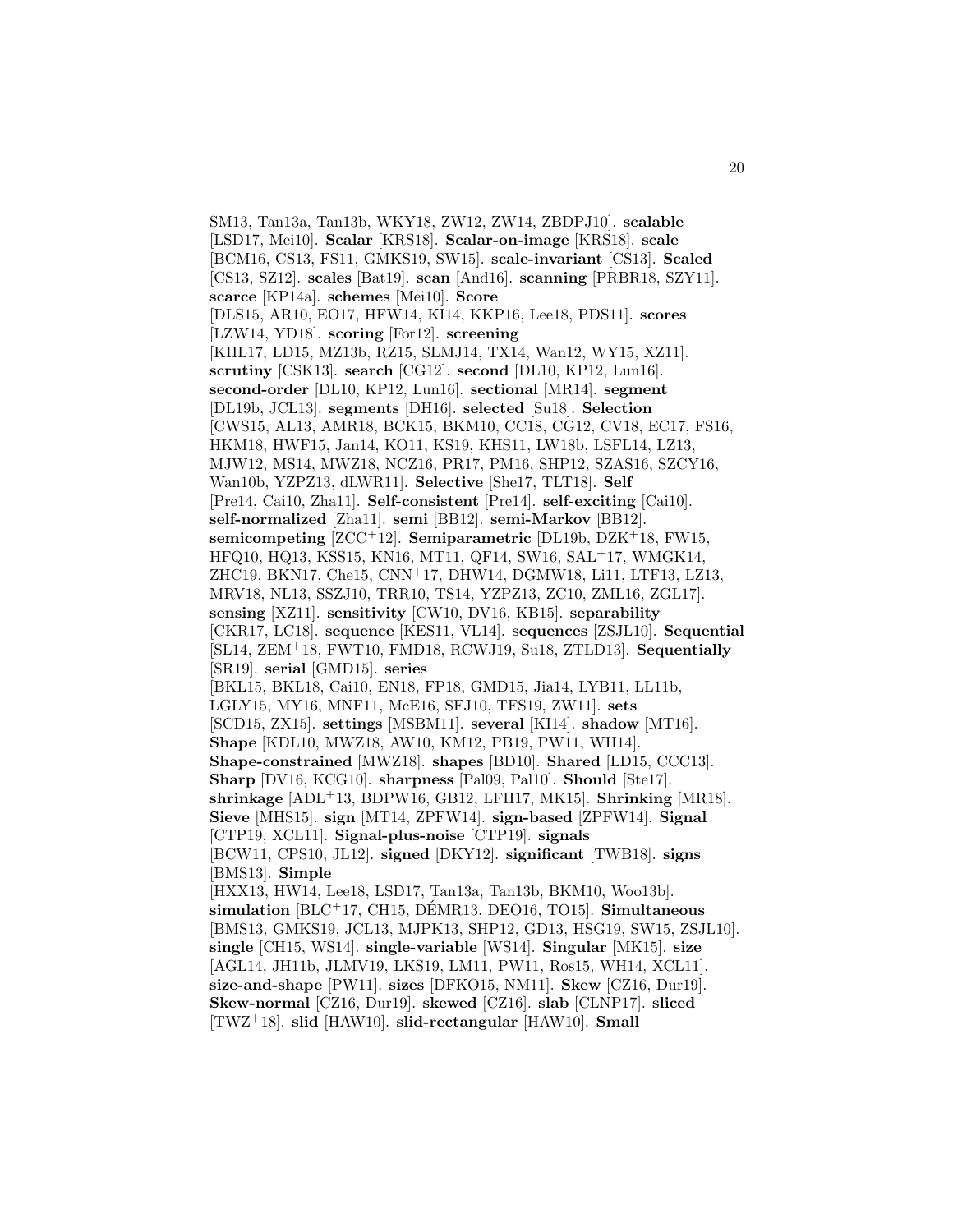[DRS05, DRS12, BDG13, CG11, JHD13, PC12]. **small-area** [JHD13]. **smooth** [NV19, VL14, Woo13a]. **Smoothed** [LF13, LHC11, LLZ13]. **Smoothing** [WDS13, FWT10, MHZ15, ZLZ17]. **soft** [KRS18]. **soft-thresholded** [KRS18]. **sojourn** [BB12]. **solutions** [BL10]. **Some** [CC10, Cox16, KC16, GB12]. **Space** [ZX15, CKR17, CPB17, NTWY17, PDS11, SZAS16, XHQ11]. **Space-filling** [ZX15, XHQ11]. **space-time** [CKR17]. **Sparse** [BD11, BT11, DR17, SZCY16, ZZ14, AG13, BCW11, CPS10, DD16, Fle12, KZ13, MZY12, SM10, SZ12, SW15, TWZ<sup>+</sup>18, XCL11, YLW15]. **sparsity** [Bat19, Jan14, JL12, MP18, ZM17]. **Spatial** [EPS16, BCRW14, CZM16, CV18, FMPP18, FG11, GPS15, GS10, KMM11, MT14, RCF18, WT12, WT14]. **spatial-temporal** [KMM11]. **Spatially** [KG13]. **spatiotemporal** [FS11]. **Species** [BOW13, Wan10a]. **specific** [CTU<sup>+</sup>10, QZL<sup>+</sup>15, VT12]. **specification** [PTG15]. **Spectral** [Gui19, BVR17, KHG11, LBA19, WC10, ZZR10]. **spectral-based** [WC10]. **spectrum** [HHC11, KC13]. **spheres** [JDM12, KPW13]. **spherically** [MS14]. **sphericity** [Bro19, ZPFW14]. **spike** [CLNP17]. **spline** [CKO18, KO11, SK16, WS10]. **splines** [MHZ15, WDS13, WDH17]. **spreading** [KP14a]. **spurious** [Su18]. **Square** [BCW11, PC12, TLT18]. **Square-root** [BCW11, TLT18]. **squared** [WJL17, XZW19]. **squares** [CD10, Lee18, SKMdG16, XX17]. **stability** [SLM17]. **stabilization** [Nas14]. **stable** [DEMR13, DEO16, GMS11, GPS15, Wad15]. ´ **stage** [CFB17, DKLP12, Hun12, LM11, MJW12, SK18]. **standard** [Ros15]. **state** [PDS11]. **stationary** [BL10, DL19b, DWG14, EN18, LGH<sup>+</sup>14, SFJ10]. **statistic** [CL10, DKY12, DD18, Oak16]. **Statistical** [JS12, LSR<sup>+</sup>19, MP18, WH14, AR10, Cox16, XQ15]. **statisticians** [YWS15]. **Statistics** [AJ13, LZ10, LBA19, Mao18, PRBR18, Sev10, SZY11, Sti12, XZW19]. **status** [LF13, MHS15, MH11, PJ16]. **Stein** [RV16]. **step** [GTXR14]. **step-up** [GTXR14]. **stereological** [HZ11]. **stick** [FLP12]. **stick-breaking** [FLP12]. **Stiefel** [KPW13]. **Stochastic** [BD16, CE10, CWA12, BDK15, CG12, MRV18, SC11a, SG10, VTM12]. **stochastically** [PTK12]. **stopping** [JS12]. **strange** [DBP17]. **strategies** [FMPP17, SLM17]. **stratification** [CQ14, YTY<sup>+</sup>16]. **stratified** [CJ11, OV17]. **streams** [Mei10]. **strength** [ZT19]. **Strictly** [BL10]. **Strong** [HT13, HZSR15, ZT19]. **structural** [CFB17, GT18, Hog18, MZ15, PB14, TFS19, Van10b, YL16]. **structure** [DCGO18, LCOT13, NCC<sup>+</sup>15, WS15, XM12]. **structured** [TP17]. **Structuring** [GB12]. **Student** [FFM14]. **Student-** [FFM14]. **Studies** [Sti12, BH18, BD14, CSDF10, CCC13, CCZ15, DKB15, Han16, HZSR15, KFS19, KSS15, KCL13, KTC19, KCG10, LSW10, Lin17, LC18, MJW12, NCZ16, QZL<sup>+</sup>15, Ros10, Ros12, Sta10, SAL<sup>+</sup>17, WZ10, WWS12, WC18, XCL11, YD18, YMC12, ZZC17]. **study** [RV16, ZCC<sup>+</sup>12]. **studying** [Che11]. **subasymptotic** [ET12]. **subject** [CTU<sup>+</sup>10, DZK<sup>+</sup>18, KN16].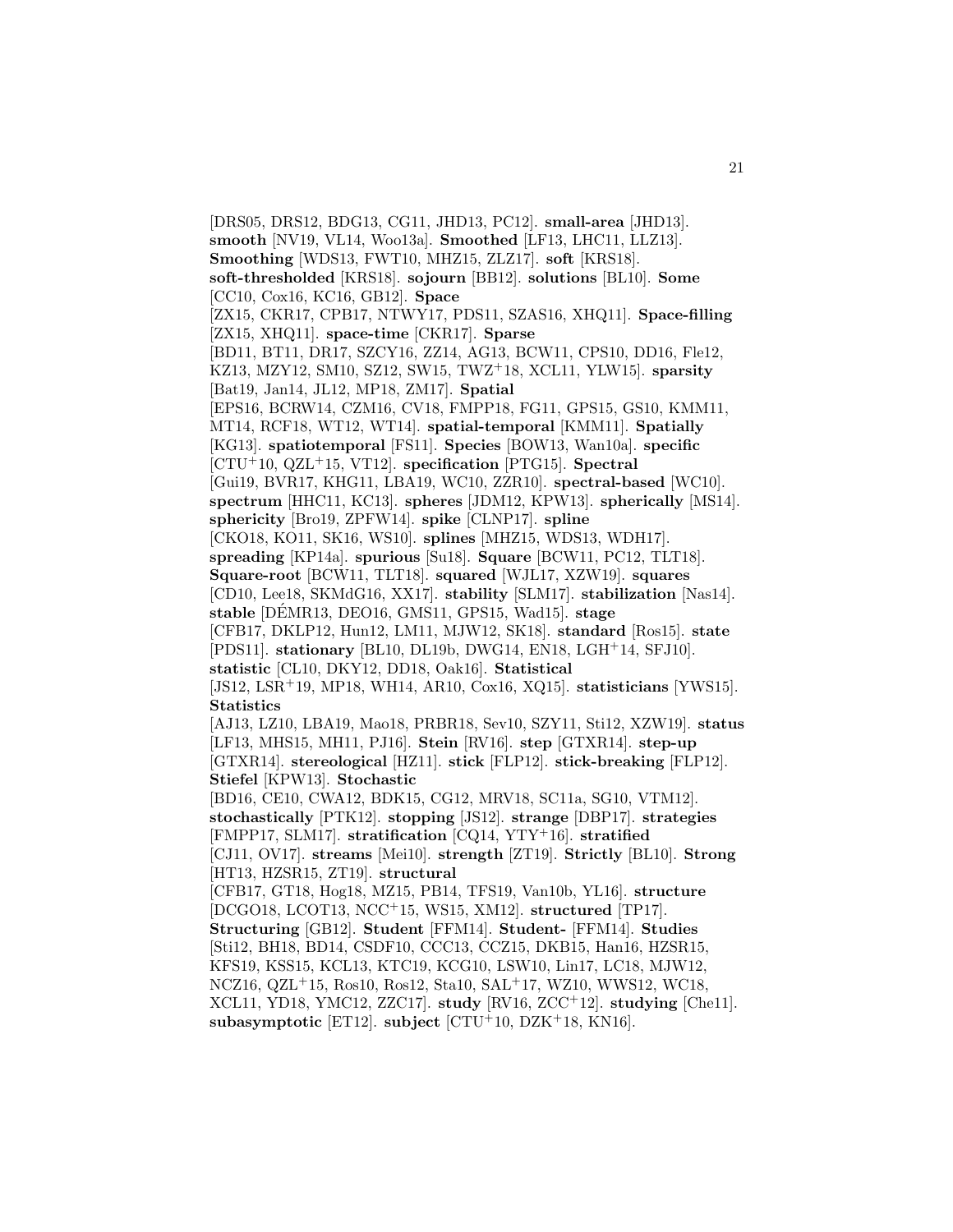**subject-specific** [CTU<sup>+</sup>10]. **subpopulations** [RV11]. **subsampled** [TFS19]. **subset** [Xio14]. **Sudoku** [XHQ11]. **Sudoku-based** [XHQ11]. **Sufficient** [JMW19, Van10a, ZWZF10, CCZ15, HC17, LZG17, SWZL17, WGZX14, KR14]. **sum** [CCC10, GL13, WC14]. **summary** [LZ10]. **supervised** [SHP12]. **support** [SWZL17]. **Sure** [XZ11, Wan12]. **surrogate** [LSWZ17]. **survey** [CHLM19, KS13b, KKP16, OAB16, WO11]. **surveys** [CDH11, CH17, FMPP17, KR12, ZK12]. **Survival** [Cha13b, BLC<sup>+</sup>17, CAW12, CO14, CH19a, CH19b, DBP17, HMMMN16, KC16, LM11, LLZ13, Mar19b, SLMJ14, TL19, ZW12, ZW14]. **survivor** [PTK12, Pre14]. **switching** [CZI<sup>+</sup>13, ZCC<sup>+</sup>12]. **Symmetric** [WDM18, MT14, MS14]. **symmetries** [MLG18]. **symmetry** [BD14]. **Systematic** [ZBDPJ10, And16]. **systematic-scan** [And16].

**tagging** [WSSQ17]. **tags** [WSSQ17]. **tail** [JH11a]. **tail-free** [JH11a]. **tailed** [FW15]. **taking** [DH15]. **Targeted** [DSB18]. **Taylor** [FWCT14]. **temperatures** [Ste17]. **temporal** [KMM11]. **tensors** [HWTH12]. **terminal** [ZC10]. **test** [BL14, BMG14, CC15, CL10, CHN<sup>+</sup>18, DD18, EN18, GMMMV16, GTXR14, HHG13, Hog18, JN17, LC18, MJW12, Sch13, SG10, Woo13b, XW11, XLWP16, YL16, ZLL18]. **tested** [PJ16]. **testimation** [AGPS10]. **Testing** [Bro19, CYZ17, CKR17, FP18, GNRM19, GvHF11, LL11b, PASJS<sup>+</sup>19, Ros12, SS14, TWB18, XCC15, ZH14, ZW11, AGL14, BS19, CSK13, CW15, DKLP12, DHW14, DH15, DFKO15, GMD15, GMKS19, JS12, KES11, LSPV19, LLZA12, MJPK13, PS16, PRBR18, SSW15, SYZ10, WWN15, WMGK14, XCL18, ZW14]. **Tests** [CO14, Sch14, AMR12, BFT19, CLL18, CR10b, DLS15, DW11, HM10, HCL17, Har12, LS13, MV19, Sus13, WC10, ZLS19, ZPFW14]. **theorem** [FWCT14, YX13, YWS15]. **theoretic** [BKL15, BKL18]. **Theoretical** [JLD18, RV16]. **theory** [Cox16, Lun16, SYZ10, XZW19]. **Thompson** [CJ11]. **three** [PW11, Sti12, Van10a, ZT19]. **three-dimensional** [PW11]. **Threshold** [MSBM11, Cai10, LL11b, SC11a, dFD18]. **thresholded** [KRS18]. **thresholding** [AGPS10, Fry13]. **thresholds** [ET12]. **throughput** [RZ15]. **tiered** [HXX13]. **tilting** [KS16]. **Time** [HNLR11, BKL15, BKL18, Cai10, CZI<sup>+</sup>13, CKR17, CPB17, DSB18, EN18, ELZ12, ES18, FP18, GKBZ10, GMD15, Jia14, KC16, LYB11, LL11b, LGLY15, LLZ13, MY16, MNF11, McE16, NCZ16, Pre16, SFJ10, SSZ12, TFS19, Yu13, ZW11, ZZC17]. **Time-dependent** [HNLR11, SSZ12]. **time-to-event** [DSB18, ELZ12, Yu13]. **time-varying** [CZI<sup>+</sup>13]. **times** [CLZ10, CLZ12b, HNLR11, MH11, Wad15]. **token** [Hid14]. **torus** [KP15]. **total** [Ros15]. **toxicity** [SDK<sup>+</sup>17]. **trace** [YXCD17, ZZ14]. **tractable** [KJ15]. **trait** [JMW19]. **trajectory** [HM12]. **transformation** [CT10, KP15, LLXC17, LZ13, SZ15, ZML16]. **transformation-induced** [KP15]. **transformations** [Bat19]. **Transformed** [WGZX14, Hun12]. **Transforming** [RSR18]. **treatment** [BCVG17, CZI<sup>+</sup>13, CH17, DSB18, DD18, ELZ12, ES18, Fog18, HC17, LZ15, Lee18, LJ15, MJW12, RV11, ZCC<sup>+</sup>12, ZTLD13, ZZL<sup>+</sup>15, dLWR11].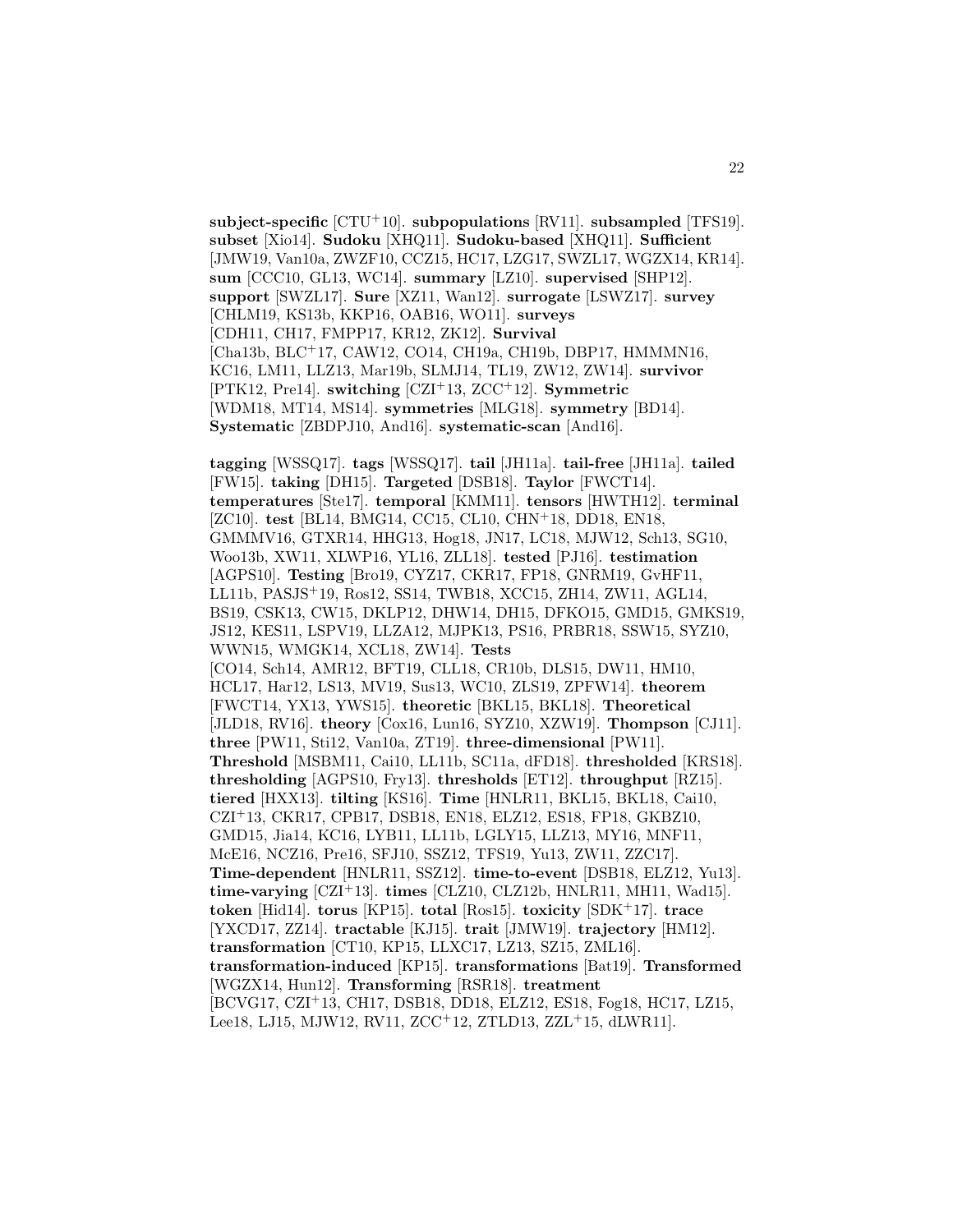**treatments** [Atk15]. **Tree** [LZ15, SZAS16, TMJ11]. **Tree-based** [LZ15]. **trees** [GT13, NTWY17]. **trend** [SG10, VL14]. **trends** [ZW11]. **trial** [RV11, Ros15]. **trials** [AG10a, AZ11, ELZ12, LM11, Oak16, SDK<sup>+</sup>17, SK18]. **trimmed** [YD18]. **truncated** [HQ13, VLQCB19, WZR17]. **truncation** [Cha13a, HSS19, XH19]. **Tsai** [DI13]. **twice** [Ros12]. **Two** [CLL18, DKLP12, LS13, ABMW14, AW10, Atk15, AMR12, BMG14, BH18, CFB17, EPS16, FMPP17, HWTH12, Hun12, KC16, KR12, LT11, LM11, Li18, MT12, SCD15, XLWP16, YLQ17, ZLK13, ZT19, ZXLZ17]. **two-dimensional** [AW10, EPS16]. **two-factor** [LT11]. **two-level** [MT12, SCD15, ZLK13]. **two-phase** [FMPP17]. **Two-sample** [CLL18, LS13, AMR12, BMG14, Li18, XLWP16, YLQ17]. **Two-stage** [DKLP12, CFB17, Hun12, LM11]. **Tyler** [PB19]. **type** [CC15, GvHF11, GTXR14, HM12, Hid14, KHS11, LT15]. **type-token** [Hid14]. **types** [Oak16].

**ultra** [LZW14, MZY12]. **ultra-high** [LZW14, MZY12]. **ultrahigh** [KHL17, WY15]. **ultrahigh-dimensional** [KHL17, WY15]. **Unbiased** [HJ19, LTZ19, DPDK15, STL17, SK18]. **Uncertainty** [ZM17, HKM18]. **undirected** [YX13]. **unequal** [Atk15]. **unification** [Lun16]. **Unified** [KZ13, BHRG13, Che11, Dur19, SK16, YS18]. **Uniform** [BCK15]. **Uniformly** [SK18, BMS13]. **unimodal** [KJ15]. **union** [KES11]. **univariate** [DHW14]. **unknown** [AL13, BM14, DCGO18, KKG11, MWZ18, TLT18]. **unmeasured** [DV16, MGT18]. **unnormalized** [KF15]. **unobserved** [MN19]. **updating** [LHW19]. **ups** [KI14]. **use** [CH15, SG10]. **useful** [YWS15]. **Using** [CCC13, QZL<sup>+</sup>15, BLC<sup>+</sup>17, CYZ17, DPDK15, GT13, Har12, KF15, Lee18, Lei19, LZ10, LD14, LZG17, Mao18, PS13, QF14, SR19, SFJ10, SFG16, STL17, SM13, Sus13, Van10b, YTY<sup>+</sup>16].

**validated** [MZ15]. **validation** [WWS12]. **validity** [Cam15, Ogd17, QYSW11]. **value**

[BS11, BL14, CCC10, HW17, MSBM11, MK15, Ste17, WT14]. **valued** [FWCT14]. **values** [HRD18, LY16, Woo13a]. **Variability** [DRS05, DRS12, EC17]. **Variable** [BKM10, LSFL14, LZ13, NCZ16, AMR18, CFB17, CG12, Jan14, KHL17, LSWZ17, Lin12, MZ13b, MS14, MT16, PR17, RL11, SZCY16, Su18, TNWL16, WRR17a, WRR17b, WS14]. **variables** [DVR17, KD15, MGT18]. **Variance** [Dic14, LL14, LW18a, ZJDP11, BM14, CDW19, DD18, DM19, Nas14, PS13, SK18, TLT18, WO11, YB19, LW20]. **variance-mean** [PS13]. **variances** [Atk15, PB14]. **variant** [YWS15]. **variants** [JCL13]. **variation** [EZ11, LL16, WC14]. **varieties** [MT16]. **variogram** [HHC11]. **Varying** [CT10, ZW15, CLZ12a, CZI<sup>+</sup>13, KG13, KKG11, MN19, WDS13]. **Varying-coefficient** [ZW15]. **vector**

[CD10, FWCT14, FRS16, GWY16, Jia14, SWZL17, TFS19]. **vector-valued** [FWCT14]. **vectors** [AG13, GCAIM12, Hog18, ZXLZ17]. **versus**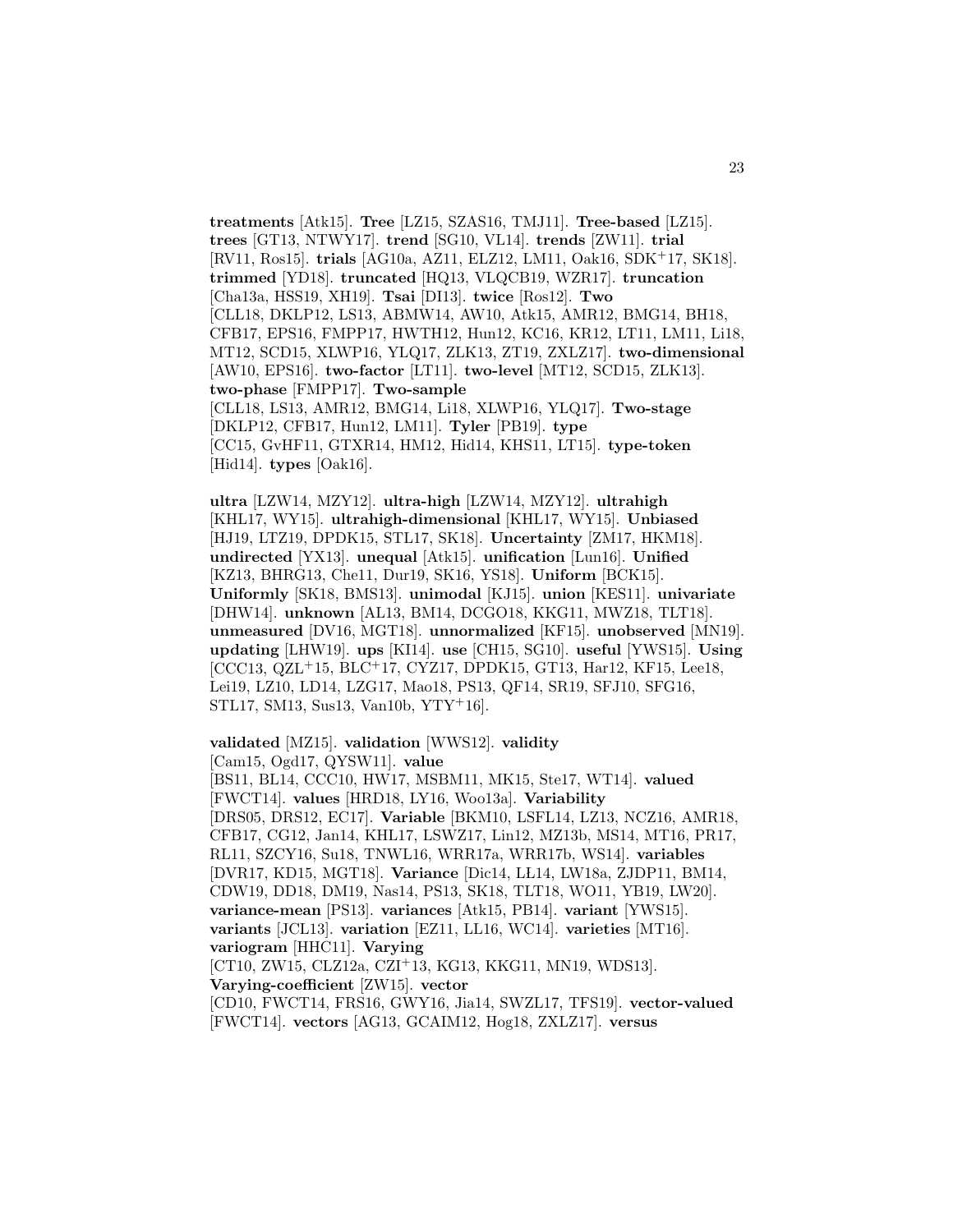[GK19, LZ10]. **vertex** [MLG18]. **vertices** [YX13]. **via** [BCW11, BS19, CDC13, DR17, DZ16, Dur19, FL12, FP18, Fry13, Gui19, HSS19, HFW14, KRS18, KF11, LSPV19, MHZ15, Nas14, TLT18, WW15, Wan10b, WC14, YXCD17, ZCC<sup>+</sup>12, ZZ14]. **view** [SBS16]. **virtual** [CE10]. **visualization** [HLM12]. **volatility** [Fry13, KXZ18]. **Volume** [Ano13b, Ano14b, Ano15b, Tit13a, Tit13b]. **volumes** [HZ11]. **Voronoi** [BS10].

**Warped** [Ger15]. **Wasserstein** [PM19]. **wavelet** [AGPS10, EN18, SFJ10]. **wavelets** [Fry13]. **way** [LC18]. **weak** [LC18, ZLK13]. **weight** [ZZL14]. **Weighted** [CD10, EC17, For12, GS10, LHBD16, QYSW11, RLL10, SWZL17, SL14, SM15, WM11]. **Weighting** [KS13b, MLS13, SW16, SD11, Tan10, YS18]. **weights** [YS18]. **weird** [DBP17]. **which** [RV11]. **white** [CYZ17, EN18]. **Whitney** [CC15]. **Whitney-type** [CC15]. **Whittle** [KC13, SOG<sup>+</sup>19]. **Wicksell** [CQ16]. **wide** [DKLP12, XCL11]. **Wilcoxon** [CC15]. **Wild** [FHH11, WVM18]. **win** [Oak16]. **win-ratio** [Oak16]. **Within** [LKS19]. **Within-cluster** [LKS19]. **without** [Cha13b, SZAS16].

**Yor** [CLNP17].

## **References**

#### **Aldred:2014:CDB**

[ABMW14] R. E. L. Aldred, R. A. Bailey, Brendan D. Mckay, and Ian M. Wanless. Circular designs balanced for neighbours at distances one and two. Biometrika, 101(4):943–956, December 2014. CODEN BIOKAX. ISSN 0006-3444 (print), 1464-3510 (electronic). URL http://biomet.oxfordjournals.org/content/ 101/4/943.

#### **Armagan:2013:PCL**

[ADL<sup>+</sup>13] A. Armagan, D. B. Dunson, J. Lee, W. U. Bajwa, and N. Strawn. Posterior consistency in linear models under shrinkage priors. Biometrika, 100(4):1011–1018, December 2013. CODEN BIOKAX. ISSN 0006-3444 (print), 1464-3510 (electronic). URL http://biomet.oxfordjournals.org/content/100/4/1011.

#### **Antognini:2010:COA**

[AG10a] Alessandro Baldi Antognini and Alessandra Giovagnoli. Compound optimal allocation for individual and collective ethics in binary clinical trials. Biometrika, 97(4):935–946, December 2010.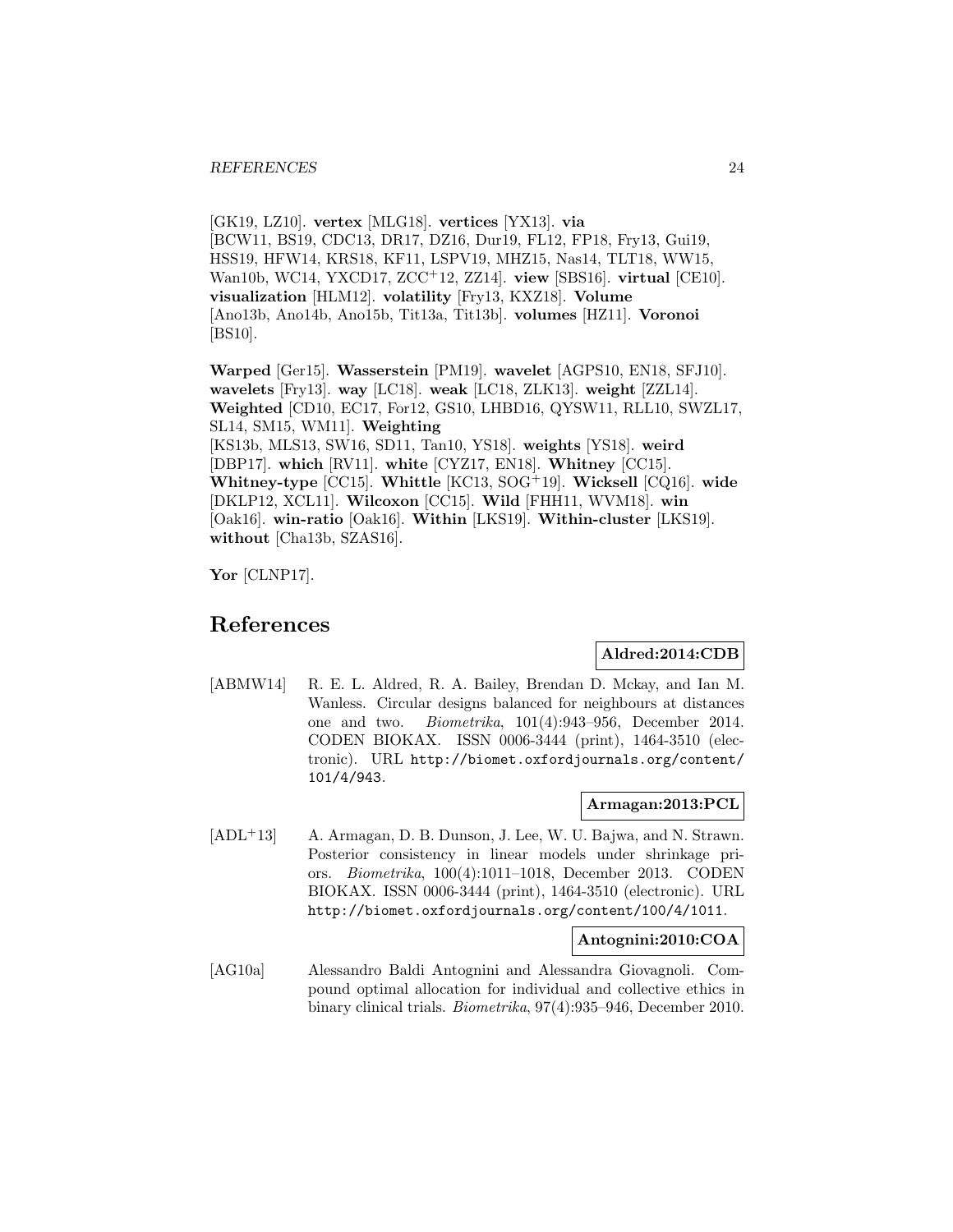CODEN BIOKAX. ISSN 0006-3444 (print), 1464-3510 (electronic). URL http://www.jstor.org/stable/29777147.

#### **Apanasovich:2010:CCF**

[AG10b] Tatiyana V. Apanasovich and Marc G. Genton. Cross-covariance functions for multivariate random fields based on latent dimensions. Biometrika, 97(1):15–30, March 2010. CODEN BIOKAX. ISSN 0006-3444 (print), 1464-3510 (electronic). URL http:// www.jstor.org/stable/27798894.

#### **Abramovich:2013:ESG**

[AG13] Felix Abramovich and Vadim Grinshtein. Estimation of a sparse group of sparse vectors. Biometrika, 100(2):355–370, June 2013. CODEN BIOKAX. ISSN 0006-3444 (print), 1464-3510 (electronic). URL http://biomet.oxfordjournals.org/content/ 100/2/355.

## **An:2014:HTB**

[AGL14] Baiguo An, Jianhua Guo, and Yufeng Liu. Hypothesis testing for band size detection of high-dimensional banded precision matrices. Biometrika, 101(2):477–483, June 2014. CODEN BIOKAX. ISSN 0006-3444 (print), 1464-3510 (electronic). URL http:// biomet.oxfordjournals.org/content/101/2/477.

#### **Abramovich:2010:BTA**

[AGPS10] Felix Abramovich, Vadim Grinshtein, Athanasia Petsa, and Theofanis Sapatinas. On Bayesian testimation and its application to wavelet thresholding. Biometrika, 97(1):181–198, March 2010. CODEN BIOKAX. ISSN 0006-3444 (print), 1464-3510 (electronic). URL http://www.jstor.org/stable/27798906.

#### **Alexandrovich:2016:NIM**

[AHL16] G. Alexandrovich, H. Holzmann, and A. Leister. Nonparametric identification and maximum likelihood estimation for hidden Markov models. Biometrika, 103(2):423–434, June 2016. CODEN BIOKAX. ISSN 0006-3444 (print), 1464-3510 (electronic).

#### **Arnold:2013:SOA**

[AJ13] R. Arnold and P. E. Jupp. Statistics of orthogonal axial frames. Biometrika, 100(3):571–586, September 2013. CODEN BIOKAX. ISSN 0006-3444 (print), 1464-3510 (electronic). URL http:// biomet.oxfordjournals.org/content/100/3/571.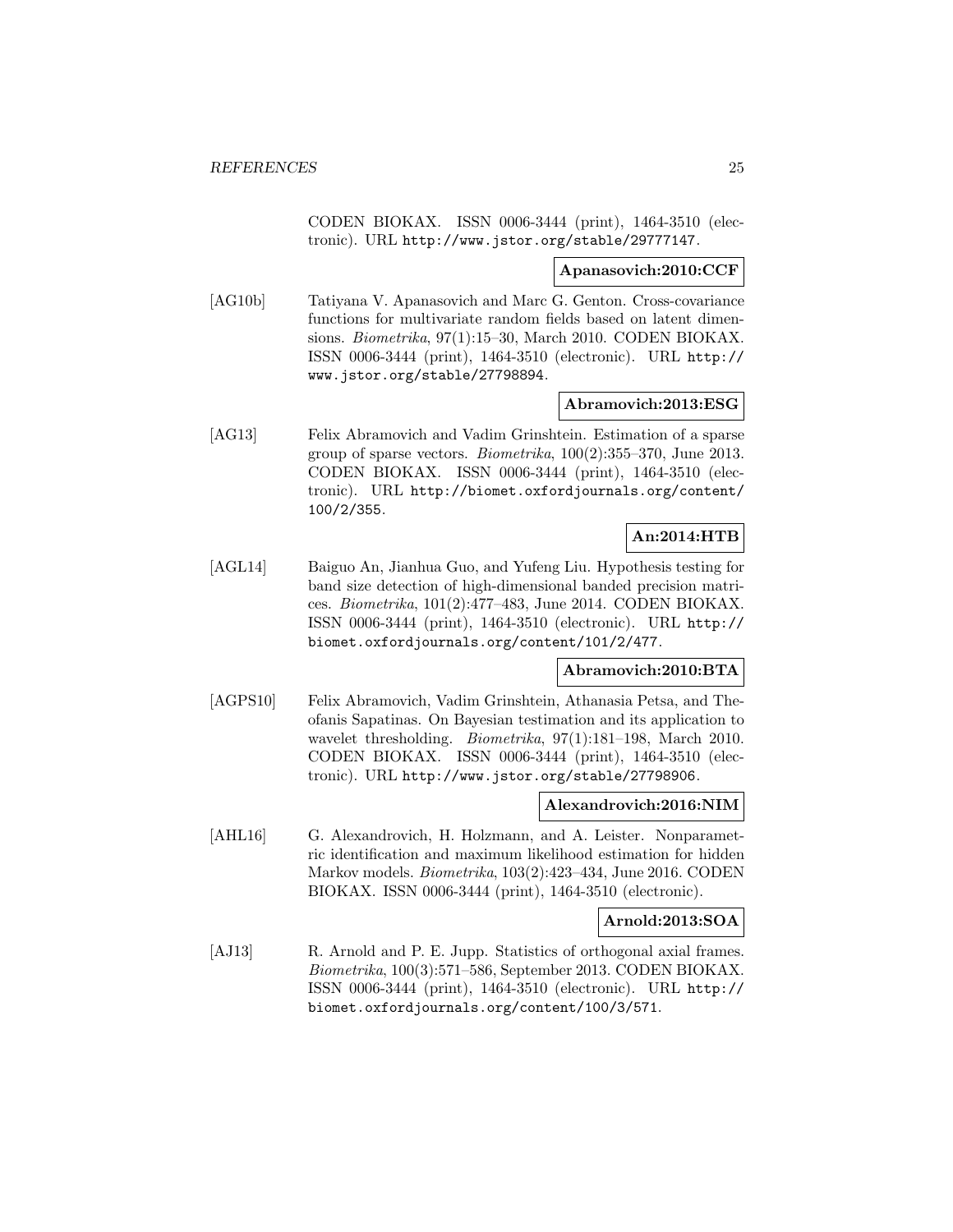#### **Aronow:2013:IEP**

[AL13] Peter M. Aronow and Donald K. K. Lee. Interval estimation of population means under unknown but bounded probabilities of sample selection. Biometrika, 100(1):235–240, March 2013. CODEN BIOKAX. ISSN 0006-3444 (print), 1464-3510 (electronic). URL http://biomet.oxfordjournals.org/content/ 100/1/235.

#### **Aldrich:2013:KPB**

[Ald13] John Aldrich. Karl Pearson's Biometrika: 1901–36. Biometrika, 100(1):3–15, March 2013. CODEN BIOKAX. ISSN 0006- 3444 (print), 1464-3510 (electronic). URL http://biomet. oxfordjournals.org/content/100/1/3.

#### **Ahn:2010:MDP**

[AM10] Jeongyoun Ahn and J. S. Marron. The maximal data piling direction for discrimination. Biometrika, 97(1):254–259, March 2010. CODEN BIOKAX. ISSN 0006-3444 (print), 1464-3510 (electronic). URL http://www.jstor.org/stable/27798914.

#### **Avella-Medina:2018:REH**

[AMBFL18] Marco Avella-Medina, Heather S. Battey, Jianqing Fan, and Quefeng Li. Robust estimation of high-dimensional covariance and precision matrices. Biometrika, 105(2):271–??, June 1, 2018. CODEN BIOKAX. ISSN 0006-3444 (print), 1464- 3510 (electronic). URL http://academic.oup.com/biomet/ article-abstract/105/2/271/4955410.

#### **Azriel:2012:OAM**

[AMR12] D. Azriel, M. Mandel, and Y. Rinott. Optimal allocation to maximize the power of two-sample tests for binary response. Biometrika, 99(1):101–113, March 2012. CODEN BIOKAX. ISSN 0006-3444 (print), 1464-3510 (electronic). URL http:// www.jstor.org/stable/41720675.

#### **Avella-Medina:2018:RCV**

[AMR18] Marco Avella-Medina and Elvezio Ronchetti. Robust and consistent variable selection in high-dimensional generalized linear models. Biometrika, 105(1):31–??, March 1, 2018. CO-DEN BIOKAX. ISSN 0006-3444 (print), 1464-3510 (electronic). URL http://academic.oup.com/biomet/articleabstract/105/1/31/4774571.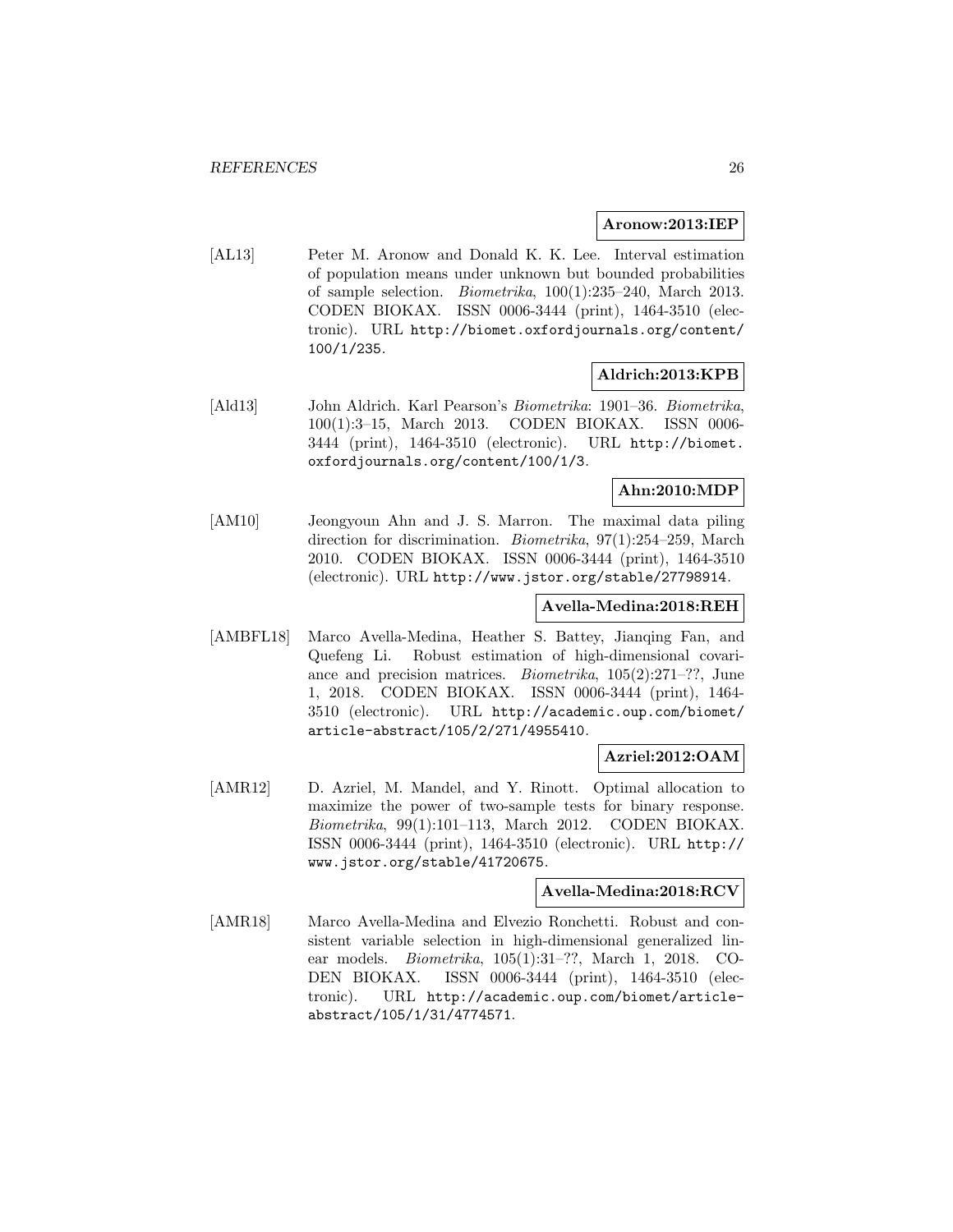#### **Augugliaro:2016:DGA**

[AMW16] Luigi Augugliaro, Angelo M. Mineo, and Ernst C. Wit. A differential-geometric approach to generalized linear models with grouped predictors. Biometrika, 103(3):563–577, September 2016. CODEN BIOKAX. ISSN 0006-3444 (print), 1464-3510 (electronic).

#### **Andrieu:2016:RSS**

[And16] C. Andrieu. On random- and systematic-scan samplers. Biometrika, 103(3):719–726, September 2016. CODEN BIOKAX. ISSN 0006-3444 (print), 1464-3510 (electronic).

#### **Anonymous:2013:A**

[Ano13a] Anonymous. Acknowledgements. Biometrika, 100(4):vii–ix, December 2013. CODEN BIOKAX. ISSN 0006-3444 (print), 1464- 3510 (electronic). URL http://biomet.oxfordjournals.org/ content/100/4/vii.

#### **Anonymous:2013:CV**

[Ano13b] Anonymous. Contents of volume 100. Biometrika, 100(4):i-vi, December 2013. CODEN BIOKAX. ISSN 0006-3444 (print), 1464-3510 (electronic). URL http://biomet.oxfordjournals. org/content/100/4/i.

### **Anonymous:2014:A**

[Ano14a] Anonymous. Acknowledgements. Biometrika, 101(4):vii–ix, December 2014. CODEN BIOKAX. ISSN 0006-3444 (print), 1464- 3510 (electronic). URL http://biomet.oxfordjournals.org/ content/101/4/vii.

#### **Anonymous:2014:CV**

[Ano14b] Anonymous. Contents of volume 101. Biometrika, 101(4):i-vi, December 2014. CODEN BIOKAX. ISSN 0006-3444 (print), 1464-3510 (electronic). URL http://biomet.oxfordjournals. org/content/101/4/i.

#### **Anonymous:2015:A**

[Ano15a] Anonymous. Acknowledgements. Biometrika, 102(4):vii–ix, December 2015. CODEN BIOKAX. ISSN 0006-3444 (print), 1464- 3510 (electronic). URL http://biomet.oxfordjournals.org/ content/102/4/vii.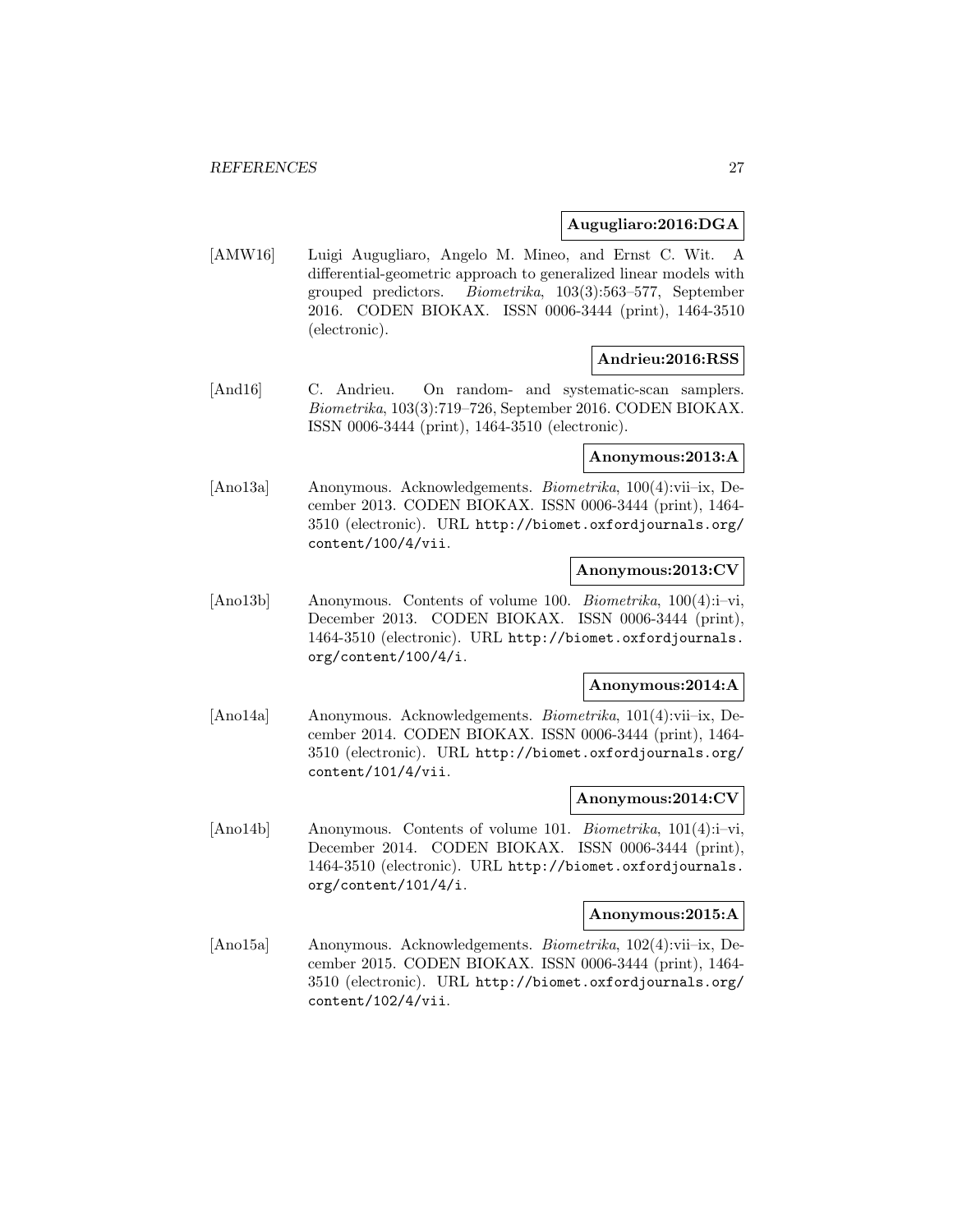#### **Anonymous:2015:CV**

[Ano15b] Anonymous. Contents of volume 102. Biometrika, 102(4):i–vi, December 2015. CODEN BIOKAX. ISSN 0006-3444 (print), 1464-3510 (electronic). URL http://biomet.oxfordjournals. org/content/102/4/i.

#### **Anonymous:2017:EB**

[Ano17] Anonymous. Editor of Biometrika. Biometrika, 104(4):753– ??, December 1, 2017. CODEN BIOKAX. ISSN 0006-3444 (print), 1464-3510 (electronic). URL http://academic.oup. com/biomet/article-abstract/104/4/753/4637642.

#### **Agresti:2010:PSC**

[AR10] Alan Agresti and Euijung Ryu. Pseudo-score confidence intervals for parameters in discrete statistical models. Biometrika, 97 (1):215–222, March 2010. CODEN BIOKAX. ISSN 0006-3444 (print), 1464-3510 (electronic). URL http://www.jstor.org/ stable/27798909.

#### **Alhorn:2019:ODF**

[ASD19] K. Alhorn, K. Schorning, and H. Dette. Optimal designs for frequentist model averaging. Biometrika, 106(3):665–??, September 2019. CODEN BIOKAX. ISSN 0006-3444 (print), 1464- 3510 (electronic). URL http://academic.oup.com/biomet/ article-abstract/106/3/665/5532131.

### **Atkinson:2015:ODT**

[Atk15] A. C. Atkinson. Optimum designs for two treatments with unequal variances in the presence of covariates. Biometrika, 102(2): 494–499, June 2015. CODEN BIOKAX. ISSN 0006-3444 (print), 1464-3510 (electronic). URL http://biomet.oxfordjournals. org/content/102/2/494.

#### **Amaral:2010:ELM**

[AW10] Getulio J. A. Amaral and Andrew T. A. Wood. Empirical likelihood methods for two-dimensional shape analysis. Biometrika, 97(3):757–764, September 2010. CODEN BIOKAX. ISSN 0006- 3444 (print), 1464-3510 (electronic). URL http://www.jstor. org/stable/25734121.

### **Antognini:2011:CAB**

[AZ11] A. Baldi Antognini and M. Zagoraiou. The covariate-adaptive biased coin design for balancing clinical trials in the presence of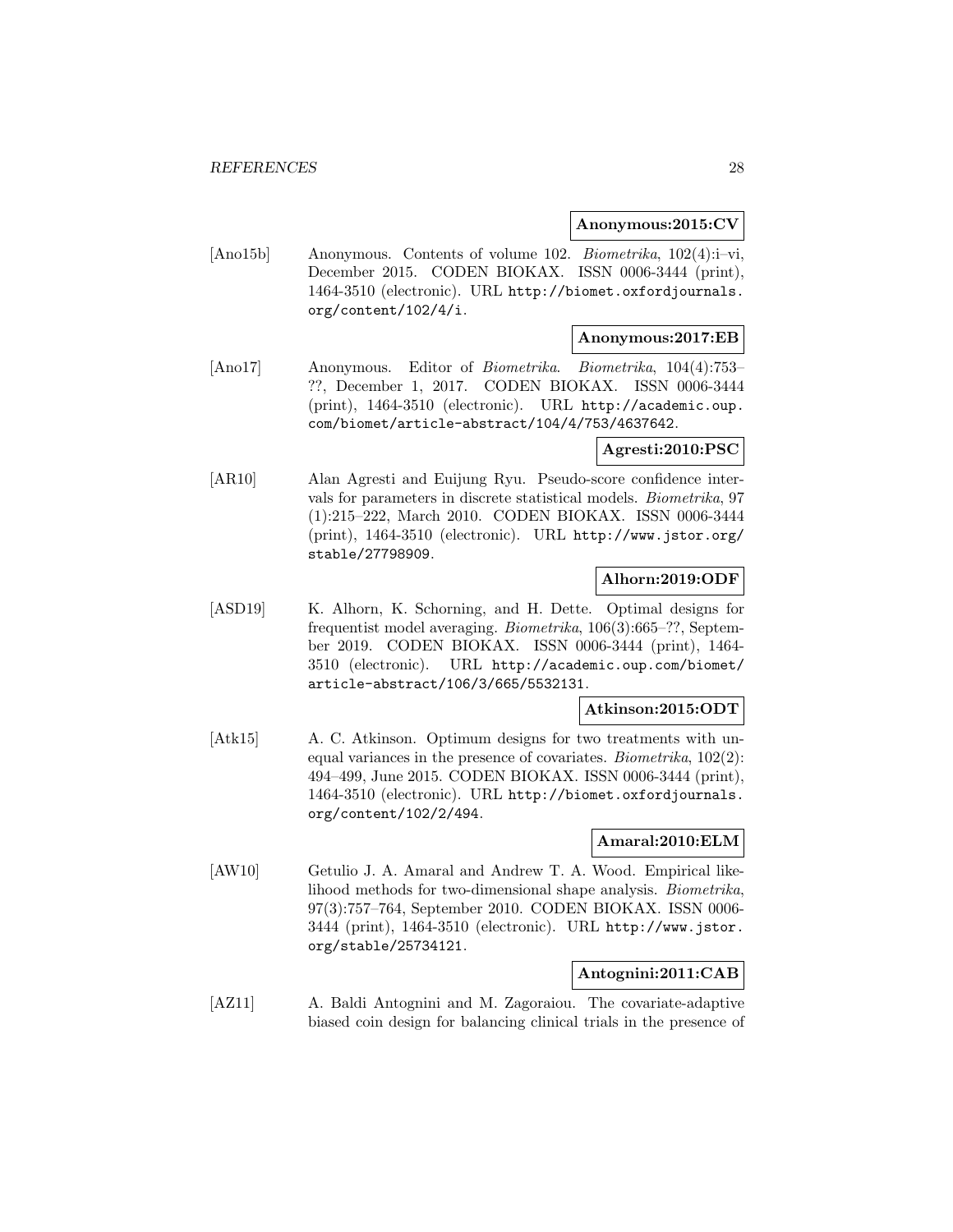prognostic factors. Biometrika, 98(3):519–535, September 2011. CODEN BIOKAX. ISSN 0006-3444 (print), 1464-3510 (electronic). URL http://www.jstor.org/stable/23076129.

#### **Azriel:2019:CPH**

[Azr19] D. Azriel. The conditionality principle in high-dimensional regression. Biometrika, 106(3):702–??, September 2019. CO-DEN BIOKAX. ISSN 0006-3444 (print), 1464-3510 (electronic). URL http://academic.oup.com/biomet/articleabstract/106/3/702/5491755.

## **Basse:2018:MAD**

[BA18] Guillaume W. Basse and Edoardo M. Airoldi. Model-assisted design of experiments in the presence of network-correlated outcomes. Biometrika, 105(4):849–??, December 1, 2018. CO-DEN BIOKAX. ISSN 0006-3444 (print), 1464-3510 (electronic). URL http://academic.oup.com/biomet/articleabstract/105/4/849/5066791.

## **Battey:2019:SSC**

[Bat19] H. S. Battey. On sparsity scales and covariance matrix transformations. Biometrika, 106(3):605–??, September 2019. CO-DEN BIOKAX. ISSN 0006-3444 (print), 1464-3510 (electronic). URL http://academic.oup.com/biomet/articleabstract/106/3/605/5488684.

## **Butler:2012:BCB**

[BB12] Ronald W. Butler and Douglas A. Bronson. Bootstrap confidence bands for sojourn distributions in multistate semi-Markov models with right censoring. Biometrika, 99(4):959–972, December 2012. CODEN BIOKAX. ISSN 0006-3444 (print), 1464-3510 (electronic). URL http://www.jstor.org/stable/41720745.

## **Breidt:2012:PBS**

[BC12] F. J. Breidt and G. Chauvet. Penalized balanced sampling. Biometrika, 99(4):945–958, December 2012. CODEN BIOKAX. ISSN 0006-3444 (print), 1464-3510 (electronic). URL http:// www.jstor.org/stable/41720744.

## **Belloni:2015:UPS**

[BCK15] A. Belloni, V. Chernozhukov, and K. Kato. Uniform postselection inference for least absolute deviation regression and other Z-estimation problems. Biometrika, 102(1):77–94, March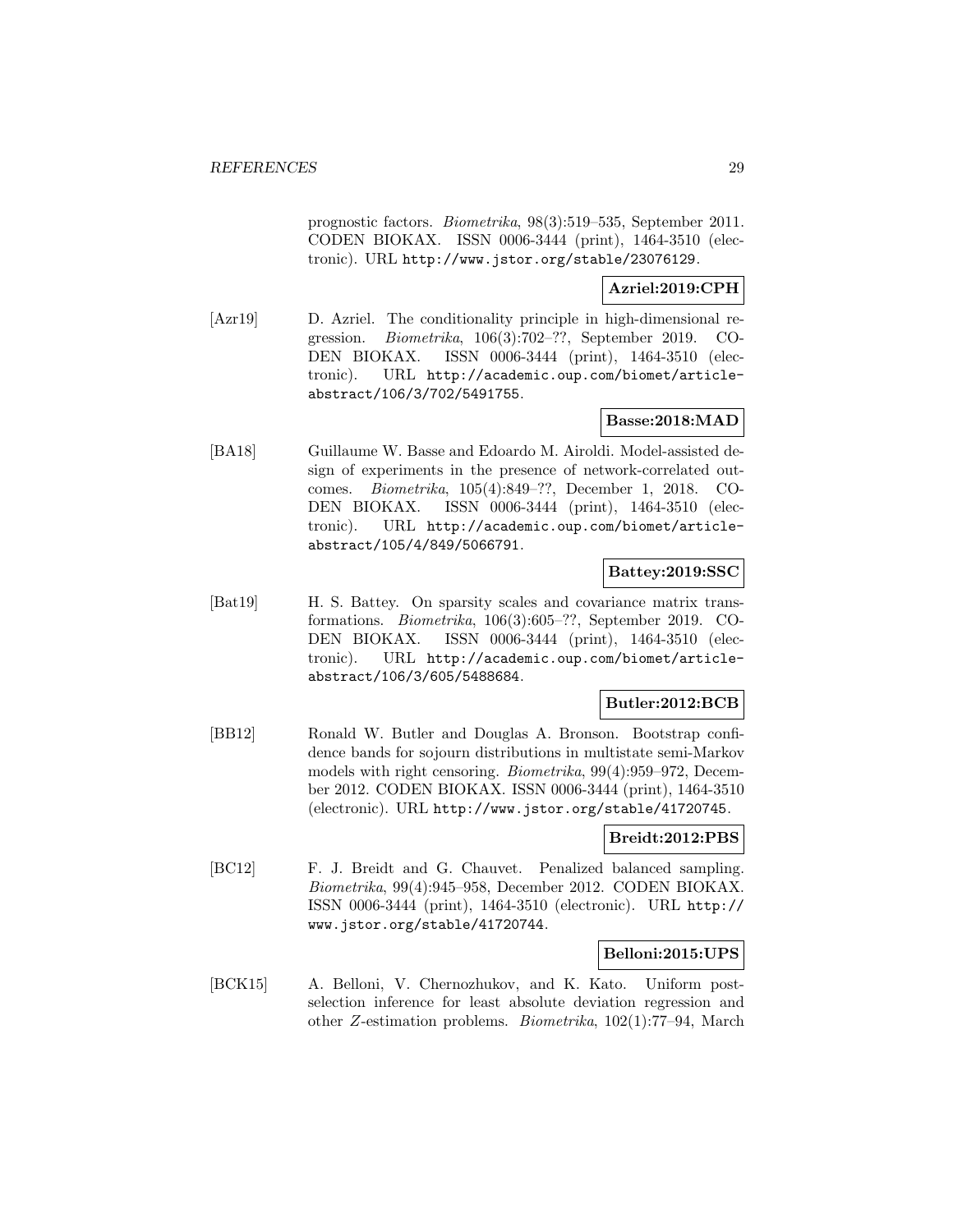2015. CODEN BIOKAX. ISSN 0006-3444 (print), 1464- 3510 (electronic). URL http://biomet.oxfordjournals.org/ content/102/1/77.

#### **Bhattacharya:2016:FSG**

[BCM16] Anirban Bhattacharya, Antik Chakraborty, and Bani K. Mallick. Fast sampling with Gaussian scale mixture priors in highdimensional regression. Biometrika, 103(4):985–991, December 2016. CODEN BIOKAX. ISSN 0006-3444 (print), 1464- 3510 (electronic). URL http://academic.oup.com/biomet/ article-abstract/103/4/985/2447851/Fast-sampling-with-Gaussian-scale-mixture-priors.

## **Baddeley:2014:LRS**

[BCRW14] Adrian Baddeley, Jean-François Coeurjolly, Ege Rubak, and Rasmus Waagepetersen. Logistic regression for spatial Gibbs point processes. Biometrika, 101(2):377–392, June 2014. CODEN BIOKAX. ISSN 0006-3444 (print), 1464-3510 (electronic). URL http://biomet.oxfordjournals.org/content/101/2/377.

#### **Benkeser:2017:DRN**

[BCVG17] D. Benkeser, M. Carone, M. J. Van Der Laan, and P. B. Gilbert. Doubly robust nonparametric inference on the average treatment effect. Biometrika, 104(4):863–??, December 1, 2017. CODEN BIOKAX. ISSN 0006-3444 (print), 1464- 3510 (electronic). URL http://academic.oup.com/biomet/ article-abstract/104/4/863/4554445.

#### **Belloni:2011:SRL**

[BCW11] A. Belloni, V. Chernozhukov, and L. Wang. Square-root lasso: pivotal recovery of sparse signals via conic programming. Biometrika, 98(4):791–806, December 2011. CODEN BIOKAX. ISSN 0006-3444 (print), 1464-3510 (electronic). URL http:// www.jstor.org/stable/23076172.

#### **Bhattacharya:2010:NBD**

[BD10] Abhishek Bhattacharya and David B. Dunson. Nonparametric Bayesian density estimation on manifolds with applications to planar shapes. Biometrika, 97(4):851–865, December 2010. CO-DEN BIOKAX. ISSN 0006-3444 (print), 1464-3510 (electronic). URL http://www.jstor.org/stable/29777141.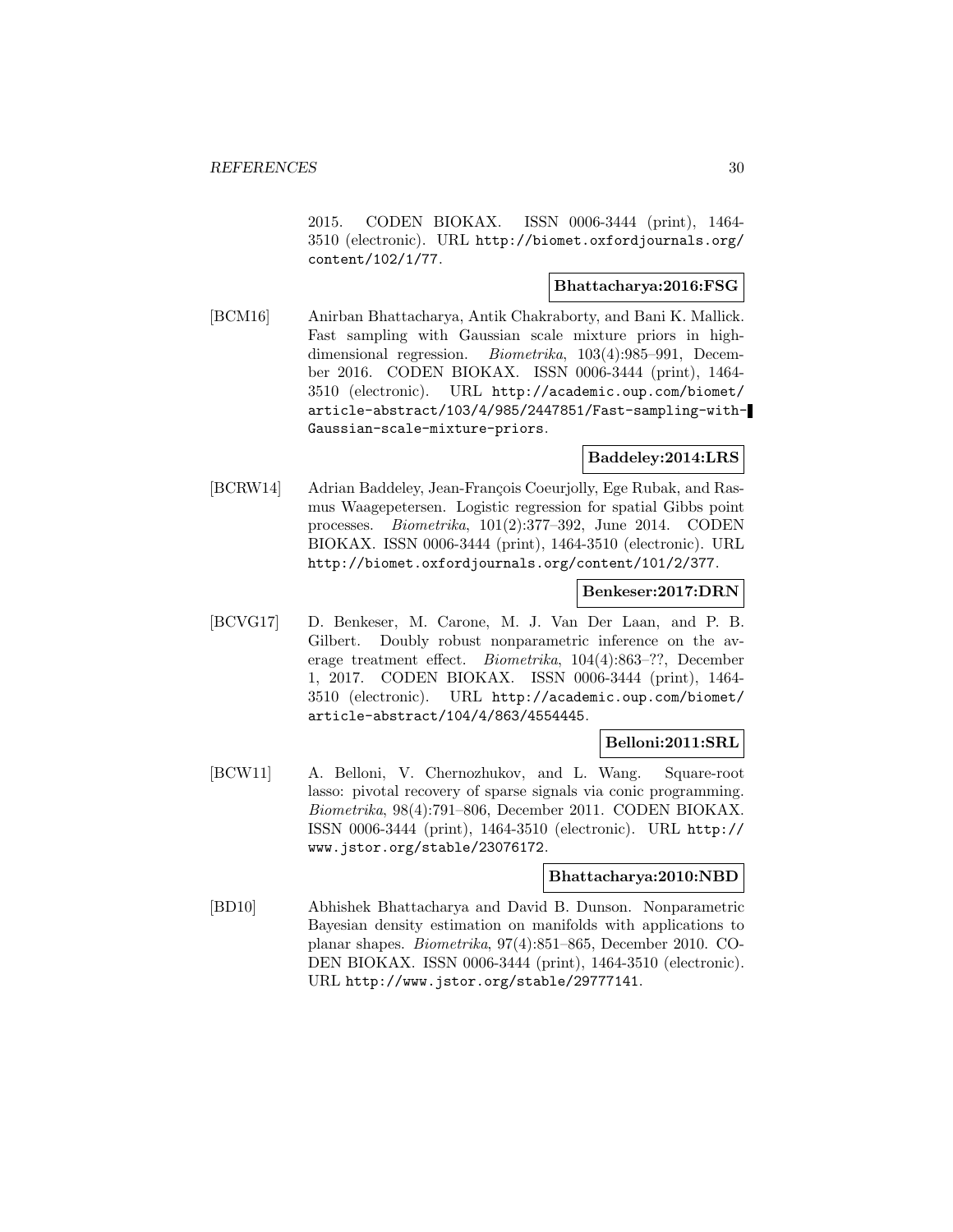#### **Bhattacharya:2011:SBI**

[BD11] A. Bhattacharya and D. B. Dunson. Sparse Bayesian infinite factor models. Biometrika, 98(2):291–306, June 2011. CODEN BIOKAX. ISSN 0006-3444 (print), 1464-3510 (electronic). URL http://www.jstor.org/stable/23076151.

#### **Byrne:2014:RPS**

[BD14] Simon P. J. Byrne and A. Philip Dawid. Retrospectiveprospective symmetry in the likelihood and Bayesian analysis of case-control studies. Biometrika, 101(1):189–204, March 2014. CODEN BIOKAX. ISSN 0006-3444 (print), 1464-3510 (electronic). URL http://biomet.oxfordjournals.org/content/ 101/1/189.

#### **Berzuini:2016:SMI**

[BD16] Carlo Berzuini and A. Philip Dawid. Stochastic mechanistic interaction. Biometrika, 103(1):89–102, March 2016. CODEN BIOKAX. ISSN 0006-3444 (print), 1464-3510 (electronic).

### **Bell:2013:BSA**

[BDG13] W. R. Bell, G. S. Datta, and M. Ghosh. Benchmarking small area estimators. Biometrika, 100(1):189–202, March 2013. CODEN BIOKAX. ISSN 0006-3444 (print), 1464-3510 (electronic). URL http://biomet.oxfordjournals.org/content/100/1/189.

### **Beskos:2015:BIP**

[BDK15] A. Beskos, J. Dureau, and K. Kalogeropoulos. Bayesian inference for partially observed stochastic differential equations driven by fractional Brownian motion. Biometrika, 102(4):809–827, December 2015. CODEN BIOKAX. ISSN 0006-3444 (print), 1464- 3510 (electronic). URL http://biomet.oxfordjournals.org/ content/102/4/809.

#### **Bhadra:2016:DBA**

[BDPW16] Anindya Bhadra, Jyotishka Datta, Nicholas G. Polson, and Brandon Willard. Default Bayesian analysis with global–local shrinkage priors. Biometrika, 103(4):955–969, December 2016. CODEN BIOKAX. ISSN 0006-3444 (print), 1464-3510 (electronic). URL http://academic.oup.com/biomet/articleabstract/103/4/955/2659031/Default-Bayesian-analysiswith-global-local.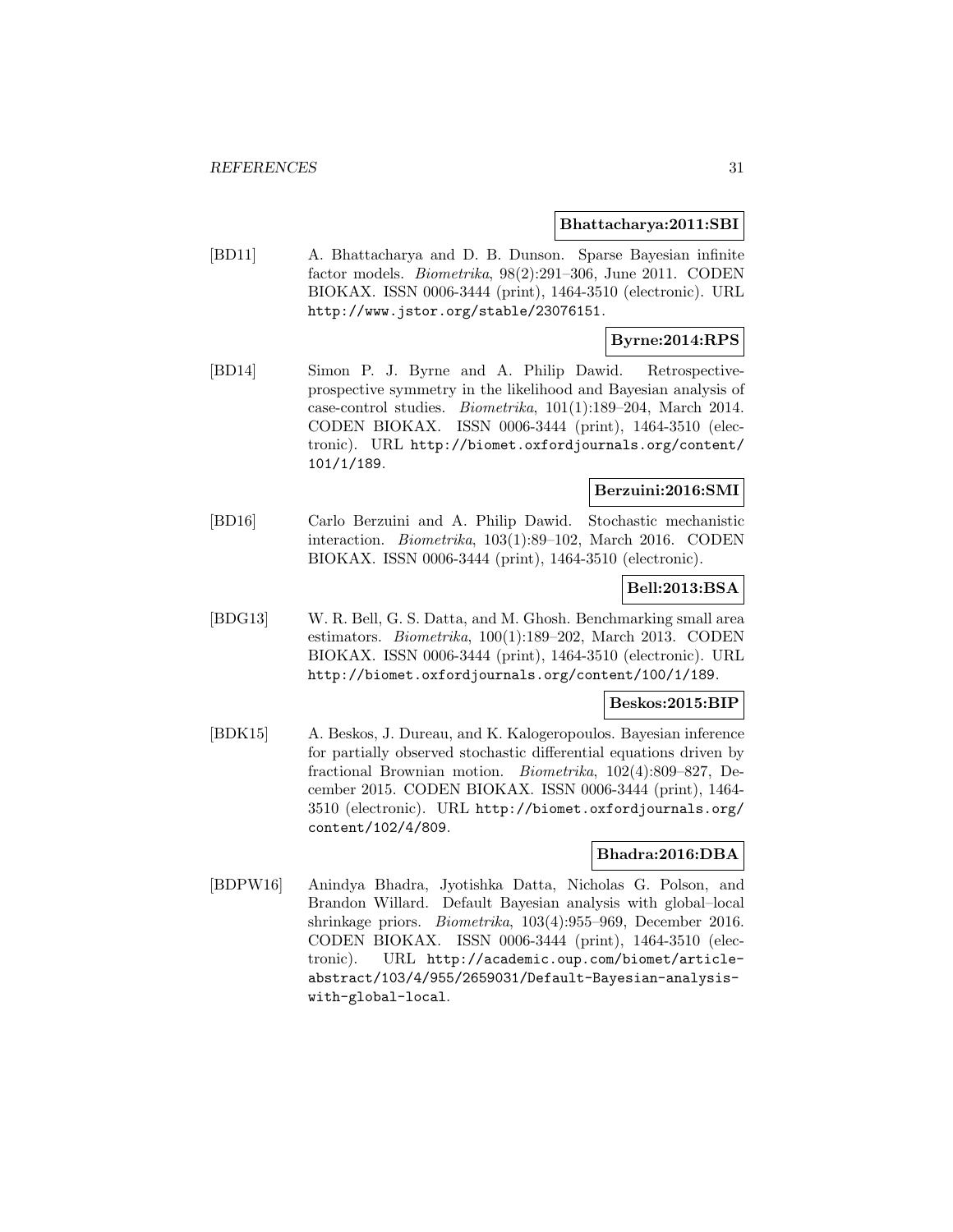#### **Banerjee:2013:EGP**

[BDT13] Anjishnu Banerjee, David B. Dunson, and Surya T. Tokdar. Efficient Gaussian process regression for large datasets. Biometrika, 100(1):75–89, March 2013. CODEN BIOKAX. ISSN 0006- 3444 (print), 1464-3510 (electronic). URL http://biomet. oxfordjournals.org/content/100/1/75.

#### **Biedermann:2011:ODA**

[BDW11] S. Biedermann, H. Dette, and D. C. Woods. Optimal design for additive partially nonlinear models. Biometrika, 98(2):449– 458, June 2011. CODEN BIOKAX. ISSN 0006-3444 (print), 1464-3510 (electronic). URL http://www.jstor.org/stable/ 23076162.

#### **Basse:2019:RTC**

[BFT19] G. W. Basse, A. Feller, and P. Toulis. Randomization tests of causal effects under interference. Biometrika, 106(2):487–??, June 2019. CODEN BIOKAX. ISSN 0006-3444 (print), 1464- 3510 (electronic). URL http://academic.oup.com/biomet/ article-abstract/106/2/487/5306899.

#### **Bogomolov:2018:ARF**

[BH18] Marina Bogomolov and Ruth Heller. Assessing replicability of findings across two studies of multiple features. Biometrika, 105 (3):505–??, September 1, 2018. CODEN BIOKAX. ISSN 0006- 3444 (print), 1464-3510 (electronic). URL http://academic. oup.com/biomet/article-abstract/105/3/505/5036157.

#### **Beaumont:2013:UAR**

[BHRG13] J.-F. Beaumont, D. Haziza, and A. Ruiz-Gazen. A unified approach to robust estimation in finite population sampling. Biometrika, 100(3):555–569, September 2013. CODEN BIOKAX. ISSN 0006-3444 (print), 1464-3510 (electronic). URL http:// biomet.oxfordjournals.org/content/100/3/555.

#### **Broda:2016:DR**

[BK16] Simon A. Broda and Raymond Kan. On distributions of ratios. Biometrika, 103(1):205–218, March 2016. CODEN BIOKAX. ISSN 0006-3444 (print), 1464-3510 (electronic).

### **Blasques:2015:ITO**

[BKL15] F. Blasques, S. J. Koopman, and A. Lucas. Informationtheoretic optimality of observation-driven time series models for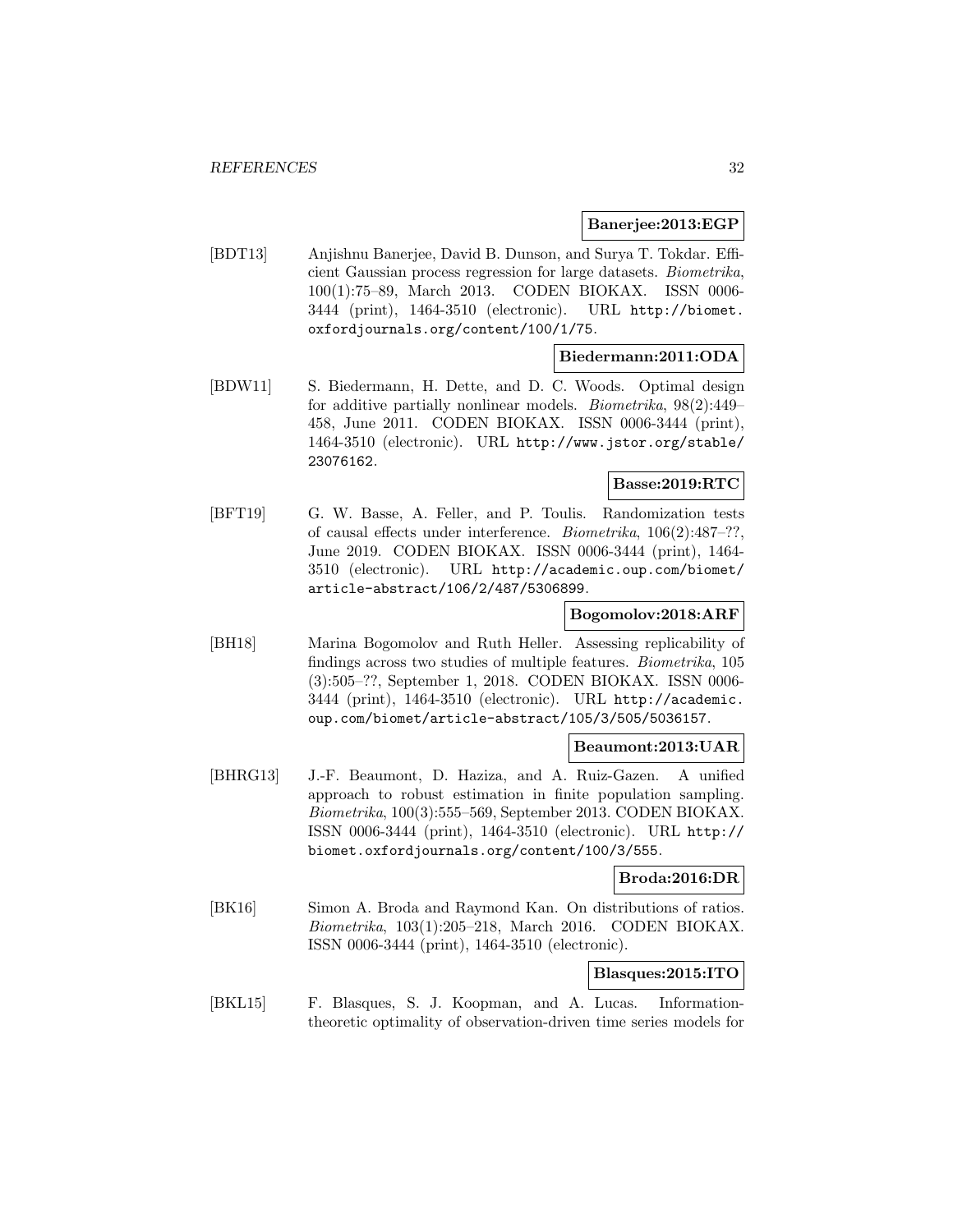continuous responses. Biometrika, 102(2):325–343, June 2015. CODEN BIOKAX. ISSN 0006-3444 (print), 1464-3510 (electronic). URL http://biomet.oxfordjournals.org/content/ 102/2/325. See amendments and corrections [BKL18].

## **Blasques:2018:ACI**

[BKL18] F. Blasques, S. J. Koopman, and A. Lucas. Amendments and corrections: 'Information-theoretic optimality of observation-driven time series models for continuous responses'. Biometrika, 105 (3):753–??, September 1, 2018. CODEN BIOKAX. ISSN 0006- 3444 (print), 1464-3510 (electronic). URL http://academic. oup.com/biomet/article-abstract/105/3/753/5056058. See [BKL15].

#### **Buhlmann:2010:VSH**

[BKM10] P. Bühlmann, M. Kalisch, and M. H. Maathuis. Variable selection in high-dimensional linear models: partially faithful distributions and the PC-simple algorithm. Biometrika, 97(2):261–278, June 2010. CODEN BIOKAX. ISSN 0006-3444 (print), 1464-3510 (electronic). URL http://www.jstor.org/stable/25734084.

## **Baba:2017:CSC**

[BKN17] Takamichi Baba, Takayuki Kanemori, and Yoshiyuki Ninomiya. A  $C_p$  criterion for semiparametric causal inference. *Biometrika*, 104(4):845–??, December 1, 2017. CODEN BIOKAX. ISSN 0006- 3444 (print), 1464-3510 (electronic). URL http://academic. oup.com/biomet/article-abstract/104/4/845/4430250.

#### **Brockwell:2010:SSS**

[BL10] Peter J. Brockwell and Alexander Lindner. Strictly stationary solutions of autoregressive moving average equations. Biometrika, 97(3):765–772, September 2010. CODEN BIOKAX. ISSN 0006- 3444 (print), 1464-3510 (electronic). URL http://www.jstor. org/stable/25734122.

#### **Barnett:2014:APV**

[BL14] Ian J. Barnett and Xihong Lin. Analytical p-value calculation for the higher criticism test in finite-d problems. *Biometrika*, 101(4):964–970, December 2014. CODEN BIOKAX. ISSN 0006-3444 (print), 1464-3510 (electronic). URL http://biomet. oxfordjournals.org/content/101/4/964.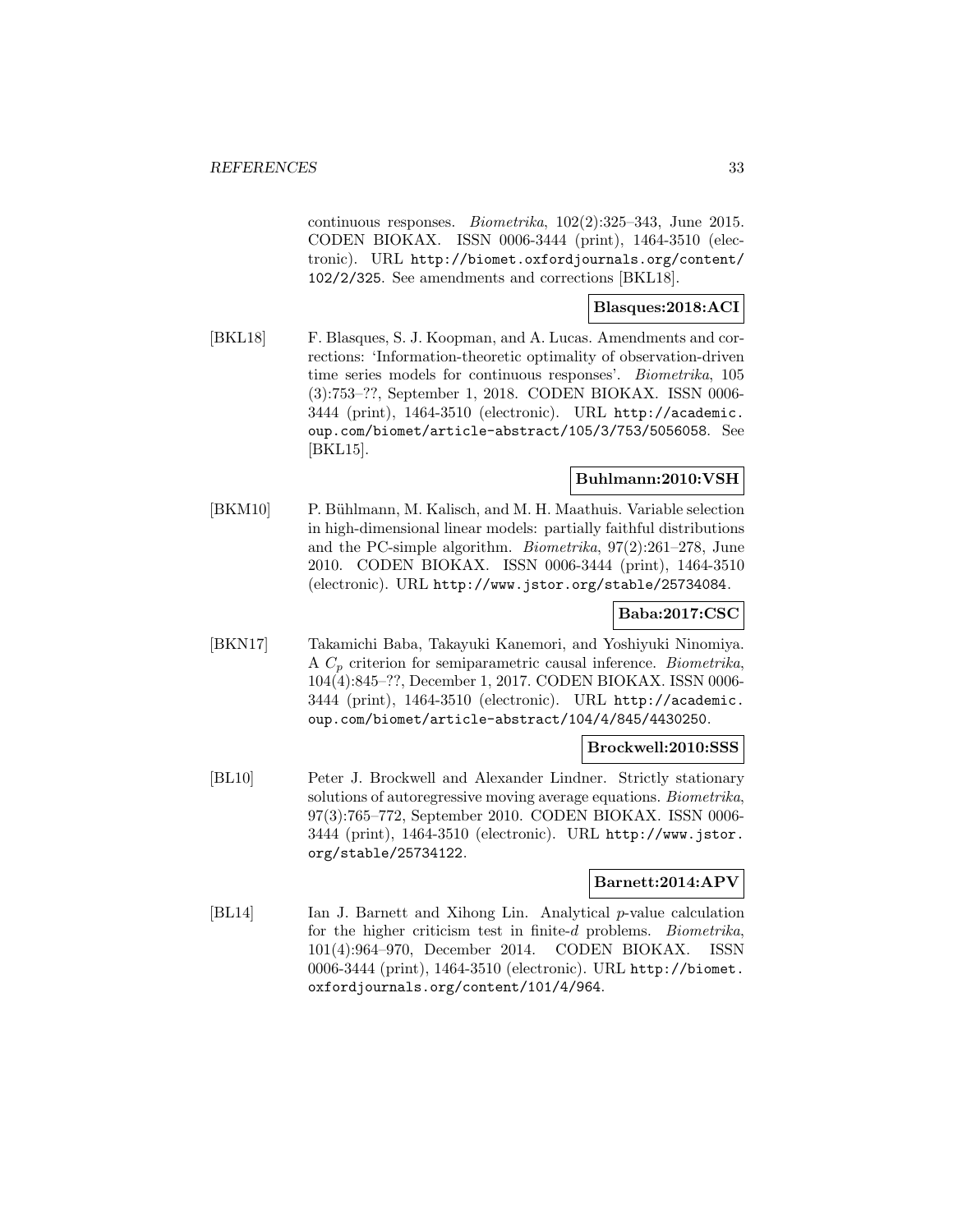#### **Bertrand:2017:ISC**

[BLC<sup>+</sup>17] Aurelie Bertrand, Catherine Legrand, Raymond J. Carroll, Christophe de Meester, and Ingrid Van Keilegom. Inference in a survival cure model with mismeasured covariates using a simulation–extrapolation approach. Biometrika, 104(1):31–50, March 2017. CODEN BIOKAX. ISSN 0006-3444 (print), 1464- 3510 (electronic). URL http://academic.oup.com/biomet/ article-abstract/104/1/31/2798660/Inference-in-a-survivalcure-model-with.

## **Boisbunon:2014:IBE**

[BM14] A. Boisbunon and Y. Maruyama. Inadmissibility of the best equivariant predictive density in the unknown variance case. Biometrika, 101(3):733–740, September 2014. CODEN BIOKAX. ISSN 0006-3444 (print), 1464-3510 (electronic). URL http:// biomet.oxfordjournals.org/content/101/3/733.

## **Biswas:2014:DFT**

[BMG14] Munmun Biswas, Minerva Mukhopadhyay, and Anil K. Ghosh. A distribution-free two-sample run test applicable to highdimensional data. Biometrika, 101(4):913–926, December 2014. CODEN BIOKAX. ISSN 0006-3444 (print), 1464-3510 (electronic). URL http://biomet.oxfordjournals.org/content/ 101/4/913.

#### **Benjamini:2013:SCI**

[BMS13] Yoav Benjamini, Vered Madar, and Philip B. Stark. Simultaneous confidence intervals uniformly more likely to determine signs. Biometrika, 100(2):283–300, June 2013. CODEN BIOKAX. ISSN 0006-3444 (print), 1464-3510 (electronic). URL http://biomet. oxfordjournals.org/content/100/2/283.

#### **Bissiri:2013:SSM**

[BOW13] P. G. Bissiri, A. Ongaro, and S. G. Walker. Species sampling models: consistency for the number of species. *Biometrika*, 100(3):771–777, September 2013. CODEN BIOKAX. ISSN 0006-3444 (print), 1464-3510 (electronic). URL http://biomet. oxfordjournals.org/content/100/3/771.

#### **Bottolo:2019:DGH**

[BR19] L. Bottolo and S. Richardson. Discussion of 'Gene hunting with hidden Markov model knockoffs'. *Biometrika*, 106(1):19–??,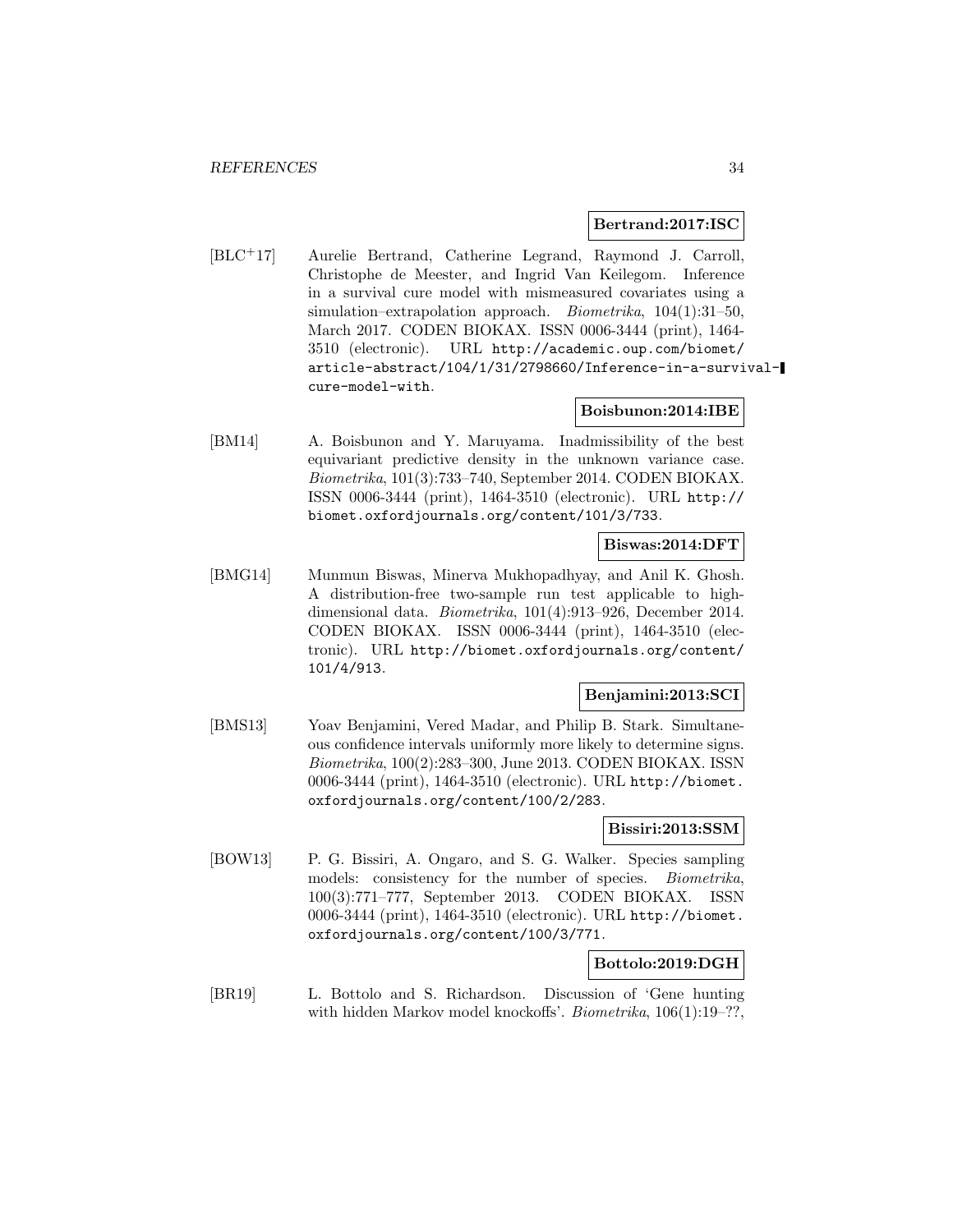March 1, 2019. CODEN BIOKAX. ISSN 0006-3444 (print), 1464- 3510 (electronic). URL http://academic.oup.com/biomet/ article-abstract/106/1/19/5318360. See [SSC19a].

#### **Broda:2019:TIS**

[Bro19] Simon A. Broda. Testing for individual sphericity in heterogeneous panels. Biometrika, 106(3):740–??, September 2019. CODEN BIOKAX. ISSN 0006-3444 (print), 1464-3510 (electronic). URL http://academic.oup.com/biomet/articleabstract/106/3/740/5488683.

## **Bondell:2010:NQR**

[BRW10] Howard D. Bondell, Brian J. Reich, and Huixia Wang. Noncrossing quantile regression curve estimation. Biometrika, 97(4): 825–838, December 2010. CODEN BIOKAX. ISSN 0006-3444 (print), 1464-3510 (electronic). URL http://www.jstor.org/ stable/29777139.

## **Barr:2010:VEI**

[BS10] C. D. Barr and F. P. Schoenberg. On the Voronoi estimator for the intensity of an inhomogeneous planar Poisson process. Biometrika, 97(4):977–984, December 2010. CODEN BIOKAX. ISSN 0006-3444 (print), 1464-3510 (electronic). URL http:// www.jstor.org/stable/29777151.

## **Ballani:2011:CPM**

[BS11] F. Ballani and M. Schlather. A construction principle for multivariate extreme value distributions. Biometrika, 98(3):633–645, September 2011. CODEN BIOKAX. ISSN 0006-3444 (print), 1464-3510 (electronic). URL http://www.jstor.org/stable/ 23076136.

## **Berrett:2019:NIT**

[BS19] T. B. Berrett and R. J. Samworth. Nonparametric independence testing via mutual information. Biometrika, 106(3):547– ??, September 2019. CODEN BIOKAX. ISSN 0006-3444 (print), 1464-3510 (electronic). URL http://academic.oup. com/biomet/article-abstract/106/3/547/5511208.

## **Bien:2011:SEC**

[BT11] Jacob Bien and Robert J. Tibshirani. Sparse estimation of a covariance matrix. Biometrika, 98(4):807–820, December 2011. CO-DEN BIOKAX. ISSN 0006-3444 (print), 1464-3510 (electronic). URL http://www.jstor.org/stable/23076173.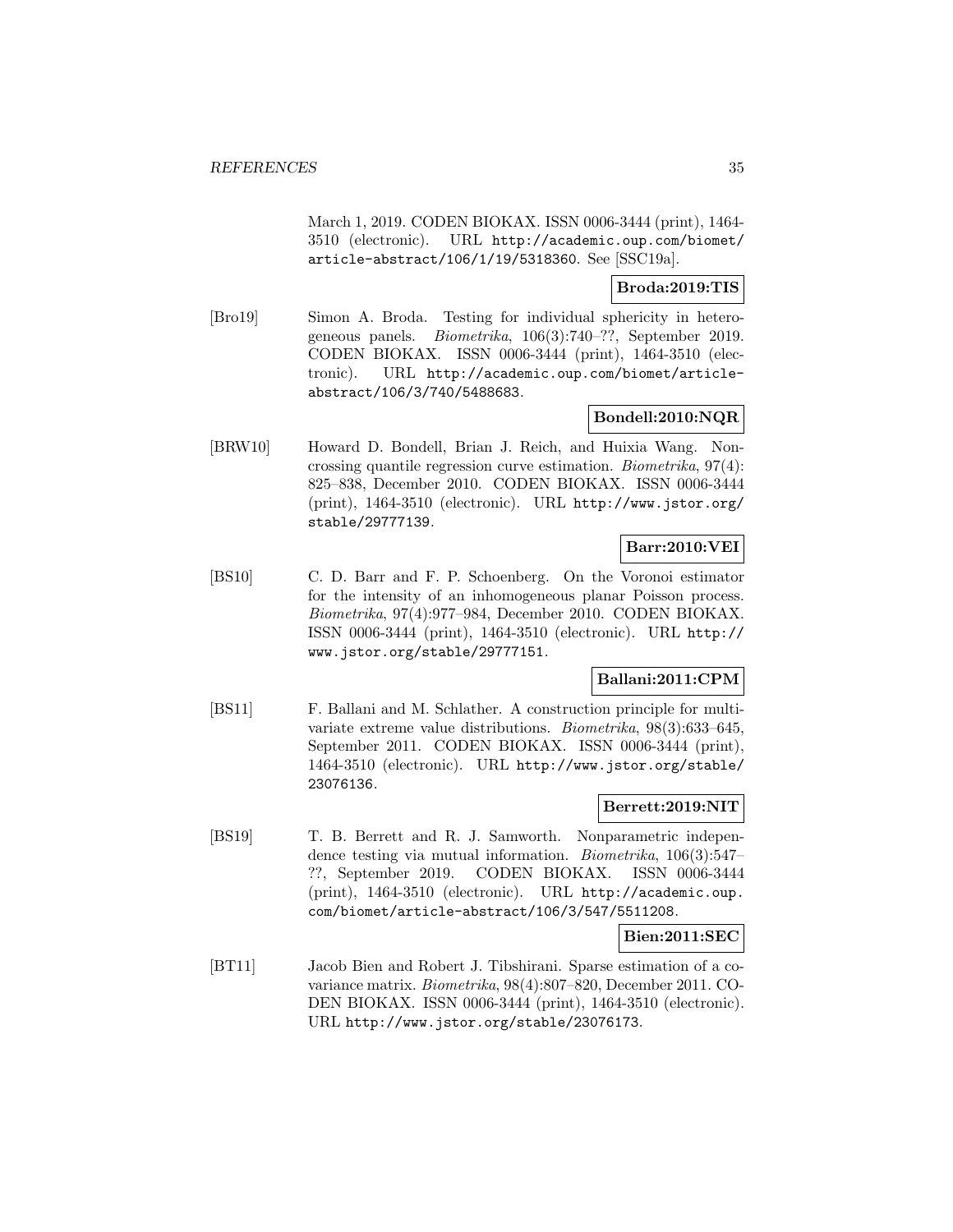**Binkiewicz:2017:CAS**

[BVR17] N. Binkiewicz, J. T. Vogelstein, and K. Rohe. Covariate-assisted spectral clustering. Biometrika, 104(2):361–377, June 2017. CO-DEN BIOKAX. ISSN 0006-3444 (print), 1464-3510 (electronic). URL http://academic.oup.com/biomet/article-abstract/ 104/2/361/3074977/Covariate-assisted-spectral-clustering.

#### **Cai:2010:FQS**

[Cai10] Yuzhi Cai. Forecasting for quantile self-exciting threshold autoregressive time series models. Biometrika, 97(1):199–208, March 2010. CODEN BIOKAX. ISSN 0006-3444 (print), 1464-3510 (electronic). URL http://www.jstor.org/stable/27798907.

#### **Camponovo:2015:VPB**

[Cam15] L. Camponovo. On the validity of the pairs bootstrap for lasso estimators. Biometrika, 102(4):981–987, December 2015. CODEN BIOKAX. ISSN 0006-3444 (print), 1464-3510 (electronic). URL http://biomet.oxfordjournals.org/content/102/4/981.

#### **Carone:2012:NIE**

[CAW12] Marco Carone, Masoud Asgharian, and Mei-Cheng Wang. Nonparametric incidence estimation from prevalent cohort survival data. Biometrika, 99(3):599–613, September 2012. CODEN BIOKAX. ISSN 0006-3444 (print), 1464-3510 (electronic). URL http://www.jstor.org/stable/41720717.

#### **Chen:2010:SIC**

[CC10] Xin Chen and R. Dennis Cook. Some insights into continuum regression and its asymptotic properties. Biometrika, 97(4):985– 989, December 2010. CODEN BIOKAX. ISSN 0006-3444 (print), 1464-3510 (electronic). URL http://www.jstor.org/stable/ 29777152.

#### **Chakraborty:2015:WMW**

[CC15] Anirvan Chakraborty and Probal Chaudhuri. A Wilcoxon– Mann–Whitney-type test for infinite-dimensional data. Biometrika, 102(1):239–246, March 2015. CODEN BIOKAX. ISSN 0006- 3444 (print), 1464-3510 (electronic). URL http://biomet. oxfordjournals.org/content/102/1/239.

## **Charkhi:2018:APS**

[CC18] Ali Charkhi and Gerda Claeskens. Asymptotic post-selection inference for the Akaike information criterion. Biometrika, 105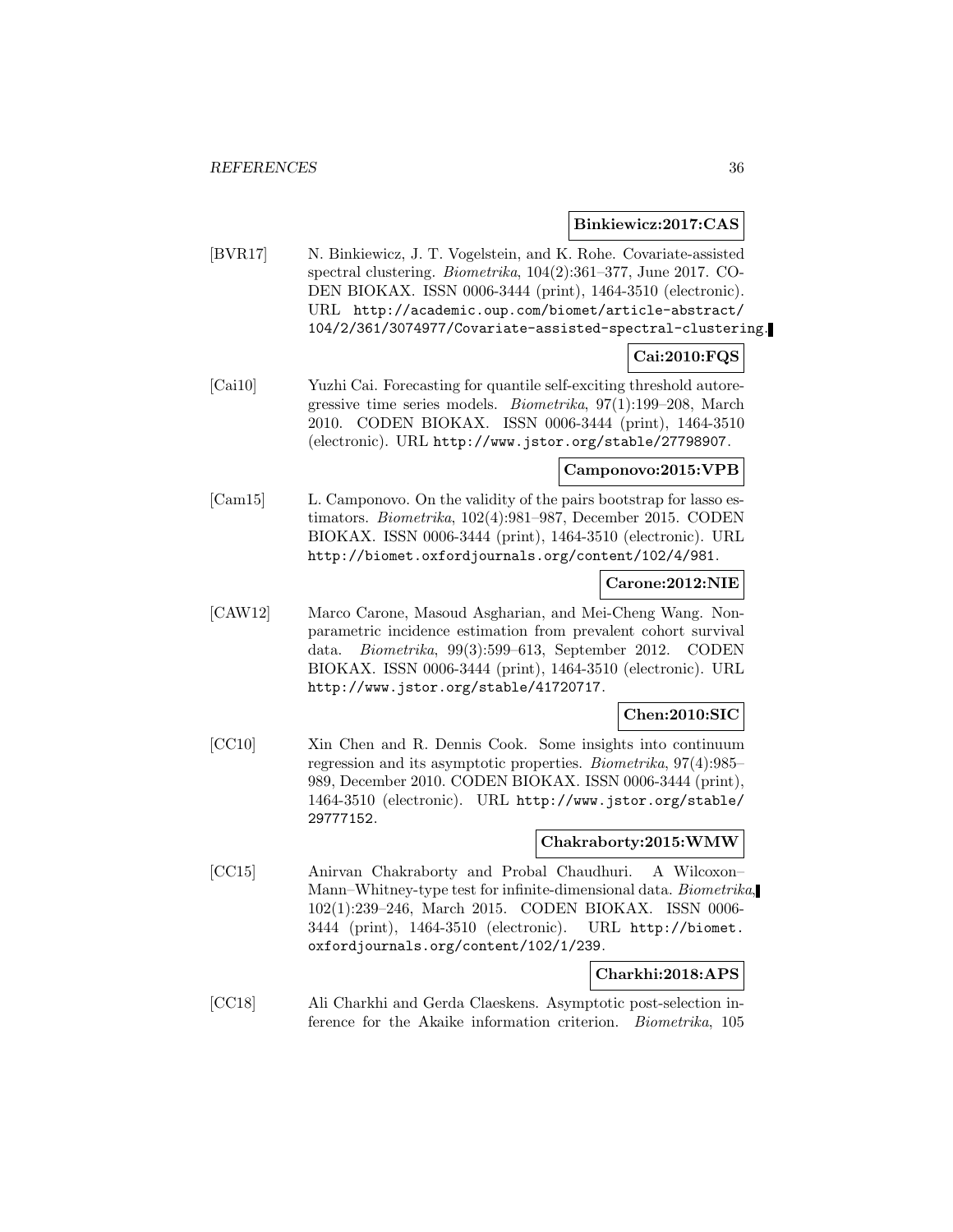(3):645–??, September 1, 2018. CODEN BIOKAX. ISSN 0006- 3444 (print), 1464-3510 (electronic). URL http://academic. oup.com/biomet/article-abstract/105/3/645/5032574.

### **Chen:2010:DBV**

[CCC10] Lin-An Chen, Dung-Tsa Chen, and Wenyaw Chan. The distribution-based p-value for the outlier sum in differential gene expression analysis. Biometrika, 97(1):246–253, March 2010. CO-DEN BIOKAX. ISSN 0006-3444 (print), 1464-3510 (electronic). URL http://www.jstor.org/stable/27798913.

## **Chen:2013:USG**

[CCC13] Yi-Hau Chen, Nilanjan Chatterjee, and Raymond J. Carroll. Using shared genetic controls in studies of gene-environment interactions. Biometrika, 100(2):319–338, June 2013. CODEN BIOKAX. ISSN 0006-3444 (print), 1464-3510 (electronic). URL http://biomet.oxfordjournals.org/content/100/2/319.

### **Chan:2012:PMR**

[CCD12] Kwun Chuen Gary Chan, Ying Qing Chen, and Chong-Zhi Di. Proportional mean residual life model for right-censored lengthbiased data. Biometrika, 99(4):995–1000, December 2012. CO-DEN BIOKAX. ISSN 0006-3444 (print), 1464-3510 (electronic). URL http://www.jstor.org/stable/41720749.

#### **Chen:2015:DSS**

[CCZ15] Xin Chen, R. Dennis Cook, and Changliang Zou. Diagnostic studies in sufficient dimension reduction. Biometrika, 102(3):545–558, September 2015. CODEN BIOKAX. ISSN 0006-3444 (print), 1464-3510 (electronic). URL http://biomet.oxfordjournals. org/content/102/3/545.

### **Chen:2010:WLS**

[CD10] Willa W. Chen and Rohit S. Deo. Weighted least squares approximate restricted likelihood estimation for vector autoregressive processes. Biometrika, 97(1):231–237, March 2010. CODEN BIOKAX. ISSN 0006-3444 (print), 1464-3510 (electronic). URL http://www.jstor.org/stable/27798911.

#### **Canale:2013:NBM**

[CD13] Antonio Canale and David B. Dunson. Nonparametric Bayes modelling of count processes. Biometrika, 100(4):801–816, December 2013. CODEN BIOKAX. ISSN 0006-3444 (print), 1464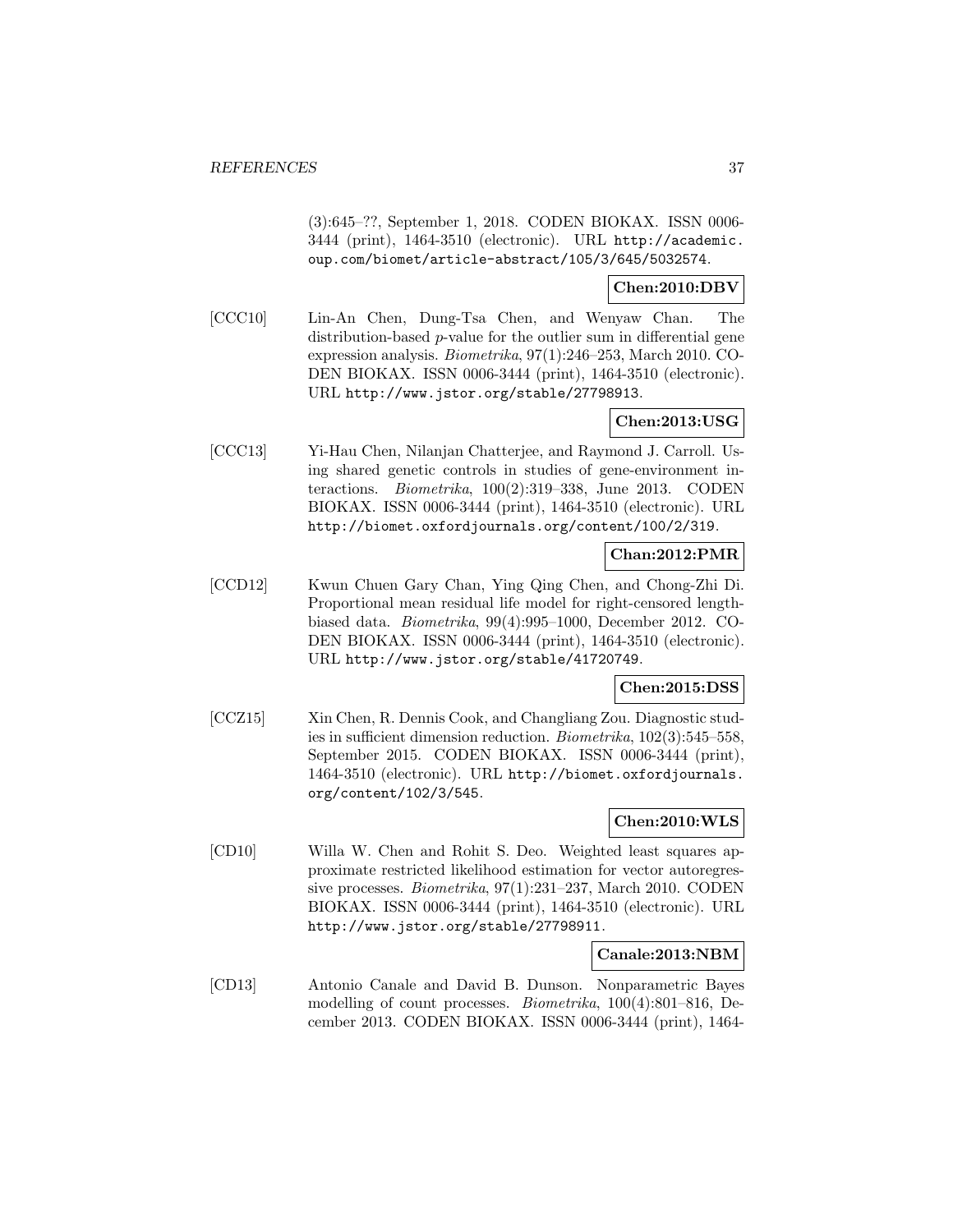3510 (electronic). URL http://biomet.oxfordjournals.org/ content/100/4/801.

# **Chen:2013:RRR**

[CDC13] Kun Chen, Hongbo Dong, and Kung-Sik Chan. Reduced rank regression via adaptive nuclear norm penalization. Biometrika, 100(4):901–920, December 2013. CODEN BIOKAX. ISSN 0006-3444 (print), 1464-3510 (electronic). URL http://biomet. oxfordjournals.org/content/100/4/901.

## **Chauvet:2011:BRI**

[CDH11] G. Chauvet, J.-C. Deville, and D. Haziza. On balanced random imputation in surveys. Biometrika, 98(2):459–471, June 2011. CODEN BIOKAX. ISSN 0006-3444 (print), 1464-3510 (electronic). URL http://www.jstor.org/stable/23076163.

# **Chang:2018:FDA**

[CDHT18] Jinyuan Chang, Aurore Delaigle, Peter Hall, and Cheng Yong Tang. A frequency domain analysis of the error distribution from noisy high-frequency data. Biometrika, 105(2):353–??, June 1, 2018. CODEN BIOKAX. ISSN 0006-3444 (print), 1464- 3510 (electronic). URL http://academic.oup.com/biomet/ article-abstract/105/2/353/4923225.

## **Chen:2019:CDE**

[CDW19] Wenyu Chen, Mathias Drton, and Y. Samuel Wang. On causal discovery with an equal-variance assumption. *Biometrika*, 106 (4):973–??, December 2019. CODEN BIOKAX. ISSN 0006- 3444 (print), 1464-3510 (electronic). URL http://academic. oup.com/biomet/article-abstract/106/4/973/5573229.

#### **Cheung:2010:SAV**

[CE10] Ying Kuen Cheung and Mitchell S. V. Elkind. Stochastic approximation with virtual observations for dose-finding on discrete levels. Biometrika, 97(1):109–121, March 2010. CODEN BIOKAX. ISSN 0006-3444 (print), 1464-3510 (electronic). URL http:// www.jstor.org/stable/27798900.

#### **Choi:2017:TSE**

[CFB17] Byeong Yeob Choi, Jason P. Fine, and M. Alan Brookhart. On two-stage estimation of structural instrumental variable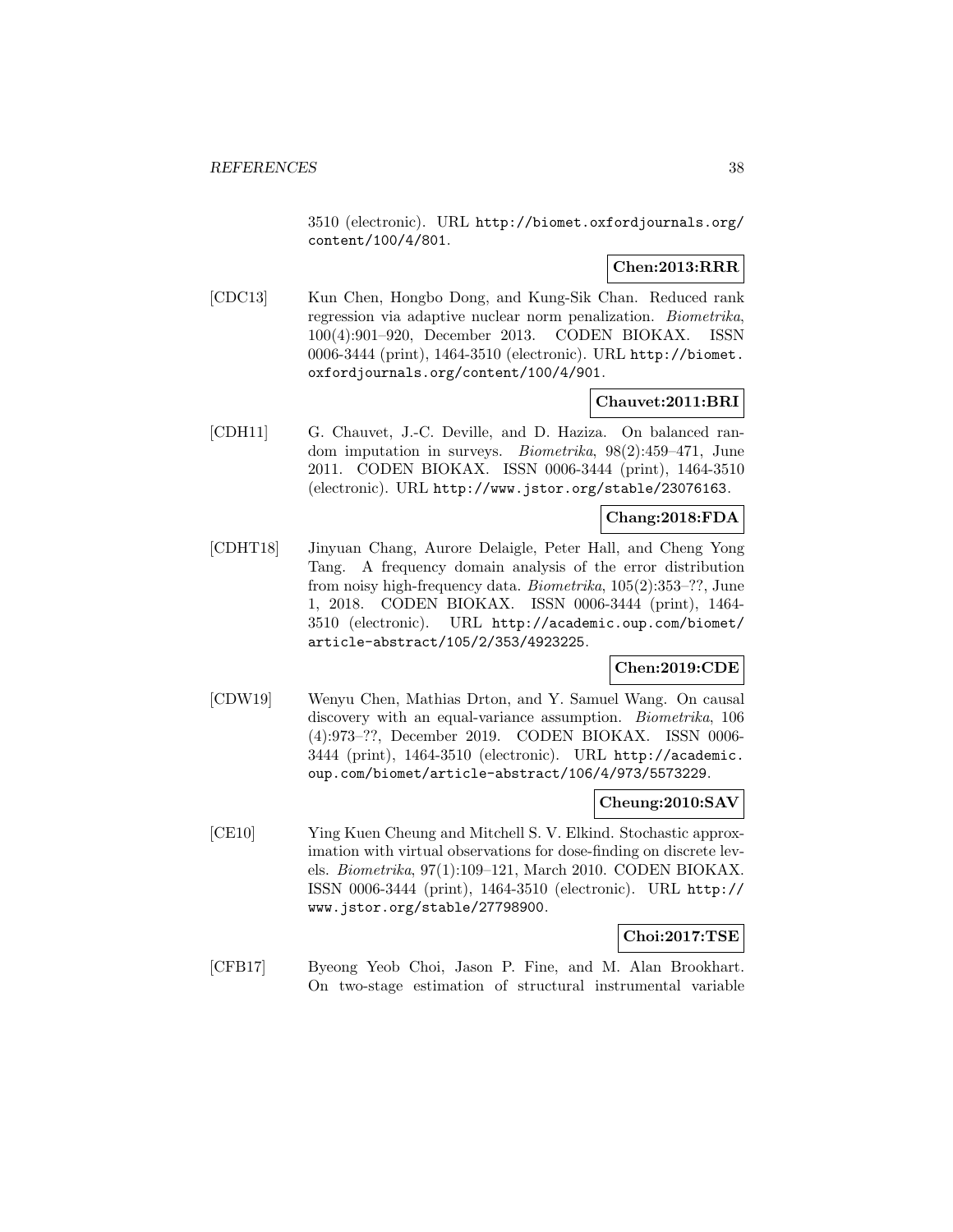models. Biometrika, 104(4):881–??, December 1, 2017. CO-DEN BIOKAX. ISSN 0006-3444 (print), 1464-3510 (electronic). URL http://academic.oup.com/biomet/articleabstract/104/4/881/4566044.

### **Cook:2015:ERR**

[CFZ15] R. Dennis Cook, Liliana Forzani, and Xin Zhang. Envelopes and reduced-rank regression. Biometrika, 102(2):439–456, June 2015. CODEN BIOKAX. ISSN 0006-3444 (print), 1464-3510 (electronic). URL http://biomet.oxfordjournals.org/content/ 102/2/439.

## **Chaudhuri:2011:ELS**

[CG11] Sanjay Chaudhuri and Malay Ghosh. Empirical likelihood for small area estimation. *Biometrika*, 98(2):473-480, June 2011. CODEN BIOKAX. ISSN 0006-3444 (print), 1464-3510 (electronic). URL http://www.jstor.org/stable/23076164.

## **Clyde:2012:FPE**

[CG12] Merlise A. Clyde and Joyee Ghosh. Finite population estimators in stochastic search variable selection. Biometrika, 99(4):981–988, December 2012. CODEN BIOKAX. ISSN 0006-3444 (print), 1464-3510 (electronic). URL http://www.jstor.org/stable/ 41720747.

## **Chang:2015:DBM**

[CH15] Jinyuan Chang and Peter Hall. Double-bootstrap methods that use a single double-bootstrap simulation. Biometrika, 102 (1):203–214, March 2015. CODEN BIOKAX. ISSN 0006- 3444 (print), 1464-3510 (electronic). URL http://biomet. oxfordjournals.org/content/102/1/203.

## **Chen:2017:MRI**

[CH17] Sixia Chen and David Haziza. Multiply robust imputation procedures for the treatment of item nonresponse in surveys. Biometrika, 104(2):439–453, June 2017. CODEN BIOKAX. ISSN 0006-3444 (print), 1464-3510 (electronic). URL http: //academic.oup.com/biomet/article-abstract/104/2/439/ 3074184/Multiply-robust-imputation-procedures-for-the.

## **Cui:2019:NGF**

[CH19a] Y. Cui and J. Hannig. Nonparametric generalized fiducial inference for survival functions under censoring. Biometrika, 106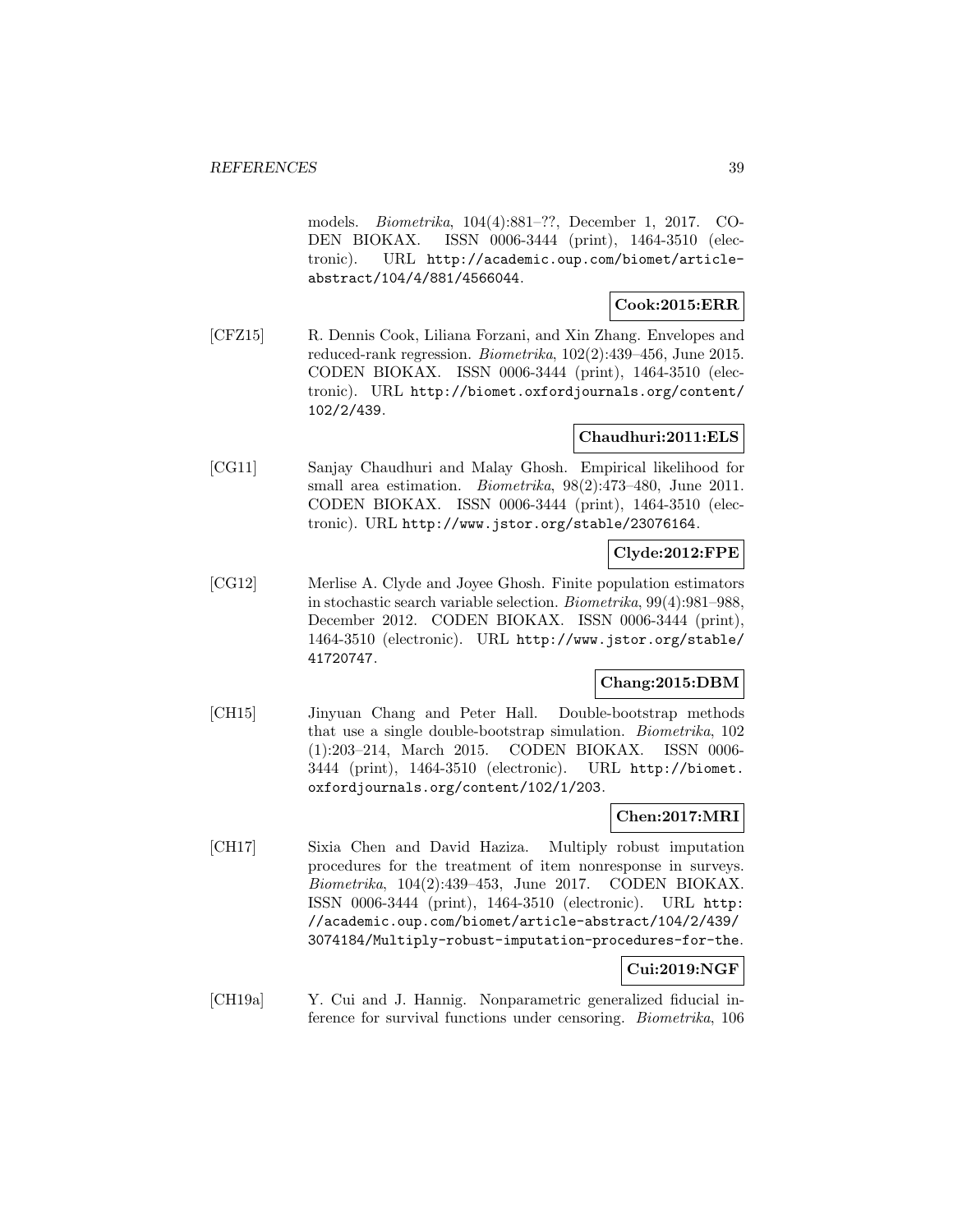(3):501–??, September 2019. CODEN BIOKAX. ISSN 0006- 3444 (print), 1464-3510 (electronic). URL http://academic. oup.com/biomet/article-abstract/106/3/501/5513103. See discussion [Mar19b, TL19] and rejoinder [CH19b].

# **Cui:2019:RNG**

[CH19b] Y. Cui and J. Hannig. Rejoinder: 'Nonparametric generalized fiducial inference for survival functions under censoring'. Biometrika, 106(3):527–??, September 2019. CO-DEN BIOKAX. ISSN 0006-3444 (print), 1464-3510 (electronic). URL http://academic.oup.com/biomet/articleabstract/106/3/527/5547517. See [CH19a, Mar19b, TL19].

# **Chan:2013:NPE**

[Cha13a] Kwun Chuen Gary Chan. Nuisance parameter elimination for proportional likelihood ratio models with nonignorable missingness and random truncation. Biometrika, 100(1):269–276, March 2013. CODEN BIOKAX. ISSN 0006-3444 (print), 1464- 3510 (electronic). URL http://biomet.oxfordjournals.org/ content/100/1/269.

### **Chan:2013:SAS**

[Cha13b] Kwun Chuen Gary Chan. Survival analysis without survival data: connecting length-biased and case-control data. Biometrika, 100(3):764–770, September 2013. CODEN BIOKAX. ISSN 0006-3444 (print), 1464-3510 (electronic). URL http://biomet. oxfordjournals.org/content/100/3/764.

## **Chen:2011:UFS**

[Che11] Hua Yun Chen. A unified framework for studying parameter identifiability and estimation in biased sampling designs. Biometrika, 98(1):163–175, March 2011. CODEN BIOKAX. ISSN 0006-3444 (print), 1464-3510 (electronic). URL http://www.jstor.org/ stable/29777172.

### **Chen:2015:NCI**

[Che15] Hua Yun Chen. A note on convergence of an iterative algorithm for semiparametric odds ratio models. Biometrika, 102 (3):747–751, September 2015. CODEN BIOKAX. ISSN 0006- 3444 (print), 1464-3510 (electronic). URL http://biomet. oxfordjournals.org/content/102/3/747.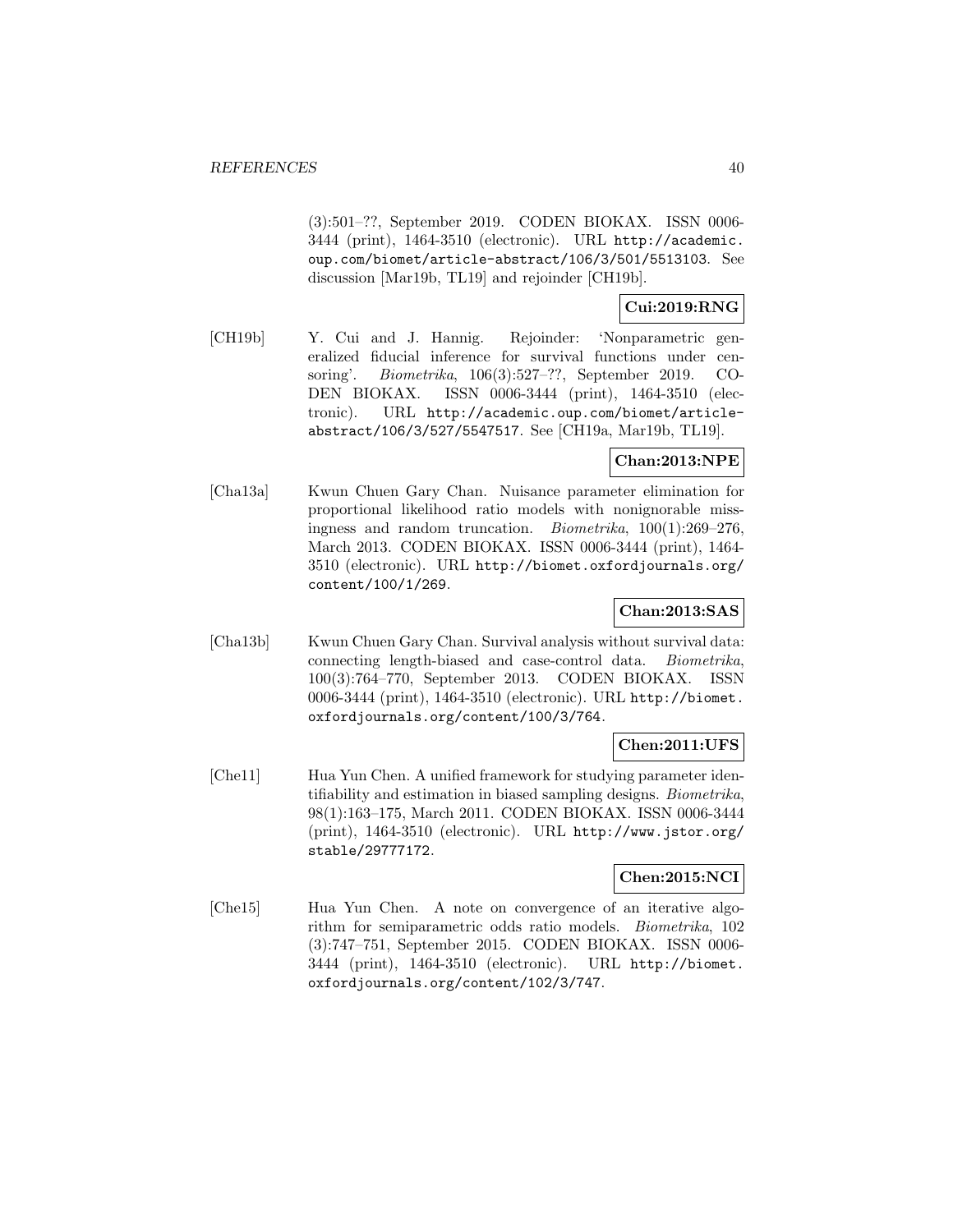#### **Chen:2019:PPB**

[CHLM19] S. Chen, D. Haziza, C. Léger, and Z. Mashreghi. Pseudopopulation bootstrap methods for imputed survey data. Biometrika, 106(2):369–??, June 2019. CODEN BIOKAX. ISSN 0006-3444 (print), 1464-3510 (electronic). URL http://academic.oup. com/biomet/article-abstract/106/2/369/5426972.

#### **Chen:2018:CCL**

[CHN<sup>+</sup>18] Yong Chen, Jing Huang, Yang Ning, Kung-Yee Liang, and Bruce G. Lindsay. A conditional composite likelihood ratio test with boundary constraints. *Biometrika*, 105(1):225–??, March 1, 2018. CODEN BIOKAX. ISSN 0006-3444 (print), 1464- 3510 (electronic). URL http://academic.oup.com/biomet/ article-abstract/105/1/225/4661677.

### **Chung:2018:PLE**

[CIHF18] Yunro Chung, Anastasia Ivanova, Michael G. Hudgens, and Jason P. Fine. Partial likelihood estimation of isotonic proportional hazards models. Biometrika, 105(1):133–??, March 1, 2018. CODEN BIOKAX. ISSN 0006-3444 (print), 1464- 3510 (electronic). URL http://academic.oup.com/biomet/ article-abstract/105/1/133/4695477.

#### **Cardot:2011:HTE**

[CJ11] Hervé Cardot and Etienne Josserand. Horvitz-Thompson estimators for functional data: asymptotic confidence bands and optimal allocation for stratified sampling. Biometrika, 98(1):107– 118, March 2011. CODEN BIOKAX. ISSN 0006-3444 (print), 1464-3510 (electronic). URL http://www.jstor.org/stable/ 29777168.

### **Cox:2012:FCP**

[CK12] D. R. Cox and Christiana Kartsonaki. The fitting of complex parametric models. Biometrika, 99(3):741–747, September 2012. CODEN BIOKAX. ISSN 0006-3444 (print), 1464-3510 (electronic). URL http://www.jstor.org/stable/41720727.

#### **Claeskens:2018:APP**

[CKO18] G. Claeskens, T. Krivobokova, and J. D. Opsomer. Asymptotic properties of penalized spline estimators. Biometrika, 105 (2):503–??, June 1, 2018. CODEN BIOKAX. ISSN 0006-3444 (print), 1464-3510 (electronic). URL http://academic.oup. com/biomet/article-abstract/105/2/503/4982039.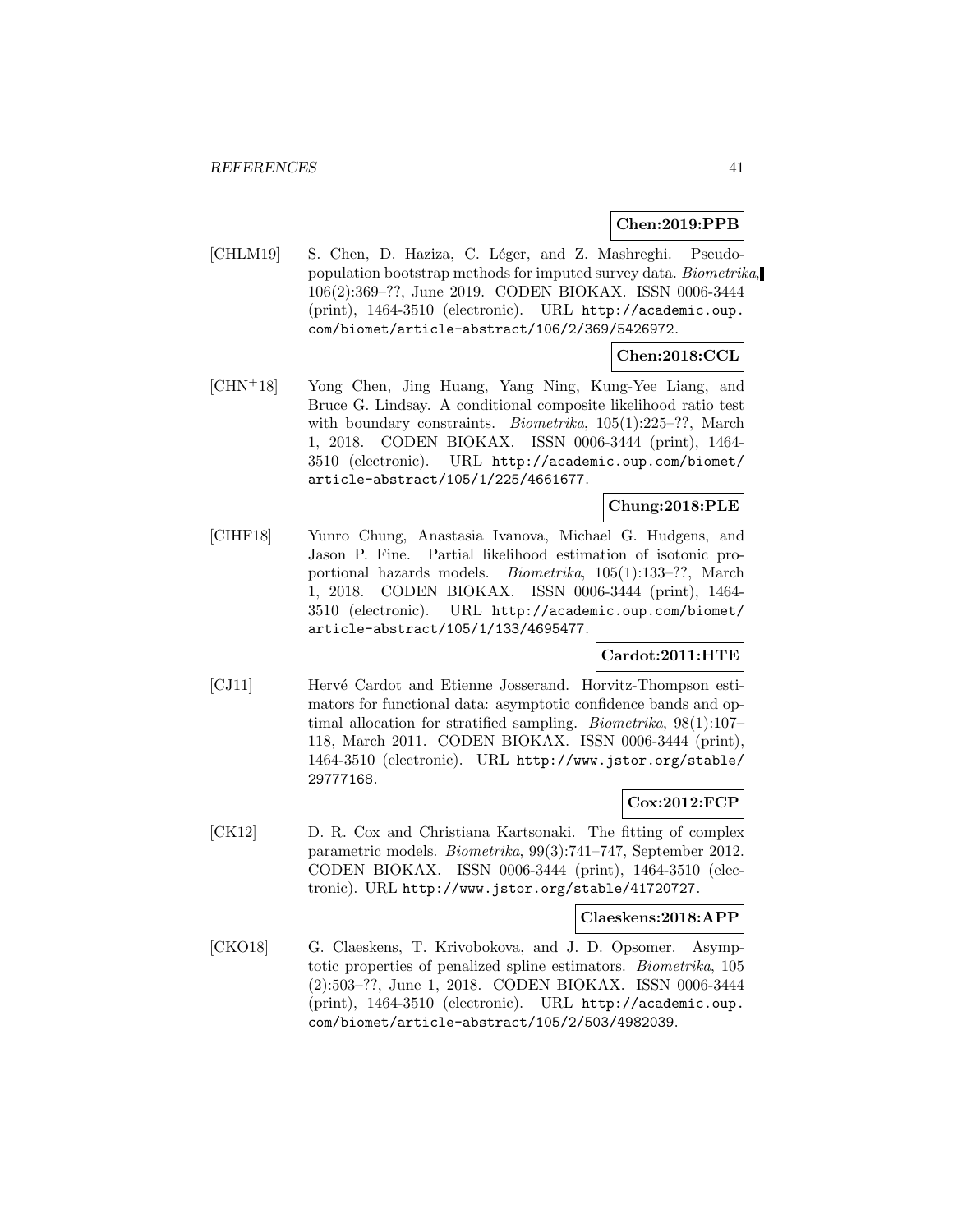#### **Constantinou:2017:TSS**

[CKR17] P. Constantinou, P. Kokoszka, and M. Reimherr. Testing separability of space-time functional processes. *Biometrika*,  $104(2)$ : 425–437, June 2017. CODEN BIOKAX. ISSN 0006-3444 (print), 1464-3510 (electronic). URL http://academic.oup.com/ biomet/article-abstract/104/2/425/3076232/Testing-separabilityof-space-time-functional.

#### **Chen:2010:ABP**

[CL10] Yong Chen and Kung-Yee Liang. On the asymptotic behaviour of the pseudolikelihood ratio test statistic with boundary problems. Biometrika, 97(3):603–620, September 2010. CODEN BIOKAX. ISSN 0006-3444 (print), 1464-3510 (electronic). URL http:// www.jstor.org/stable/25734111.

# **Cao:2018:TST**

[CLL18] Yuanpei Cao, Wei Lin, and Hongzhe Li. Two-sample tests of high-dimensional means for compositional data. *Biometrika*, 105 (1):115–??, March 1, 2018. CODEN BIOKAX. ISSN 0006- 3444 (print), 1464-3510 (electronic). URL http://academic. oup.com/biomet/article-abstract/105/1/115/4591648.

# **Cai:2013:CAP**

[CLLX13] T. Tony Cai, Hongzhe Li, Weidong Liu, and Jichun Xie. Covariate-adjusted precision matrix estimation with an application in genetical genomics. Biometrika, 100(1):139–156, March 2013. CODEN BIOKAX. ISSN 0006-3444 (print), 1464- 3510 (electronic). URL http://biomet.oxfordjournals.org/ content/100/1/139.

#### **Cai:2019:DMR**

[CLMX19] T. T. Cai, H. Li, J. Ma, and Y. Xia. Differential Markov random field analysis with an application to detecting differential microbial community networks. *Biometrika*,  $106(2):401-$ ??, June 2019. CODEN BIOKAX. ISSN 0006-3444 (print), 1464- 3510 (electronic). URL http://academic.oup.com/biomet/ article-abstract/106/2/401/5476363.

#### **Canale:2017:PYP**

[CLNP17] A. Canale, A. Lijoi, B. Nipoti, and I. Prünster. On the Pitman– Yor process with spike and slab base measure. *Biometrika*, 104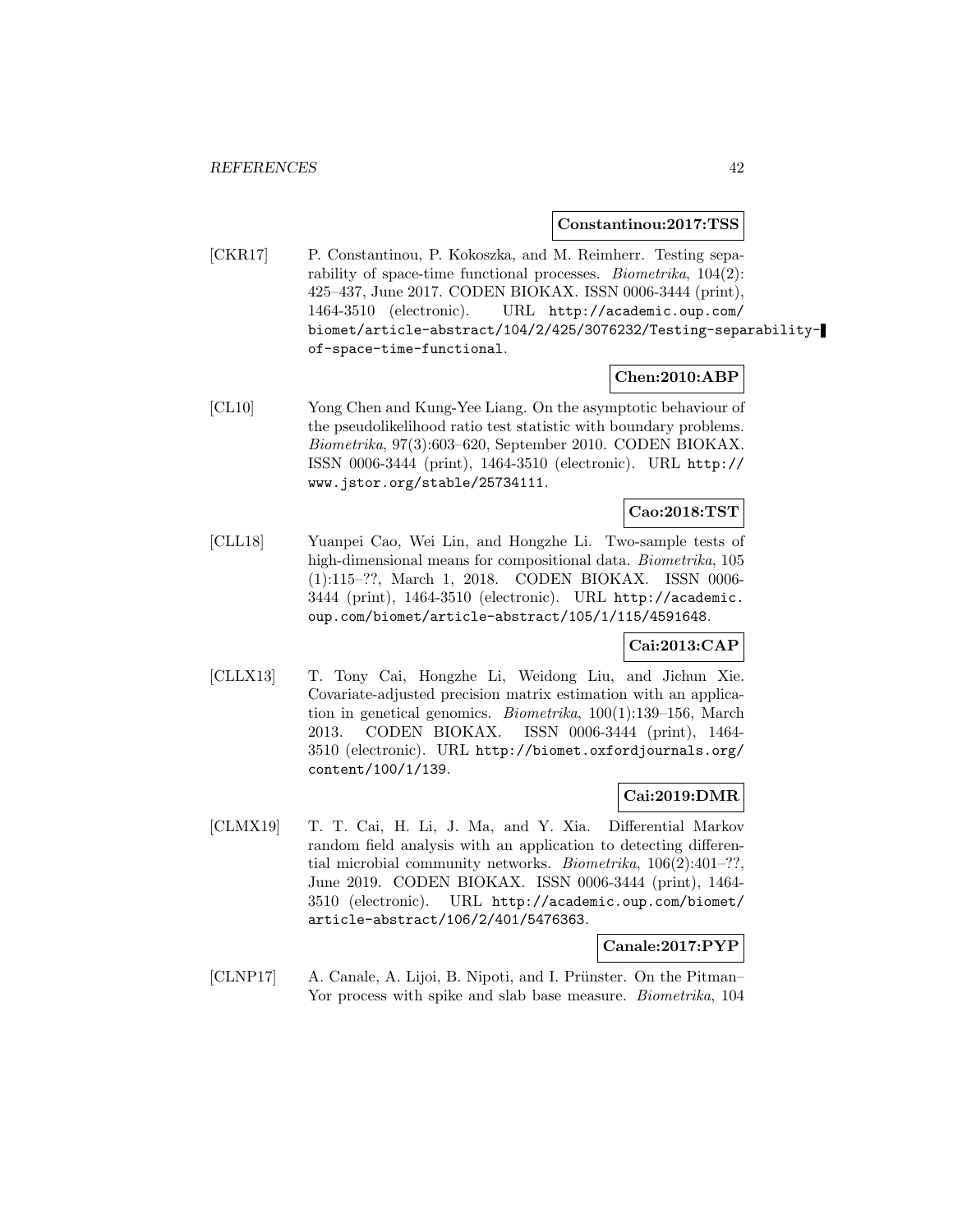(3):681–??, September 2017. CODEN BIOKAX. ISSN 0006- 3444 (print), 1464-3510 (electronic). URL http://academic. oup.com/biomet/article-abstract/104/3/681/4061289/Onthe-Pitman-Yor-process-with-spike-and-slab-base.

## **Chen:2010:AFF**

[CLZ10] Li Chen, D. Y. Lin, and Donglin Zeng. Attributable fraction functions for censored event times. *Biometrika*, 97(3):713–726, September 2010. CODEN BIOKAX. ISSN 0006-3444 (print), 1464-3510 (electronic). URL http://www.jstor.org/stable/ 25734118.

# **Chen:2012:EEC**

[CLZ12a] Kani Chen, Huazhen Lin, and Yong Zhou. Efficient estimation for the Cox model with varying coefficients. *Biometrika*,  $99(2)$ : 379–392, June 2012. CODEN BIOKAX. ISSN 0006-3444 (print), 1464-3510 (electronic). URL http://www.jstor.org/stable/ 41720698.

## **Chen:2012:PAC**

[CLZ12b] Li Chen, D. Y. Lin, and Donglin Zeng. Predictive accuracy of covariates for event times. Biometrika, 99(3):615–630, September 2012. CODEN BIOKAX. ISSN 0006-3444 (print), 1464-3510 (electronic). URL http://www.jstor.org/stable/41720718.

#### **Cole:2010:PRC**

[CM10] Diana J. Cole and Byron J. T. Morgan. Parameter redundancy with covariates. *Biometrika*, 97(4):1002-1005, December 2010. CODEN BIOKAX. ISSN 0006-3444 (print), 1464-3510 (electronic). URL http://www.jstor.org/stable/29777155. With supplementary material available online.

#### **Chiou:2016:PIM**

[CM16] Jeng-Min Chiou and Hans-Georg Müller. A pairwise interaction model for multivariate functional and longitudinal data. Biometrika, 103(2):377–396, June 2016. CODEN BIOKAX. ISSN 0006-3444 (print), 1464-3510 (electronic).

#### **Chen:2017:PIS**

 $[CNN<sup>+</sup>17]$  Y. Chen, J. Ning, Y. Ning, K.-Y. Liang, and K. Bandeen-Roche. On pseudolikelihood inference for semiparametric models with boundary problems. Biometrika, 104(1):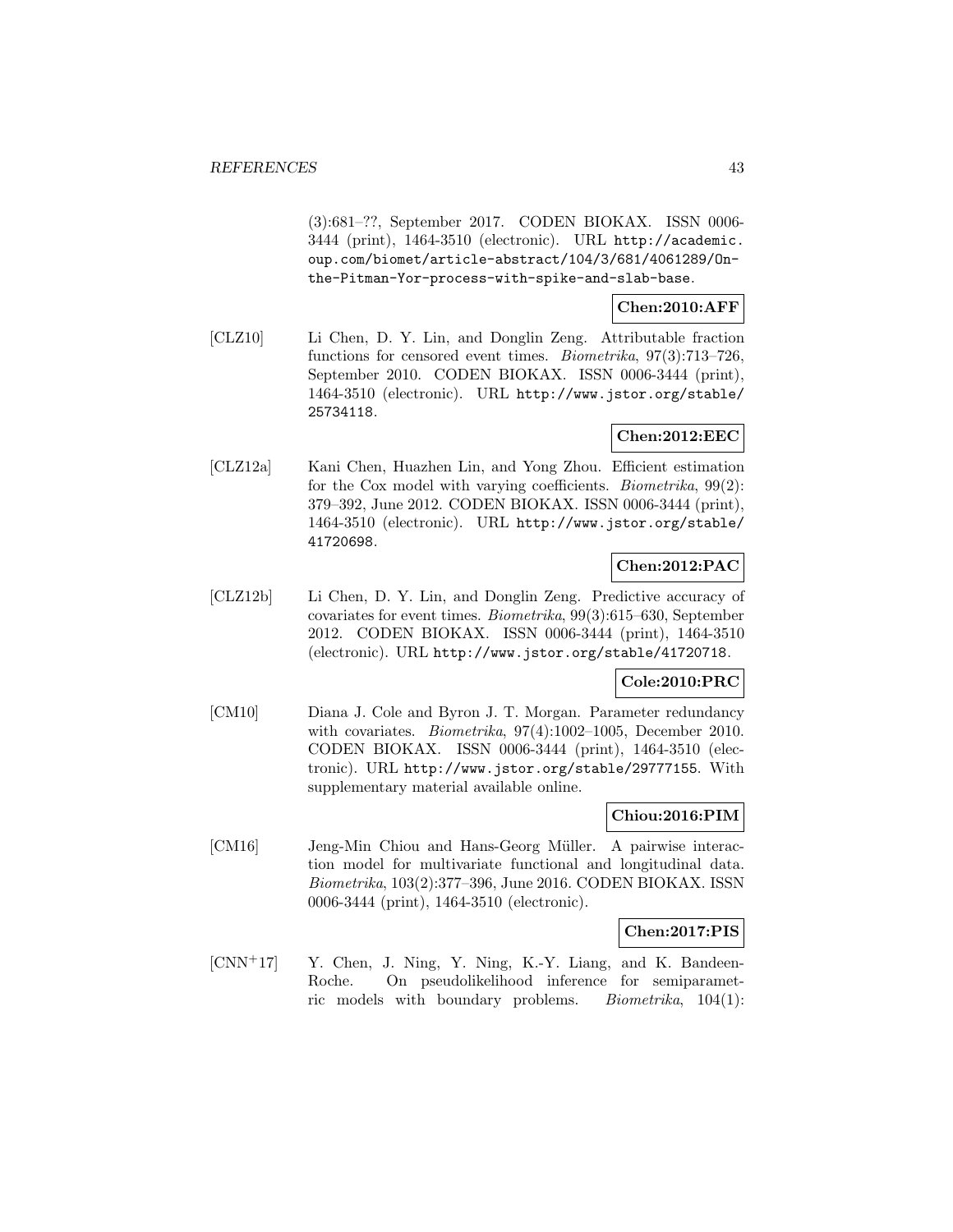165–179, March 2017. CODEN BIOKAX. ISSN 0006- 3444 (print), 1464-3510 (electronic). URL http://academic. oup.com/biomet/article-abstract/104/1/165/3003354/Onpseudolikelihood-inference-for-semiparametric.

## **Chauvel:2014:TCE**

[CO14] C. Chauvel and J. O'Quigley. Tests for comparing estimated survival functions. Biometrika, 101(3):535–552, September 2014. CODEN BIOKAX. ISSN 0006-3444 (print), 1464-3510 (electronic). URL http://biomet.oxfordjournals.org/content/ 101/3/535.

# **Cox:2015:BDP**

[Cox15] D. R. Cox. Big data and precision. Biometrika, 102(3):712–716, September 2015. CODEN BIOKAX. ISSN 0006-3444 (print), 1464-3510 (electronic). URL http://biomet.oxfordjournals. org/content/102/3/712.

### **Cox:2016:SPM**

[Cox16] D. R. Cox. Some pioneers of modern statistical theory: a personal reflection. Biometrika, 103(4):747–759, December 2016. CO-DEN BIOKAX. ISSN 0006-3444 (print), 1464-3510 (electronic). URL http://academic.oup.com/biomet/article-abstract/ 103/4/747/2659040/Some-pioneers-of-modern-statisticaltheory-a.

## **Cuevas:2017:CDG**

[CPB17] F. Cuevas, E. Porcu, and M. Bevilacqua. Contours and dimple for the Gneiting class of space–time correlation functions. Biometrika, 104(4):995–??, December 1, 2017. CO-DEN BIOKAX. ISSN 0006-3444 (print), 1464-3510 (electronic). URL http://academic.oup.com/biomet/articleabstract/104/4/995/4108119.

#### **Carvalho:2010:HES**

[CPS10] Carlos M. Carvalho, Nicholas G. Polson, and James G. Scott. The horseshoe estimator for sparse signals. *Biometrika*,  $97(2)$ : 465–480, June 2010. CODEN BIOKAX. ISSN 0006-3444 (print), 1464-3510 (electronic). URL http://www.jstor.org/stable/ 25734098.

# **Chen:2014:LHD**

[CQ14] Jiajie Chen and Peter Z. G. Qian. Latin hypercube designs with controlled correlations and multi-dimensional stratification.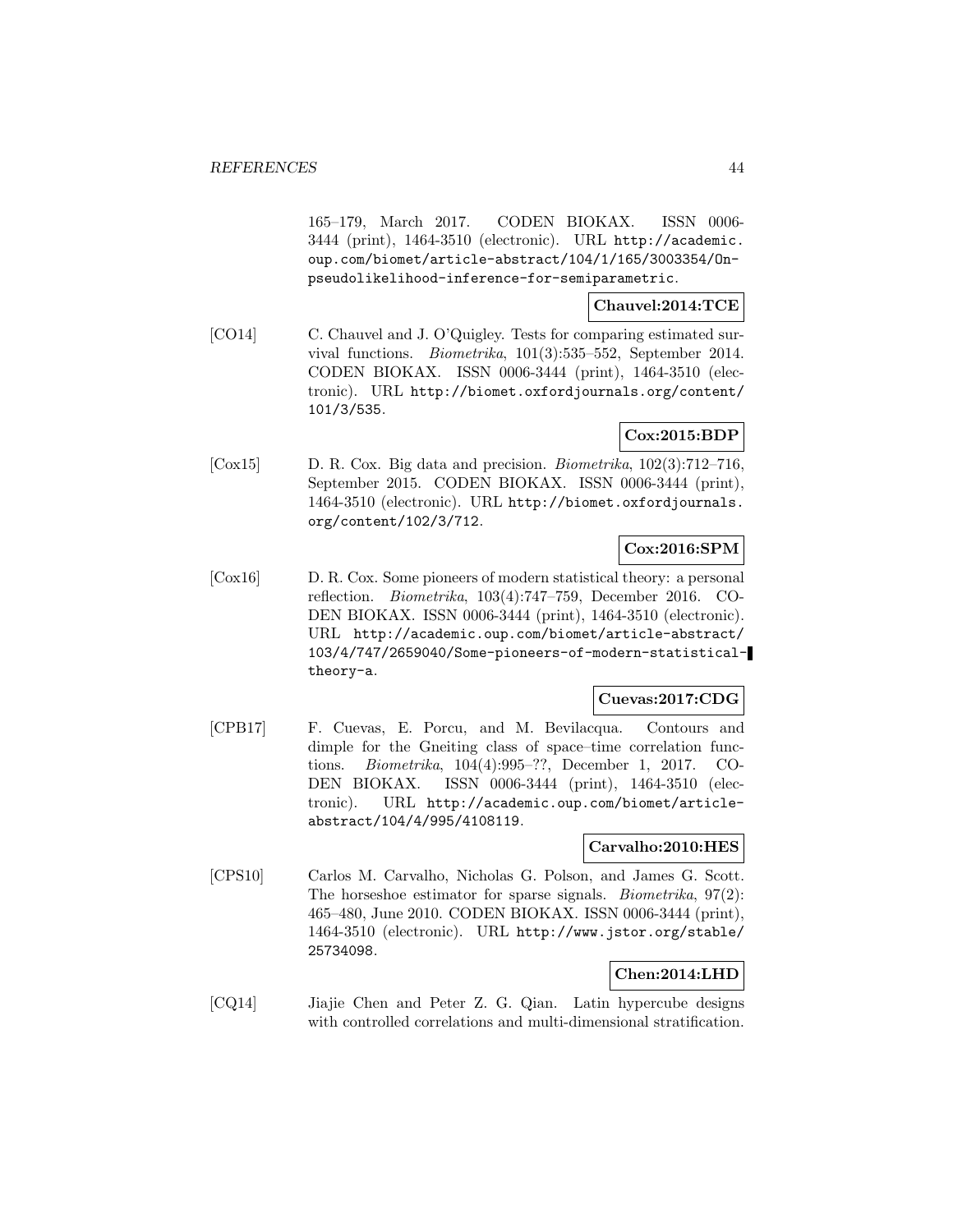Biometrika, 101(2):319–332, June 2014. CODEN BIOKAX. ISSN 0006-3444 (print), 1464-3510 (electronic). URL http://biomet. oxfordjournals.org/content/101/2/319.

## **Chan:2016:NML**

[CQ16] Kwun Chuen Gary Chan and Jing Qin. Nonparametric maximum likelihood estimation for the multisample Wicksell corpuscle problem. Biometrika, 103(2):273–286, June 2016. CODEN BIOKAX. ISSN 0006-3444 (print), 1464-3510 (electronic).

#### **Chopin:2010:PNS**

[CR10a] Nicolas Chopin and Christian P. Robert. Properties of nested sampling. Biometrika, 97(3):741–755, September 2010. CODEN BIOKAX. ISSN 0006-3444 (print), 1464-3510 (electronic). URL http://www.jstor.org/stable/25734120.

## **Czellar:2010:ART**

[CR10b] Veronika Czellar and Elvezio Ronchetti. Accurate and robust tests for indirect inference. Biometrika, 97(3):621–630, September 2010. CODEN BIOKAX. ISSN 0006-3444 (print), 1464-3510 (electronic). URL http://www.jstor.org/stable/25734112. With supplementary data available online.

### **Crane:2015:GEP**

[Cra15] Harry Crane. Generalized Ewens–Pitman model for Bayesian clustering. Biometrika, 102(1):231–238, March 2015. CODEN BIOKAX. ISSN 0006-3444 (print), 1464-3510 (electronic). URL http://biomet.oxfordjournals.org/content/102/1/231.

## **Cook:2013:SES**

[CS13] R. Dennis Cook and Zhihua Su. Scaled envelopes: scaleinvariant and efficient estimation in multivariate linear regression. Biometrika, 100(4):939–954, December 2013. CODEN BIOKAX. ISSN 0006-3444 (print), 1464-3510 (electronic). URL http:// biomet.oxfordjournals.org/content/100/4/939.

#### **Chatterjee:2010:ACS**

[CSDF10] Nilanjan Chatterjee, Samiran Sinha, W. Ryan Diver, and Heather Spencer Feigelson. Analysis of cohort studies with multivariate and partially observed disease classification data. Biometrika, 97(3):683–698, September 2010. CODEN BIOKAX.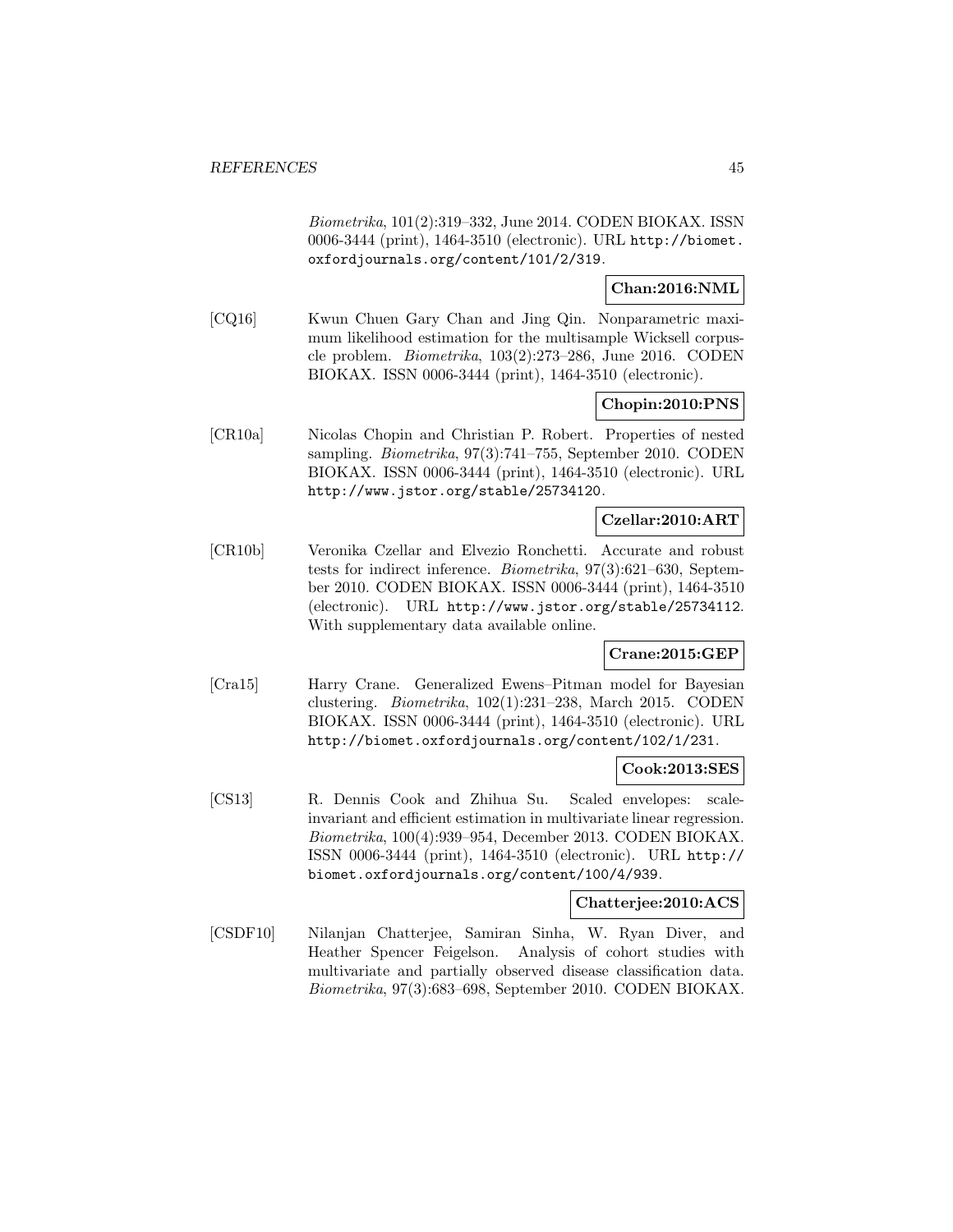ISSN 0006-3444 (print), 1464-3510 (electronic). URL http:/ /www.jstor.org/stable/25734116. With supplementary data available online.

# **Cao:2013:OPP**

[CSK13] Hongyuan Cao, Wenguang Sun, and Michael R. Kosorok. The optimal power puzzle: scrutiny of the monotone likelihood ratio assumption in multiple testing. *Biometrika*,  $100(2):495-502$ , June 2013. CODEN BIOKAX. ISSN 0006-3444 (print), 1464- 3510 (electronic). URL http://biomet.oxfordjournals.org/ content/100/2/495.

# **Chen:2010:VCT**

[CT10] Kani Chen and Xingwei Tong. Varying coefficient transformation models with censored data. Biometrika, 97(4):969–976, December 2010. CODEN BIOKAX. ISSN 0006-3444 (print), 1464-3510 (electronic). URL http://www.jstor.org/stable/29777150. With supplementary material available online.

## **Cooley:2019:DDH**

[CT19] D. Cooley and E. Thibaud. Decompositions of dependence for high-dimensional extremes. *Biometrika*, 106(3):587–??, September 2019. CODEN BIOKAX. ISSN 0006-3444 (print), 1464- 3510 (electronic). URL http://academic.oup.com/biomet/ article-abstract/106/3/587/5520556.

# **Cape:2019:SPN**

[CTP19] J. Cape, M. Tang, and C. E. Priebe. Signal-plus-noise matrix models: eigenvector deviations and fluctuations. Biometrika, 106(1):243–??, March 1, 2019. CODEN BIOKAX. ISSN 0006- 3444 (print), 1464-3510 (electronic). URL http://academic. oup.com/biomet/article-abstract/106/1/243/5280315.

## **Cai:2010:CPS**

[CTU<sup>+</sup>10] T. Cai, L. Tian, Hajime Uno, Scott D. Solomon, and L. J. Wei. Calibrating parametric subject-specific risk estimation. Biometrika, 97(2):389–404, June 2010. CODEN BIOKAX. ISSN 0006-3444 (print), 1464-3510 (electronic). URL http://www. jstor.org/stable/25734093.

### **Cronie:2018:NMB**

[CV18] O. Cronie and M. N. M. Van Lieshout. A non-model-based approach to bandwidth selection for kernel estimators of spatial intensity functions. Biometrika, 105(2):455–??, June 1,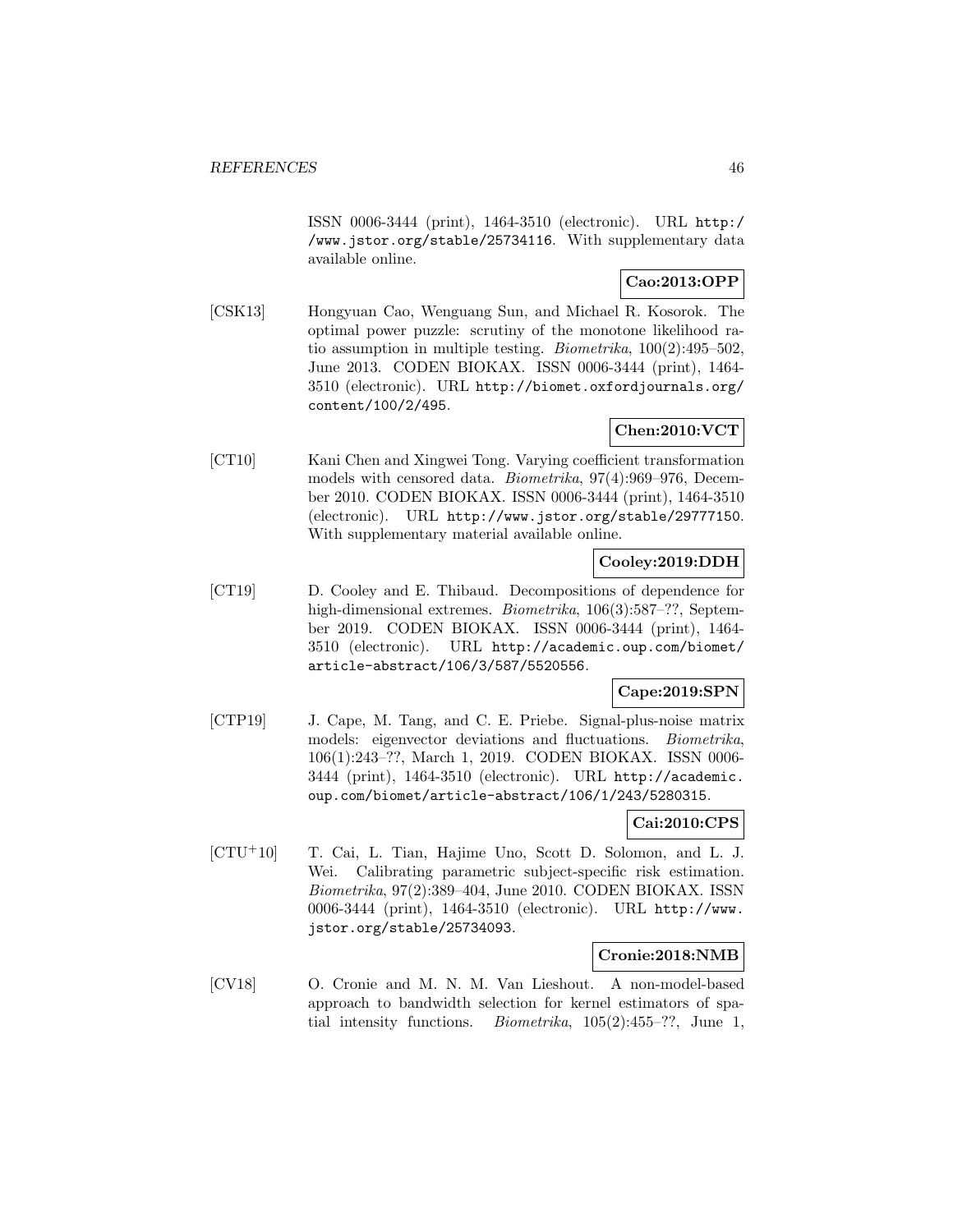2018. CODEN BIOKAX. ISSN 0006-3444 (print), 1464- 3510 (electronic). URL http://academic.oup.com/biomet/ article-abstract/105/2/455/4867681.

## **Cox:2010:NSA**

[CW10] D. R. Cox and M. Y. Wong. A note on the sensitivity to assumptions of a generalized linear mixed model. *Biometrika*, 97 (1):209–214, March 2010. CODEN BIOKAX. ISSN 0006-3444 (print), 1464-3510 (electronic). URL http://www.jstor.org/ stable/27798908.

## **Cao:2015:CEA**

[CW15] Hongyuan Cao and Wei Biao Wu. Changepoint estimation: another look at multiple testing problems. Biometrika, 102(4):974– 980, December 2015. CODEN BIOKAX. ISSN 0006-3444 (print), 1464-3510 (electronic). URL http://biomet.oxfordjournals. org/content/102/4/974.

## **Choi:2012:SBG**

[CWA12] D. S. Choi, P. J. Wolfe, and E. M. Airoldi. Stochastic blockmodels with a growing number of classes. *Biometrika*, 99(2): 273–284, June 2012. CODEN BIOKAX. ISSN 0006-3444 (print), 1464-3510 (electronic). URL http://www.jstor.org/stable/ 41720691.

## **Chen:2015:SEM**

[CWS15] Shizhe Chen, Daniela M. Witten, and Ali Shojaie. Selection and estimation for mixed graphical models. Biometrika, 102(1):47– 64, March 2015. CODEN BIOKAX. ISSN 0006-3444 (print), 1464-3510 (electronic). URL http://biomet.oxfordjournals. org/content/102/1/47.

#### **Chen:2011:MMC**

[CYW11] Zhijian Chen, Grace Y. Yi, and Changbao Wu. Marginal methods for correlated binary data with misclassified responses. Biometrika, 98(3):647–662, September 2011. CODEN BIOKAX. ISSN 0006-3444 (print), 1464-3510 (electronic). URL http:// www.jstor.org/stable/23076137.

#### **Chang:2017:THD**

[CYZ17] Jinyuan Chang, Qiwei Yao, and Wen Zhou. Testing for high-dimensional white noise using maximum cross-correlations. Biometrika, 104(1):111–127, March 2017. CODEN BIOKAX.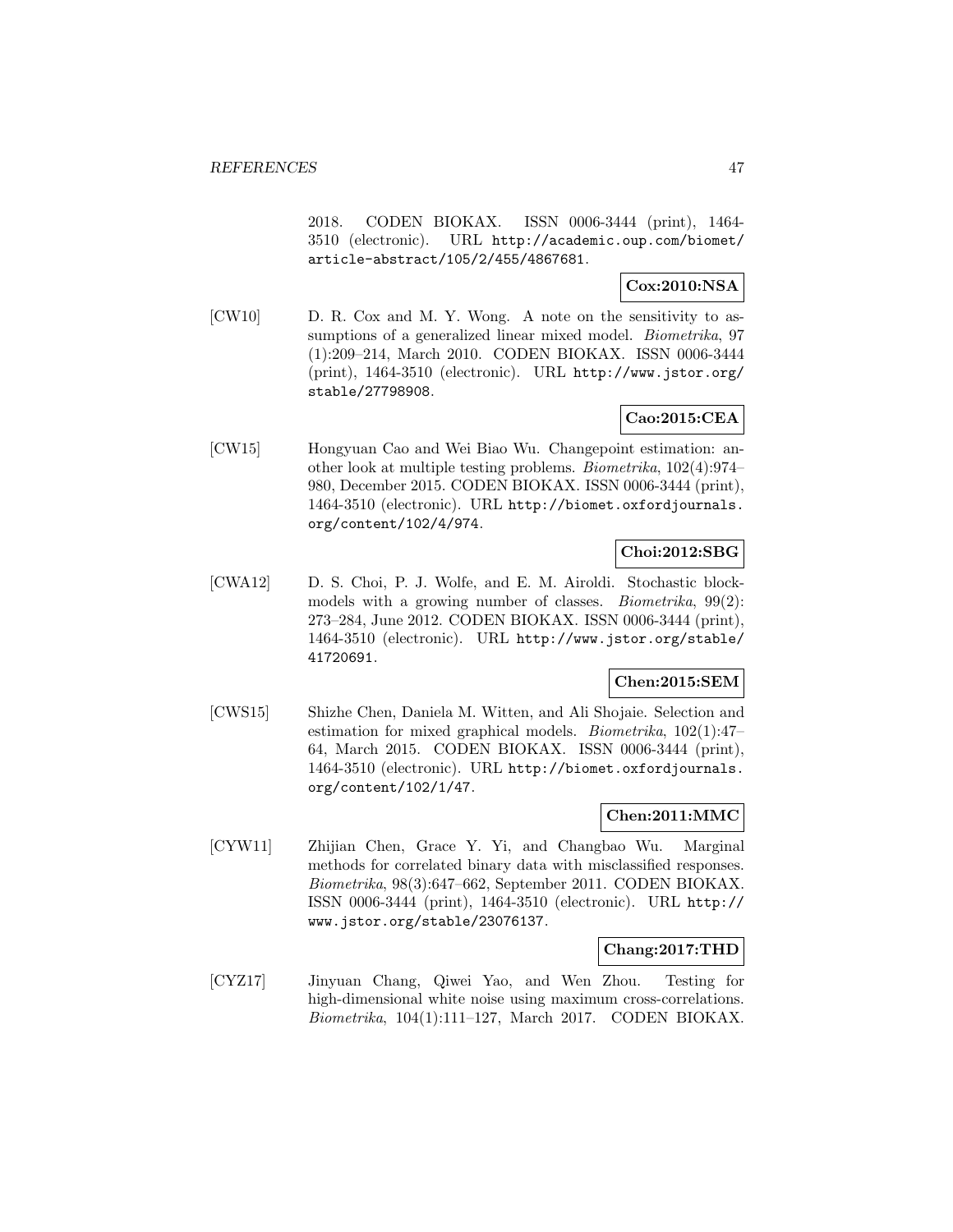ISSN 0006-3444 (print), 1464-3510 (electronic). URL http: //academic.oup.com/biomet/article-abstract/104/1/111/ 3003352/Testing-for-high-dimensional-white-noise-using.

### **Chang:2016:SNA**

[CZ16] Shu-Ching Chang and Dale L. Zimmerman. Skew-normal antedependence models for skewed longitudinal data. Biometrika, 103(2):363–376, June 2016. CODEN BIOKAX. ISSN 0006-3444 (print), 1464-3510 (electronic).

### **Cheng:2019:BJE**

[CZ19] Y. Cheng and Y. Zhao. Bayesian jackknife empirical likelihood. Biometrika, 106(4):981–??, December 2019. CO-DEN BIOKAX. ISSN 0006-3444 (print), 1464-3510 (electronic). URL http://academic.oup.com/biomet/articleabstract/106/4/981/5532129.

## **Chen:2013:ETV**

[CZI<sup>+</sup>13] Qingxia Chen, Donglin Zeng, Joseph G. Ibrahim, Mouna Akacha, and Heinz Schmidli. Estimating time-varying effects for overdispersed recurrent events data with treatment switching. Biometrika, 100(2):339–354, June 2013. CODEN BIOKAX. ISSN 0006-3444 (print), 1464-3510 (electronic). URL http:// biomet.oxfordjournals.org/content/100/2/339.

### **Cressie:2016:MSC**

[CZM16] Noel Cressie and Andrew Zammit-Mangion. Multivariate spatial covariance models: a conditional approach. Biometrika, 103(4): 915–935, December 2016. CODEN BIOKAX. ISSN 0006-3444 (print), 1464-3510 (electronic). URL http://academic.oup. com/biomet/article-abstract/103/4/915/2659034/Multivariatespatial-covariance-models-a.

#### **Davison:2013:E**

[Dav13] A. C. Davison. Editorial. Biometrika, 100(1):1, March 2013. CO-DEN BIOKAX. ISSN 0006-3444 (print), 1464-3510 (electronic). URL http://biomet.oxfordjournals.org/content/100/1/1.

#### **Dobler:2017:NSW**

[DBP17] D. Dobler, J. Beyersmann, and M. Pauly. Non-strange weird resampling for complex survival data. *Biometrika*,  $104(3):699-??$ , September 2017. CODEN BIOKAX. ISSN 0006-3444 (print),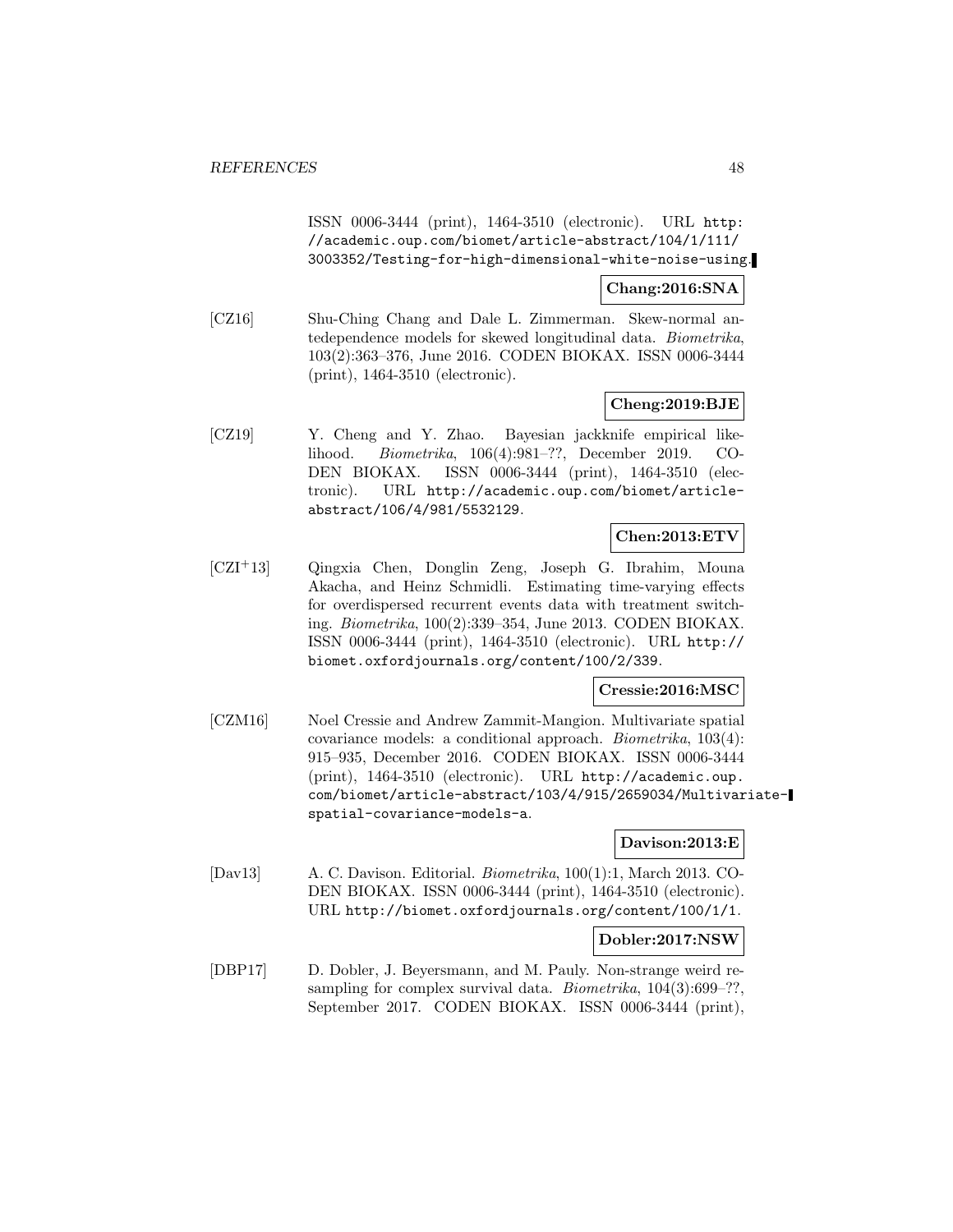1464-3510 (electronic). URL http://academic.oup.com/ biomet/article-abstract/104/3/699/3859206/Non-strangeweird-resampling-for-complex-survival.

### **DeBrabanter:2018:LPR**

[DCGO18] K. De Brabanter, F. Cao, I. Gijbels, and J. Opsomer. Local polynomial regression with correlated errors in random design and unknown correlation structure. *Biometrika*, 105(3): 681–??, September 1, 2018. CODEN BIOKAX. ISSN 0006- 3444 (print), 1464-3510 (electronic). URL http://academic. oup.com/biomet/article-abstract/105/3/681/5033964.

#### **Durante:2014:NBD**

[DD14] Daniele Durante and David B. Dunson. Nonparametric Bayes dynamic modelling of relational data. Biometrika, 101(4):883– 898, December 2014. CODEN BIOKAX. ISSN 0006-3444 (print), 1464-3510 (electronic). URL http://biomet.oxfordjournals. org/content/101/4/883.

## **Datta:2016:BIQ**

[DD16] Jyotishka Datta and David B. Dunson. Bayesian inference on quasi-sparse count data. Biometrika, 103(4):971–983, December 2016. CODEN BIOKAX. ISSN 0006-3444 (print), 1464- 3510 (electronic). URL http://academic.oup.com/biomet/ article-abstract/103/4/971/2659041/Bayesian-inferenceon-quasi-sparse-count-data.

# **Ding:2018:RBP**

[DD18] Peng Ding and Tirthankar Dasgupta. A randomization-based perspective on analysis of variance: a test statistic robust to treatment effect heterogeneity. Biometrika, 105(1):45–??, March 1, 2018. CODEN BIOKAX. ISSN 0006-3444 (print), 1464- 3510 (electronic). URL http://academic.oup.com/biomet/ article-abstract/105/1/45/4582744.

#### **Dombry:2013:CSM**

[DEMR13] C. Dombry, F. Eyi-Minko, and M. Ribatet. Conditional simulation of max-stable processes. *Biometrika*,  $100(1):111-124$ , March 2013. CODEN BIOKAX. ISSN 0006-3444 (print), 1464- 3510 (electronic). URL http://biomet.oxfordjournals.org/ content/100/1/111.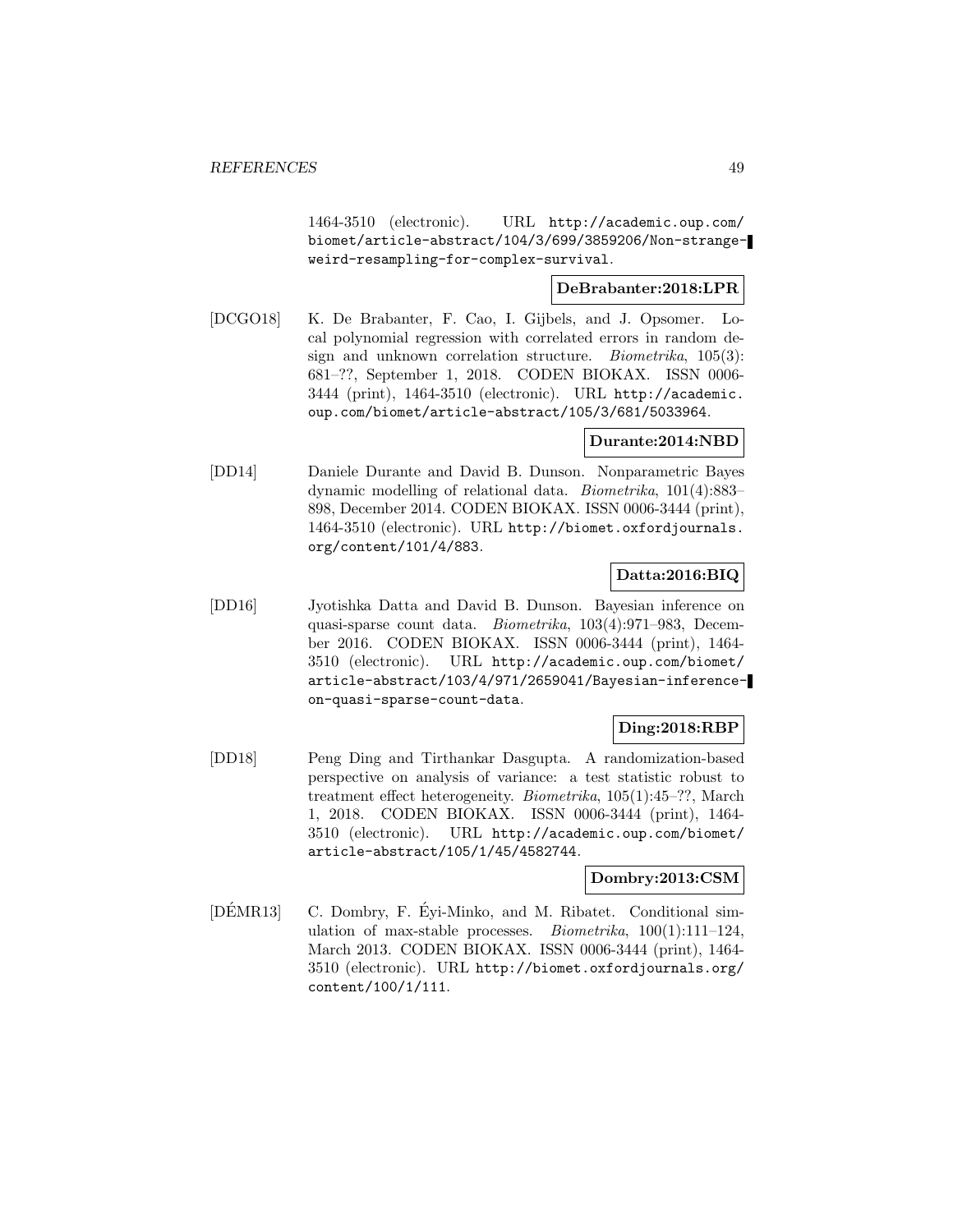#### **Dombry:2016:ESM**

[DEO16] Clément Dombry, Sebastian Engelke, and Marco Oesting. Exact simulation of max-stable processes. *Biometrika*,  $103(2):303-317$ , June 2016. CODEN BIOKAX. ISSN 0006-3444 (print), 1464- 3510 (electronic).

### **deFondeville:2018:HDP**

[dFD18] R. de Fondeville and A. C. Davison. High-dimensional peaksover-threshold inference. Biometrika, 105(3):575–??, September 1, 2018. CODEN BIOKAX. ISSN 0006-3444 (print), 1464- 3510 (electronic). URL http://academic.oup.com/biomet/ article-abstract/105/3/575/5042780.

### **Dobriban:2015:OMT**

[DFKO15] Edgar Dobriban, Kristen Fortney, Stuart K. Kim, and Art B. Owen. Optimal multiple testing under a Gaussian prior on the effect sizes. Biometrika, 102(4):753–766, December 2015. CODEN BIOKAX. ISSN 0006-3444 (print), 1464-3510 (electronic). URL http://biomet.oxfordjournals.org/content/102/4/753.

#### **Dette:2018:ODD**

[DGMW18] H. Dette, R. Guchenko, V. B. Melas, and W. K. Wong. Optimal discrimination designs for semiparametric models. *Biometrika*, 105(1):185–??, March 1, 2018. CODEN BIOKAX. ISSN 0006- 3444 (print), 1464-3510 (electronic). URL http://academic. oup.com/biomet/article-abstract/105/1/185/4566045.

#### **Delaigle:2015:NMG**

[DH15] A. Delaigle and P. Hall. Nonparametric methods for group testing data, taking dilution into account. Biometrika, 102(4):871–887, December 2015. CODEN BIOKAX. ISSN 0006-3444 (print), 1464-3510 (electronic). URL http://biomet.oxfordjournals. org/content/102/4/871.

### **Delaigle:2016:AFF**

[DH16] A. Delaigle and P. Hall. Approximating fragmented functional data by segments of Markov chains. Biometrika, 103(4):779–799, December 2016. CODEN BIOKAX. ISSN 0006-3444 (print), 1464-3510 (electronic). URL http://academic.oup.com/ biomet/article-abstract/103/4/779/2659030/Approximatingfragmented-functional-data-by.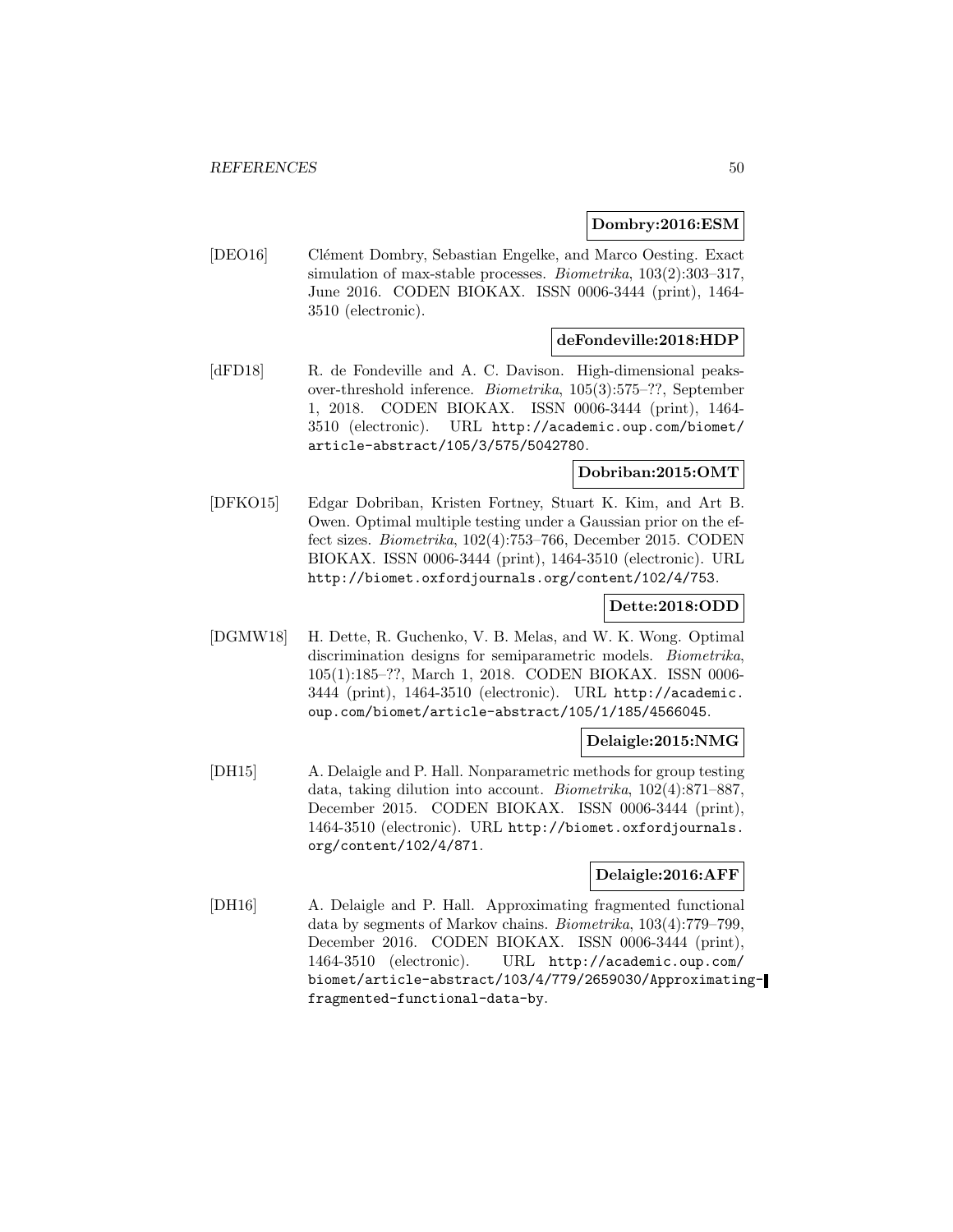### **Delaigle:2012:CCC**

[DHB12] A. Delaigle, P. Hall, and N. Bathia. Componentwise classification and clustering of functional data. Biometrika, 99(2):299– 313, June 2012. CODEN BIOKAX. ISSN 0006-3444 (print), 1464-3510 (electronic). URL http://www.jstor.org/stable/ 41720693.

# **Delaigle:2014:NAN**

[DHW14] A. Delaigle, P. Hall, and J. R. Wishart. New approaches to nonparametric and semiparametric regression for univariate and multivariate group testing data. Biometrika, 101(3):567–585, September 2014. CODEN BIOKAX. ISSN 0006-3444 (print), 1464-3510 (electronic). URL http://biomet.oxfordjournals. org/content/101/3/567.

### **Davidov:2013:CLT**

[DI13] O. Davidov and G. Iliopoulos. Convergence of Luo and Tsai's iterative algorithm for estimation in proportional likelihood ratio models. Biometrika, 100(3):778–780, September 2013. CODEN BIOKAX. ISSN 0006-3444 (print), 1464-3510 (electronic). URL http://biomet.oxfordjournals.org/content/100/3/778.

# **Dicker:2014:VEH**

[Dic14] Lee H. Dicker. Variance estimation in high-dimensional linear models. Biometrika, 101(2):269–284, June 2014. CODEN BIOKAX. ISSN 0006-3444 (print), 1464-3510 (electronic). URL http://biomet.oxfordjournals.org/content/101/2/269.

## **Dette:2015:DDF**

[DKB15] H. Dette, K. Kettelhake, and F. Bretz. Designing dosefinding studies with an active control for exponential families. Biometrika, 102(4):937–950, December 2015. CODEN BIOKAX. ISSN 0006-3444 (print), 1464-3510 (electronic). URL http:// biomet.oxfordjournals.org/content/102/4/937.

#### **Dette:2010:ODE**

[DKBB10] H. Dette, C. Kiss, M. Bevanda, and F. Bretz. Optimal designs for the emax, log-linear and exponential models. *Biometrika*,  $97(2)$ : 513–518, June 2010. CODEN BIOKAX. ISSN 0006-3444 (print), 1464-3510 (electronic). URL http://www.jstor.org/stable/ 25734102.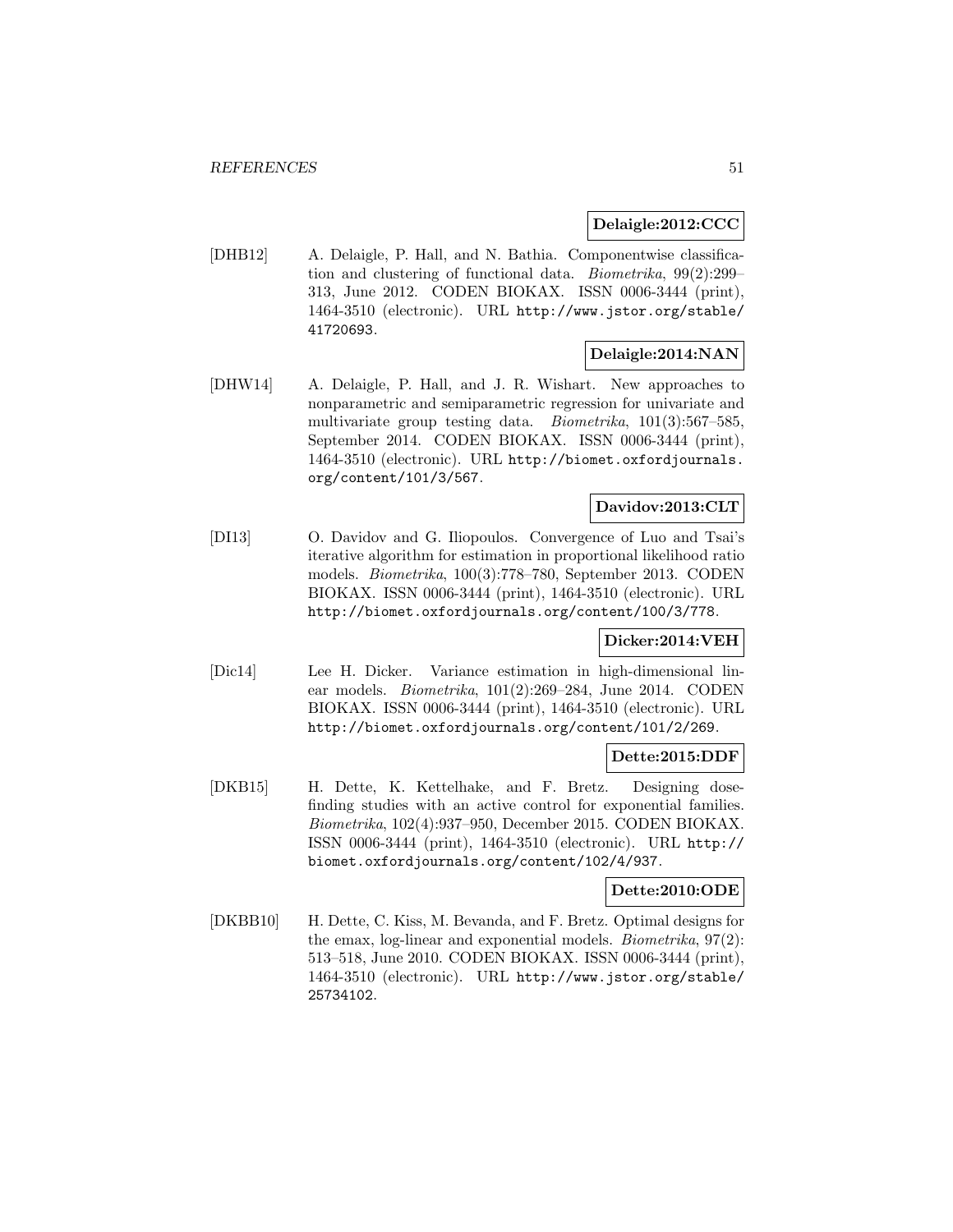# **Dai:2012:TST**

[DKLP12] James Y. Dai, Charles Kooperberg, Michael Leblanc, and Ross L. Prentice. Two-stage testing procedures with independent filtering for genome-wide gene-environment interaction. Biometrika, 99 (4):929–944, December 2012. CODEN BIOKAX. ISSN 0006- 3444 (print), 1464-3510 (electronic). URL http://www.jstor. org/stable/41720743.

### **DiCiccio:2012:OBC**

[DKY12] Thomas J. DiCiccio, Todd A. Kuffner, and G. Alastair Young. Objective Bayes, conditional inference and the signed root likelihood ratio statistic. *Biometrika*, 99(3):675–686, September 2012. CODEN BIOKAX. ISSN 0006-3444 (print), 1464-3510 (electronic). URL http://www.jstor.org/stable/41720722.

### **Dong:2010:DRN**

[DL10] Yuexiao Dong and Bing Li. Dimension reduction for nonelliptically distributed predictors: second-order methods. Biometrika, 97(2):279–294, June 2010. CODEN BIOKAX. ISSN 0006-3444 (print), 1464-3510 (electronic). URL http://www.jstor.org/ stable/25734085.

# **Das:2019:DCL**

[DL19a] Debraj Das and S. N. Lahiri. Distributional consistency of the lasso by perturbation bootstrap. Biometrika, 106(4):957–??, December 2019. CODEN BIOKAX. ISSN 0006-3444 (print), 1464- 3510 (electronic). URL http://academic.oup.com/biomet/ article-abstract/106/4/957/5525360.

### **Deleamont:2019:SSM**

[DL19b] P.-Y Deléamont and D. La Vecchia. Semiparametric segment m-estimation for locally stationary diffusions. Biometrika, 106 (4):941–??, December 2019. CODEN BIOKAX. ISSN 0006- 3444 (print), 1464-3510 (electronic). URL http://academic. oup.com/biomet/article-abstract/106/4/941/5570081.

#### **Derkach:2015:STA**

[DLS15] Andriy Derkach, Jerald F. Lawless, and Lei Sun. Score tests for association under response-dependent sampling designs for expensive covariates. Biometrika, 102(4):988–994, December 2015. CODEN BIOKAX. ISSN 0006-3444 (print), 1464-3510 (electronic). URL http://biomet.oxfordjournals.org/content/ 102/4/988.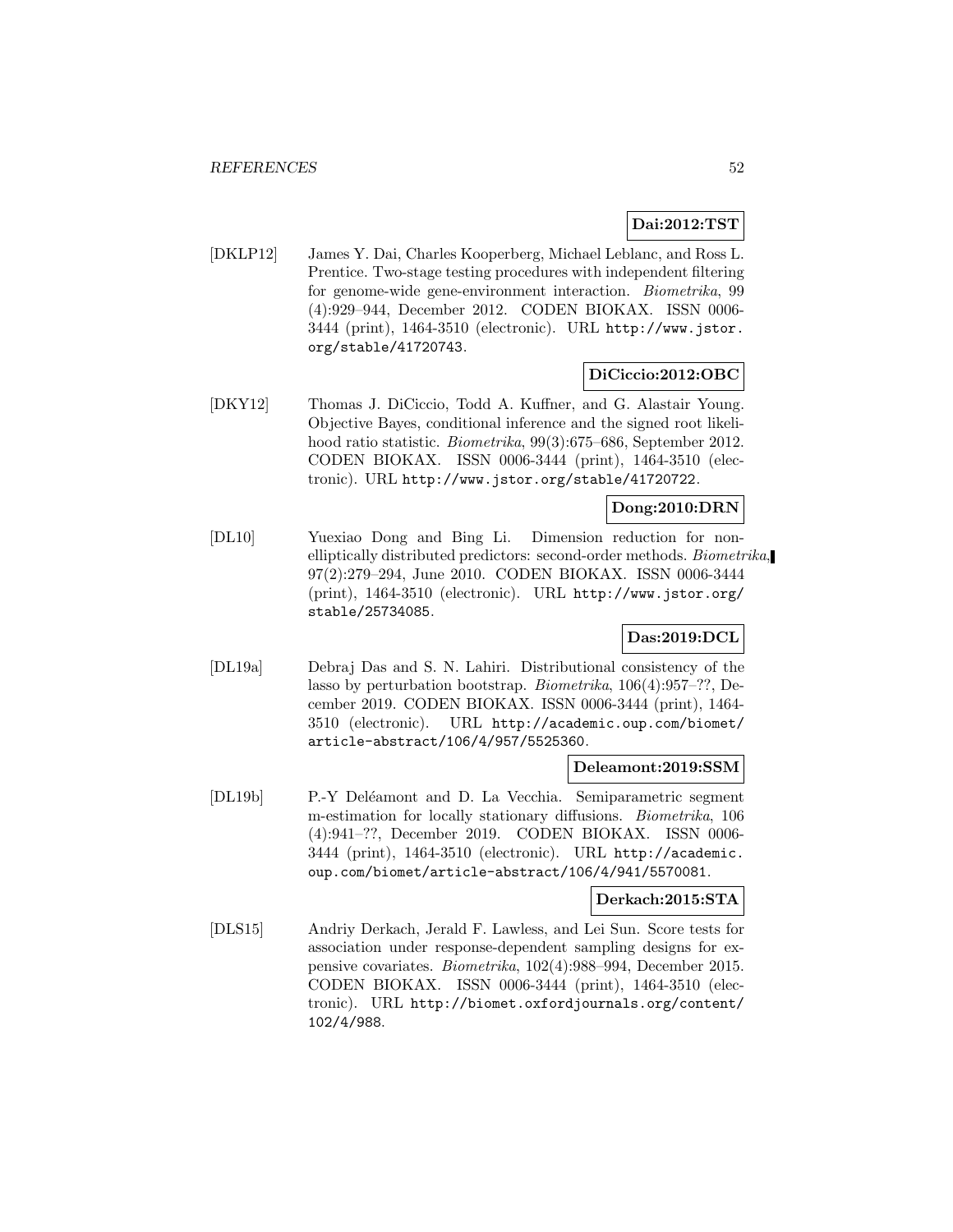#### **deLuna:2011:CSN**

[dLWR11] Xavier de Luna, Ingeborg Waernbaum, and Thomas S. Richardson. Covariate selection for the nonparametric estimation of an average treatment effect. Biometrika, 98(4):861–875, December 2011. CODEN BIOKAX. ISSN 0006-3444 (print), 1464-3510 (electronic). URL http://www.jstor.org/stable/23076177.

# **Dubey:2019:FAV**

[DM19] Paromita Dubey and Hans-Georg Müller. Fréchet analysis of variance for random objects. Biometrika, 106(4):803–??, December 2019. CODEN BIOKAX. ISSN 0006-3444 (print), 1464- 3510 (electronic). URL http://academic.oup.com/biomet/ article-abstract/106/4/803/5609104.

## **Dai:2017:OBC**

[DMY17] Xiongtao Dai, Hans-Georg Müller, and Fang Yao. Optimal Bayes classifiers for functional data and density ratios. Biometrika, 104(3):545–??, September 2017. CO-DEN BIOKAX. ISSN 0006-3444 (print), 1464-3510 (electronic). URL http://academic.oup.com/biomet/articleabstract/104/3/545/3848984/Optimal-Bayes-classifiersfor-functional-data-and.

## **Donohue:2011:CAI**

[DOXV11] M. C. Donohue, R. Overholser, R. Xu, and F. Vaida. Conditional Akaike information under generalized linear and proportional hazards mixed models. Biometrika, 98(3):685–700, September 2011. CODEN BIOKAX. ISSN 0006-3444 (print), 1464-3510 (electronic). URL http://www.jstor.org/stable/23076139.

#### **Descary:2019:RCF**

[DP19] M-H Descary and V. M. Panaretos. Recovering covariance from functional fragments. Biometrika, 106(1):145–??, March 1, 2019. CODEN BIOKAX. ISSN 0006-3444 (print), 1464- 3510 (electronic). URL http://academic.oup.com/biomet/ article-abstract/106/1/145/5250868.

#### **Doucet:2015:EIM**

[DPDK15] A. Doucet, M. K. Pitt, G. Deligiannidis, and R. Kohn. Efficient implementation of Markov chain Monte Carlo when using an unbiased likelihood estimator. Biometrika, 102(2):295–313,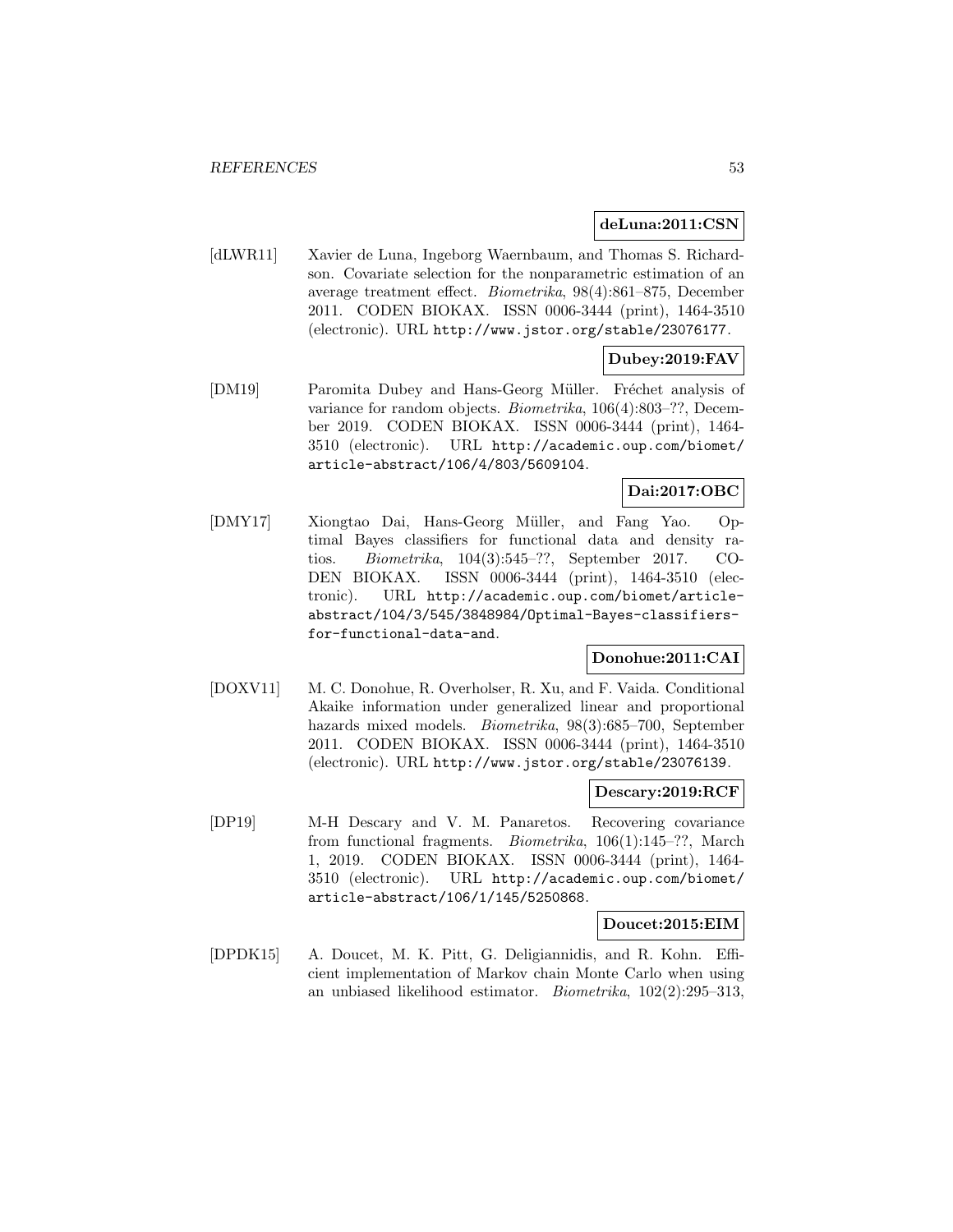June 2015. CODEN BIOKAX. ISSN 0006-3444 (print), 1464- 3510 (electronic). URL http://biomet.oxfordjournals.org/ content/102/2/295.

#### **Danaher:2015:CBA**

[DPW15] P. Danaher, D. Paul, and P. Wang. Covariance-based analyses of biological pathways. Biometrika, 102(3):533–544, September 2015. CODEN BIOKAX. ISSN 0006-3444 (print), 1464- 3510 (electronic). URL http://biomet.oxfordjournals.org/ content/102/3/533.

### **Dalal:2017:SGG**

[DR17] Onkar Dalal and Bala Rajaratnam. Sparse Gaussian graphical model estimation via alternating minimization. Biometrika, 104 (2):379–395, June 2017. CODEN BIOKAX. ISSN 0006-3444 (print), 1464-3510 (electronic). URL http://academic.oup. com/biomet/article-abstract/104/2/379/3737782/Sparse-Gaussian-graphical-model-estimation-via.

#### **Datta:2005:MVS**

[DRS05] Gauri Sankar Datta, J. N. K. Rao, and David Daniel Smith. On measuring the variability of small area estimators under a basic area level model. Biometrika, 92(1):183–196, March 2005. CODEN BIOKAX. ISSN 0006-3444 (print), 1464-3510 (electronic). URL http://biomet.oxfordjournals.org/content/ 92/1/183; http://www.jstor.org/stable/20441175. See correction [DRS12].

## **Datta:2012:ACM**

[DRS12] Gauri Sankar Datta, J. N. K. Rao, and David Daniel Smith. Amendments and corrections: "On Measuring the Variability of Small Area Estimators under a Basic Area Level Model" [MR2158619]. Biometrika, 99(2):509, June 2012. CODEN BIOKAX. ISSN 0006-3444 (print), 1464-3510 (electronic). URL http://www.jstor.org/stable/41720709. See [DRS05].

### **Diaz:2018:TLE**

[DSB18] I. Díaz, O. Savenkov, and K. Ballman. Targeted learning ensembles for optimal individualized treatment rules with timeto-event outcomes. Biometrika, 105(3):723–??, September 1, 2018. CODEN BIOKAX. ISSN 0006-3444 (print), 1464- 3510 (electronic). URL http://academic.oup.com/biomet/ article-abstract/105/3/723/4993546.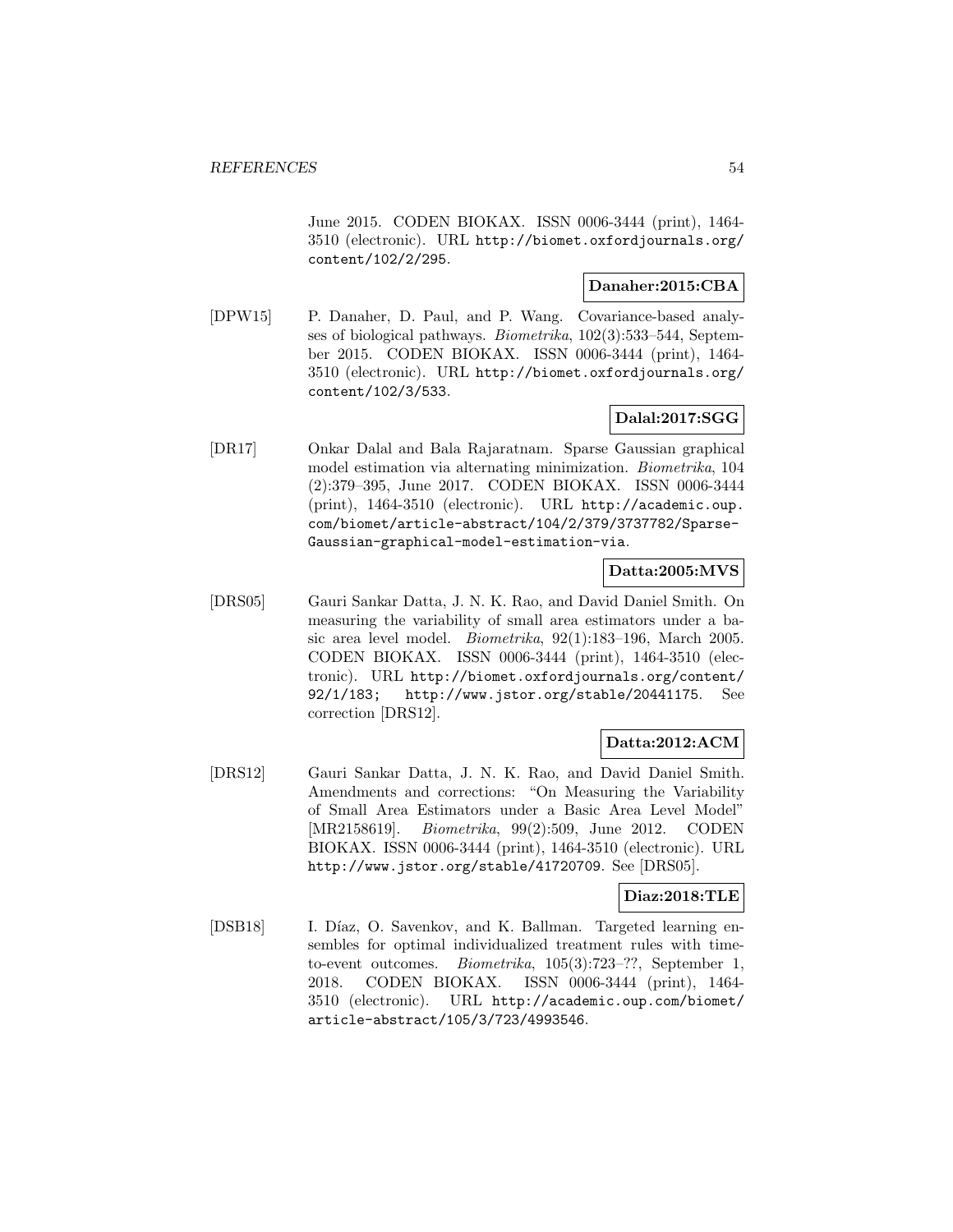### **Durante:2019:CBP**

[Dur19] Daniele Durante. Conjugate Bayes for probit regression via unified skew-normal distributions. Biometrika, 106(4):765–??, December 2019. CODEN BIOKAX. ISSN 0006-3444 (print), 1464- 3510 (electronic). URL http://academic.oup.com/biomet/ article-abstract/106/4/765/5554418.

## **Ding:2014:GCC**

[DV14] Peng Ding and Tyler J. Vanderweele. Generalized Cornfield conditions for the risk difference. Biometrika, 101(4):971–977, December 2014. CODEN BIOKAX. ISSN 0006-3444 (print), 1464- 3510 (electronic). URL http://biomet.oxfordjournals.org/ content/101/4/971.

### **Ding:2016:SSB**

[DV16] Peng Ding and Tyler J. Vanderweele. Sharp sensitivity bounds for mediation under unmeasured mediator-outcome confounding. Biometrika, 103(2):483–490, June 2016. CODEN BIOKAX. ISSN 0006-3444 (print), 1464-3510 (electronic).

## **Ding:2017:IVB**

[DVR17] P. Ding, T. J. Vanderweele, and J. M. Robins. Instrumental variables as bias amplifiers with general outcome and confounding. Biometrika, 104(2):291–302, June 2017. CO-DEN BIOKAX. ISSN 0006-3444 (print), 1464-3510 (electronic). URL http://academic.oup.com/biomet/articleabstract/104/2/291/3737784/Instrumental-variables-asbias-amplifiers-with.

## **Drton:2011:QFB**

[DW11] Mathias Drton and Benjamin Williams. Quantifying the failure of bootstrap likelihood ratio tests. Biometrika, 98(4):919–934, December 2011. CODEN BIOKAX. ISSN 0006-3444 (print), 1464-3510 (electronic). URL http://www.jstor.org/stable/ 23076181.

### **Deng:2014:CEF**

[DWG14] C. Deng, R. P. Waagepetersen, and Y. Guan. A combined estimating function approach for fitting stationary point process models. Biometrika, 101(2):393–408, June 2014. CODEN BIOKAX. ISSN 0006-3444 (print), 1464-3510 (electronic). URL http://biomet.oxfordjournals.org/content/101/2/393.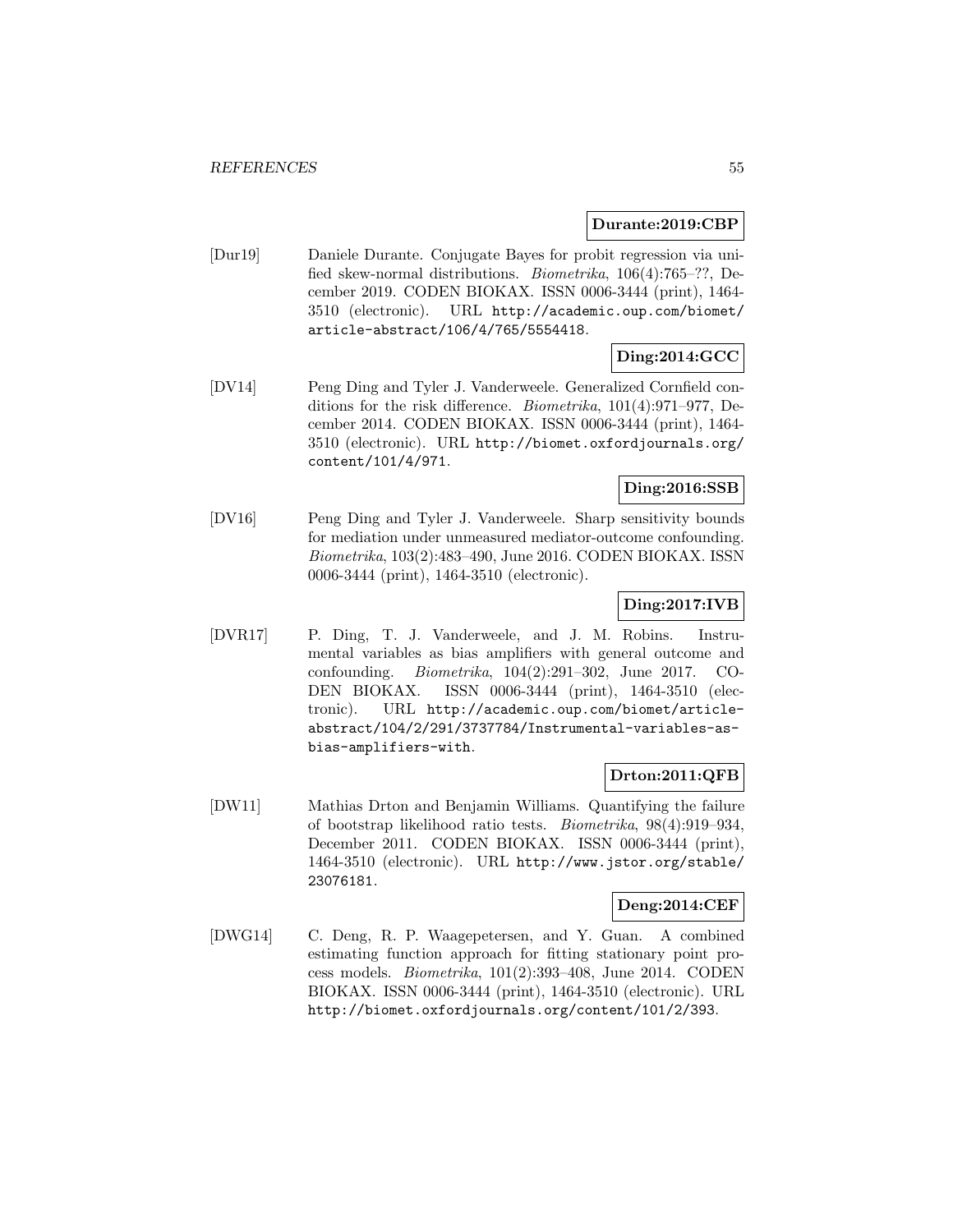#### **Diciccio:2010:OBC**

[DY10] Thomas J. Diciccio and G. Alastair Young. Objective Bayes and conditional inference in exponential families. Biometrika, 97(2): 497–504, June 2010. CODEN BIOKAX. ISSN 0006-3444 (print), 1464-3510 (electronic). URL http://www.jstor.org/stable/ 25734100.

# **Duan:2013:CQR**

[DZ13] Xiaogang Duan and Xiao-Hua Zhou. Composite quantile regression for the receiver operating characteristic curve. Biometrika, 100(4):889–900, December 2013. CODEN BIOKAX. ISSN 0006-3444 (print), 1464-3510 (electronic). URL http://biomet. oxfordjournals.org/content/100/4/889.

### **Dicker:2016:HDC**

[DZ16] Lee H. Dicker and Sihai D. Zhao. High-dimensional classification via nonparametric empirical Bayes and maximum likelihood inference. Biometrika, 103(1):21-34, March 2016. CODEN BIOKAX. ISSN 0006-3444 (print), 1464-3510 (electronic).

#### **Diao:2018:SRA**

[DZK<sup>+</sup>18] Guoqing Diao, Donglin Zeng, Chunlei Ke, Haijun Ma, Qi Jiang, and Joseph G. Ibrahim. Semiparametric regression analysis for composite endpoints subject to componentwise censoring. Biometrika, 105(2):403–??, June 1, 2018. CO-DEN BIOKAX. ISSN 0006-3444 (print), 1464-3510 (electronic). URL http://academic.oup.com/biomet/articleabstract/105/2/403/4990402.

#### **Eck:2017:WEE**

[EC17] D. J. Eck and R. D. Cook. Weighted envelope estimation to handle variability in model selection. *Biometrika*, 104(3):743–??, September 2017. CODEN BIOKAX. ISSN 0006-3444 (print), 1464-3510 (electronic). URL http://academic.oup.com/ biomet/article-abstract/104/3/743/3866672/Weighted-envelopeestimation-to-handle-variability.

#### **Engelke:2019:EBA**

[EDO19] Sebastian Engelke, Raphaël De Fondeville, and Marco Oesting. Extremal behaviour of aggregated data with an application to downscaling. Biometrika, 106(1):127–??, March 1,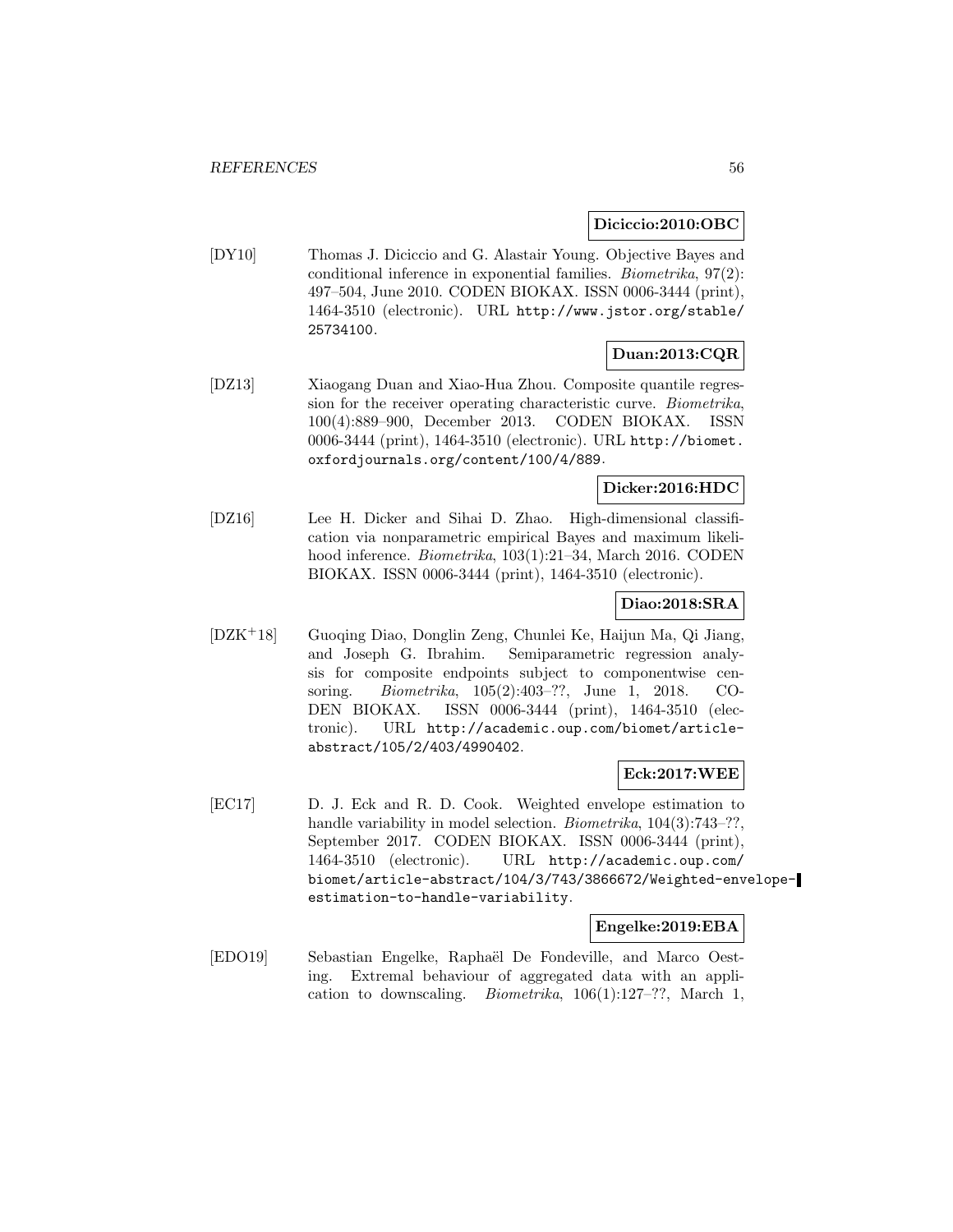2019. CODEN BIOKAX. ISSN 0006-3444 (print), 1464- 3510 (electronic). URL http://academic.oup.com/biomet/ article-abstract/106/1/127/5268119.

**Efron:2016:EBD**

[Efr16] Bradley Efron. Empirical Bayes deconvolution estimates. Biometrika, 103(1):1–20, March 2016. CODEN BIOKAX. ISSN 0006-3444 (print), 1464-3510 (electronic).

#### **Elashoff:2012:NIA**

[ELZ12] Robert M. Elashoff, Gang Li, and Ying Zhou. Nonparametric inference for assessing treatment efficacy in randomized clinical trials with a time-to-event outcome and all-or-none compliance. Biometrika, 99(2):393–404, June 2012. CODEN BIOKAX. ISSN 0006-3444 (print), 1464-3510 (electronic). URL http://www. jstor.org/stable/41720699.

### **Eckley:2018:TAA**

[EN18] I. A. Eckley and G. P. Nason. A test for the absence of aliasing or local white noise in locally stationary wavelet time series. Biometrika, 105(4):833–??, December 1, 2018. CO-DEN BIOKAX. ISSN 0006-3444 (print), 1464-3510 (electronic). URL http://academic.oup.com/biomet/articleabstract/105/4/833/5106591.

### **Ehm:2017:BCS**

[EO17] W. Ehm and E. Y. Ovcharov. Bias-corrected score decomposition for generalized quantiles. Biometrika, 104(2):473–480, June 2017. CODEN BIOKAX. ISSN 0006-3444 (print), 1464-3510 (electronic). URL http://academic.oup.com/biomet/articleabstract/104/2/473/3056184/Bias-corrected-score-decompositionfor-generalized.

#### **Ettinger:2016:SRM**

[EPS16] B. Ettinger, S. Perotto, and L. M. Sangalli. Spatial regression models over two-dimensional manifolds. Biometrika, 103(1):71– 88, March 2016. CODEN BIOKAX. ISSN 0006-3444 (print), 1464-3510 (electronic).

### **Ertefaie:2018:CDT**

[ES18] Ashkan Ertefaie and Robert L. Strawderman. Constructing dynamic treatment regimes over indefinite time horizons. Biometrika, 105(4):963–??, December 1, 2018. CO-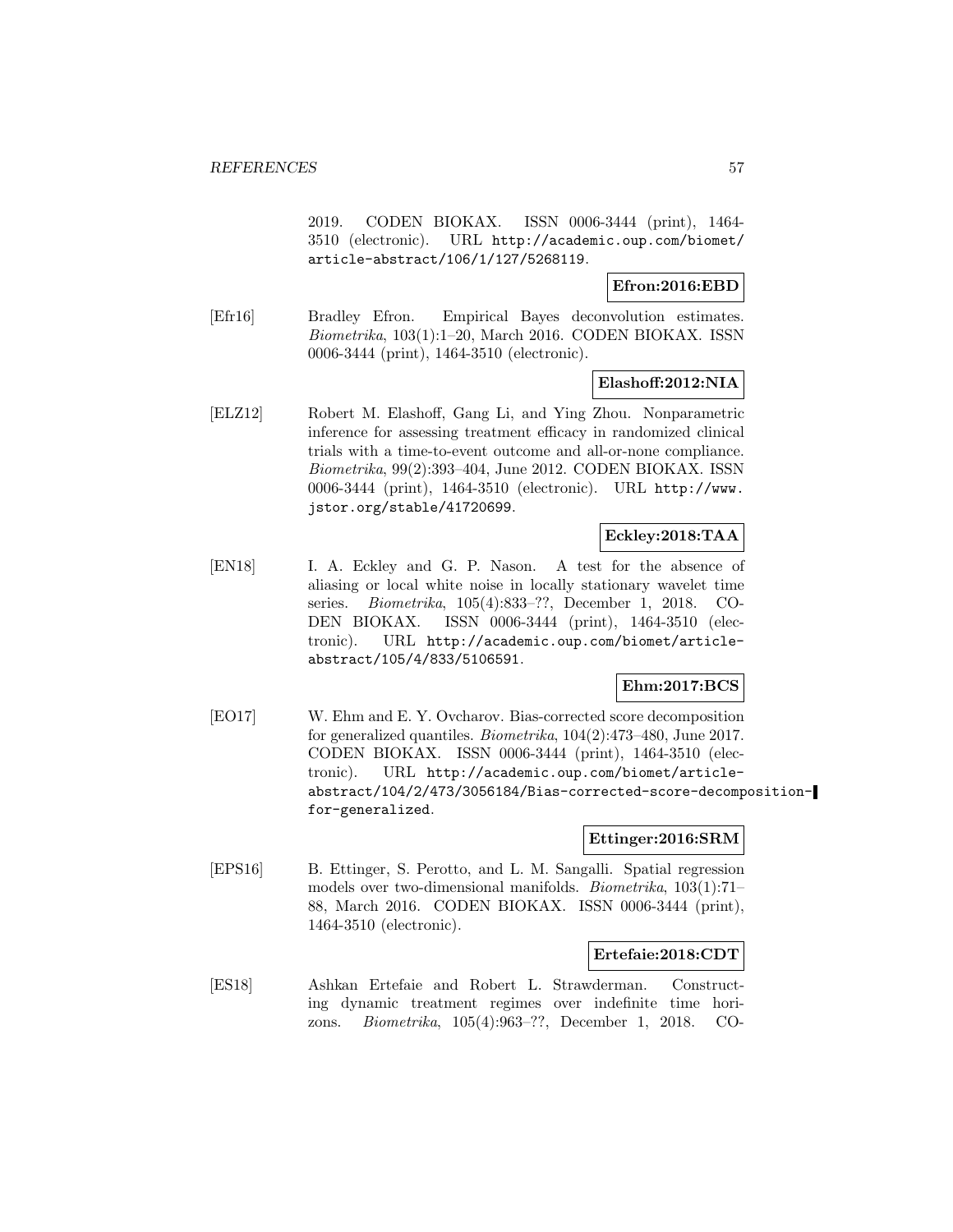DEN BIOKAX. ISSN 0006-3444 (print), 1464-3510 (electronic). URL http://academic.oup.com/biomet/article-abstract/ 105/4/963/5098623.

### **Eastoe:2012:MDC**

[ET12] Emma F. Eastoe and Jonathan A. Tawn. Modelling the distribution of the cluster maxima of exceedances of subasymptotic thresholds. Biometrika, 99(1):43–55, March 2012. CODEN BIOKAX. ISSN 0006-3444 (print), 1464-3510 (electronic). URL http://www.jstor.org/stable/41720671.

# **Efron:2011:FDR**

[EZ11] Bradley Efron and Nancy R. Zhang. False discovery rates and copy number variation. Biometrika, 98(2):251–271, June 2011. CODEN BIOKAX. ISSN 0006-3444 (print), 1464-3510 (electronic). URL http://www.jstor.org/stable/23076149.

#### **Farewell:2010:MAL**

[Far10] D. M. Farewell. Marginal analyses of longitudinal data with an informative pattern of observations. Biometrika, 97(1):65– 78, March 2010. CODEN BIOKAX. ISSN 0006-3444 (print), 1464-3510 (electronic). URL http://www.jstor.org/stable/ 27798897.

#### **Farcomeni:2011:RMU**

[Far11] A. Farcomeni. Recapture models under equality constraints for the conditional capture probabilities. Biometrika, 98(1):237– 242, March 2011. CODEN BIOKAX. ISSN 0006-3444 (print), 1464-3510 (electronic). URL http://www.jstor.org/stable/ 29777179.

#### **Fonseca:2014:OBA**

[FFM14] T. C. O. Fonseca, M. A. R. Ferreira, and H. S. Migon. 'objective Bayesian analysis for the Student-t regression model'. Biometrika, 101(1):252, March 2014. CODEN BIOKAX. ISSN 0006-3444 (print), 1464-3510 (electronic). URL http://biomet. oxfordjournals.org/content/101/1/252.

#### **Furrer:2011:ACH**

[FG11] Reinhard Furrer and Marc G. Genton. Aggregation-cokriging for highly multivariate spatial data. Biometrika, 98(3):615–631, September 2011. CODEN BIOKAX. ISSN 0006-3444 (print), 1464-3510 (electronic). URL http://www.jstor.org/stable/ 23076135.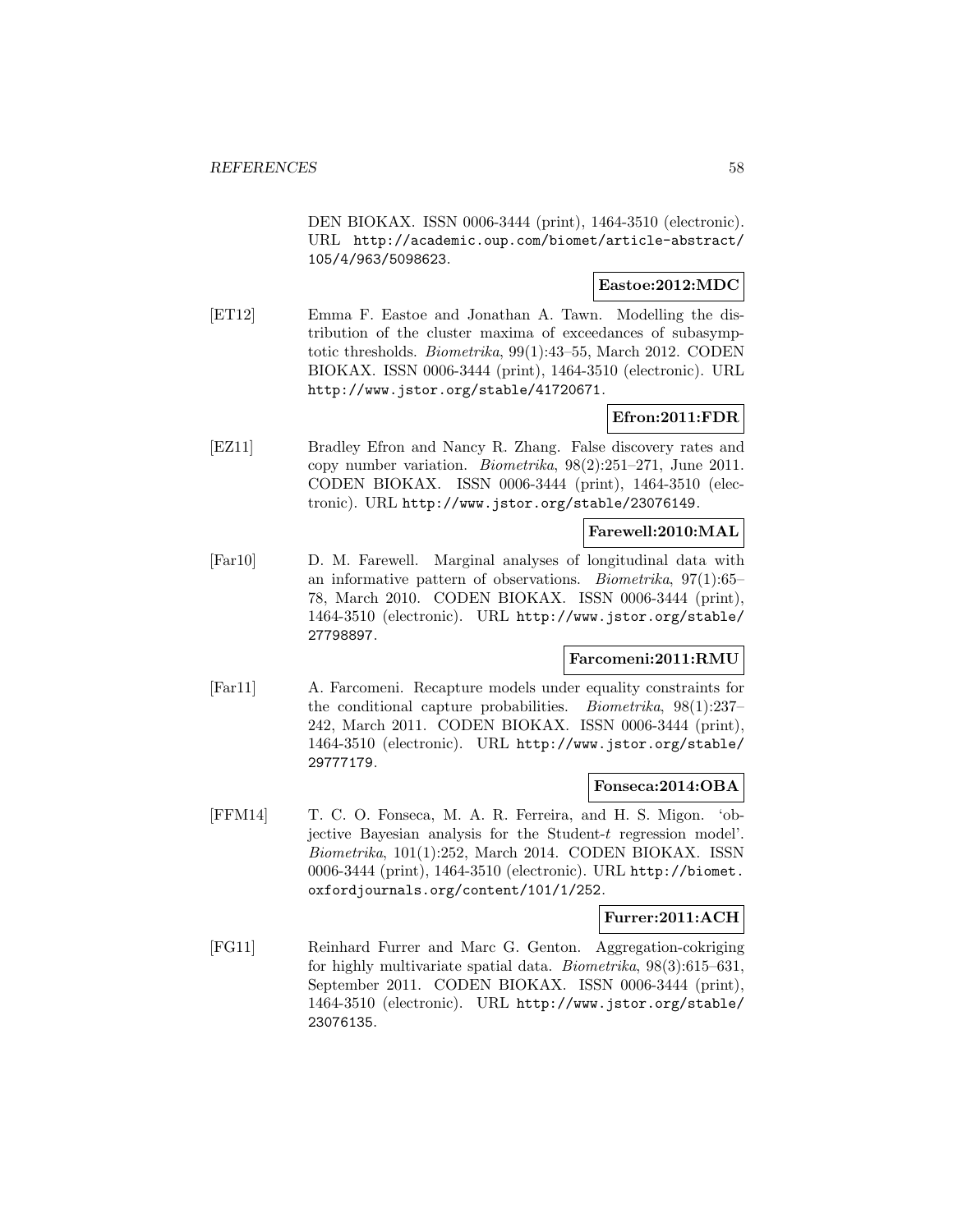#### **Farewell:2017:IGL**

[FHD17] D. M. Farewell, C. Huang, and V. Didelez. Ignorability for general longitudinal data. Biometrika, 104(2):317–326, June 2017. CO-DEN BIOKAX. ISSN 0006-3444 (print), 1464-3510 (electronic). URL http://academic.oup.com/biomet/article-abstract/ 104/2/317/3804413/Ignorability-for-general-longitudinaldata.

## **Feng:2011:WBQ**

[FHH11] Xingdong Feng, Xuming He, and Jianhua Hu. Wild bootstrap for quantile regression. Biometrika, 98(4):995–999, December 2011. CODEN BIOKAX. ISSN 0006-3444 (print), 1464-3510 (electronic). URL http://www.jstor.org/stable/23076187.

### **Ferraty:2010:MPD**

[FHV10] F. Ferraty, P. Hall, and P. Vieu. Most-predictive design points for functional data predictors. Biometrika, 97(4):807–824, December 2010. CODEN BIOKAX. ISSN 0006-3444 (print), 1464-3510 (electronic). URL http://www.jstor.org/stable/29777138. With supplementary material available online.

### **Frei:2013:BEK**

[FK13] M. Frei and H. R. Künsch. Bridging the ensemble Kalman and particle filters. Biometrika, 100(4):781–800, December 2013. CODEN BIOKAX. ISSN 0006-3444 (print), 1464-3510 (electronic). URL http://biomet.oxfordjournals.org/content/ 100/4/781.

#### **Ferrari:2012:REP**

[FL12] Davide Ferrari and Davide La Vecchia. On robust estimation via pseudo-additive information. Biometrika, 99(1):238–244, March 2012. CODEN BIOKAX. ISSN 0006-3444 (print), 1464-3510 (electronic). URL http://www.jstor.org/stable/41720686.

## **Fan:2014:APC**

[FL14] Yingying Fan and Jinchi Lv. Asymptotic properties for combined  $L_1$  and concave regularization. *Biometrika*,  $101(1):57-70$ , March 2014. CODEN BIOKAX. ISSN 0006-3444 (print), 1464- 3510 (electronic). URL http://biomet.oxfordjournals.org/ content/101/1/57.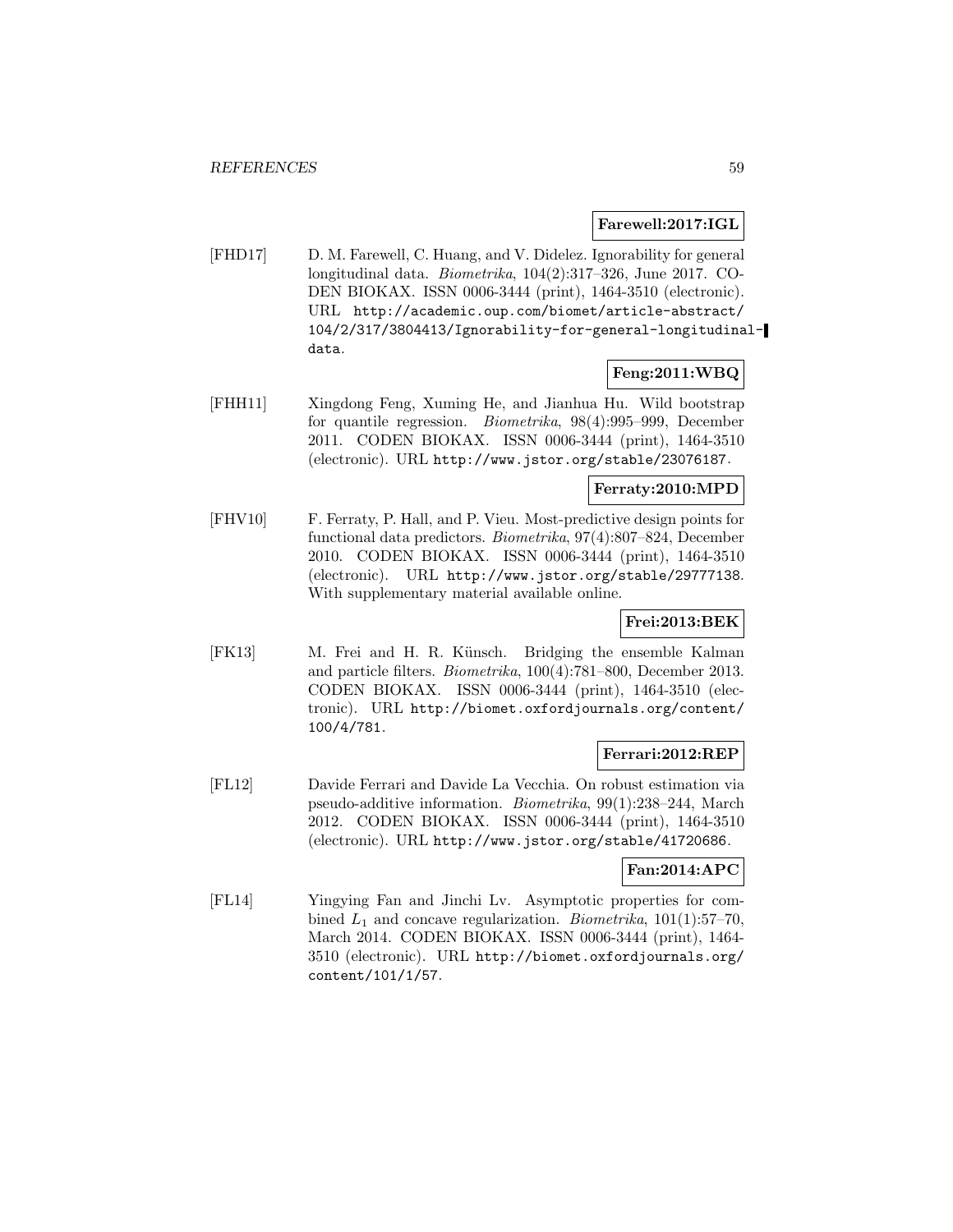#### **Fletcher:2012:EOW**

[Fle12] D. J. Fletcher. Estimating overdispersion when fitting a generalized linear model to sparse data. *Biometrika*, 99(1):230-237, March 2012. CODEN BIOKAX. ISSN 0006-3444 (print), 1464-3510 (electronic). URL http://www.jstor.org/stable/ 41720685.

#### **Favaro:2012:SBR**

[FLP12] S. Favaro, A. Lijoi, and I. Prünster. On the stick-breaking representation of normalized inverse Gaussian priors. Biometrika, 99(3):663–674, September 2012. CODEN BIOKAX. ISSN 0006- 3444 (print), 1464-3510 (electronic). URL http://www.jstor. org/stable/41720721.

## **Forastiere:2018:PIM**

[FMD18] Laura Forastiere, Alessandra Mattei, and Peng Ding. Principal ignorability in mediation analysis: through and beyond sequential ignorability. *Biometrika*, 105(4):979–??, December 1, 2018. CODEN BIOKAX. ISSN 0006-3444 (print), 1464- 3510 (electronic). URL http://academic.oup.com/biomet/ article-abstract/105/4/979/5142335.

#### **Fattorini:2017:DBA**

[FMPP17] L. Fattorini, M. Marcheselli, C. Pisani, and L. Pratelli. Designbased asymptotics for two-phase sampling strategies in environmental surveys. Biometrika, 104(1):195–205, March 2017. CO-DEN BIOKAX. ISSN 0006-3444 (print), 1464-3510 (electronic). URL http://academic.oup.com/biomet/article-abstract/ 104/1/195/2798663/Design-based-asymptotics-for-two-phasesampling.

#### **Fattorini:2018:DBM**

[FMPP18] L. Fattorini, M. Marcheselli, C. Pisani, and L. Pratelli. Designbased maps for continuous spatial populations. Biometrika, 105 (2):419–??, June 1, 2018. CODEN BIOKAX. ISSN 0006-3444 (print), 1464-3510 (electronic). URL http://academic.oup. com/biomet/article-abstract/105/2/419/4967743.

#### **Frazier:2018:APA**

[FMRR18] D. T. Frazier, G. M. Martin, C. P. Robert, and J. Rousseau. Asymptotic properties of approximate Bayesian computation. Biometrika, 105(3):593–??, September 1, 2018. CODEN BIOKAX. ISSN 0006-3444 (print), 1464-3510 (electronic).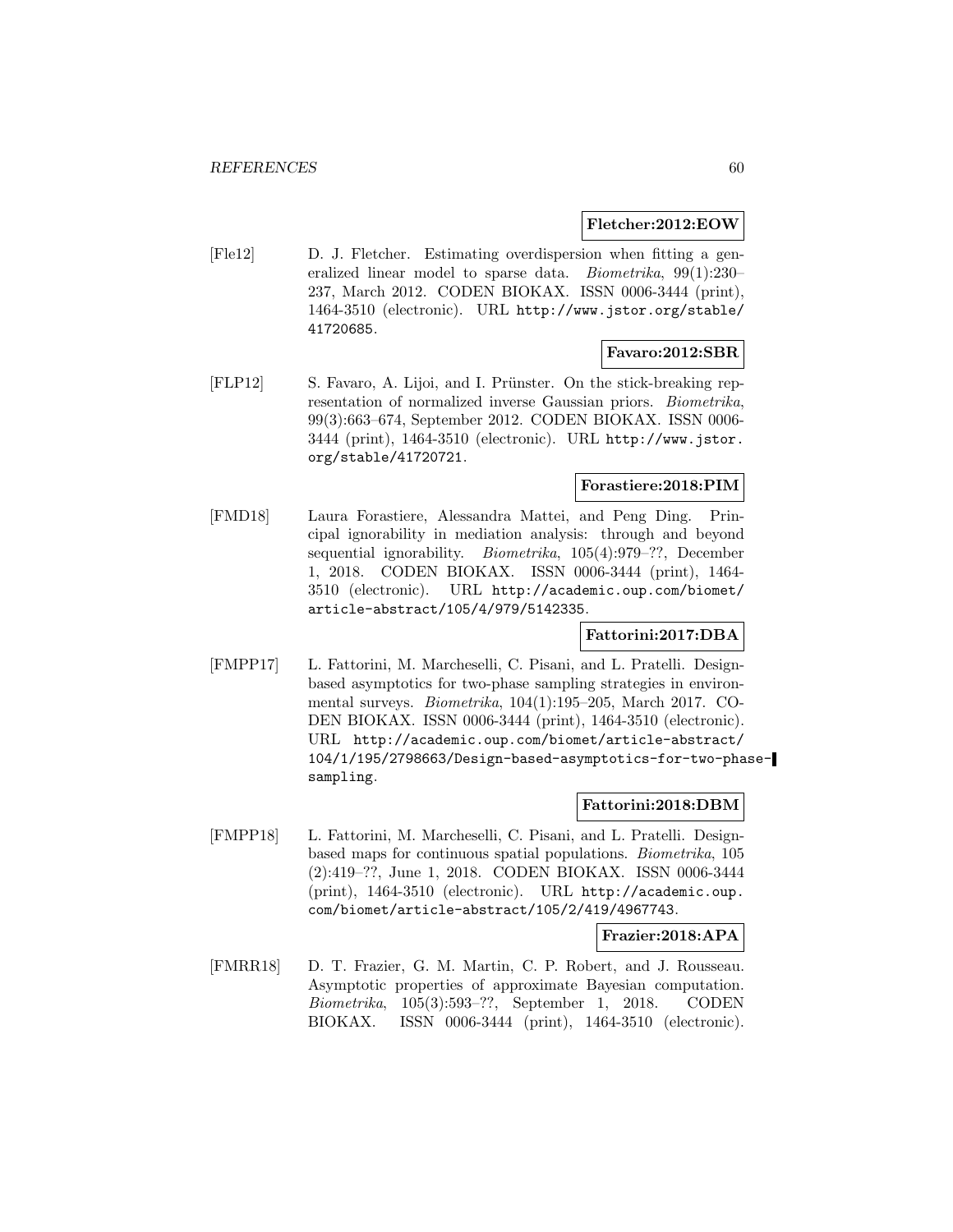URL http://academic.oup.com/biomet/article-abstract/ 105/3/593/5033963.

### **Fogarty:2018:RAI**

[Fog18] Colin B. Fogarty. Regression-assisted inference for the average treatment effect in paired experiments. Biometrika, 105(4):994– ??, December 1, 2018. CODEN BIOKAX. ISSN 0006-3444 (print), 1464-3510 (electronic). URL http://academic.oup. com/biomet/article-abstract/105/4/994/5047363.

#### **Forbes:2012:CWP**

[For12] P. G. M. Forbes. Compatible weighted proper scoring rules. Biometrika, 99(4):989–994, December 2012. CODEN BIOKAX. ISSN 0006-3444 (print), 1464-3510 (electronic). URL http:// www.jstor.org/stable/41720748.

## **Fokianos:2018:TIM**

[FP18] K. Fokianos and M. Pitsillou. Testing independence for multivariate time series via the auto-distance correlation matrix. Biometrika, 105(2):337–??, June 1, 2018. CODEN BIOKAX. ISSN 0006-3444 (print), 1464-3510 (electronic). URL http: //academic.oup.com/biomet/article-abstract/105/2/337/ 4818355.

#### **Fraser:2016:ADI**

[FRS16] D. A. S. Fraser, N. Reid, and N. Sartori. Accurate directional inference for vector parameters. Biometrika, 103(3):625–639, September 2016. CODEN BIOKAX. ISSN 0006-3444 (print), 1464-3510 (electronic).

#### **Fryzlewicz:2013:HDV**

[Fry13] P. Fryzlewicz. High-dimensional volatility matrix estimation via wavelets and thresholding. Biometrika, 100(4):921–938, December 2013. CODEN BIOKAX. ISSN 0006-3444 (print), 1464- 3510 (electronic). URL http://biomet.oxfordjournals.org/ content/100/4/921.

#### **Fonseca:2011:NGS**

[FS11] Thaís C. O. Fonseca and Mark F. J. Steel. Non-Gaussian spatiotemporal modelling through scale mixing. Biometrika, 98(4): 761–774, December 2011. CODEN BIOKAX. ISSN 0006-3444 (print), 1464-3510 (electronic). URL http://www.jstor.org/ stable/23076170.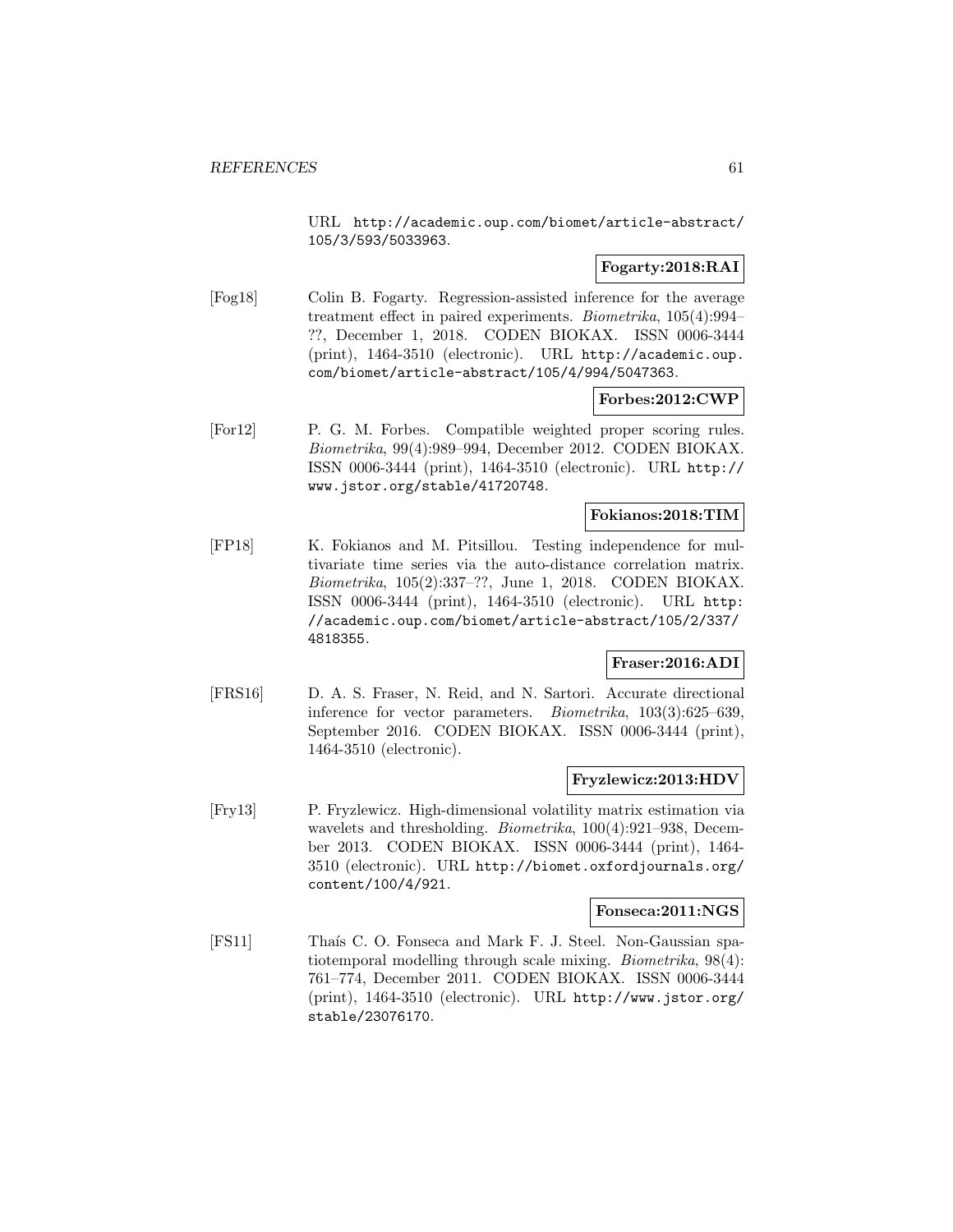#### **Fang:2016:MSN**

[FS16] Fang Fang and Jun Shao. Model selection with nonignorable nonresponse. Biometrika, 103(4):861–874, December 2016. CO-DEN BIOKAX. ISSN 0006-3444 (print), 1464-3510 (electronic). URL http://academic.oup.com/biomet/article-abstract/ 103/4/861/2442517/Model-selection-with-nonignorable-nonresponse.

#### **Fithian:2015:SEF**

[FW15] William Fithian and Stefan Wager. Semiparametric exponential families for heavy-tailed data. Biometrika, 102(2):486–493, June 2015. CODEN BIOKAX. ISSN 0006-3444 (print), 1464- 3510 (electronic). URL http://biomet.oxfordjournals.org/ content/102/2/486.

### **Feng:2014:EFT**

[FWCT14] Changyong Feng, Hongyue Wang, Tian Chen, and Xin M. Tu. On exact forms of Taylor's theorem for vector-valued functions. Biometrika, 101(4):1003, December 2014. CODEN BIOKAX. ISSN 0006-3444 (print), 1464-3510 (electronic). URL http:// biomet.oxfordjournals.org/content/101/4/1003.

#### **Fearnhead:2010:SSA**

[FWT10] Paul Fearnhead, David Wyncoll, and Jonathan Tawn. A sequential smoothing algorithm with linear computational cost. Biometrika, 97(2):447–464, June 2010. CODEN BIOKAX. ISSN 0006-3444 (print), 1464-3510 (electronic). URL http://www. jstor.org/stable/25734097.

#### **Griffin:2012:SSS**

[GB12] J. E. Griffin and P. J. Brown. Structuring shrinkage: some correlated priors for regression. Biometrika, 99(2):481–487, June 2012. CODEN BIOKAX. ISSN 0006-3444 (print), 1464-3510 (electronic). URL http://www.jstor.org/stable/41720705.

#### **Gao:2017:DIH**

[GC17] Xin Gao and Raymond J. Carroll. Data integration with high dimensionality. Biometrika, 104(2):251–272, June 2017. CO-DEN BIOKAX. ISSN 0006-3444 (print), 1464-3510 (electronic). URL http://academic.oup.com/biomet/article-abstract/ 104/2/251/3806927/Data-integration-with-high-dimensionality.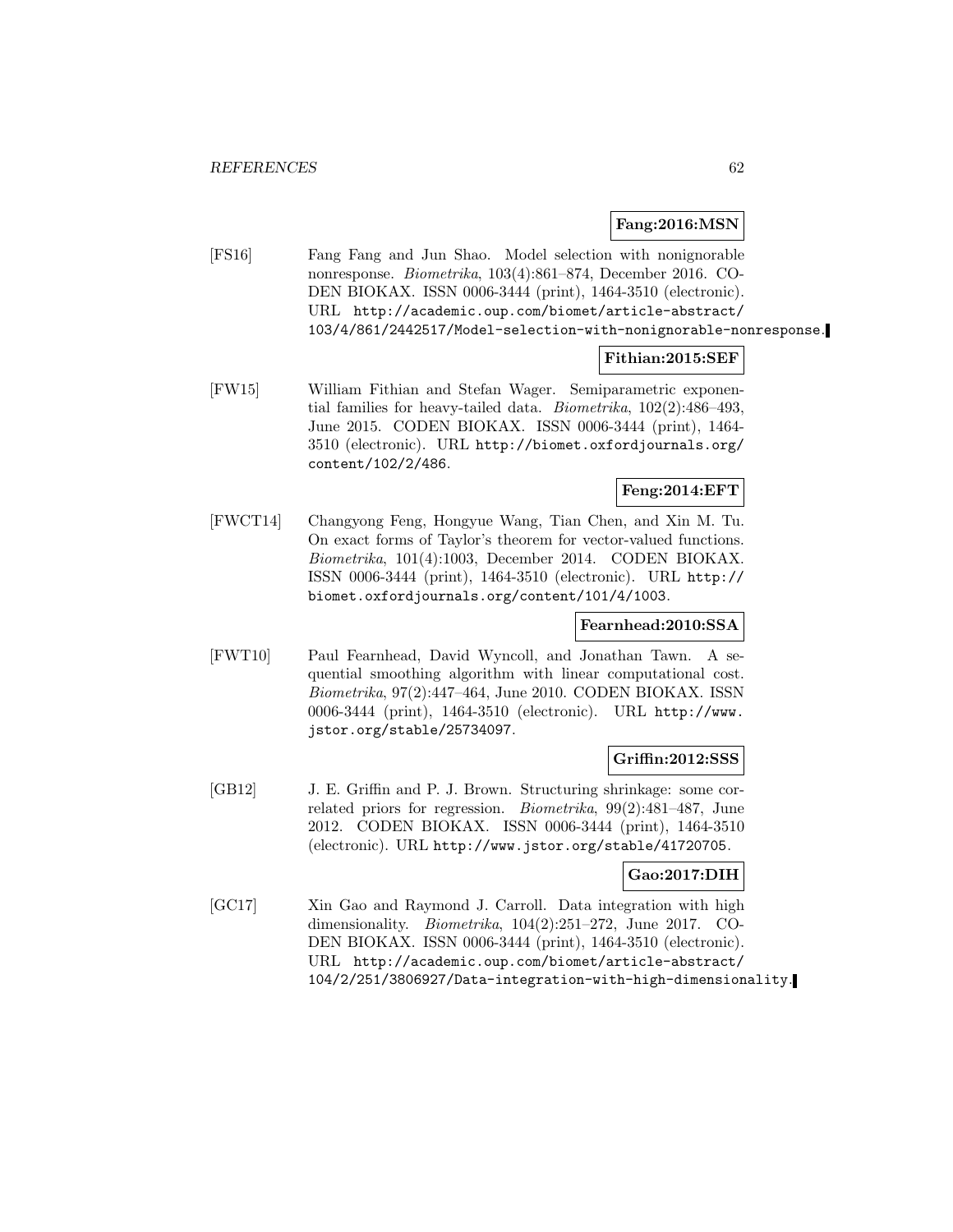#### **Garthwaite:2012:OVM**

[GCAIM12] Paul H. Garthwaite, Frank Critchley, Karim Anaya-Izquierdo, and Emmanuel Mubwandarikwa. Orthogonalization of vectors with minimal adjustment. *Biometrika*, 99(4):787–798, December 2012. CODEN BIOKAX. ISSN 0006-3444 (print), 1464-3510 (electronic). URL http://www.jstor.org/stable/41720734.

## **George:2016:EMD**

[GCYS16] E. Olusegun George, Kyeongmi Cheon, Yilian Yuan, and Aniko Szabo. On exchangeable multinomial distributions. Biometrika, 103(2):397–408, June 2016. CODEN BIOKAX. ISSN 0006-3444 (print), 1464-3510 (electronic).

#### **Gaskins:2013:NPS**

[GD13] Jeremy T. Gaskins and Michael J. Daniels. A nonparametric prior for simultaneous covariance estimation. Biometrika, 100(1):125– 138, March 2013. CODEN BIOKAX. ISSN 0006-3444 (print), 1464-3510 (electronic). URL http://biomet.oxfordjournals. org/content/100/1/125.

### **Gervini:2015:WFR**

[Ger15] Daniel Gervini. Warped functional regression. Biometrika, 102(1):1–14, March 2015. CODEN BIOKAX. ISSN 0006- 3444 (print), 1464-3510 (electronic). URL http://biomet. oxfordjournals.org/content/102/1/1.

#### **Greven:2010:BMC**

[GK10] Sonja Greven and Thomas Kneib. On the behaviour of marginal and conditional AIC in linear mixed models. Biometrika, 97(4): 773–789, December 2010. CODEN BIOKAX. ISSN 0006-3444 (print), 1464-3510 (electronic). URL http://www.jstor.org/ stable/29777136. With supplementary material available online.

# **Ghosh:2019:HBV**

[GK19] M. Ghosh and T. Kubokawa. Hierarchical Bayes versus empirical Bayes density predictors under general divergence loss. Biometrika, 106(2):495–??, June 2019. CODEN BIOKAX. ISSN 0006-3444 (print), 1464-3510 (electronic). URL http: //academic.oup.com/biomet/article-abstract/106/2/495/ 5260870.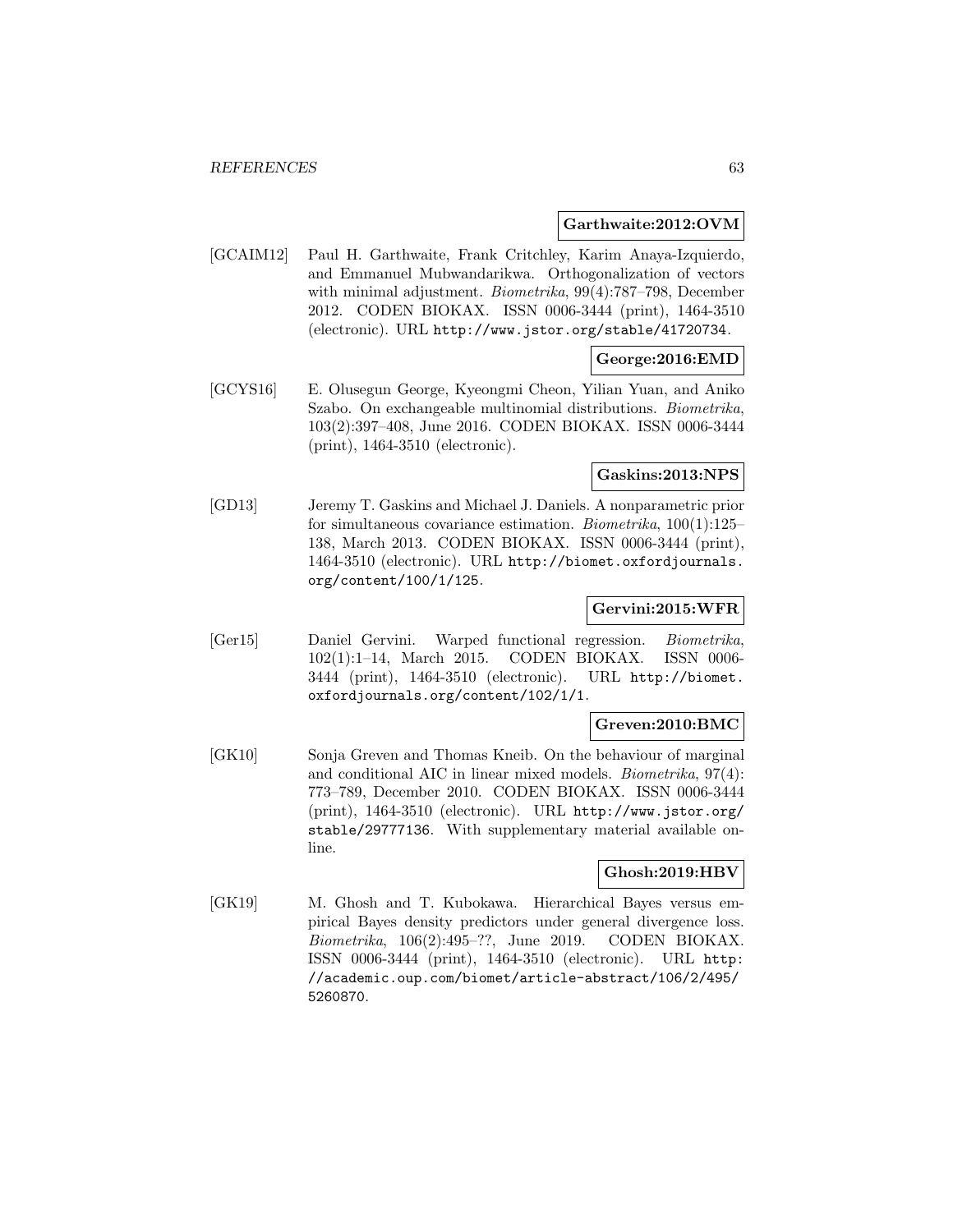#### **Gandy:2010:RAM**

[GKBZ10] A. Gandy, J. T. Kvaløy, A. Bottle, and F. Zhou. Risk-adjusted monitoring of time to event. *Biometrika*, 97(2):375–388, June 2010. CODEN BIOKAX. ISSN 0006-3444 (print), 1464-3510 (electronic). URL http://www.jstor.org/stable/25734092.

### **Ghosh:2015:BEB**

[GKK15] M. Ghosh, T. Kubokawa, and Y. Kawakubo. Benchmarked empirical Bayes methods in multiplicative area-level models with risk evaluation. Biometrika, 102(3):647–659, September 2015. CODEN BIOKAX. ISSN 0006-3444 (print), 1464-3510 (electronic). URL http://biomet.oxfordjournals.org/content/ 102/3/647.

#### **Gandy:2013:NRC**

[GL13] Axel Gandy and F. Din-Houn Lau. Non-restarting cumulative sum charts and control of the false discovery rate. Biometrika, 100(1):261–268, March 2013. CODEN BIOKAX. ISSN 0006- 3444 (print), 1464-3510 (electronic). URL http://biomet. oxfordjournals.org/content/100/1/261.

### **Guo:2011:JEM**

[GLMZ11] Jian Guo, Elizaveta Levina, George Michailidis, and Ji Zhu. Joint estimation of multiple graphical models. Biometrika, 98(1):1– 15, March 2011. CODEN BIOKAX. ISSN 0006-3444 (print), 1464-3510 (electronic). URL http://www.jstor.org/stable/ 29777161.

#### **Giannerini:2015:ETN**

[GMD15] Simone Giannerini, Esfandiar Maasoumi, and Estela Bee Dagum. Entropy testing for nonlinear serial dependence in time series. Biometrika, 102(3):661–675, September 2015. CODEN BIOKAX. ISSN 0006-3444 (print), 1464-3510 (electronic). URL http:// biomet.oxfordjournals.org/content/102/3/661.

#### **Goeman:2019:SCA**

[GMKS19] Jelle J. Goeman, Rosa J. Meijer, Thijmen J. P. Krebs, and Aldo Solari. Simultaneous control of all false discovery proportions in large-scale multiple hypothesis testing. *Biometrika*,  $106(4)$ : 841–??, December 2019. CODEN BIOKAX. ISSN 0006-3444 (print), 1464-3510 (electronic). URL http://academic.oup. com/biomet/article-abstract/106/4/841/5572659.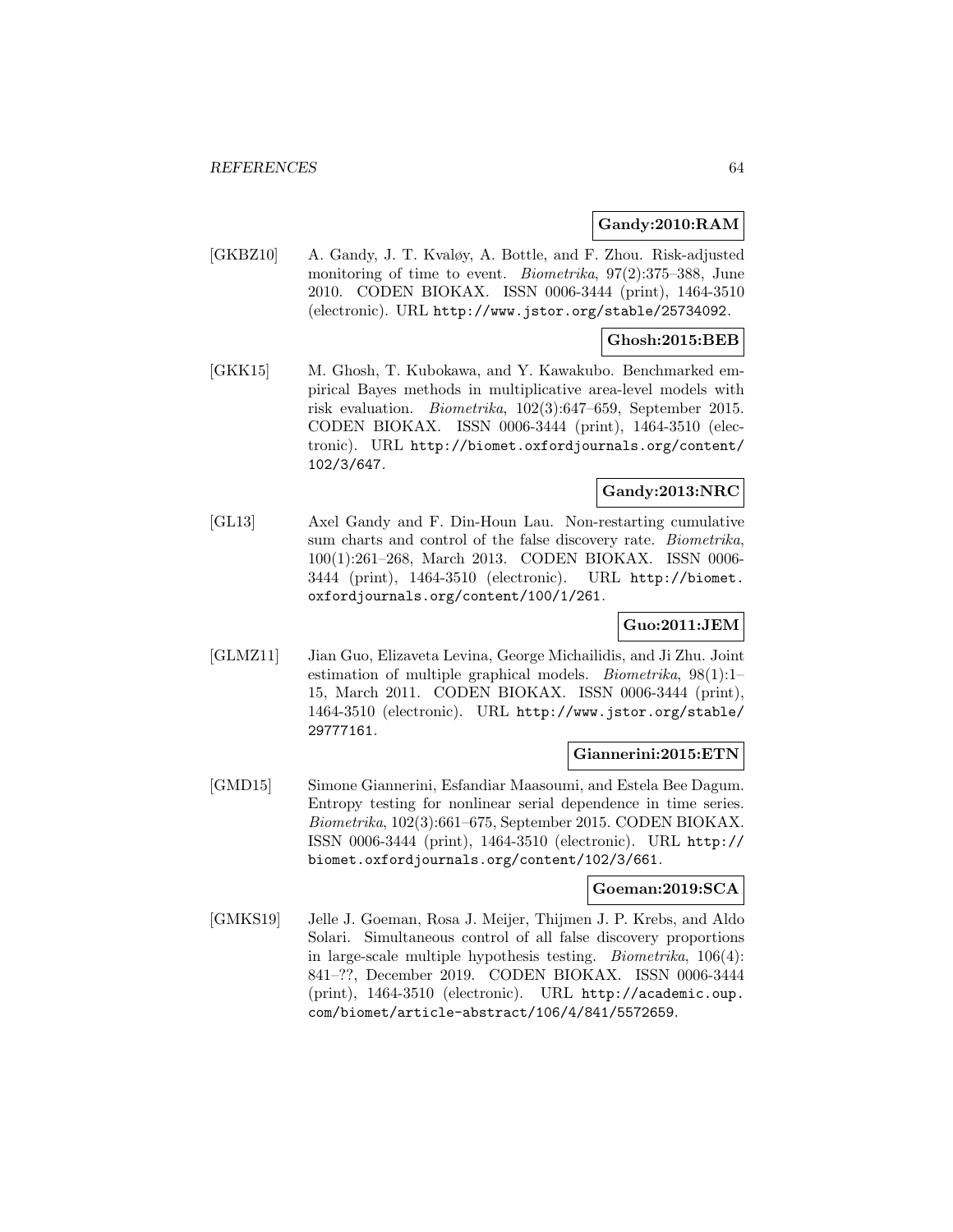#### **Gonzalez-Manteiga:2016:GFT**

[GMMMV16] Wenceslao González-Manteiga, María Dolores Martínez-Miranda, and Ingrid Van Keilegom. Goodness-of-fit test in parametric mixed effects models based on estimation of the error distribution. Biometrika, 103(1):133–146, March 2016. CODEN BIOKAX. ISSN 0006-3444 (print), 1464-3510 (electronic).

## **Genton:2011:LFG**

[GMS11] Marc G. Genton, Yanyuan Ma, and Huiyan Sang. On the likelihood function of Gaussian max-stable processes. Biometrika, 98(2):481–488, June 2011. CODEN BIOKAX. ISSN 0006-3444 (print), 1464-3510 (electronic). URL http://www.jstor.org/ stable/23076165.

## **Genest:2019:TIA**

[GNRM19] C. Genest, J. G. Neslehová, B. Rémillard, and O. A. Murphy. Testing for independence in arbitrary distributions. Biometrika, 106(1):47–??, March 1, 2019. CODEN BIOKAX. ISSN 0006- 3444 (print), 1464-3510 (electronic). URL http://academic. oup.com/biomet/article-abstract/106/1/47/5280314.

### **Genton:2015:MMS**

[GPS15] Marc G. Genton, Simone A. Padoan, and Huiyan Sang. Multivariate max-stable spatial processes. Biometrika, 102(1):215– 230, March 2015. CODEN BIOKAX. ISSN 0006-3444 (print), 1464-3510 (electronic). URL http://biomet.oxfordjournals. org/content/102/1/215.

#### **Guan:2010:WEE**

[GS10] Yongtao Guan and Ye Shen. A weighted estimating equation approach for inhomogeneous spatial point processes. Biometrika, 97(4):867–880, December 2010. CODEN BIOKAX. ISSN 0006- 3444 (print), 1464-3510 (electronic). URL http://www.jstor. org/stable/29777142.

# **Georgiou:2014:CON**

[GSDK14] S. D. Georgiou, S. Stylianou, K. Drosou, and C. Koukouvinos. Construction of orthogonal and nearly orthogonal designs for computer experiments. *Biometrika*,  $101(3)$ :741–747, September 2014. CODEN BIOKAX. ISSN 0006-3444 (print), 1464- 3510 (electronic). URL http://biomet.oxfordjournals.org/ content/101/3/741.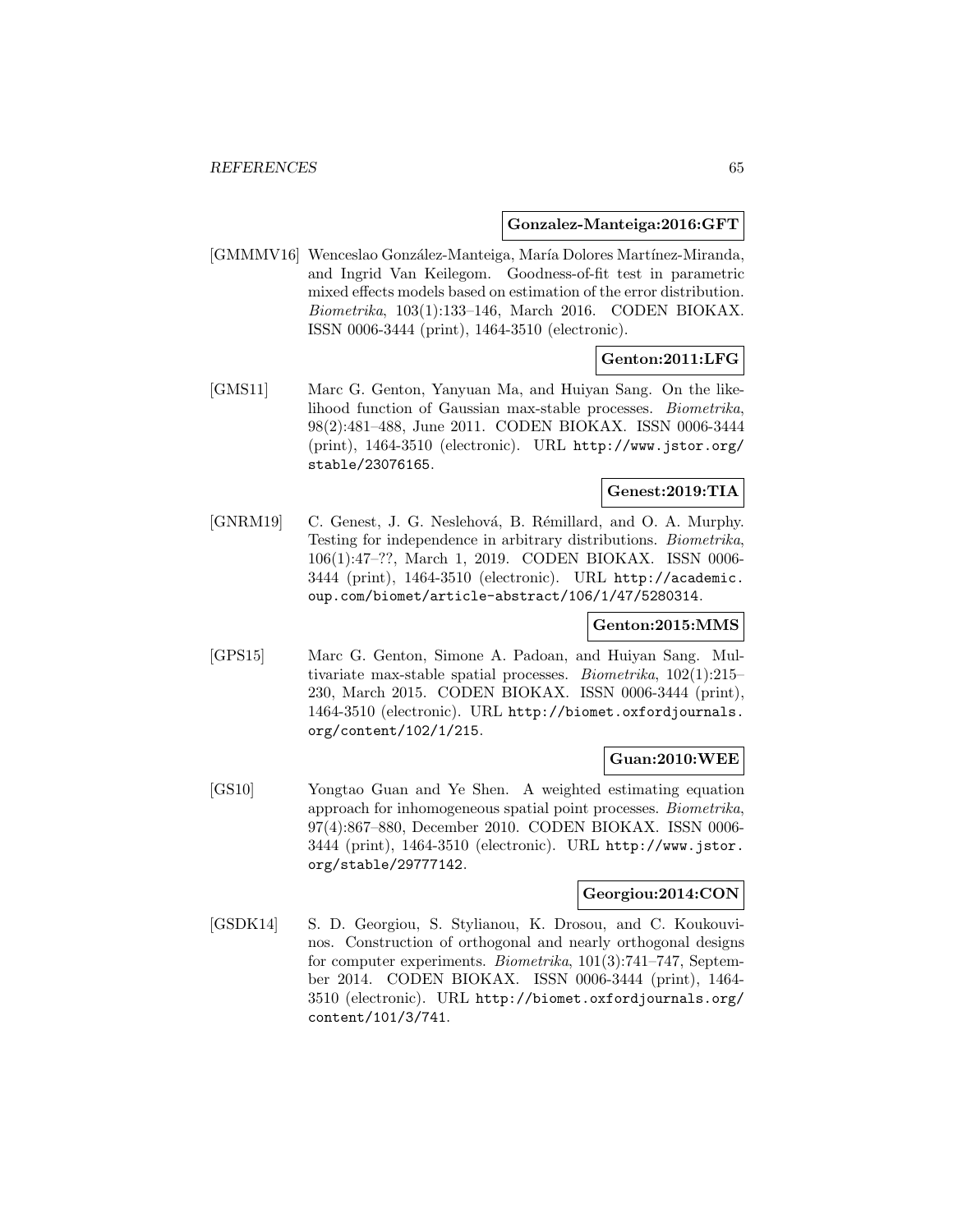#### **Green:2013:SDG**

[GT13] Peter J. Green and Alun Thomas. Sampling decomposable graphs using a Markov chain on junction trees. Biometrika, 100(1):91– 110, March 2013. CODEN BIOKAX. ISSN 0006-3444 (print), 1464-3510 (electronic). URL http://biomet.oxfordjournals. org/content/100/1/91.

## **Green:2018:SMP**

[GT18] Peter J. Green and Alun Thomas. A structural Markov property for decomposable graph laws that allows control of clique intersections. Biometrika, 105(1):19–??, March 1, 2018. CO-DEN BIOKAX. ISSN 0006-3444 (print), 1464-3510 (electronic). URL http://academic.oup.com/biomet/articleabstract/105/1/19/4724816.

# **Gou:2014:CIH**

[GTXR14] Jiangtao Gou, Ajit C. Tamhane, Dong Xi, and Dror Rom. A class of improved hybrid Hochberg–Hommel type step-up multiple test procedures. Biometrika, 101(4):899–911, December 2014. CODEN BIOKAX. ISSN 0006-3444 (print), 1464-3510 (electronic). URL http://biomet.oxfordjournals.org/content/ 101/4/899.

#### **Guinness:2019:SDE**

[Gui19] Joseph Guinness. Spectral density estimation for random fields via periodic embeddings. Biometrika, 106(2):267–??, June 2019. CODEN BIOKAX. ISSN 0006-3444 (print), 1464-3510 (electronic). URL http://academic.oup.com/biomet/articleabstract/106/2/267/5426971.

#### **Goeman:2011:TAH**

[GvHF11] Jelle J. Goeman, Hans C. van Houwelingen, and Livio Finos. Testing against a high-dimensional alternative in the generalized linear model: asymptotic type I error control. Biometrika, 98(2): 381–390, June 2011. CODEN BIOKAX. ISSN 0006-3444 (print), 1464-3510 (electronic). URL http://www.jstor.org/stable/ 23076157.

#### **Guo:2016:HDB**

[GWY16] Shaojun Guo, Yazhen Wang, and Qiwei Yao. High-dimensional and banded vector autoregressions. Biometrika, 103(4):889–903, December 2016. CODEN BIOKAX. ISSN 0006-3444 (print),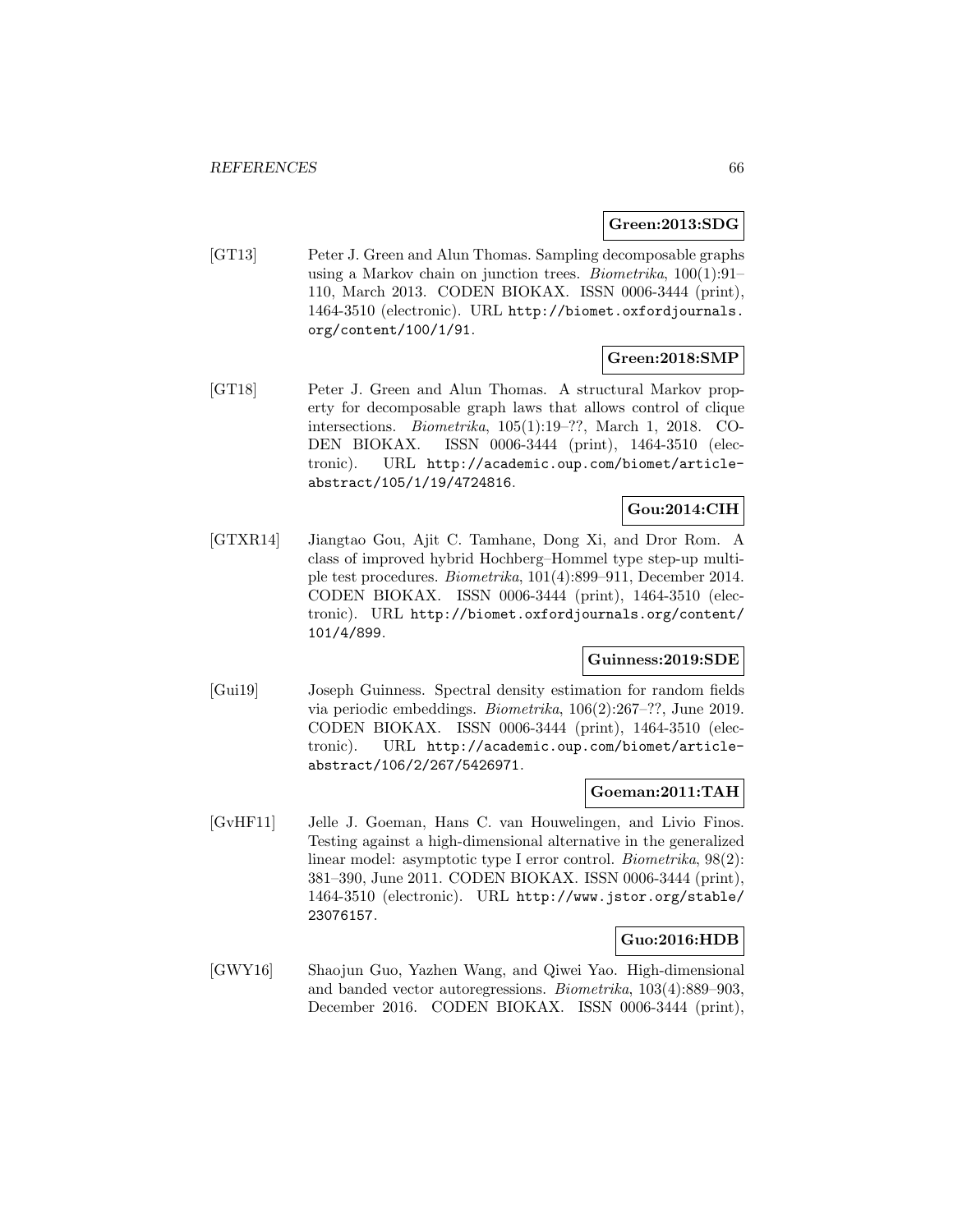1464-3510 (electronic). URL http://academic.oup.com/ biomet/article-abstract/103/4/889/2447879/High-dimensionaland-banded-vector-autoregressions.

### **Han:2016:IEM**

[Han16] Peisong Han. Intrinsic efficiency and multiple robustness in longitudinal studies with drop-out. Biometrika, 103(3):683–700, September 2016. CODEN BIOKAX. ISSN 0006-3444 (print), 1464-3510 (electronic).

#### **Harrison:2012:CHT**

[Har12] Matthew T. Harrison. Conservative hypothesis tests and confidence intervals using importance sampling. *Biometrika*, 99(1): 57–69, March 2012. CODEN BIOKAX. ISSN 0006-3444 (print), 1464-3510 (electronic). URL http://www.jstor.org/stable/ 41720672.

### **Hung:2010:PBL**

[HAW10] Ying Hung, Yasuo Amemiya, and Chien-Fu Jeff Wu. Probabilitybased Latin hypercube designs for slid-rectangular regions. Biometrika, 97(4):961–968, December 2010. CODEN BIOKAX. ISSN 0006-3444 (print), 1464-3510 (electronic). URL http:// www.jstor.org/stable/29777149.

### **Huang:2017:JSD**

[HC17] Ming-Yueh Huang and Kwun Chuen Gary Chan. Joint sufficient dimension reduction and estimation of conditional and average treatment effects. Biometrika, 104(3):583–??, September 2017. CODEN BIOKAX. ISSN 0006-3444 (print), 1464-3510 (electronic). URL http://academic.oup.com/biomet/articleabstract/104/3/583/3836906/Joint-sufficient-dimensionreduction-and.

#### **Han:2017:DFT**

[HCL17] Fang Han, Shizhe Chen, and Han Liu. Distribution-free tests of independence in high dimensions. Biometrika, 104(4):813– ??, December 1, 2017. CODEN BIOKAX. ISSN 0006-3444 (print), 1464-3510 (electronic). URL http://academic.oup. com/biomet/article-abstract/104/4/813/4321722.

### **Huser:2013:CLE**

[HD13] R. Huser and A. C. Davison. Composite likelihood estimation for the Brown-Resnick process. Biometrika, 100(2):511–518,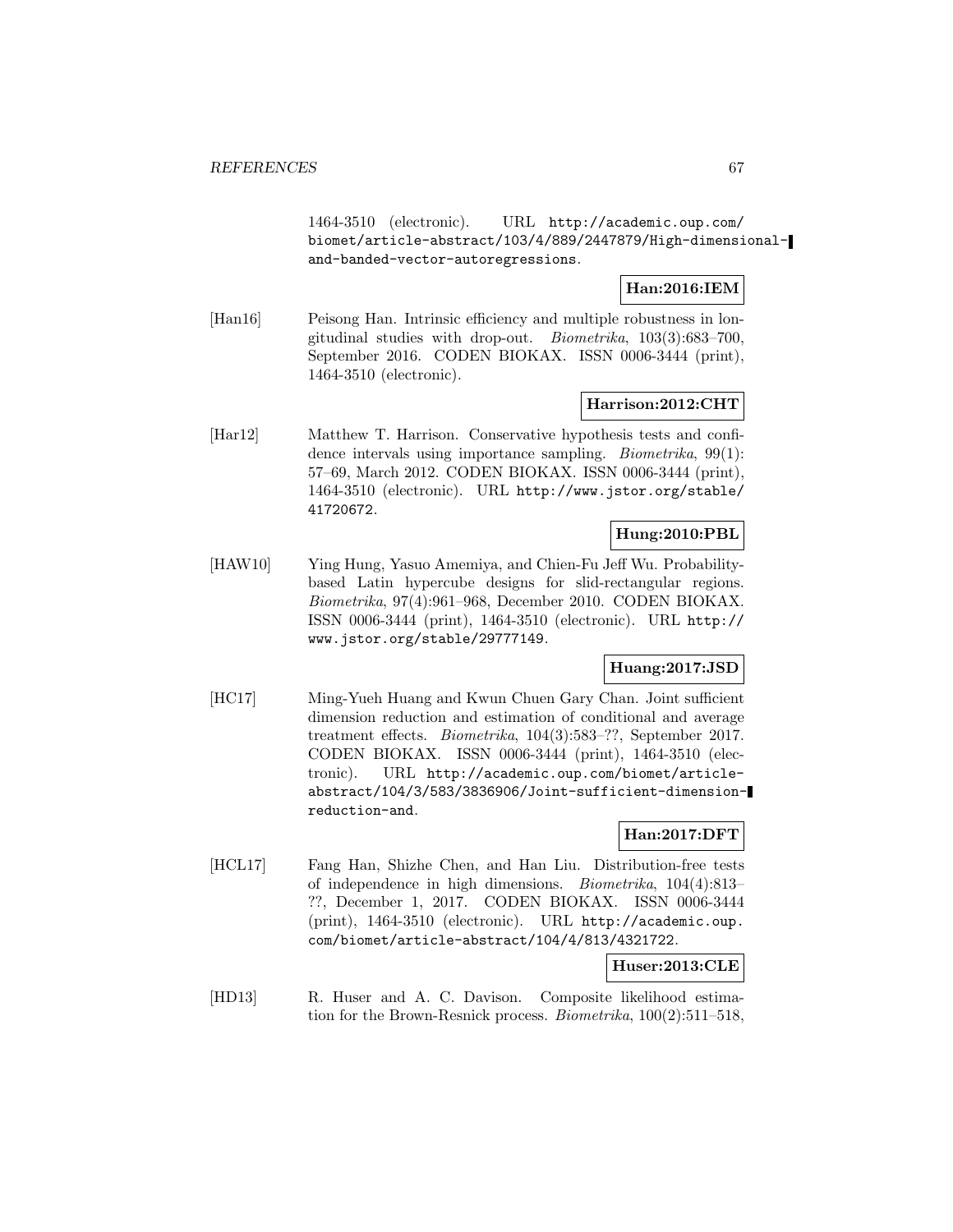June 2013. CODEN BIOKAX. ISSN 0006-3444 (print), 1464- 3510 (electronic). URL http://biomet.oxfordjournals.org/ content/100/2/511.

# **He:2017:ILB**

[He17] Xu He. Interleaved lattice-based minimax distance designs. Biometrika, 104(3):713–??, September 2017. CO-DEN BIOKAX. ISSN 0006-3444 (print), 1464-3510 (electronic). URL http://academic.oup.com/biomet/articleabstract/104/3/713/3920513/Interleaved-lattice-basedminimax-distance-designs.

### **He:2019:ILB**

[He19] Xu He. Interleaved lattice-based maximin distance designs. Biometrika, 106(2):453–??, June 2019. CODEN BIOKAX. ISSN 0006-3444 (print), 1464-3510 (electronic). URL http: //academic.oup.com/biomet/article-abstract/106/2/453/ 5290128.

### **Heinrich:2014:MFE**

[Hei14] C. Heinrich. The mode functional is not elicitable. *Biometrika*, 101(1):245–251, March 2014. CODEN BIOKAX. ISSN 0006- 3444 (print), 1464-3510 (electronic). URL http://biomet. oxfordjournals.org/content/101/1/245.

## **Hu:2010:SDR**

[HFQ10] Zonghui Hu, Dean A. Follmann, and Jing Qin. Semiparametric dimension reduction estimation for mean response with missing data. Biometrika, 97(2):305–319, June 2010. CODEN BIOKAX. ISSN 0006-3444 (print), 1464-3510 (electronic). URL http:// www.jstor.org/stable/25734087.

# **Hu:2014:EMR**

[HFW14] Zonghui Hu, Dean A. Follmann, and Naisyin Wang. Estimation of mean response via the effective balancing score. Biometrika, 101(3):613–624, September 2014. CODEN BIOKAX. ISSN 0006-3444 (print), 1464-3510 (electronic). URL http://biomet. oxfordjournals.org/content/101/3/613.

### **Huang:2011:NEV**

[HHC11] Chunfeng Huang, Tailen Hsing, and Noel Cressie. Nonparametric estimation of the variogram and its spectrum. *Biometrika*, 98(4): 775–789, December 2011. CODEN BIOKAX. ISSN 0006-3444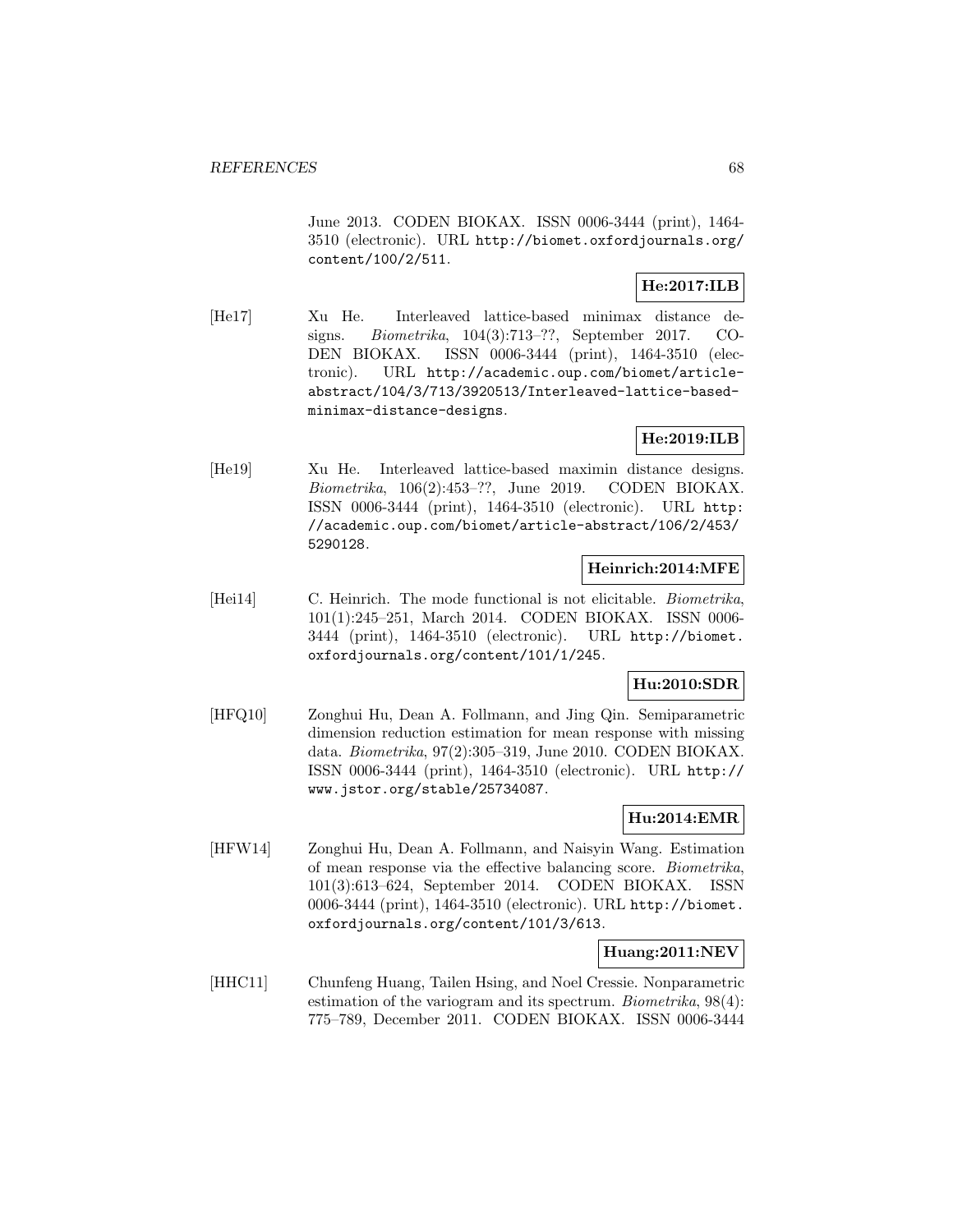(print), 1464-3510 (electronic). URL http://www.jstor.org/ stable/23076171.

### **Heller:2013:CMT**

[HHG13] Ruth Heller, Yair Heller, and Malka Gorfine. A consistent multivariate test of association based on ranks of distances. Biometrika, 100(2):503–510, June 2013. CODEN BIOKAX. ISSN 0006-3444 (print), 1464-3510 (electronic). URL http://biomet. oxfordjournals.org/content/100/2/503.

### **Hidaka:2014:GTT**

[Hid14] S. Hidaka. General type-token distribution. Biometrika, 101 (4):999–1002, December 2014. CODEN BIOKAX. ISSN 0006- 3444 (print), 1464-3510 (electronic). URL http://biomet. oxfordjournals.org/content/101/4/999.

## **Heng:2019:UHM**

[HJ19] J. Heng and P. E. Jacob. Unbiased Hamiltonian Monte Carlo with couplings. *Biometrika*,  $106(2):287-??$ , June 2019. CO-DEN BIOKAX. ISSN 0006-3444 (print), 1464-3510 (electronic). URL http://academic.oup.com/biomet/articleabstract/106/2/287/5366709.

# **Hong:2018:OPS**

[HKM18] L. Hong, T. A. Kuffner, and R. Martin. On overfitting and postselection uncertainty assessments. *Biometrika*,  $105(1):221-??$ , March 1, 2018. CODEN BIOKAX. ISSN 0006-3444 (print), 1464- 3510 (electronic). URL http://academic.oup.com/biomet/ article-abstract/105/1/221/4790750.

#### **Huang:2012:BDA**

[HLM12] Hanwen Huang, Yufeng Liu, and J. S. Marron. Bidirectional discrimination with application to data visualization. Biometrika, 99(4):851–864, December 2012. CODEN BIOKAX. ISSN 0006- 3444 (print), 1464-3510 (electronic). URL http://www.jstor. org/stable/41720738.

#### **Hall:2010:BCI**

[HM10] Peter Hall and Hugh Miller. Bootstrap confidence intervals and hypothesis tests for extrema of parameters. *Biometrika*, 97(4): 881–892, December 2010. CODEN BIOKAX. ISSN 0006-3444 (print), 1464-3510 (electronic). URL http://www.jstor.org/ stable/29777143.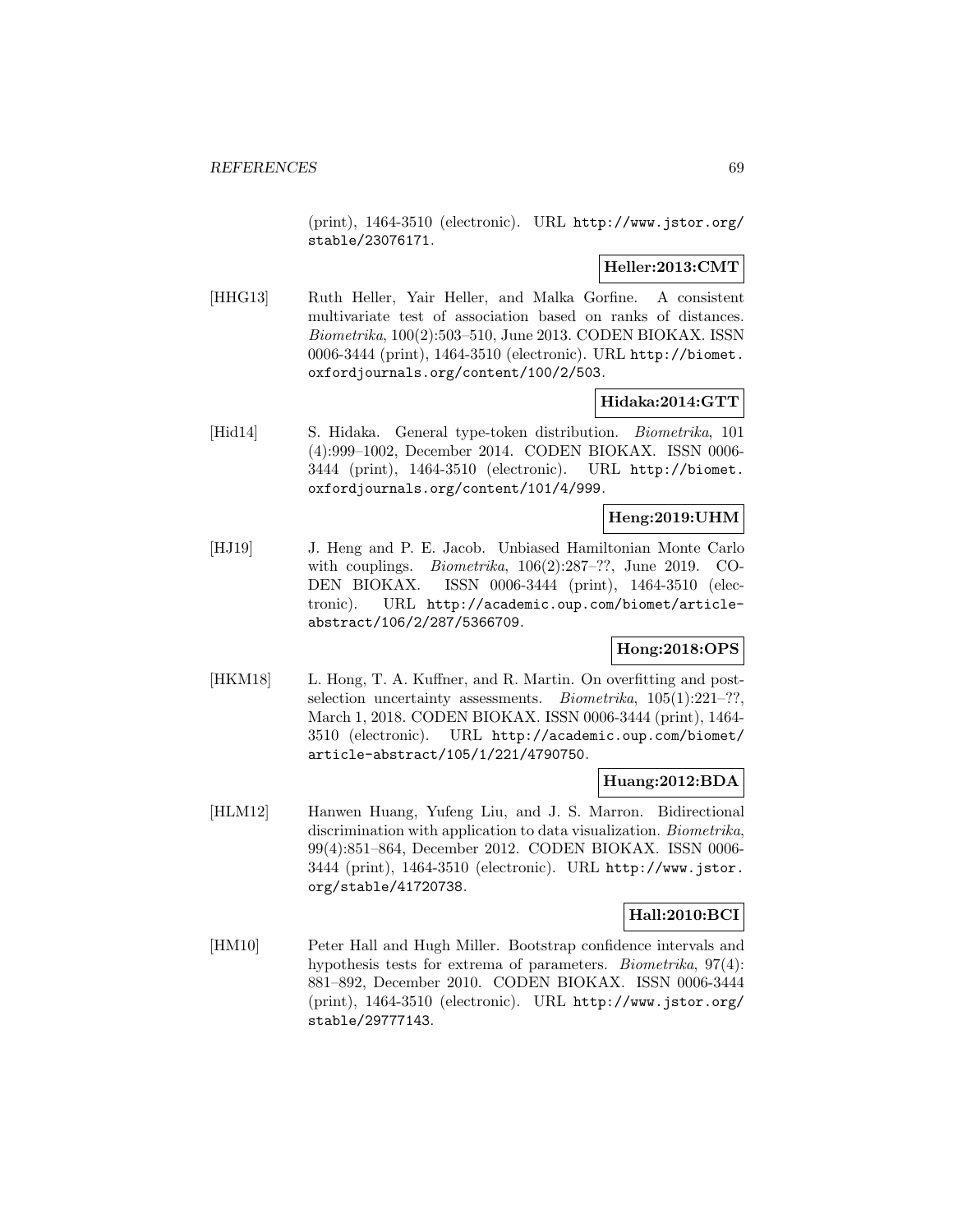### **Hall:2012:CTD**

[HM12] Peter Hall and Tapabrata Maiti. Choosing trajectory and data type when classifying functional data. Biometrika, 99(4):799–811, December 2012. CODEN BIOKAX. ISSN 0006-3444 (print), 1464-3510 (electronic). URL http://www.jstor.org/stable/ 41720735.

## **Hiabu:2016:SFL**

[HMMMN16] M. Hiabu, E. Mammen, M. D. Martínez-Miranda, and J. P. Nielsen. In-sample forecasting with local linear survival densities. Biometrika, 103(4):843–859, December 2016. CODEN BIOKAX. ISSN 0006-3444 (print), 1464-3510 (electronic). URL http: //academic.oup.com/biomet/article-abstract/103/4/843/ 2659029/In-sample-forecasting-with-local-linear-survival.

# **Hu:2011:TDC**

[HNLR11] Tianle Hu, Bin Nan, Xihong Lin, and James M. Robins. Timedependent cross ratio estimation for bivariate failure times. Biometrika, 98(2):341–354, June 2011. CODEN BIOKAX. ISSN 0006-3444 (print), 1464-3510 (electronic). URL http://www. jstor.org/stable/23076154.

# **Hoga:2018:SBT**

[Hog18] Y. Hoga. A structural break test for extremal dependence in  $\beta$ -mixing random vectors. *Biometrika*, 105(3):627–??, September 1, 2018. CODEN BIOKAX. ISSN 0006-3444 (print), 1464- 3510 (electronic). URL http://academic.oup.com/biomet/ article-abstract/105/3/627/5046347.

#### **Hristache:2017:CMM**

[HP17] M. Hristache and V. Patilea. Conditional moment models with data missing at random. Biometrika, 104(3):735–??, September 2017. CODEN BIOKAX. ISSN 0006-3444 (print), 1464- 3510 (electronic). URL http://academic.oup.com/biomet/ article-abstract/104/3/735/3829436/Conditional-momentmodels-with-data-missing-at.

## **He:2011:NOA**

[HQ11a] Xu He and Peter Z. G. Qian. Nested orthogonal array-based Latin hypercube designs. Biometrika, 98(3):721–731, September 2011. CODEN BIOKAX. ISSN 0006-3444 (print), 1464-3510 (electronic). URL http://www.jstor.org/stable/23076142.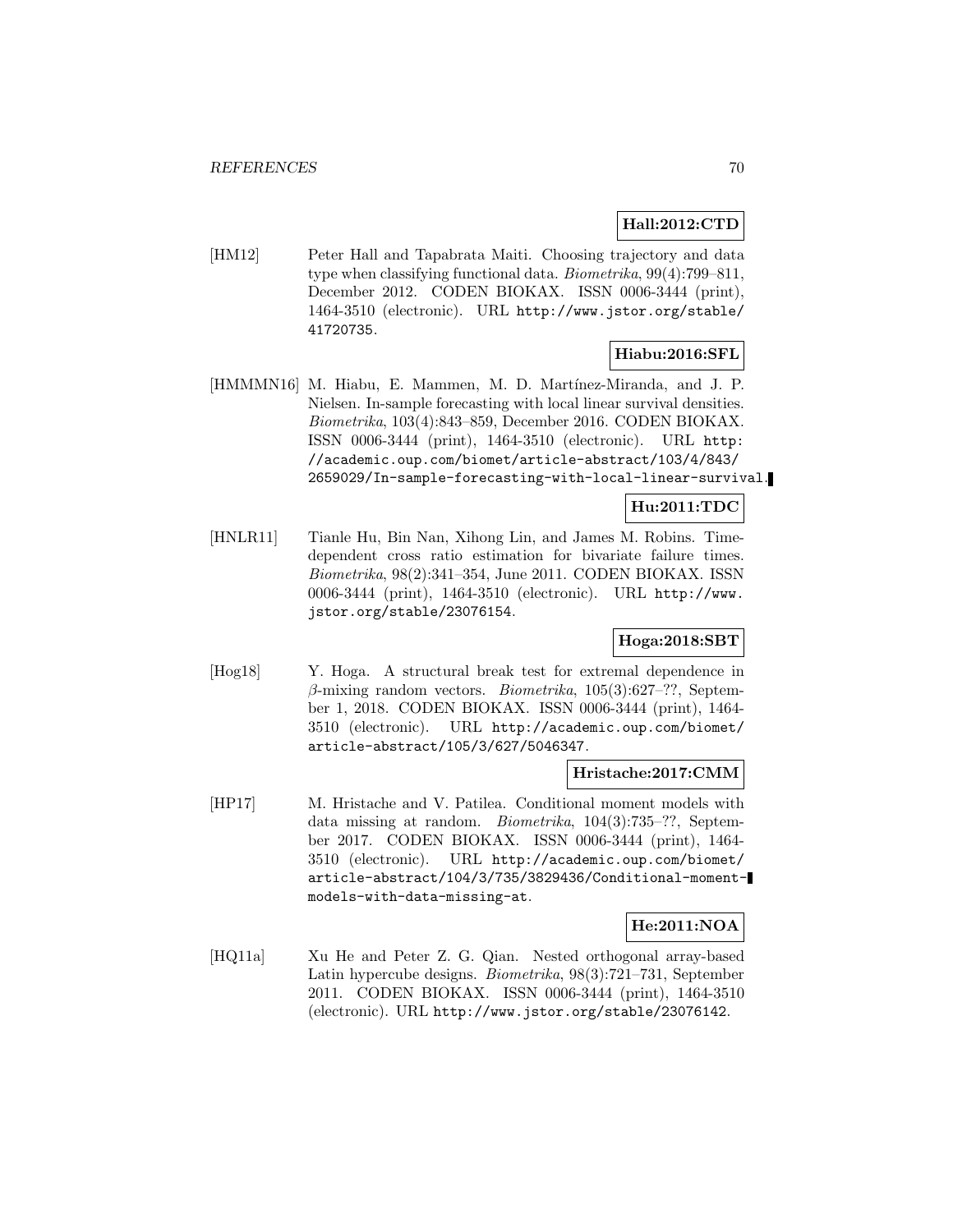### **Huang:2011:NEL**

[HQ11b] Chiung-Yu Huang and Jing Qin. Nonparametric estimation for length-biased and right-censored data. Biometrika, 98(1):177– 186, March 2011. CODEN BIOKAX. ISSN 0006-3444 (print), 1464-3510 (electronic). URL http://www.jstor.org/stable/ 29777173.

# **Huang:2013:SEA**

[HQ13] Chiung-Yu Huang and Jing Qin. Semiparametric estimation for the additive hazards model with left-truncated and right-censored data. Biometrika, 100(4):877–888, December 2013. CODEN BIOKAX. ISSN 0006-3444 (print), 1464-3510 (electronic). URL http://biomet.oxfordjournals.org/content/100/4/877.

## **Huang:2012:MPP**

[HQF12] Chiung-Yu Huang, Jing Qin, and Dean A. Follmann. A maximum pseudo-profile likelihood estimator for the Cox model under length-biased sampling. Biometrika, 99(1):199–210, March 2012. CODEN BIOKAX. ISSN 0006-3444 (print), 1464-3510 (electronic). URL http://www.jstor.org/stable/41720682.

## **Huang:2012:PLR**

[HR12] Alan Huang and Paul J. Rathouz. Proportional likelihood ratio models for mean regression. Biometrika, 99(1):223–229, March 2012. CODEN BIOKAX. ISSN 0006-3444 (print), 1464-3510 (electronic). URL http://www.jstor.org/stable/41720684.

#### **Heard:2018:CBM**

[HRD18] N. A. Heard and P. Rubin-Delanchy. Choosing between methods of combining p-values. Biometrika, 105(1):239–??, March 1, 2018. CODEN BIOKAX. ISSN 0006-3444 (print), 1464- 3510 (electronic). URL http://academic.oup.com/biomet/ article-abstract/105/1/239/4788722.

## **Hemerik:2019:PBS**

[HSG19] J. Hemerik, A. Solari, and J. J. Goeman. Permutation-based simultaneous confidence bounds for the false discovery proportion. Biometrika, 106(3):635–??, September 2019. CO-DEN BIOKAX. ISSN 0006-3444 (print), 1464-3510 (electronic). URL http://academic.oup.com/biomet/articleabstract/106/3/635/5527339.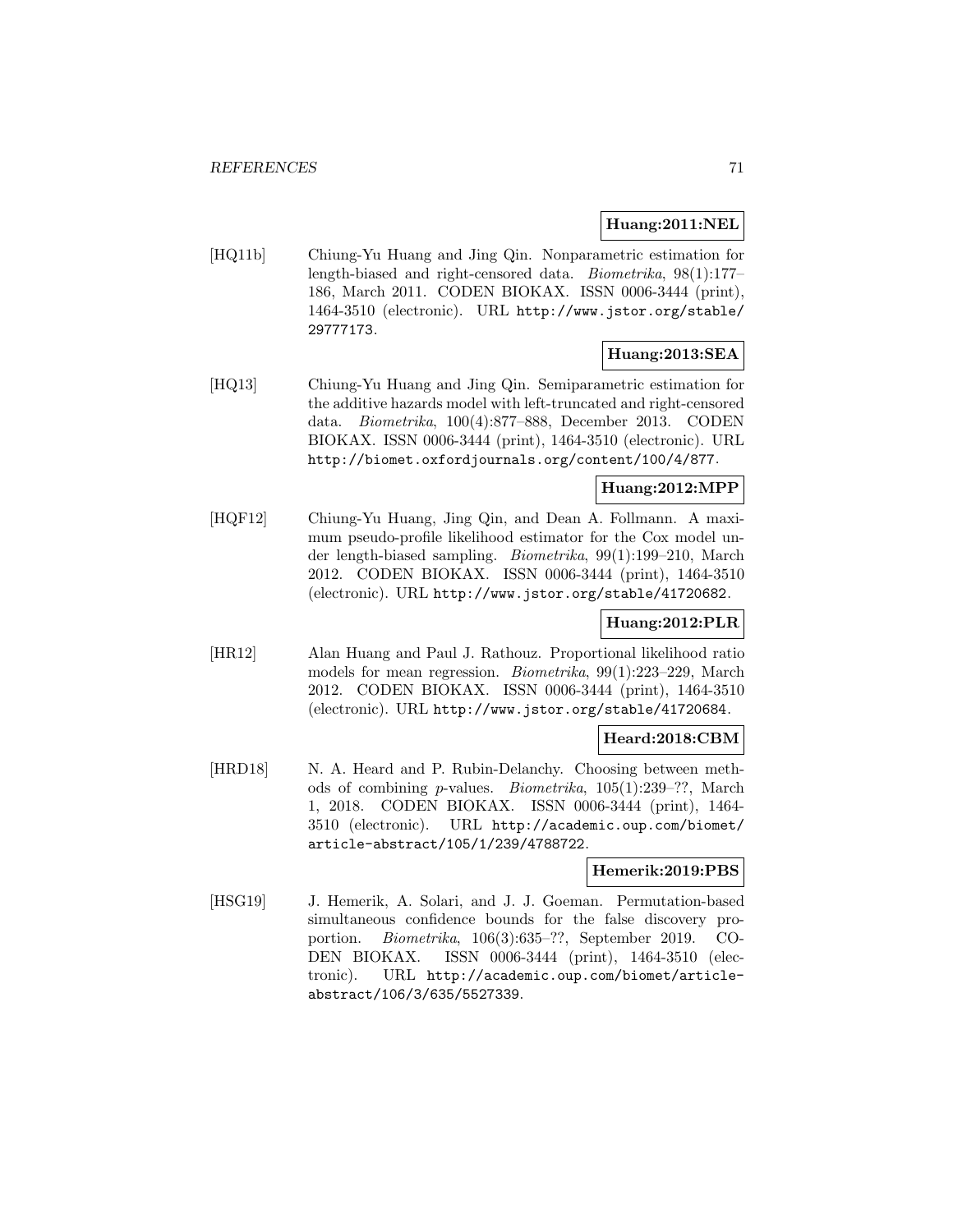### **Haris:2019:NRA**

[HSS19] Asad Haris, Ali Shojaie, and Noah Simon. Nonparametric regression with adaptive truncation via a convex hierarchical penalty. Biometrika, 106(1):87–??, March 1, 2019. CO-DEN BIOKAX. ISSN 0006-3444 (print), 1464-3510 (electronic). URL http://academic.oup.com/biomet/articleabstract/106/1/87/5244600.

# **He:2013:SOA**

[HT13] Yuanzhen He and Boxin Tang. Strong orthogonal arrays and associated Latin hypercubes for computer experiments. Biometrika, 100(1):254–260, March 2013. CODEN BIOKAX. ISSN 0006- 3444 (print), 1464-3510 (electronic). URL http://biomet. oxfordjournals.org/content/100/1/254.

### **Huang:2014:BCC**

[Hua14] Yijian Huang. Bootstrap for the case-cohort design. Biometrika, 101(2):465–476, June 2014. CODEN BIOKAX. ISSN 0006- 3444 (print), 1464-3510 (electronic). URL http://biomet. oxfordjournals.org/content/101/2/465.

#### **Hung:2012:TSD**

[Hun12] Hung Hung. A two-stage dimension-reduction method for transformed responses and its applications. Biometrika, 99(4):865–877, December 2012. CODEN BIOKAX. ISSN 0006-3444 (print), 1464-3510 (electronic). URL http://www.jstor.org/stable/ 41720739.

#### **Hennig:2016:QBC**

[HV16] C. Hennig and C. Viroli. Quantile-based classifiers. *Biometrika*, 103(2):435–446, June 2016. CODEN BIOKAX. ISSN 0006-3444 (print), 1464-3510 (electronic).

### **Han:2013:EMD**

[HW13] Peisong Han and Lu Wang. Estimation with missing data: beyond double robustness. *Biometrika*,  $100(2):417-430$ , June 2013. CODEN BIOKAX. ISSN 0006-3444 (print), 1464-3510 (electronic). URL http://biomet.oxfordjournals.org/content/ 100/2/417.

### **Hanfelt:2014:SRC**

[HW14] John J. Hanfelt and Lijia Wang. Simple relaxed conditional likelihood. Biometrika, 101(3):726–732, September 2014. CODEN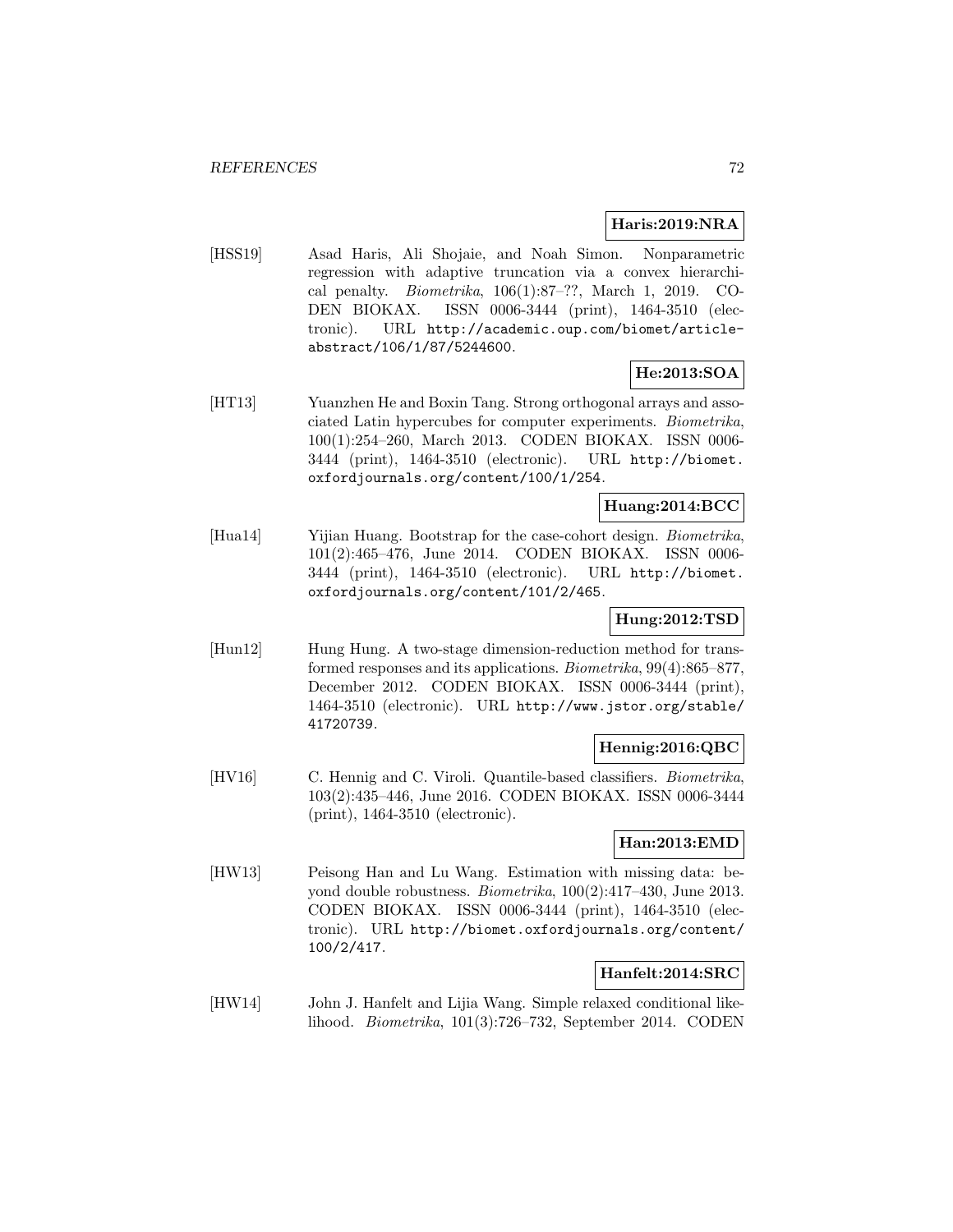BIOKAX. ISSN 0006-3444 (print), 1464-3510 (electronic). URL http://biomet.oxfordjournals.org/content/101/3/726.

### **Holmes:2017:AVP**

[HW17] C. C. Holmes and S. G. Walker. Assigning a value to a power likelihood in a general Bayesian model. Biometrika, 104(2):497–503, June 2017. CODEN BIOKAX. ISSN 0006-3444 (print), 1464- 3510 (electronic). URL http://academic.oup.com/biomet/ article-abstract/104/2/497/3074978/Assigning-a-valueto-a-power-likelihood-in-a.

# **Hui:2015:OSF**

[HWF15] Francis K. C. Hui, David I. Warton, and Scott D. Foster. Order selection in finite mixture models: complete or observed likelihood information criteria? *Biometrika*, 102(3):724–730, September 2015. CODEN BIOKAX. ISSN 0006-3444 (print), 1464- 3510 (electronic). URL http://biomet.oxfordjournals.org/ content/102/3/724.

## **Hung:2012:MPC**

[HWTH12] Hung Hung, Peishien Wu, Iping Tu, and Suyun Huang. On multilinear principal component analysis of order-two tensors. Biometrika, 99(3):569–583, September 2012. CODEN BIOKAX. ISSN 0006-3444 (print), 1464-3510 (electronic). URL http:// www.jstor.org/stable/41720715.

## **Hall:2010:IPP**

[HX10] Peter Hall and Jing-Hao Xue. Incorporating prior probabilities into high-dimensional classifiers. Biometrika, 97(1):31–48, March 2010. CODEN BIOKAX. ISSN 0006-3444 (print), 1464-3510 (electronic). URL http://www.jstor.org/stable/27798895.

# **Hall:2013:STC**

[HXX13] Peter Hall, Yingcun Xia, and Jing-Hao Xue. Simple tiered classifiers. Biometrika, 100(2):431–445, June 2013. CODEN BIOKAX. ISSN 0006-3444 (print), 1464-3510 (electronic). URL http:// biomet.oxfordjournals.org/content/100/2/431.

# **Hall:2011:DEC**

[HZ11] Peter Hall and Johanna Ziegel. Distribution estimators and confidence intervals for stereological volumes. Biometrika, 98(2):417– 431, June 2011. CODEN BIOKAX. ISSN 0006-3444 (print),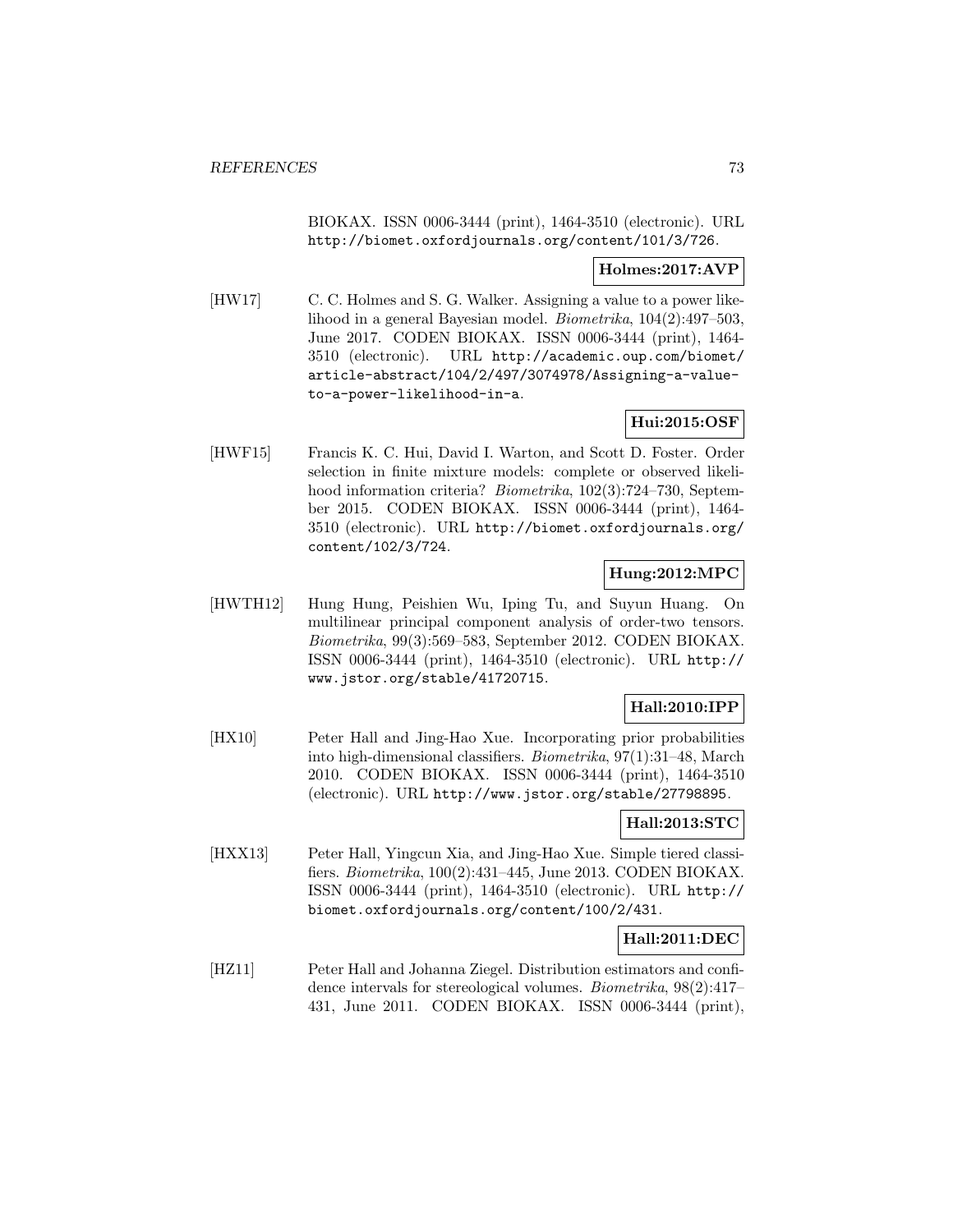1464-3510 (electronic). URL http://www.jstor.org/stable/ 23076160.

## **Hsu:2015:SCF**

[HZSR15] Jesse Y. Hsu, José R. Zubizarreta, Dylan S. Small, and Paul R. Rosenbaum. Strong control of the familywise error rate in observational studies that discover effect modification by exploratory methods. Biometrika, 102(4):767–782, December 2015. CODEN BIOKAX. ISSN 0006-3444 (print), 1464-3510 (electronic). URL http://biomet.oxfordjournals.org/content/102/4/767.

## **Jansen:2014:ICV**

[Jan14] Maarten Jansen. Information criteria for variable selection under sparsity. Biometrika, 101(1):37–55, March 2014. CODEN BIOKAX. ISSN 0006-3444 (print), 1464-3510 (electronic). URL http://biomet.oxfordjournals.org/content/101/1/37.

## **Jeng:2013:SDR**

[JCL13] X. Jessie Jeng, T. Tony Cai, and Hongzhe Li. Simultaneous discovery of rare and common segment variants. *Biometrika*, 100(1):157–172, March 2013. CODEN BIOKAX. ISSN 0006- 3444 (print), 1464-3510 (electronic). URL http://biomet. oxfordjournals.org/content/100/1/157.

# **Jung:2012:APN**

[JDM12] Sungkyu Jung, Ian L. Dryden, and J. S. Marron. Analysis of principal nested spheres. Biometrika, 99(3):551–568, September 2012. CODEN BIOKAX. ISSN 0006-3444 (print), 1464-3510 (electronic). URL http://www.jstor.org/stable/41720714.

## **Janson:2015:EDF**

[JFH15] Lucas Janson, William Fithian, and Trevor J. Hastie. Effective degrees of freedom: a flawed metaphor. Biometrika, 102(2):479– 485, June 2015. CODEN BIOKAX. ISSN 0006-3444 (print), 1464-3510 (electronic). URL http://biomet.oxfordjournals. org/content/102/2/479.

### **Joseph:2015:MPD**

[JGB15] V. Roshan Joseph, Evren Gul, and Shan Ba. Maximum projection designs for computer experiments. Biometrika, 102(2): 371–380, June 2015. CODEN BIOKAX. ISSN 0006-3444 (print), 1464-3510 (electronic). URL http://biomet.oxfordjournals. org/content/102/2/371.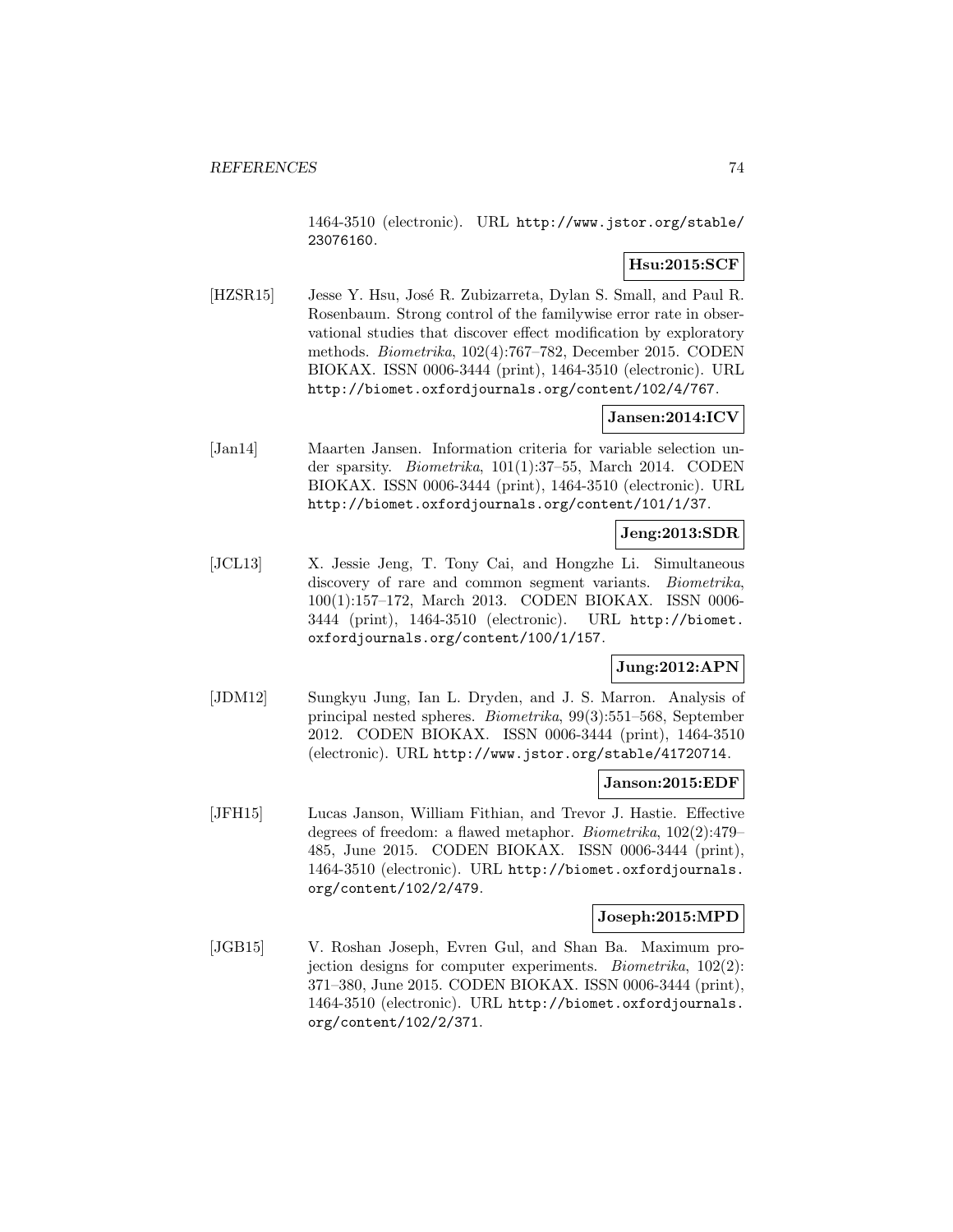### **Jara:2011:CMD**

[JH11a] A. Jara and T. E. Hanson. A class of mixtures of dependent tailfree processes. Biometrika, 98(3):553–566, September 2011. CO-DEN BIOKAX. ISSN 0006-3444 (print), 1464-3510 (electronic). URL http://www.jstor.org/stable/23076131.

## **Jin:2011:COE**

[JH11b] Baisuo Jin and Mong-Na Lo Huang. Construction of  $\varphi_p$ -optimal exact designs with minimum experimental run size for a linear log contrast model in mixture experiments. Biometrika, 98(3): 741–747, September 2011. CODEN BIOKAX. ISSN 0006-3444 (print), 1464-3510 (electronic). URL http://www.jstor.org/ stable/23076144.

### **Jiongo:2013:CBR**

[JHD13] V. Dongmo Jiongo, D. Haziza, and P. Duchesne. Controlling the bias of robust small-area estimators. Biometrika, 100(4):843– 858, December 2013. CODEN BIOKAX. ISSN 0006-3444 (print), 1464-3510 (electronic). URL http://biomet.oxfordjournals. org/content/100/4/843.

## **Jiang:2014:MFC**

[Jia14] Jiancheng Jiang. Multivariate functional-coefficient regression models for nonlinear vector time series data. Biometrika, 101 (3):689–702, September 2014. CODEN BIOKAX. ISSN 0006- 3444 (print), 1464-3510 (electronic). URL http://biomet. oxfordjournals.org/content/101/3/689.

#### **Jadhav:2017:DGF**

[JKL17] S. Jadhav, H. L. Koul, and Q. Lu. Dependent generalized functional linear models. Biometrika, 104(4):987–??, December 1, 2017. CODEN BIOKAX. ISSN 0006-3444 (print), 1464- 3510 (electronic). URL http://academic.oup.com/biomet/ article-abstract/104/4/987/4102394.

#### **Jiang:2012:SSR**

[JL12] Binyan Jiang and Wei-Liem Loh. On the sparsity of signals in a random sample. Biometrika, 99(4):915–928, December 2012. CO-DEN BIOKAX. ISSN 0006-3444 (print), 1464-3510 (electronic). URL http://www.jstor.org/stable/41720742.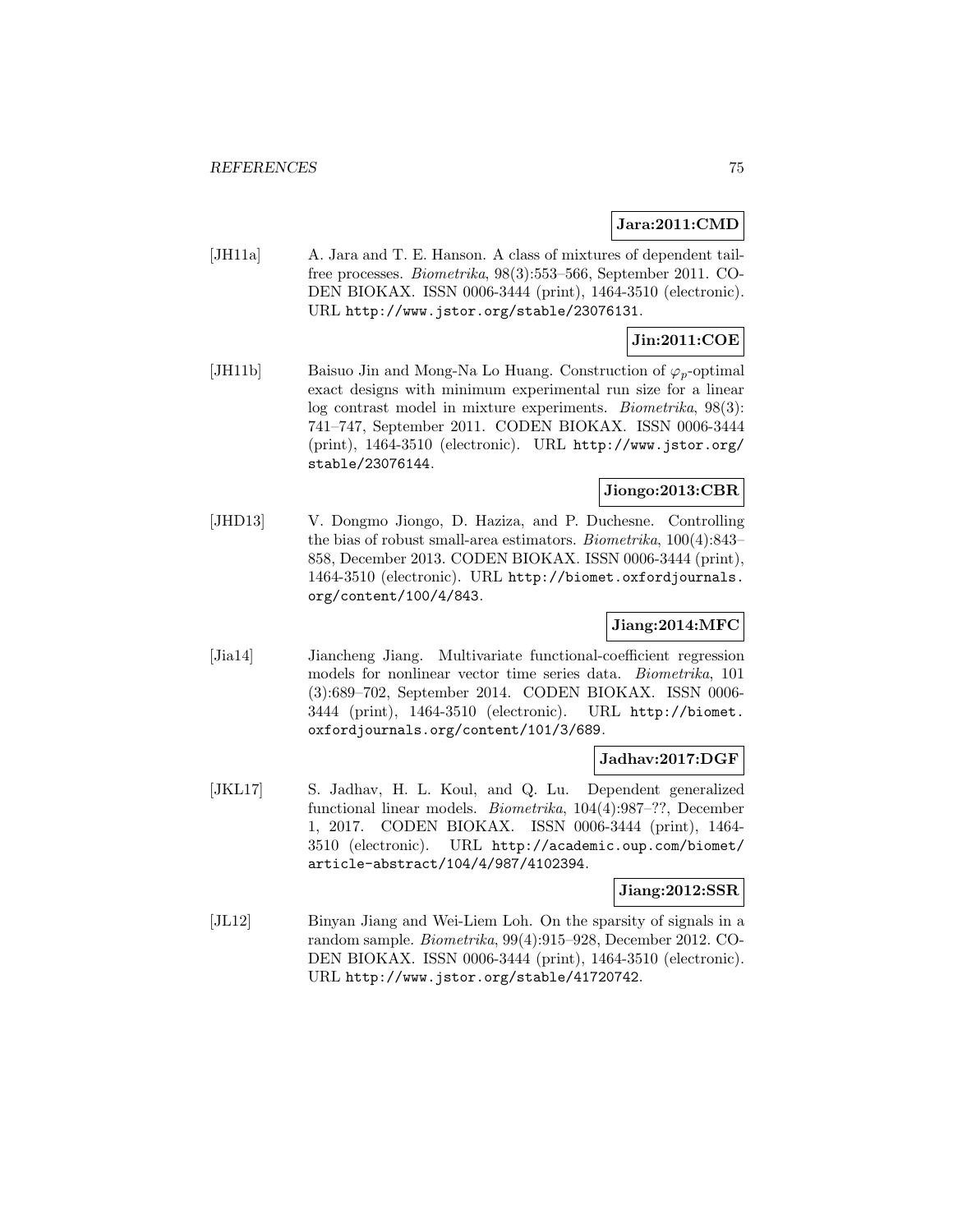### **Jung:2018:NPC**

[JLA18] Sungkyu Jung, Myung Hee Lee, and Jeongyoun Ahn. On the number of principal components in high dimensions. *Biometrika*, 105(2):389–??, June 1, 2018. CODEN BIOKAX. ISSN 0006- 3444 (print), 1464-3510 (electronic). URL http://academic. oup.com/biomet/article-abstract/105/2/389/4944221.

# **Jia:2014:CLC**

[JLC14] Xiaoyu Jia, Shing M. Lee, and Ying Kuen Cheung. Characterization of the likelihood continual reassessment method. Biometrika, 101(3):599–612, September 2014. CODEN BIOKAX. ISSN 0006-3444 (print), 1464-3510 (electronic). URL http://biomet. oxfordjournals.org/content/101/3/599.

## **Johndrow:2018:TLM**

[JLD18] J. E. Johndrow, K. Lum, and D. B. Dunson. Theoretical limits of microclustering for record linkage. Biometrika, 105(2): 431–??, June 1, 2018. CODEN BIOKAX. ISSN 0006-3444 (print), 1464-3510 (electronic). URL http://academic.oup. com/biomet/article-abstract/105/2/431/4944220.

### **Johndrow:2019:LRP**

[JLMV19] J. E. Johndrow, K. Lum, and D. Manrique-Vallier. Lowrisk population size estimates in the presence of capture heterogeneity. Biometrika, 106(1):197–??, March 1, 2019. CO-DEN BIOKAX. ISSN 0006-3444 (print), 1464-3510 (electronic). URL http://academic.oup.com/biomet/articleabstract/106/1/197/5298937.

### **Jiang:2019:SDF**

[JMW19] F. Jiang, Y. Ma, and Y. Wei. Sufficient direction factor model and its application to gene expression quantitative trait loci discovery. Biometrika, 106(2):417–??, June 2019. CO-DEN BIOKAX. ISSN 0006-3444 (print), 1464-3510 (electronic). URL http://academic.oup.com/biomet/articleabstract/106/2/417/5476365.

#### **Johnstone:2017:RLR**

[JN17] I. M. Johnstone and B. Nadler. Roy's largest root test under rankone alternatives. Biometrika, 104(1):181–193, March 2017. CO-DEN BIOKAX. ISSN 0006-3444 (print), 1464-3510 (electronic).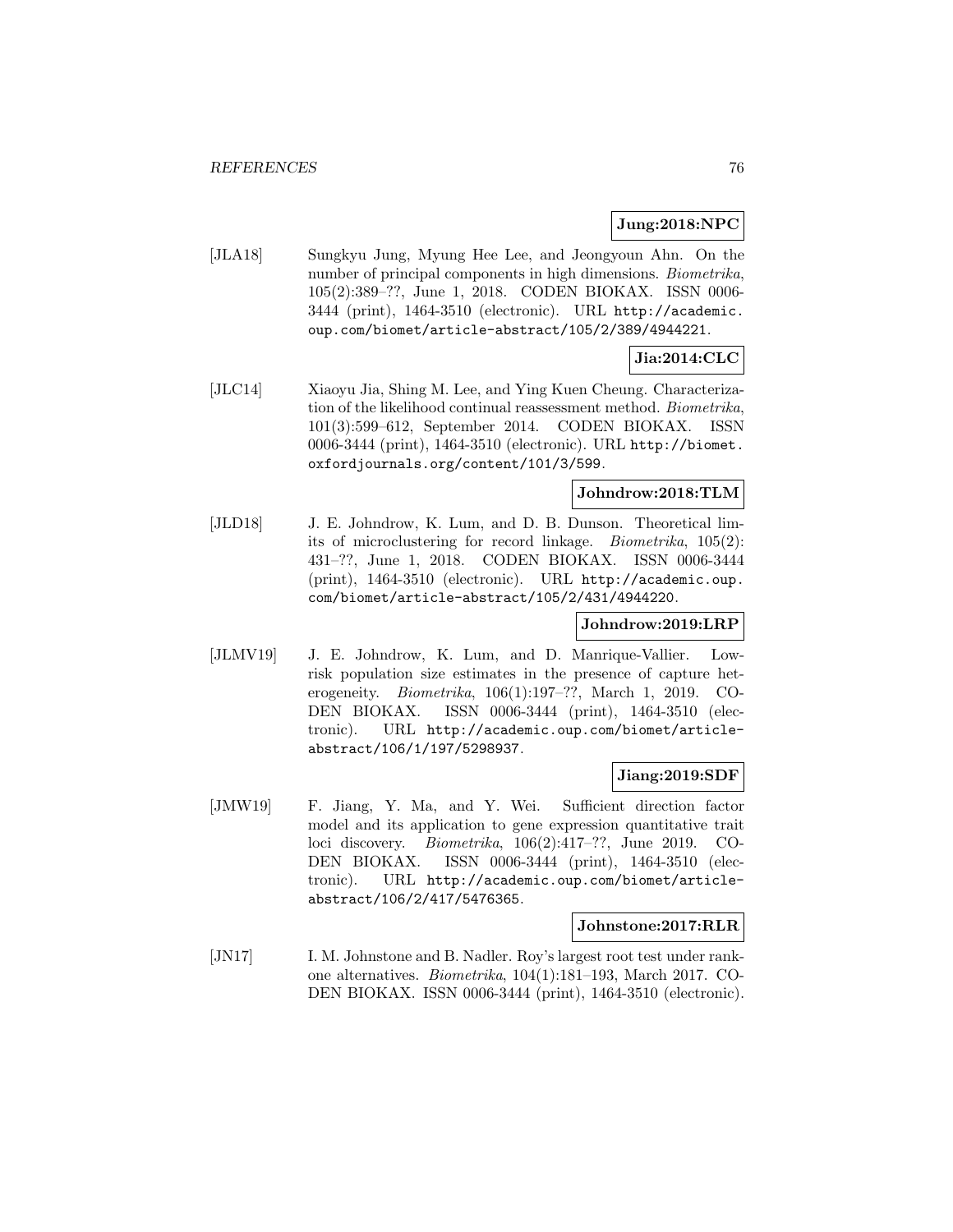URL http://academic.oup.com/biomet/article-abstract/ 104/1/181/2901924/Roy-s-largest-root-test-under-rankone.

## **Jiang:2012:SPE**

[JS12] Hui Jiang and Julia Salzman. Statistical properties of an early stopping rule for resampling-based multiple testing. *Biometrika*, 99(4):973–980, December 2012. CODEN BIOKAX. ISSN 0006- 3444 (print), 1464-3510 (electronic). URL http://www.jstor. org/stable/41720746.

## **Jewell:2019:DGH**

[JW19] S. W. Jewell and D. M. Witten. Discussion of 'Gene hunting with hidden Markov model knockoffs'. *Biometrika*, 106(1):23–??, March 1, 2019. CODEN BIOKAX. ISSN 0006-3444 (print), 1464- 3510 (electronic). URL http://academic.oup.com/biomet/ article-abstract/106/1/23/5318359. See [SSC19a].

## **Krieger:2019:NRD**

[KAK19] A. M. Krieger, D. Azriel, and A. Kapelner. Nearly random designs with greatly improved balance. *Biometrika*, 106(3): 695–??, September 2019. CODEN BIOKAX. ISSN 0006-3444 (print), 1464-3510 (electronic). URL http://academic.oup. com/biomet/article-abstract/106/3/695/5499316.

## **Kurtek:2015:BSA**

[KB15] Sebastian Kurtek and Karthik Bharath. Bayesian sensitivity analysis with the Fisher–Rao metric. Biometrika, 102(3):601–616, September 2015. CODEN BIOKAX. ISSN 0006-3444 (print), 1464-3510 (electronic). URL http://biomet.oxfordjournals. org/content/102/3/601.

## **Krafty:2013:PMW**

[KC13] Robert T. Krafty and William O. Collinge. Penalized multivariate Whittle likelihood for power spectrum estimation. Biometrika, 100(2):447–458, June 2013. CODEN BIOKAX. ISSN 0006- 3444 (print), 1464-3510 (electronic). URL http://biomet. oxfordjournals.org/content/100/2/447.

## **Kartsonaki:2016:SMC**

[KC16] Christiana Kartsonaki and D. R. Cox. Some matched comparisons of two distributions of survival time. Biometrika, 103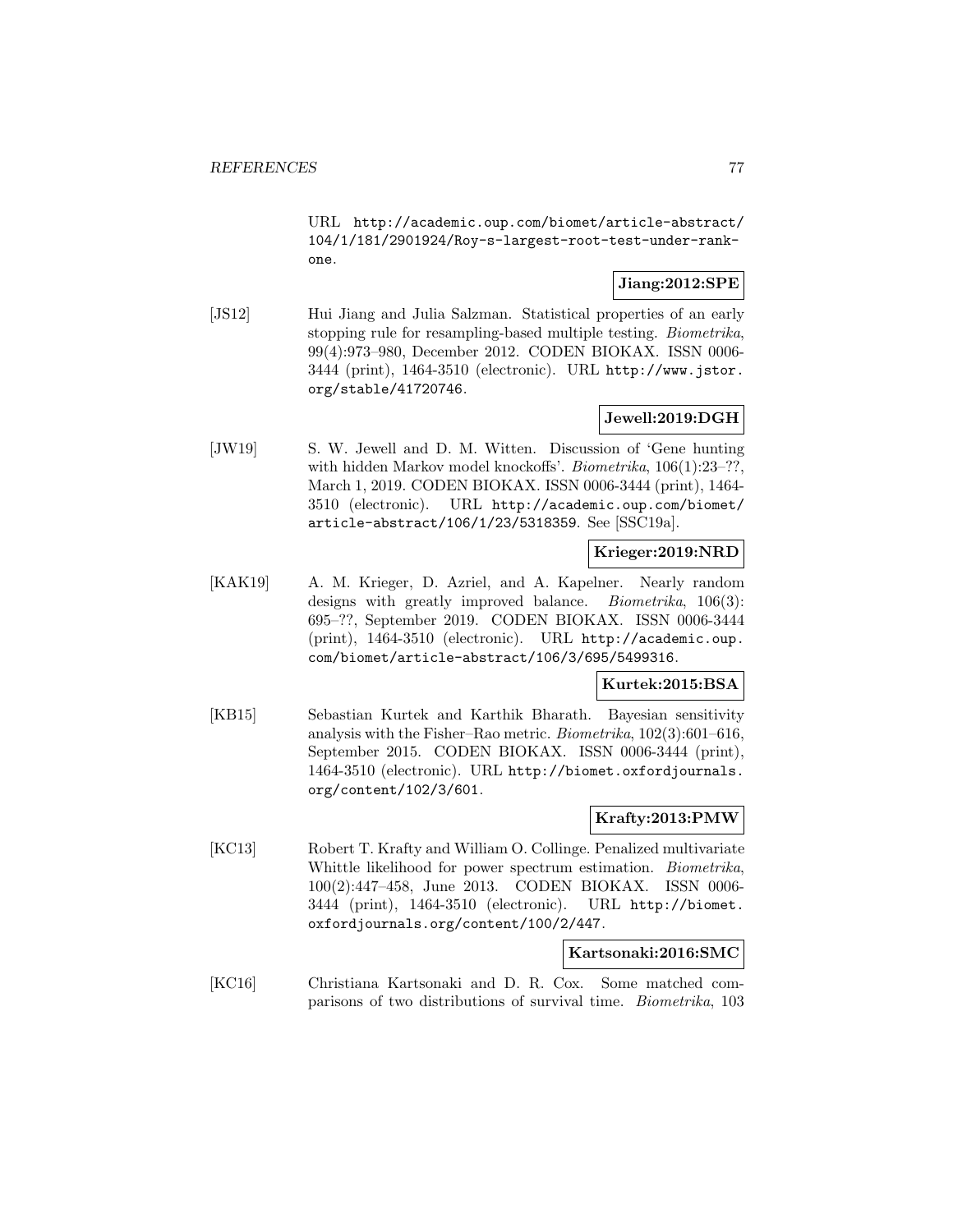(1):219–224, March 2016. CODEN BIOKAX. ISSN 0006-3444 (print), 1464-3510 (electronic).

## **Kuroki:2010:SBC**

[KCG10] Manabu Kuroki, Zhihong Cai, and Zhi Geng. Sharp bounds on causal effects in case-control and cohort studies. Biometrika, 97 (1):123–132, March 2010. CODEN BIOKAX. ISSN 0006-3444 (print), 1464-3510 (electronic). URL http://www.jstor.org/ stable/27798901.

### **Kim:2013:MEE**

[KCL13] S. Kim, J. Cai, and W. Lu. More efficient estimators for casecohort studies. Biometrika, 100(3):695–708, September 2013. CODEN BIOKAX. ISSN 0006-3444 (print), 1464-3510 (electronic). URL http://biomet.oxfordjournals.org/content/ 100/3/695.

## **Kundu:2014:LFM**

[KD14] S. Kundu and D. B. Dunson. Latent factor models for density estimation. Biometrika, 101(3):641–654, September 2014. CODEN BIOKAX. ISSN 0006-3444 (print), 1464-3510 (electronic). URL http://biomet.oxfordjournals.org/content/101/3/641.

### **Konstantinou:2015:LOD**

[KD15] M. Konstantinou and H. Dette. Locally optimal designs for errors-in-variables models. Biometrika, 102(4):951–958, December 2015. CODEN BIOKAX. ISSN 0006-3444 (print), 1464- 3510 (electronic). URL http://biomet.oxfordjournals.org/ content/102/4/951.

### **Kunihama:2016:NBI**

[KD16] Tsuyoshi Kunihama and David B. Dunson. Nonparametric Bayes inference on conditional independence. Biometrika, 103(1):35–47, March 2016. CODEN BIOKAX. ISSN 0006-3444 (print), 1464- 3510 (electronic).

## **Kenobi:2010:SCG**

[KDL10] Kim Kenobi, Ian L. Dryden, and Huiling Le. Shape curves and geodesic modelling. Biometrika, 97(3):567–584, September 2010. CODEN BIOKAX. ISSN 0006-3444 (print), 1464-3510 (electronic). URL http://www.jstor.org/stable/25734109.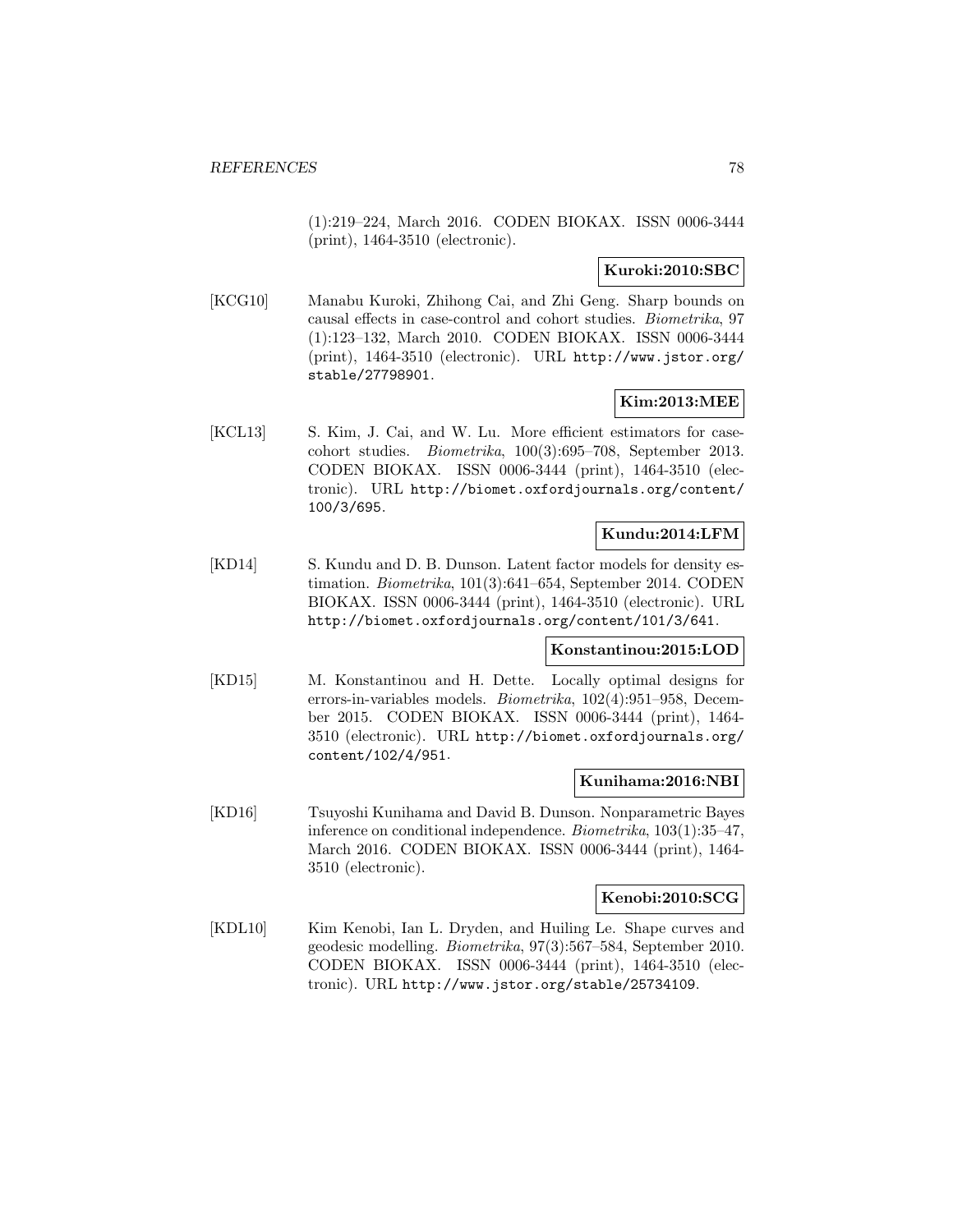## **Kim:2011:UCM**

[KES11] Han-Joo Kim, A. Richard Entsuah, and Justine Shults. The union closure method for testing a fixed sequence of families of hypotheses. Biometrika, 98(2):391–401, June 2011. CODEN BIOKAX. ISSN 0006-3444 (print), 1464-3510 (electronic). URL http:// www.jstor.org/stable/23076158.

## **Kosmidis:2011:MLB**

[KF11] Ioannis Kosmidis and David Firth. Multinomial logit bias reduction via the Poisson log-linear model. Biometrika, 98(3):755–759, September 2011. CODEN BIOKAX. ISSN 0006-3444 (print), 1464-3510 (electronic). URL http://www.jstor.org/stable/ 23076146.

## **Kanamori:2015:REU**

[KF15] Takafumi Kanamori and Hironori Fujisawa. Robust estimation under heavy contamination using unnormalized models. Biometrika, 102(3):559–572, September 2015. CODEN BIOKAX. ISSN 0006-3444 (print), 1464-3510 (electronic). URL http:// biomet.oxfordjournals.org/content/102/3/559.

## **Karmakar:2019:IEE**

[KFS19] B. Karmakar, B. French, and D. S. Small. Integrating the evidence from evidence factors in observational studies. Biometrika, 106(2):353–??, June 2019. CODEN BIOKAX. ISSN 0006-3444 (print), 1464-3510 (electronic). URL http://academic.oup. com/biomet/article-abstract/106/2/353/5426973.

### **Kleiber:2013:SVC**

[KG13] William Kleiber and Marc G. Genton. Spatially varying cross-correlation coefficients in the presence of nugget effects. Biometrika, 100(1):213–220, March 2013. CODEN BIOKAX. ISSN 0006-3444 (print), 1464-3510 (electronic). URL http:// biomet.oxfordjournals.org/content/100/1/213.

### **Kosmidis:2017:CIA**

[KGV17a] I. Kosmidis, A. Guolo, and C. Varin. Correction: "Improving the accuracy of likelihood-based inference in meta-analysis and meta-regression". Biometrika, 104(3):751–??, September 2017. CODEN BIOKAX. ISSN 0006-3444 (print), 1464-3510 (electronic). URL http://academic.oup.com/biomet/articleabstract/104/3/751/4091070/Improving-the-accuracy-oflikelihood-based. See [KGV17b].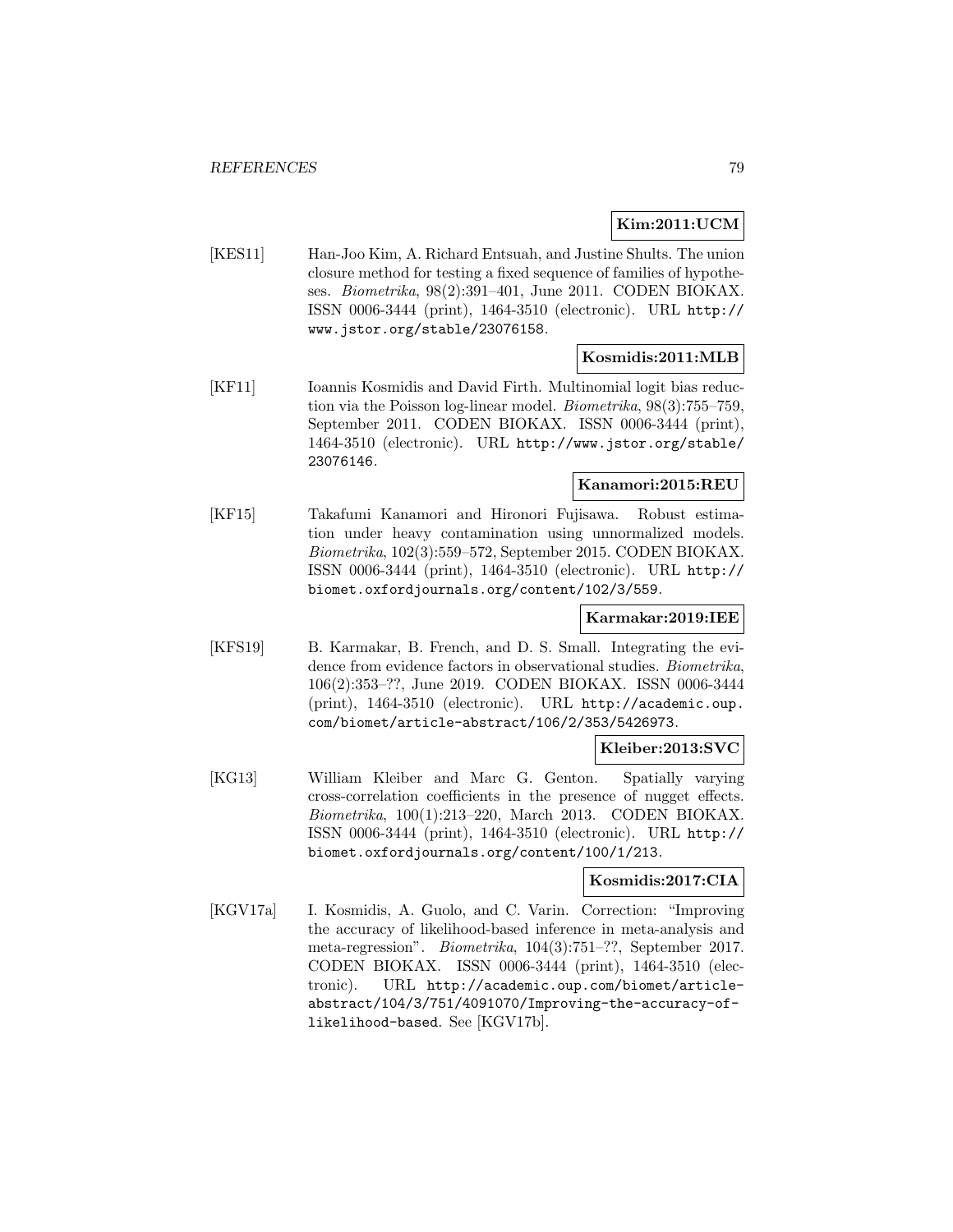### **Kosmidis:2017:IAL**

[KGV17b] I. Kosmidis, A. Guolo, and C. Varin. Improving the accuracy of likelihood-based inference in meta-analysis and metaregression. Biometrika, 104(2):489–496, June 2017. CO-DEN BIOKAX. ISSN 0006-3444 (print), 1464-3510 (electronic). URL http://academic.oup.com/biomet/articleabstract/104/2/489/3063752/Improving-the-accuracy-oflikelihood-based. See correction [KGV17a].

## **Krafty:2011:FME**

[KHG11] Robert T. Krafty, Martica Hall, and Wensheng Guo. Functional mixed effects spectral analysis. Biometrika, 98(3):583–598, September 2011. CODEN BIOKAX. ISSN 0006-3444 (print), 1464-3510 (electronic). URL http://www.jstor.org/stable/ 23076133.

### **Kang:2017:PBU**

[KHL17] Jian Kang, Hyokyoung G. Hong, and Yi Li. Partition-based ultrahigh-dimensional variable screening. Biometrika, 104(4): 785–??, December 1, 2017. CODEN BIOKAX. ISSN 0006- 3444 (print), 1464-3510 (electronic). URL http://academic. oup.com/biomet/article-abstract/104/4/785/4430249.

### **Kuiper:2011:ATI**

[KHS11] R. M. Kuiper, H. Hoijtink, and M. J. Silvapulle. An Akaiketype information criterion for model selection under inequality constraints. Biometrika, 98(2):495–501, June 2011. CODEN BIOKAX. ISSN 0006-3444 (print), 1464-3510 (electronic). URL http://www.jstor.org/stable/23076167.

# **Kim:2014:PSA**

[KI14] Jae Kwang Kim and Jongho Im. Propensity score adjustment with several follow-ups.  $Biometrika$ ,  $101(2):439-448$ , June 2014. CODEN BIOKAX. ISSN 0006-3444 (print), 1464-3510 (electronic). URL http://biomet.oxfordjournals.org/content/ 101/2/439.

## **Kim:2011:PFI**

[Kim11] Jae Kwang Kim. Parametric fractional imputation for missing data analysis. Biometrika, 98(1):119–132, March 2011. CODEN BIOKAX. ISSN 0006-3444 (print), 1464-3510 (electronic). URL http://www.jstor.org/stable/29777169.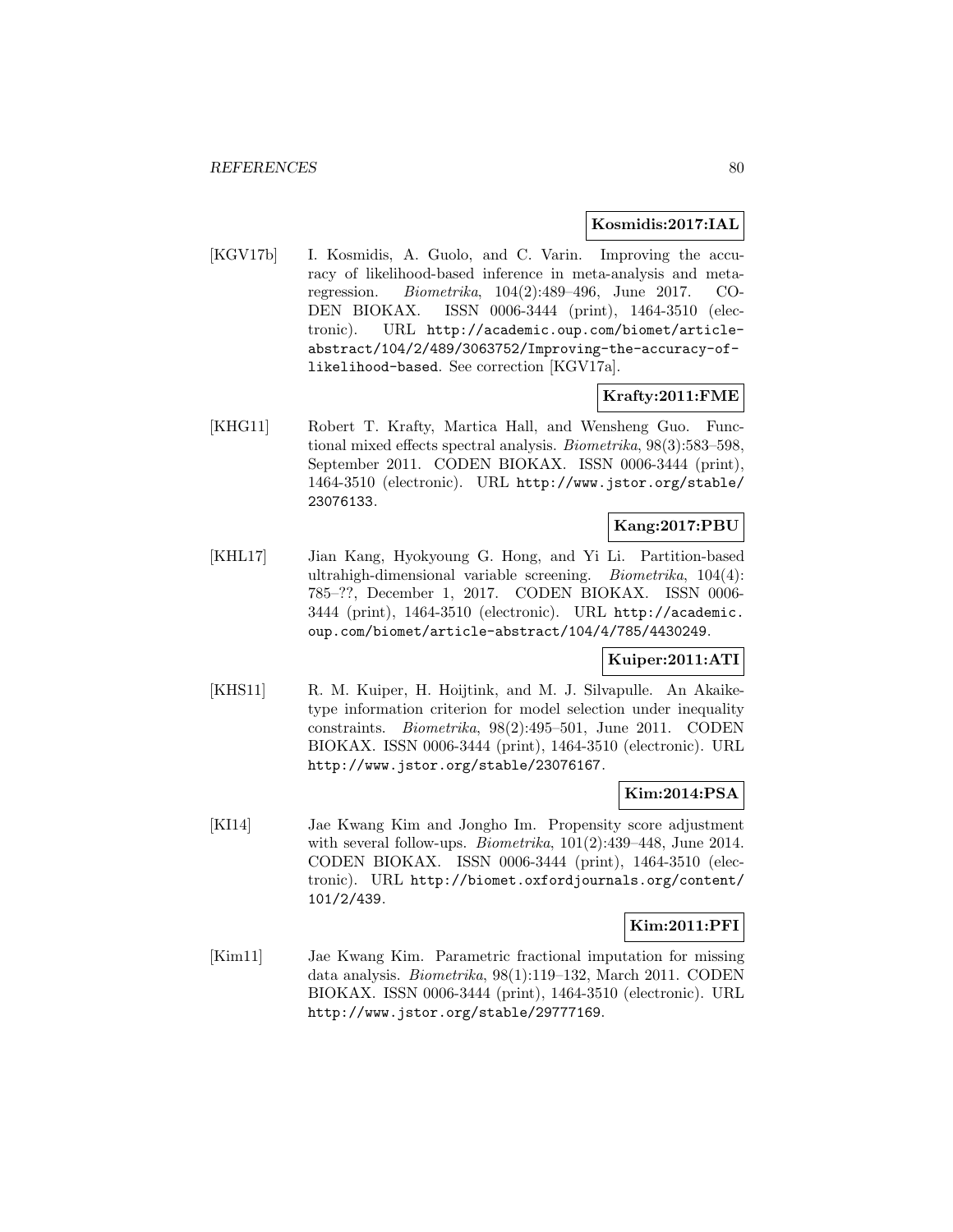## **Kato:2015:TIF**

[KJ15] Shogo Kato and M. C. Jones. A tractable and interpretable four-parameter family of unimodal distributions on the circle. Biometrika, 102(1):181–190, March 2015. CODEN BIOKAX. ISSN 0006-3444 (print), 1464-3510 (electronic). URL http:// biomet.oxfordjournals.org/content/102/1/181.

## **Kim:2012:BAM**

[KJW12] Yongdai Kim, Lancelot James, and Rafael Weissbach. Bayesian analysis of multistate event history data: beta-Dirichlet process prior. Biometrika, 99(1):127–140, March 2012. CODEN BIOKAX. ISSN 0006-3444 (print), 1464-3510 (electronic). URL http://www.jstor.org/stable/41720677.

## **Kim:2012:GON**

[KK12] Yongdai Kim and Sunghoon Kwon. Global optimality of nonconvex penalized estimators. Biometrika, 99(2):315–325, June 2012. CODEN BIOKAX. ISSN 0006-3444 (print), 1464-3510 (electronic). URL http://www.jstor.org/stable/41720694.

#### **Kuruwita:2011:GVC**

[KKG11] C. N. Kuruwita, K. B. Kulasekera, and C. M. Gallagher. Generalized varying coefficient models with unknown link function. Biometrika, 98(3):701–710, September 2011. CODEN BIOKAX. ISSN 0006-3444 (print), 1464-3510 (electronic). URL http:// www.jstor.org/stable/23076140.

# **Kim:2016:CPS**

[KKP16] Jae Kwang Kim, Yongchan Kwon, and Myunghee Cho Paik. Calibrated propensity score method for survey nonresponse in cluster sampling. Biometrika, 103(2):461–473, June 2016. CODEN BIOKAX. ISSN 0006-3444 (print), 1464-3510 (electronic).

## **Kent:2012:GAP**

[KM12] John T. Kent and Kanti V. Mardia. A geometric approach to projective shape and the cross ratio. Biometrika, 99(4):833–849, December 2012. CODEN BIOKAX. ISSN 0006-3444 (print), 1464-3510 (electronic). URL http://www.jstor.org/stable/ 41720737.

## **Kent:2011:DGS**

[KMM11] John T. Kent, Mohsen Mohammadzadeh, and Ali M. Mosammam. The dimple in Gneiting's spatial-temporal covariance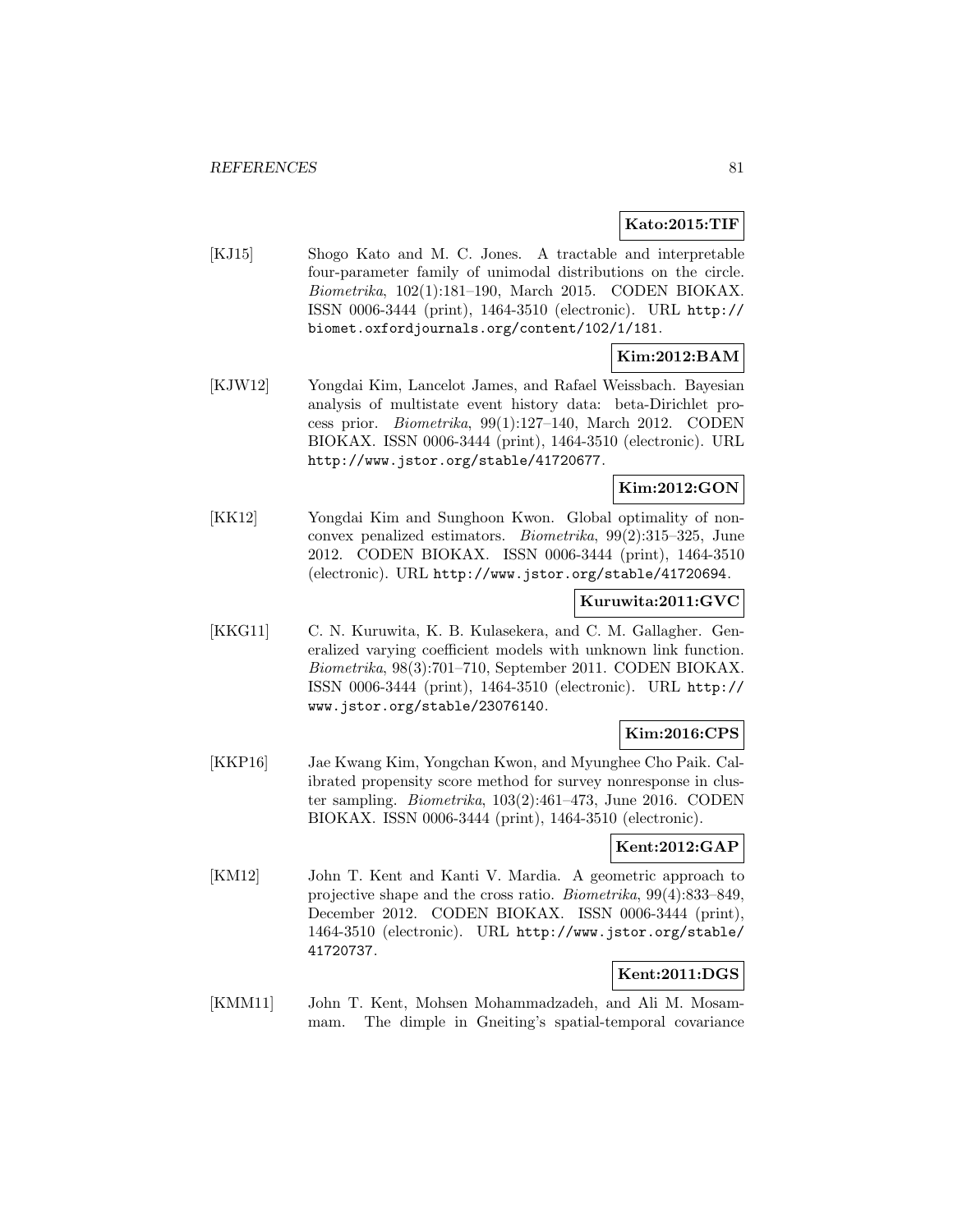model. Biometrika, 98(2):489–494, June 2011. CODEN BIOKAX. ISSN 0006-3444 (print), 1464-3510 (electronic). URL http://www.jstor.org/stable/23076166.

## **Kong:2016:SAR**

[KN16] Shengchun Kong and Bin Nan. Semiparametric approach to regression with a covariate subject to a detection limit. Biometrika, 103(1):161–174, March 2016. CODEN BIOKAX. ISSN 0006-3444 (print), 1464-3510 (electronic).

#### **Kauermann:2011:DDS**

[KO11] Göran Kauermann and Jean D. Opsomer. Data-driven selection of the spline dimension in penalized spline regression. Biometrika, 98(1):225–230, March 2011. CODEN BIOKAX. ISSN 0006-3444 (print), 1464-3510 (electronic). URL http://www.jstor.org/ stable/29777177.

## **Kong:2017:NCF**

[Kon17] Xin-Bing Kong. On the number of common factors with highfrequency data. Biometrika, 104(2):397–410, June 2017. CO-DEN BIOKAX. ISSN 0006-3444 (print), 1464-3510 (electronic). URL http://academic.oup.com/biomet/article-abstract/ 104/2/397/3746567/On-the-number-of-common-factors-withhigh.

### **Kraus:2012:DOR**

[KP12] David Kraus and Victor M. Panaretos. Dispersion operators and resistant second-order functional data analysis. Biometrika, 99 (4):813–832, December 2012. CODEN BIOKAX. ISSN 0006- 3444 (print), 1464-3510 (electronic). URL http://www.jstor. org/stable/41720736.

## **Kraus:2014:FEE**

[KP14a] Andrea Kraus and Victor M. Panaretos. Frequentist estimation of an epidemic's spreading potential when observations are scarce. Biometrika, 101(1):141–154, March 2014. CODEN BIOKAX. ISSN 0006-3444 (print), 1464-3510 (electronic). URL http:// biomet.oxfordjournals.org/content/101/1/141.

## **Kuroki:2014:MBE**

[KP14b] Manabu Kuroki and Judea Pearl. Measurement bias and effect restoration in causal inference. Biometrika, 101(2):423–437,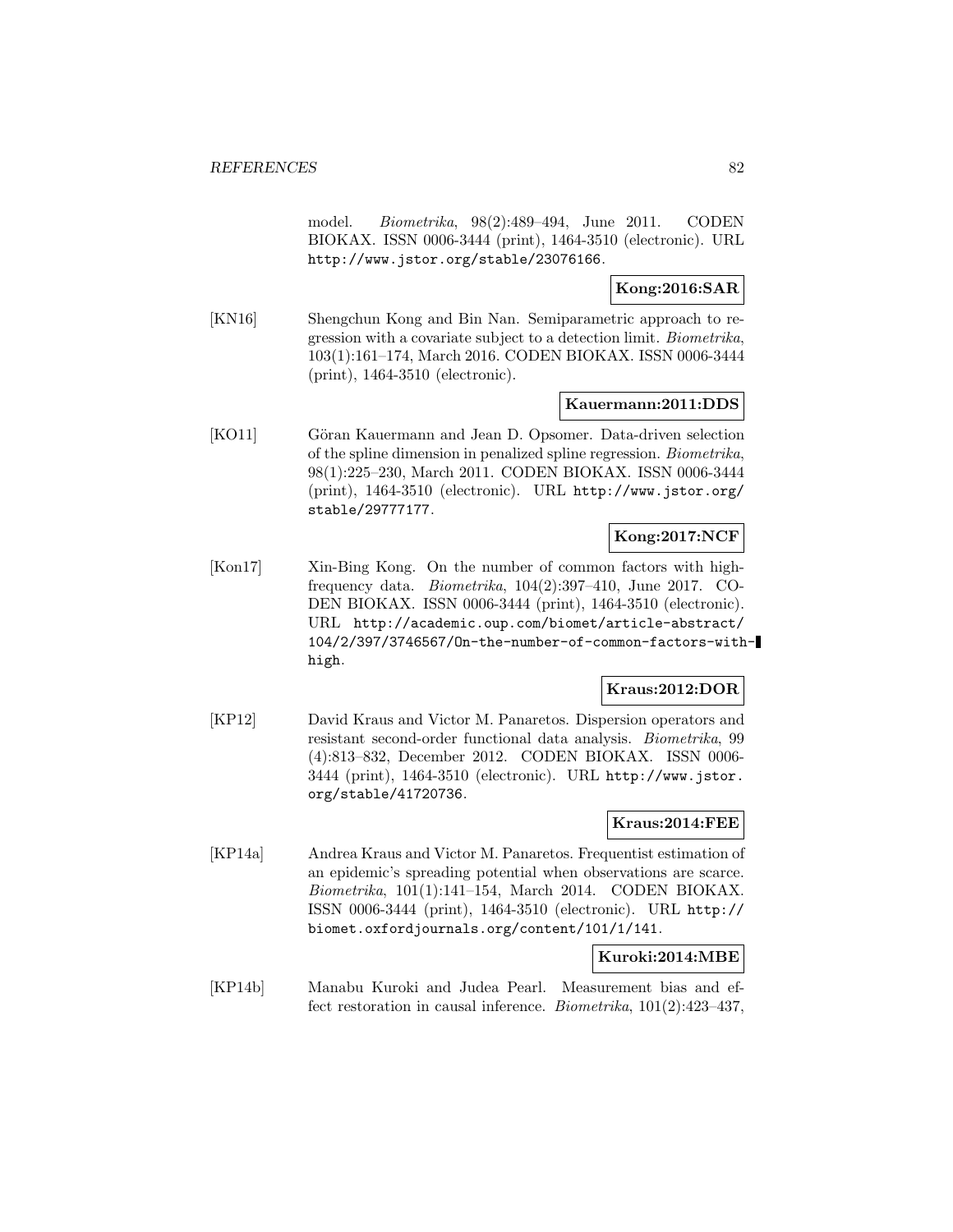June 2014. CODEN BIOKAX. ISSN 0006-3444 (print), 1464- 3510 (electronic). URL http://biomet.oxfordjournals.org/ content/101/2/423.

## **Kato:2015:MTI**

[KP15] Shogo Kato and Arthur Pewsey. A Möbius transformationinduced distribution on the torus. Biometrika, 102(2):359–370, June 2015. CODEN BIOKAX. ISSN 0006-3444 (print), 1464- 3510 (electronic). URL http://biomet.oxfordjournals.org/ content/102/2/359.

## **Kume:2013:SAN**

[KPW13] A. Kume, S. P. Preston, and Andrew T. A. Wood. Saddlepoint approximations for the normalizing constant of Fisher-Bingham distributions on products of spheres and Stiefel manifolds. Biometrika, 100(4):971–984, December 2013. CODEN BIOKAX. ISSN 0006-3444 (print), 1464-3510 (electronic). URL http://biomet.oxfordjournals.org/content/100/4/971.

## **Kim:2012:CDT**

[KR12] Jae Kwang Kim and J. N. K. Rao. Combining data from two independent surveys: a model-assisted approach. Biometrika, 99 (1):85–100, March 2012. CODEN BIOKAX. ISSN 0006-3444 (print), 1464-3510 (electronic). URL http://www.jstor.org/ stable/41720674.

### **Kaufman:2014:WDM**

[KR14] S. Kaufman and S. Rosset. When does more regularization imply fewer degrees of freedom? Sufficient conditions and counterexamples. Biometrika, 101(4):771–784, December 2014. CODEN BIOKAX. ISSN 0006-3444 (print), 1464-3510 (electronic). URL http://biomet.oxfordjournals.org/content/101/4/771.

### **Kang:2018:SIR**

[KRS18] Jian Kang, Brian J. Reich, and Ana-Maria Staicu. Scalaron-image regression via the soft-thresholded Gaussian process. Biometrika, 105(1):165–??, March 1, 2018. CODEN BIOKAX. ISSN 0006-3444 (print), 1464-3510 (electronic). URL http: //academic.oup.com/biomet/article-abstract/105/1/165/ 4817512.

## **Kaufman:2013:RRP**

[KS13a] C. G. Kaufman and B. A. Shaby. The role of the range parameter for estimation and prediction in geostatistics. Biometrika, 100(2):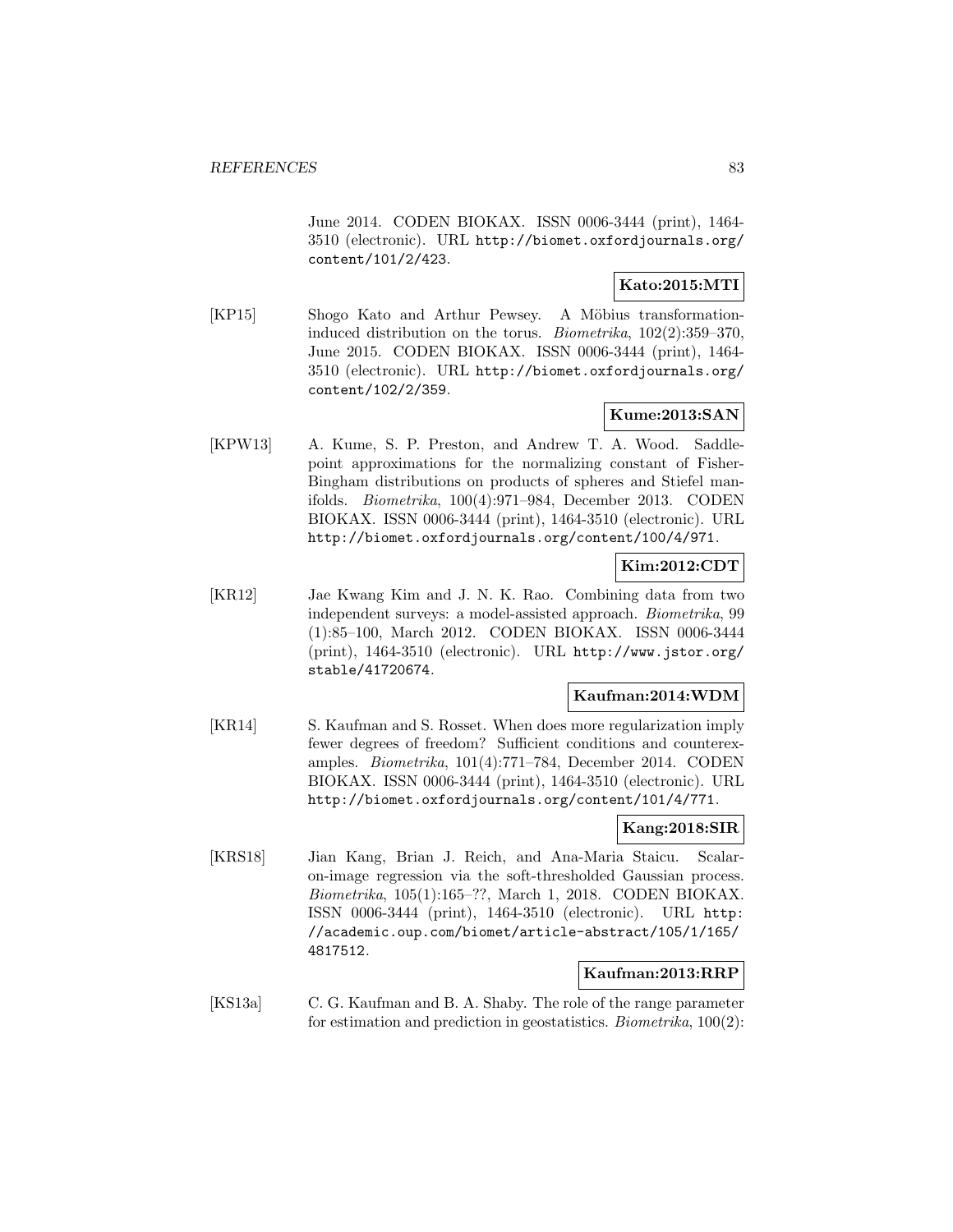473–484, June 2013. CODEN BIOKAX. ISSN 0006-3444 (print), 1464-3510 (electronic). URL http://biomet.oxfordjournals. org/content/100/2/473.

## **Kim:2013:WSA**

[KS13b] Jae Kwang Kim and C. J. Skinner. Weighting in survey analysis under informative sampling. Biometrika, 100(2):385–398, June 2013. CODEN BIOKAX. ISSN 0006-3444 (print), 1464- 3510 (electronic). URL http://biomet.oxfordjournals.org/ content/100/2/385.

#### **Kharroubi:2016:ETB**

[KS16] S. A. Kharroubi and T. J. Sweeting. Exponential tilting in Bayesian asymptotics. Biometrika, 103(2):337–349, June 2016. CODEN BIOKAX. ISSN 0006-3444 (print), 1464-3510 (electronic).

## **Kraus:2019:CFF**

[KS19] David Kraus and Marco Stefanucci. Classification of functional fragments by regularized linear classifiers with domain selection. Biometrika, 106(1):161–??, March 1, 2019. CO-DEN BIOKAX. ISSN 0006-3444 (print), 1464-3510 (electronic). URL http://academic.oup.com/biomet/articleabstract/106/1/161/5250873.

### **Kennedy:2015:SCI**

[KSS15] E. H. Kennedy, A. Sjölander, and D. S. Small. Semiparametric causal inference in matched cohort studies. Biometrika, 102(3):739–746, September 2015. CODEN BIOKAX. ISSN 0006-3444 (print), 1464-3510 (electronic). URL http://biomet. oxfordjournals.org/content/102/3/739.

## **Kundu:2019:GMA**

[KTC19] Prosenjit Kundu, Runlong Tang, and Nilanjan Chatterjee. Generalized meta-analysis for multiple regression models across studies with disparate covariate information. Biometrika, 106(3): 567–??, September 2019. CODEN BIOKAX. ISSN 0006-3444 (print), 1464-3510 (electronic). URL http://academic.oup. com/biomet/article-abstract/106/3/567/5532128.

## **Kong:2016:PFL**

[KXYZ16] Dehan Kong, Kaijie Xue, Fang Yao, and Hao H. Zhang. Partially functional linear regression in high dimensions. Biometrika, 103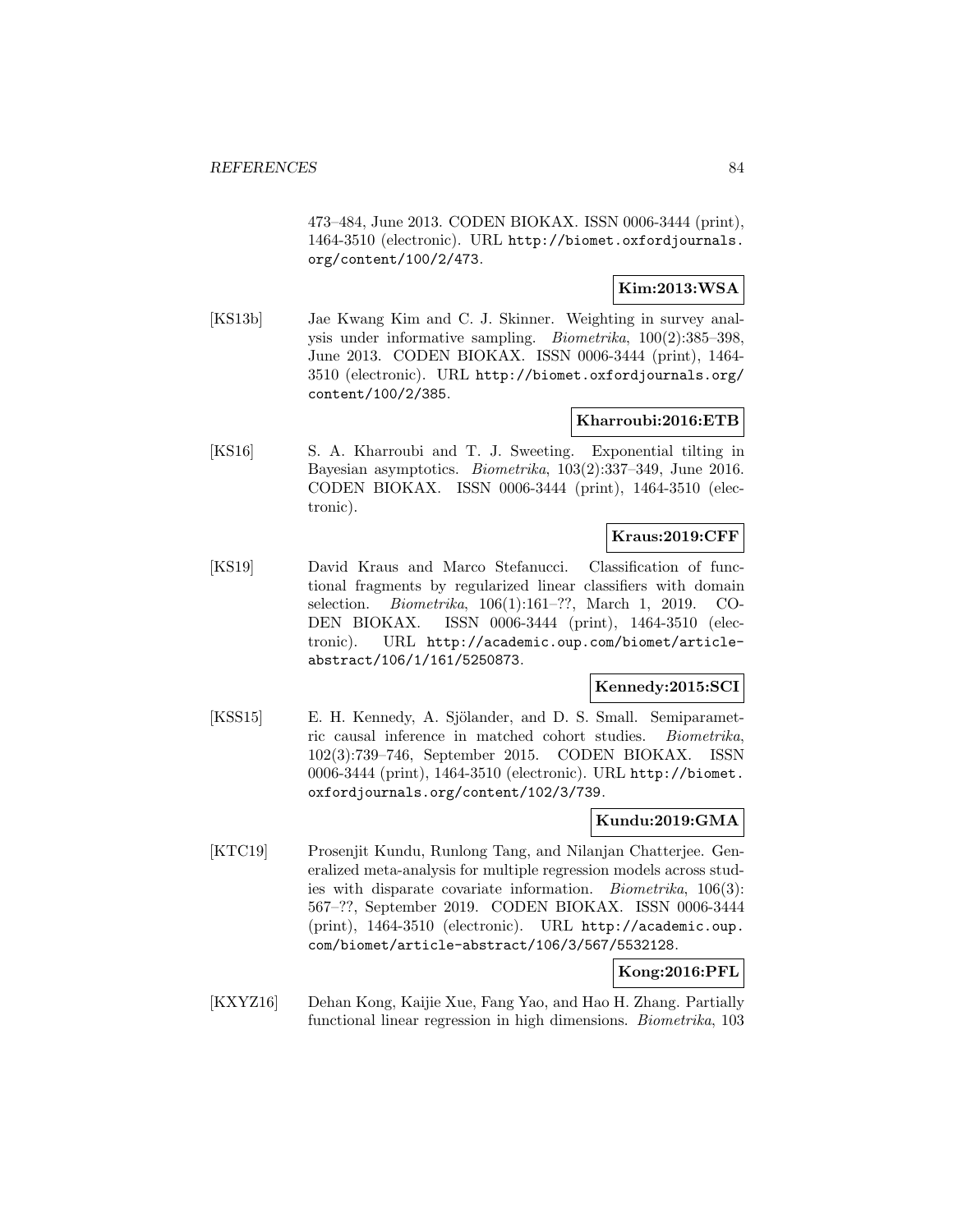(1):147–159, March 2016. CODEN BIOKAX. ISSN 0006-3444 (print), 1464-3510 (electronic).

## **Kong:2018:BVF**

[KXZ18] Xin-Bing Kong, Shao-Jun Xu, and Wang Zhou. Bootstrapping volatility functionals: a local and nonparametric perspective. Biometrika, 105(2):463–??, June 1, 2018. CO-DEN BIOKAX. ISSN 0006-3444 (print), 1464-3510 (electronic). URL http://academic.oup.com/biomet/articleabstract/105/2/463/4916855.

## **Kim:2017:NMI**

[KY17] J. K. Kim and S. Yang. A note on multiple imputation under complex sampling. Biometrika, 104(1):221– 228, March 2017. CODEN BIOKAX. ISSN 0006-3444 (print), 1464-3510 (electronic). URL http://academic.oup. com/biomet/article-abstract/104/1/221/2798661/A-noteon-multiple-imputation-under-complex.

## **Kim:2013:UIS**

[KZ13] Seonjin Kim and Zhibiao Zhao. Unified inference for sparse and dense longitudinal models. Biometrika, 100(1):203–212, March 2013. CODEN BIOKAX. ISSN 0006-3444 (print), 1464- 3510 (electronic). URL http://biomet.oxfordjournals.org/ content/100/1/203.

### **Lopes:2019:BSS**

[LBA19] Miles E. Lopes, Andrew Blandino, and Alexander Aue. Bootstrapping spectral statistics in high dimensions. Biometrika, 106 (4):781–??, December 2019. CODEN BIOKAX. ISSN 0006- 3444 (print), 1464-3510 (electronic). URL http://academic. oup.com/biomet/article-abstract/106/4/781/5566518.

### **Lakhal-Chaieb:2010:CIU**

[LC10] M. L. Lakhal-Chaieb. Copula inference under censoring. Biometrika, 97(2):505–512, June 2010. CODEN BIOKAX. ISSN 0006-3444 (print), 1464-3510 (electronic). URL http://www. jstor.org/stable/25734101.

### **Lin:2013:EEC**

[LC13] Yuanyuan Lin and Kani Chen. Efficient estimation of the censored linear regression model. Biometrika, 100(2):525–530,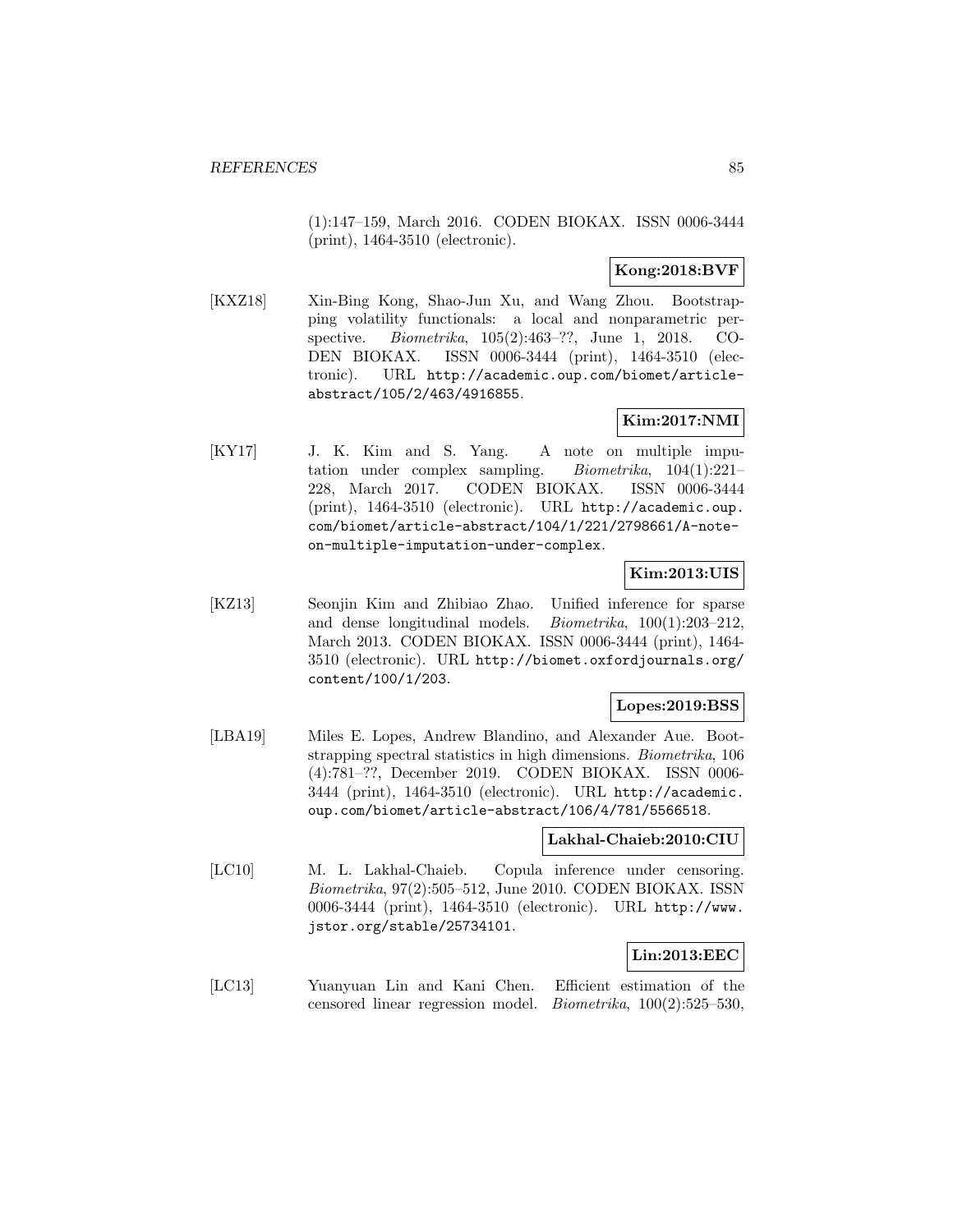June 2013. CODEN BIOKAX. ISSN 0006-3444 (print), 1464- 3510 (electronic). URL http://biomet.oxfordjournals.org/ content/100/2/525.

# **Lynch:2018:TWS**

[LC18] Brian Lynch and Kehui Chen. A test of weak separability for multi-way functional data, with application to brain connectivity studies. Biometrika, 105(4):815–??, December 1, 2018. CODEN BIOKAX. ISSN 0006-3444 (print), 1464- 3510 (electronic). URL http://academic.oup.com/biomet/ article-abstract/105/4/815/5108493.

## **Lin:2013:NEM**

[LCFL13] Feng-Chang Lin, Jianwen Cai, Jason P. Fine, and Huichuan J. Lai. Nonparametric estimation of the mean function for recurrent event data with missing event category. Biometrika, 100(3):727–740, September 2013. CODEN BIOKAX. ISSN 0006-3444 (print), 1464-3510 (electronic). URL http://biomet. oxfordjournals.org/content/100/3/727.

## **Luo:2013:MCP**

[LCOT13] Xiaolong Luo, Guang Chen, S. Peter Ouyang, and Bruce W. Turnbull. A multiple comparison procedure for hypotheses with gatekeeping structure. Biometrika, 100(2):301–317, June 2013. CODEN BIOKAX. ISSN 0006-3444 (print), 1464-3510 (electronic). URL http://biomet.oxfordjournals.org/content/ 100/2/301.

# **Lin:2014:BMR**

[LD14] Lizhen Lin and David B. Dunson. Bayesian monotone regression using Gaussian process projection. Biometrika, 101(2):303–317, June 2014. CODEN BIOKAX. ISSN 0006-3444 (print), 1464- 3510 (electronic). URL http://biomet.oxfordjournals.org/ content/101/2/303.

## **Lock:2015:SKB**

[LD15] Eric F. Lock and David B. Dunson. Shared kernel Bayesian screening. Biometrika, 102(4):829–842, December 2015. CODEN BIOKAX. ISSN 0006-3444 (print), 1464-3510 (electronic). URL http://biomet.oxfordjournals.org/content/102/4/829.

## **Lee:2018:SLS**

[Lee18] Myoung-Jae Lee. Simple least squares estimator for treatment effects using propensity score residuals. *Biometrika*,  $105(1)$ :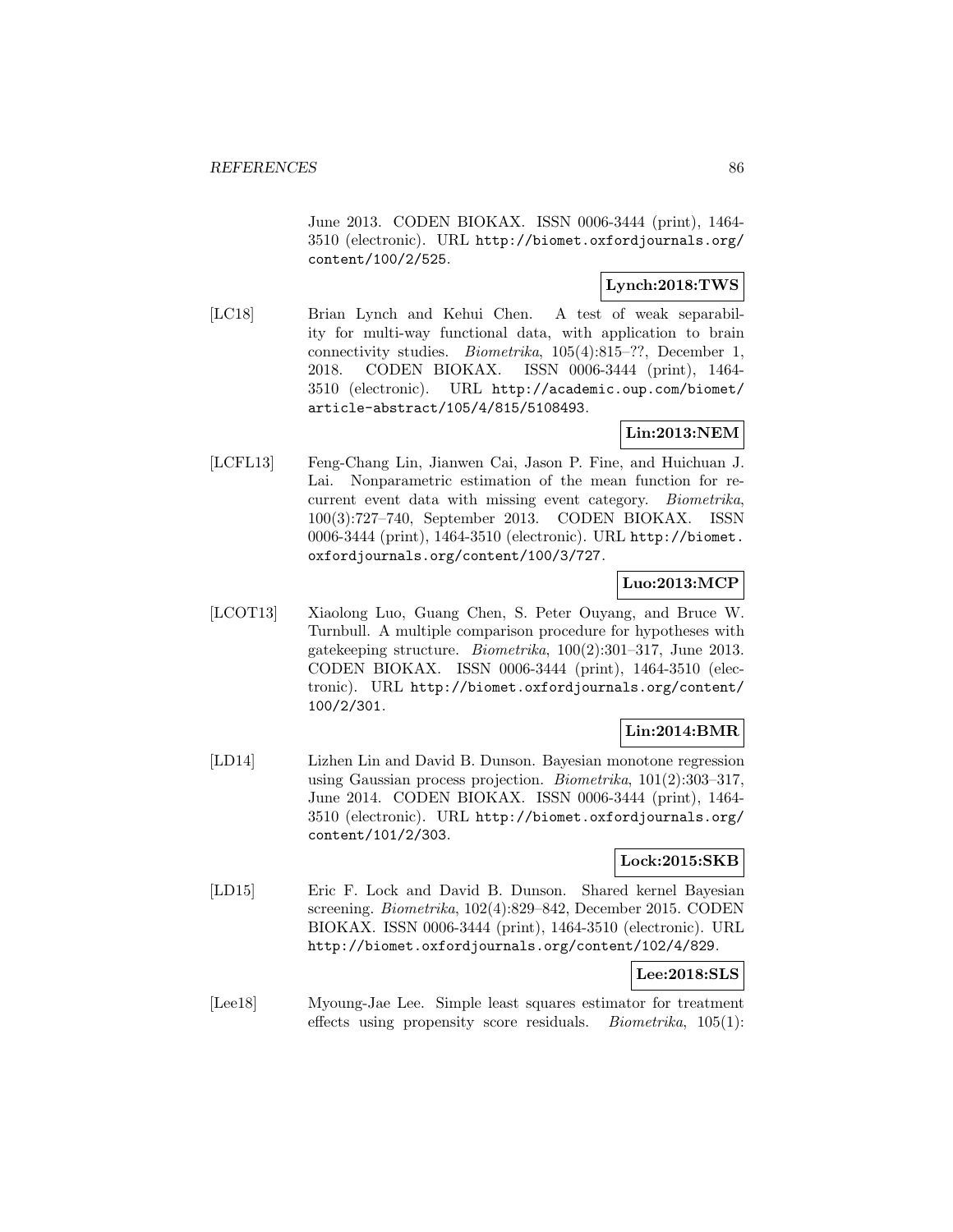149–??, March 1, 2018. CODEN BIOKAX. ISSN 0006-3444 (print), 1464-3510 (electronic). URL http://academic.oup. com/biomet/article-abstract/105/1/149/4695476.

**Lei:2014:CC**

[Lei14] Jing Lei. Classification with confidence. Biometrika, 101(4):755– 769, December 2014. CODEN BIOKAX. ISSN 0006-3444 (print), 1464-3510 (electronic). URL http://biomet.oxfordjournals. org/content/101/4/755.

## **Lei:2019:FEC**

[Lei19] J. Lei. Fast exact conformalization of the lasso using piecewise linear homotopy. *Biometrika*, 106(4):749–??, December 2019. CODEN BIOKAX. ISSN 0006-3444 (print), 1464- 3510 (electronic). URL http://academic.oup.com/biomet/ article-abstract/106/4/749/5578432.

## **Li:2013:SNE**

[LF13] Chenxi Li and Jason P. Fine. Smoothed nonparametric estimation for current status competing risks data. Biometrika, 100(1):173–187, March 2013. CODEN BIOKAX. ISSN 0006- 3444 (print), 1464-3510 (electronic). URL http://biomet. oxfordjournals.org/content/100/1/173.

## **Li:2018:CRA**

[LF18a] Wentao Li and Paul Fearnhead. Convergence of regressionadjusted approximate Bayesian computation. Biometrika, 105 (2):301–??, June 1, 2018. CODEN BIOKAX. ISSN 0006-3444 (print), 1464-3510 (electronic). URL http://academic.oup. com/biomet/article-abstract/105/2/301/4827648.

### **Li:2018:AEA**

[LF18b] Wentao Li and Paul Fearnhead. On the asymptotic efficiency of approximate Bayesian computation estimators. Biometrika, 105(2):285–??, June 1, 2018. CODEN BIOKAX. ISSN 0006- 3444 (print), 1464-3510 (electronic). URL http://academic. oup.com/biomet/article-abstract/105/2/285/4818354.

#### **Lam:2017:NSE**

[LFH17] Clifford Lam, Phoenix Feng, and Charlie Hu. Nonlinear shrinkage estimation of large integrated covariance matrices. Biometrika, 104(2):481–488, June 2017. CODEN BIOKAX.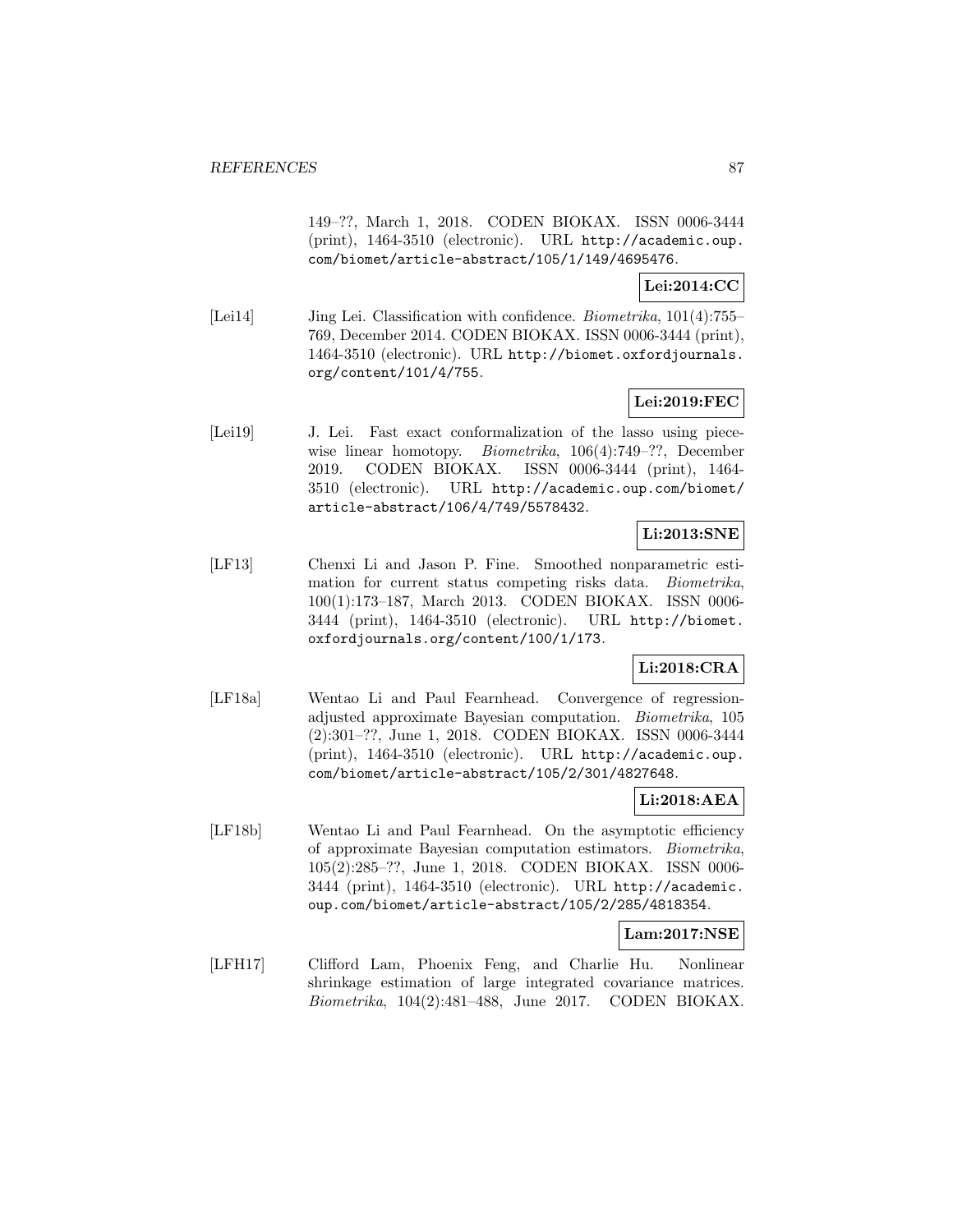ISSN 0006-3444 (print), 1464-3510 (electronic). URL http: //academic.oup.com/biomet/article-abstract/104/2/481/ 3746572/Nonlinear-shrinkage-estimation-of-large-integrated.

### **Livingstone:2019:KEC**

[LFR19] S. Livingstone, M. F. Faulkner, and G. O. Roberts. Kinetic energy choice in Hamiltonian/hybrid Monte Carlo. Biometrika, 106(2):303–??, June 2019. CODEN BIOKAX. ISSN 0006-3444 (print), 1464-3510 (electronic). URL http://academic.oup. com/biomet/article-abstract/106/2/303/5476364.

## **Lu:2012:RAL**

[LGF12] W. Lu, Y. Goldberg, and J. P. Fine. On the robustness of the adaptive lasso to model misspecification. Biometrika, 99(3): 717–731, September 2012. CODEN BIOKAX. ISSN 0006-3444 (print), 1464-3510 (electronic). URL http://www.jstor.org/ stable/41720725.

## **Liu:2014:SDI**

[LGH<sup>+</sup>14] Jingchen Liu, Andrew Gelman, Jennifer Hill, Yu-Sung Su, and Jonathan Kropko. On the stationary distribution of iterative imputations. Biometrika, 101(1):155–173, March 2014. CODEN BIOKAX. ISSN 0006-3444 (print), 1464-3510 (electronic). URL http://biomet.oxfordjournals.org/content/101/1/155.

### **Li:2015:HAT**

[LGLY15] Guodong Li, Bo Guan, Wai Keung Li, and Philip L. H. Yu. Hysteretic autoregressive time series models. Biometrika, 102 (3):717–723, September 2015. CODEN BIOKAX. ISSN 0006- 3444 (print), 1464-3510 (electronic). URL http://biomet. oxfordjournals.org/content/102/3/717.

## **Liu:2016:IPW**

[LHBD16] L. Liu, M. G. Hudgens, and S. Becker-Dreps. On inverse probability-weighted estimators in the presence of interference. Biometrika, 103(4):829–842, December 2016. CODEN BIOKAX. ISSN 0006-3444 (print), 1464-3510 (electronic). URL http: //academic.oup.com/biomet/article-abstract/103/4/829/ 2659035/On-inverse-probability-weighted-estimators-inthe.

## **Levine:2011:MSL**

[LHC11] M. Levine, D. R. Hunter, and D. Chauveau. Maximum smoothed likelihood for multivariate mixtures. Biometrika, 98(2):403–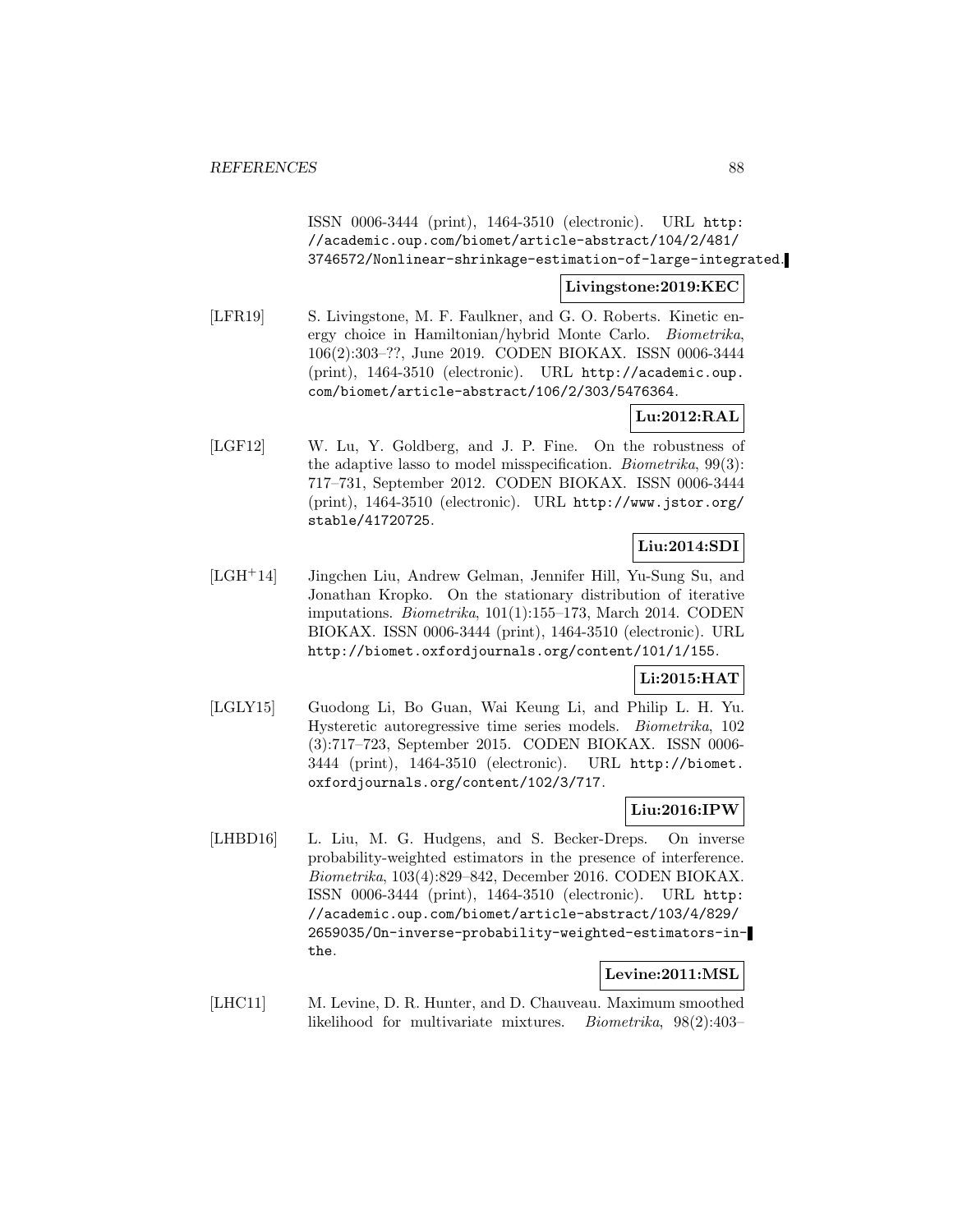416, June 2011. CODEN BIOKAX. ISSN 0006-3444 (print), 1464-3510 (electronic). URL http://www.jstor.org/stable/ 23076159.

## **Lyddon:2019:GBU**

[LHW19] S. P. Lyddon, C. C. Holmes, and S. G. Walker. General Bayesian updating and the loss-likelihood bootstrap. Biometrika, 106 (2):465–??, June 2019. CODEN BIOKAX. ISSN 0006-3444 (print), 1464-3510 (electronic). URL http://academic.oup. com/biomet/article-abstract/106/2/465/5385582.

## **Li:2011:ESR**

[Li11] Yehua Li. Efficient semiparametric regression for longitudinal data with nonparametric covariance estimation. Biometrika, 98 (2):355–370, June 2011. CODEN BIOKAX. ISSN 0006-3444 (print), 1464-3510 (electronic). URL http://www.jstor.org/ stable/23076155.

# **Li:2018:ANI**

[Li18] Jun Li. Asymptotic normality of interpoint distances for highdimensional data with applications to the two-sample problem. Biometrika, 105(3):529–??, September 1, 2018. CO-DEN BIOKAX. ISSN 0006-3444 (print), 1464-3510 (electronic). URL http://academic.oup.com/biomet/articleabstract/105/3/529/5038474.

# **Lin:2012:DVR**

[Lin12] C. Devon Lin. Designs of variable resolution. *Biometrika*, 99(3): 748–754, September 2012. CODEN BIOKAX. ISSN 0006-3444 (print), 1464-3510 (electronic). URL http://www.jstor.org/ stable/41720728.

## **Linero:2017:BNA**

[Lin17] A. R. Linero. Bayesian nonparametric analysis of longitudinal studies in the presence of informative missingness. Biometrika, 104(2):327–341, June 2017. CODEN BIOKAX. ISSN 0006-3444 (print), 1464-3510 (electronic). URL http://academic.oup.com/biomet/article-abstract/ 104/2/327/3737785/Bayesian-nonparametric-analysis-oflongitudinal.

# **Lu:2015:DEM**

[LJ15] Xin Lu and Brent A. Johnson. Direct estimation of the mean outcome on treatment when treatment assignment and discon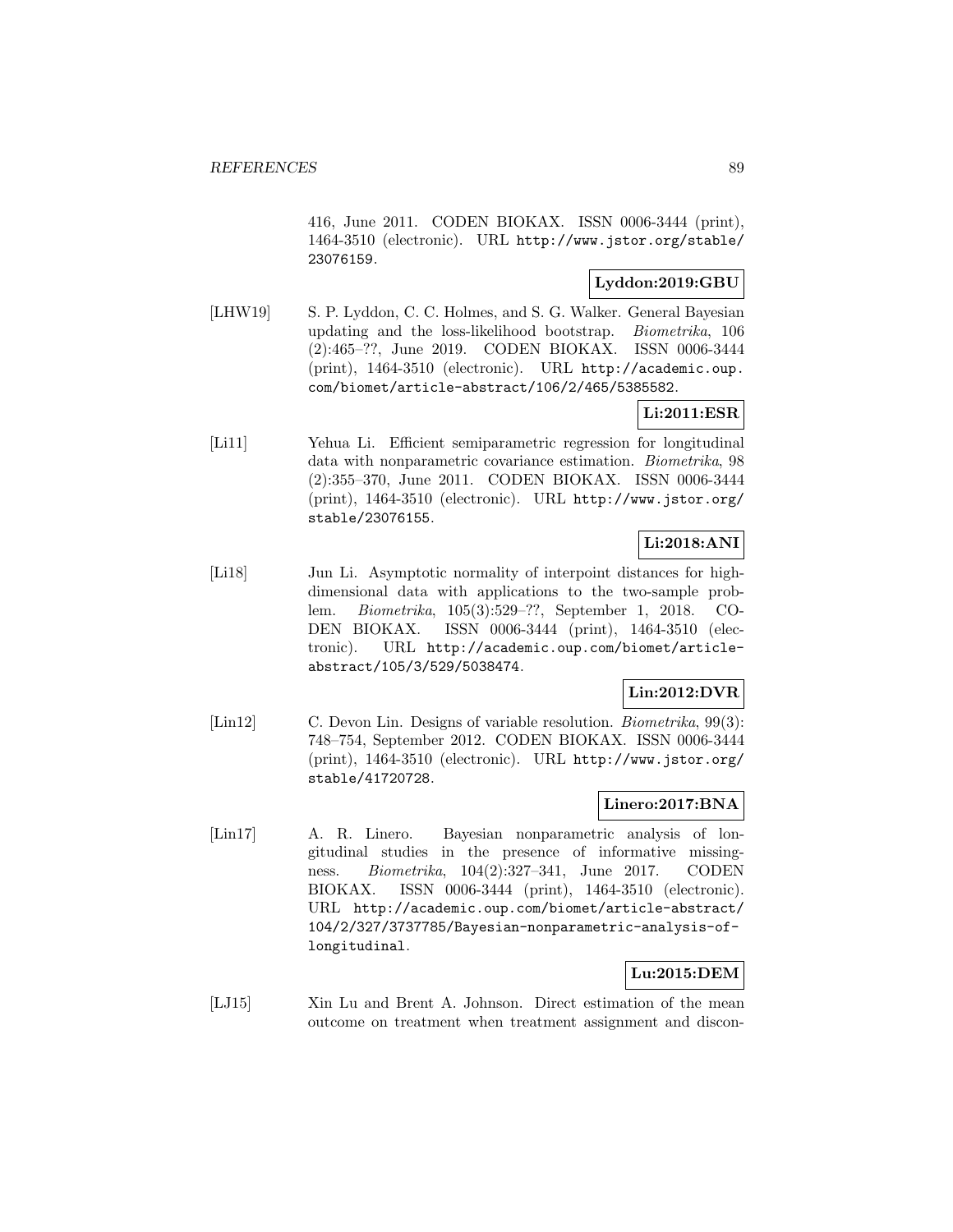tinuation compete. Biometrika, 102(4):797–807, December 2015. CODEN BIOKAX. ISSN 0006-3444 (print), 1464-3510 (electronic). URL http://biomet.oxfordjournals.org/content/ 102/4/797.

## **Lee:2019:WCR**

[LKS19] D. Lee, J. K. Kim, and C. J. Skinner. Within-cluster resampling for multilevel models under informative cluster size. Biometrika, 106(4):965–??, December 2019. CODEN BIOKAX. ISSN 0006- 3444 (print), 1464-3510 (electronic). URL http://academic. oup.com/biomet/article-abstract/106/4/965/5537460.

# **Leng:2011:FAB**

[LL11a] Chenlei Leng and Bo Li. Forward adaptive banding for estimating large covariance matrices. Biometrika, 98(4):821–830, December 2011. CODEN BIOKAX. ISSN 0006-3444 (print), 1464-3510 (electronic). URL http://www.jstor.org/stable/23076174.

### **Li:2011:TLT**

[LL11b] Guodong Li and Wai Keung Li. Testing a linear time series model against its threshold extension. Biometrika, 98(1):243– 250, March 2011. CODEN BIOKAX. ISSN 0006-3444 (print), 1464-3510 (electronic). URL http://www.jstor.org/stable/ 29777180.

## **Lee:2014:VBG**

[LL14] Anthony Lee and Krzysztof Latuszyński. Variance bounding and geometric ergodicity of Markov chain Monte Carlo kernels for approximate Bayesian computation. Biometrika, 101(3):655–671, September 2014. CODEN BIOKAX. ISSN 0006-3444 (print), 1464-3510 (electronic). URL http://biomet.oxfordjournals. org/content/101/3/655.

## **Luo:2016:CEV**

[LL16] Wei Luo and Bing Li. Combining eigenvalues and variation of eigenvectors for order determination. Biometrika, 103(4):875– 887, December 2016. CODEN BIOKAX. ISSN 0006-3444 (print), 1464-3510 (electronic). URL http://academic.oup.com/ biomet/article-abstract/103/4/875/2659039/Combining-eigenvaluesand-variation-of.

## **Li:2018:ILD**

[LL18] Quefeng Li and Lexin Li. Integrative linear discriminant analysis with guaranteed error rate improvement. Biometrika, 105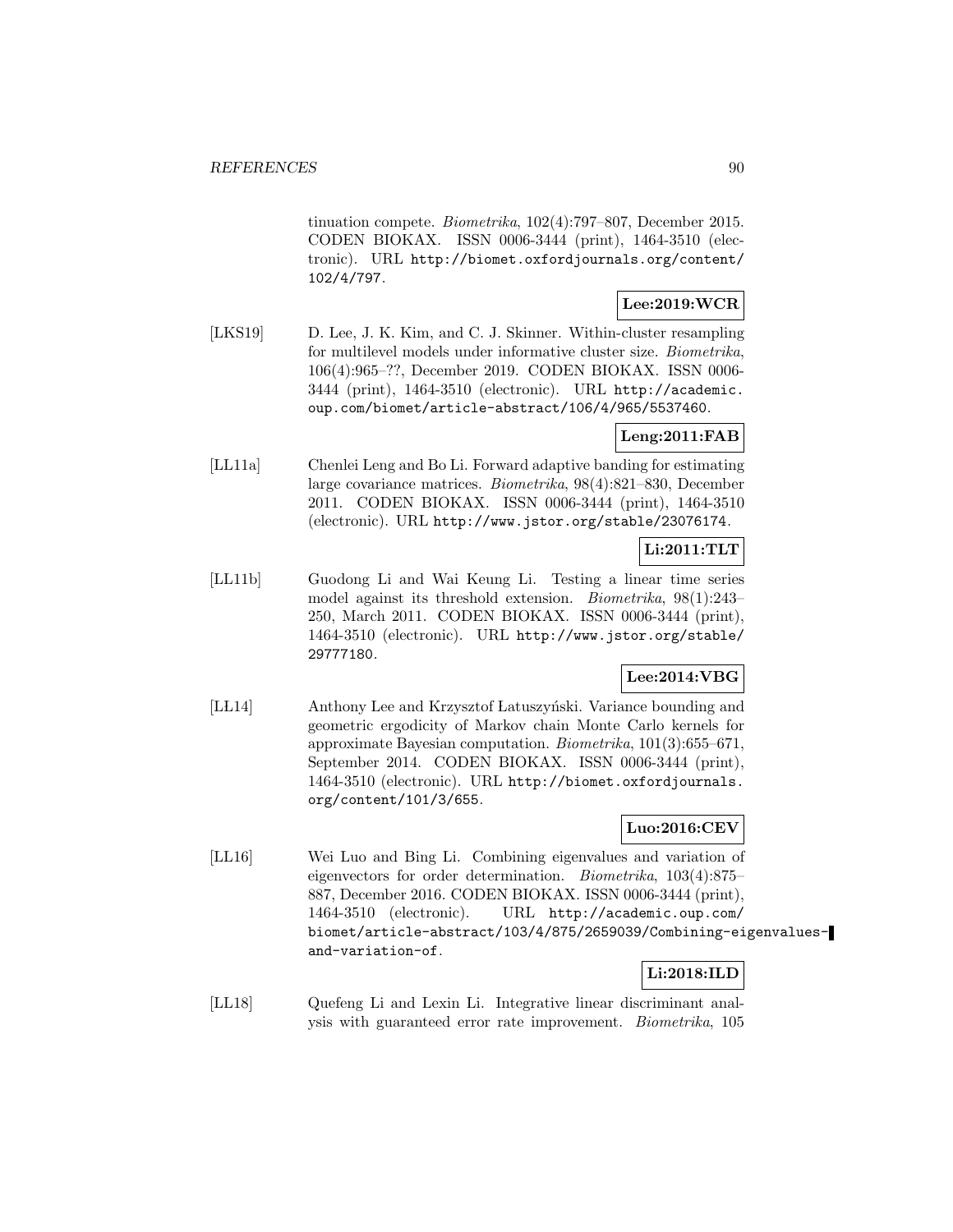(4):917–??, December 1, 2018. CODEN BIOKAX. ISSN 0006- 3444 (print), 1464-3510 (electronic). URL http://academic. oup.com/biomet/article-abstract/105/4/917/5142337.

## **Liu:2017:MEL**

[LLQ17] Yukun Liu, Pengfei Li, and Jing Qin. Maximum empirical likelihood estimation for abundance in a closed population from capture-recapture data. Biometrika, 104(3):527–??, September 2017. CODEN BIOKAX. ISSN 0006-3444 (print), 1464- 3510 (electronic). URL http://academic.oup.com/biomet/ article-abstract/104/3/527/3920514/Maximum-empiricallikelihood-estimation-for.

## **Laber:2014:IMB**

[LLS14] Eric B. Laber, Kristin A. Linn, and Leonard A. Stefanski. Interactive model building for Q-learning. Biometrika, 101(4):831– 847, December 2014. CODEN BIOKAX. ISSN 0006-3444 (print), 1464-3510 (electronic). URL http://biomet.oxfordjournals. org/content/101/4/831.

## **Lin:2017:RRE**

[LLXC17] Yuanyuan Lin, Yang Luo, Shangyu Xie, and Kani Chen. Robust rank estimation for transformation models with random effects. Biometrika, 104(4):971–??, December 1, 2017. CO-DEN BIOKAX. ISSN 0006-3444 (print), 1464-3510 (electronic). URL http://academic.oup.com/biomet/articleabstract/104/4/971/4321723.

## **Liu:2013:KSP**

[LLZ13] Bo Liu, Wenbin Lu, and Jiajia Zhang. Kernel smoothed profile likelihood estimation in the accelerated failure time frailty model for clustered survival data. Biometrika, 100(3):741–755, September 2013. CODEN BIOKAX. ISSN 0006-3444 (print), 1464-3510 (electronic). URL http://biomet.oxfordjournals. org/content/100/3/741.

## **Lee:2016:APC**

[LLZ16] Kuang-Yao Lee, Bing Li, and Hongyu Zhao. On an additive partial correlation operator and nonparametric estimation of graphical models. Biometrika, 103(3):513–530, September 2016. CO-DEN BIOKAX. ISSN 0006-3444 (print), 1464-3510 (electronic).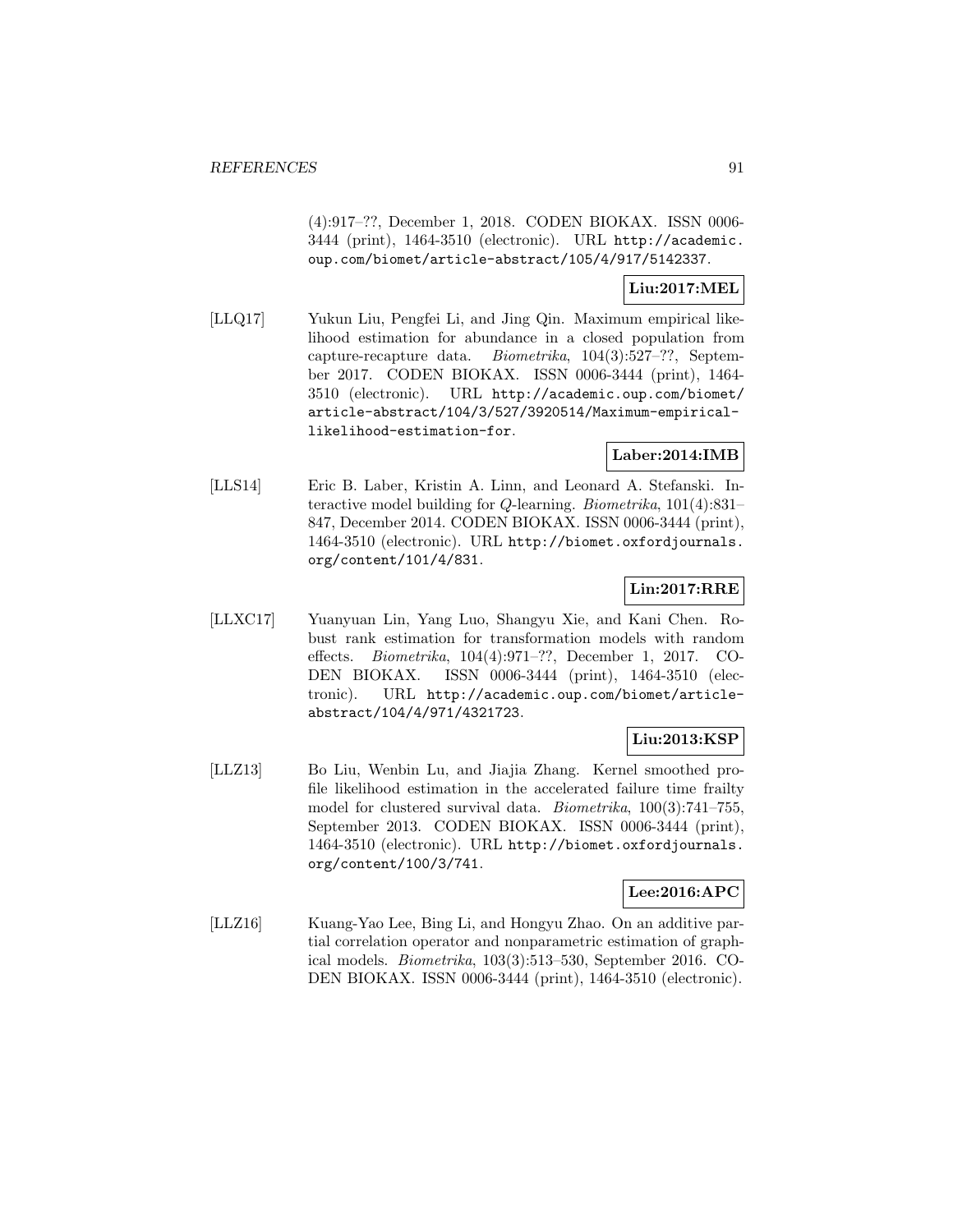## **Liu:2012:OGT**

[LLZA12] Aiyi Liu, Chunling Liu, Zhiwei Zhang, and Paul S. Albert. Optimality of group testing in the presence of misclassification. Biometrika, 99(1):245–251, March 2012. CODEN BIOKAX. ISSN 0006-3444 (print), 1464-3510 (electronic). URL http:// www.jstor.org/stable/41720687.

## **Li:2011:SSF**

[LM11] Zhiguo Li and Susan A. Murphy. Sample size formulae for twostage randomized trials with survival outcomes. Biometrika, 98 (3):503–518, September 2011. CODEN BIOKAX. ISSN 0006- 3444 (print), 1464-3510 (electronic). URL http://www.jstor. org/stable/23076128.

### **Li:2012:NRO**

[LS12] Chun Li and Bryan E. Shepherd. A new residual for ordinal outcomes. Biometrika, 99(2):473–480, June 2012. CODEN BIOKAX. ISSN 0006-3444 (print), 1464-3510 (electronic). URL http://www.jstor.org/stable/41720704.

### **Lumley:2013:TSR**

[LS13] Thomas Lumley and Alastair J. Scott. Two-sample rank tests under complex sampling. Biometrika, 100(4):831–842, December 2013. CODEN BIOKAX. ISSN 0006-3444 (print), 1464- 3510 (electronic). URL http://biomet.oxfordjournals.org/ content/100/4/831.

## **Li:2017:SSA**

[LSD17] Cheng Li, Sanvesh Srivastava, and David B. Dunson. Simple, scalable and accurate posterior interval estimation. Biometrika, 104(3):665–??, September 2017. CODEN BIOKAX. ISSN 0006- 3444 (print), 1464-3510 (electronic). URL http://academic. oup.com/biomet/article-abstract/104/3/665/3891479/Simplescalable-and-accurate-posterior-interval.

## **Lin:2014:VSR**

[LSFL14] Wei Lin, Pixu Shi, Rui Feng, and Hongzhe Li. Variable selection in regression with compositional covariates. Biometrika, 101(4):785–797, December 2014. CODEN BIOKAX. ISSN 0006-3444 (print), 1464-3510 (electronic). URL http://biomet. oxfordjournals.org/content/101/4/785.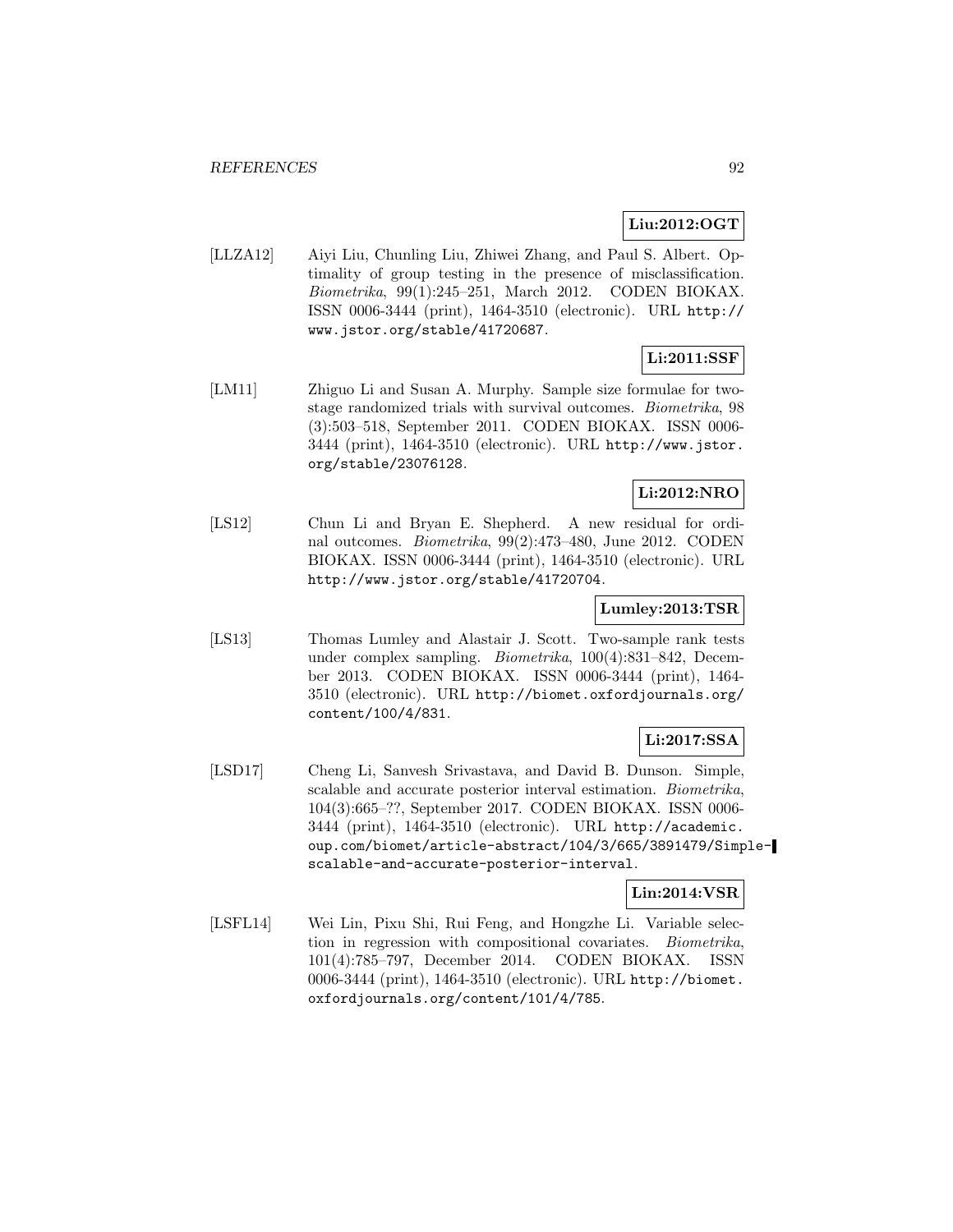## **Lin:2012:DMM**

[LSH12] N. X. Lin, J. Q. Shi, and R. Henderson. Doubly misspecified models. Biometrika, 99(2):285–298, June 2012. CODEN BIOKAX. ISSN 0006-3444 (print), 1464-3510 (electronic). URL http:// www.jstor.org/stable/41720692.

# **Lee:2019:NDT**

[LSPV19] Youjin Lee, Cencheng Shen, Carey E. Priebe, and Joshua T. Vogelstein. Network dependence testing via diffusion maps and distance-based correlations. *Biometrika*, 106(4):857–??, December 2019. CODEN BIOKAX. ISSN 0006-3444 (print), 1464- 3510 (electronic). URL http://academic.oup.com/biomet/ article-abstract/106/4/857/5578430.

## **Liu:2019:SIG**

[LSR<sup>+</sup>19] Yang Liu, Wei Sun, Alexander P. Reiner, Charles Kooperberg, and Qianchuan He. Statistical inference of genetic pathway analysis in high dimensions. Biometrika, 106(3):651–??, September 2019. CODEN BIOKAX. ISSN 0006-3444 (print), 1464- 3510 (electronic). URL http://academic.oup.com/biomet/ article-abstract/106/3/651/5532130.

## **Lee:2010:EEM**

[LSW10] A. J. Lee, A. J. Scott, and C. J. Wild. Efficient estimation in multi-phase case-control studies. Biometrika, 97(2):361– 374, June 2010. CODEN BIOKAX. ISSN 0006-3444 (print), 1464-3510 (electronic). URL http://www.jstor.org/stable/ 25734091.

## **Lee:2017:IES**

[LSWZ17] Seunggeun Lee, Wei Sun, Fred A. Wright, and Fei Zou. An improved and explicit surrogate variable analysis procedure by coefficient adjustment. Biometrika, 104(2):303–316, June 2017. CO-DEN BIOKAX. ISSN 0006-3444 (print), 1464-3510 (electronic). URL http://academic.oup.com/biomet/article-abstract/ 104/2/303/3746571/An-improved-and-explicit-surrogatevariable.

#### **Lekivetz:2011:RDT**

[LT11] Ryan Lekivetz and Boxin Tang. Robust designs through partially clear two-factor interactions. Biometrika, 98(3):733–739, September 2011. CODEN BIOKAX. ISSN 0006-3444 (print), 1464-3510 (electronic). URL http://www.jstor.org/stable/23076143.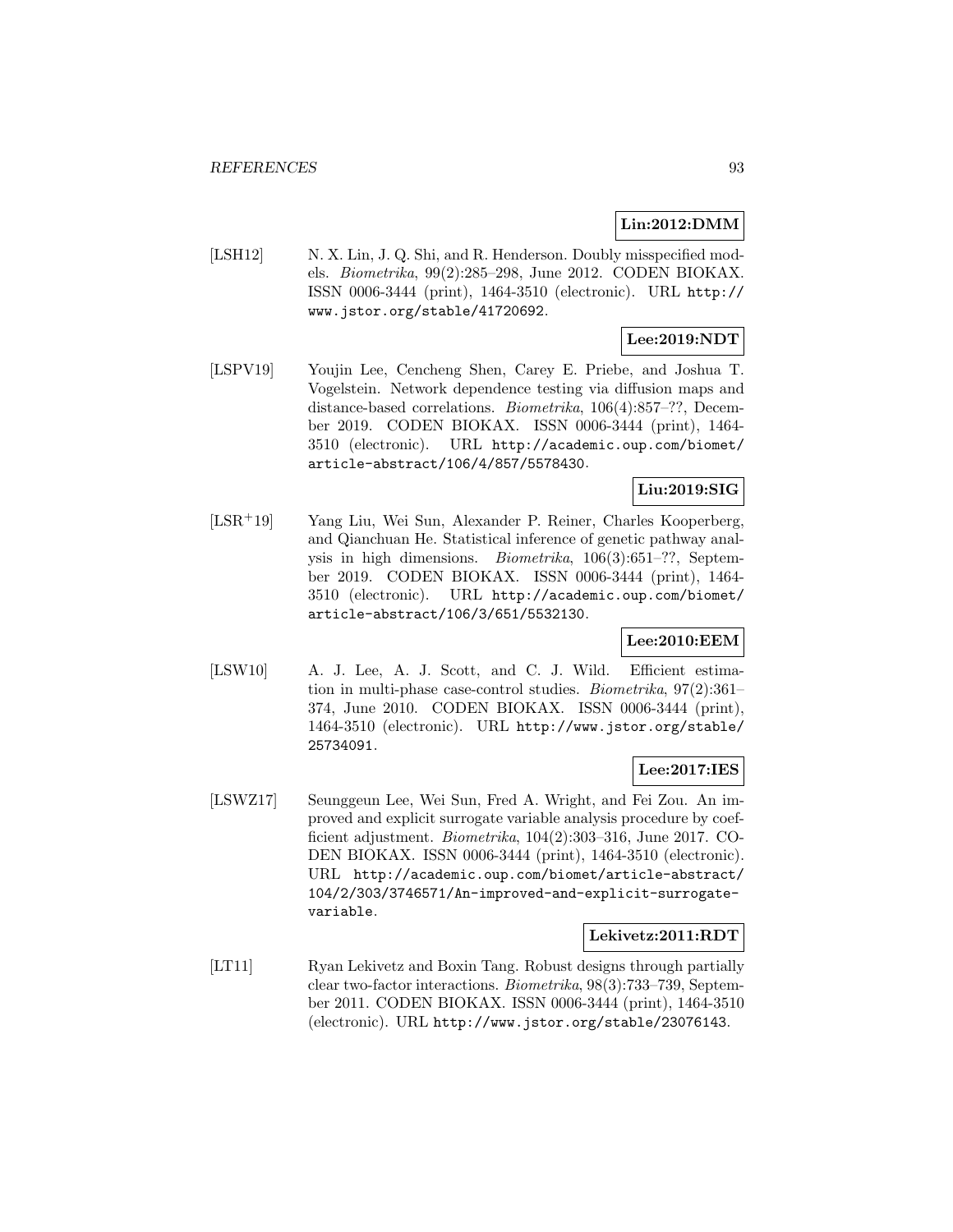## **Leng:2012:PEL**

[LT12a] Chenlei Leng and Cheng Yong Tang. Penalized empirical likelihood and growing dimensional general estimating equations. Biometrika, 99(3):703–716, September 2012. CODEN BIOKAX. ISSN 0006-3444 (print), 1464-3510 (electronic). URL http:// www.jstor.org/stable/41720724.

# **Luo:2012:PLR**

[LT12b] Xiaodong Luo and Wei Yann Tsai. A proportional likelihood ratio model. Biometrika, 99(1):211–222, March 2012. CODEN BIOKAX. ISSN 0006-3444 (print), 1464-3510 (electronic). URL http://www.jstor.org/stable/41720683.

## **Luo:2015:MTE**

[LT15] Xiaodong Luo and Wei Yann Tsai. Moment-type estimators for the proportional likelihood ratio model with longitudinal data. Biometrika, 102(1):121–134, March 2015. CODEN BIOKAX. ISSN 0006-3444 (print), 1464-3510 (electronic). URL http:// biomet.oxfordjournals.org/content/102/1/121.

# **Lin:2013:RAS**

[LTF13] Feng-Chang Lin, Young K. Truong, and Jason P. Fine. Robust analysis of semiparametric renewal process models. Biometrika, 100(3):709–726, September 2013. CODEN BIOKAX. ISSN 0006-3444 (print), 1464-3510 (electronic). URL http://biomet. oxfordjournals.org/content/100/3/709.

# **Lee:2019:UAP**

[LTZ19] A. Lee, S. Tiberi, and G. Zanella. Unbiased approximations of products of expectations. Biometrika, 106(3):708–??, September 2019. CODEN BIOKAX. ISSN 0006-3444 (print), 1464- 3510 (electronic). URL http://academic.oup.com/biomet/ article-abstract/106/3/708/5431312.

### **Lunardon:2016:TUS**

[Lun16] N. Lunardon. Towards a unification of second-order theory for likelihood and marginal composite likelihood. Biometrika, 103 (1):225–230, March 2016. CODEN BIOKAX. ISSN 0006-3444 (print), 1464-3510 (electronic).

## **Lunardon:2018:BRI**

[Lun18] N. Lunardon. On bias reduction and incidental parameters. Biometrika, 105(1):233–??, March 1, 2018. CO-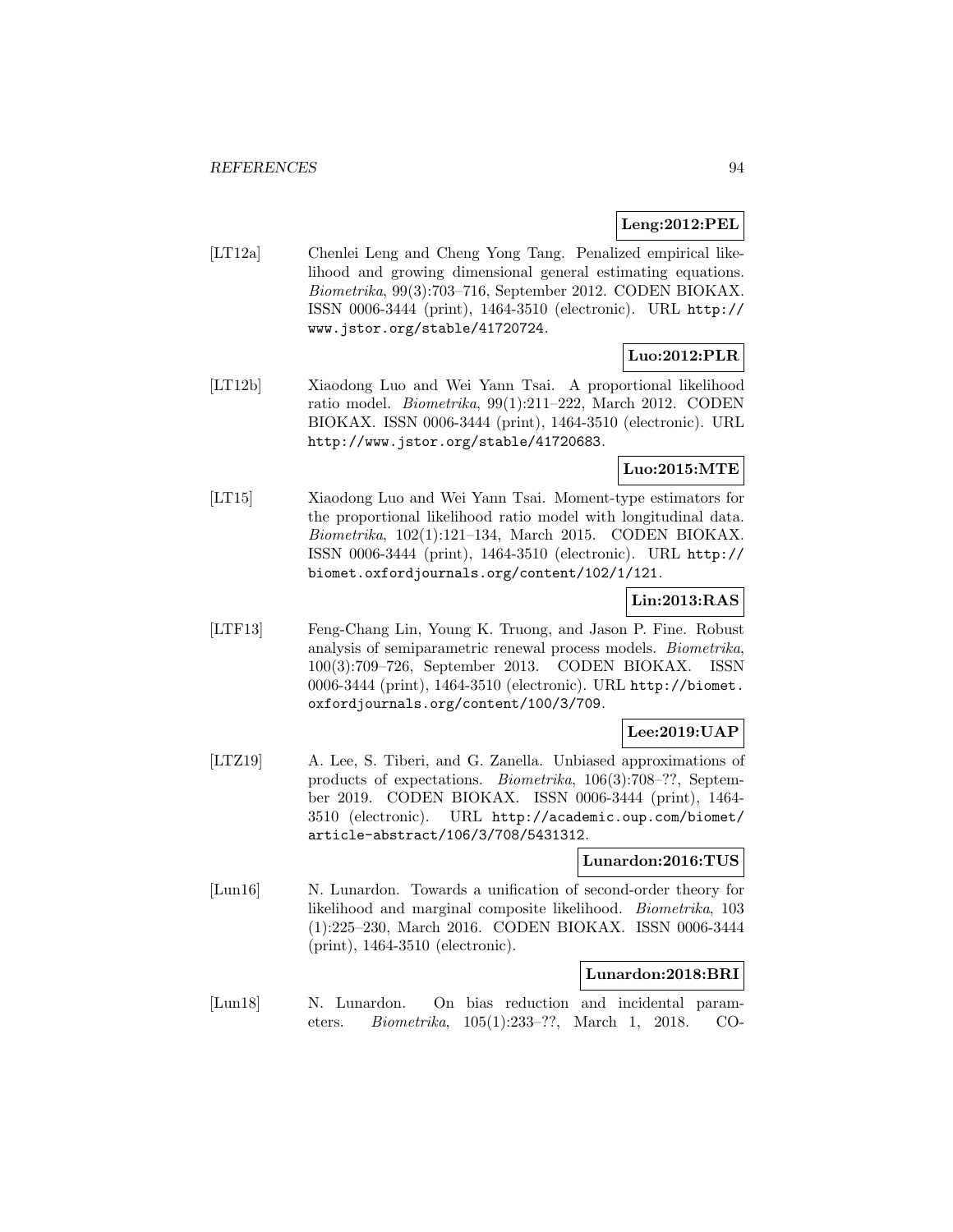DEN BIOKAX. ISSN 0006-3444 (print), 1464-3510 (electronic). URL http://academic.oup.com/biomet/articleabstract/105/1/233/4786422.

## **Lee:2018:VEP**

[LW18a] A. Lee and N. Whiteley. Variance estimation in the particle filter. Biometrika, 105(3):609–625, September 1, 2018. CODEN BIOKAX. ISSN 0006-3444 (print), 1464-3510 (electronic). URL http://academic.oup.com/biomet/articleabstract/105/3/609/5045658. See correction [LW20].

## **Lee:2018:BRP**

[LW18b] S. M. S. Lee and Y. Wu. A bootstrap recipe for post-modelselection inference under linear regression models. Biometrika, 105(4):873–??, December 1, 2018. CODEN BIOKAX. ISSN 0006- 3444 (print), 1464-3510 (electronic). URL http://academic. oup.com/biomet/article-abstract/105/4/873/5106660.

## **Lee:2020:CVE**

[LW20] A. Lee and N. Whiteley. Correction: 'Variance estimation in the particle filter'. Biometrika, 107(1):255–??, March 2020. CODEN BIOKAX. ISSN 0006-3444 (print), 1464-3510 (electronic). URL http://academic.oup.com/biomet/articleabstract/107/1/255/5717456. See [LW18a].

## **Lee:2016:DLB**

[LY16] Stephen M. S. Lee and G. Alastair Young. Distribution of likelihood-based p-values under a local alternative hypothesis. Biometrika, 103(3):641–652, September 2016. CODEN BIOKAX. ISSN 0006-3444 (print), 1464-3510 (electronic).

### **Lam:2011:ELF**

[LYB11] Clifford Lam, Qiwei Yao, and Neil Bathia. Estimation of latent factors for high-dimensional time series. Biometrika, 98(4):901– 918, December 2011. CODEN BIOKAX. ISSN 0006-3444 (print), 1464-3510 (electronic). URL http://www.jstor.org/stable/ 23076180.

### **Lin:2010:REU**

[LZ10] D. Y. Lin and D. Zeng. On the relative efficiency of using summary statistics versus individual-level data in meta-analysis. Biometrika, 97(2):321–332, June 2010. CODEN BIOKAX. ISSN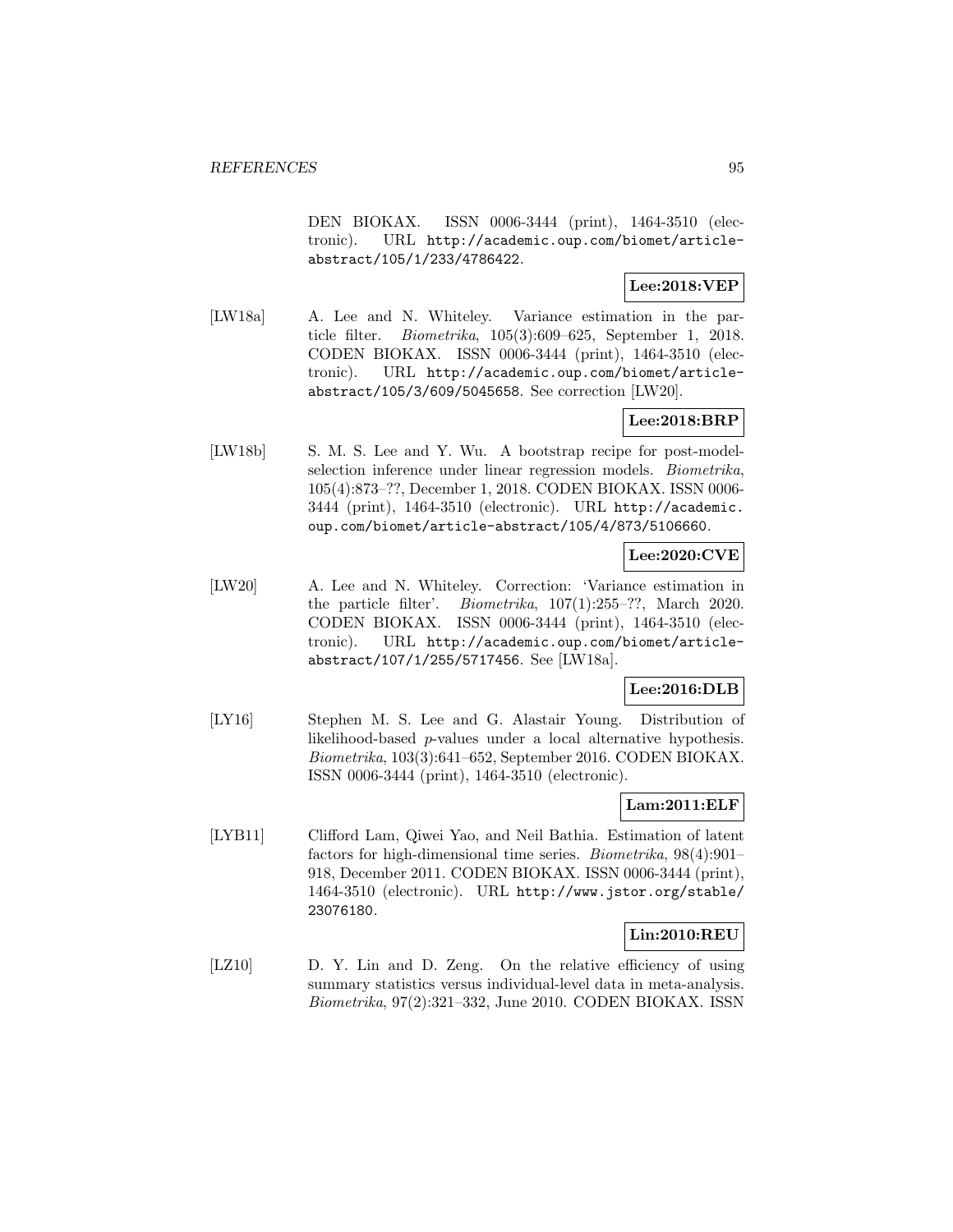0006-3444 (print), 1464-3510 (electronic). URL http://www. jstor.org/stable/25734088.

**Liu:2013:VSS**

[LZ13] Xiaoxi Liu and Donglin Zeng. Variable selection in semiparametric transformation models for right-censored data. Biometrika, 100(4):859–876, December 2013. CODEN BIOKAX. ISSN 0006-3444 (print), 1464-3510 (electronic). URL http://biomet. oxfordjournals.org/content/100/4/859.

## **Laber:2015:TBM**

[LZ15] E. B. Laber and Y. Q. Zhao. Tree-based methods for individualized treatment regimes. Biometrika, 102(3):501–514, September 2015. CODEN BIOKAX. ISSN 0006-3444 (print), 1464- 3510 (electronic). URL http://biomet.oxfordjournals.org/ content/102/3/501.

## **Luo:2017:ERB**

[LZG17] Wei Luo, Yeying Zhu, and Debashis Ghosh. On estimating regression-based causal effects using sufficient dimension reduction. Biometrika, 104(1):51–65, March 2017. CODEN BIOKAX. ISSN 0006-3444 (print), 1464-3510 (electronic). URL http://academic.oup.com/biomet/article-abstract/ 104/1/51/2938063/On-estimating-regression-based-causaleffects.

### **Lee:2014:CSE**

[LZW14] Seunggeun Lee, Fei Zou, and Fred A. Wright. Convergence of sample eigenvalues, eigenvectors, and principal component scores for ultra-high dimensional data. Biometrika, 101(2):484–490, June 2014. CODEN BIOKAX. ISSN 0006-3444 (print), 1464- 3510 (electronic). URL http://biomet.oxfordjournals.org/ content/101/2/484.

### **Mao:2018:CEU**

[Mao18] Lu Mao. On causal estimation using U-statistics. *Biometrika*, 105(1):215–??, March 1, 2018. CODEN BIOKAX. ISSN 0006- 3444 (print), 1464-3510 (electronic). URL http://academic. oup.com/biomet/article-abstract/105/1/215/4742247.

### **Marchini:2019:DGH**

[Mar19a] J. L. Marchini. Discussion of 'Gene hunting with hidden Markov model knockoffs'. Biometrika, 106(1):27–??, March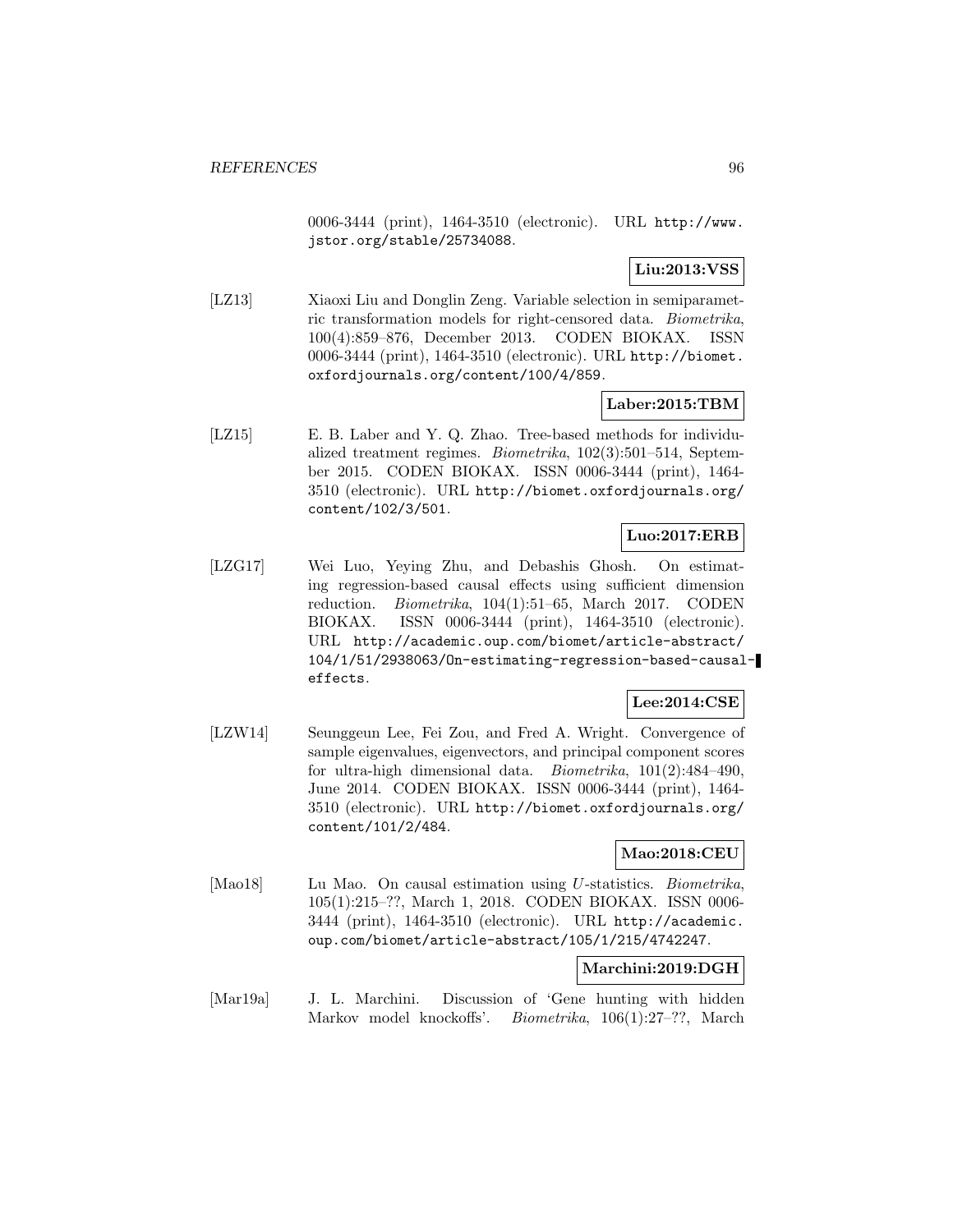1, 2019. CODEN BIOKAX. ISSN 0006-3444 (print), 1464- 3510 (electronic). URL http://academic.oup.com/biomet/ article-abstract/106/1/27/5318366. See [SSC19a].

### **Martin:2019:DNG**

[Mar19b] Ryan Martin. Discussion of 'Nonparametric generalized fiducial inference for survival functions under censoring'. Biometrika, 106 (3):519–??, September 2019. CODEN BIOKAX. ISSN 0006- 3444 (print), 1464-3510 (electronic). URL http://academic. oup.com/biomet/article-abstract/106/3/519/5547511. See [CH19a, CH19b].

### **Martinez-Beneito:2013:GMF**

[MB13] Miguel A. Martinez-Beneito. A general modelling framework for multivariate disease mapping. *Biometrika*, 100(3):539–553, September 2013. CODEN BIOKAX. ISSN 0006-3444 (print), 1464-3510 (electronic). URL http://biomet.oxfordjournals. org/content/100/3/539.

## **McElroy:2016:NMC**

[McE16] T. S. McElroy. Nonnested model comparisons for time series. Biometrika, 103(4):905–914, December 2016. CODEN BIOKAX. ISSN 0006-3444 (print), 1464-3510 (electronic). URL http: //academic.oup.com/biomet/article-abstract/103/4/905/ 2659036/Nonnested-model-comparisons-for-time-series.

### **Mukherjee:2015:DFR**

[MCWZ15] A. Mukherjee, K. Chen, N. Wang, and J. Zhu. On the degrees of freedom of reduced-rank estimators in multivariate regression. Biometrika, 102(2):457–477, June 2015. CODEN BIOKAX. ISSN 0006-3444 (print), 1464-3510 (electronic). URL http://biomet. oxfordjournals.org/content/102/2/457.

## **Mukherjee:2018:DFR**

[MCWZ18] A. Mukherjee, K. Chen, N. Wang, and J. Zhu. On the degrees of freedom of reduced-rank estimators in multivariate regression. Biometrika, 105(1):247–??, March 1, 2018. CO-DEN BIOKAX. ISSN 0006-3444 (print), 1464-3510 (electronic). URL http://academic.oup.com/biomet/articleabstract/105/1/247/4822181.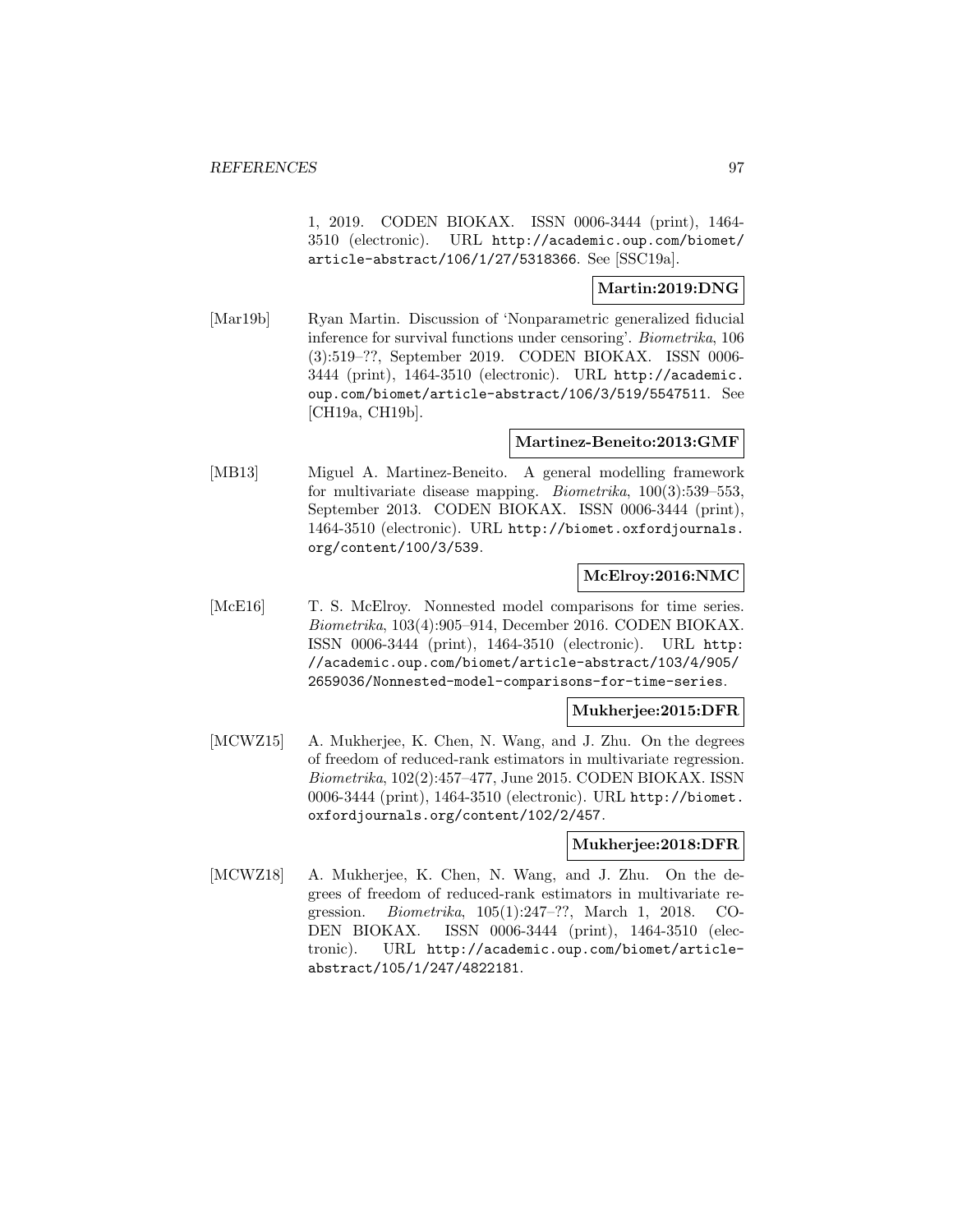## **Mei:2010:ESS**

[Mei10] Y. Mei. Efficient scalable schemes for monitoring a large number of data streams. Biometrika, 97(2):419–433, June 2010. CODEN BIOKAX. ISSN 0006-3444 (print), 1464-3510 (electronic). URL http://www.jstor.org/stable/25734095.

## **Miao:2018:ICE**

[MGT18] Wang Miao, Zhi Geng, and Eric J. Tchetgen Tchetgen. Identifying causal effects with proxy variables of an unmeasured confounder. Biometrika, 105(4):987–??, December 1, 2018. CODEN BIOKAX. ISSN 0006-3444 (print), 1464-3510 (electronic). URL http://academic.oup.com/biomet/articleabstract/105/4/987/5073056.

#### **Maathuis:2011:NIC**

[MH11] M. H. Maathuis and M. G. Hudgens. Nonparametric inference for competing risks current status data with continuous, discrete or grouped observation times. Biometrika, 98(2):325–340, June 2011. CODEN BIOKAX. ISSN 0006-3444 (print), 1464-3510 (electronic). URL http://www.jstor.org/stable/23076153.

## **Ma:2015:SML**

[MHS15] Ling Ma, Tao Hu, and Jianguo Sun. Sieve maximum likelihood regression analysis of dependent current status data. Biometrika, 102(3):731–738, September 2015. CODEN BIOKAX. ISSN 0006-3444 (print), 1464-3510 (electronic). URL http://biomet. oxfordjournals.org/content/102/3/731.

### **Ma:2015:ECS**

[MHZ15] Ping Ma, Jianhua Z. Huang, and Nan Zhang. Efficient computation of smoothing splines via adaptive basis sampling. Biometrika, 102(3):631–645, September 2015. CODEN BIOKAX. ISSN 0006-3444 (print), 1464-3510 (electronic). URL http:// biomet.oxfordjournals.org/content/102/3/631.

## **Magirr:2013:SCI**

[MJPK13] D. Magirr, T. Jaki, M. Posch, and F. Klinglmueller. Simultaneous confidence intervals that are compatible with closed testing in adaptive designs. Biometrika, 100(4):985–996, December 2013. CODEN BIOKAX. ISSN 0006-3444 (print), 1464-3510 (electronic). URL http://biomet.oxfordjournals.org/content/ 100/4/985.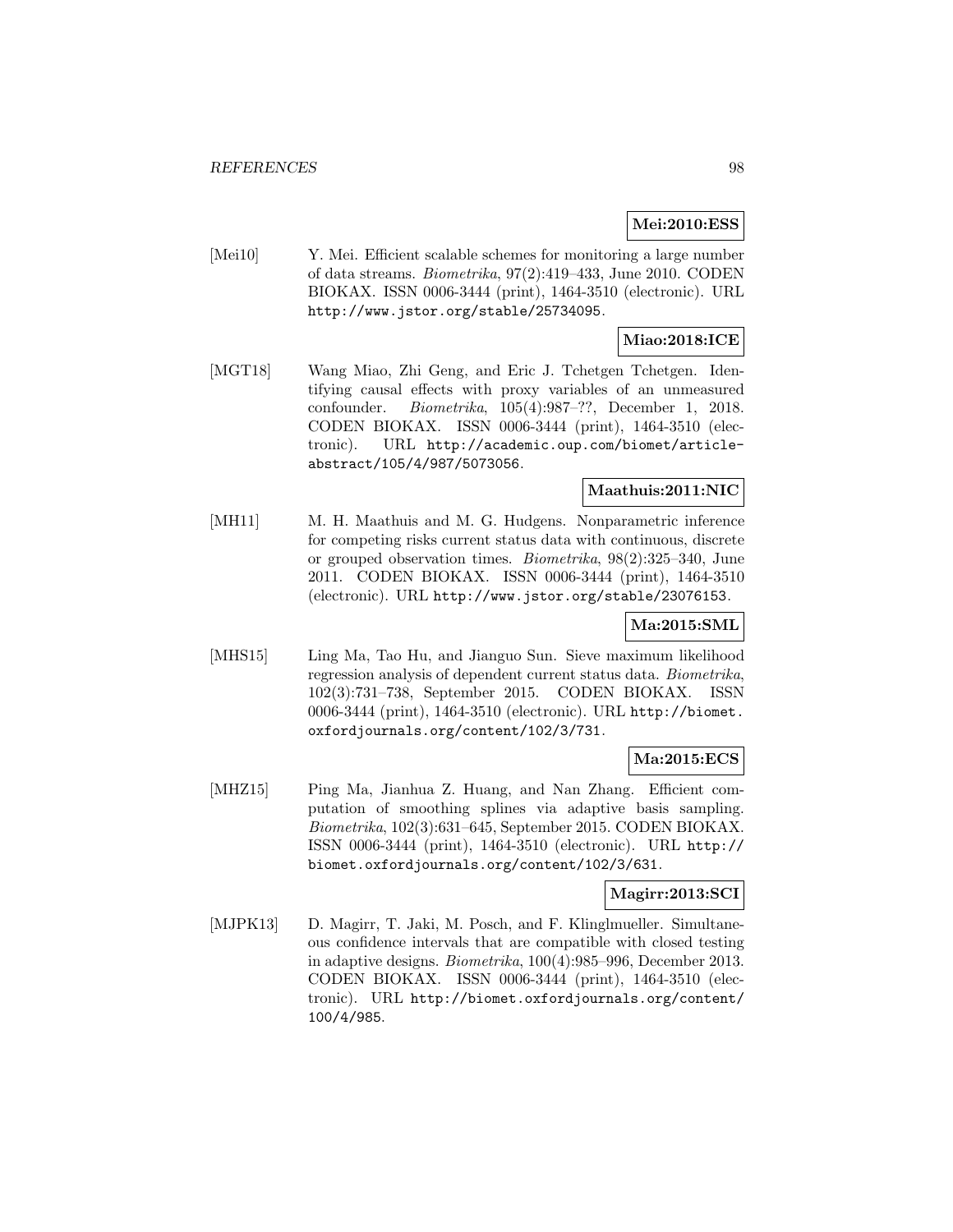#### **Magirr:2012:GDT**

[MJW12] D. Magirr, T. Jaki, and J. Whitehead. A generalized Dunnett test for multi-arm multi-stage clinical studies with treatment selection. Biometrika, 99(2):494–501, June 2012. CODEN BIOKAX. ISSN 0006-3444 (print), 1464-3510 (electronic). URL http:// www.jstor.org/stable/41720707.

## **Matsuda:2015:SVS**

[MK15] Takeru Matsuda and Fumiyasu Komaki. Singular value shrinkage priors for Bayesian prediction. Biometrika, 102(4):843–854, December 2015. CODEN BIOKAX. ISSN 0006-3444 (print), 1464-3510 (electronic). URL http://biomet.oxfordjournals. org/content/102/4/843.

## **Massam:2018:BPC**

[MLG18] H. Massam, Q. Li, and X. Gao. Bayesian precision and covariance matrix estimation for graphical Gaussian models with edge and vertex symmetries. Biometrika, 105(2):371–??, June 1, 2018. CODEN BIOKAX. ISSN 0006-3444 (print), 1464- 3510 (electronic). URL http://academic.oup.com/biomet/ article-abstract/105/2/371/4904066.

### **McCaffrey:2013:IPW**

[MLS13] Daniel F. McCaffrey, J. R. Lockwood, and Claude M. Setodji. Inverse probability weighting with error-prone covariates. Biometrika, 100(3):671–680, September 2013. CODEN BIOKAX. ISSN 0006-3444 (print), 1464-3510 (electronic). URL http:// biomet.oxfordjournals.org/content/100/3/671.

### **McKennan:2019:AUC**

[MN19] Chris McKennan and Dan Nicolae. Accounting for unobserved covariates with varying degrees of estimability in highdimensional biological data. Biometrika, 106(4):823–??, December 2019. CODEN BIOKAX. ISSN 0006-3444 (print), 1464- 3510 (electronic). URL http://academic.oup.com/biomet/ article-abstract/106/4/823/5570079.

#### **Mammen:2011:GLT**

[MNF11] Enno Mammen, Jens Perch Nielsen, and Bernd Fitzenberger. Generalized linear time series regression. Biometrika, 98(4): 1007–1014, December 2011. CODEN BIOKAX. ISSN 0006-3444 (print), 1464-3510 (electronic). URL http://www.jstor.org/ stable/23076189.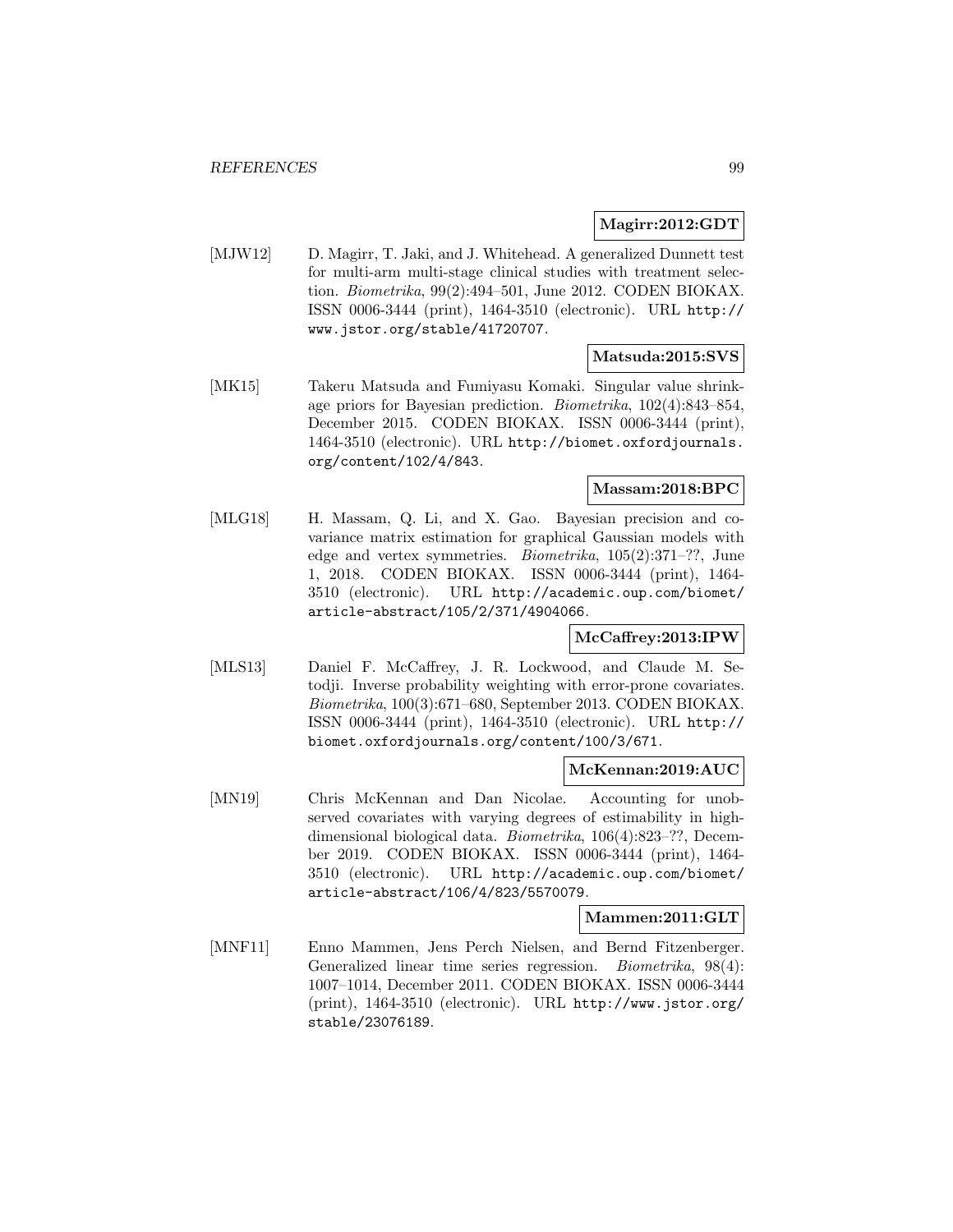### **Mondal:2018:ECC**

[Mon18] D. Mondal. On edge correction of conditional and intrinsic autoregressions. Biometrika, 105(2):447–??, June 1, 2018. CODEN BIOKAX. ISSN 0006-3444 (print), 1464-3510 (electronic). URL http://academic.oup.com/biomet/articleabstract/105/2/447/4986428.

### **McCullagh:2018:SS**

[MP18] Peter McCullagh and Nicholas G. Polson. Statistical sparsity. Biometrika, 105(4):797–??, December 1, 2018. CO-DEN BIOKAX. ISSN 0006-3444 (print), 1464-3510 (electronic). URL http://academic.oup.com/biomet/articleabstract/105/4/797/5142336.

## **Mandel:2014:ECS**

[MR14] Micha Mandel and Yosef Rinott. Estimation from cross-sectional samples under bias and dependence. *Biometrika*, 101(3):719–725, September 2014. CODEN BIOKAX. ISSN 0006-3444 (print), 1464-3510 (electronic). URL http://biomet.oxfordjournals. org/content/101/3/719.

## **Mealli:2015:CMR**

[MR15] Fabrizia Mealli and Donald B. Rubin. Clarifying missing at random and related definitions, and implications when coupled with exchangeability. Biometrika, 102(4):995–1000, December 2015. CODEN BIOKAX. ISSN 0006-3444 (print), 1464-3510 (electronic). URL http://biomet.oxfordjournals.org/content/ 102/4/995. See comment [MR16a].

## **Mealli:2016:CCM**

[MR16a] Fabrizia Mealli and Donald B. Rubin. [comment]: 'Clarifying missing at random and related definitions, and implications when coupled with exchangeability'. Biometrika, 103(2):491, June 2016. CODEN BIOKAX. ISSN 0006-3444 (print), 1464-3510 (electronic). See [MR15].

### **Molstad:2016:IMR**

[MR16b] Aaron J. Molstad and Adam J. Rothman. Indirect multivariate response linear regression. *Biometrika*, 103(3):595–607, September 2016. CODEN BIOKAX. ISSN 0006-3444 (print), 1464-3510 (electronic).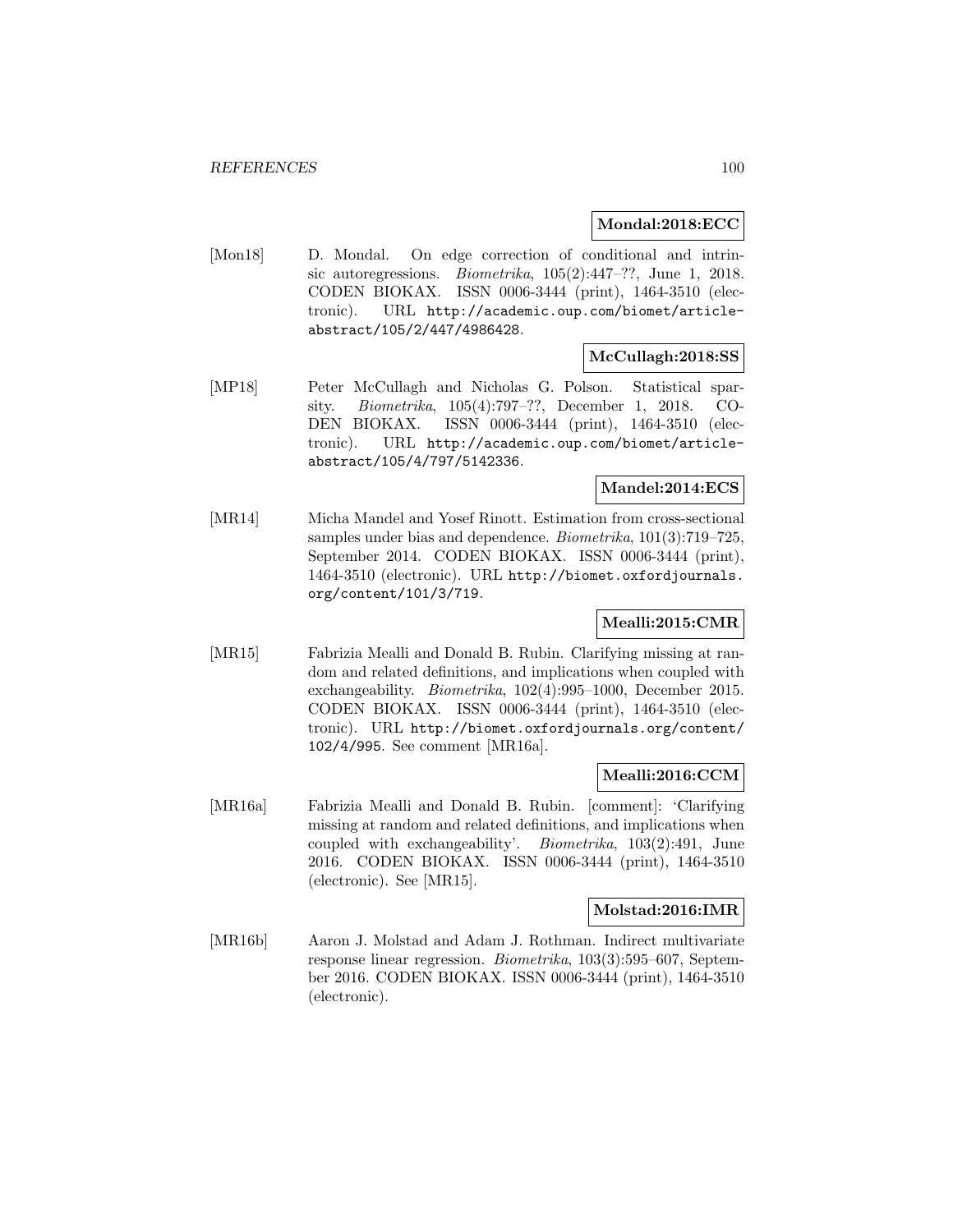#### **Molstad:2018:SCP**

[MR18] Aaron J. Molstad and Adam J. Rothman. Shrinking characteristics of precision matrix estimators. Biometrika, 105(3):563– ??, September 1, 2018. CODEN BIOKAX. ISSN 0006-3444 (print), 1464-3510 (electronic). URL http://academic.oup. com/biomet/article-abstract/105/3/563/4994725.

### **Molina:2017:MRF**

[MRSR17] J. Molina, A. Rotnitzky, M. Sued, and J. M. Robins. Multiple robustness in factorized likelihood models. Biometrika, 104(3):561– ??, September 2017. CODEN BIOKAX. ISSN 0006-3444 (print), 1464-3510 (electronic). URL http://academic.oup.com/ biomet/article-abstract/104/3/561/3868976/Multiple-robustnessin-factorized-likelihood.

## **Matias:2018:SES**

[MRV18] C. Matias, T. Rebafka, and F. Villers. A semiparametric extension of the stochastic block model for longitudinal networks. Biometrika, 105(3):665–??, September 1, 2018. CO-DEN BIOKAX. ISSN 0006-3444 (print), 1464-3510 (electronic). URL http://academic.oup.com/biomet/articleabstract/105/3/665/5032575.

### **Maruyama:2014:RBV**

[MS14] Yuzo Maruyama and William E. Strawderman. Robust Bayesian variable selection in linear models with spherically symmetric errors. Biometrika, 101(4):992–998, December 2014. CODEN BIOKAX. ISSN 0006-3444 (print), 1464-3510 (electronic). URL http://biomet.oxfordjournals.org/content/101/4/992.

### **Mallik:2011:TEB**

[MSBM11] A. Mallik, B. Sen, M. Banerjee, and G. Michailidis. Threshold estimation based on a p-value framework in dose-response and regression settings. Biometrika, 98(4):887–900, December 2011. CODEN BIOKAX. ISSN 0006-3444 (print), 1464-3510 (electronic). URL http://www.jstor.org/stable/23076179.

## **Moller:2016:CFP**

[MSR16] Jesper Møller, Farzaneh Safavimanesh, and Jakob Gulddahl Rasmussen. The cylindrical K-function and Poisson line cluster point processes. Biometrika, 103(4):937–954, December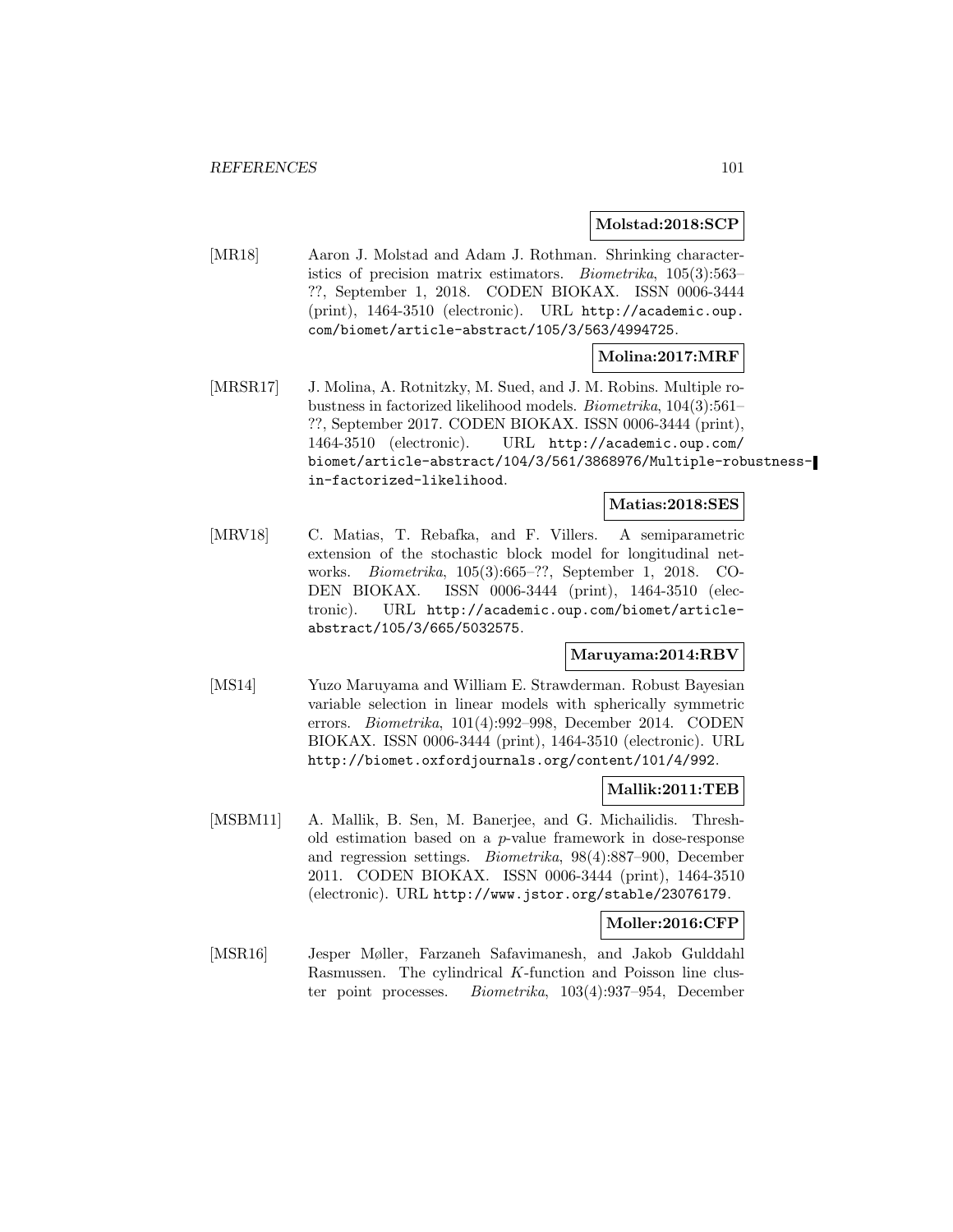2016. CODEN BIOKAX. ISSN 0006-3444 (print), 1464- 3510 (electronic). URL http://academic.oup.com/biomet/ article-abstract/103/4/937/2659033/The-cylindrical-Kfunction-and-Poisson-line.

## **Mukerjee:2014:NOA**

[MST14] Rahul Mukerjee, Fasheng Sun, and Boxin Tang. Nearly orthogonal arrays mappable into fully orthogonal arrays. Biometrika, 101(4):957–963, December 2014. CODEN BIOKAX. ISSN 0006-3444 (print), 1464-3510 (electronic). URL http://biomet. oxfordjournals.org/content/101/4/957.

## **Martinussen:2011:AAG**

[MSZ11] Torben Martinussen, Thomas H. Scheike, and David M. Zucker. The Aalen additive gamma frailty hazards model. Biometrika, 98(4):831–843, December 2011. CODEN BIOKAX. ISSN 0006- 3444 (print), 1464-3510 (electronic). URL http://www.jstor. org/stable/23076175.

## **Martin:2011:SIM**

[MT11] Ryan Martin and Surya T. Tokdar. Semiparametric inference in mixture models with predictive recursion marginal likelihood. Biometrika, 98(3):567–582, September 2011. CODEN BIOKAX. ISSN 0006-3444 (print), 1464-3510 (electronic). URL http:// www.jstor.org/stable/23076132.

## **Mukerjee:2012:OFT**

[MT12] Rahul Mukerjee and Boxin Tang. Optimal fractions of two-level factorials under a baseline parameterization. Biometrika, 99(1): 71–84, March 2012. CODEN BIOKAX. ISSN 0006-3444 (print), 1464-3510 (electronic). URL http://www.jstor.org/stable/ 41720673.

### **Magyar:2014:AIS**

[MT14] Andrew F. Magyar and David E. Tyler. The asymptotic inadmissibility of the spatial sign covariance matrix for elliptically symmetric distributions. *Biometrika*, 101(3):673–688, September 2014. CODEN BIOKAX. ISSN 0006-3444 (print), 1464- 3510 (electronic). URL http://biomet.oxfordjournals.org/ content/101/3/673.

## **Miao:2016:VDR**

[MT16] Wang Miao and Eric J. Tchetgen Tchetgen. On varieties of doubly robust estimators under missingness not at random with a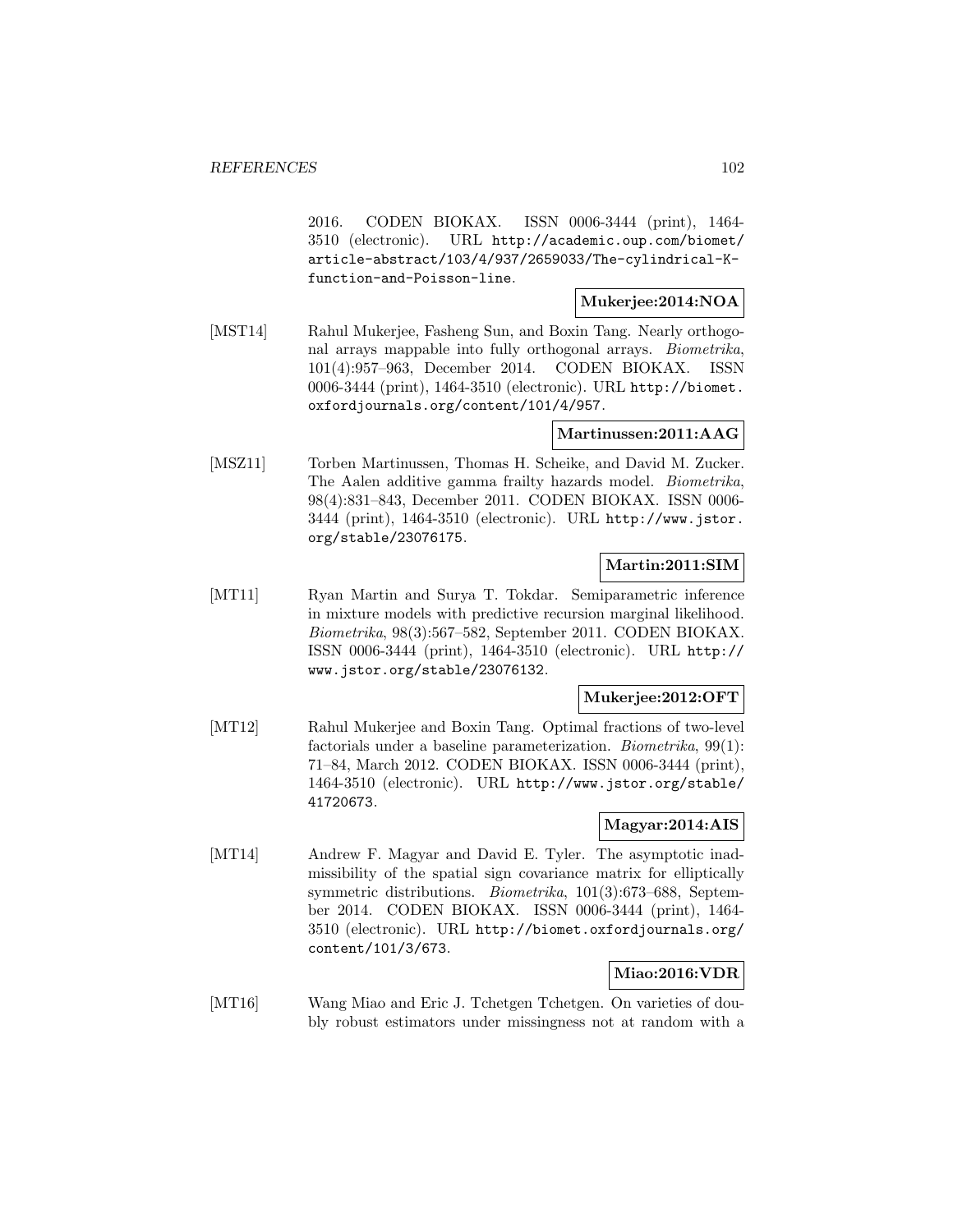shadow variable. Biometrika, 103(2):475–482, June 2016. CO-DEN BIOKAX. ISSN 0006-3444 (print), 1464-3510 (electronic).

**Muller:2019:GFT**

[MV19] U. U. Müller and I. Van Keilegom. Goodness-of-fit tests for the cure rate in a mixture cure model. *Biometrika*,  $106(1)$ : 211–??, March 1, 2019. CODEN BIOKAX. ISSN 0006-3444 (print), 1464-3510 (electronic). URL http://academic.oup. com/biomet/article-abstract/106/1/211/5250870.

## **Muller:2013:CAM**

[MWY13] Hans-Georg Müller, Yichao Wu, and Fang Yao. Continuously additive models for nonlinear functional regression. Biometrika, 100(3):607–622, September 2013. CODEN BIOKAX. ISSN 0006-3444 (print), 1464-3510 (electronic). URL http://biomet. oxfordjournals.org/content/100/3/607.

## **Miratrix:2018:SCP**

[MWZ18] L. W. Miratrix, S. Wager, and J. R. Zubizarreta. Shapeconstrained partial identification of a population mean under unknown probabilities of sample selection. Biometrika, 105(1): 103–??, March 1, 2018. CODEN BIOKAX. ISSN 0006-3444 (print), 1464-3510 (electronic). URL http://academic.oup. com/biomet/article-abstract/105/1/103/4774984.

### **Muller:2010:AMF**

[MY10] Hans-Georg Müller and Fang Yao. Additive modelling of functional gradients. Biometrika, 97(4):791–805, December 2010. CO-DEN BIOKAX. ISSN 0006-3444 (print), 1464-3510 (electronic). URL http://www.jstor.org/stable/29777137.

### **Ma:2016:PLB**

[MY16] Ting Fung Ma and Chun Yip Yau. A pairwise likelihoodbased approach for changepoint detection in multivariate time series models. Biometrika, 103(2):409–421, June 2016. CODEN BIOKAX. ISSN 0006-3444 (print), 1464-3510 (electronic).

### **Ma:2013:ELL**

[MZ13a] Yanyuan Ma and Liping Zhu. Efficiency loss and the linearity condition in dimension reduction. Biometrika, 100(2):371–383, June 2013. CODEN BIOKAX. ISSN 0006-3444 (print), 1464- 3510 (electronic). URL http://biomet.oxfordjournals.org/ content/100/2/371.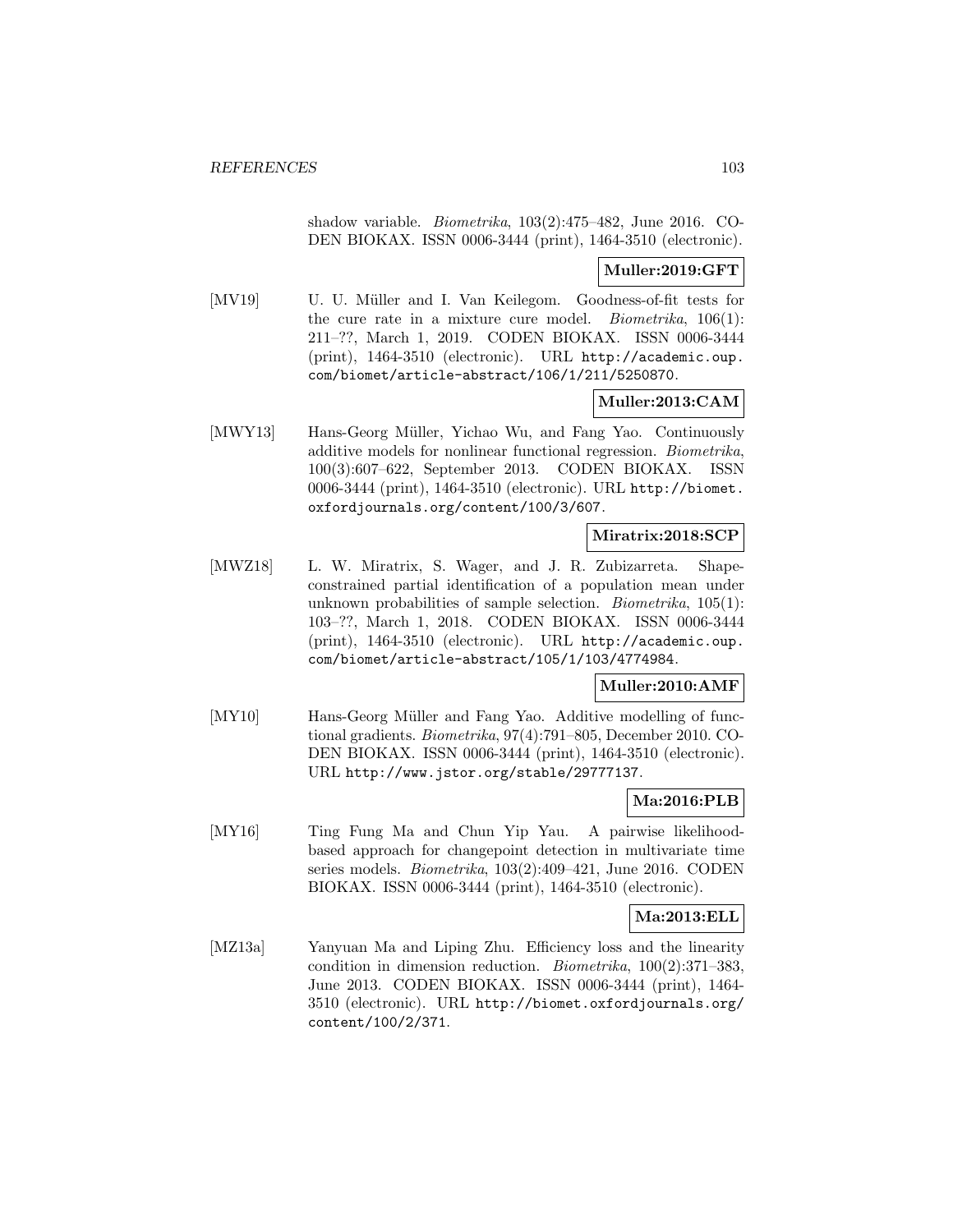## **Mai:2013:KFV**

[MZ13b] Qing Mai and Hui Zou. The Kolmogorov filter for variable screening in high-dimensional binary classification. Biometrika, 100(1):229–234, March 2013. CODEN BIOKAX. ISSN 0006- 3444 (print), 1464-3510 (electronic). URL http://biomet. oxfordjournals.org/content/100/1/229.

# **Ma:2015:VIC**

[MZ15] Yanyuan Ma and Xinyu Zhang. A validated information criterion to determine the structural dimension in dimension reduction models. Biometrika, 102(2):409–420, June 2015. CODEN BIOKAX. ISSN 0006-3444 (print), 1464-3510 (electronic). URL http://biomet.oxfordjournals.org/content/102/2/409.

## **Mai:2012:DAS**

[MZY12] Qing Mai, Hui Zou, and Ming Yuan. A direct approach to sparse discriminant analysis in ultra-high dimensions. *Biometrika*, 99(1): 29–42, March 2012. CODEN BIOKAX. ISSN 0006-3444 (print), 1464-3510 (electronic). URL http://www.jstor.org/stable/ 41720670.

## **Nason:2014:MVS**

[Nas14] G. P. Nason. Multiscale variance stabilization via maximum likelihood. Biometrika, 101(2):499–504, June 2014. CODEN BIOKAX. ISSN 0006-3444 (print), 1464-3510 (electronic). URL http://biomet.oxfordjournals.org/content/101/2/499.

### **Ning:2015:DSB**

[NCC<sup>+</sup>15] Jing Ning, Yong Chen, Chunyan Cai, Xuelin Huang, and Mei-Cheng Wang. On the dependence structure of bivariate recurrent event processes: inference and estimation. Biometrika, 102(2): 345–358, June 2015. CODEN BIOKAX. ISSN 0006-3444 (print), 1464-3510 (electronic). URL http://biomet.oxfordjournals. org/content/102/2/345.

## **Ni:2016:VSC**

[NCZ16] Ai Ni, Jianwen Cai, and Donglin Zeng. Variable selection for case-cohort studies with failure time outcome. Biometrika, 103 (3):547–562, September 2016. CODEN BIOKAX. ISSN 0006- 3444 (print), 1464-3510 (electronic).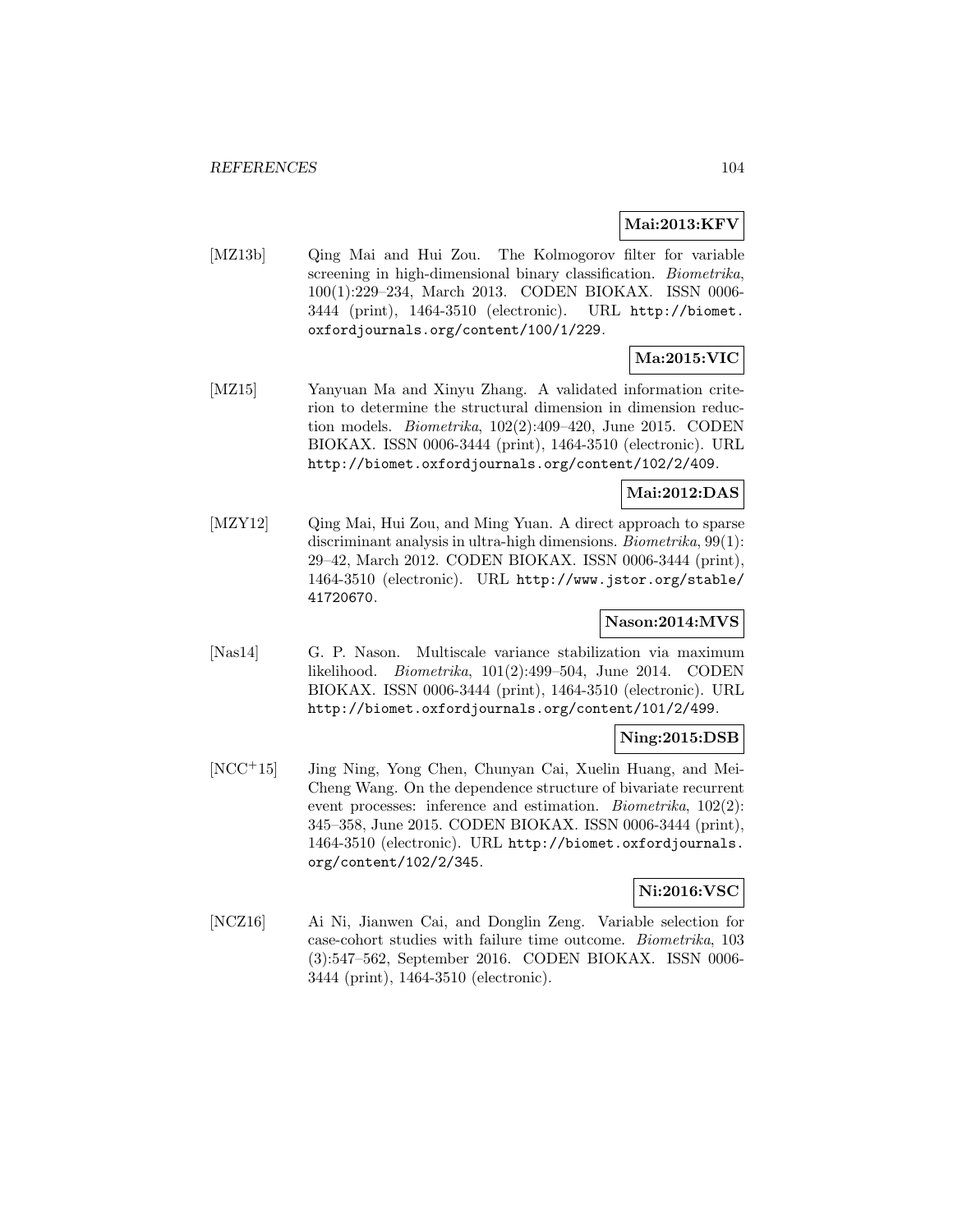### **Ning:2013:HDS**

[NL13] Yang Ning and Han Liu. High-dimensional semiparametric bigraphical models. Biometrika, 100(3):655–670, September 2013. CODEN BIOKAX. ISSN 0006-3444 (print), 1464-3510 (electronic). URL http://biomet.oxfordjournals.org/content/ 100/3/655.

## **Neuhaus:2011:ECE**

[NM11] John M. Neuhaus and Charles E. Mcculloch. Estimation of covariate effects in generalized linear mixed models with informative cluster sizes. Biometrika, 98(1):147–162, March 2011. CO-DEN BIOKAX. ISSN 0006-3444 (print), 1464-3510 (electronic). URL http://www.jstor.org/stable/29777171.

#### **Nemeth:2016:PMA**

[NSF16] Christopher Nemeth, Chris Sherlock, and Paul Fearnhead. Particle Metropolis-adjusted Langevin algorithms. Biometrika, 103(3): 701–717, September 2016. CODEN BIOKAX. ISSN 0006-3444 (print), 1464-3510 (electronic).

#### **Nordhausen:2015:CNR**

[NT15] Klaus Nordhausen and David E. Tyler. A cautionary note on robust covariance plug-in methods. *Biometrika*, 102(3):573–588, September 2015. CODEN BIOKAX. ISSN 0006-3444 (print), 1464-3510 (electronic). URL http://biomet.oxfordjournals. org/content/102/3/573.

## **Nye:2017:PCA**

[NTWY17] Tom M. W. Nye, Xiaoxian Tang, Grady Weyenberg, and Ruriko Yoshida. Principal component analysis and the locus of the Fréchet mean in the space of phylogenetic trees. *Biometrika*, 104 (4):901–??, December 1, 2017. CODEN BIOKAX. ISSN 0006- 3444 (print), 1464-3510 (electronic). URL http://academic. oup.com/biomet/article-abstract/104/4/901/4259146.

#### **Neumeyer:2019:BRP**

[NV19] N. Neumeyer and I. Van Keilegom. Bootstrap of residual processes in regression: to smooth or not to smooth? Biometrika, 106(2):385–??, June 2019. CODEN BIOKAX. ISSN 0006-3444 (print), 1464-3510 (electronic). URL http://academic.oup. com/biomet/article-abstract/106/2/385/5431311.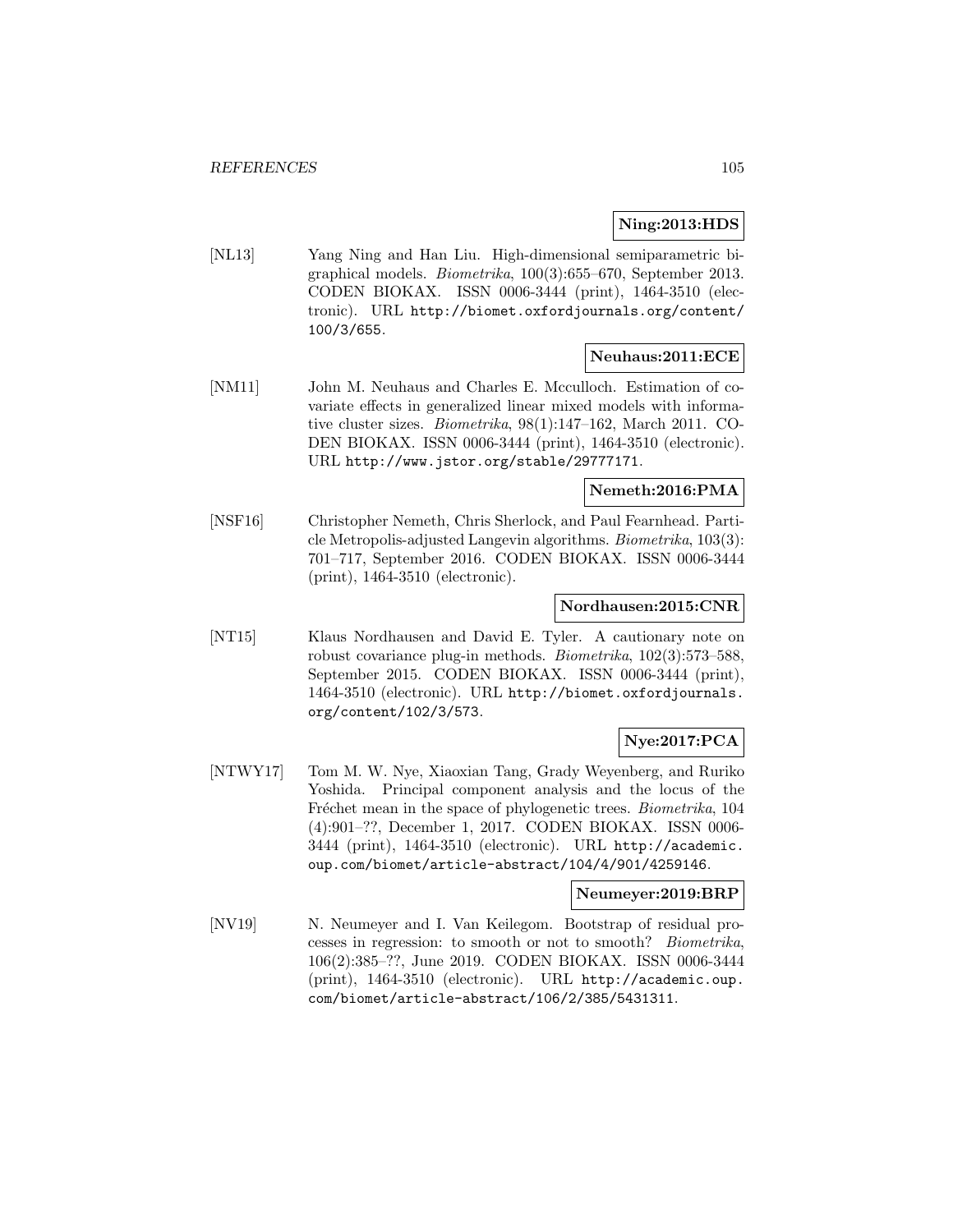## **Oguz-Alper:2016:MCS**

[OAB16] M. Oguz-Alper and Y. G. Berger. Modelling complex survey data with population level information: an empirical likelihood approach. Biometrika, 103(2):447–459, June 2016. CODEN BIOKAX. ISSN 0006-3444 (print), 1464-3510 (electronic).

### **Oakes:2016:WRS**

[Oak16] D. Oakes. On the win-ratio statistic in clinical trials with multiple types of event. Biometrika, 103(3):742–745, September 2016. CO-DEN BIOKAX. ISSN 0006-3444 (print), 1464-3510 (electronic).

## **Ogden:2017:AVN**

[Ogd17] H. E. Ogden. On asymptotic validity of naive inference with an approximate likelihood. Biometrika, 104(1):153–164, March 2017. CODEN BIOKAX. ISSN 0006-3444 (print), 1464-3510 (electronic). URL http://academic.oup.com/biomet/articleabstract/104/1/153/3003356/On-asymptotic-validity-ofnaive-inference-with-an.

#### **Oualkacha:2012:EAR**

[OR12] Karim Oualkacha and Louis-Paul Rivest. On the estimation of an average rigid body motion. Biometrika, 99(3):585–598, September 2012. CODEN BIOKAX. ISSN 0006-3444 (print), 1464-3510 (electronic). URL http://www.jstor.org/stable/41720716.

# **Ogburn:2013:BAR**

[OV13] Elizabeth L. Ogburn and Tyler J. Vanderweele. Bias attenuation results for nondifferentially mismeasured ordinal and coarsened confounders. Biometrika, 100(1):241–248, March 2013. CODEN BIOKAX. ISSN 0006-3444 (print), 1464-3510 (electronic). URL http://biomet.oxfordjournals.org/content/100/1/241.

## **Ollier:2017:RMS**

[OV17] E. Ollier and V. Viallon. Regression modelling on stratified data with the lasso. *Biometrika*,  $104(1):83-96$ , March 2017. CO-DEN BIOKAX. ISSN 0006-3444 (print), 1464-3510 (electronic). URL http://academic.oup.com/biomet/article-abstract/ 104/1/83/2929347/Regression-modelling-on-stratified-datawith-the.

## **Pigoli:2014:DIC**

[PADS14] Davide Pigoli, John A. D. Aston, Ian L. Dryden, and Piercesare Secchi. Distances and inference for covariance operators.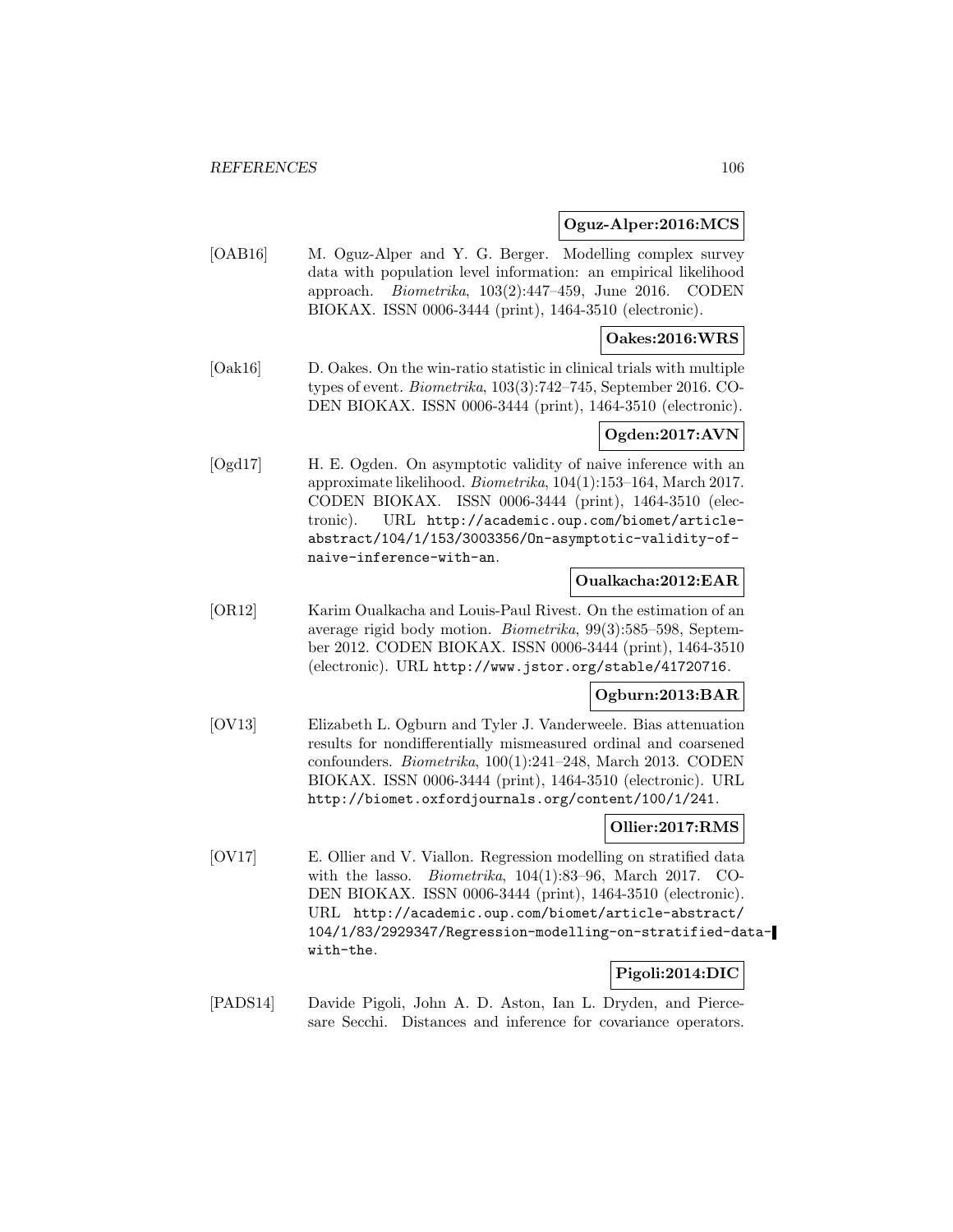Biometrika, 101(2):409–422, June 2014. CODEN BIOKAX. ISSN 0006-3444 (print), 1464-3510 (electronic). URL http://biomet. oxfordjournals.org/content/101/2/409.

## **Pal:2009:NCS**

[Pal09] Soumik Pal. A note on a conjectured sharpness principle for probabilistic forecasting with calibration. Biometrika, 96 (4):1019–1023, December 2009. CODEN BIOKAX. ISSN 0006-3444 (print), 1464-3510 (electronic). URL http:// biomet.oxfordjournals.org/content/96/4/1019; http:/ /www.jstor.org/stable/27798887. See correction [Pal10].

## **Pal:2010:ACC**

[Pal10] Soumik Pal. Amendments and corrections: 'On a conjectured sharpness principle for probabilistic forecasting with calibration' [errata to MR2767288]. Biometrika, 97(4):1013, December 2010. CODEN BIOKAX. ISSN 0006-3444 (print), 1464-3510 (electronic). URL http://www.jstor.org/stable/29777157. See [Pal09].

## **Pouget-Abadie:2019:TAI**

[PASJS<sup>+</sup>19] J. Pouget-Abadie, G. Saint-Jacques, M. Saveski, W. Duan, S. Ghosh, Y. Xu, and E. M. Airoldi. Testing for arbitrary interference on experimentation platforms. Biometrika, 106(4): 929–940, December 2019. CODEN BIOKAX. ISSN 0006-3444 (print), 1464-3510 (electronic). URL http://academic.oup. com/biomet/article-abstract/106/4/929/5578431.

### **Peters:2014:IGS**

[PB14] J. Peters and P. Bühlmann. Identifiability of Gaussian structural equation models with equal error variances. Biometrika, 101(1):219–228, March 2014. CODEN BIOKAX. ISSN 0006- 3444 (print), 1464-3510 (electronic). URL http://biomet. oxfordjournals.org/content/101/1/219.

## **Paindaveine:2019:TSD**

[PB19] D. Paindaveine and G. Van Bever. Tyler shape depth. Biometrika, 106(4):913–??, December 2019. CODEN BIOKAX. ISSN 0006-3444 (print), 1464-3510 (electronic). URL http: //academic.oup.com/biomet/article-abstract/106/4/913/ 5570083.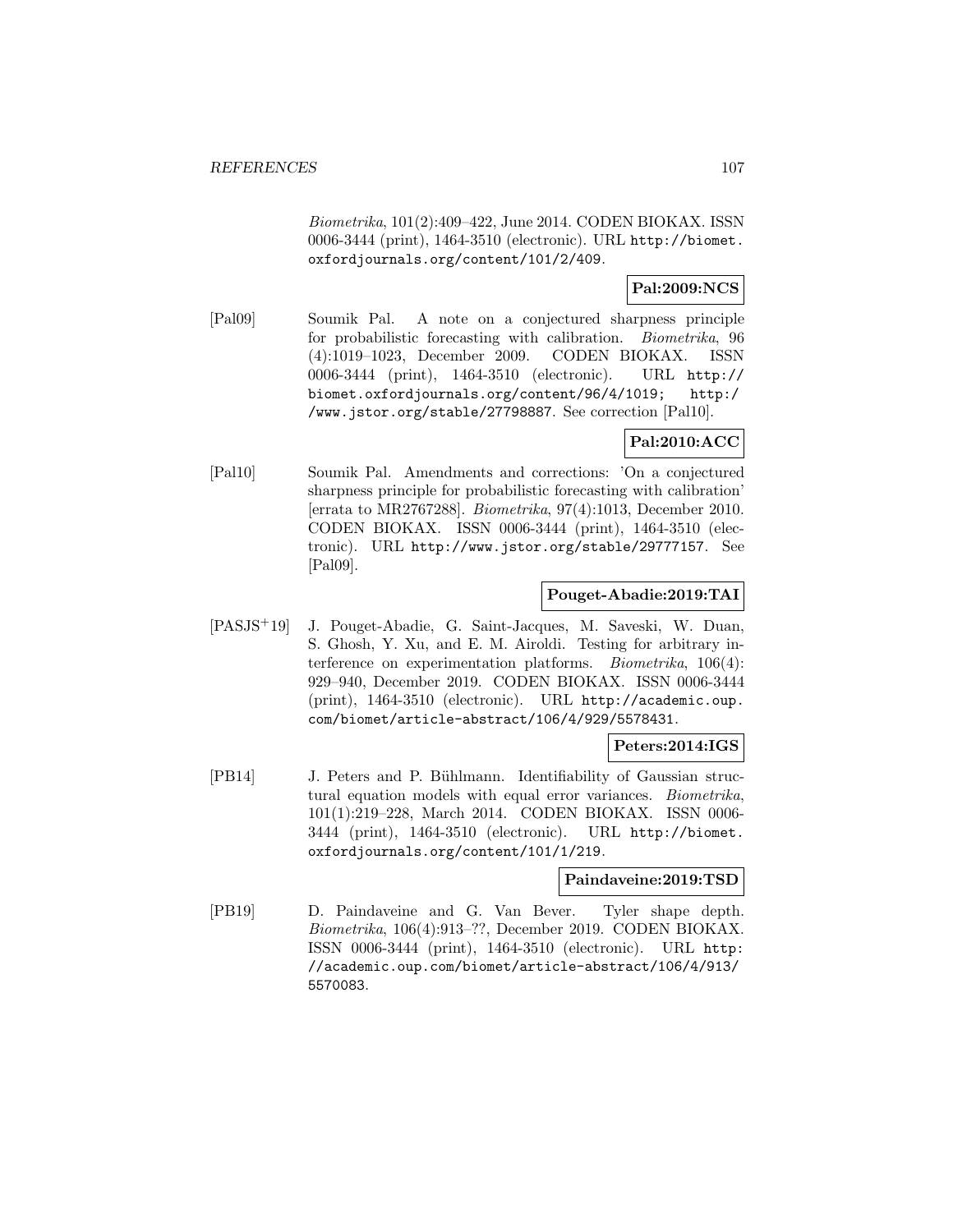#### **Pfeffermann:2012:EBB**

[PC12] D. Pfeffermann and S. Correa. Empirical bootstrap bias correction and estimation of prediction mean square error in small area estimation. Biometrika, 99(2):457–472, June 2012. CODEN BIOKAX. ISSN 0006-3444 (print), 1464-3510 (electronic). URL http://www.jstor.org/stable/41720703.

## **Poyiadjis:2011:PAS**

[PDS11] George Poyiadjis, Arnaud Doucet, and Sumeetpal S. Singh. Particle approximations of the score and observed information matrix in state space models with application to parameter estimation. Biometrika, 98(1):65–80, March 2011. CODEN BIOKAX. ISSN 0006-3444 (print), 1464-3510 (electronic). URL http:// www.jstor.org/stable/29777165.

## **Papathomas:2011:NRJ**

[PDV11] M. Papathomas, P. Dellaportas, and V. G. S. Vasdekis. A novel reversible jump algorithm for generalized linear models. Biometrika, 98(1):231–236, March 2011. CODEN BIOKAX. ISSN 0006-3444 (print), 1464-3510 (electronic). URL http:// www.jstor.org/stable/29777178.

## **Proietti:2018:DLR**

[PG18] Tommaso Proietti and Alessandro Giovannelli. A Durbin– Levinson regularized estimator of high-dimensional autocovariance matrices. Biometrika, 105(4):783–??, December 1, 2018. CODEN BIOKAX. ISSN 0006-3444 (print), 1464-3510 (electronic). URL http://academic.oup.com/biomet/articleabstract/105/4/783/5098620.

### **Petito:2016:MGT**

[PJ16] L. C. Petito and N. P. Jewell. Misclassified group-tested current status data. Biometrika, 103(4):801–815, December 2016. CO-DEN BIOKAX. ISSN 0006-3444 (print), 1464-3510 (electronic). URL http://academic.oup.com/biomet/article-abstract/ 103/4/801/2659032/Misclassified-group-tested-currentstatus-data.

#### **Petersen:2016:FCI**

[PM16] Alexander Petersen and Hans-Georg Müller. Fréchet integration and adaptive metric selection for interpretable covariances of multivariate functional data. Biometrika, 103(1):103–120, March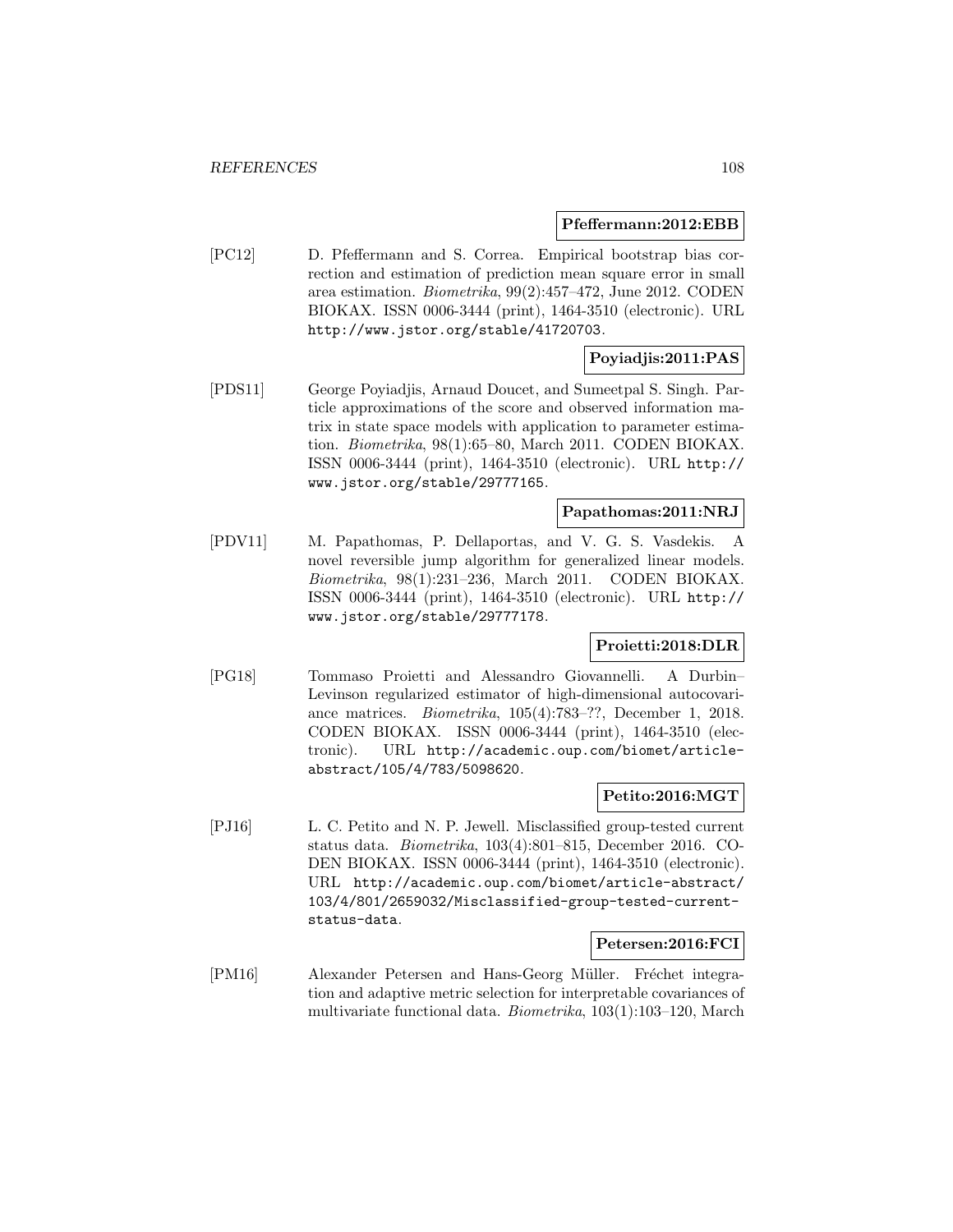2016. CODEN BIOKAX. ISSN 0006-3444 (print), 1464-3510 (electronic).

#### **Petersen:2019:WCM**

[PM19] Alexander Petersen and Hans-Georg Müller. Wasserstein covariance for multiple random densities. Biometrika, 106(2):339–??, June 2019. CODEN BIOKAX. ISSN 0006-3444 (print), 1464- 3510 (electronic). URL http://academic.oup.com/biomet/ article-abstract/106/2/339/5426970.

### **Peng:2019:DOA**

[PML19] Jiayu Peng, Rahul Mukerjee, and Dennis K. J. Lin. Design of order-of-addition experiments. Biometrika, 106(3):683– ??, September 2019. CODEN BIOKAX. ISSN 0006-3444 (print), 1464-3510 (electronic). URL http://academic.oup. com/biomet/article-abstract/106/3/683/5499315.

### **Papaspiliopoulos:2012:NED**

[PPRS12] Omiros Papaspiliopoulos, Yvo Pokern, Gareth O. Roberts, and Andrew M. Stuart. Nonparametric estimation of diffusions: a differential equations approach. Biometrika, 99(3):511–531, September 2012. CODEN BIOKAX. ISSN 0006-3444 (print), 1464-3510 (electronic). URL http://www.jstor.org/stable/41720712.

### **Papaspiliopoulos:2017:BBD**

[PR17] O. Papaspiliopoulos and D. Rossell. Bayesian block-diagonal variable selection and model averaging. Biometrika, 104(2):343–359, June 2017. CODEN BIOKAX. ISSN 0006-3444 (print), 1464- 3510 (electronic). URL http://academic.oup.com/biomet/ article-abstract/104/2/343/3752497/Bayesian-block-diagonalvariable-selection-and.

#### **Picard:2018:CTP**

[PRBR18] Franck Picard, Patricia Reynaud-Bouret, and Etienne Roquain. Continuous testing for Poisson process intensities: a new perspective on scanning statistics. Biometrika, 105(4):931–??, December 1, 2018. CODEN BIOKAX. ISSN 0006-3444 (print), 1464- 3510 (electronic). URL http://academic.oup.com/biomet/ article-abstract/105/4/931/5098629.

#### **Pati:2011:BGM**

[PRD11] D. Pati, B. J. Reich, and D. B. Dunson. Bayesian geostatistical modelling with informative sampling locations. Biometrika,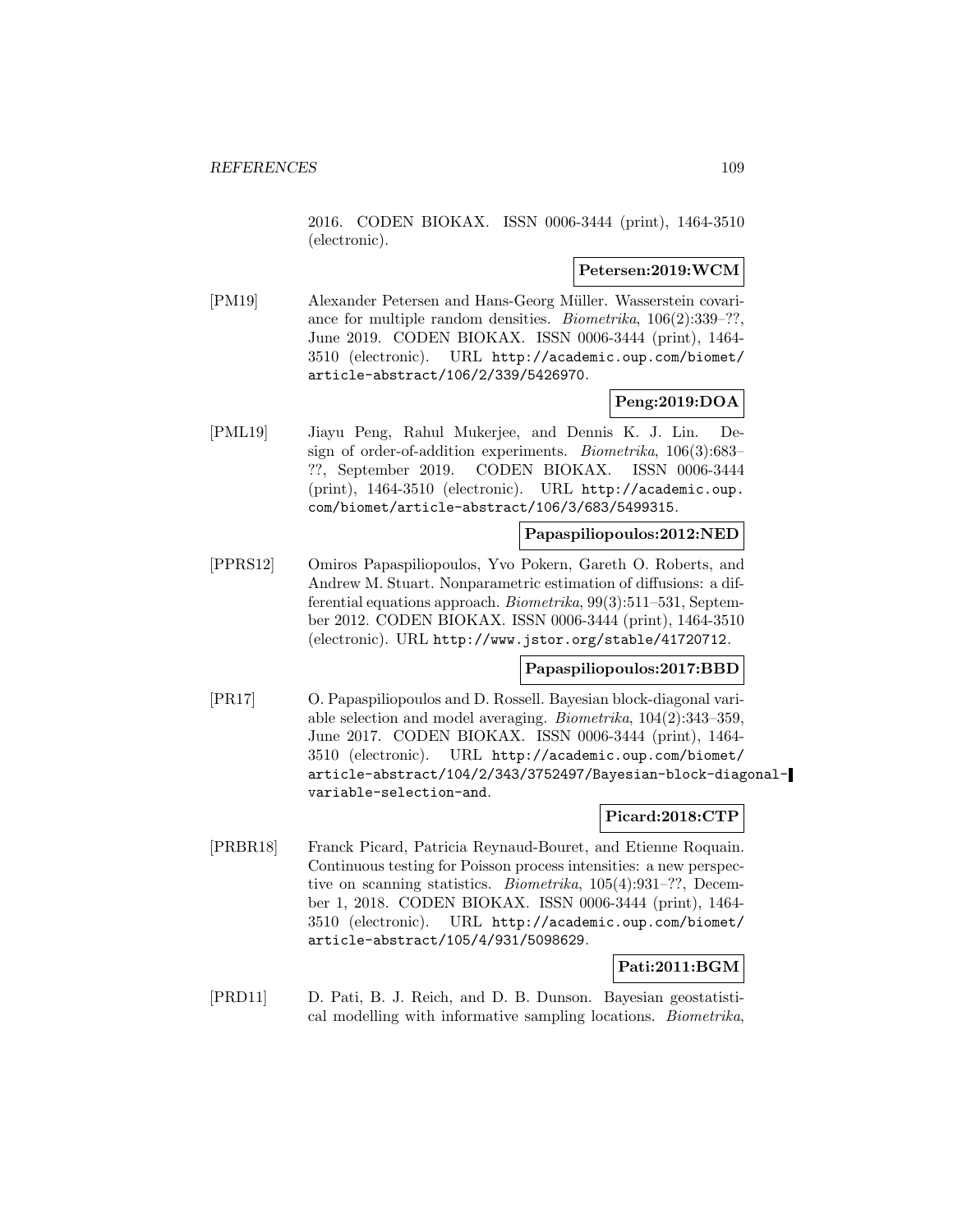98(1):35–48, March 2011. CODEN BIOKAX. ISSN 0006-3444 (print), 1464-3510 (electronic). URL http://www.jstor.org/ stable/29777163.

### **Prentice:2014:SCN**

[Pre14] R. L. Prentice. Self-consistent nonparametric maximum likelihood estimator of the bivariate survivor function. *Biometrika*, 101(3):505–518, September 2014. CODEN BIOKAX. ISSN 0006-3444 (print), 1464-3510 (electronic). URL http://biomet. oxfordjournals.org/content/101/3/505.

### **Prentice:2016:HDC**

[Pre16] R. L. Prentice. Higher dimensional clayton-oakes models for multivariate failure time data. Biometrika, 103(1):231–236, March 2016. CODEN BIOKAX. ISSN 0006-3444 (print), 1464-3510 (electronic).

### **Petrone:2014:BEB**

[PRS14] S. Petrone, J. Rousseau, and C. Scricciolo. Bayes and empirical Bayes: do they merge? Biometrika, 101(2):285–302, June 2014. CODEN BIOKAX. ISSN 0006-3444 (print), 1464-3510 (electronic). URL http://biomet.oxfordjournals.org/content/ 101/2/285.

### **Polson:2013:DAN**

[PS13] N. G. Polson and J. G. Scott. Data augmentation for non-Gaussian regression models using variance-mean mixtures. Biometrika, 100(2):459–471, June 2013. CODEN BIOKAX. ISSN 0006-3444 (print), 1464-3510 (electronic). URL http://biomet. oxfordjournals.org/content/100/2/459.

#### **Paparoditis:2016:BBT**

[PS16] E. Paparoditis and T. Sapatinas. Bootstrap-based testing of equality of mean functions or equality of covariance operators for functional data. Biometrika, 103(3):727–733, September 2016. CODEN BIOKAX. ISSN 0006-3444 (print), 1464-3510 (electronic).

#### **Pagui:2017:MBR**

[PSS17] E. C. Kenne Pagui, A. Salvan, and N. Sartori. Median bias reduction of maximum likelihood estimates. Biometrika, 104(4):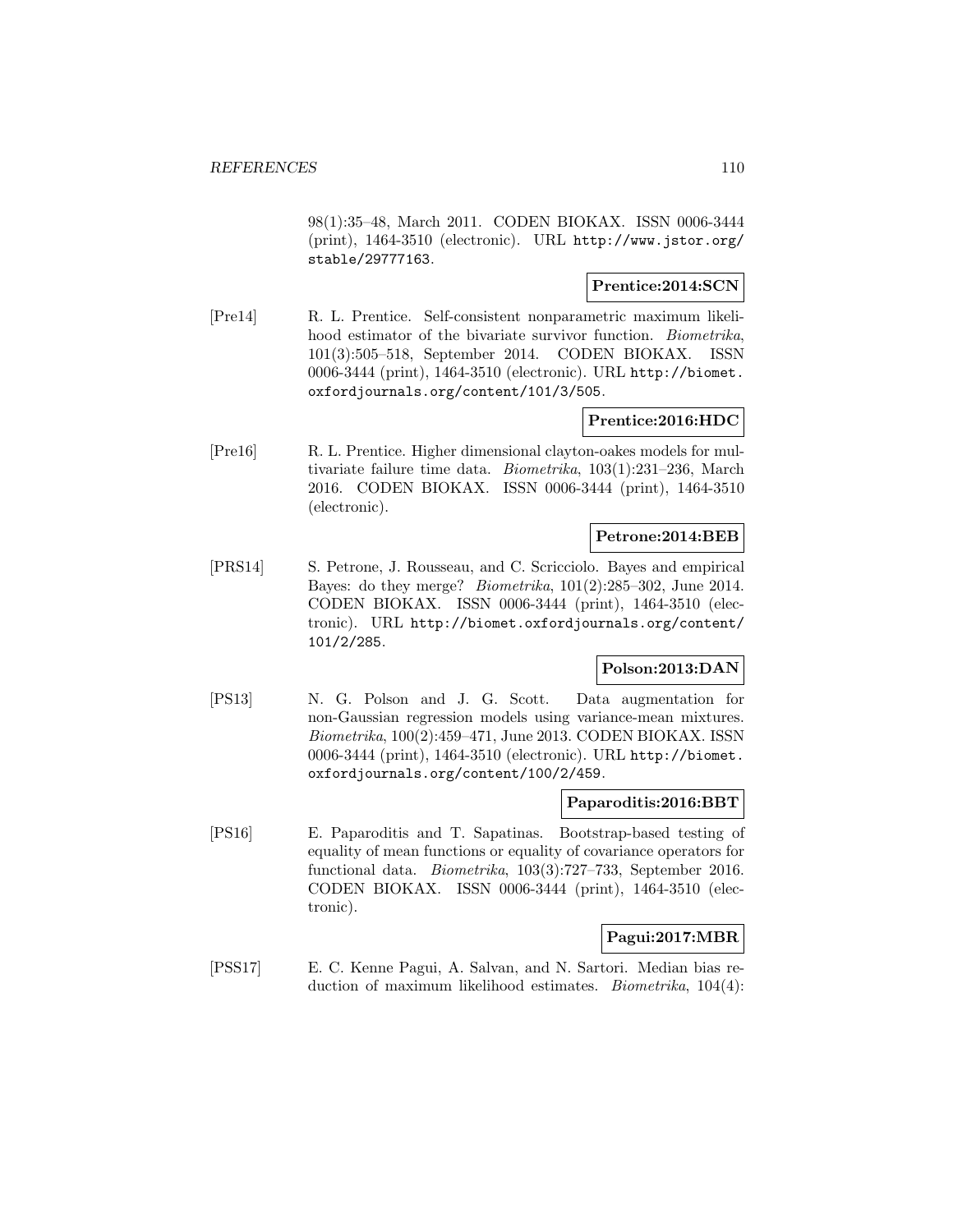923–??, December 1, 2017. CODEN BIOKAX. ISSN 0006- 3444 (print), 1464-3510 (electronic). URL http://academic. oup.com/biomet/article-abstract/104/4/923/4103602.

#### **Peyhardi:2015:NSG**

[PTG15] J. Peyhardi, C. Trottier, and Y. Guédon. A new specification of generalized linear models for categorical responses. Biometrika, 102(4):889–906, December 2015. CODEN BIOKAX. ISSN 0006-3444 (print), 1464-3510 (electronic). URL http://biomet. oxfordjournals.org/content/102/4/889.

### **Park:2012:PNM**

[PTK12] Yongseok Park, Jeremy M. G. Taylor, and John D. Kalbfleisch. Pointwise nonparametric maximum likelihood estimator of stochastically ordered survivor functions. Biometrika, 99(2):327– 343, June 2012. CODEN BIOKAX. ISSN 0006-3444 (print), 1464-3510 (electronic). URL http://www.jstor.org/stable/ 41720695.

## **Preston:2011:BIM**

[PW11] S. P. Preston and Andrew T. A. Wood. Bootstrap inference for mean reflection shape and size-and-shape with three-dimensional landmark data. Biometrika, 98(1):49–63, March 2011. CODEN BIOKAX. ISSN 0006-3444 (print), 1464-3510 (electronic). URL http://www.jstor.org/stable/29777164.

# **Qin:2014:SML**

[QF14] Jing Qin and Dean A. Follmann. Semiparametric maximum likelihood inference by using failed contact attempts to adjust for nonignorable nonresponse. Biometrika, 101(4):985-991, December 2014. CODEN BIOKAX. ISSN 0006-3444 (print), 1464- 3510 (electronic). URL http://biomet.oxfordjournals.org/ content/101/4/985.

### **Qian:2010:CQR**

[QP10] Jing Qian and Limin Peng. Censored quantile regression with partially functional effects. Biometrika, 97(4):839–850, December 2010. CODEN BIOKAX. ISSN 0006-3444 (print), 1464-3510 (electronic). URL http://www.jstor.org/stable/29777140. With supplementary material available online.

# **Qu:2011:AVW**

[QYSW11] A. Qu, G. Y. Yi, P. X.-K. Song, and P. Wang. Assessing the validity of weighted generalized estimating equations. Biometrika,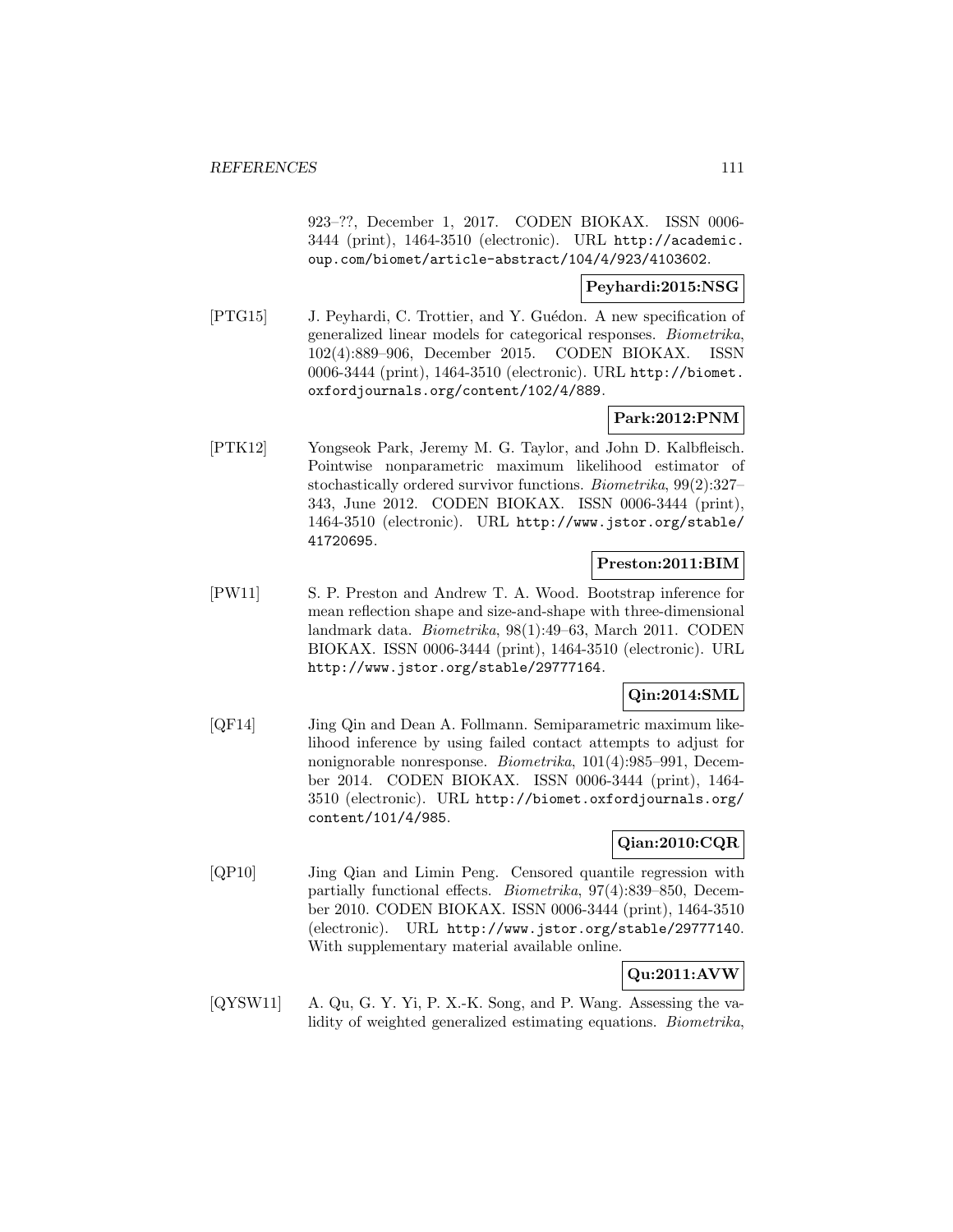98(1):215–224, March 2011. CODEN BIOKAX. ISSN 0006-3444 (print), 1464-3510 (electronic). URL http://www.jstor.org/ stable/29777176.

# **Qin:2015:UCS**

[QZL<sup>+</sup>15] Jing Qin, Han Zhang, Pengfei Li, Demetrius Albanes, and Kai Yu. Using covariate-specific disease prevalence information to increase the power of case-control studies. Biometrika, 102(1):169–180, March 2015. CODEN BIOKAX. ISSN 0006-3444 (print), 1464- 3510 (electronic). URL http://biomet.oxfordjournals.org/ content/102/1/169.

### **Rathbun:2013:OEP**

[Rat13] S. L. Rathbun. Optimal estimation of Poisson intensity with partially observed covariates. Biometrika, 100(1):277–281, March 2013. CODEN BIOKAX. ISSN 0006-3444 (print), 1464- 3510 (electronic). URL http://biomet.oxfordjournals.org/ content/100/1/277.

## **Rudas:2010:MLL**

[RBN10] Tamás Rudas, Wicher P. Bergsma, and Renáta Németh. Marginal log-linear parameterization of conditional independence models. Biometrika, 97(4):1006–1012, December 2010. CODEN BIOKAX. ISSN 0006-3444 (print), 1464-3510 (electronic). URL http://www.jstor.org/stable/29777156.

#### **Rohrbeck:2018:BSM**

[RCF18] C. Rohrbeck, D. A. Costain, and A. Frigessi. Bayesian spatial monotonic multiple regression. Biometrika, 105(3):691– ??, September 1, 2018. CODEN BIOKAX. ISSN 0006-3444 (print), 1464-3510 (electronic). URL http://academic.oup. com/biomet/article-abstract/105/3/691/5032572.

#### **Ramdas:2019:SAF**

[RCWJ19] Aaditya Ramdas, Jianbo Chen, Martin J. Wainwright, and Michael I. Jordan. A sequential algorithm for false discovery rate control on directed acyclic graphs. *Biometrika*, 106(1): 69–??, March 1, 2019. CODEN BIOKAX. ISSN 0006-3444 (print), 1464-3510 (electronic). URL http://academic.oup. com/biomet/article-abstract/106/1/69/5303997.

## **Ren:2017:PBO**

[RCZ17] Haojie Ren, Nan Chen, and Changliang Zou. Projection-based outlier detection in functional data. Biometrika, 104(2):411–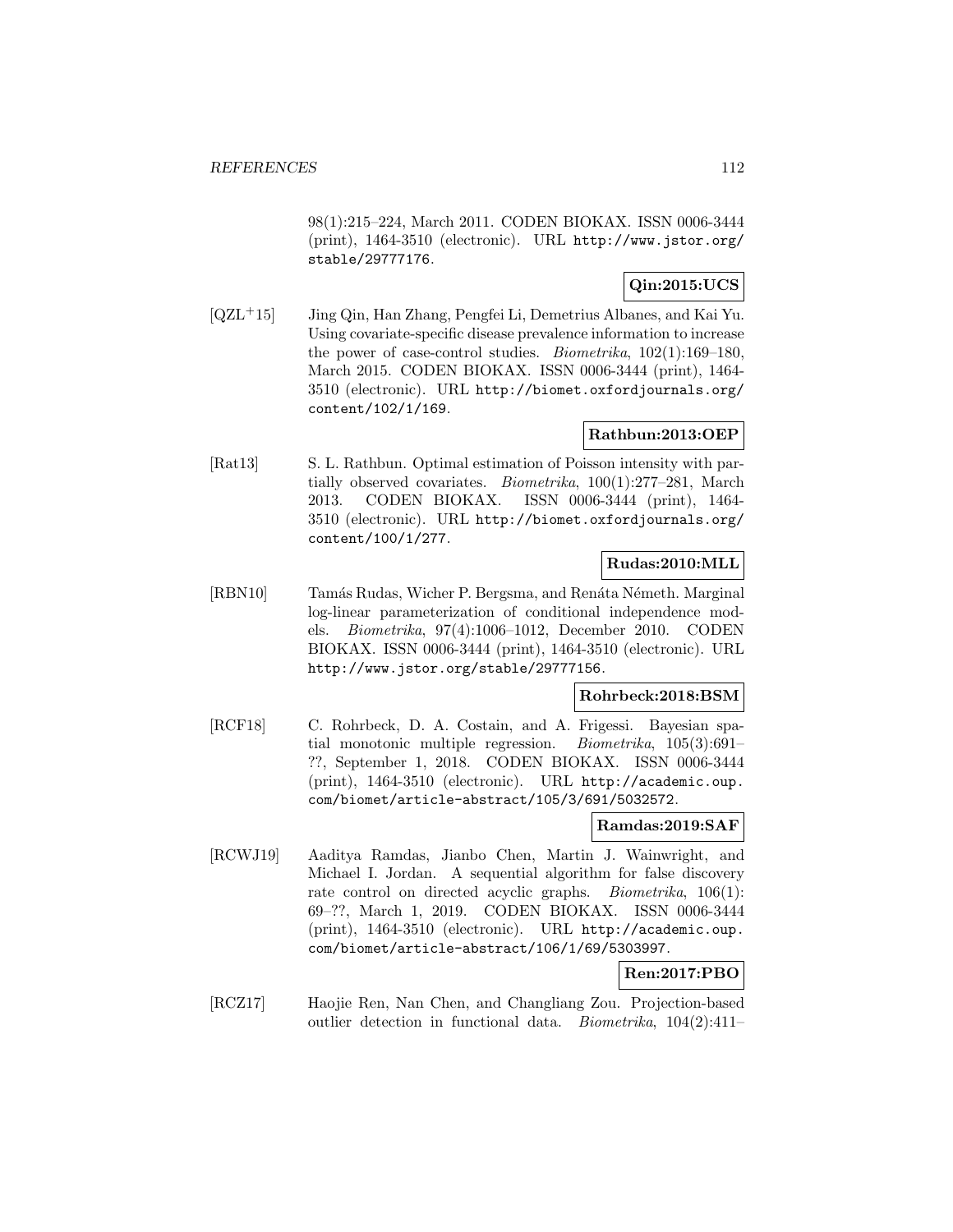423, June 2017. CODEN BIOKAX. ISSN 0006-3444 (print), 1464-3510 (electronic). URL http://academic.oup.com/ biomet/article-abstract/104/2/411/3091710/Projectionbased-outlier-detection-in-functional.

#### **Reid:2010:MLH**

[RF10] N. Reid and D. A. S. Fraser. Mean loglikelihood and higher-order approximations. Biometrika, 97(1):159–170, March 2010. CO-DEN BIOKAX. ISSN 0006-3444 (print), 1464-3510 (electronic). URL http://www.jstor.org/stable/27798904.

### **Ramsahai:2011:LAB**

[RL11] R. R. Ramsahai and S. L. Lauritzen. Likelihood analysis of the binary instrumental variable model. Biometrika, 98(4):987–994, December 2011. CODEN BIOKAX. ISSN 0006-3444 (print), 1464-3510 (electronic). URL http://www.jstor.org/stable/ 23076186.

## **Rao:2016:DAM**

[RLD16] Vinayak Rao, Lizhen Lin, and David B. Dunson. Data augmentation for models based on rejection sampling. Biometrika, 103(2): 319–335, June 2016. CODEN BIOKAX. ISSN 0006-3444 (print), 1464-3510 (electronic).

#### **Rotnitzky:2010:NOI**

[RLL10] Andrea Rotnitzky, Lingling Li, and Xiaochun Li. A note on overadjustment in inverse probability weighted estimation. Biometrika, 97(4):997–1001, December 2010. CODEN BIOKAX. ISSN 0006-3444 (print), 1464-3510 (electronic). URL http:// www.jstor.org/stable/29777154. With supplementary material available online.

#### **Roverato:2013:LML**

[RLL13] A. Roverato, M. Lupparelli, and L. La Rocca. Log-mean linear models for binary data. *Biometrika*, 100(2):485–494, June 2013. CODEN BIOKAX. ISSN 0006-3444 (print), 1464-3510 (electronic). URL http://biomet.oxfordjournals.org/content/ 100/2/485.

#### **Rotnitzky:2012:IDR**

[RLSR12] Andrea Rotnitzky, Quanhong Lei, Mariela Sued, and James M. Robins. Improved double-robust estimation in missing data and causal inference models. Biometrika, 99(2):439–456, June 2012.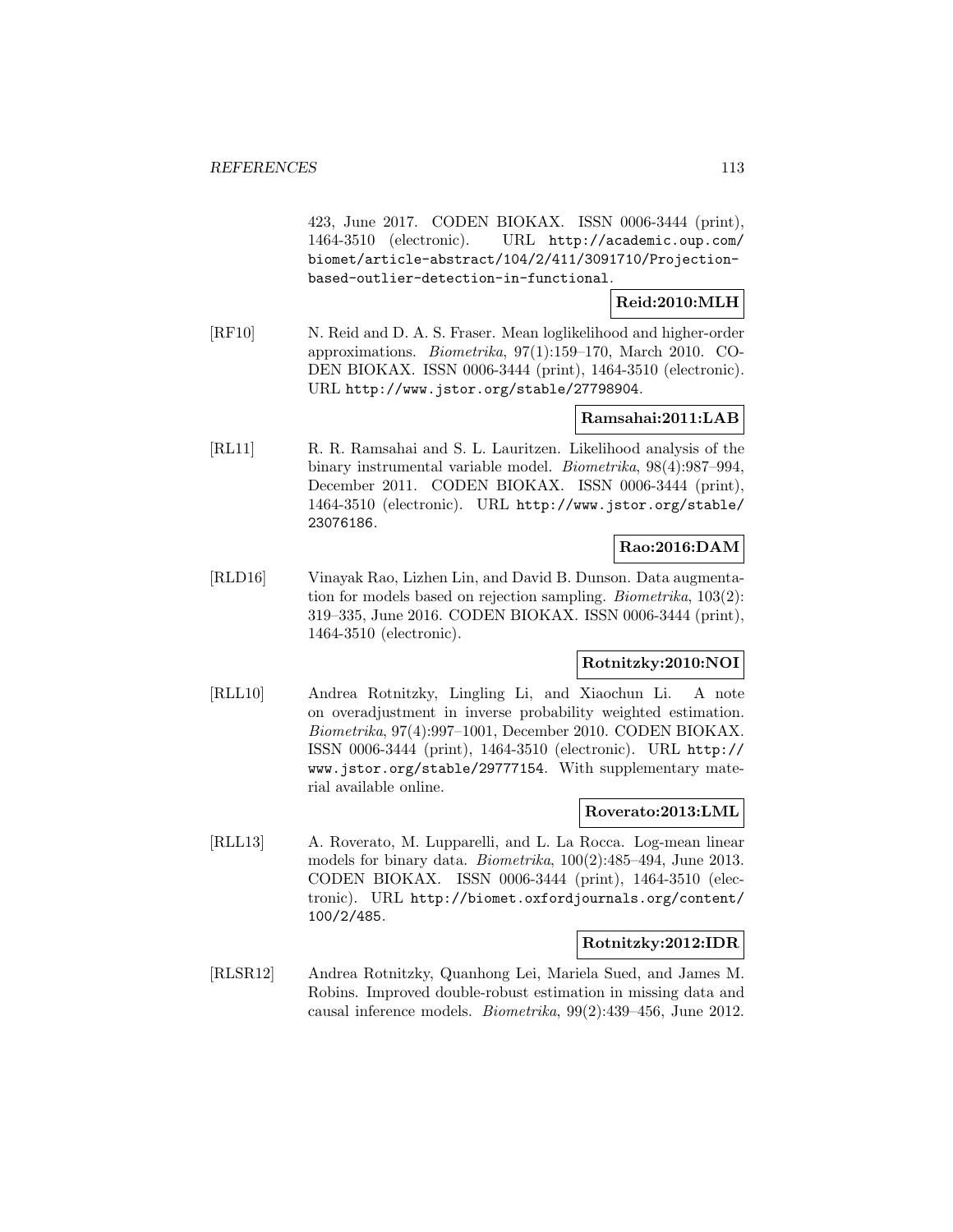CODEN BIOKAX. ISSN 0006-3444 (print), 1464-3510 (electronic). URL http://www.jstor.org/stable/41720702.

#### **Rothman:2010:NAC**

[RLZ10] Adam J. Rothman, Elizaveta Levina, and Ji Zhu. A new approach to Cholesky-based covariance regularization in high dimensions. Biometrika, 97(3):539–550, September 2010. CODEN BIOKAX. ISSN 0006-3444 (print), 1464-3510 (electronic). URL http:// www.jstor.org/stable/25734107.

#### **Robert:2013:ADR**

[Rob13] C. Y. Robert. Automatic declustering of rare events. Biometrika, 100(3):587–606, September 2013. CODEN BIOKAX. ISSN 0006-3444 (print), 1464-3510 (electronic). URL http://biomet. oxfordjournals.org/content/100/3/587.

### **Rosenbaum:2010:EFO**

[Ros10] Paul R. Rosenbaum. Evidence factors in observational studies. Biometrika, 97(2):333–345, June 2010. CODEN BIOKAX. ISSN 0006-3444 (print), 1464-3510 (electronic). URL http:// www.jstor.org/stable/25734089.

#### **Rosenbaum:2012:TOH**

[Ros12] P. R. Rosenbaum. Testing one hypothesis twice in observational studies. Biometrika, 99(4):763–774, December 2012. CODEN BIOKAX. ISSN 0006-3444 (print), 1464-3510 (electronic). URL http://www.jstor.org/stable/41720732.

#### **Rosenblum:2015:ART**

[Ros15] Michael Rosenblum. Adaptive randomized trial designs that cannot be dominated by any standard design at the same total sample size. Biometrika, 102(1):191–202, March 2015. CODEN BIOKAX. ISSN 0006-3444 (print), 1464-3510 (electronic). URL http://biomet.oxfordjournals.org/content/102/1/191.

#### **Rosenbaum:2016:RN**

[Ros16] Paul R. Rosenbaum. Retraction notice. Biometrika, 103(2):e1, June 2016. CODEN BIOKAX. ISSN 0006-3444 (print), 1464- 3510 (electronic).

### **Rothman:2012:PDE**

[Rot12] Adam J. Rothman. Positive definite estimators of large covariance matrices. Biometrika, 99(3):733–740, September 2012. CO-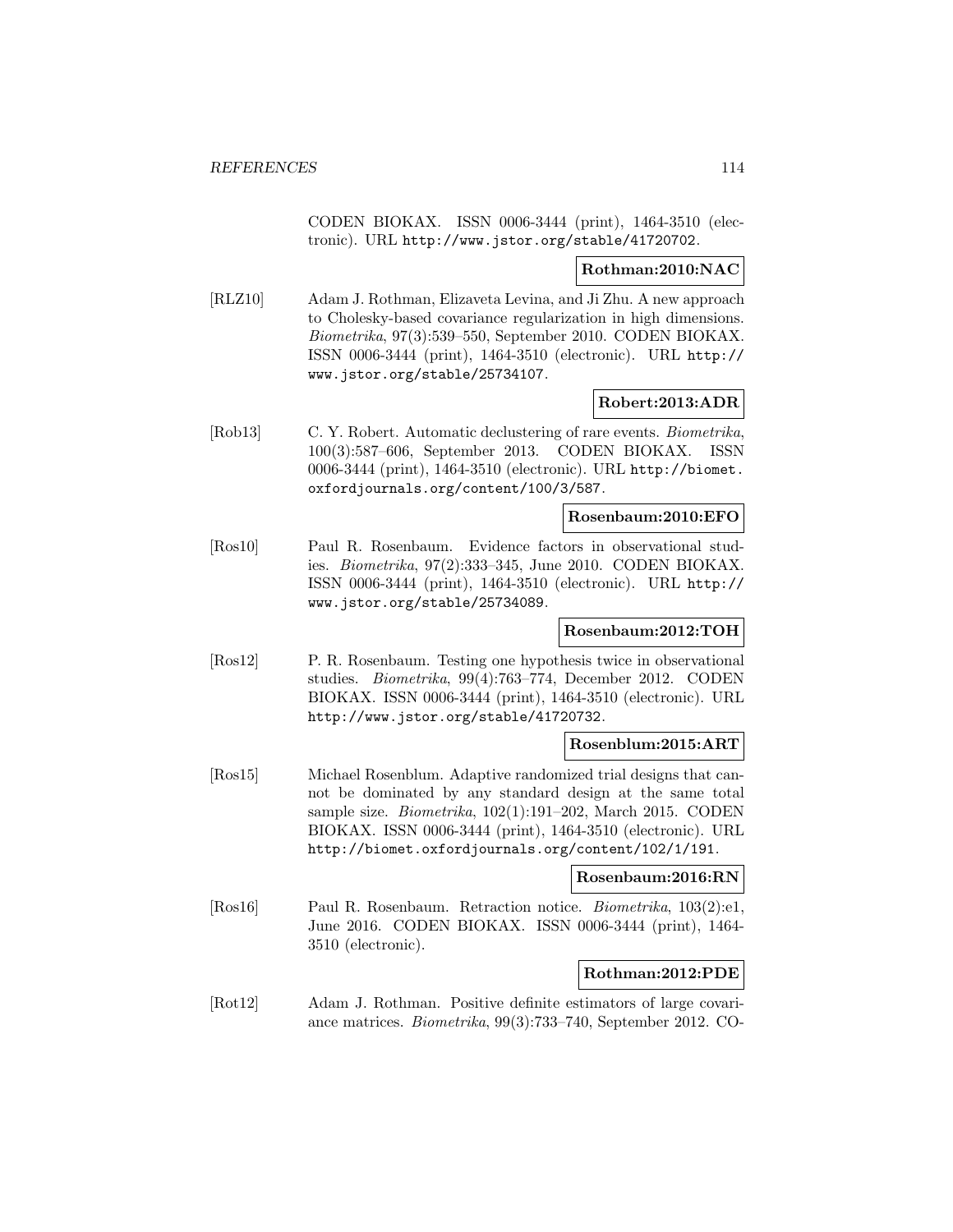DEN BIOKAX. ISSN 0006-3444 (print), 1464-3510 (electronic). URL http://www.jstor.org/stable/41720726.

#### **Rosenblatt:2019:DGH**

[RRG19] Jonathan D. Rosenblatt, Ya'acov Ritov, and Jelle J. Goeman. Discussion of 'Gene hunting with hidden Markov model knockoffs'. Biometrika, 106(1):29–??, March 1, 2019. CO-DEN BIOKAX. ISSN 0006-3444 (print), 1464-3510 (electronic). URL http://academic.oup.com/biomet/articleabstract/106/1/29/5318358. See [SSC19a].

## **Ryalen:2018:TCH**

[RSR18] Pål C. Ryalen, Mats J. Stensrud, and Kjetil Røysland. Transforming cumulative hazard estimates. Biometrika, 105(4):905– ??, December 1, 2018. CODEN BIOKAX. ISSN 0006-3444 (print), 1464-3510 (electronic). URL http://academic.oup. com/biomet/article-abstract/105/4/905/5077780.

#### **Rosenblum:2011:ORT**

[RV11] M. Rosenblum and M. J. Van Der Laan. Optimizing randomized trial designs to distinguish which subpopulations benefit from treatment. Biometrika, 98(4):845–860, December 2011. CODEN BIOKAX. ISSN 0006-3444 (print), 1464-3510 (electronic). URL http://www.jstor.org/stable/23076176.

#### **Rajaratnam:2016:TSS**

[RV16] Bala Rajaratnam and Dario Vincenzi. A theoretical study of Stein's covariance estimator. Biometrika, 103(3):653–666, September 2016. CODEN BIOKAX. ISSN 0006-3444 (print), 1464-3510 (electronic).

#### **Rootzen:2015:EEN**

[RZ15] Holger Rootzén and Dmitrii Zholud. Efficient estimation of the number of false positives in high-throughput screening. Biometrika, 102(3):695–704, September 2015. CODEN BIOKAX. ISSN 0006-3444 (print), 1464-3510 (electronic). URL http:// biomet.oxfordjournals.org/content/102/3/695.

## **Ro:2015:ODH**

[RZWY15] Kwangil Ro, Changliang Zou, Zhaojun Wang, and Guosheng Yin. Outlier detection for high-dimensional data. Biometrika, 102(3):589–599, September 2015. CODEN BIOKAX. ISSN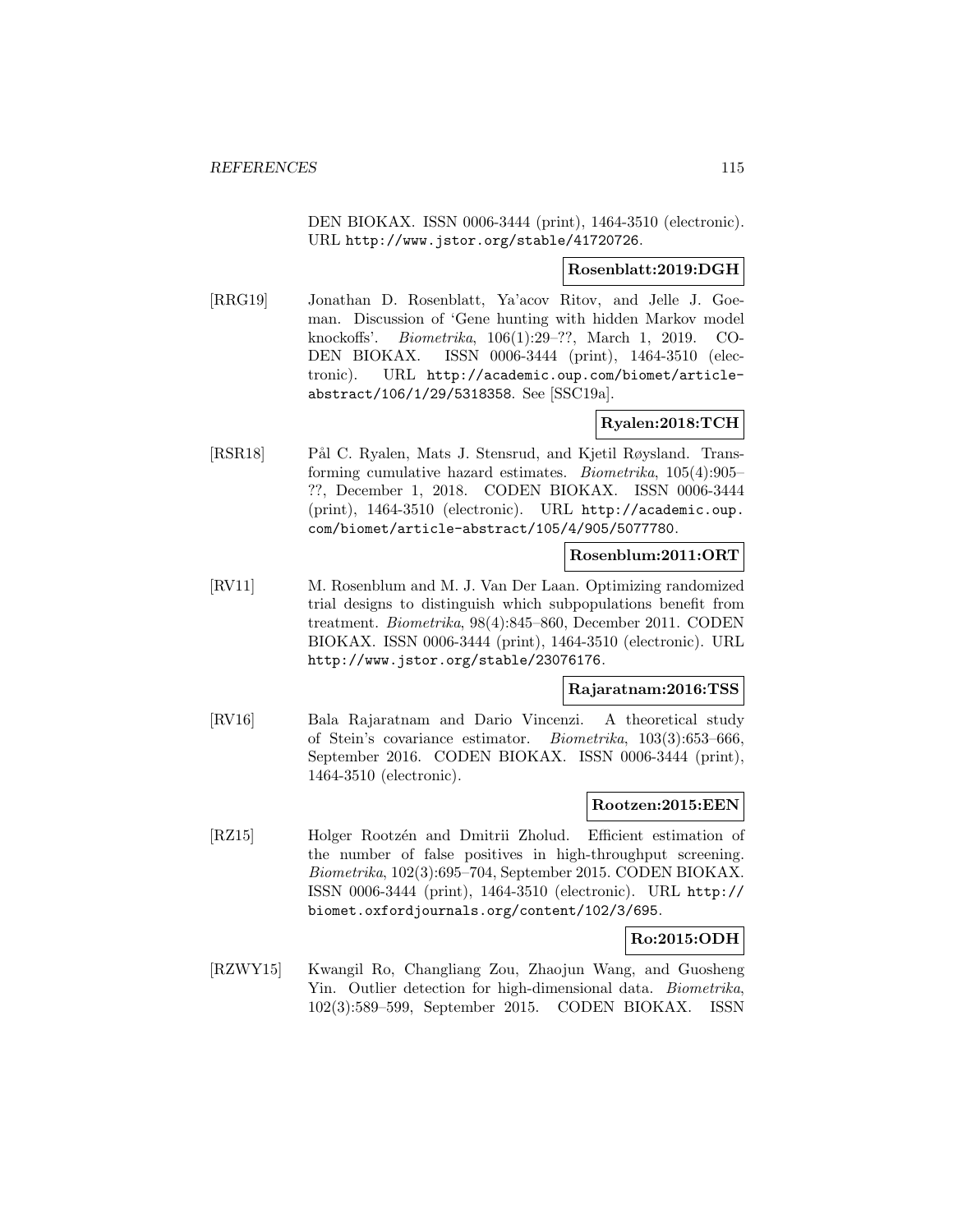0006-3444 (print), 1464-3510 (electronic). URL http://biomet. oxfordjournals.org/content/102/3/589.

### **Stalder:2017:SAC**

[SAL<sup>+</sup>17] Odile Stalder, Alex Asher, Liang Liang, Raymond J. Carroll, Yanyuan Ma, et al. Semiparametric analysis of complex polygenic gene-environment interactions in case-control studies. Biometrika, 104(4):801–??, December 1, 2017. CO-DEN BIOKAX. ISSN 0006-3444 (print), 1464-3510 (electronic). URL http://academic.oup.com/biomet/articleabstract/104/4/801/4158788.

#### **Saarela:2016:BVD**

[SBS16] O. Saarela, L. R. Belzile, and D. A. Stephens. A Bayesian view of doubly robust causal inference. Biometrika, 103(3):667–681, September 2016. CODEN BIOKAX. ISSN 0006-3444 (print), 1464-3510 (electronic).

#### **Samia:2011:MLE**

[SC11a] Noelle I. Samia and Kung-Sik Chan. Maximum likelihood estimation of a generalized threshold stochastic regression model. Biometrika, 98(2):433–448, June 2011. CODEN BIOKAX. ISSN 0006-3444 (print), 1464-3510 (electronic). URL http://www. jstor.org/stable/23076161.

### **Su:2011:PEE**

[SC11b] Zhihua Su and R. Dennis Cook. Partial envelopes for efficient estimation in multivariate linear regression. Biometrika, 98(1):133– 146, March 2011. CODEN BIOKAX. ISSN 0006-3444 (print), 1464-3510 (electronic). URL http://www.jstor.org/stable/ 29777170.

### **Su:2012:IEE**

[SC12] Zhihua Su and R. Dennis Cook. Inner envelopes: efficient estimation in multivariate linear regression. Biometrika, 99(3):687–702, September 2012. CODEN BIOKAX. ISSN 0006-3444 (print), 1464-3510 (electronic). URL http://www.jstor.org/stable/ 41720723.

#### **She:2017:RRR**

[SC17] Y. She and K. Chen. Robust reduced-rank regression. Biometrika, 104(3):633–??, September 2017. CODEN BIOKAX.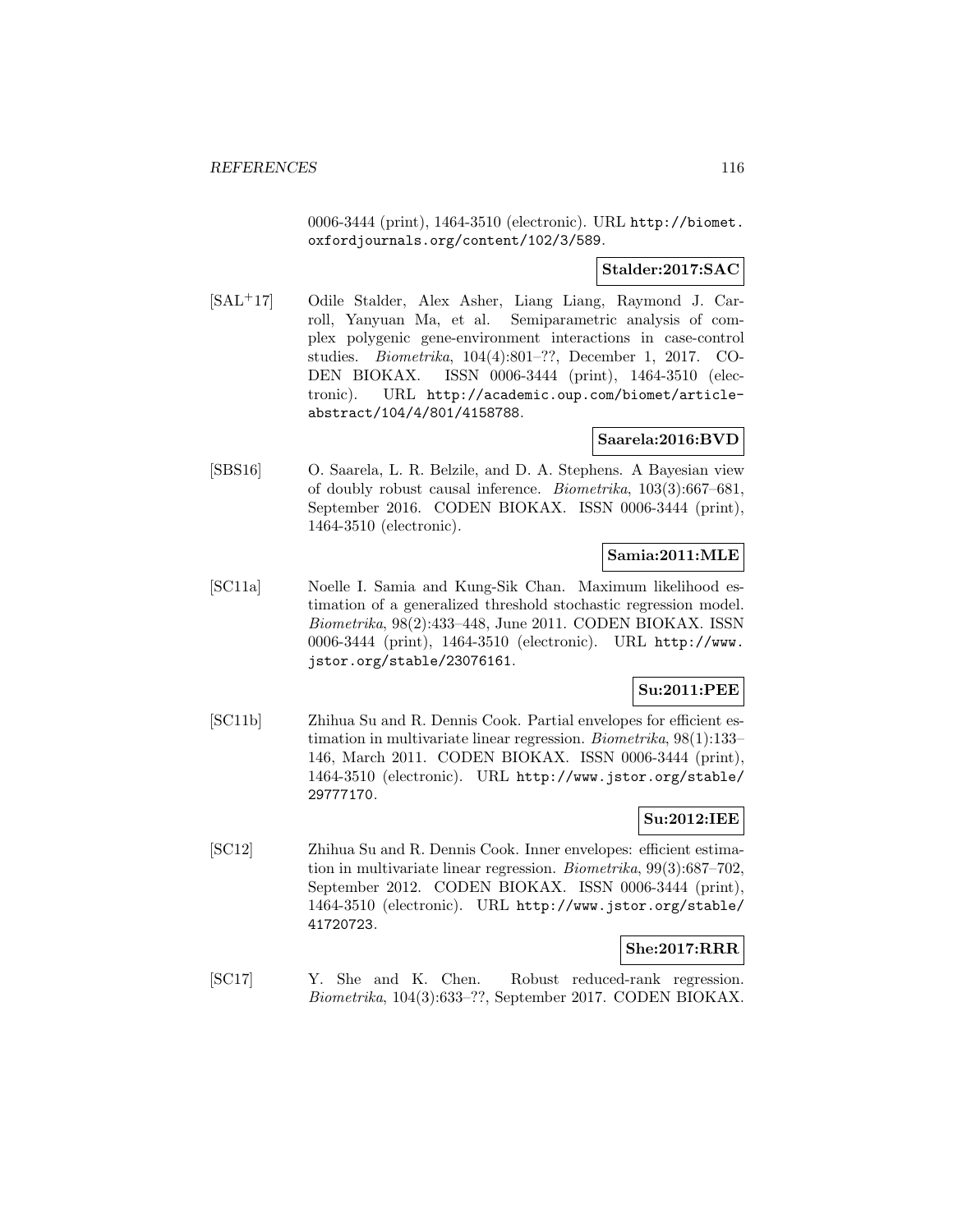ISSN 0006-3444 (print), 1464-3510 (electronic). URL http: //academic.oup.com/biomet/article-abstract/104/3/633/ 3958790/Robust-reduced-rank-regression.

## **Singh:2015:OTL**

[SCD15] Rakhi Singh, Feng-Shun Chai, and Ashish Das. Optimal twolevel choice designs for any number of choice sets. Biometrika, 102(4):967–973, December 2015. CODEN BIOKAX. ISSN 0006-3444 (print), 1464-3510 (electronic). URL http://biomet. oxfordjournals.org/content/102/4/967.

### **Schott:2013:LRT**

[Sch13] James R. Schott. On the likelihood ratio test for envelope models in multivariate linear regression. Biometrika, 100(2):531–537, June 2013. CODEN BIOKAX. ISSN 0006-3444 (print), 1464- 3510 (electronic). URL http://biomet.oxfordjournals.org/ content/100/2/531.

### **Schott:2014:TKE**

[Sch14] James R. Schott. Tests for Kronecker envelope models in multilinear principal components analysis. Biometrika, 101(4):978–984, December 2014. CODEN BIOKAX. ISSN 0006-3444 (print), 1464-3510 (electronic). URL http://biomet.oxfordjournals. org/content/101/4/978.

#### **Skinner:2011:IPW**

[SD11] C. J. Skinner and J. D'Arrigo. Inverse probability weighting for clustered nonresponse. Biometrika, 98(4):953–966, December 2011. CODEN BIOKAX. ISSN 0006-3444 (print), 1464-3510 (electronic). URL http://www.jstor.org/stable/23076183.

#### **Stanghellini:2019:MCP**

[SD19] Elena Stanghellini and Marco Doretti. On marginal and conditional parameters in logistic regression models. Biometrika, 106 (3):732–??, September 2019. CODEN BIOKAX. ISSN 0006- 3444 (print), 1464-3510 (electronic). URL http://academic. oup.com/biomet/article-abstract/106/3/732/5488514.

#### **Schorning:2017:ODA**

[SDK<sup>+</sup>17] K. Schorning, H. Dette, K. Kettelhake, W. K. Wong, and F. Bretz. Optimal designs for active controlled dose-finding trials with efficacy–toxicity outcomes. Biometrika, 104(4):1003– ??, December 1, 2017. CODEN BIOKAX. ISSN 0006-3444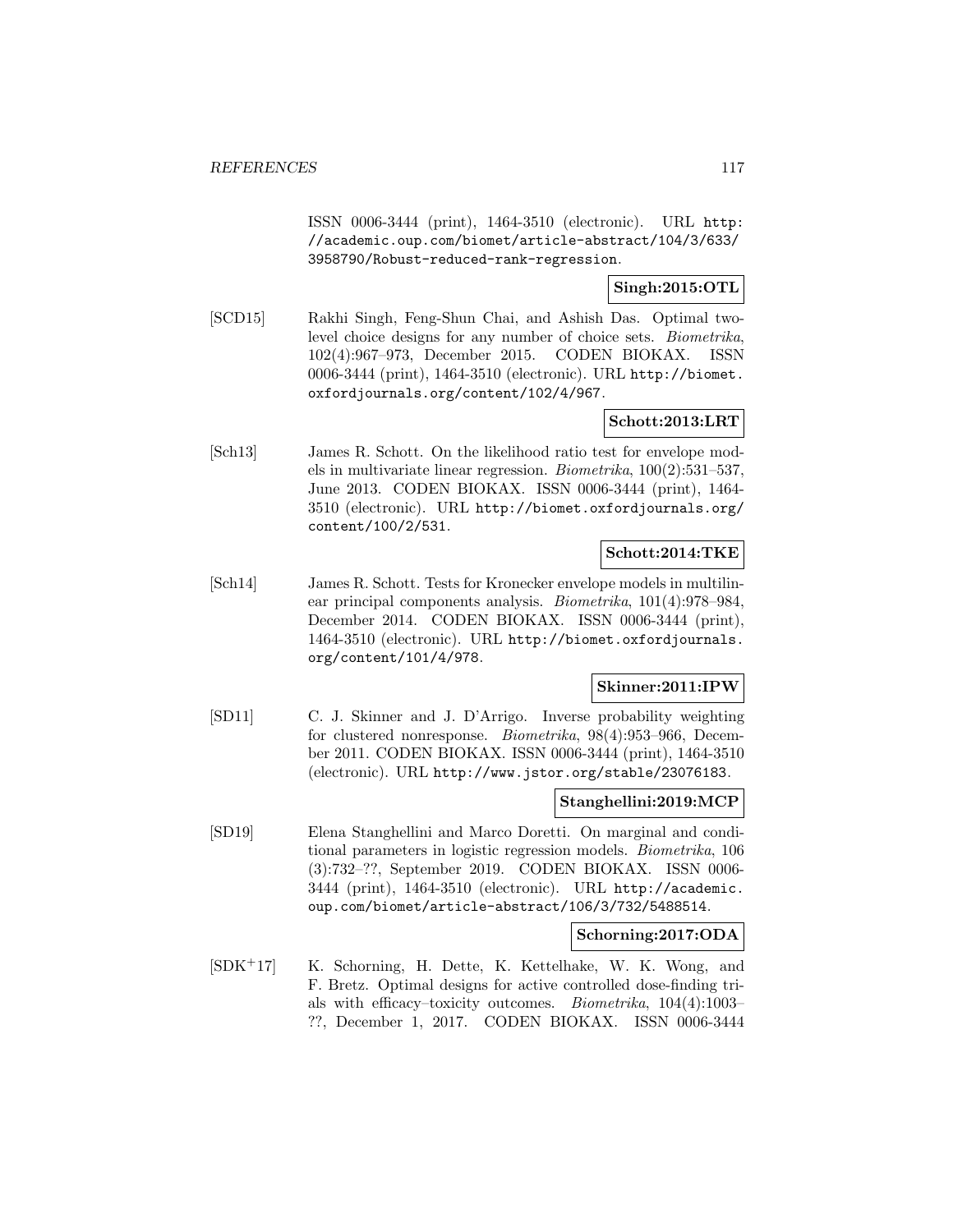(print), 1464-3510 (electronic). URL http://academic.oup. com/biomet/article-abstract/104/4/1003/4430251.

### **Sabbaghi:2014:IFA**

[SDW14] Arman Sabbaghi, Tirthankar Dasgupta, and C. F. Jeff Wu. Indicator functions and the algebra of the linear-quadratic parameterization. Biometrika, 101(2):351–363, June 2014. CODEN BIOKAX. ISSN 0006-3444 (print), 1464-3510 (electronic). URL http://biomet.oxfordjournals.org/content/101/2/351.

#### **Srivastava:2017:EFA**

[SED17] Sanvesh Srivastava, Barbara E. Engelhardt, and David B. Dunson. Expandable factor analysis. *Biometrika*, 104(3):649–??, September 2017. CODEN BIOKAX. ISSN 0006-3444 (print), 1464-3510 (electronic). URL http://academic.oup.com/ biomet/article-abstract/104/3/649/3869470/Expandablefactor-analysis.

### **Severini:2010:LRS**

[Sev10] T. A. Severini. Likelihood ratio statistics based on an integrated likelihood. Biometrika, 97(2):481–496, June 2010. CO-DEN BIOKAX. ISSN 0006-3444 (print), 1464-3510 (electronic). URL http://www.jstor.org/stable/25734099.

#### **Sarkar:2016:IHP**

[SFG16] Sanat K. Sarkar, Yiyong Fu, and Wenge Guo. Improving Holm's procedure using pairwise dependencies. Biometrika, 103(1):237– 243, March 2016. CODEN BIOKAX. ISSN 0006-3444 (print), 1464-3510 (electronic).

#### **Sanderson:2010:ELD**

[SFJ10] J. Sanderson, P. Fryzlewicz, and M. W. Jones. Estimating linear dependence between nonstationary time series using the locally stationary wavelet model. Biometrika, 97(2):435–446, June 2010. CODEN BIOKAX. ISSN 0006-3444 (print), 1464-3510 (electronic). URL http://www.jstor.org/stable/25734096.

#### **Szabo:2010:USO**

[SG10] Aniko Szabo and E. Olusegun George. On the use of stochastic ordering to test for trend with clustered binary data. Biometrika, 97(1):95–108, March 2010. CODEN BIOKAX. ISSN 0006-3444 (print), 1464-3510 (electronic). URL http://www.jstor.org/ stable/27798899.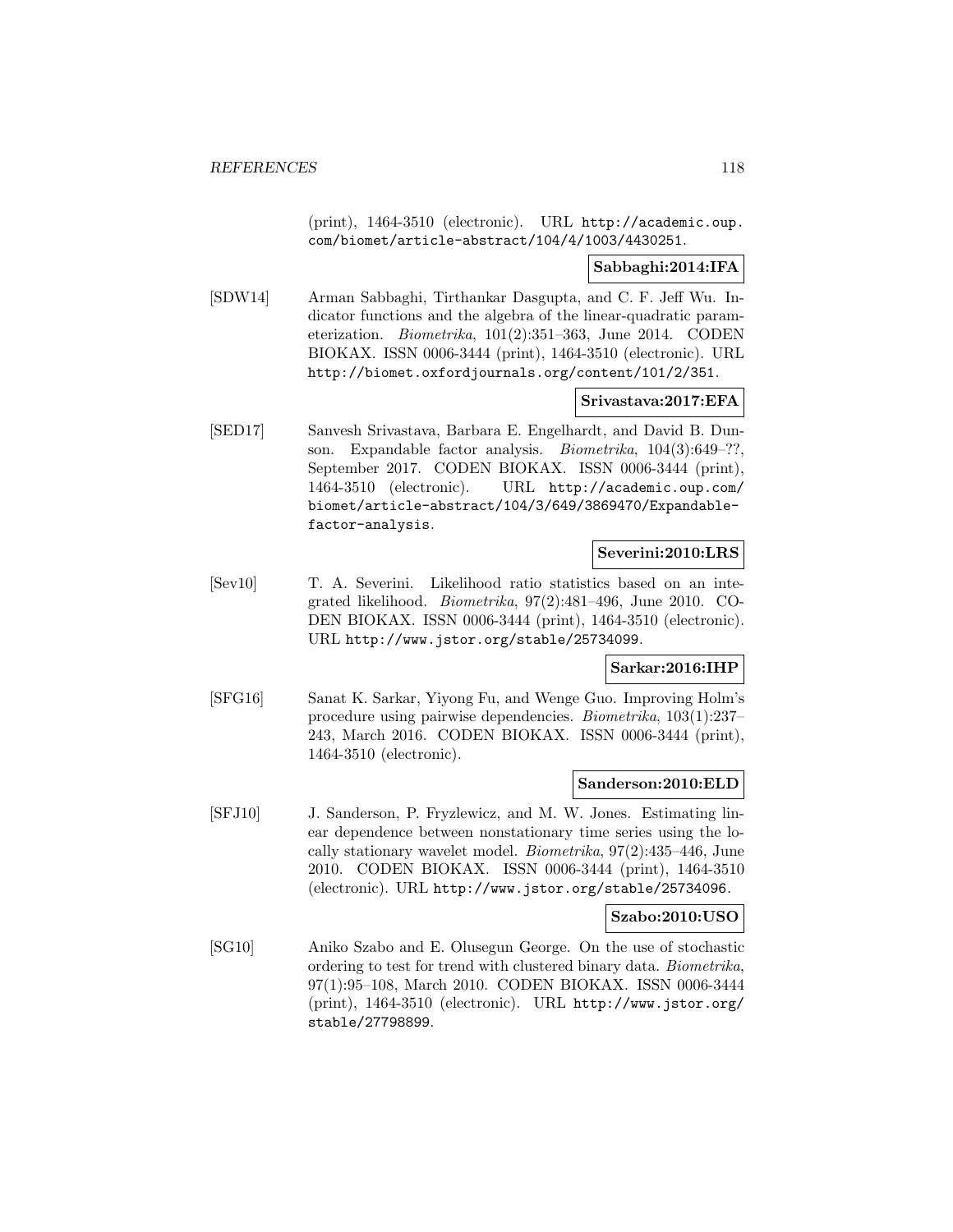### **She:2017:SFE**

[She17] Yiyuan She. Selective factor extraction in high dimensions. Biometrika, 104(1):97–110, March 2017. CODEN BIOKAX. ISSN 0006-3444 (print), 1464-3510 (electronic). URL http://academic.oup.com/biomet/article-abstract/ 104/1/97/2798662/Selective-factor-extraction-in-highdimensions.

### **Som:2016:CLP**

[SHM16] Agniva Som, Christopher M. Hans, and Steven N. MacEachern. A conditional Lindley paradox in Bayesian linear models. Biometrika, 103(4):993–999, December 2016. CODEN BIOKAX. ISSN 0006-3444 (print), 1464-3510 (electronic). URL http: //academic.oup.com/biomet/article-abstract/103/4/993/ 2659028/A-conditional-Lindley-paradox-in-Bayesian-linear.

#### **Shen:2012:SSC**

[SHP12] Xiaotong Shen, Hsin-Cheng Huang, and Wei Pan. Simultaneous supervised clustering and feature selection over a graph. Biometrika, 99(4):899–914, December 2012. CODEN BIOKAX. ISSN 0006-3444 (print), 1464-3510 (electronic). URL http:// www.jstor.org/stable/41720741.

#### **Simpson:2016:GGC**

[SIL<sup>+</sup>16] D. Simpson, J. B. Illian, F. Lindgren, S. H. Sørbye, and H. Rue. Going off grid: computationally efficient inference for log-Gaussian Cox processes. Biometrika, 103(1):49–70, March 2016. CODEN BIOKAX. ISSN 0006-3444 (print), 1464-3510 (electronic).

#### **Schwarz:2016:UFS**

[SK16] Katsiaryna Schwarz and Tatyana Krivobokova. A unified framework for spline estimators. *Biometrika*, 103(1):121–131, March 2016. CODEN BIOKAX. ISSN 0006-3444 (print), 1464-3510 (electronic).

### **Stallard:2018:UMV**

[SK18] Nigel Stallard and Peter K. Kimani. Uniformly minimum variance conditionally unbiased estimation in multi-arm multistage clinical trials. Biometrika, 105(2):495–??, June 1, 2018. CODEN BIOKAX. ISSN 0006-3444 (print), 1464-3510 (electronic). URL http://academic.oup.com/biomet/articleabstract/105/2/495/4913762.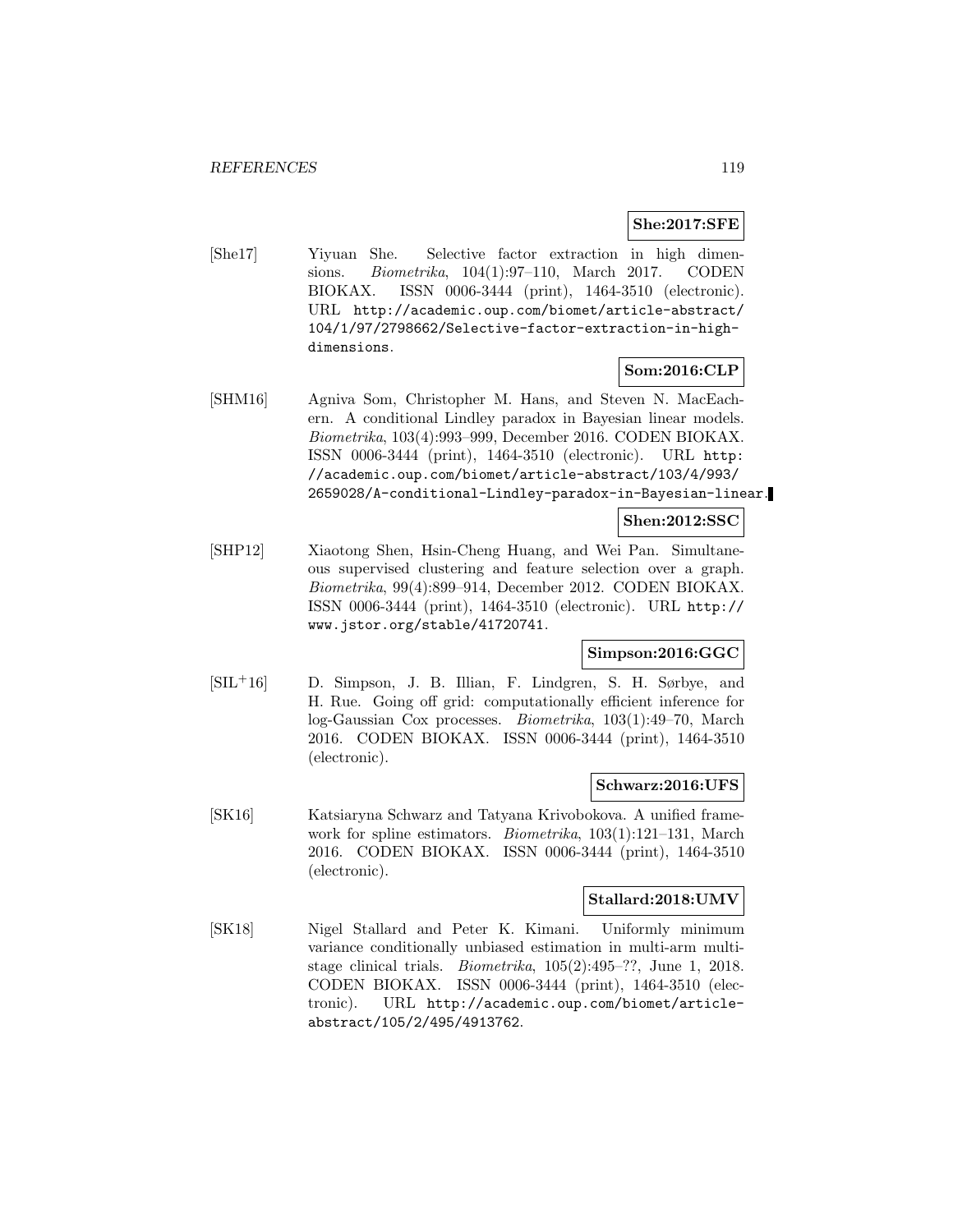### **Singer:2016:PLS**

[SKMdG16] Marco Singer, Tatyana Krivobokova, Axel Munk, and Bert de Groot. Partial least squares for dependent data. Biometrika, 103(2):351–362, June 2016. CODEN BIOKAX. ISSN 0006-3444 (print), 1464-3510 (electronic).

### **Schwartzman:2011:ECF**

[SL11] Armin Schwartzman and Xihong Lin. The effect of correlation in false discovery rate estimation. Biometrika, 98(1):199–214, March 2011. CODEN BIOKAX. ISSN 0006-3444 (print), 1464-3510 (electronic). URL http://www.jstor.org/stable/29777175.

#### **Soleymani:2014:SCW**

[SL14] M. Soleymani and S. M. S. Lee. Sequential combination of weighted and nonparametric bagging for classification. Biometrika, 101(2):491–498, June 2014. CODEN BIOKAX. ISSN 0006-3444 (print), 1464-3510 (electronic). URL http://biomet. oxfordjournals.org/content/101/2/491.

#### **Singh:2017:BSS**

[SLM17] S. S. Singh, F. Lindsten, and E. Moulines. Blocking strategies and stability of particle Gibbs samplers. Biometrika, 104 (4):953–??, December 1, 2017. CODEN BIOKAX. ISSN 0006- 3444 (print), 1464-3510 (electronic). URL http://academic. oup.com/biomet/article-abstract/104/4/953/4554443.

### **Song:2014:CRI**

[SLMJ14] Rui Song, Wenbin Lu, Shuangge Ma, and X. Jessie Jeng. Censored rank independence screening for high-dimensional survival data. Biometrika, 101(4):799–814, December 2014. CODEN BIOKAX. ISSN 0006-3444 (print), 1464-3510 (electronic). URL http://biomet.oxfordjournals.org/content/101/4/799.

### **Shojaie:2010:PLM**

[SM10] Ali Shojaie and George Michailidis. Penalized likelihood methods for estimation of sparse high-dimensional directed acyclic graphs. Biometrika, 97(3):519–538, September 2010. CODEN BIOKAX. ISSN 0006-3444 (print), 1464-3510 (electronic). URL http:// www.jstor.org/stable/25734106.

#### **Stein:2013:PPS**

[SM13] Nathan M. Stein and Xiao-Li Meng. Practical perfect sampling using composite bounding chains: the Dirichlet-multinomial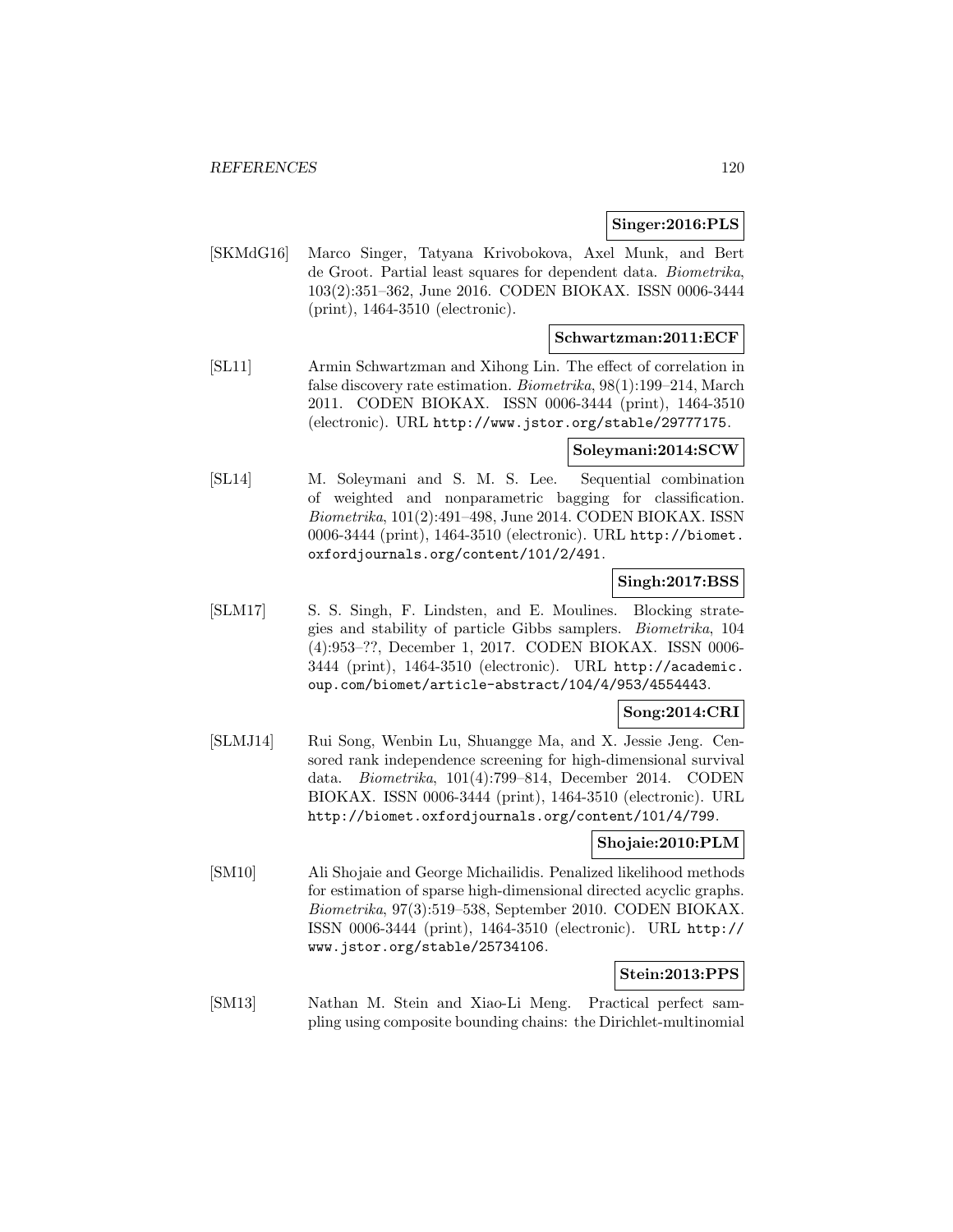model. Biometrika, 100(4):817–830, December 2013. CODEN BIOKAX. ISSN 0006-3444 (print), 1464-3510 (electronic). URL http://biomet.oxfordjournals.org/content/100/4/817.

#### **Stallings:2015:GWO**

[SM15] J. W. Stallings and J. P. Morgan. General weighted optimality of designed experiments. Biometrika, 102(4):925–935, December 2015. CODEN BIOKAX. ISSN 0006-3444 (print), 1464- 3510 (electronic). URL http://biomet.oxfordjournals.org/ content/102/4/925.

### **Syring:2019:CGP**

[SM19] Nicholas Syring and Ryan Martin. Calibrating general posterior credible regions. Biometrika, 106(2):479–??, June 2019. CODEN BIOKAX. ISSN 0006-3444 (print), 1464-3510 (electronic). URL http://academic.oup.com/biomet/articleabstract/106/2/479/5237467.

# **Shen:2012:LAI**

[SNQ12] Yu Shen, Jing Ning, and Jing Qin. Likelihood approaches for the invariant density ratio model with biased-sampling data. Biometrika, 99(2):363–378, June 2012. CODEN BIOKAX. ISSN 0006-3444 (print), 1464-3510 (electronic). URL http://www. jstor.org/stable/41720697.

### **Sykulski:2019:DWL**

[SOG<sup>+</sup>19] Adam M. Sykulski, Sofia C. Olhede, Arthur P. Guillaumin, Jonathan M. Lilly, and Jeffrey J. Early. The debiased Whittle likelihood. Biometrika, 106(2):251–??, June 2019. CO-DEN BIOKAX. ISSN 0006-3444 (print), 1464-3510 (electronic). URL http://academic.oup.com/biomet/articleabstract/106/2/251/5318578.

#### **Sadinle:2017:ICI**

[SR17] Mauricio Sadinle and Jerome P. Reiter. Itemwise conditionally independent nonresponse modelling for incomplete multivariate data. Biometrika, 104(1):207–220, March 2017. CO-DEN BIOKAX. ISSN 0006-3444 (print), 1464-3510 (electronic). URL http://academic.oup.com/biomet/article-abstract/ 104/1/207/2938058/Itemwise-conditionally-independentnonresponse.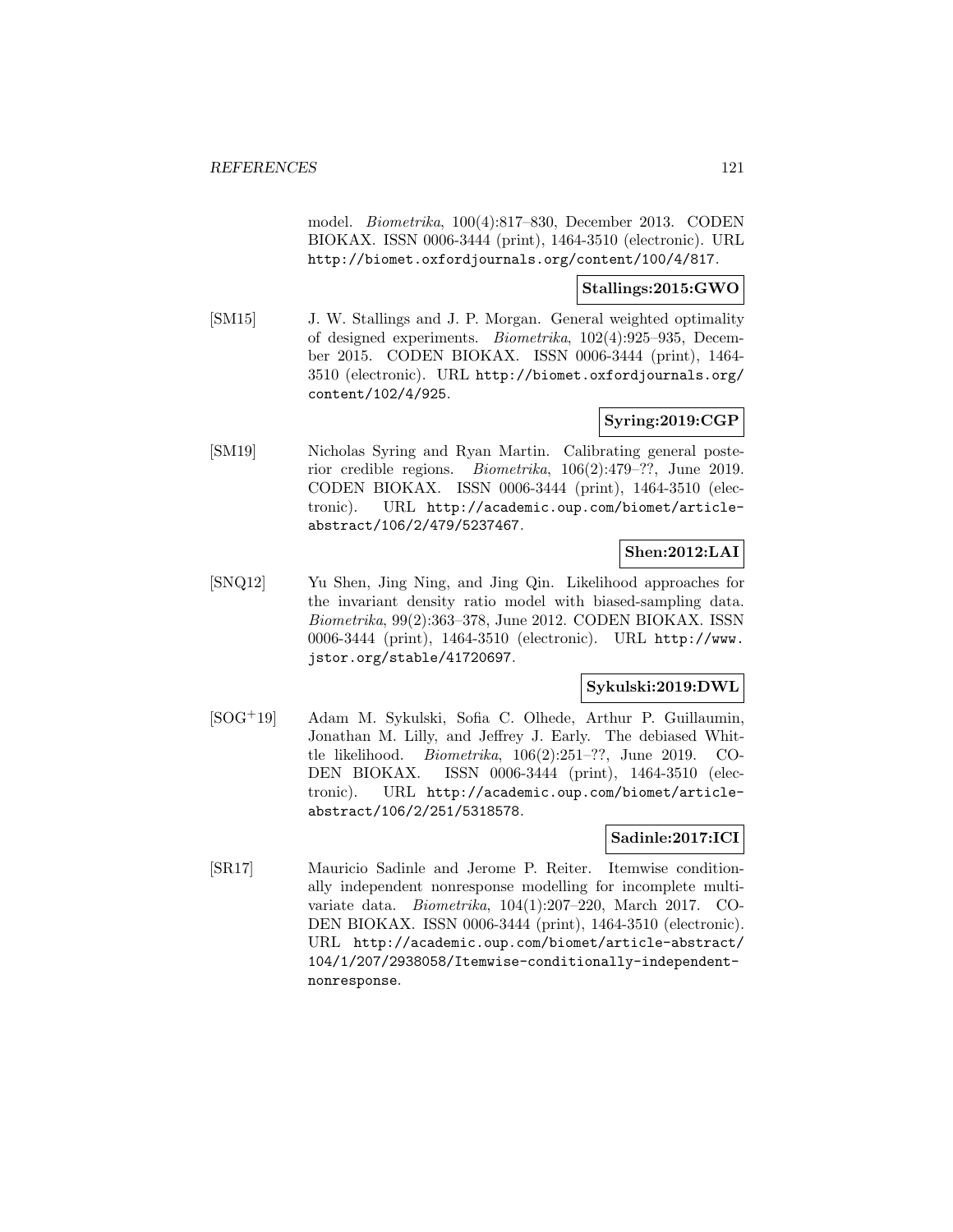#### **Sadinle:2019:SAN**

[SR19] Mauricio Sadinle and Jerome P. Reiter. Sequentially additive nonignorable missing data modelling using auxiliary marginal information. Biometrika, 106(4):889–??, December 2019. CO-DEN BIOKAX. ISSN 0006-3444 (print), 1464-3510 (electronic). URL http://academic.oup.com/biomet/articleabstract/106/4/889/5607583.

### **Skrondal:2014:PEM**

[SRH14] A. Skrondal and S. Rabe-Hesketh. Protective estimation of mixed-effects logistic regression when data are not missing at random. Biometrika, 101(1):175–188, March 2014. CODEN BIOKAX. ISSN 0006-3444 (print), 1464-3510 (electronic). URL http://biomet.oxfordjournals.org/content/101/1/175.

## **Schweder:2012:IDO**

[SS12] T. Schweder and D. Sadykova. Information dynamics and optimal sampling in capture-recapture. Biometrika, 99(2):488–493, June 2012. CODEN BIOKAX. ISSN 0006-3444 (print), 1464-3510 (electronic). URL http://www.jstor.org/stable/41720706.

### **Sen:2014:TIG**

[SS14] A. Sen and B. Sen. Testing independence and goodness-of-fit in linear models. Biometrika, 101(4):927–942, December 2014. CODEN BIOKAX. ISSN 0006-3444 (print), 1464-3510 (electronic). URL http://biomet.oxfordjournals.org/content/ 101/4/927.

### **Spady:2018:DR**

[SS18] R. H. Spady and S. Stouli. Dual regression. Biometrika, 105 (1):1–??, March 1, 2018. CODEN BIOKAX. ISSN 0006-3444 (print), 1464-3510 (electronic). URL http://academic.oup. com/biomet/article-abstract/105/1/1/4817511.

## **Sesia:2019:GHH**

[SSC19a] M. Sesia, C. Sabatti, and E. J. Candès. Gene hunting with hidden Markov model knockoffs. Biometrika, 106(1):1–??, March 1, 2019. CODEN BIOKAX. ISSN 0006-3444 (print), 1464- 3510 (electronic). URL http://academic.oup.com/biomet/ article-abstract/106/1/1/5066539. See discussion [BR19, JW19, Mar19a, RRG19] and rejoinder [SSC19b].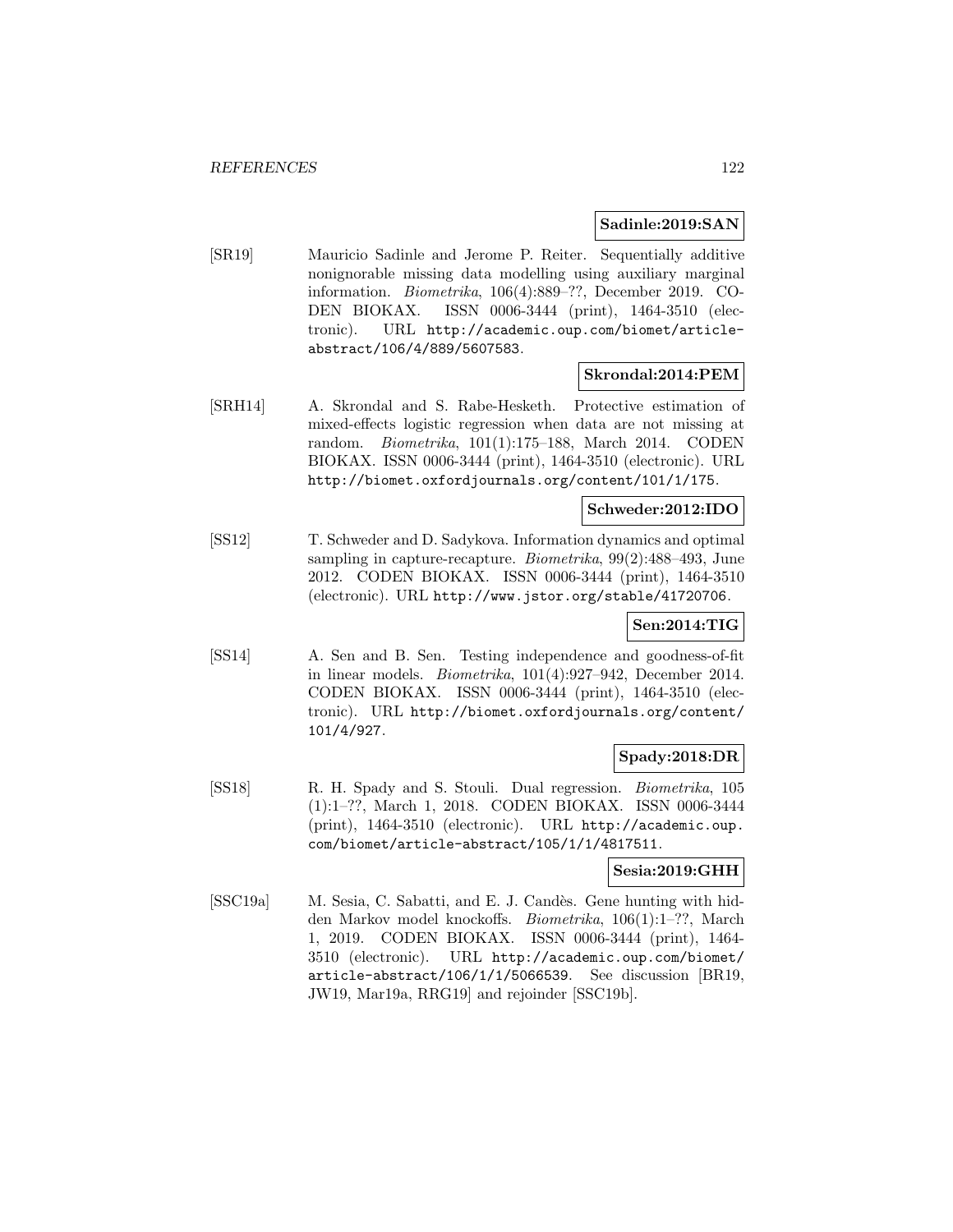#### **Sesia:2019:RGH**

[SSC19b] M. Sesia, C. Sabatti, and E. J. Candès. Rejoinder: 'Gene hunting with hidden Markov model knockoffs'. *Biometrika*,  $106(1):35-??$ , March 1, 2019. CODEN BIOKAX. ISSN 0006-3444 (print), 1464- 3510 (electronic). URL http://academic.oup.com/biomet/ article-abstract/106/1/35/5318371. See [SSC19a].

# **Scott:2015:NBT**

[SSW15] J. G. Scott, T. S. Shively, and S. G. Walker. Nonparametric Bayesian testing for monotonicity. Biometrika, 102(3):617–630, September 2015. CODEN BIOKAX. ISSN 0006-3444 (print), 1464-3510 (electronic). URL http://biomet.oxfordjournals. org/content/102/3/617.

### **Sun:2012:MRL**

[SSZ12] Liuquan Sun, Xinyuan Song, and Zhigang Zhang. Mean residual life models with time-dependent coefficients under right censoring. Biometrika, 99(1):185–197, March 2012. CODEN BIOKAX. ISSN 0006-3444 (print), 1464-3510 (electronic). URL http:// www.jstor.org/stable/41720681.

#### **Scheike:2010:SRE**

[SSZJ10] Thomas H. Scheike, Yanqing Sun, Mei-Jie Zhang, and Tina Kold Jensen. A semiparametric random effects model for multivariate competing risks data. Biometrika, 97(1):133–145, March 2010. CODEN BIOKAX. ISSN 0006-3444 (print), 1464-3510 (electronic). URL http://www.jstor.org/stable/27798902.

#### **Sun:2017:GRM**

[ST17] Fasheng Sun and Boxin Tang. A general rotation method for orthogonal Latin hypercubes. Biometrika, 104(2):465–472, June 2017. CODEN BIOKAX. ISSN 0006-3444 (print), 1464- 3510 (electronic). URL http://academic.oup.com/biomet/ article-abstract/104/2/465/3746573/A-general-rotationmethod-for-orthogonal-Latin.

#### **Staicu:2010:EPR**

[Sta10] Ana-Maria Staicu. On the equivalence of prospective and retrospective likelihood methods in case-control studies. Biometrika, 97(4):990–996, December 2010. CODEN BIOKAX. ISSN 0006- 3444 (print), 1464-3510 (electronic). URL http://www.jstor. org/stable/29777153.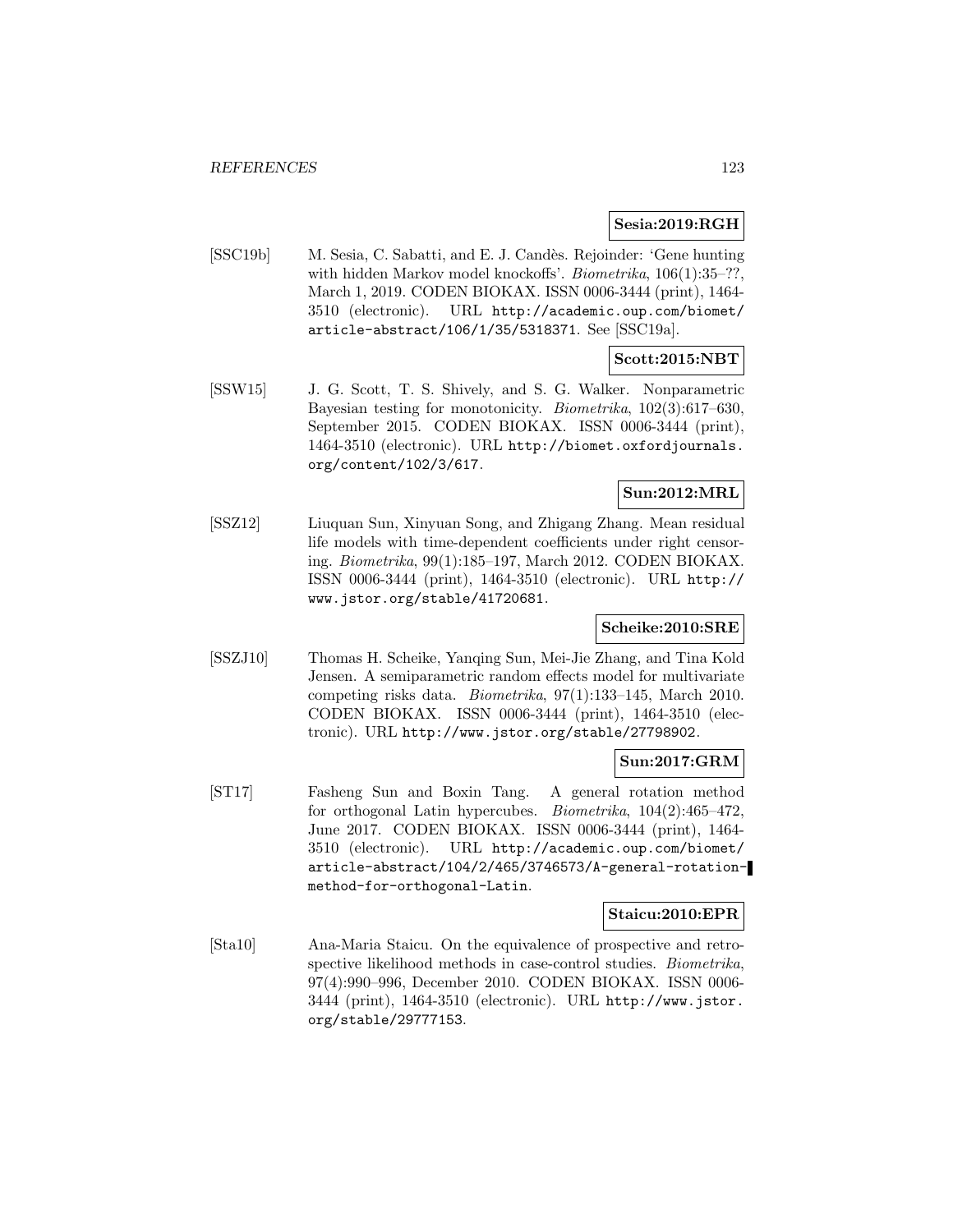#### **Stein:2017:SAM**

[Ste17] M. L. Stein. Should annual maximum temperatures follow a generalized extreme value distribution? *Biometrika*, 104(1):1-16, March 2017. CODEN BIOKAX. ISSN 0006-3444 (print), 1464- 3510 (electronic). URL http://academic.oup.com/biomet/ article-abstract/104/1/1/3003353/Should-annual-maximumtemperatures-follow-a.

#### **Shen:2013:ABM**

[STG13] Weining Shen, Surya T. Tokdar, and Subhashis Ghosal. Adaptive Bayesian multivariate density estimation with Dirichlet mixtures. Biometrika, 100(3):623–640, September 2013. CODEN BIOKAX. ISSN 0006-3444 (print), 1464-3510 (electronic). URL http:// biomet.oxfordjournals.org/content/100/3/623.

### **Stigler:2012:SHP**

[Sti12] Stephen M. Stigler. Studies in the history of probability and statistics, L: Karl Pearson and the rule of three. Biometrika, 99(1):1–14, March 2012. CODEN BIOKAX. ISSN 0006-3444 (print), 1464-3510 (electronic). URL http://www.jstor.org/ stable/41720668.

### **Sherlock:2017:PMM**

[STL17] Chris Sherlock, Alexandre H. Thiery, and Anthony Lee. Pseudo-marginal Metropolis–Hastings sampling using averages of unbiased estimators. Biometrika, 104(3):727–??, September 2017. CODEN BIOKAX. ISSN 0006-3444 (print), 1464-3510 (electronic). URL http://academic.oup. com/biomet/article-abstract/104/3/727/3883919/Pseudomarginal-Metropolis--Hastings-sampling-using.

## **Su:2018:WFS**

[Su18] Weijie J. Su. When is the first spurious variable selected by sequential regression procedures? Biometrika, 105(3):517– ??, September 1, 2018. CODEN BIOKAX. ISSN 0006-3444 (print), 1464-3510 (electronic). URL http://academic.oup. com/biomet/article-abstract/105/3/517/5046346.

**Susko:2013:LRT**

[Sus13] Edward Susko. Likelihood ratio tests with boundary constraints using data-dependent degrees of freedom. *Biometrika*,  $100(4)$ :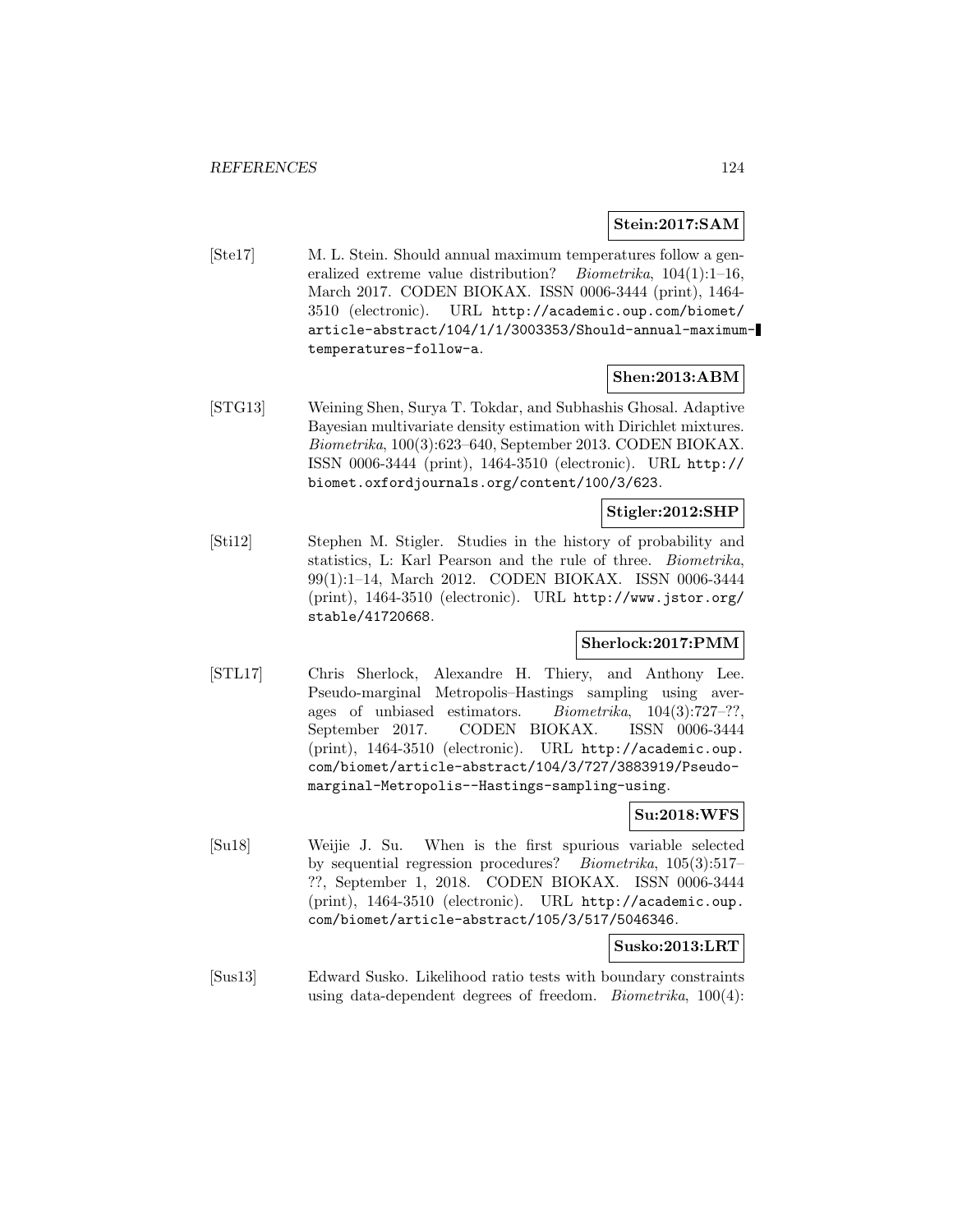1019–1023, December 2013. CODEN BIOKAX. ISSN 0006- 3444 (print), 1464-3510 (electronic). URL http://biomet. oxfordjournals.org/content/100/4/1019.

### **Sun:2015:HRS**

[SW15] Wenguang Sun and Zhi Wei. Hierarchical recognition of sparse patterns in large-scale simultaneous inference. Biometrika, 102 (2):267–280, June 2015. CODEN BIOKAX. ISSN 0006- 3444 (print), 1464-3510 (electronic). URL http://biomet. oxfordjournals.org/content/102/2/267.

### **Shao:2016:SIP**

[SW16] Jun Shao and Lei Wang. Semiparametric inverse propensity weighting for nonignorable missing data. Biometrika, 103(1):175– 187, March 2016. CODEN BIOKAX. ISSN 0006-3444 (print), 1464-3510 (electronic).

## **Shively:2018:BFL**

[SW18] T. S. Shively and S. G. Walker. On Bayes factors for the linear model. Biometrika, 105(3):739–??, September 1, 2018. CODEN BIOKAX. ISSN 0006-3444 (print), 1464-3510 (electronic). URL http://academic.oup.com/biomet/articleabstract/105/3/739/4994724.

### **Shin:2017:PWS**

[SWZL17] Seung Jun Shin, Yichao Wu, Hao Helen Zhang, and Yufeng Liu. Principal weighted support vector machines for sufficient dimension reduction in binary classification. Biometrika, 104(1):67–81, March 2017. CODEN BIOKAX. ISSN 0006-3444 (print), 1464- 3510 (electronic). URL http://academic.oup.com/biomet/ article-abstract/104/1/67/2929337/Principal-weightedsupport-vector-machines-for.

#### **Shao:2010:TTH**

[SYZ10] Jun Shao, Xinxin Yu, and Bob Zhong. A theory for testing hypotheses under covariate-adaptive randomization. Biometrika, 97(2):347–360, June 2010. CODEN BIOKAX. ISSN 0006-3444 (print), 1464-3510 (electronic). URL http://www.jstor.org/ stable/25734090.

### **Sun:2012:SSL**

[SZ12] Tingni Sun and Cun-Hui Zhang. Scaled sparse linear regression. Biometrika, 99(4):879–898, December 2012. CODEN BIOKAX.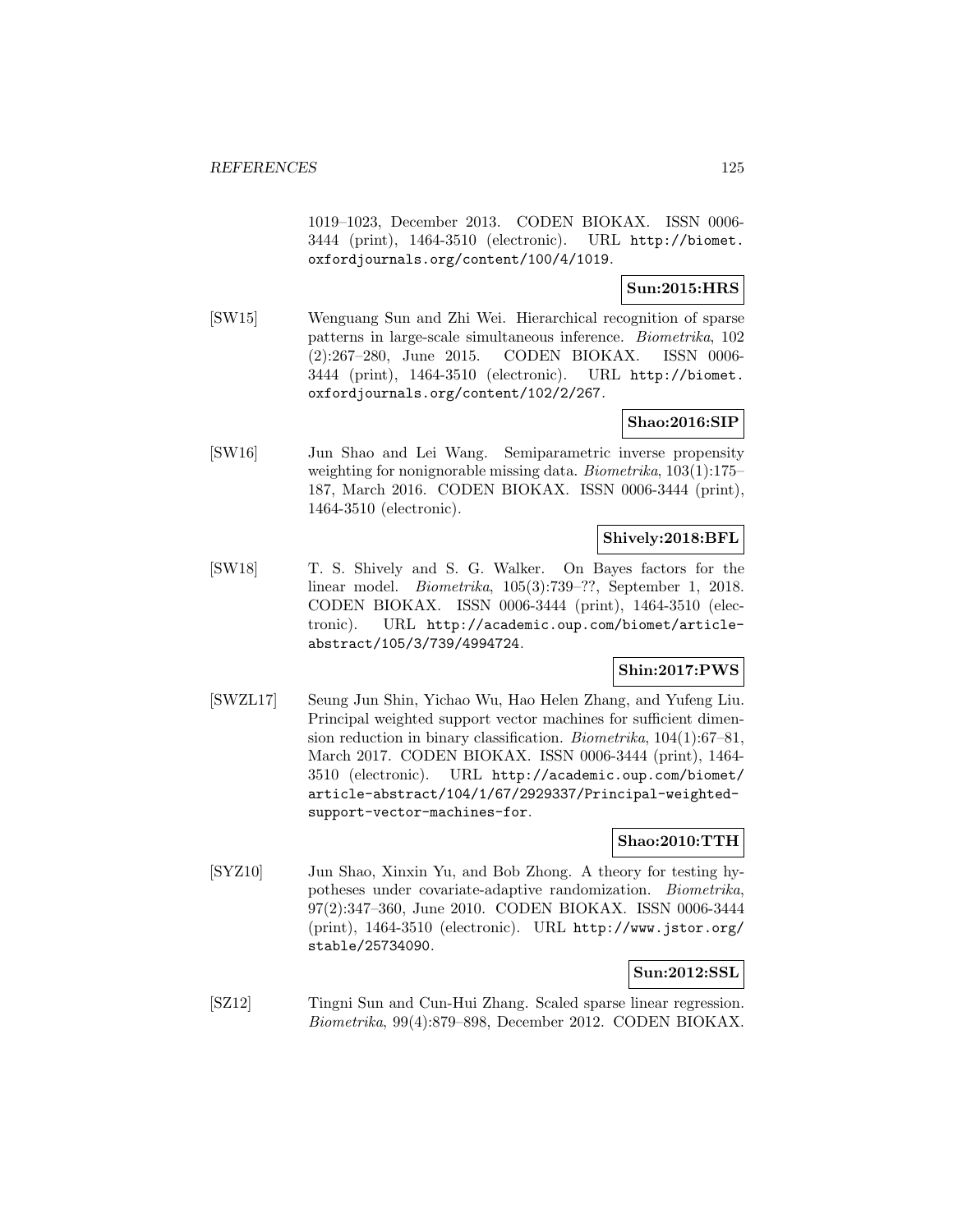ISSN 0006-3444 (print), 1464-3510 (electronic). URL http:// www.jstor.org/stable/41720740.

### **Shao:2015:TAL**

[SZ15] J. Shao and J. Zhang. A transformation approach in linear mixedeffects models with informative missing responses. Biometrika, 102(1):107–119, March 2015. CODEN BIOKAX. ISSN 0006- 3444 (print), 1464-3510 (electronic). URL http://biomet. oxfordjournals.org/content/102/1/107.

## **Shiers:2016:CSG**

[SZAS16] N. Shiers, P. Zwiernik, J. A. D. Aston, and J. Q. Smith. The correlation space of Gaussian latent tree models and model selection without fitting. Biometrika, 103(3):531–545, September 2016. CODEN BIOKAX. ISSN 0006-3444 (print), 1464-3510 (electronic).

## **Su:2016:SEM**

[SZCY16] Z. Su, G. Zhu, X. Chen, and Y. Yang. Sparse envelope model: efficient estimation and response variable selection in multivariate linear regression. Biometrika, 103(3):579–593, September 2016. CODEN BIOKAX. ISSN 0006-3444 (print), 1464-3510 (electronic).

### **Sun:2019:CPB**

[SZWZ19] Qiang Sun, Ruoqing Zhu, Tao Wang, and Donglin Zeng. Counting process-based dimension reduction methods for censored outcomes. Biometrika, 106(1):181–??, March 1, 2019. CO-DEN BIOKAX. ISSN 0006-3444 (print), 1464-3510 (electronic). URL http://academic.oup.com/biomet/articleabstract/106/1/181/5280316.

#### **Siegmund:2011:FDR**

[SZY11] D. O. Siegmund, N. R. Zhang, and B. Yakir. False discovery rate for scanning statistics. Biometrika, 98(4):979–985, December 2011. CODEN BIOKAX. ISSN 0006-3444 (print), 1464-3510 (electronic). URL http://www.jstor.org/stable/23076185.

#### **Tan:2010:BED**

[Tan10] Zhiqiang Tan. Bounded, efficient and doubly robust estimation with inverse weighting. *Biometrika*, 97(3):661–682, September 2010. CODEN BIOKAX. ISSN 0006-3444 (print), 1464-3510 (electronic). URL http://www.jstor.org/stable/25734115.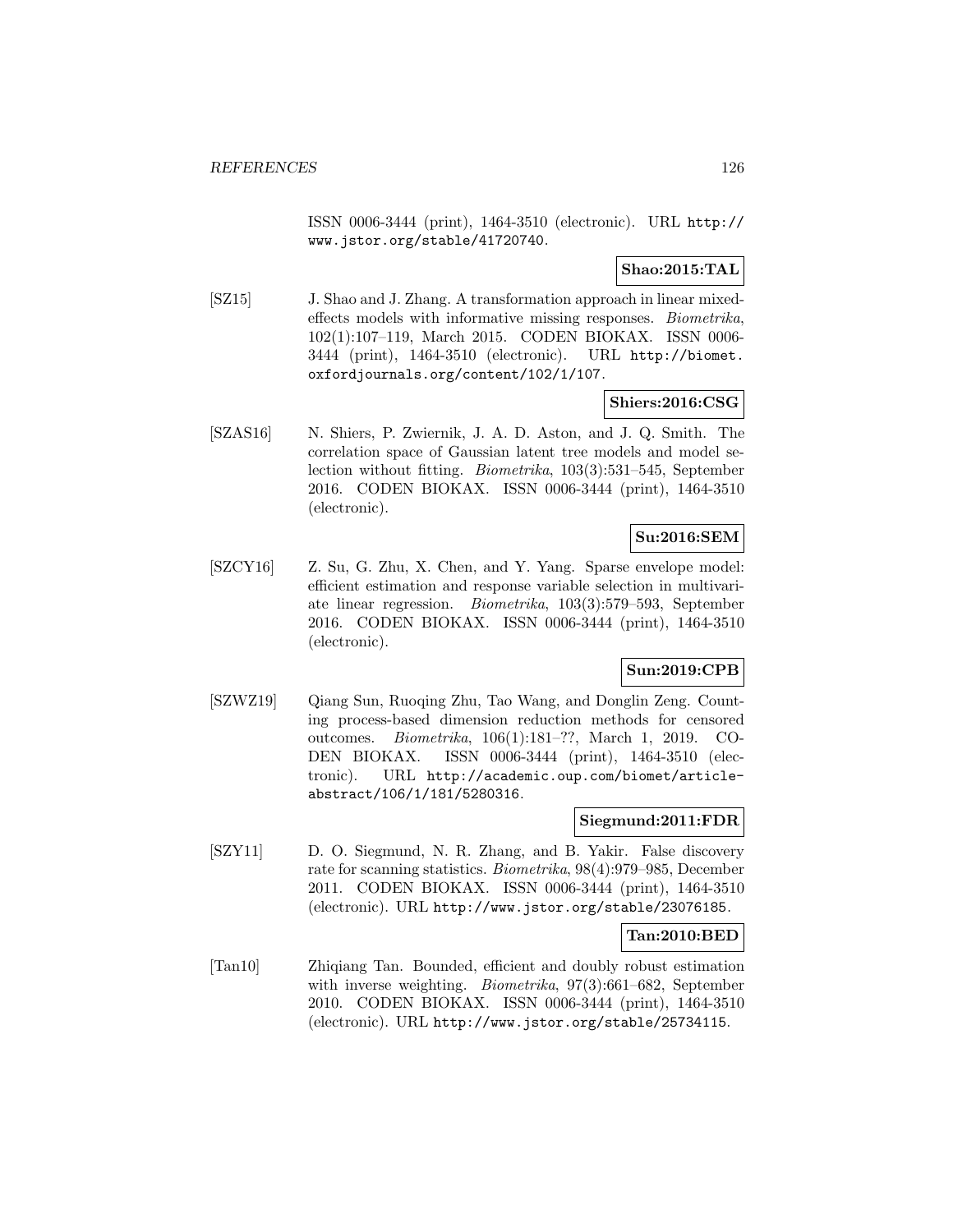## **Tan:2011:ERE**

[Tan11] Z. Tan. Efficient restricted estimators for conditional mean models with missing data. Biometrika, 98(3):663–684, September 2011. CODEN BIOKAX. ISSN 0006-3444 (print), 1464-3510 (electronic). URL http://www.jstor.org/stable/23076138.

### **Tan:2013:ACS**

[Tan13a] Z. Tan. Amendments and corrections: "Simple design-efficient calibration estimators for rejective and high-entropy sampling" [corrections to mr3068442]. *Biometrika*,  $100(4):1024$ , December 2013. CODEN BIOKAX. ISSN 0006-3444 (print), 1464- 3510 (electronic). URL http://biomet.oxfordjournals.org/ content/100/4/1024.1. See [Tan13b].

### **Tan:2013:SDE**

[Tan13b] Z. Tan. Simple design-efficient calibration estimators for rejective and high-entropy sampling. Biometrika, 100(2):399–415, June 2013. CODEN BIOKAX. ISSN 0006-3444 (print), 1464- 3510 (electronic). URL http://biomet.oxfordjournals.org/ content/100/2/399. See amendments and corrections [Tan13a].

### **Tank:2019:IES**

[TFS19] A. Tank, E. B. Fox, and A. Shojaie. Identifiability and estimation of structural vector autoregressive models for subsampled and mixed-frequency time series. Biometrika, 106(2):433–??, June 2019. CODEN BIOKAX. ISSN 0006-3444 (print), 1464- 3510 (electronic). URL http://academic.oup.com/biomet/ article-abstract/106/2/433/5431313.

#### **Titterington:2013:ACB**

[Tit13a] D. M. Titterington. Amendments and corrections: "Biometrika highlights from volume 28 onwards" [corrections to mr3034324]. Biometrika, 100(4):1024, December 2013. CODEN BIOKAX. ISSN 0006-3444 (print), 1464-3510 (electronic). URL http: //biomet.oxfordjournals.org/content/100/4/1024.2. See  $[Tit13b].$ 

#### **Titterington:2013:BHV**

[Tit13b] D. M. Titterington. Biometrika highlights from volume 28 onwards. Biometrika, 100(1):17–73, March 2013. CODEN BIOKAX. ISSN 0006-3444 (print), 1464-3510 (electronic). URL http://biomet.oxfordjournals.org/content/100/1/17. See amendments and corrections [Tit13a].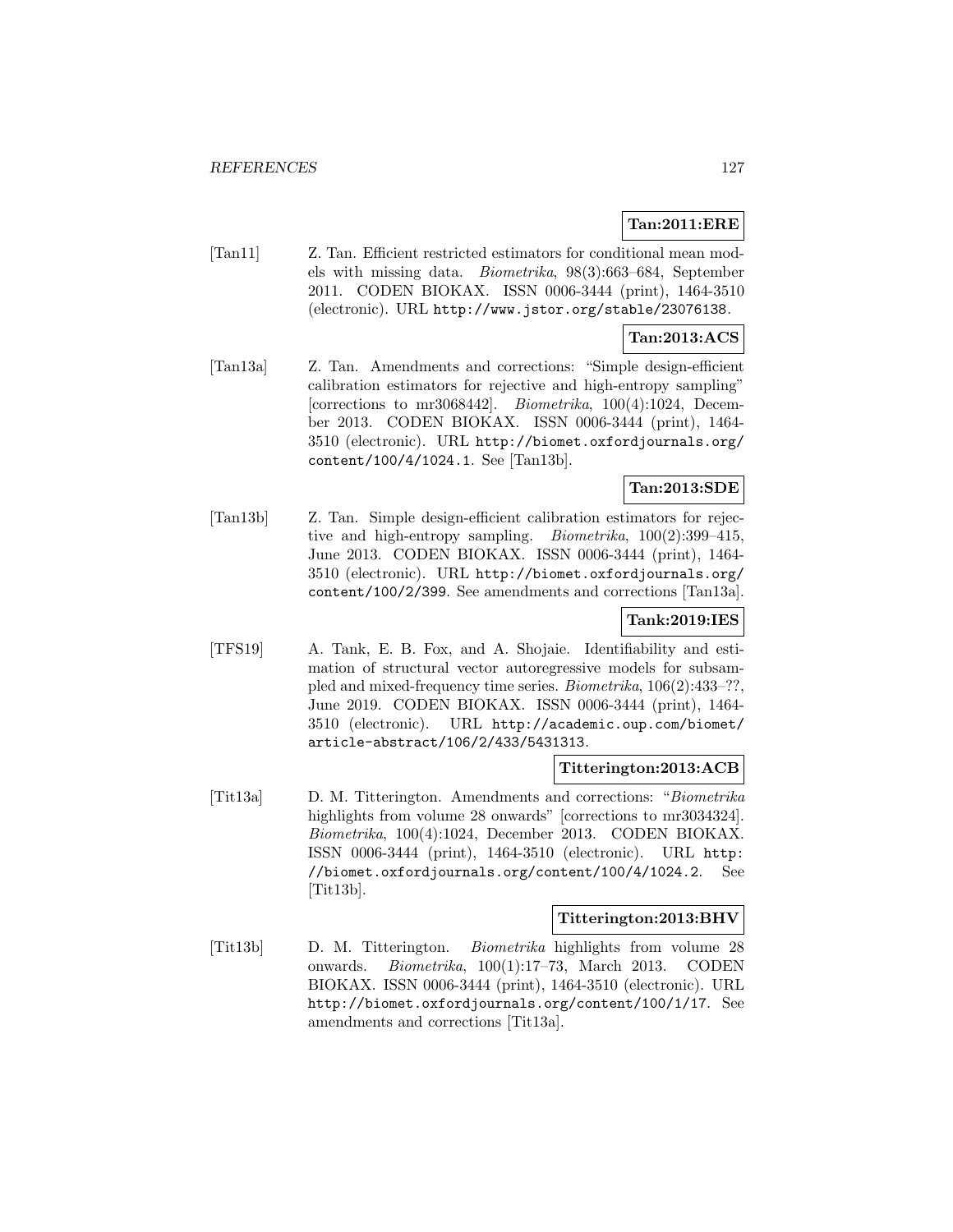#### **Tang:2010:PHD**

[TL10] Cheng Yong Tang and Chenlei Leng. Penalized high-dimensional empirical likelihood. Biometrika, 97(4):905–919, December 2010. CODEN BIOKAX. ISSN 0006-3444 (print), 1464-3510 (electronic). URL http://www.jstor.org/stable/29777145. With supplementary material available online.

### **Tang:2011:ELQ**

[TL11] Cheng Yong Tang and Chenlei Leng. Empirical likelihood and quantile regression in longitudinal data analysis. Biometrika, 98 (4):1001–1006, December 2011. CODEN BIOKAX. ISSN 0006- 3444 (print), 1464-3510 (electronic). URL http://www.jstor. org/stable/23076188.

### **Taraldsen:2019:DNG**

[TL19] G. Taraldsen and B. H. Lindqvist. Discussion of 'Nonparametric generalized fiducial inference for survival functions under censoring'. Biometrika, 106(3):523–??, September 2019. CODEN BIOKAX. ISSN 0006-3444 (print), 1464-3510 (electronic). URL http://academic.oup.com/biomet/articleabstract/106/3/523/5547525. See [CH19a, CH19b].

#### **Tian:2018:SIU**

[TLT18] Xiaoying Tian, Joshua R. Loftus, and Jonathan E. Taylor. Selective inference with unknown variance via the square-root lasso. Biometrika, 105(4):755–??, December 1, 2018. CO-DEN BIOKAX. ISSN 0006-3444 (print), 1464-3510 (electronic). URL http://academic.oup.com/biomet/articleabstract/105/4/755/5105991.

### **Trippa:2011:MBP**

[TMJ11] Lorenzo Trippa, Peter Müller, and Wesley Johnson. The multivariate beta process and an extension of the Polya tree model. Biometrika, 98(1):17–34, March 2011. CODEN BIOKAX. ISSN 0006-3444 (print), 1464-3510 (electronic). URL http://www. jstor.org/stable/29777162.

#### **Tan:2016:RHD**

[TNWL16] Kean Ming Tan, Yang Ning, Daniela M. Witten, and Han Liu. Replicates in high dimensions, with applications to latent variable graphical models. Biometrika, 103(4):761–777, December 2016. CODEN BIOKAX. ISSN 0006-3444 (print),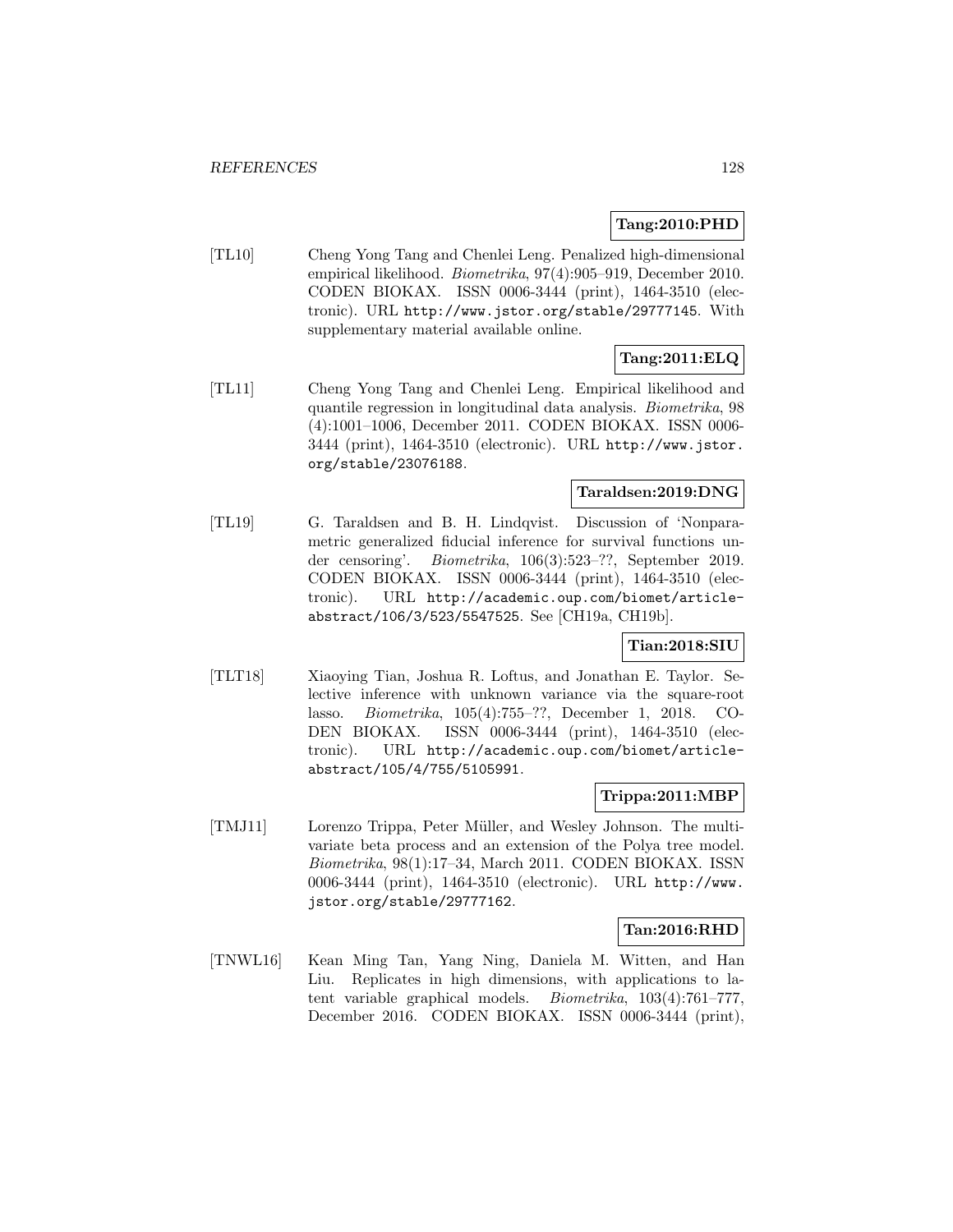1464-3510 (electronic). URL http://academic.oup.com/ biomet/article-abstract/103/4/761/2659038/Replicatesin-high-dimensions-with-applications-to.

### **Thibaud:2015:EIS**

[TO15] Emeric Thibaud and Thomas Opitz. Efficient inference and simulation for elliptical Pareto processes. Biometrika, 102(4):855–870, December 2015. CODEN BIOKAX. ISSN 0006-3444 (print), 1464-3510 (electronic). URL http://biomet.oxfordjournals. org/content/102/4/855.

### **Tsay:2017:MSC**

[TP17] Ruey S. Tsay and Mohsen Pourahmadi. Modelling structured correlation matrices. Biometrika, 104(1):237–242, March 2017. CO-DEN BIOKAX. ISSN 0006-3444 (print), 1464-3510 (electronic). URL http://academic.oup.com/biomet/article-abstract/ 104/1/237/2901925/Modelling-structured-correlation-matrices.

### **Tang:2010:ESA**

[TQ10] Qi Tang and Peter Z. G. Qian. Enhancing the sample average approximation method with U designs. Biometrika,  $97(4):947-$ 960, December 2010. CODEN BIOKAX. ISSN 0006-3444 (print), 1464-3510 (electronic). URL http://www.jstor.org/stable/ 29777148. With supplementary material available online.

### **Tang:2012:EEL**

[TQ12] Cheng Yong Tang and Yongsong Qin. An efficient empirical likelihood approach for estimating equations with missing data. Biometrika, 99(4):1001–1007, December 2012. CODEN BIOKAX. ISSN 0006-3444 (print), 1464-3510 (electronic). URL http://www.jstor.org/stable/41720750.

### **Tchetgen:2011:PEO**

[TR11] E. J. Tchetgen Tchetgen and A. Rotnitzky. On protected estimation of an odds ratio model with missing binary exposure and confounders. Biometrika, 98(3):749–754, September 2011. CO-DEN BIOKAX. ISSN 0006-3444 (print), 1464-3510 (electronic). URL http://www.jstor.org/stable/23076145.

#### **Tchetgen:2010:DRE**

[TRR10] Eric J. Tchetgen Tchetgen, James M. Robins, and Andrea Rotnitzky. On doubly robust estimation in a semiparametric odds ratio model. Biometrika, 97(1):171–180, March 2010. CODEN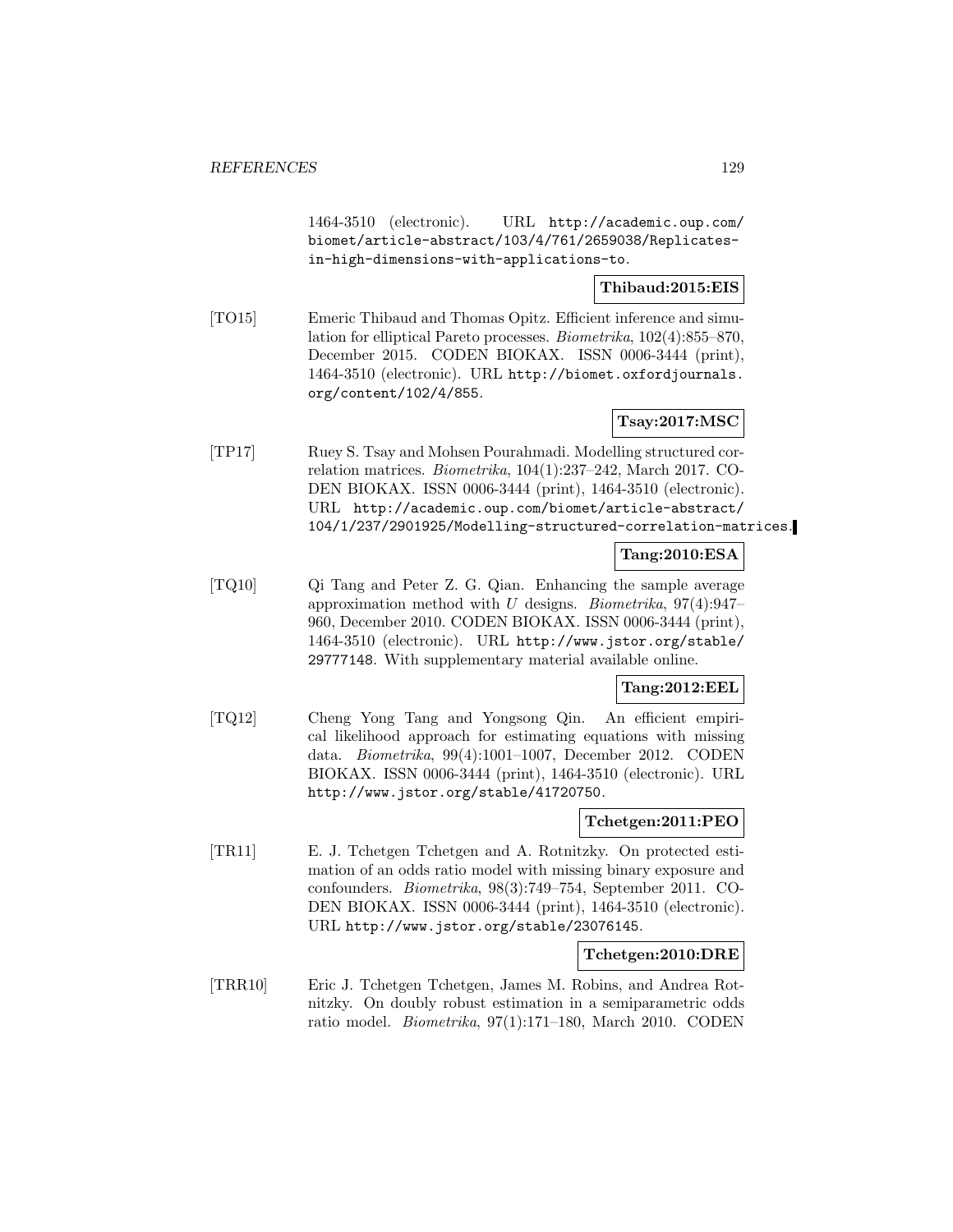BIOKAX. ISSN 0006-3444 (print), 1464-3510 (electronic). URL http://www.jstor.org/stable/27798905.

### **Tchetgen:2014:ESN**

[TS14] E. J. Tchetgen Tchetgen and I. Shpitser. Estimation of a semiparametric natural direct effect model incorporating baseline covariates. Biometrika, 101(4):849–864, December 2014. CODEN BIOKAX. ISSN 0006-3444 (print), 1464-3510 (electronic). URL http://biomet.oxfordjournals.org/content/101/4/849.

### **Tseng:2015:EHM**

[TSMW15] Y. K. Tseng, Y. R. Su, M. Mao, and J. L. Wang. An extended hazard model with longitudinal covariates. Biometrika, 102(1):135– 150, March 2015. CODEN BIOKAX. ISSN 0006-3444 (print), 1464-3510 (electronic). URL http://biomet.oxfordjournals. org/content/102/1/135.

## **Tsao:2014:EEL**

[TW14] Min Tsao and Fan Wu. Extended empirical likelihood for estimating equations. Biometrika, 101(3):703–710, September 2014. CODEN BIOKAX. ISSN 0006-3444 (print), 1464-3510 (electronic). URL http://biomet.oxfordjournals.org/content/ 101/3/703.

### **Tang:2018:TPS**

[TWB18] Yanlin Tang, Huixia Judy Wang, and Emre Barut. Testing for the presence of significant covariates through conditional marginal regression. Biometrika, 105(1):57–??, March 1, 2018. CODEN BIOKAX. ISSN 0006-3444 (print), 1464- 3510 (electronic). URL http://academic.oup.com/biomet/ article-abstract/105/1/57/4711135.

# **Tan:2018:CFH**

[TWZ<sup>+</sup>18] Kean Ming Tan, Zhaoran Wang, Tong Zhang, Han Liu, and R. Dennis Cook. A convex formulation for high-dimensional sparse sliced inverse regression. Biometrika, 105(4):769–??, December 1, 2018. CODEN BIOKAX. ISSN 0006-3444 (print), 1464-3510 (electronic). URL http://academic.oup. com/biomet/article-abstract/105/4/769/5140122.

### **Tang:2014:PRF**

[TX14] Yu Tang and Hongquan Xu. Permuting regular fractional factorial designs for screening quantitative factors. Biometrika, 101(2):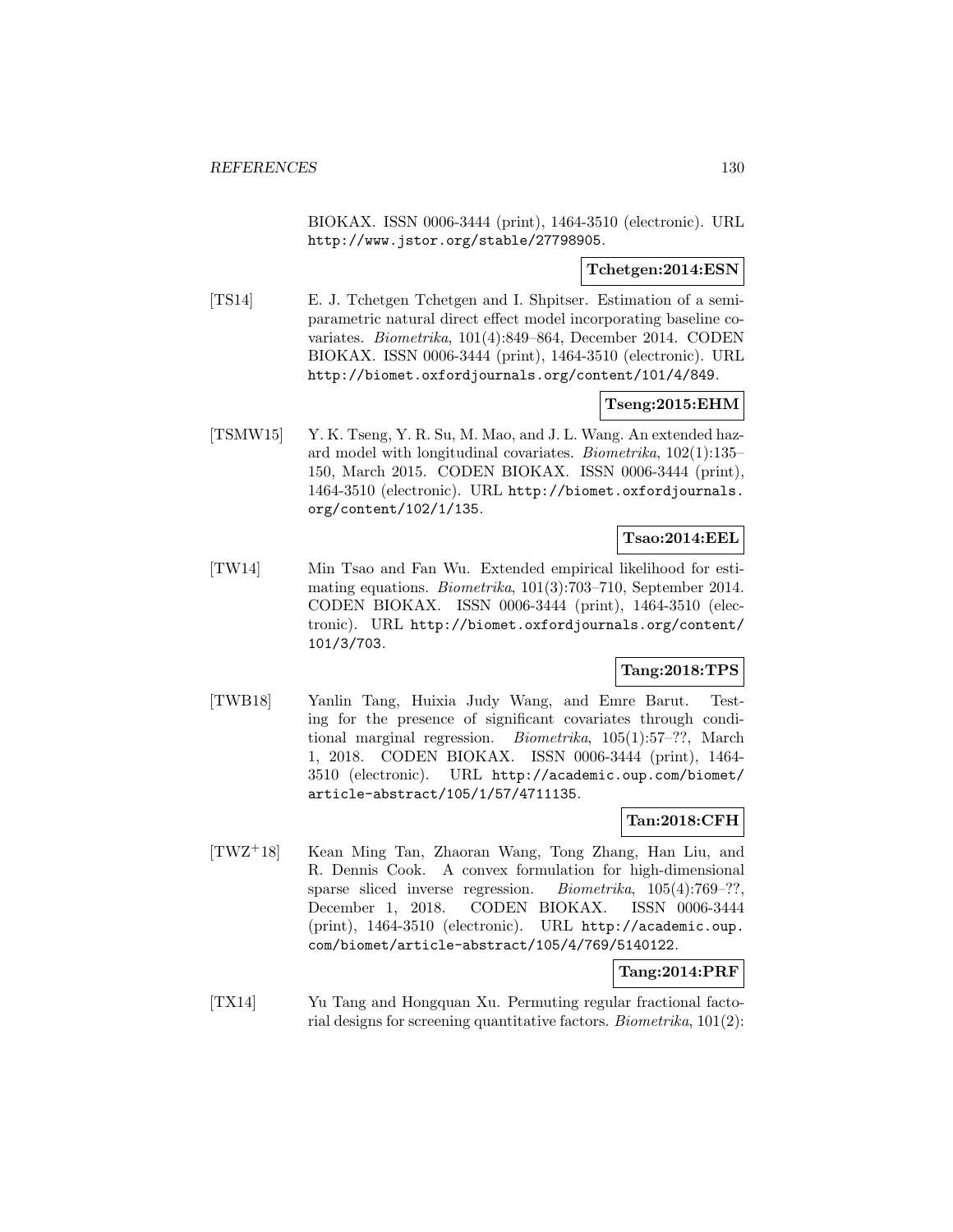333–350, June 2014. CODEN BIOKAX. ISSN 0006-3444 (print), 1464-3510 (electronic). URL http://biomet.oxfordjournals. org/content/101/2/333.

### **Vanderweele:2010:SCI**

[Van10a] Tyler J. Vanderweele. Sufficient cause interactions for categorical and ordinal exposures with three levels. Biometrika, 97(3): 647–659, September 2010. CODEN BIOKAX. ISSN 0006-3444 (print), 1464-3510 (electronic). URL http://www.jstor.org/ stable/25734114. With supplementary data available online.

### **Vansteelandt:2010:ECD**

[Van10b] Stijn Vansteelandt. Estimation of controlled direct effects on a dichotomous outcome using logistic structural direct effect models. Biometrika, 97(4):921–934, December 2010. CODEN BIOKAX. ISSN 0006-3444 (print), 1464-3510 (electronic). URL http:// www.jstor.org/stable/29777146.

#### **Vanderweele:2012:IAI**

[Van12] Tyler J. Vanderweele. Inference for additive interaction under exposure misclassification. Biometrika, 99(2):502–508, June 2012. CODEN BIOKAX. ISSN 0006-3444 (print), 1464-3510 (electronic). URL http://www.jstor.org/stable/41720708.

### **Vogel:2011:EGM**

[VF11] D. Vogel and R. Fried. Elliptical graphical modelling. Biometrika, 98(4):935–951, December 2011. CODEN BIOKAX. ISSN 0006- 3444 (print), 1464-3510 (electronic). URL http://www.jstor. org/stable/23076182.

#### **Vats:2019:MOA**

[VFJ19] Dootika Vats, James M. Flegal, and Galin L. Jones. Multivariate output analysis for Markov chain Monte Carlo. Biometrika, 106(2):321–??, June 2019. CODEN BIOKAX. ISSN 0006-3444 (print), 1464-3510 (electronic). URL http://academic.oup. com/biomet/article-abstract/106/2/321/5426969.

#### **Vogt:2014:NEP**

[VL14] Michael Vogt and Oliver Linton. Nonparametric estimation of a periodic sequence in the presence of a smooth trend. Biometrika, 101(1):121–140, March 2014. CODEN BIOKAX. ISSN 0006- 3444 (print), 1464-3510 (electronic). URL http://biomet. oxfordjournals.org/content/101/1/121.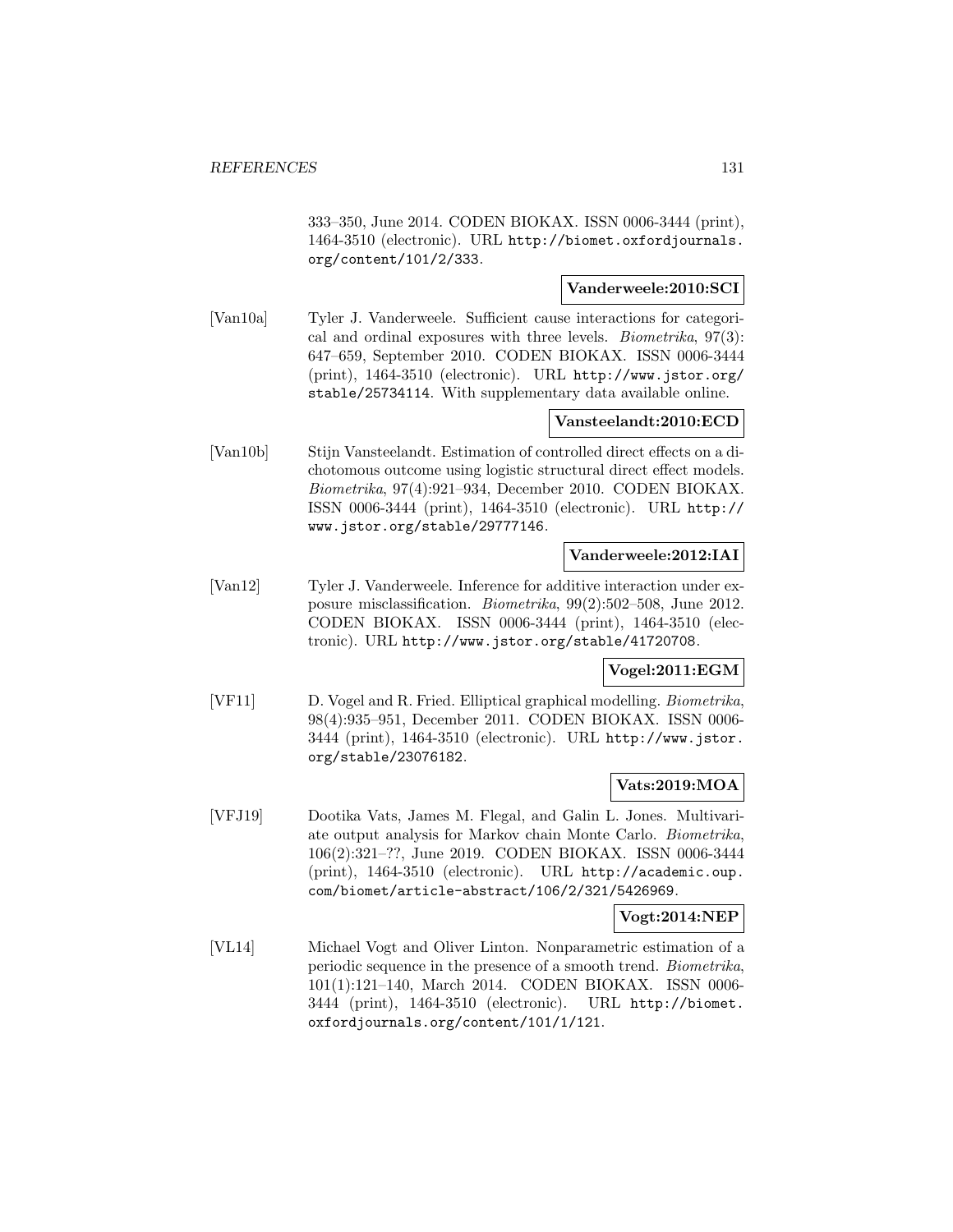#### **Vakulenko-Lagun:2019:NPF**

[VLQCB19] B. Vakulenko-Lagun, J. Qian, S. H. Chiou, and R. A. Betensky. Nonidentifiability in the presence of factorization for truncated data. Biometrika, 106(3):724–??, September 2019. CODEN BIOKAX. ISSN 0006-3444 (print), 1464-3510 (electronic). URL http://academic.oup.com/biomet/articleabstract/106/3/724/5488513.

#### **Vansteelandt:2014:AAC**

[VMT14] S. Vansteelandt, T. Martinussen, and E. J. Tchetgen Tchetgen. On adjustment for auxiliary covariates in additive hazard models for the analysis of randomized experiments. Biometrika, 101(1):237–244, March 2014. CODEN BIOKAX. ISSN 0006- 3444 (print), 1464-3510 (electronic). URL http://biomet. oxfordjournals.org/content/101/1/237.

#### **Voorman:2014:GEJ**

[VSW14] Arend Voorman, Ali Shojaie, and Daniela Witten. Graph estimation with joint additive models. *Biometrika*,  $101(1):85-101$ , March 2014. CODEN BIOKAX. ISSN 0006-3444 (print), 1464- 3510 (electronic). URL http://biomet.oxfordjournals.org/ content/101/1/85.

#### **VanderWeele:2012:DAG**

[VT12] Tyler J. VanderWeele and Zhiqiang Tan. Directed acyclic graphs with edge-specific bounds. *Biometrika*, 99(1):115–126, March 2012. CODEN BIOKAX. ISSN 0006-3444 (print), 1464-3510 (electronic). URL http://www.jstor.org/stable/41720676.

#### **Vogel:2014:REN**

[VT14] D. Vogel and D. E. Tyler. Robust estimators for nondecomposable elliptical graphical models. Biometrika, 101(4):865–882, December 2014. CODEN BIOKAX. ISSN 0006-3444 (print), 1464- 3510 (electronic). URL http://biomet.oxfordjournals.org/ content/101/4/865.

#### **Vexler:2014:PEB**

[VTH14] A. Vexler, G. Tao, and A. D. Hutson. Posterior expectation based on empirical likelihoods. Biometrika, 101(3):711–718, September 2014. CODEN BIOKAX. ISSN 0006-3444 (print), 1464- 3510 (electronic). URL http://biomet.oxfordjournals.org/ content/101/3/711.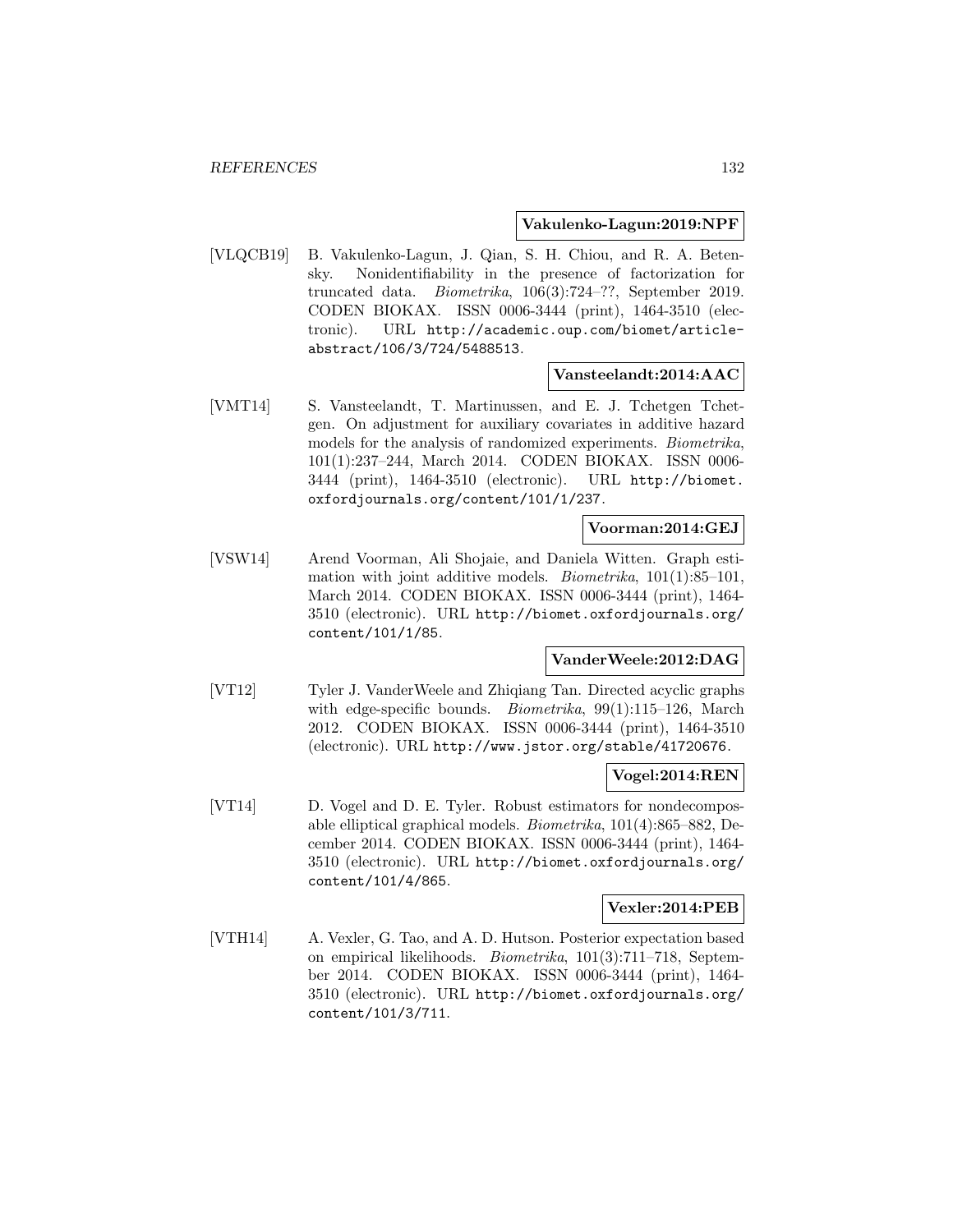#### **Verzelen:2012:ISD**

[VTM12] Nicolas Verzelen, Wenwen Tao, and Hans-Georg Müller. Inferring stochastic dynamics from functional data. Biometrika, 99 (3):533–550, September 2012. CODEN BIOKAX. ISSN 0006- 3444 (print), 1464-3510 (electronic). URL http://www.jstor. org/stable/41720713.

#### **Wadsworth:2015:OTC**

[Wad15] Jennifer L. Wadsworth. On the occurrence times of componentwise maxima and bias in likelihood inference for multivariate max-stable distributions. Biometrika, 102(3):705–711, September 2015. CODEN BIOKAX. ISSN 0006-3444 (print), 1464- 3510 (electronic). URL http://biomet.oxfordjournals.org/ content/102/3/705.

#### **Wang:2010:ESR**

[Wan10a] Ji-Ping Wang. Estimating species richness by a Poissoncompound gamma model. Biometrika, 97(3):727–740, September 2010. CODEN BIOKAX. ISSN 0006-3444 (print), 1464-3510 (electronic). URL http://www.jstor.org/stable/25734119. With supplementary data available online.

### **Wang:2010:CSN**

[Wan10b] Junhui Wang. Consistent selection of the number of clusters via crossvalidation. Biometrika, 97(4):893–904, December 2010. CO-DEN BIOKAX. ISSN 0006-3444 (print), 1464-3510 (electronic). URL http://www.jstor.org/stable/29777144.

#### **Wang:2012:FPS**

[Wan12] H. Wang. Factor profiled sure independence screening. Biometrika, 99(1):15–28, March 2012. CODEN BIOKAX. ISSN 0006-3444 (print), 1464-3510 (electronic). URL http://www. jstor.org/stable/41720669.

### **Wei:2010:GLS**

[WC10] L. Wei and P. F. Craigmile. Global and local spectral-based tests for periodicities. Biometrika, 97(1):223–230, March 2010. CO-DEN BIOKAX. ISSN 0006-3444 (print), 1464-3510 (electronic). URL http://www.jstor.org/stable/27798910.

#### **Weller:2014:SCH**

[WC14] Grant B. Weller and Daniel Cooley. A sum characterization of hidden regular variation with likelihood inference via expectation-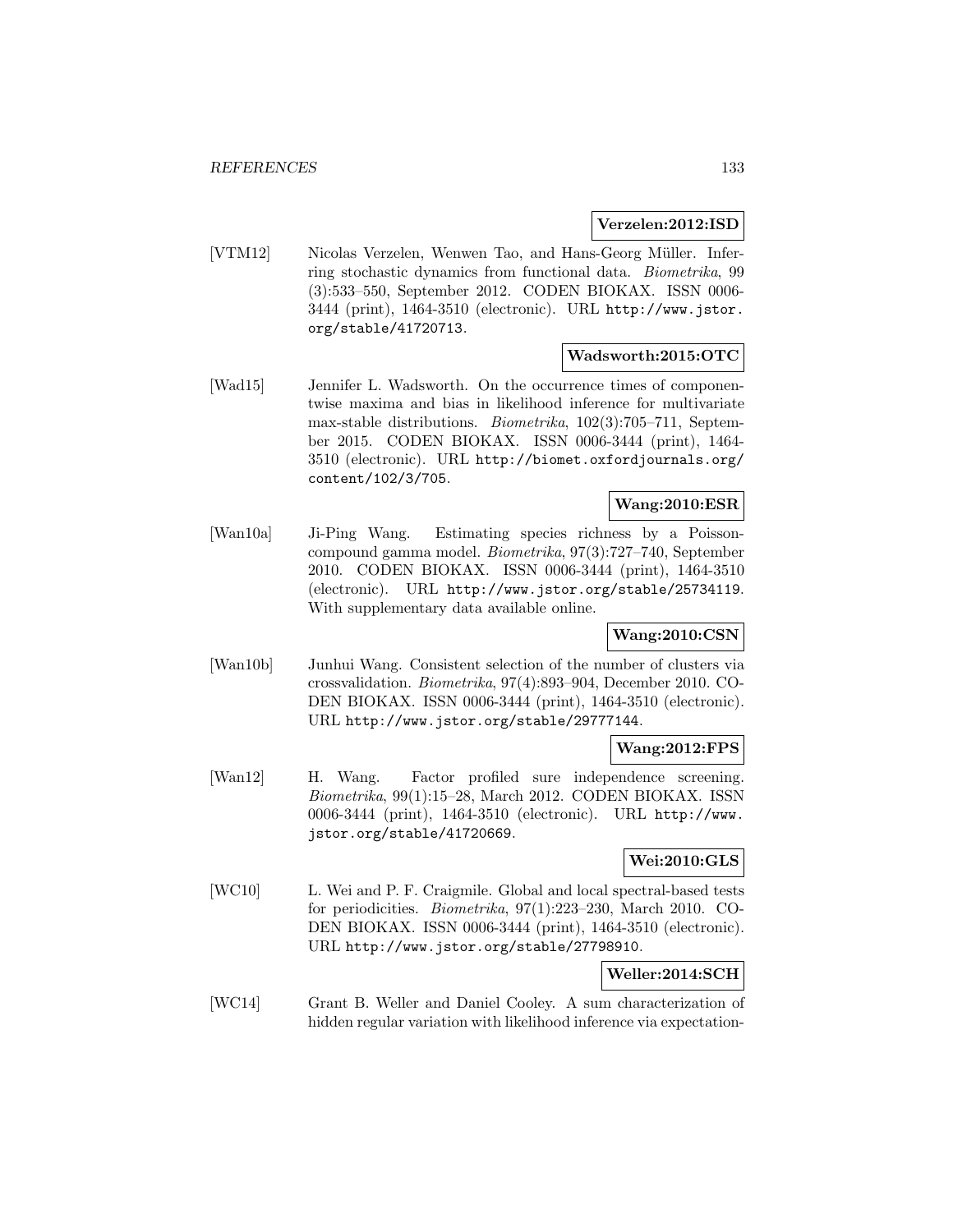maximization. Biometrika, 101(1):17–36, March 2014. CODEN BIOKAX. ISSN 0006-3444 (print), 1464-3510 (electronic). URL http://biomet.oxfordjournals.org/content/101/1/17.

#### **Wong:2018:KBC**

[WC18] Raymond K. W. Wong and Kwun Chuen Gary Chan. Kernelbased covariate functional balancing for observational studies. Biometrika, 105(1):199–??, March 1, 2018. CODEN BIOKAX. ISSN 0006-3444 (print), 1464-3510 (electronic). URL http: //academic.oup.com/biomet/article-abstract/105/1/199/ 4718066.

### **Wang:2011:BID**

[WD11] Lianming Wang and David B. Dunson. Bayesian isotonic density regression. Biometrika, 98(3):537–551, September 2011. CODEN BIOKAX. ISSN 0006-3444 (print), 1464-3510 (electronic). URL http://www.jstor.org/stable/23076130.

### **Wheeler:2017:BLE**

[WDH17] M. W. Wheeler, D. B. Dunson, and A. H. Herring. Bayesian local extremum splines. Biometrika, 104(4):939–??, December 1, 2017. CODEN BIOKAX. ISSN 0006-3444 (print), 1464- 3510 (electronic). URL http://academic.oup.com/biomet/ article-abstract/104/4/939/4103630.

### **Weihs:2018:SRC**

[WDM18] L. Weihs, M. Drton, and N. Meinshausen. Symmetric rank covariances: a generalized framework for nonparametric measures of dependence. Biometrika, 105(3):547–??, September 1, 2018. CODEN BIOKAX. ISSN 0006-3444 (print), 1464- 3510 (electronic). URL http://academic.oup.com/biomet/ article-abstract/105/3/547/5038475.

### **Wang:2013:SSV**

[WDS13] Xiao Wang, Pang Du, and Jinglai Shen. Smoothing splines with varying smoothing parameter. Biometrika, 100(4):955–970, December 2013. CODEN BIOKAX. ISSN 0006-3444 (print), 1464- 3510 (electronic). URL http://biomet.oxfordjournals.org/ content/100/4/955.

#### **Wang:2014:TSD**

[WGZX14] T. Wang, X. Guo, L. Zhu, and P. Xu. Transformed sufficient dimension reduction. Biometrika, 101(4):815–829, December 2014.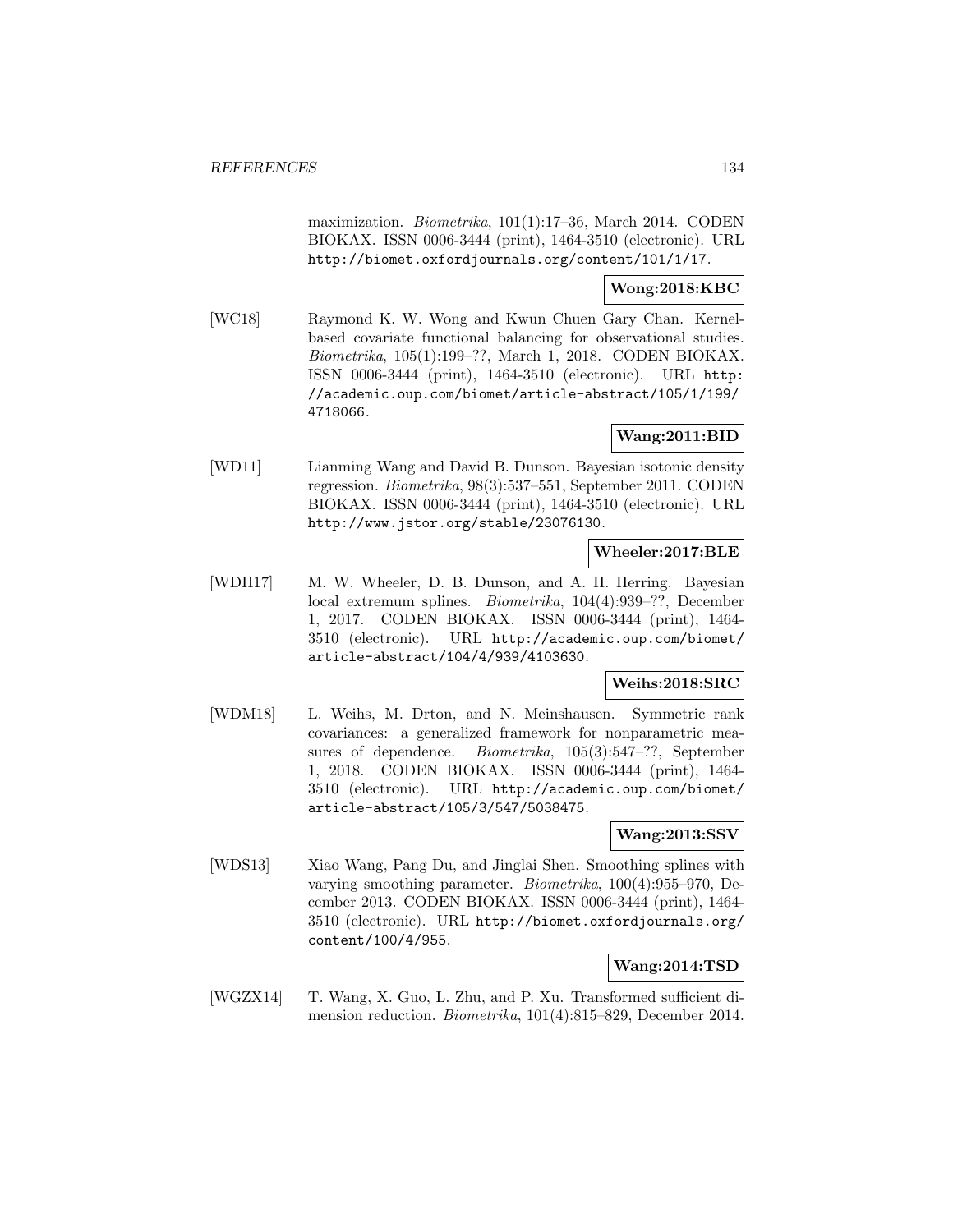CODEN BIOKAX. ISSN 0006-3444 (print), 1464-3510 (electronic). URL http://biomet.oxfordjournals.org/content/ 101/4/815.

### **Wang:2014:SIM**

[WH14] Mei-Cheng Wang and Chiung-Yu Huang. Statistical inference methods for recurrent event processes with shape and size parameters. Biometrika, 101(3):553–566, September 2014. CODEN BIOKAX. ISSN 0006-3444 (print), 1464-3510 (electronic). URL http://biomet.oxfordjournals.org/content/101/3/553.

### **Wang:2017:GSD**

[WJL17] X. Wang, B. Jiang, and J. S. Liu. Generalized R-squared for detecting dependence. Biometrika, 104(1):129–139, March 2017. CODEN BIOKAX. ISSN 0006-3444 (print), 1464-3510 (electronic). URL http://academic.oup.com/biomet/articleabstract/104/1/129/3045032/Generalized-R-squared-fordetecting-dependence.

### **Wei:2018:CPC**

[WK18] Susan Wei and Michael R. Kosorok. The change-plane Cox model. Biometrika, 105(4):891–??, December 1, 2018. CO-DEN BIOKAX. ISSN 0006-3444 (print), 1464-3510 (electronic). URL http://academic.oup.com/biomet/articleabstract/105/4/891/5134292.

### **Wang:2018:ABI**

[WKY18] Z. Wang, J. K. Kim, and S. Yang. Approximate Bayesian inference under informative sampling. *Biometrika*, 105(1):91-??, March 1, 2018. CODEN BIOKAX. ISSN 0006-3444 (print), 1464- 3510 (electronic). URL http://academic.oup.com/biomet/ article-abstract/105/1/91/4756138.

#### **Wang:2015:EEN**

[WLT<sup>+</sup>15] Yuanjia Wang, Baosheng Liang, Xingwei Tong, Karen Marder, Susan Bressman, Avi Orr-Urtreger, Nir Giladi, and Donglin Zeng. Efficient estimation of nonparametric genetic risk function with censored data. Biometrika, 102(3):515–532, September 2015. CODEN BIOKAX. ISSN 0006-3444 (print), 1464-3510 (electronic). URL http://biomet.oxfordjournals.org/content/ 102/3/515.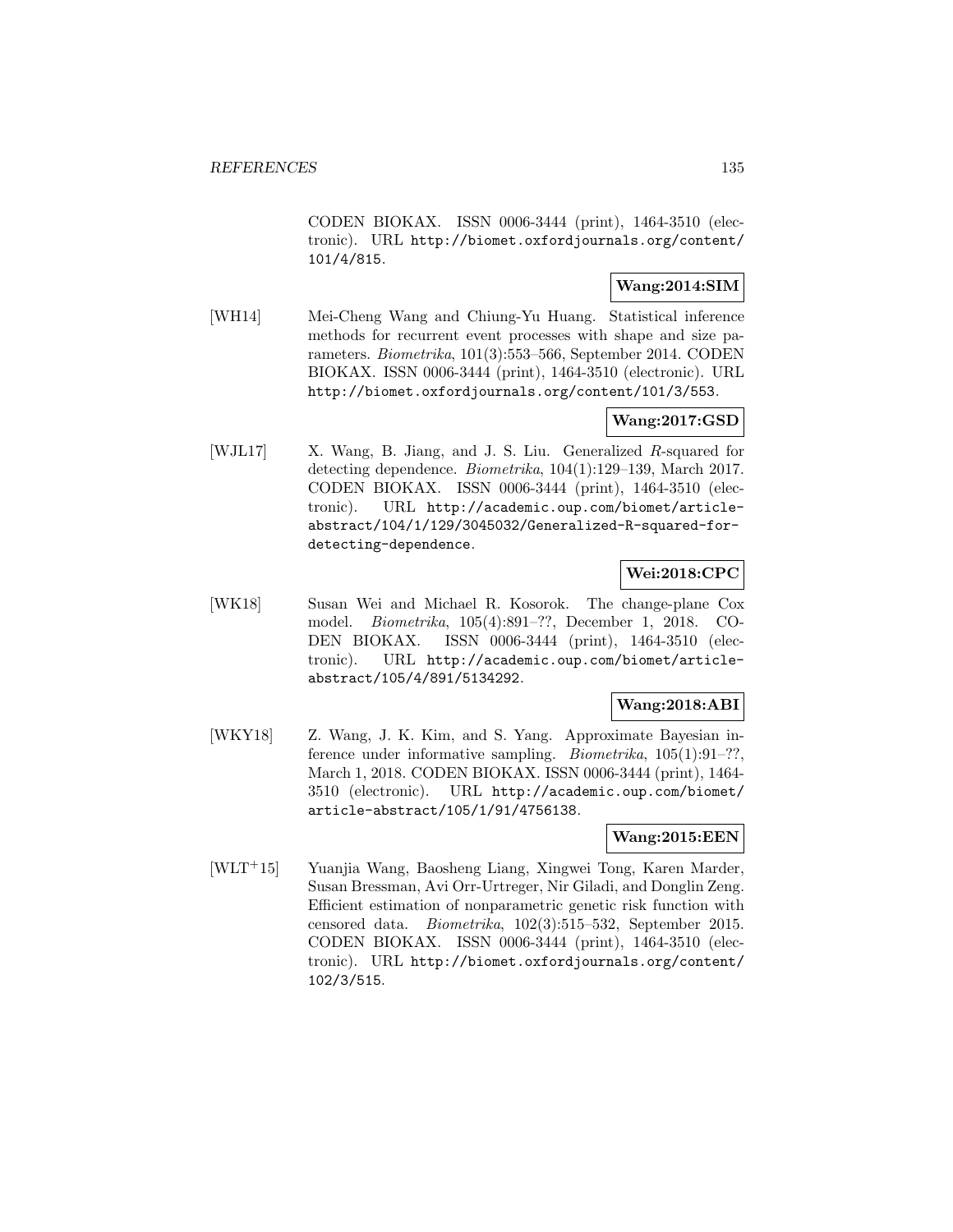#### **Wang:2011:BEW**

[WM11] Xiaowei Wang and J. P. Morgan. Blocking, efficiency and weighted optimality. *Biometrika*, 98(4):967–978, December 2011. CODEN BIOKAX. ISSN 0006-3444 (print), 1464-3510 (electronic). URL http://www.jstor.org/stable/23076184.

### **Wei:2012:MIQ**

[WMC12] Ying Wei, Yanyuan Ma, and Raymond J. Carroll. Multiple imputation in quantile regression. Biometrika, 99(2):423–438, June 2012. CODEN BIOKAX. ISSN 0006-3444 (print), 1464-3510 (electronic). URL http://www.jstor.org/stable/41720701.

### **Wang:2014:SGT**

[WMGK14] D. Wang, C. S. McMahan, C. M. Gallagher, and K. B. Kulasekera. Semiparametric group testing regression models. Biometrika, 101(3):587–598, September 2014. CODEN BIOKAX. ISSN 0006-3444 (print), 1464-3510 (electronic). URL http://biomet. oxfordjournals.org/content/101/3/587.

### **Wang:2011:ANV**

[WO11] Jianqiang C. Wang and J. D. Opsomer. On asymptotic normality and variance estimation for nondifferentiable survey estimators. Biometrika, 98(1):91–106, March 2011. CODEN BIOKAX. ISSN 0006-3444 (print), 1464-3510 (electronic). URL http:// www.jstor.org/stable/29777167.

#### **Wood:2013:VSC**

[Woo13a] Simon N. Wood. On p-values for smooth components of an extended generalized additive model. Biometrika, 100(1):221–228, March 2013. CODEN BIOKAX. ISSN 0006-3444 (print), 1464- 3510 (electronic). URL http://biomet.oxfordjournals.org/ content/100/1/221.

#### **Wood:2013:STR**

[Woo13b] Simon N. Wood. A simple test for random effects in regression models. Biometrika, 100(4):1005–1010, December 2013. CODEN BIOKAX. ISSN 0006-3444 (print), 1464-3510 (electronic). URL http://biomet.oxfordjournals.org/content/100/4/1005.

### **Wang:2010:GEL**

[WQC10] Suojin Wang, Lianfen Qian, and Raymond J. Carroll. Generalized empirical likelihood methods for analyzing longitudinal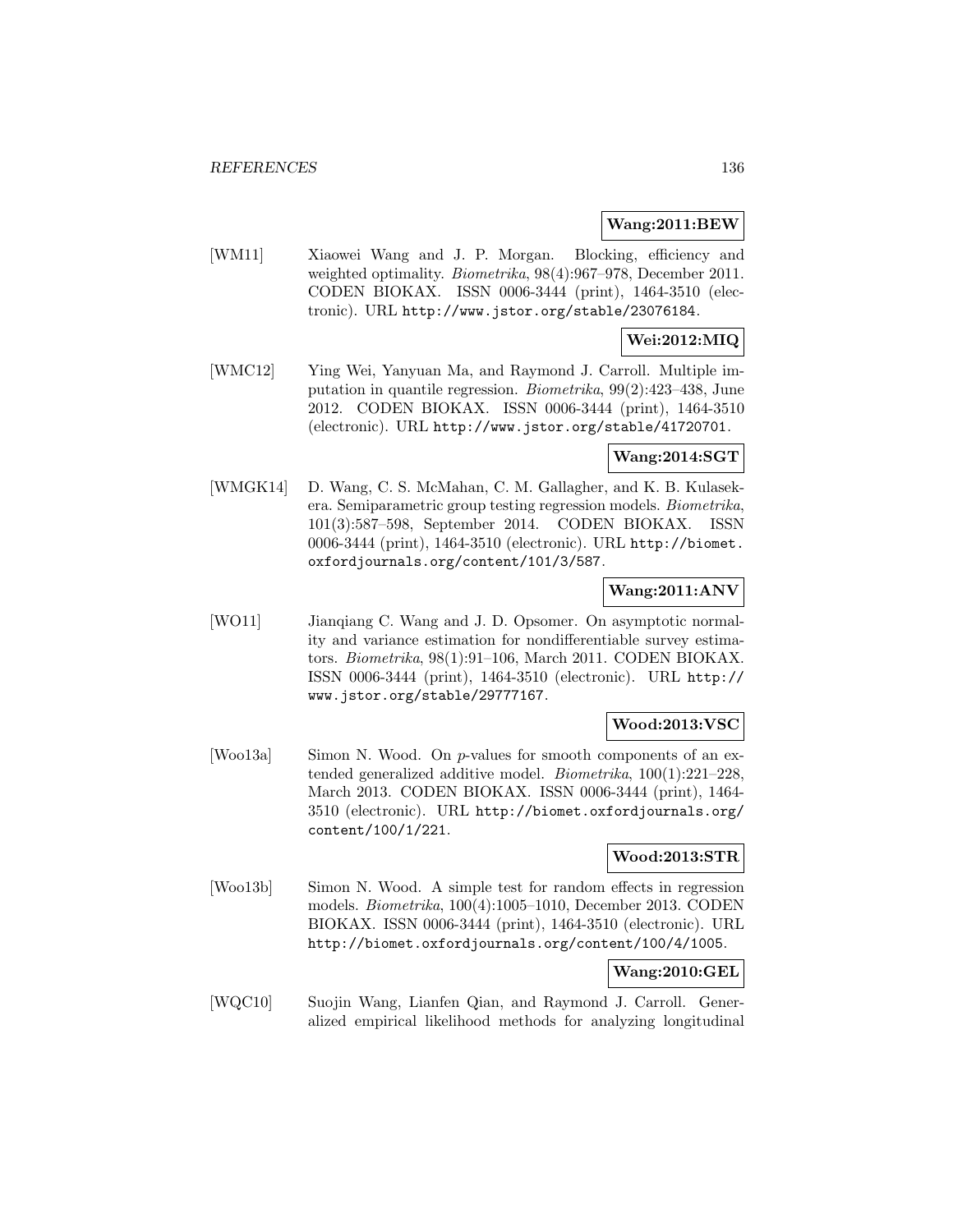data. Biometrika, 97(1):79–93, March 2010. CODEN BIOKAX. ISSN 0006-3444 (print), 1464-3510 (electronic). URL http:// www.jstor.org/stable/27798898.

### **Wang:2017:EFB**

[WRR17a] Linbo Wang, James M. Robins, and Thomas S. Richardson. Erratum: On falsification of the binary instrumental variable model. Biometrika, 104(1):e1–??, March 2017. CO-DEN BIOKAX. ISSN 0006-3444 (print), 1464-3510 (electronic). URL http://academic.oup.com/biomet/article-abstract/ 104/1/e1/3051974/Erratum-On-falsification-of-the-binary. See [WRR17b].

# **Wang:2017:FBI**

[WRR17b] Linbo Wang, James M. Robins, and Thomas S. Richardson. On falsification of the binary instrumental variable model. Biometrika, 104(1):229–236, March 2017. CODEN BIOKAX. ISSN 0006-3444 (print), 1464-3510 (electronic). URL http: //academic.oup.com/biomet/article-abstract/104/1/229/ 2938060/On-falsification-of-the-binary-instrumental. See erratum [WRR17a].

## **Wang:2010:CGB**

[WS10] Xiao Wang and Jinglai Shen. A class of grouped Brunk estimators and penalized spline estimators for monotone regression. Biometrika, 97(3):585–601, September 2010. CODEN BIOKAX. ISSN 0006-3444 (print), 1464-3510 (electronic). URL http:/ /www.jstor.org/stable/25734110. With supplementary data available online.

### **Wu:2014:LOD**

[WS14] Hsin-Ping Wu and John Stufken. Locally  $\phi_p$ -optimal designs for generalized linear models with a single-variable quadratic polynomial predictor. Biometrika, 101(2):365–375, June 2014. CODEN BIOKAX. ISSN 0006-3444 (print), 1464-3510 (electronic). URL http://biomet.oxfordjournals.org/content/101/2/365.

### **Wu:2015:ASR**

[WS15] Yichao Wu and Leonard A. Stefanski. Automatic structure recovery for additive models. *Biometrika*,  $102(2):381-395$ , June 2015. CODEN BIOKAX. ISSN 0006-3444 (print), 1464-3510 (electronic). URL http://biomet.oxfordjournals.org/content/ 102/2/381.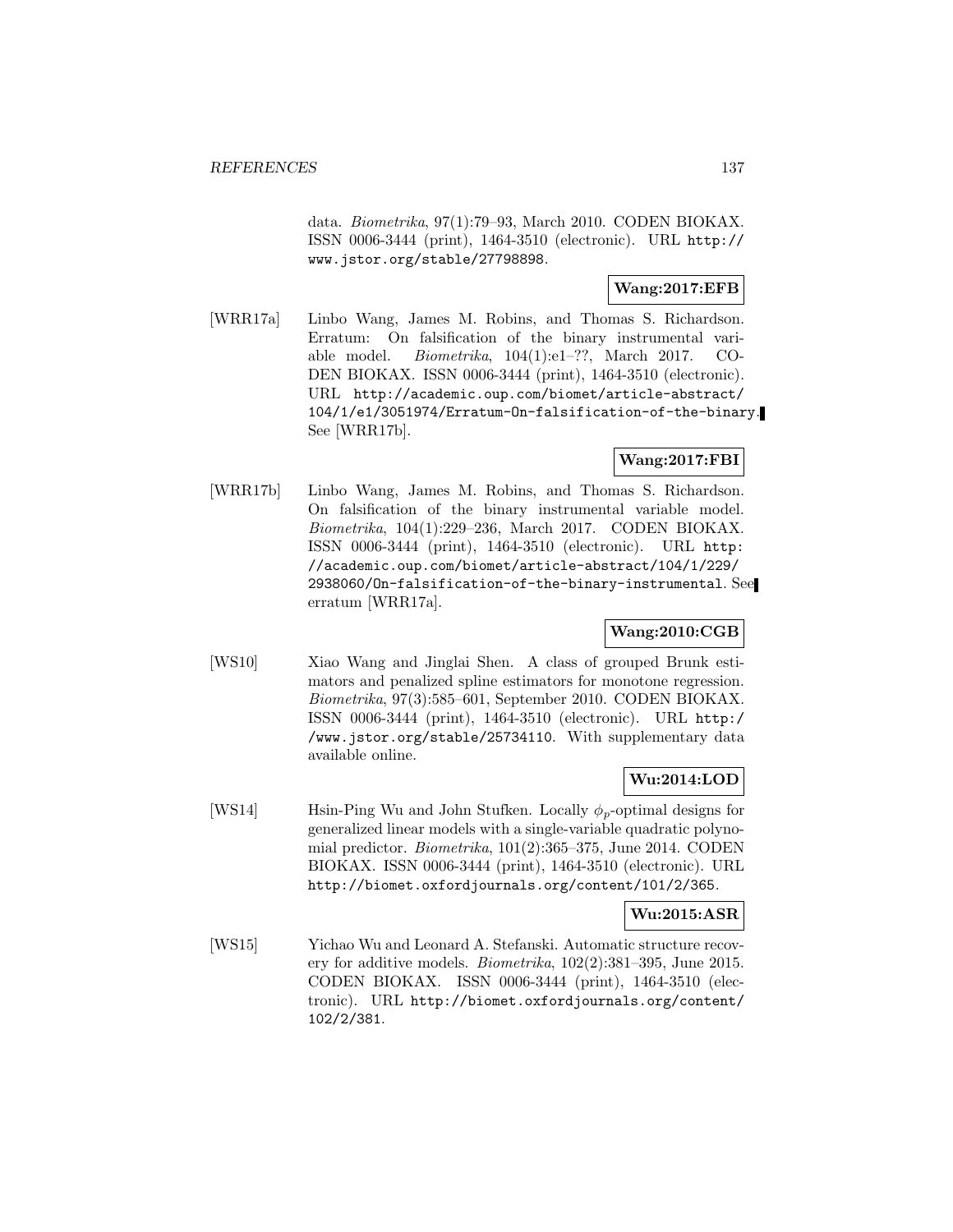#### **Wang:2017:ATE**

[WSSQ17] Junhui Wang, Xiaotong Shen, Yiwen Sun, and Annie Qu. Automatic tagging with existing and novel tags. Biometrika, 104(2): 273–290, June 2017. CODEN BIOKAX. ISSN 0006-3444 (print), 1464-3510 (electronic). URL http://academic.oup.com/ biomet/article-abstract/104/2/273/3746570/Automatic-taggingwith-existing-and-novel-tags.

### **Wang:2012:CLE**

[WSZ12] Huixia Judy Wang, Leonard A. Stefanski, and Zhongyi Zhu. Corrected-loss estimation for quantile regression with covariate measurement errors. Biometrika, 99(2):405–421, June 2012. CO-DEN BIOKAX. ISSN 0006-3444 (print), 1464-3510 (electronic). URL http://www.jstor.org/stable/41720700.

### **Wadsworth:2012:DMS**

[WT12] Jennifer L. Wadsworth and Jonathan A. Tawn. Dependence modelling for spatial extremes. Biometrika, 99(2):253–272, June 2012. CODEN BIOKAX. ISSN 0006-3444 (print), 1464-3510 (electronic). URL http://www.jstor.org/stable/41720690.

#### **Wadsworth:2014:EIS**

[WT14] Jennifer L. Wadsworth and Jonathan A. Tawn. Efficient inference for spatial extreme value processes associated to log-Gaussian random functions. Biometrika, 101(1):1–15, March 2014. CO-DEN BIOKAX. ISSN 0006-3444 (print), 1464-3510 (electronic). URL http://biomet.oxfordjournals.org/content/101/1/1.

### **Wang:2018:WRB**

[WVM18] Lan Wang, Ingrid Van Keilegom, and Adam Maidman. Wild residual bootstrap inference for penalized quantile regression with heteroscedastic errors. Biometrika, 105(4):859–??, December 1, 2018. CODEN BIOKAX. ISSN 0006-3444 (print), 1464- 3510 (electronic). URL http://academic.oup.com/biomet/ article-abstract/105/4/859/5074363.

### **Waite:2015:DGL**

[WW15] T. W. Waite and D. C. Woods. Designs for generalized linear models with random block effects via information matrix approximations. Biometrika, 102(3):677–693, September 2015. CODEN BIOKAX. ISSN 0006-3444 (print), 1464-3510 (electronic). URL http://biomet.oxfordjournals.org/content/102/3/677.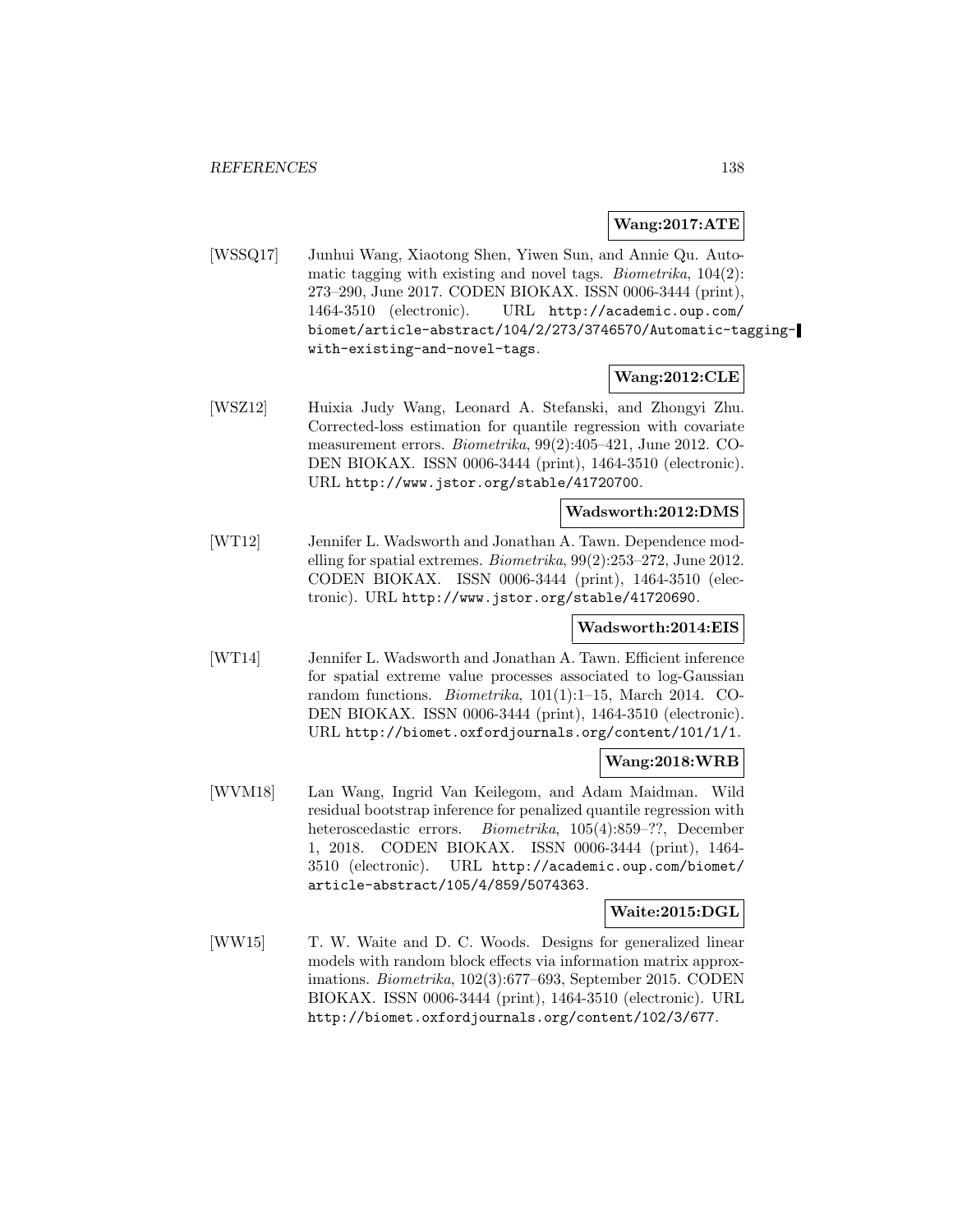#### **Walter:2015:CTR**

[WWN15] V. Walter, F. A. Wright, and A. B. Nobel. Consistent testing for recurrent genomic aberrations. Biometrika, 102(4):783–796, December 2015. CODEN BIOKAX. ISSN 0006-3444 (print), 1464-3510 (electronic). URL http://biomet.oxfordjournals. org/content/102/4/783.

## **Wang:2012:QIF**

[WWS12] Fei Wang, Lu Wang, and Peter X.-K. Song. Quadratic inference function approach to merging longitudinal studies: validation and joint estimation. Biometrika, 99(3):755–762, September 2012. CODEN BIOKAX. ISSN 0006-3444 (print), 1464-3510 (electronic). URL http://www.jstor.org/stable/41720729.

#### **Wu:2010:IED**

[WWY10] Samuel S. Wu, Weizhen Wang, and Mark C. K. Yang. Interval estimation for drop-the-losers designs. Biometrika, 97(2):405– 418, June 2010. CODEN BIOKAX. ISSN 0006-3444 (print), 1464-3510 (electronic). URL http://www.jstor.org/stable/ 25734094.

### **Wu:2015:CQS**

[WY15] Yuanshan Wu and Guosheng Yin. Conditional quantile screening in ultrahigh-dimensional heterogeneous data. Biometrika, 102(1): 65–76, March 2015. CODEN BIOKAX. ISSN 0006-3444 (print), 1464-3510 (electronic). URL http://biomet.oxfordjournals. org/content/102/1/65.

#### **Wang:2015:DRB**

[WYC15] Qin Wang, Xiangrong Yin, and Frank Critchley. Dimension reduction based on the Hellinger integral. Biometrika, 102(1):95– 106, March 2015. CODEN BIOKAX. ISSN 0006-3444 (print), 1464-3510 (electronic). URL http://biomet.oxfordjournals. org/content/102/1/95.

### **Wang:2018:CBM**

[WYX18] Yaping Wang, Jianfeng Yang, and Hongquan Xu. On the connection between maximin distance designs and orthogonal designs. Biometrika, 105(2):471–??, June 1, 2018. CO-DEN BIOKAX. ISSN 0006-3444 (print), 1464-3510 (electronic). URL http://academic.oup.com/biomet/articleabstract/105/2/471/4913765.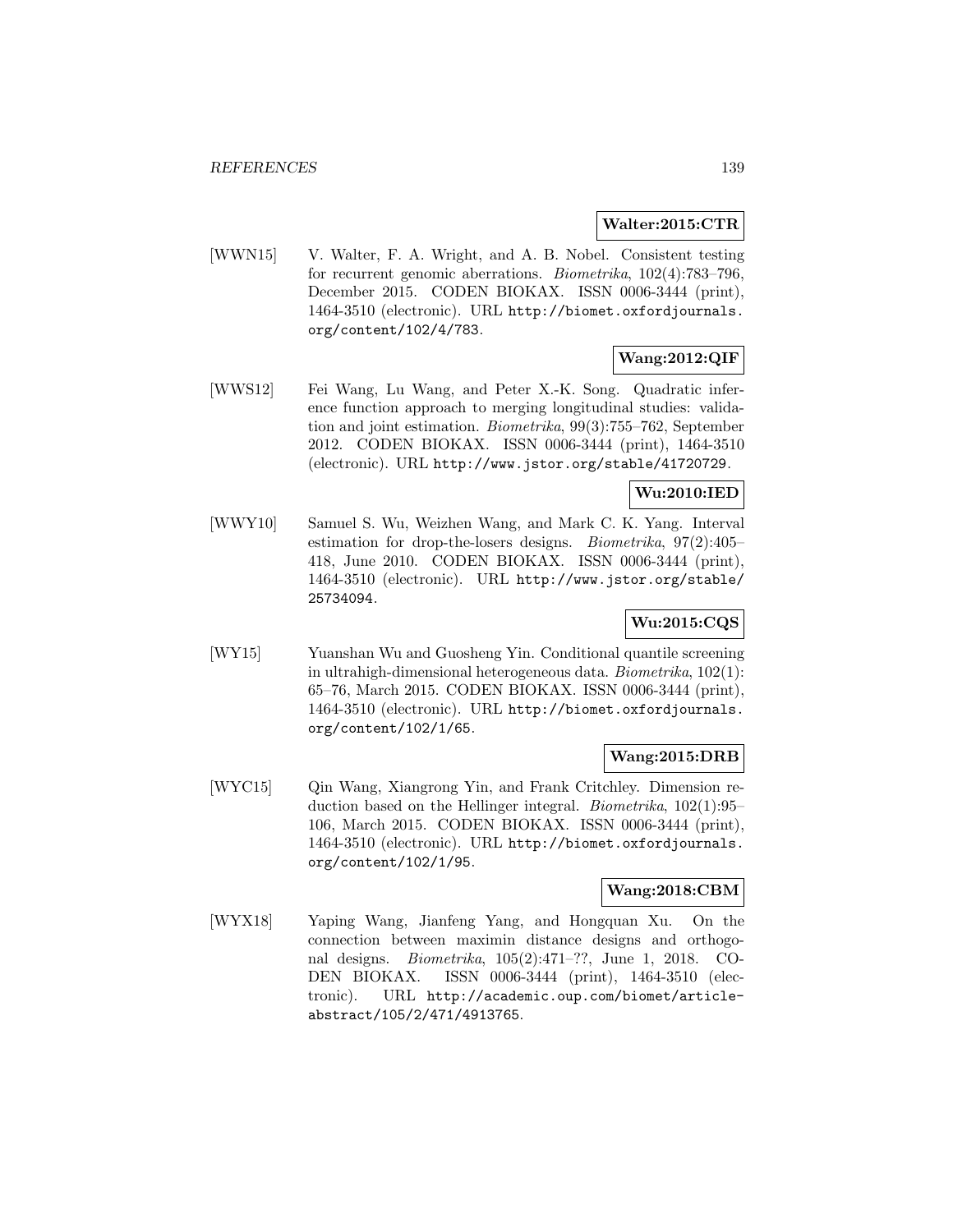#### **Wang:2010:ERC**

[WZ10] Huixia Judy Wang and Xiao-Hua Zhou. Estimation of the retransformed conditional mean in health care cost studies. Biometrika, 97(1):147–158, March 2010. CODEN BIOKAX. ISSN 0006-3444 (print), 1464-3510 (electronic). URL http:// www.jstor.org/stable/27798903.

# **Wang:2017:IEC**

[WZR17] Linbo Wang, Xiao-Hua Zhou, and Thomas S. Richardson. Identification and estimation of causal effects with outcomes truncated by death. Biometrika, 104(3):597–??, September 2017. CO-DEN BIOKAX. ISSN 0006-3444 (print), 1464-3510 (electronic). URL http://academic.oup.com/biomet/article-abstract/ 104/3/597/3957587/Identification-and-estimation-of-causaleffects.

## **Xia:2015:TDN**

[XCC15] Yin Xia, Tianxi Cai, and T. Tony Cai. Testing differential networks with applications to the detection of gene-gene interactions. Biometrika, 102(2):247–266, June 2015. CODEN BIOKAX. ISSN 0006-3444 (print), 1464-3510 (electronic). URL http://biomet. oxfordjournals.org/content/102/2/247.

### **Xie:2011:SSP**

[XCL11] Jichun Xie, T. Tony Cai, and Hongzhe Li. Sample size and power analysis for sparse signal recovery in genome-wide association studies. Biometrika, 98(2):273–290, June 2011. CODEN BIOKAX. ISSN 0006-3444 (print), 1464-3510 (electronic). URL http://www.jstor.org/stable/23076150.

#### **Xia:2018:JTF**

[XCL18] Yin Xia, T. Tony Cai, and Hongzhe Li. Joint testing and false discovery rate control in high-dimensional multivariate regression. Biometrika, 105(2):249–??, June 1, 2018. CO-DEN BIOKAX. ISSN 0006-3444 (print), 1464-3510 (electronic). URL http://academic.oup.com/biomet/articleabstract/105/2/249/4867661.

#### **Xu:2016:EEA**

 $[XGX+16]$  Kelin Xu, Wensheng Guo, Momiao Xiong, Liping Zhu, and Li Jin. An estimating equation approach to dimension reduction for longitudinal data. Biometrika, 103(1):189–203, March 2016. CO-DEN BIOKAX. ISSN 0006-3444 (print), 1464-3510 (electronic).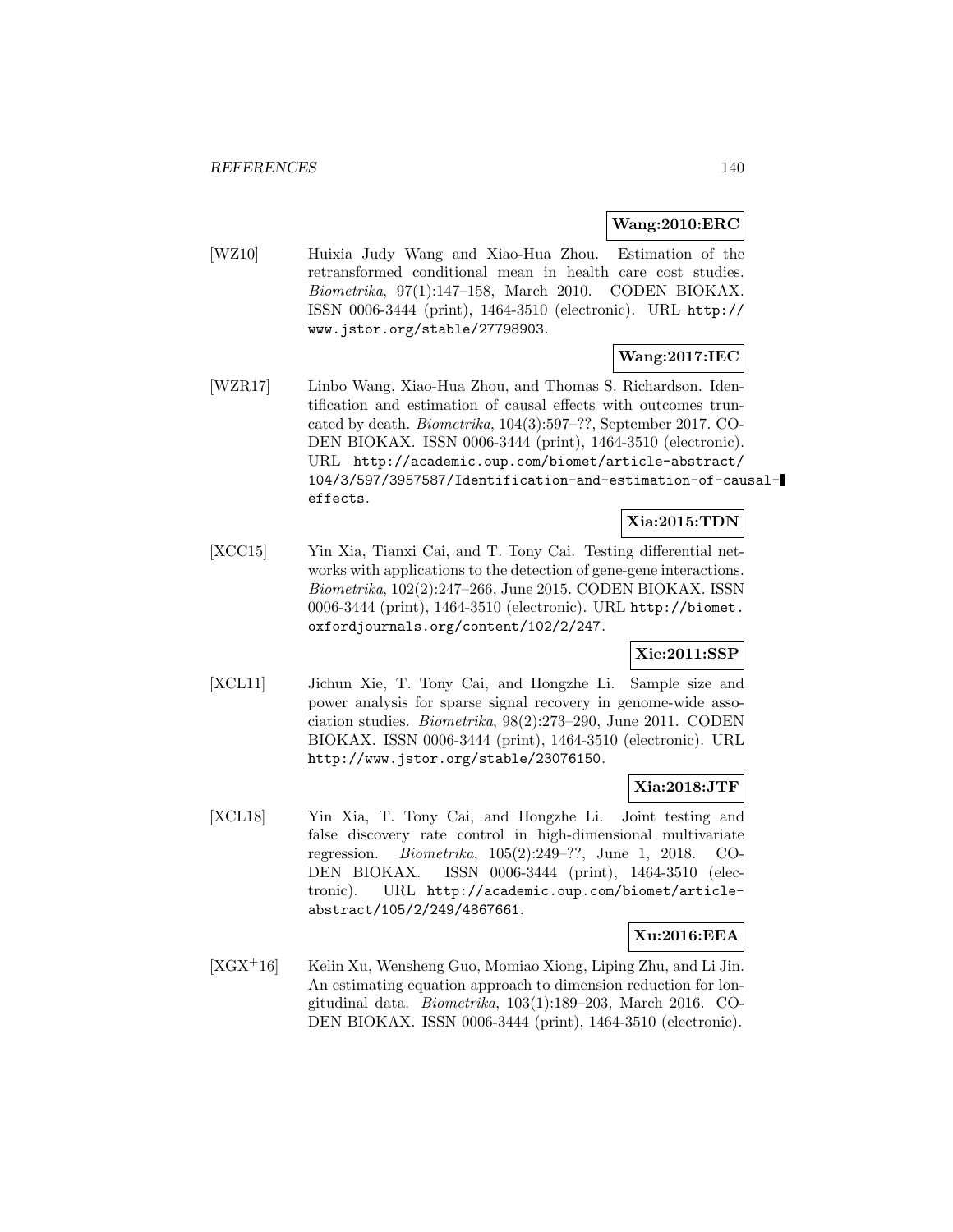#### **Xiao:2019:NML**

[XH19] J. Xiao and M. G. Hudgens. On nonparametric maximum likelihood estimation with double truncation. Biometrika, 106(4): 989–??, December 2019. CODEN BIOKAX. ISSN 0006-3444 (print), 1464-3510 (electronic). URL http://academic.oup. com/biomet/article-abstract/106/4/989/5537461.

#### **Xu:2011:SBS**

[XHQ11] Xu Xu, Ben Haaland, and Peter Z. G. Qian. Sudoku-based spacefilling designs. Biometrika, 98(3):711–720, September 2011. CO-DEN BIOKAX. ISSN 0006-3444 (print), 1464-3510 (electronic). URL http://www.jstor.org/stable/23076141.

### **Xiong:2014:BSR**

[Xio14] Shifeng Xiong. Better subset regression. Biometrika, 101(1):71– 84, March 2014. CODEN BIOKAX. ISSN 0006-3444 (print), 1464-3510 (electronic). URL http://biomet.oxfordjournals. org/content/101/1/71.

### **Xie:2016:JEM**

[XLV16] Yuying Xie, Yufeng Liu, and William Valdar. Joint estimation of multiple dependent Gaussian graphical models with applications to mouse genomics. Biometrika, 103(3):493–511, September 2016. CODEN BIOKAX. ISSN 0006-3444 (print), 1464-3510 (electronic).

#### **Xu:2016:ATS**

[XLWP16] Gongjun Xu, Lifeng Lin, Peng Wei, and Wei Pan. An adaptive two-sample test for high-dimensional means. Biometrika, 103(3): 609–624, September 2016. CODEN BIOKAX. ISSN 0006-3444 (print), 1464-3510 (electronic).

## **Xu:2012:MCS**

[XM12] Jing Xu and Gilbert Mackenzie. Modelling covariance structure in bivariate marginal models for longitudinal data. Biometrika, 99(3):649–662, September 2012. CODEN BIOKAX. ISSN 0006- 3444 (print), 1464-3510 (electronic). URL http://www.jstor. org/stable/41720720.

### **Xia:2015:JIC**

[XQ15] Zhiming Xia and Peihua Qiu. Jump information criterion for statistical inference in estimating discontinuous curves. Biometrika,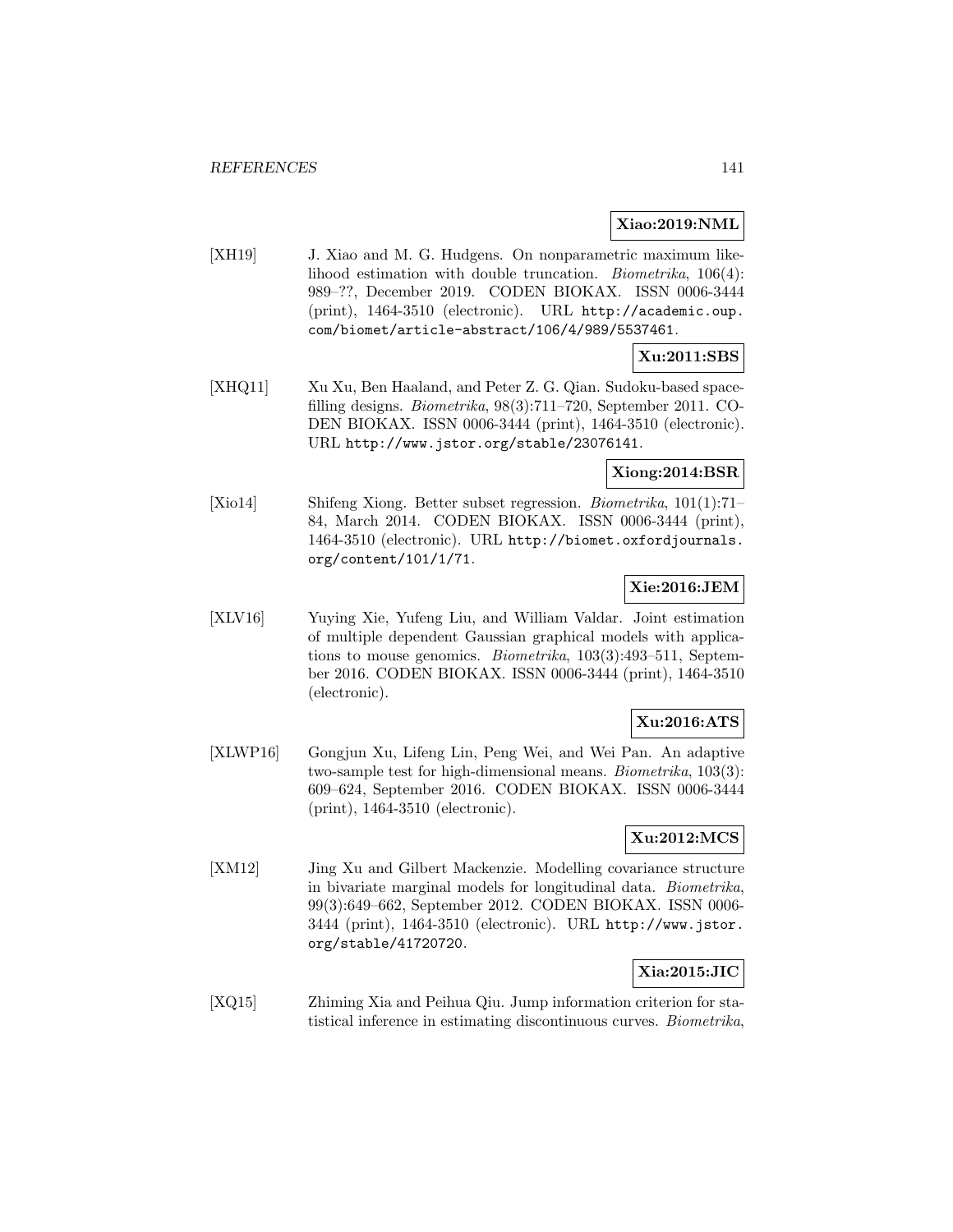102(2):397–408, June 2015. CODEN BIOKAX. ISSN 0006- 3444 (print), 1464-3510 (electronic). URL http://biomet. oxfordjournals.org/content/102/2/397.

## **Xu:2011:GFT**

[XW11] Ganggang Xu and Suojin Wang. A goodness-of-fit test of logistic regression models for case-control data with measurement error. Biometrika, 98(4):877–886, December 2011. CODEN BIOKAX. ISSN 0006-3444 (print), 1464-3510 (electronic). URL http:// www.jstor.org/stable/23076178.

## **Xiao:2017:CMD**

[XX17] Qian Xiao and Hongquan Xu. Construction of maximin distance Latin squares and related Latin hypercube designs. Biometrika, 104(2):455–464, June 2017. CODEN BIOKAX. ISSN 0006-3444 (print), 1464-3510 (electronic). URL http: //academic.oup.com/biomet/article-abstract/104/2/455/ 3058134/Construction-of-maximin-distance-Latin-squaresand.

### **Xue:2011:SIS**

[XZ11] Lingzhou Xue and Hui Zou. Sure independence screening and compressed random sensing. Biometrika, 98(2):371–380, June 2011. CODEN BIOKAX. ISSN 0006-3444 (print), 1464-3510 (electronic). URL http://www.jstor.org/stable/23076156.

#### **Xu:2019:PCS**

[XZW19] Mengyu Xu, Danna Zhang, and Wei Biao Wu. Pearson's chi-squared statistics: approximation theory and beyond. Biometrika, 106(3):716–??, September 2019. CODEN BIOKAX. ISSN 0006-3444 (print), 1464-3510 (electronic). URL http: //academic.oup.com/biomet/article-abstract/106/3/716/ 5476362.

# **Xu:2015:CED**

[XZZL15] Peirong Xu, Ji Zhu, Lixing Zhu, and Yi Li. Covariance-enhanced discriminant analysis. Biometrika, 102(1):33–45, March 2015. CODEN BIOKAX. ISSN 0006-3444 (print), 1464-3510 (electronic). URL http://biomet.oxfordjournals.org/content/ 102/1/33.

# **Yu:2019:EEV**

[YB19] Guo Yu and Jacob Bien. Estimating the error variance in a highdimensional linear model. *Biometrika*, 106(3):533–??, Septem-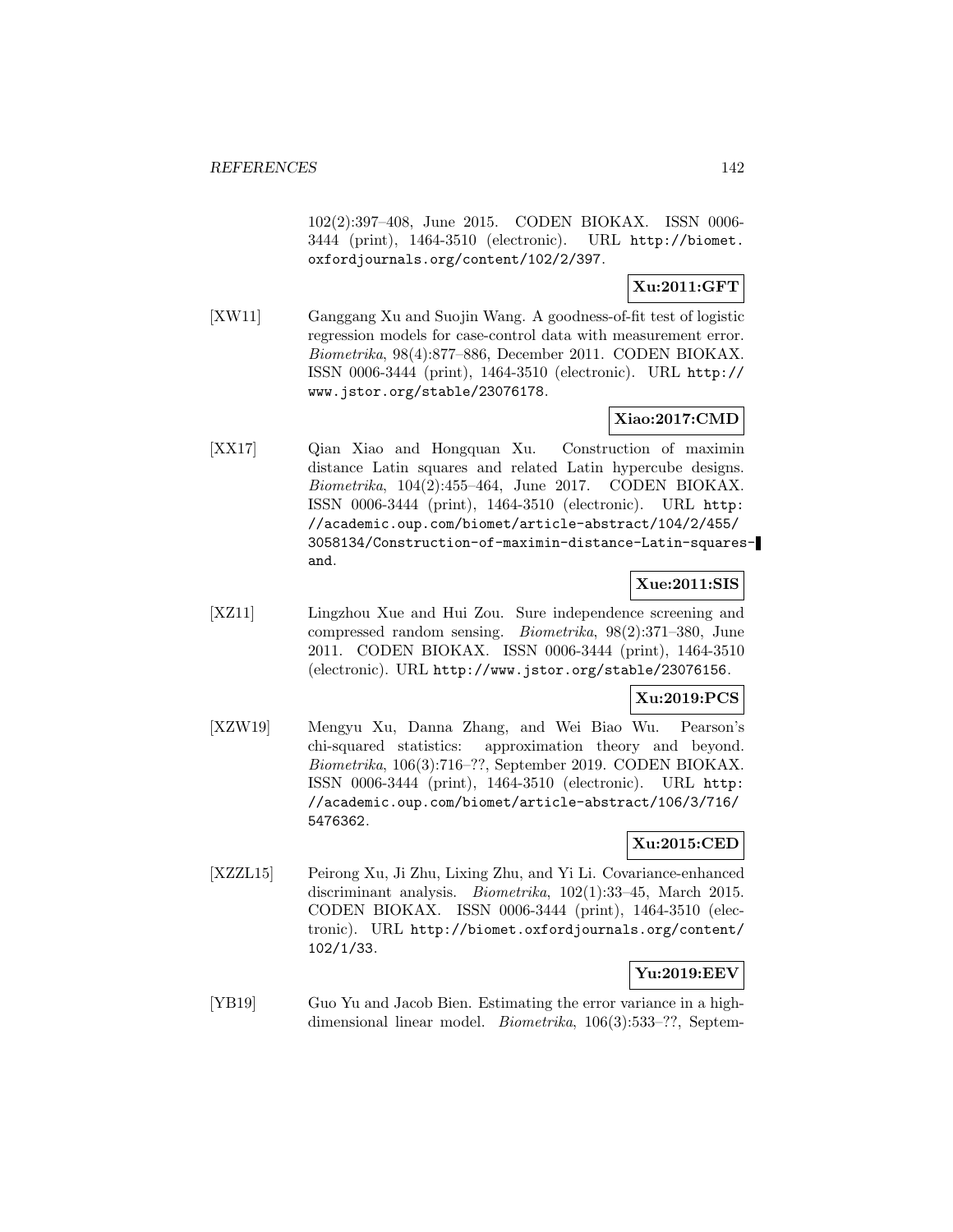ber 2019. CODEN BIOKAX. ISSN 0006-3444 (print), 1464- 3510 (electronic). URL http://academic.oup.com/biomet/ article-abstract/106/3/533/5498375.

### **Yang:2018:AIC**

[YD18] S. Yang and P. Ding. Asymptotic inference of causal effects with observational studies trimmed by the estimated propensity scores. Biometrika, 105(2):487–??, June 1, 2018. CO-DEN BIOKAX. ISSN 0006-3444 (print), 1464-3510 (electronic). URL http://academic.oup.com/biomet/articleabstract/105/2/487/4930690.

## **Yu:2018:AMC**

[YH18] C. Yu and P. D. Hoff. Adaptive multigroup confidence intervals with constant coverage. Biometrika, 105(2):319–??, June 1, 2018. CODEN BIOKAX. ISSN 0006-3444 (print), 1464- 3510 (electronic). URL http://academic.oup.com/biomet/ article-abstract/105/2/319/4967742.

### **Yang:2016:NMI**

[YK16] S. Yang and J. K. Kim. A note on multiple imputation for method of moments estimation. Biometrika, 103(1):244–251, March 2016. CODEN BIOKAX. ISSN 0006-3444 (print), 1464-3510 (electronic).

### **Yang:2016:GFT**

[YL16] S. Yang and J. J. Lok. A goodness-of-fit test for structural nested mean models. Biometrika, 103(3):734–741, September 2016. CO-DEN BIOKAX. ISSN 0006-3444 (print), 1464-3510 (electronic).

## **Yu:2017:DET**

[YLQ17] Tao Yu, Pengfei Li, and Jing Qin. Density estimation in the two-sample problem with likelihood ratio ordering. Biometrika, 104(1):141–152, March 2017. CODEN BIOKAX. ISSN 0006-3444 (print), 1464-3510 (electronic). URL http: //academic.oup.com/biomet/article-abstract/104/1/141/ 2967152/Density-estimation-in-the-two-sample-problemwith.

### **Yao:2015:EDR**

[YLW15] F. Yao, E. Lei, and Y. Wu. Effective dimension reduction for sparse functional data. Biometrika, 102(2):421–437, June 2015.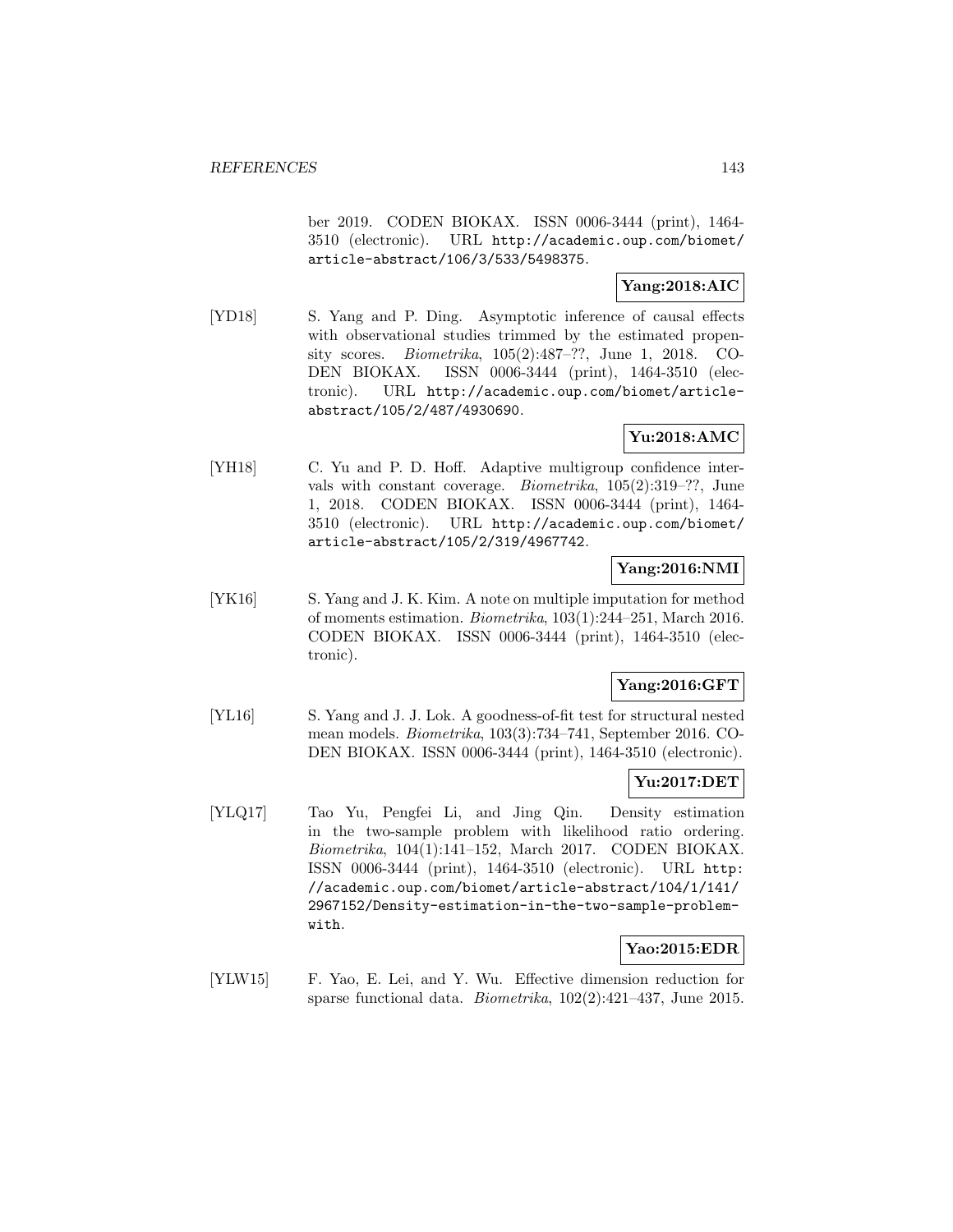CODEN BIOKAX. ISSN 0006-3444 (print), 1464-3510 (electronic). URL http://biomet.oxfordjournals.org/content/ 102/2/421.

## **Yao:2010:FQR**

[YM10] Fang Yao and Hans-Georg Müller. Functional quadratic regression. Biometrika, 97(1):49–64, March 2010. CODEN BIOKAX. ISSN 0006-3444 (print), 1464-3510 (electronic). URL http:// www.jstor.org/stable/27798896.

# **Yi:2012:FGM**

[YMC12] Grace Y. Yi, Yanyuan Ma, and Raymond J. Carroll. A functional generalized method of moments approach for longitudinal studies with missing responses and covariate measurement error. Biometrika, 99(1):151–165, March 2012. CODEN BIOKAX. ISSN 0006-3444 (print), 1464-3510 (electronic). URL http:// www.jstor.org/stable/41720679.

# **Yang:2012:CBP**

[YMM12] J. Yang, K. Miescke, and P. Mccullagh. Classification based on a permanental process with cyclic approximation. Biometrika, 99(4):775–786, December 2012. CODEN BIOKAX. ISSN 0006- 3444 (print), 1464-3510 (electronic). URL http://www.jstor. org/stable/41720733.

# **Yiu:2018:CAE**

[YS18] Sean Yiu and Li Su. Covariate association eliminating weights: a unified weighting framework for causal effect estimation. Biometrika, 105(3):709–??, September 1, 2018. CO-DEN BIOKAX. ISSN 0006-3444 (print), 1464-3510 (electronic). URL http://academic.oup.com/biomet/article-abstract/ 105/3/709/4986429.

# **Yuan:2019:CLR**

[YSPW19] Yiping Yuan, Xiaotong Shen, Wei Pan, and Zizhuo Wang. Constrained likelihood for reconstructing a directed acyclic Gaussian graph. Biometrika, 106(1):109–??, March 1, 2019. CO-DEN BIOKAX. ISSN 0006-3444 (print), 1464-3510 (electronic). URL http://academic.oup.com/biomet/articleabstract/106/1/109/5244599.

## **Yong:2016:OSO**

[YTY<sup>+</sup>16] Florence H. Yong, Lu Tian, Sheng Yu, Tianxi Cai, and L. J. Wei. Optimal stratification in outcome prediction using base-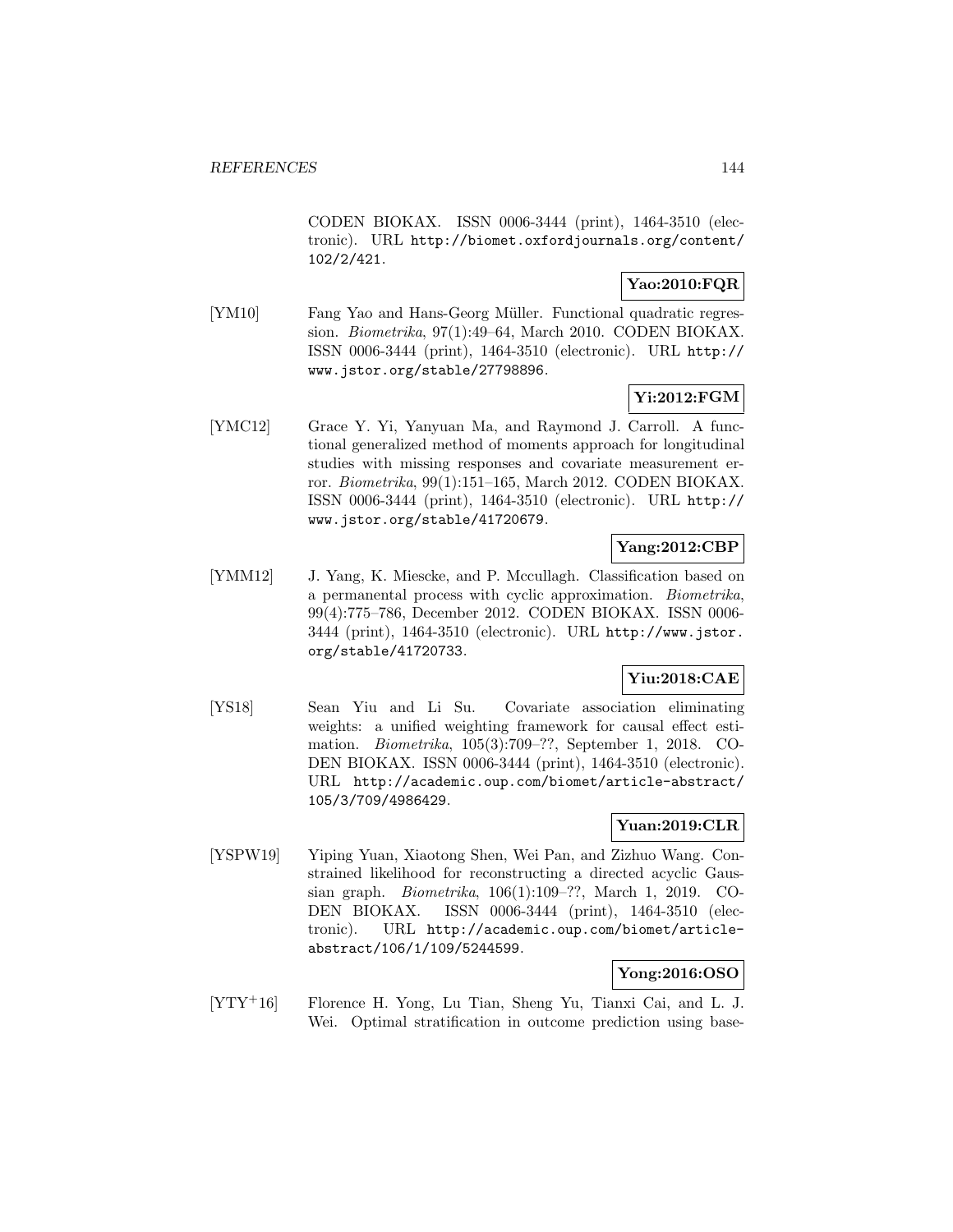line information. Biometrika, 103(4):817–828, December 2016. CODEN BIOKAX. ISSN 0006-3444 (print), 1464-3510 (electronic). URL http://academic.oup.com/biomet/articleabstract/103/4/817/2659037/Optimal-stratification-inoutcome-prediction-using.

# **Yu:2013:ARE**

[Yu13] Menggang Yu. Adjusted regression estimation for time-to-event data with differential measurement error. *Biometrika*,  $100(3)$ : 757–763, September 2013. CODEN BIOKAX. ISSN 0006- 3444 (print), 1464-3510 (electronic). URL http://biomet. oxfordjournals.org/content/100/3/757.

## **Yang:2019:CIC**

[YWD19] S. Yang, L. Wang, and P. Ding. Causal inference with confounders missing not at random. Biometrika, 106(4):875–??, December 2019. CODEN BIOKAX. ISSN 0006-3444 (print), 1464- 3510 (electronic). URL http://academic.oup.com/biomet/ article-abstract/106/4/875/5573228.

## **Yu:2015:UVD**

[YWS15] Y. Yu, T. Wang, and R. J. Samworth. A useful variant of the Davis–Kahan theorem for statisticians. *Biometrika*, 102(2):315– 323, June 2015. CODEN BIOKAX. ISSN 0006-3444 (print), 1464-3510 (electronic). URL http://biomet.oxfordjournals. org/content/102/2/315.

## **Yan:2013:CLT**

[YX13] Ting Yan and Jinfeng Xu. A central limit theorem in the βmodel for undirected random graphs with a diverging number of vertices. Biometrika, 100(2):519–524, June 2013. CODEN BIOKAX. ISSN 0006-3444 (print), 1464-3510 (electronic). URL http://biomet.oxfordjournals.org/content/100/2/519.

## **Yuan:2017:DNA**

[YXCD17] Huili Yuan, Ruibin Xi, Chong Chen, and Minghua Deng. Differential network analysis via lasso penalized D-trace loss. Biometrika, 104(4):755–??, December 1, 2017. CODEN BIOKAX. ISSN 0006-3444 (print), 1464-3510 (electronic). URL http://academic.oup.com/biomet/article-abstract/ 104/4/755/4460032.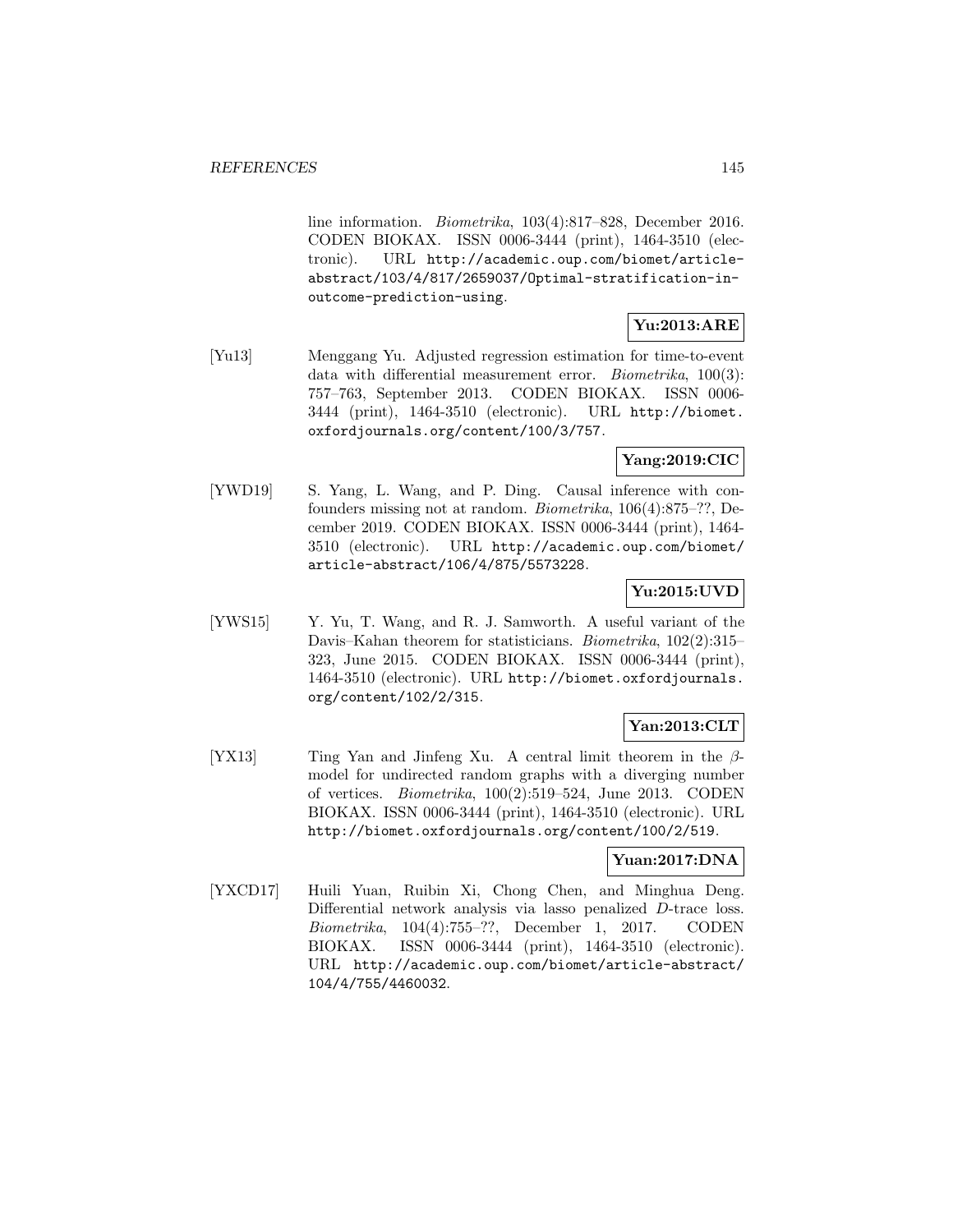# **Yu:2013:DRP**

[YZPZ13] Zhou Yu, Liping Zhu, Heng Peng, and Lixing Zhu. Dimension reduction and predictor selection in semiparametric models. Biometrika, 100(3):641–654, September 2013. CODEN BIOKAX. ISSN 0006-3444 (print), 1464-3510 (electronic). URL http:// biomet.oxfordjournals.org/content/100/3/641.

# **Ziegel:2010:SSE**

[ZBDPJ10] Johanna Ziegel, Adrian Baddeley, Karl-Anton Dorph-Petersen, and Eva B. Vedel Jensen. Systematic sampling with errors in sample locations. *Biometrika*, 97(1):1-13, March 2010. CODEN BIOKAX. ISSN 0006-3444 (print), 1464-3510 (electronic). URL http://www.jstor.org/stable/27798893.

## **Zeng:2010:SAR**

[ZC10] Donglin Zeng and Jianwen Cai. A semiparametric additive rate model for recurrent events with an informative terminal event. Biometrika, 97(3):699–712, September 2010. CODEN BIOKAX. ISSN 0006-3444 (print), 1464-3510 (electronic). URL http:// www.jstor.org/stable/25734117.

### **Zeng:2012:ETE**

[ZCC<sup>+</sup>12] Donglin Zeng, Qingxia Chen, Ming-Hui Chen, Joseph G. Ibrahim, and Amgen Research Group. Estimating treatment effects with treatment switching via semicompeting risks models: an application to a colorectal cancer study. Biometrika, 99(1):167– 184, March 2012. CODEN BIOKAX. ISSN 0006-3444 (print), 1464-3510 (electronic). URL http://www.jstor.org/stable/ 41720680.

# **Zhao:2014:DED**

[ZCL14] Sihai Dave Zhao, T. Tony Cai, and Hongzhe Li. Direct estimation of differential networks. Biometrika, 101(2):253–268, June 2014. CODEN BIOKAX. ISSN 0006-3444 (print), 1464-3510 (electronic). URL http://biomet.oxfordjournals.org/content/ 101/2/253.

# **Zhang:2018:FPT**

[ZCM18] Xinyu Zhang, Jeng-Min Chiou, and Yanyuan Ma. Functional prediction through averaging estimated functional linear regression models. Biometrika, 105(4):945–??, December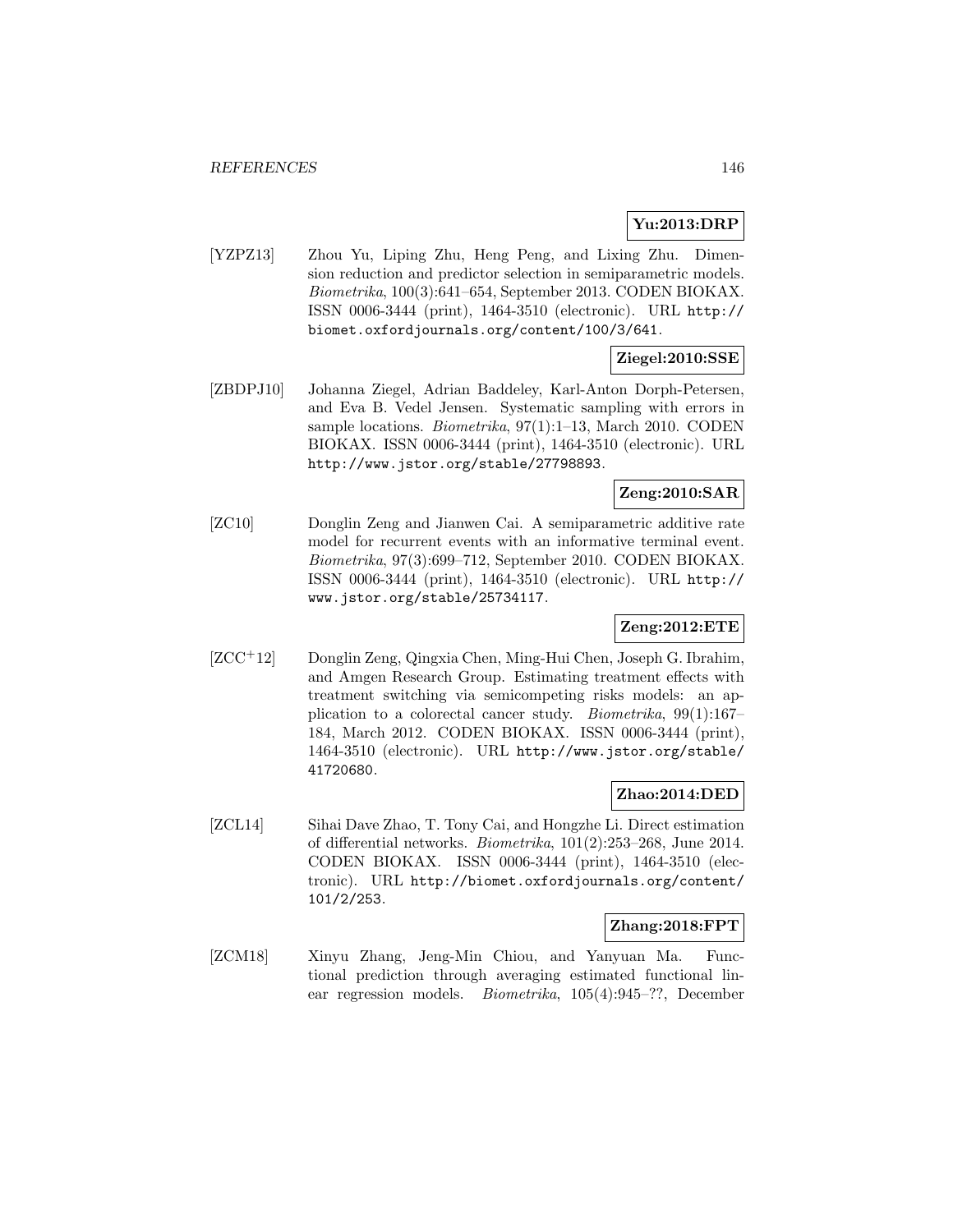1, 2018. CODEN BIOKAX. ISSN 0006-3444 (print), 1464- 3510 (electronic). URL http://academic.oup.com/biomet/ article-abstract/105/4/945/5107379.

## **Zhou:2018:SR**

[ZEM<sup>+</sup>18] Quan Zhou, Philip A. Ernst, Kari Lock Morgan, Donald B. Rubin, and Anru Zhang. Sequential rerandomization. Biometrika, 105(3):745–??, September 1, 2018. CO-DEN BIOKAX. ISSN 0006-3444 (print), 1464-3510 (electronic). URL http://academic.oup.com/biomet/article-abstract/ 105/3/745/5043453.

## **Zeng:2017:MLE**

[ZGL17] Donglin Zeng, Fei Gao, and D. Y. Lin. Maximum likelihood estimation for semiparametric regression models with multivariate interval-censored data. Biometrika, 104(3):505–??, September 2017. CODEN BIOKAX. ISSN 0006-3444 (print), 1464- 3510 (electronic). URL http://academic.oup.com/biomet/ article-abstract/104/3/505/3958789/Maximum-likelihoodestimation-for-semiparametric.

## **Zhan:2014:TEL**

[ZH14] D. Zhan and J. D. Hart. Testing equality of a large number of densities. Biometrika, 101(2):449–464, June 2014. CODEN BIOKAX. ISSN 0006-3444 (print), 1464-3510 (electronic). URL http://biomet.oxfordjournals.org/content/101/2/449.

### **Zhao:2011:SNC**

[Zha11] Zhibiao Zhao. A self-normalized confidence interval for the mean of a class of nonstationary processes. Biometrika, 98(1):81– 90, March 2011. CODEN BIOKAX. ISSN 0006-3444 (print), 1464-3510 (electronic). URL http://www.jstor.org/stable/ 29777166.

### **Zhuang:2019:SID**

[ZHC19] W. W. Zhuang, B. Y. Hu, and J. Chen. Semiparametric inference for the dominance index under the density ratio model. Biometrika, 106(1):229–??, March 1, 2019. CO-DEN BIOKAX. ISSN 0006-3444 (print), 1464-3510 (electronic). URL http://academic.oup.com/biomet/articleabstract/106/1/229/5298935.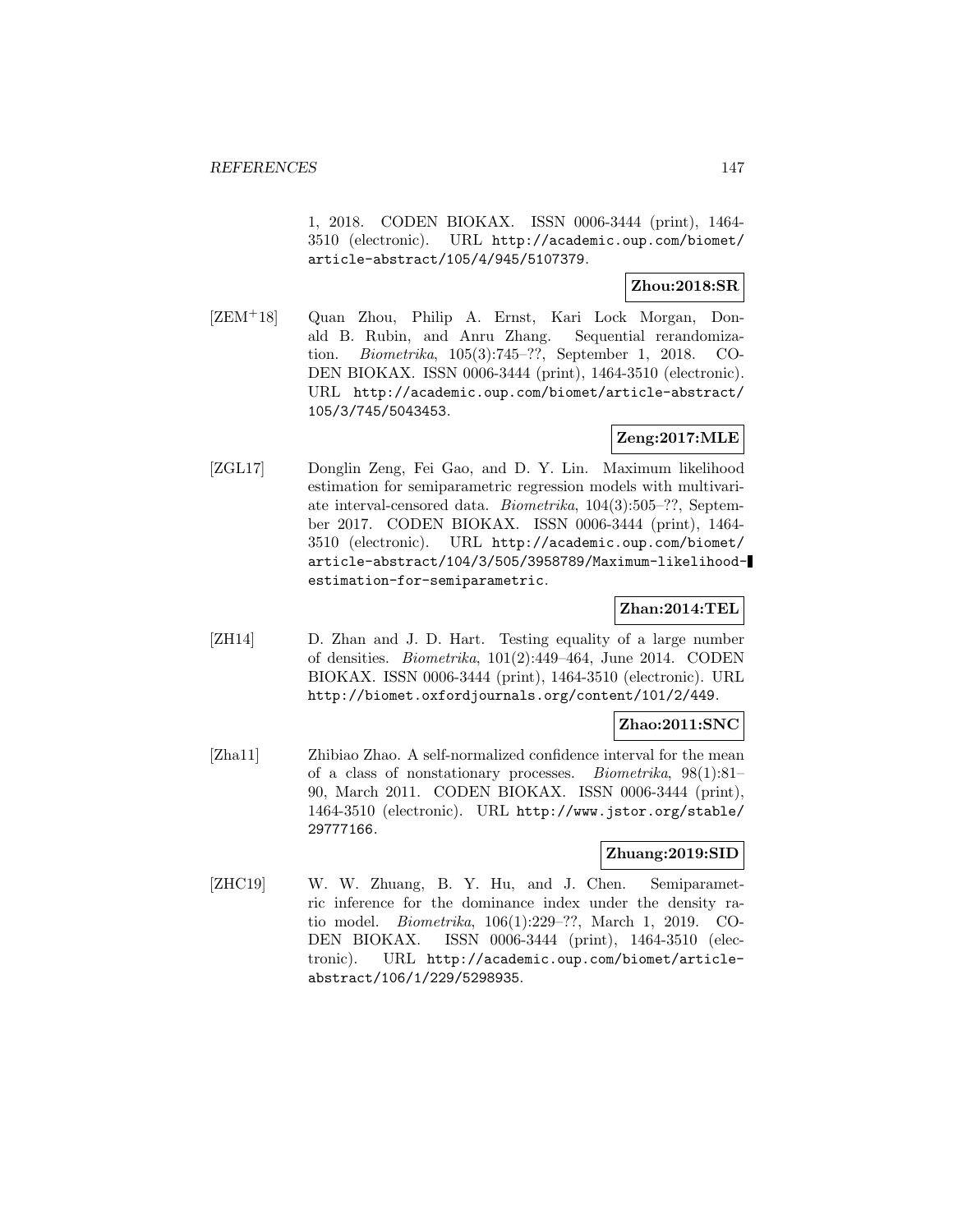### **Zhu:2015:DMC**

[ZIC15] Hongtu Zhu, Joseph G. Ibrahim, and Ming-Hui Chen. Diagnostic measures for the Cox regression model with missing covariates. Biometrika, 102(4):907–923, December 2015. CODEN BIOKAX. ISSN 0006-3444 (print), 1464-3510 (electronic). URL http:// biomet.oxfordjournals.org/content/102/4/907.

# **Zhu:2011:BIA**

[ZIT11] Hongtu Zhu, Joseph G. Ibrahim, and Niansheng Tang. Bayesian influence analysis: a geometric approach. Biometrika, 98(2):307– 323, June 2011. CODEN BIOKAX. ISSN 0006-3444 (print), 1464-3510 (electronic). URL http://www.jstor.org/stable/ 23076152.

# **Zheng:2014:IMC**

[ZJBH14] Shurong Zheng, Dandan Jiang, Zhidong Bai, and Xuming He. Inference on multiple correlation coefficients with moderately high dimensional data. Biometrika, 101(3):748–754, September 2014. CODEN BIOKAX. ISSN 0006-3444 (print), 1464-3510 (electronic). URL http://biomet.oxfordjournals.org/content/ 101/3/748.

## **Zhang:2010:PBD**

[ZJC10] Chunming Zhang, Yuan Jiang, and Yi Chai. Penalized Bregman divergence for large-dimensional regression and classification. Biometrika, 97(3):551–566, September 2010. CODEN BIOKAX. ISSN 0006-3444 (print), 1464-3510 (electronic). URL http://www.jstor.org/stable/25734108. With supplementary data available online.

### **Ziegel:2011:VEG**

[ZJDP11] Johanna Ziegel, Eva B. Vedel Jensen, and Karl-Anton Dorph-Petersen. Variance estimation for generalized Cavalieri estimators. Biometrika, 98(1):187–198, March 2011. CODEN BIOKAX. ISSN 0006-3444 (print), 1464-3510 (electronic). URL http:// www.jstor.org/stable/29777174.

#### **Zhou:2012:EME**

[ZK12] Ming Zhou and Jae Kwang Kim. An efficient method of estimation for longitudinal surveys with monotone missing data. Biometrika, 99(3):631–648, September 2012. CODEN BIOKAX. ISSN 0006-3444 (print), 1464-3510 (electronic). URL http:// www.jstor.org/stable/41720719.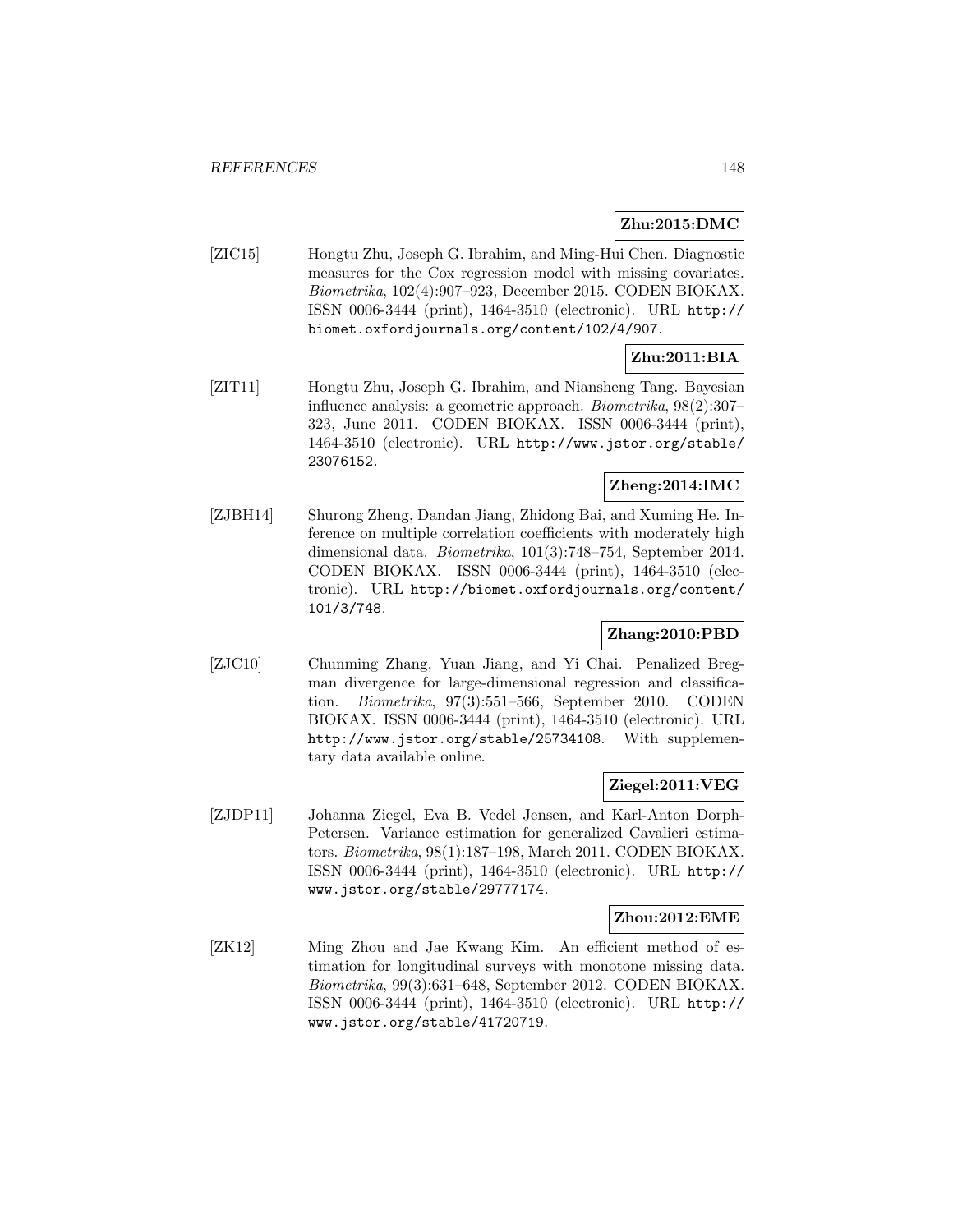### **Zhang:2012:MAC**

[ZL12] Weiping Zhang and Chenlei Leng. A moving average Cholesky factor model in covariance modelling for longitudinal data. Biometrika, 99(1):141–150, March 2012. CODEN BIOKAX. ISSN 0006-3444 (print), 1464-3510 (electronic). URL http:// www.jstor.org/stable/41720678.

# **Zhang:2014:MAB**

[ZL14] Chong Zhang and Yufeng Liu. Multicategory angle-based largemargin classification. Biometrika, 101(3):625–640, September 2014. CODEN BIOKAX. ISSN 0006-3444 (print), 1464- 3510 (electronic). URL http://biomet.oxfordjournals.org/ content/101/3/625.

## **Zeng:2015:REM**

[ZL15] D. Zeng and D. Y. Lin. On random-effects meta-analysis. Biometrika, 102(2):281–294, June 2015. CODEN BIOKAX. ISSN 0006-3444 (print), 1464-3510 (electronic). URL http://biomet. oxfordjournals.org/content/102/2/281.

### **Zhao:2013:BTL**

[ZLK13] Shengli Zhao, Pengfei Li, and Rohana Karunamuni. Blocked twolevel regular factorial designs with weak minimum aberration. Biometrika, 100(1):249–253, March 2013. CODEN BIOKAX. ISSN 0006-3444 (print), 1464-3510 (electronic). URL http:// biomet.oxfordjournals.org/content/100/1/249.

## **Zheng:2018:RGF**

[ZLL18] Yao Zheng, Wai Keung Li, and Guodong Li. A robust goodnessof-fit test for generalized autoregressive conditional heteroscedastic models. Biometrika, 105(1):73–??, March 1, 2018. CO-DEN BIOKAX. ISSN 0006-3444 (print), 1464-3510 (electronic). URL http://academic.oup.com/biomet/articleabstract/105/1/73/4653523.

### **Zhong:2019:HTC**

[ZLS19] Ping-Shou Zhong, Runze Li, and Shawn Santo. Homogeneity tests of covariance matrices with high-dimensional longitudinal data. Biometrika, 106(3):619–??, September 2019. CO-DEN BIOKAX. ISSN 0006-3444 (print), 1464-3510 (electronic). URL http://academic.oup.com/biomet/articleabstract/106/3/619/5498374.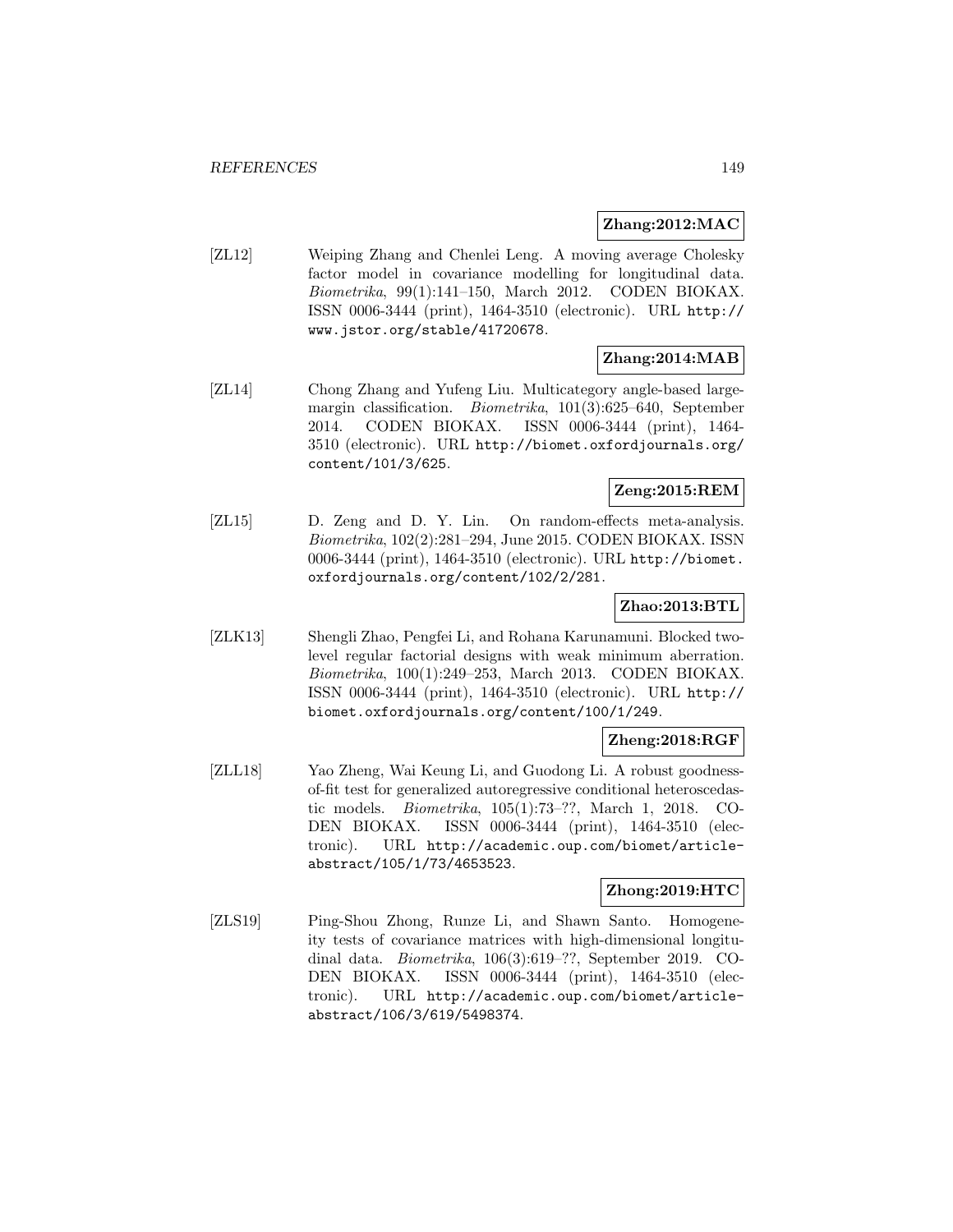### **Zhang:2017:ENE**

[ZLZ17] Yuan Zhang, Elizaveta Levina, and Ji Zhu. Estimating network edge probabilities by neighbourhood smoothing. *Biometrika*, 104 (4):771–??, December 1, 2017. CODEN BIOKAX. ISSN 0006- 3444 (print), 1464-3510 (electronic). URL http://academic. oup.com/biomet/article-abstract/104/4/771/4158787.

# **Zhou:2017:UQU**

[ZM17] Qing Zhou and Seunghyun Min. Uncertainty quantification under group sparsity. Biometrika, 104(3):613–??, September 2017. CO-DEN BIOKAX. ISSN 0006-3444 (print), 1464-3510 (electronic). URL http://academic.oup.com/biomet/article-abstract/ 104/3/613/4079757/Uncertainty-quantification-under-groupsparsity.

## **Zhao:2018:OPE**

[ZM18] Jiwei Zhao and Yanyuan Ma. Optimal pseudolikelihood estimation in the analysis of multivariate missing data with nonignorable nonresponse. Biometrika, 105(2):479–??, June 1, 2018. CODEN BIOKAX. ISSN 0006-3444 (print), 1464- 3510 (electronic). URL http://academic.oup.com/biomet/ article-abstract/105/2/479/4913766.

# **Zeng:2016:MLE**

[ZML16] Donglin Zeng, Lu Mao, and D. Y. Lin. Maximum likelihood estimation for semiparametric transformation models with intervalcensored data. Biometrika, 103(2):253–271, June 2016. CODEN BIOKAX. ISSN 0006-3444 (print), 1464-3510 (electronic).

## **Zou:2014:MSB**

[ZPFW14] Changliang Zou, Liuhua Peng, Long Feng, and Zhaojun Wang. Multivariate sign-based high-dimensional tests for sphericity. Biometrika, 101(1):229–236, March 2014. CODEN BIOKAX. ISSN 0006-3444 (print), 1464-3510 (electronic). URL http:// biomet.oxfordjournals.org/content/101/1/229.

## **Zhang:2013:DCA**

[ZQ13] Qiong Zhang and Peter Z. G. Qian. Designs for crossvalidating approximation models. Biometrika, 100(4):997–1004, December 2013. CODEN BIOKAX. ISSN 0006-3444 (print), 1464- 3510 (electronic). URL http://biomet.oxfordjournals.org/ content/100/4/997.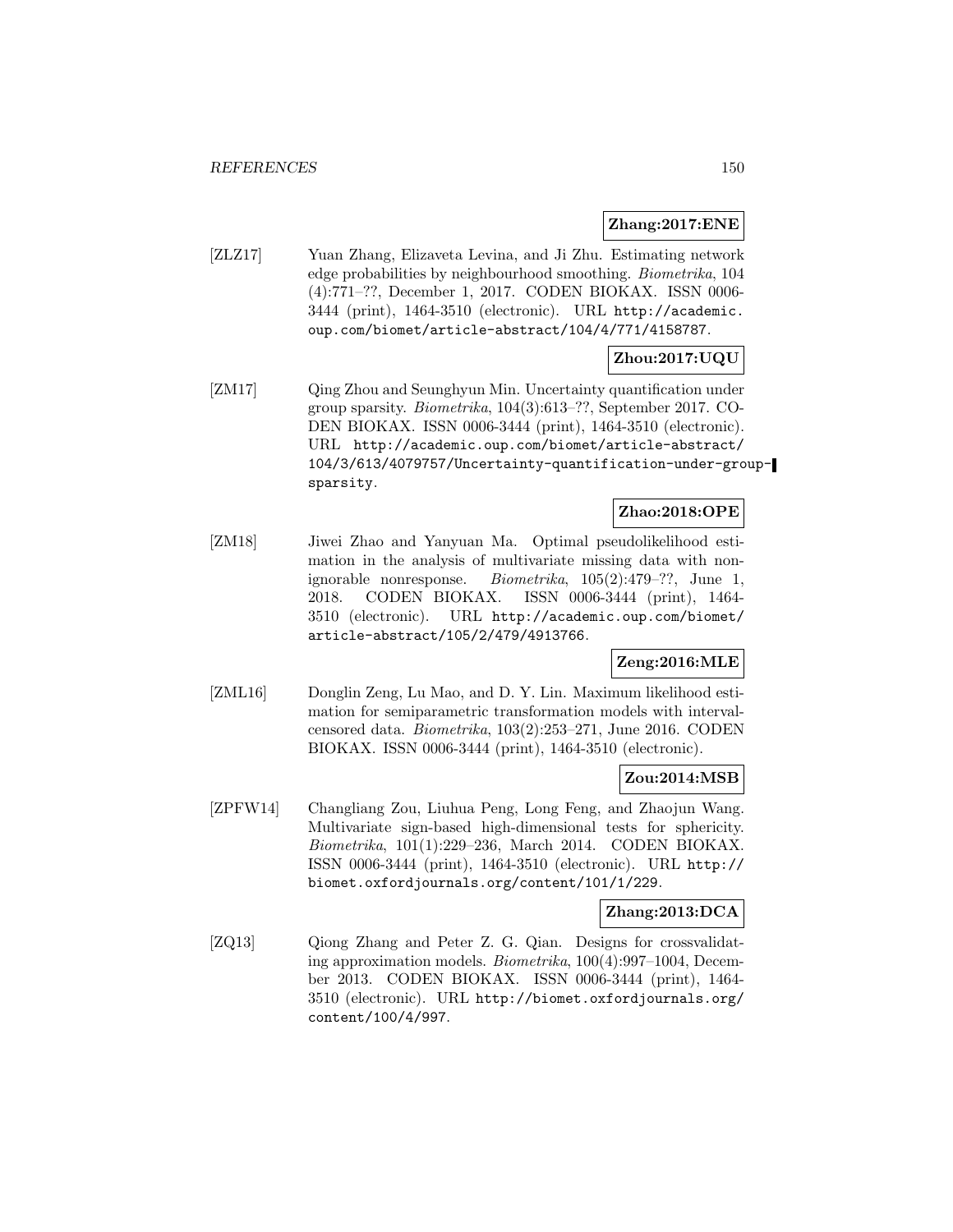## **Zhou:2016:RAN**

[ZS16] Yan Zhou and Peter X.-K. Song. Regression analysis of networked data. Biometrika, 103(2):287–301, June 2016. CODEN BIOKAX. ISSN 0006-3444 (print), 1464-3510 (electronic).

# **Zhang:2010:DSC**

[ZSJL10] Nancy R. Zhang, David O. Siegmund, Hanlee Ji, and Jun Z. Li. Detecting simultaneous changepoints in multiple sequences. Biometrika, 97(3):631–645, September 2010. CODEN BIOKAX. ISSN 0006-3444 (print), 1464-3510 (electronic). URL http:/ /www.jstor.org/stable/25734113. With supplementary data available online.

# **Zhou:2019:COS**

[ZT19] Yongdao Zhou and Boxin Tang. Column-orthogonal strong orthogonal arrays of strength two plus and three minus. Biometrika, 106(4):997–??, December 2019. CODEN BIOKAX. ISSN 0006- 3444 (print), 1464-3510 (electronic). URL http://academic. oup.com/biomet/article-abstract/106/4/997/5570080.

## **Zhang:2013:REO**

[ZTLD13] Baqun Zhang, Anastasios A. Tsiatis, Eric B. Laber, and Marie Davidian. Robust estimation of optimal dynamic treatment regimes for sequential treatment decisions. Biometrika, 100(3): 681–694, September 2013. CODEN BIOKAX. ISSN 0006- 3444 (print), 1464-3510 (electronic). URL http://biomet. oxfordjournals.org/content/100/3/681.

## **Zhang:2011:TPA**

[ZW11] Ting Zhang and Wei Biao Wu. Testing parametric assumptions of trends of a nonstationary time series. Biometrika, 98(3):599–614, September 2011. CODEN BIOKAX. ISSN 0006-3444 (print), 1464-3510 (electronic). URL http://www.jstor.org/stable/ 23076134.

## **Zhu:2012:ABS**

[ZW12] Hong Zhu and Mei-Cheng Wang. Analysing bivariate survival data with interval sampling and application to cancer epidemiology. Biometrika, 99(2):345–361, June 2012. CODEN BIOKAX. ISSN 0006-3444 (print), 1464-3510 (electronic). URL http:// www.jstor.org/stable/41720696.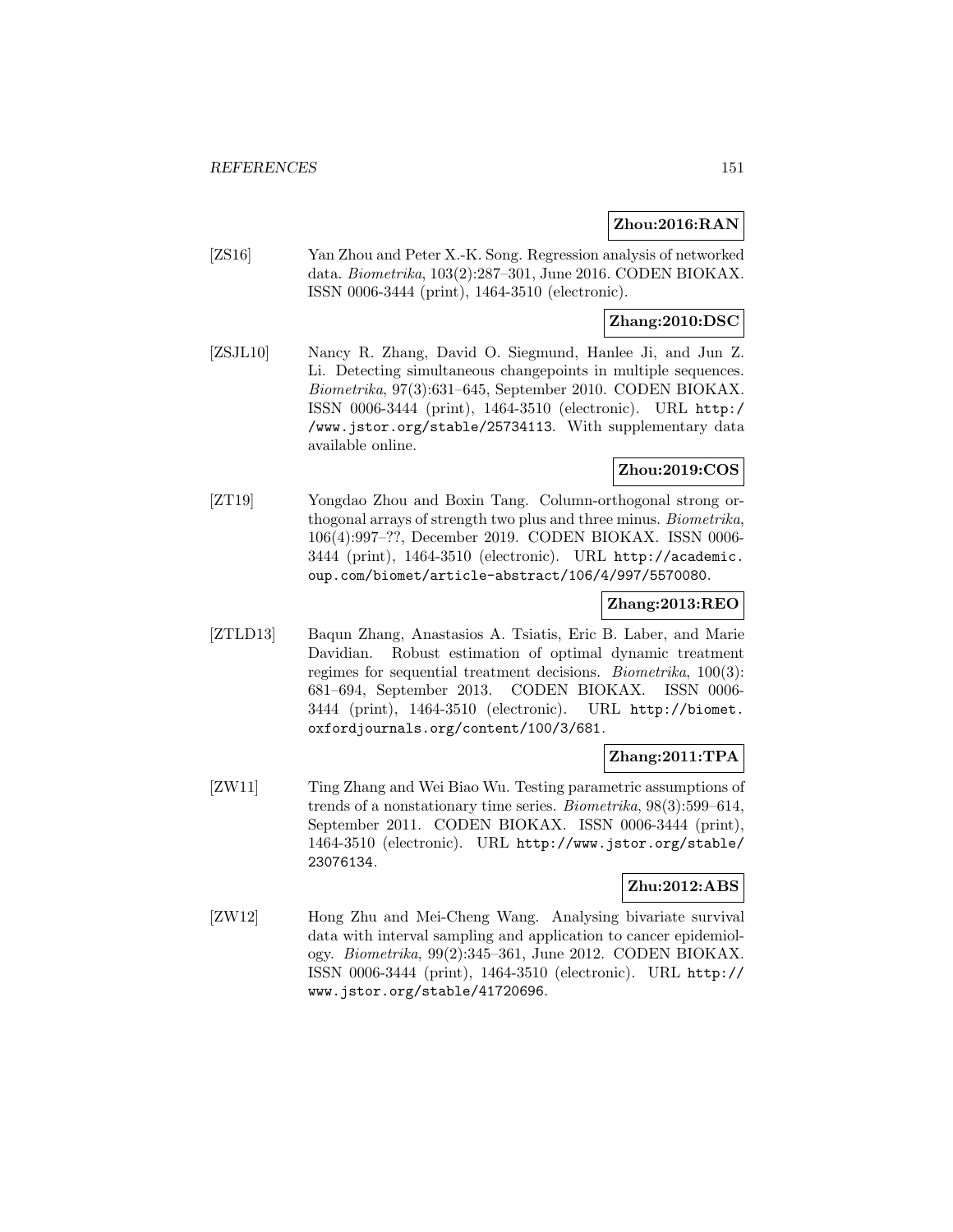# **Zhu:2014:NIB**

[ZW14] Hong Zhu and Mei-Cheng Wang. Nonparametric inference on bivariate survival data with interval sampling: association estimation and testing. Biometrika, 101(3):519–533, September 2014. CODEN BIOKAX. ISSN 0006-3444 (print), 1464-3510 (electronic). URL http://biomet.oxfordjournals.org/content/ 101/3/519.

# **Zhang:2015:VCA**

[ZW15] Xiaoke Zhang and Jane-Ling Wang. Varying-coefficient additive models for functional data. Biometrika, 102(1):15–32, March 2015. CODEN BIOKAX. ISSN 0006-3444 (print), 1464- 3510 (electronic). URL http://biomet.oxfordjournals.org/ content/102/1/15.

# **Zhu:2010:SDR**

[ZWZF10] Liping Zhu, Tao Wang, Lixing Zhu, and Louis Ferré. Sufficient dimension reduction through discretization-expectation estimation. Biometrika, 97(2):295–304, June 2010. CODEN BIOKAX. ISSN 0006-3444 (print), 1464-3510 (electronic). URL http:// www.jstor.org/stable/25734086.

# **Zhou:2015:SFP**

[ZX15] Yongdao Zhou and Hongquan Xu. Space-filling properties of good lattice point sets. Biometrika, 102(4):959–966, December 2015. CODEN BIOKAX. ISSN 0006-3444 (print), 1464-3510 (electronic). URL http://biomet.oxfordjournals.org/content/ 102/4/959.

## **Zhu:2017:PCB**

[ZXLZ17] Liping Zhu, Kai Xu, Runze Li, and Wei Zhong. Projection correlation between two random vectors. Biometrika, 104(4):829– ??, December 1, 2017. CODEN BIOKAX. ISSN 0006-3444 (print), 1464-3510 (electronic). URL http://academic.oup. com/biomet/article-abstract/104/4/829/4103601.

### **Zhang:2014:SPM**

[ZZ14] Teng Zhang and Hui Zou. Sparse precision matrix estimation via lasso penalized  $D$ -trace loss. *Biometrika*,  $101(1):103-120$ , March 2014. CODEN BIOKAX. ISSN 0006-3444 (print), 1464- 3510 (electronic). URL http://biomet.oxfordjournals.org/ content/101/1/103.